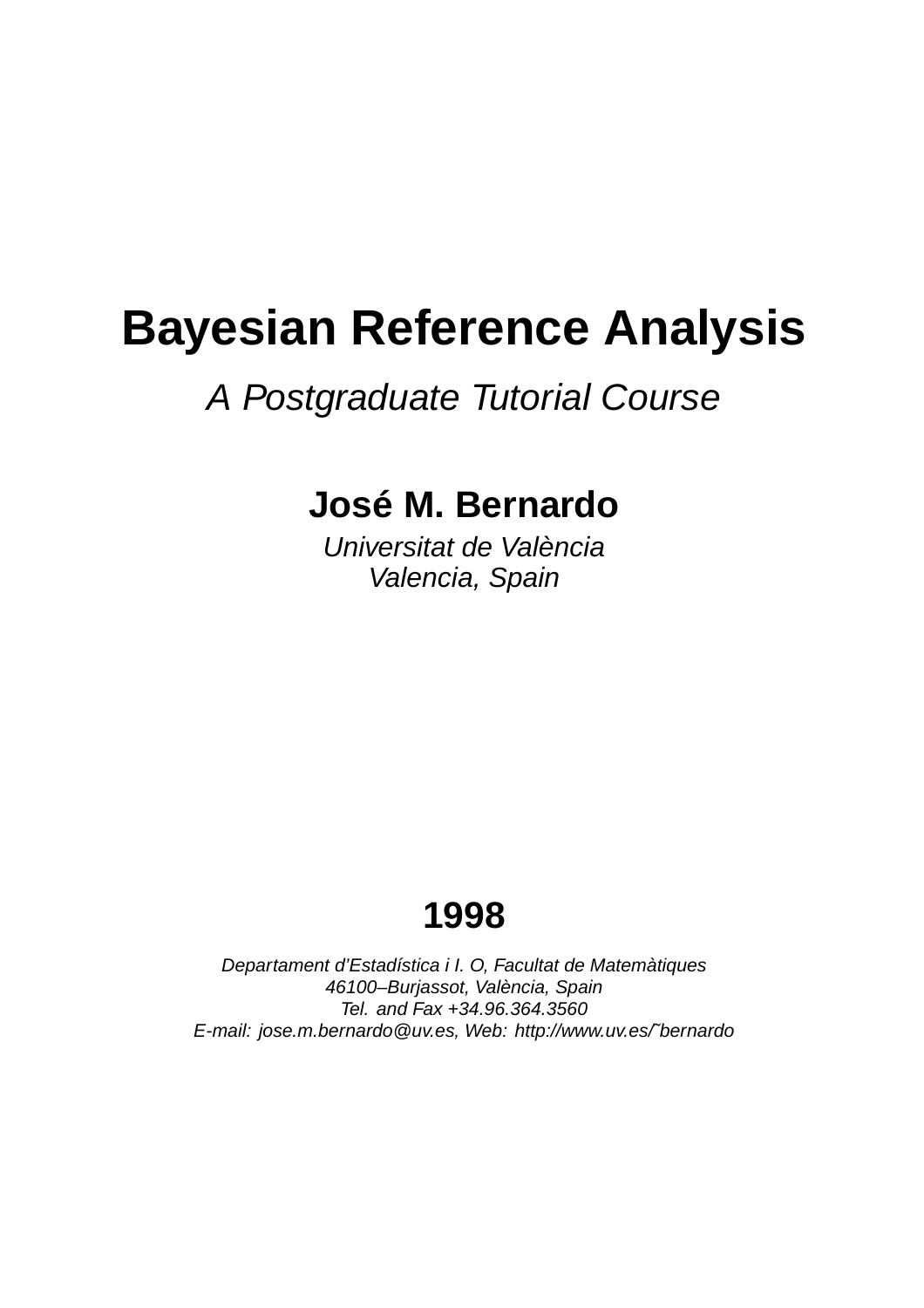### **Summary**

This monograph offers an introduction to *Bayesian Reference Analysis*, often regarded as the more successful method to produce non-subjective, model-based, posterior distributions, the key to objective Bayesian methods in scientific research.

It has been produced as an update, with corrections and additions, of the material included in selected sections of *Bayesian Theory*, by J. M. Bernardo and A. F. M. Smith (Wiley, 1994), to be used as a set of lecture notes for postgraduate courses on *Objective Bayesian Inference*.

Chapter 1 contains an introduction to the Bayesian paradigm and introduces the necessary notation. Chapter 2 develops the necessary results in Bayesian asymptotics. Chapter 3 describes reference analysis; this is the heart of this monograph. Chapter 4 contains further discussion on the issues involved. An appendix summarizes basic formulae. Signposts are provided throughout to the huge related literature.

*Keywords:* AMOUNT OF INFORMATION; BAYESIAN ASYMPTOTICS; BAYESIAN INFERENCE; DEFAULT PRIORS; FISHER MATRIX; NON-INFORMATIVE PRIORS; REFERENCE PRIORS.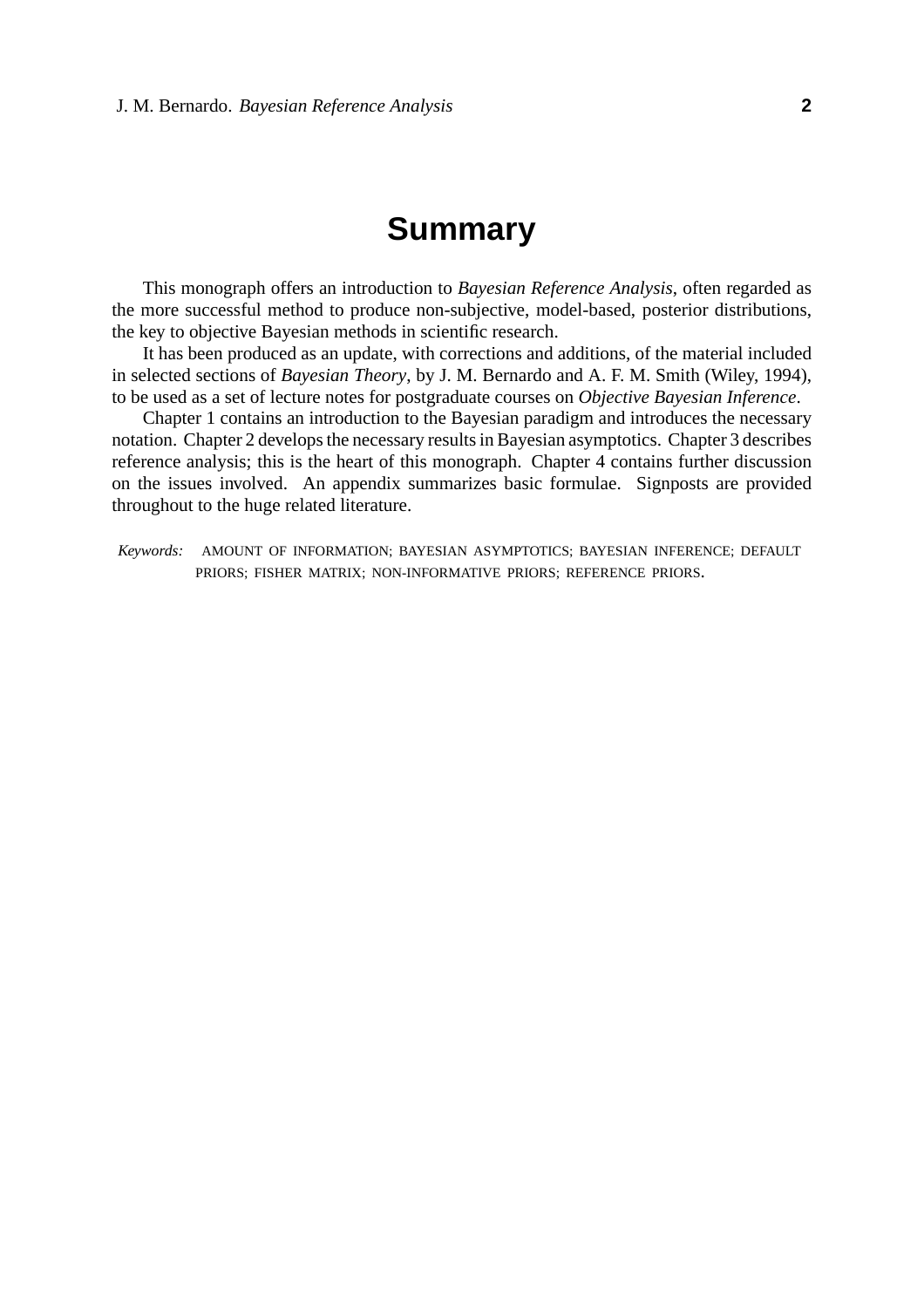### **Contents**

|      | $\overline{\mathbf{4}}$ |
|------|-------------------------|
| 1.1. | 4                       |
| 1.2. | 5                       |
| 1.3. | 8                       |
| 1.4. | 15                      |
| 1.5. | 20                      |
| 2.   | 22                      |
| 2.1. | 22                      |
| 2.2. | 23                      |
| 2.3. | 30                      |
|      | 33                      |
| 3.1. | 33                      |
| 3.2. | 37                      |
| 3.3. | 49                      |
| 3.4. | 52                      |
| 3.5. | 63                      |
| 4.   | 70                      |
| 4.1. | 70                      |
| 4.2. | 78                      |
| 4.3. | 79                      |
| 4.4. | 79                      |
| 4.5. | 80                      |
|      | 82                      |
| A.1. | 82                      |
| A.2. | 89                      |
|      | 92                      |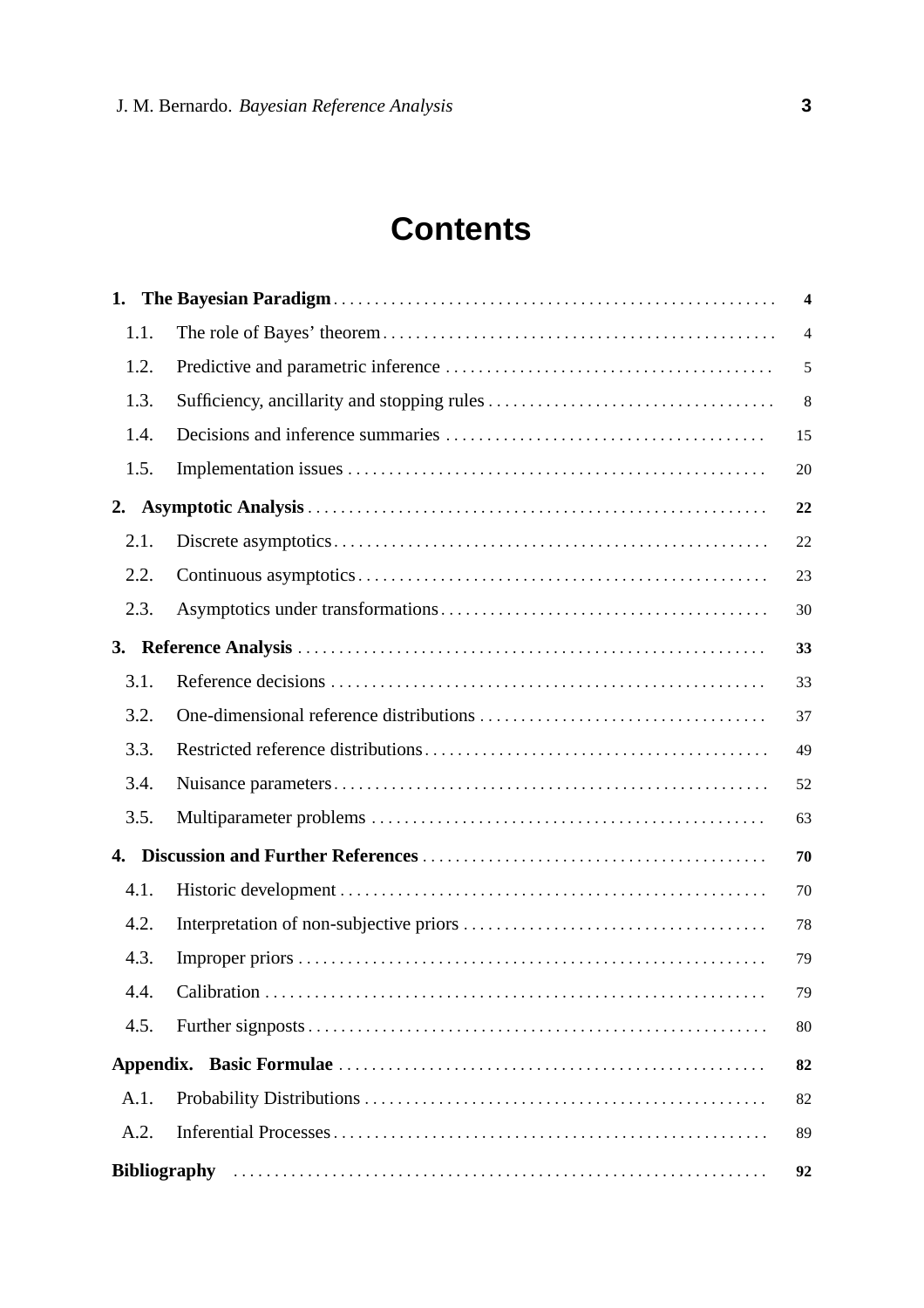### **1. The Bayesian Paradigm**

### 1.1. THE ROLE OF BAYES' THEOREM

The foundational issues which arise when we aspire to formal quantitative coherence in the context of decision making in situations of uncertainty, in combination with an operational approach to the basic concepts, leads to view the problem of statistical modelling as that of identifying or selecting particular forms of representation of beliefs about observables.

For example, in the case of a sequence  $x_1, x_2, \ldots$ , of  $0 - 1$  random quantities for which beliefs correspond to a judgement of infinite exchangeability, de Finetti's theorem identifies the representation of the joint mass function for  $x_1, \ldots, x_n$  as having the form

$$
p(x_1,...,x_n) = \int_0^1 \prod_{i=1}^n \theta^{x_i} (1-\theta)^{1-x_i} dQ(\theta),
$$

for some choice of distribution *Q* over the interval [0*,* 1].

More generally, for sequences of random quantities,  $x_1, x_2, \ldots$ , it is known (see *e.g.*, Bernardo and Smith, 1994, Chap. 4) that beliefs which combine judgements of exchangeability with some form of further structure (either in terms of invariance or sufficient statistics), often lead us to work with representations of the form

$$
p(x_1,\ldots,x_n)=\int_{\Re^k}\prod_{i=1}^n p(x_i\,|\,\boldsymbol{\theta})\,dQ(\boldsymbol{\theta}),
$$

where  $p(x | \theta)$  denotes a specified form of labelled family of probability distributions and *Q* is some choice of distribution over  $\Re^k$ .

Such representations exhibit the various ways in which the element of primary significance from the subjectivist, operationalist standpoint, namely the *predictive model* of beliefs about observables, can be thought of *as if* constructed from a *parametric model* together with a *prior distribution* for the labelling parameter.

Our primary concern in this monograph will be with the way in which the updating of beliefs in the light of new information takes place within the framework of such representations, when no prior *subjective* information exists, or —if it does— it is *not* desired to take such information into account.

In its simplest form, within the formal framework of predictive model belief distributions derived from quantitative coherence considerations, the problem corresponds to identifying the joint conditional density of

$$
p(x_{n+1},\ldots,x_{n+m}\,|\,x_1,\ldots,x_n)
$$

for any  $m > 1$ , given, for any  $n > 1$ , the form of representation of the joint density  $p(x_1, \ldots, x_n)$ . In general, of course, this simply reduces to calculating

$$
p(x_{n+1},\ldots,x_{n+m} \,|\, x_1,\ldots,x_n) = \frac{p(x_1,\ldots,x_{n+m})}{p(x_1,\ldots,x_n)}
$$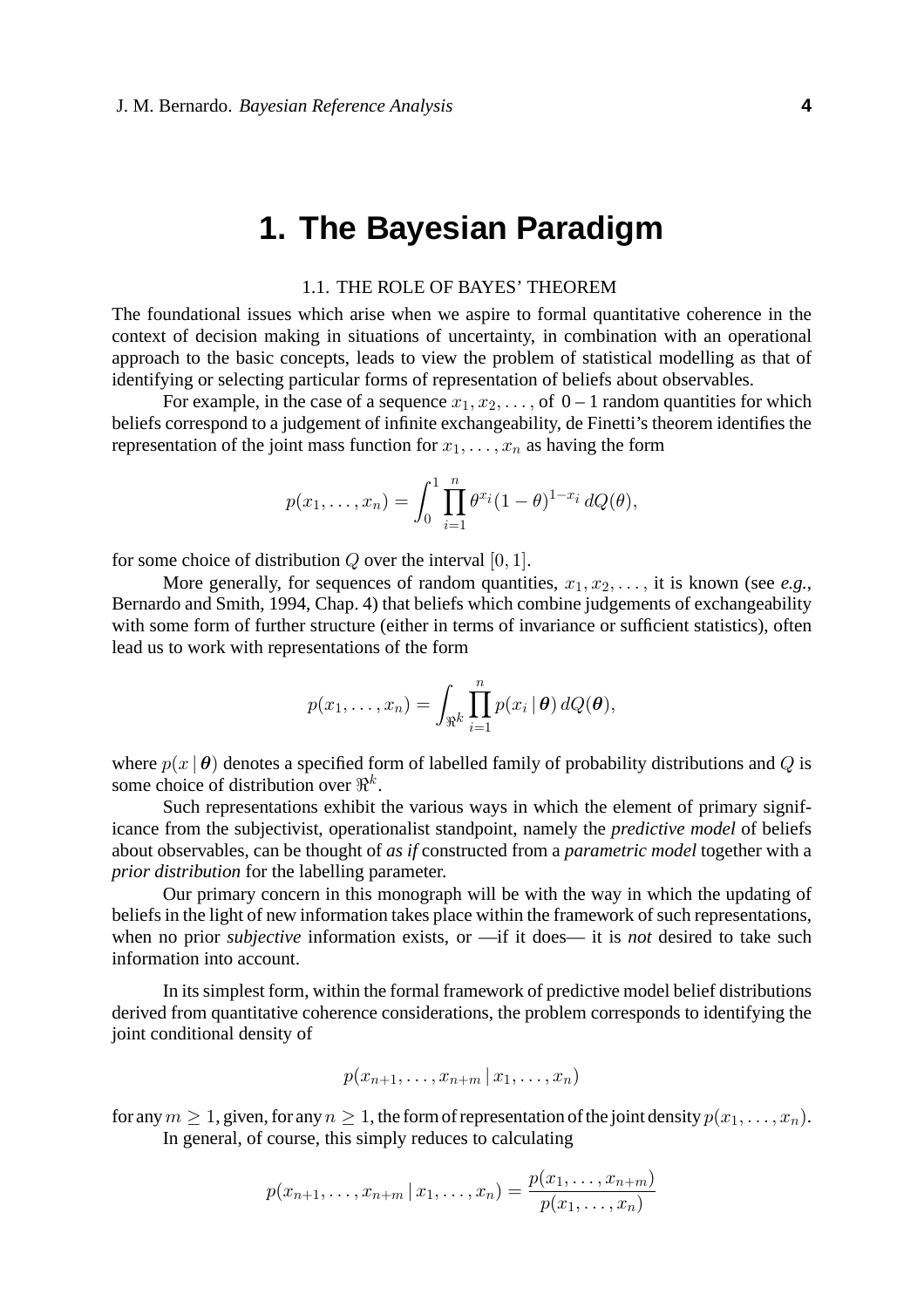and, in the absence of further structure, there is little more that can be said. However, when the predictive model admits a representation in terms of parametric models and prior distributions, the learning process can be essentially identified, in conventional terminology, with the standard parametric form of Bayes' theorem.

Thus, for example, if we consider the general parametric form of representation for an exchangeable sequence, with  $dQ(\theta)$  having density representation,  $p(\theta) d\theta$ , we have

$$
p(x_1,\ldots,x_n)=\int \prod_{i=1}^n p(x_i\,|\,\boldsymbol{\theta})p(\boldsymbol{\theta})\,d\boldsymbol{\theta},
$$

from which it follows that

$$
p(x_{n+1},\ldots,x_{n+m} \,|\, x_1,\ldots,x_n) = \frac{\int \prod_{i=1}^{n+m} p(x_i \,|\, \boldsymbol{\theta}) p(\boldsymbol{\theta}) \,d\boldsymbol{\theta}}{\int \prod_{i=1}^{n} p(x_i \,|\, \boldsymbol{\theta}) p(\boldsymbol{\theta}) \,d\boldsymbol{\theta}} \\
= \int \prod_{i=n+1}^{n+m} p(x_i \,|\, \boldsymbol{\theta}) p(\boldsymbol{\theta} \,|\, x_1,\ldots,x_n) \,d\boldsymbol{\theta},
$$

where

$$
p(\boldsymbol{\theta} | x_1,\ldots,x_n) = \frac{\prod_{i=1}^n p(x_i | \boldsymbol{\theta}) p(\boldsymbol{\theta})}{\int \prod_{i=1}^n p(x_i | \boldsymbol{\theta}) p(\boldsymbol{\theta}) d\boldsymbol{\theta}}.
$$

This latter relationship is just *Bayes' theorem*, expressing the *posterior density* for *θ*, given  $x_1, \ldots, x_n$ , in terms of the *parametric model* for  $x_1, \ldots, x_n$  given  $\theta$ , and the *prior density* for  $\theta$ . The (conditional, or posterior) predictive model for  $x_{n+1}, \ldots, x_{n+m}$ , given  $x_1, \ldots, x_n$  is seen to have precisely the same general form of representation as the initial predictive model, except that the corresponding parametric model component is now integrated with respect to the posterior distribution of the parameter, rather than with respect to the prior distribution. Considered as a function of *θ*,

$$
\mathrm{lik}(\boldsymbol{\theta}\,|\,x_1,\ldots,x_n)=p(x_1,\ldots,x_n\,|\,\boldsymbol{\theta})
$$

is usually referred to as the *likelihood function*. A formal definition of such a concept is, however, problematic; for details, see Bayarri *et al.* (1988) and Bayarri and DeGroot (1992b).

### 1.2. PREDICTIVE AND PARAMETRIC INFERENCE

Given our operationalist concern with modelling and reporting uncertainty in terms of *observables*, it is not surprising that Bayes' theorem, in its role as the key to a coherent learning process for *parameters*, simply appears as a step within the predictive process of passing from

$$
p(x_1,\ldots,x_n)=\int p(x_1,\ldots,x_n\,|\,\boldsymbol{\theta})p(\boldsymbol{\theta})\,d\boldsymbol{\theta}
$$

to

$$
p(x_{n+1},\ldots,x_{n+m}\,|\,x_1,\ldots,x_n)=\int p(x_{n+1},\ldots,x_{n+m}\,|\,\boldsymbol{\theta})p(\boldsymbol{\theta}\,|\,x_1,\ldots,x_n)\,d\boldsymbol{\theta},
$$

by means of

$$
p(\boldsymbol{\theta} \,|\, x_1, \ldots, x_n) = \frac{p(x_1, \ldots, x_n \,|\, \boldsymbol{\theta}) p(\boldsymbol{\theta})}{\int p(x_1, \ldots, x_n \,|\, \boldsymbol{\theta}) p(\boldsymbol{\theta}) \,d\boldsymbol{\theta}} \ .
$$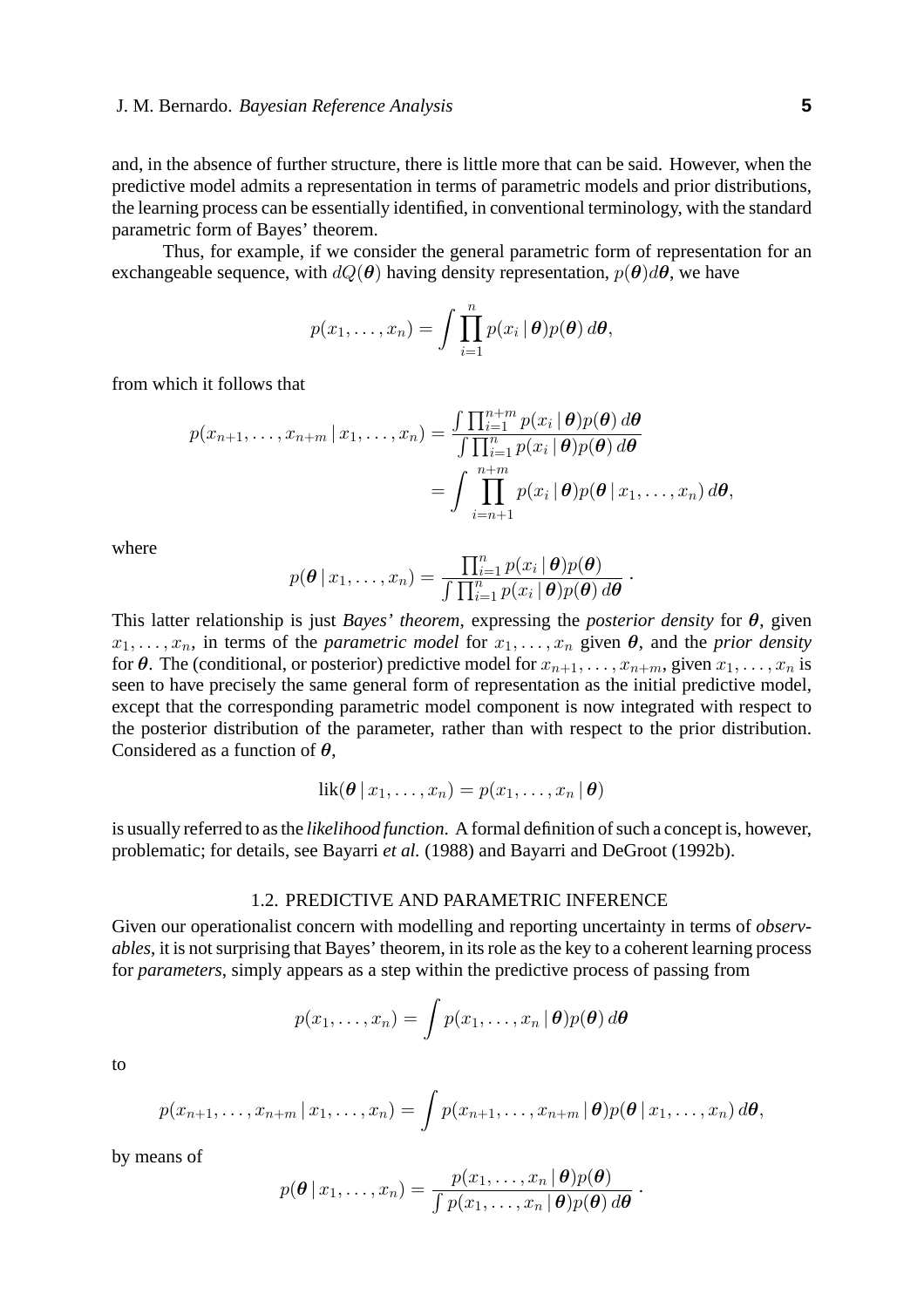Writing  $y = \{y_1, \ldots, y_m\} = \{x_{n+1}, \ldots, x_{n+m}\}\$  to denote future (or, as yet unobserved) quantities and  $x = \{x_1, \ldots, x_n\}$  to denote the already observed quantities, these relations may be re-expressed more simply as

$$
p(\boldsymbol{x}) = \int p(\boldsymbol{x} | \boldsymbol{\theta}) p(\boldsymbol{\theta}) d\boldsymbol{\theta},
$$

$$
p(\boldsymbol{y} | \boldsymbol{x}) = \int p(\boldsymbol{y} | \boldsymbol{\theta}) p(\boldsymbol{\theta} | \boldsymbol{x}) d\boldsymbol{\theta}
$$

and

$$
p(\boldsymbol{\theta} \,|\, \boldsymbol{x}) = p(\boldsymbol{x} \,|\, \boldsymbol{\theta}) p(\boldsymbol{\theta}) / p(\boldsymbol{x}).
$$

However, if we proceed purely formally, from an operationalist standpoint it is not at all clear, at first sight, how we should interpret "beliefs about parameters", as represented by  $p(\theta)$ and  $p(\theta | x)$ , or even whether such "beliefs" have any intrinsic interest. It is well known (see *e.g.*, Bernardo and Smith, 1994, Ch. 4) that, in all the forms of predictive model representations we considered, the parameters had interpretations as strong law limits of (appropriate functions of) observables. Thus, for example, in the case of the infinitely exchangeable  $0 - 1$  sequence beliefs about  $\theta$  correspond to beliefs about what the long-run frequency of 1's would be in a future sample; in the context of a real-valued exchangeable sequence with centred spherical symmetry, beliefs about  $\mu$  and  $\sigma^2$ , respectively, correspond to beliefs about what the large sample mean, and the large sample mean sum of squares about the sample mean would be, in a future sample.

*Inference about parameters is thus seen to be a limiting form of predictive inference about observables*. This means that, although the predictive form is primary, and the role of parametric inference is typically that of an intermediate structural step, parametric inference will often itself be the legitimate end-product of a statistical analysis in situations where interest focuses on quantities which could be viewed as large-sample functions of observables. Either way, parametric inference is of considerable importance for statistical analysis in the context of the models we are mainly concerned with in this volume.

When a parametric form is involved simply as an intermediate step in the predictive process, we have seen that  $p(\theta | x_1, \ldots, x_n)$ , the full joint posterior density for the parameter vector *θ*, is all that is required. However, if we are concerned with parametric inference *per se*, we may be interested in only some subset,  $\phi$ , of the components of  $\theta$ , or in some transformed subvector of parameters,  $g(\theta)$ . For example, in the case of a real-valued sequence we may only be interested in the large-sample mean and not in the variance; or in the case of two  $0 - 1$ sequences we may only be interested in the difference in the long-run frequencies.

In the case of interest in a subvector of  $\theta$ , let us suppose that the full parameter vector can be partitioned into  $\theta = {\phi, \lambda}$ , where  $\phi$  is the subvector of interest, and  $\lambda$  is the complementary subvector of *θ*, often referred to, in this context, as the vector of *nuisance parameters*. Since

$$
p(\boldsymbol{\theta} \,|\, \boldsymbol{x}) = \frac{p(\boldsymbol{x} \,|\, \boldsymbol{\theta}) p(\boldsymbol{\theta})}{p(\boldsymbol{x})} \,,
$$

the (marginal) posterior density for  $\phi$  is given by

$$
p(\boldsymbol{\phi} \,|\, \boldsymbol{x}) = \int p(\boldsymbol{\theta} \,|\, \boldsymbol{x}) \, d\boldsymbol{\lambda} = \int p(\boldsymbol{\phi}, \boldsymbol{\lambda} \,|\, \boldsymbol{x}) \, d\boldsymbol{\lambda},
$$

where

$$
p(\boldsymbol{x}) = \int p(\boldsymbol{x} | \boldsymbol{\theta}) p(\boldsymbol{\theta}) d\boldsymbol{\theta} = \int p(\boldsymbol{x} | \boldsymbol{\phi}, \boldsymbol{\lambda}) p(\boldsymbol{\phi}, \boldsymbol{\lambda}) d\boldsymbol{\phi} d\boldsymbol{\lambda},
$$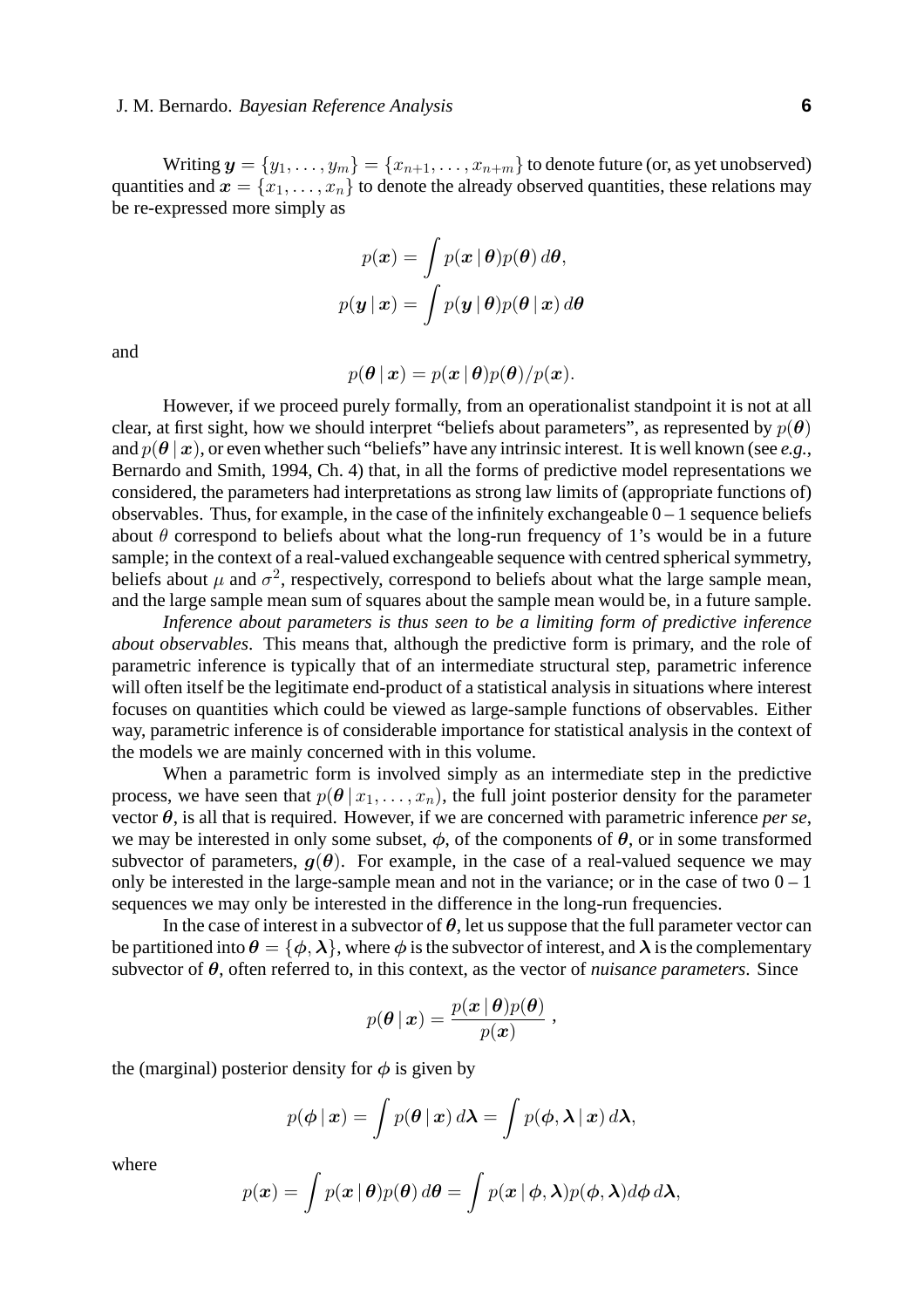In some situations, the prior specification  $p(\phi, \lambda)$  may be most easily arrived at through the specification of  $p(\lambda | \phi)p(\phi)$ . In such cases, we note that we could first calculate the *integrated likelihood* for *φ*,

$$
p(\boldsymbol{x} | \boldsymbol{\phi}) = \int p(\boldsymbol{x} | \boldsymbol{\phi}, \boldsymbol{\lambda}) p(\boldsymbol{\lambda} | \boldsymbol{\phi}) d\boldsymbol{\lambda},
$$

and subsequently proceed without any further need to consider the nuisance parameters, since

$$
p(\boldsymbol{\phi} \,|\, \boldsymbol{x}) = \frac{p(\boldsymbol{x} \,|\, \boldsymbol{\phi}) p(\boldsymbol{\phi})}{p(\boldsymbol{x})}\,.
$$

In the case where interest is focused on a transformed parameter vector,  $q(\theta)$ , we proceed using standard change-of-variable probability techniques. Suppose first that  $\psi = q(\theta)$  is a oneto-one differentiable transformation of *θ*. It then follows that

$$
p_{\psi}(\boldsymbol{\psi} \,|\, \boldsymbol{x}) = p_{\theta}(\boldsymbol{g}^{-1}(\boldsymbol{\psi}) \,|\, \boldsymbol{x}) \,|\, \boldsymbol{J}_{g^{-1}}(\boldsymbol{\psi}) \,|\,,
$$

where

$$
\bm{J}_{g^{-1}}(\bm{\psi})=\frac{\partial \bm{g}^{-1}(\bm{\psi})}{\partial \bm{\psi}}
$$

is the Jacobian of the inverse transformation  $\theta = g^{-1}(\psi)$ . Alternatively, by substituting  $\bm{\theta} = \bm{g}^{-1}(\bm{\psi}),$  we could write  $p(\bm{x} \,|\, \bm{\theta})$  as  $p(\bm{x} \,|\, \bm{\psi}),$  and replace  $p(\bm{\theta})$  by  $p_\theta(\bm{g}^{-1}(\bm{\psi})) \,|\, \bm{J}_{g^{-1}}(\bm{\psi})\,|$  , to obtain  $p(\psi | x) = p(x | \psi)p(\psi)/p(x)$  directly.

If  $\psi = g(\theta)$  has dimension less than  $\theta$ , we can typically define  $\gamma = (\psi, \omega) = h(\theta)$ , for some  $\omega$  such that  $\gamma = h(\theta)$  is a one-to-one differentiable transformation, and then proceed in two steps. We first obtain

$$
p(\boldsymbol{\psi}, \boldsymbol{\omega} \,|\, \boldsymbol{x}) = p_{\theta}(\boldsymbol{h}^{-1}(\boldsymbol{\gamma}) \,|\, \boldsymbol{x}) \,|\, \boldsymbol{J}_{h^{-1}}(\boldsymbol{\gamma}) \,|\,,
$$

where

$$
\boldsymbol{J}_{h^{-1}}(\boldsymbol{\gamma}) = \frac{\partial \boldsymbol{h}^{-1}(\boldsymbol{\gamma})}{\partial \boldsymbol{\gamma}} \ ,
$$

and then marginalise to

$$
p(\boldsymbol{\psi} \,|\, \boldsymbol{x}) = \int p(\boldsymbol{\psi}, \boldsymbol{\omega} \,|\, \boldsymbol{x}) \, d \boldsymbol{\omega}.
$$

These techniques will be used extensively in later parts of this monograph.

In order to keep the presentation of these basic manipulative techniques as simple as possible, we have avoided introducing additional notation for the ranges of possible values of the various parameters. In particular, all integrals have been assumed to be over the full ranges of the possible parameter values.

In general, this notational economy will cause no confusion and the parameter ranges will be clear from the context. However, there are situations where specific constraints on parameters are introduced and need to be made explicit in the analysis. In such cases, notation for ranges of parameter values will typically also need to be made explicit.

Consider, for example, a parametric model,  $p(x | \theta)$ , together with a prior specification  $p(\theta)$ ,  $\theta \in \Theta$ , for which the posterior density, suppressing explicit use of  $\Theta$ , is given by

$$
p(\boldsymbol{\theta} | \boldsymbol{x}) = \frac{p(\boldsymbol{x} | \boldsymbol{\theta}) p(\boldsymbol{\theta})}{\int p(\boldsymbol{x} | \boldsymbol{\theta}) p(\boldsymbol{\theta}) d\boldsymbol{\theta}}.
$$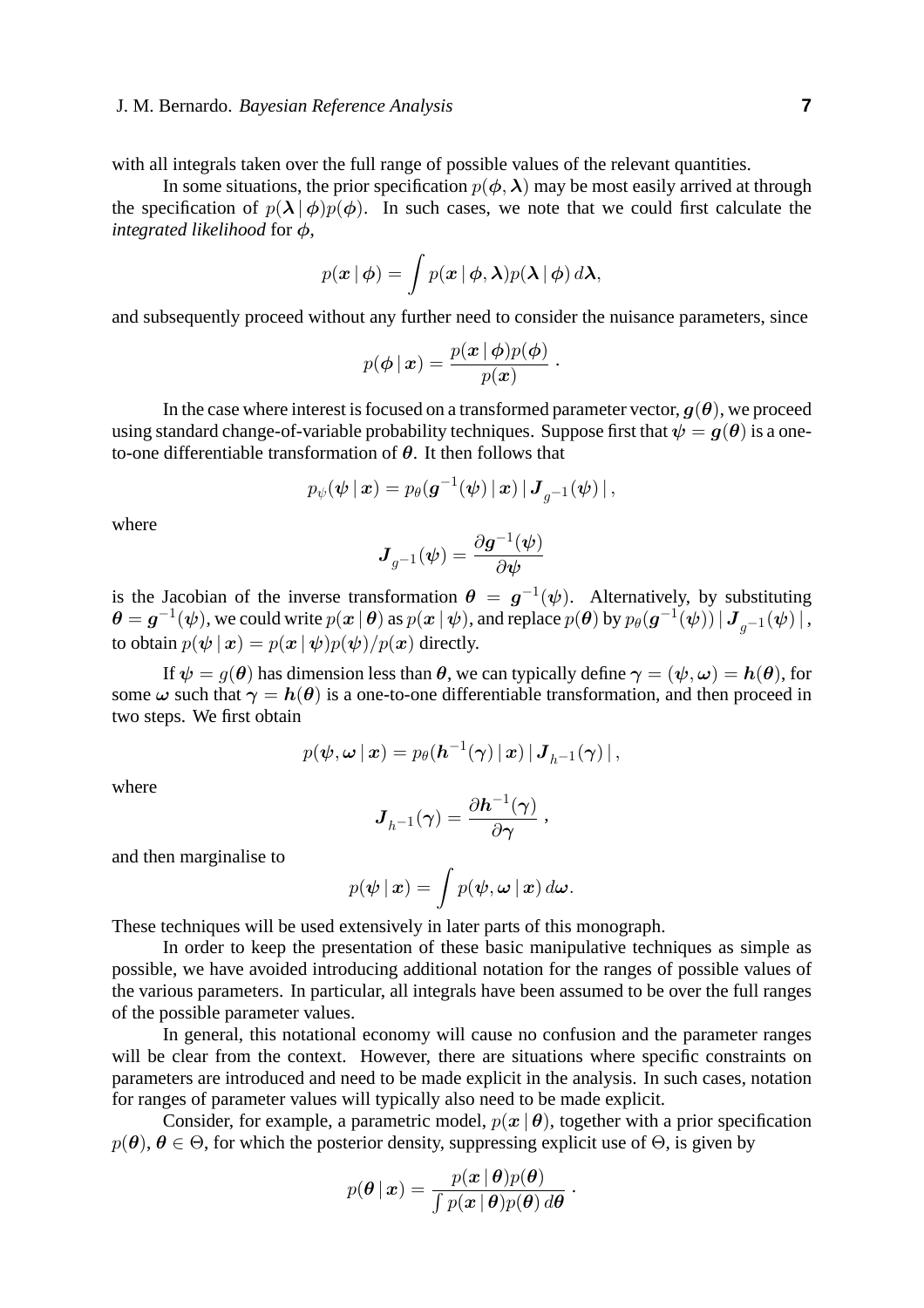Now suppose that it is required to specify the posterior subject to the constraint  $\theta \in \Theta_0 \subset \Theta$ , where  $\int_{\Theta_0} p(\theta) d\theta > 0$ .

Defining the constrained prior density by

$$
p_0(\boldsymbol{\theta}) = \frac{p(\boldsymbol{\theta})}{\int_{\Theta_0} p(\boldsymbol{\theta}) d(\boldsymbol{\theta})}, \quad \boldsymbol{\theta} \in \Theta_0,
$$

we obtain, using Bayes' theorem,

$$
p(\boldsymbol{\theta} \,|\, \boldsymbol{x}, \boldsymbol{\theta} \in \Theta_0) = \frac{p(\boldsymbol{x} \,|\, \boldsymbol{\theta})p_0(\boldsymbol{\theta})}{\int_{\Theta_0} p(\boldsymbol{x} \,|\, \boldsymbol{\theta})p_0(\boldsymbol{\theta})d\boldsymbol{\theta}}, \quad \boldsymbol{\theta} \in \Theta_0.
$$

From this, substituting for  $p_0(\theta)$  in terms of  $p(\theta)$  and dividing both numerator and denominator by

$$
p(\boldsymbol{x}) = \int_{\Theta} p(\boldsymbol{x} | \boldsymbol{\theta}) p(\boldsymbol{\theta}) d\boldsymbol{\theta},
$$

we obtain

$$
p(\boldsymbol\theta\,|\,\boldsymbol x,\boldsymbol\theta\in\Theta_0)=\frac{p(\boldsymbol\theta\,|\,\boldsymbol x)}{\int_{\Theta_0}p(\boldsymbol\theta\,|\,\boldsymbol x)\,d\boldsymbol\theta}\,,\quad\boldsymbol\theta\in\Theta_0,
$$

expressing the constraint in terms of the unconstrained posterior (a result which could, of course, have been obtained by direct, straightforward conditioning).

Numerical methods are often necessary to analyze models with constrained parameters; see Gelfand *et al.* (1992) for the use of Gibbs sampling in this context.

### 1.3. SUFFICIENCY, ANCILLARITY AND STOPPING RULES

It is known (see *e.g.*, Bernardo and Smith, 1994, Ch.4 ) that a (minimal) sufficient statistic,  $t(x)$ , for  $\theta$ , in the context of a parametric model  $p(x | \theta)$ , can be characterised by either of the conditions

$$
p(\boldsymbol{\theta} \,|\, \boldsymbol{x}) = p(\boldsymbol{\theta} \,|\, \boldsymbol{t}(\boldsymbol{x})), \qquad \text{for all } p(\boldsymbol{\theta}),
$$

or

$$
p(\boldsymbol{x} \,|\, \boldsymbol{t}(\boldsymbol{x}), \boldsymbol{\theta}) = p(\boldsymbol{x} \,|\, \boldsymbol{t}(\boldsymbol{x})).
$$

The important implication of the concept is that  $t(x)$  serves as a sufficient summary of the complete data *x* in forming any required revision of beliefs. The resulting data reduction often implies considerable simplification in modelling and analysis. In many cases, the sufficient statistic  $t(x)$  can itself be partitioned into two component statistics,  $t(x)=[a(x), s(x)]$  such that, for all  $\boldsymbol{\theta}$ ,  $p(\boldsymbol{t}(\boldsymbol{x})\,|\,\boldsymbol{\theta}) = p(\boldsymbol{s}(\boldsymbol{x})\,|\,\boldsymbol{a}(\boldsymbol{x}),\boldsymbol{\theta})\,p(\boldsymbol{a}(\boldsymbol{x})\,|\,\boldsymbol{\theta})$ 

$$
p(\boldsymbol{t}(\boldsymbol{x})\,|\,\boldsymbol{\theta}) = p(\boldsymbol{s}(\boldsymbol{x})\,|\,\boldsymbol{a}(\boldsymbol{x}),\boldsymbol{\theta})\,p(\boldsymbol{a}(\boldsymbol{x})\,|\,\boldsymbol{\theta}) \\ = p(\boldsymbol{s}(\boldsymbol{x})\,|\,\boldsymbol{a}(\boldsymbol{x}),\boldsymbol{\theta})\,p(\boldsymbol{a}(\boldsymbol{x})).
$$

It then follows that, for any choice of  $p(\theta)$ ,

$$
p(\boldsymbol{\theta} | \boldsymbol{x}) = p(\boldsymbol{\theta} | \boldsymbol{t}(\boldsymbol{x})) \propto p(\boldsymbol{t}(\boldsymbol{x}) | \boldsymbol{\theta}) p(\boldsymbol{\theta})
$$
  
 
$$
\propto p(\boldsymbol{s}(\boldsymbol{x}) | \boldsymbol{a}(\boldsymbol{x}), \boldsymbol{\theta}) p(\boldsymbol{\theta}),
$$

so that, in the prior to posterior inference process defined by Bayes' theorem, it suffices to use  $p(s(x) | a(x), \theta)$ , rather than  $p(t(x) | \theta)$  as the likelihood function. This further simplification motivates the following definition.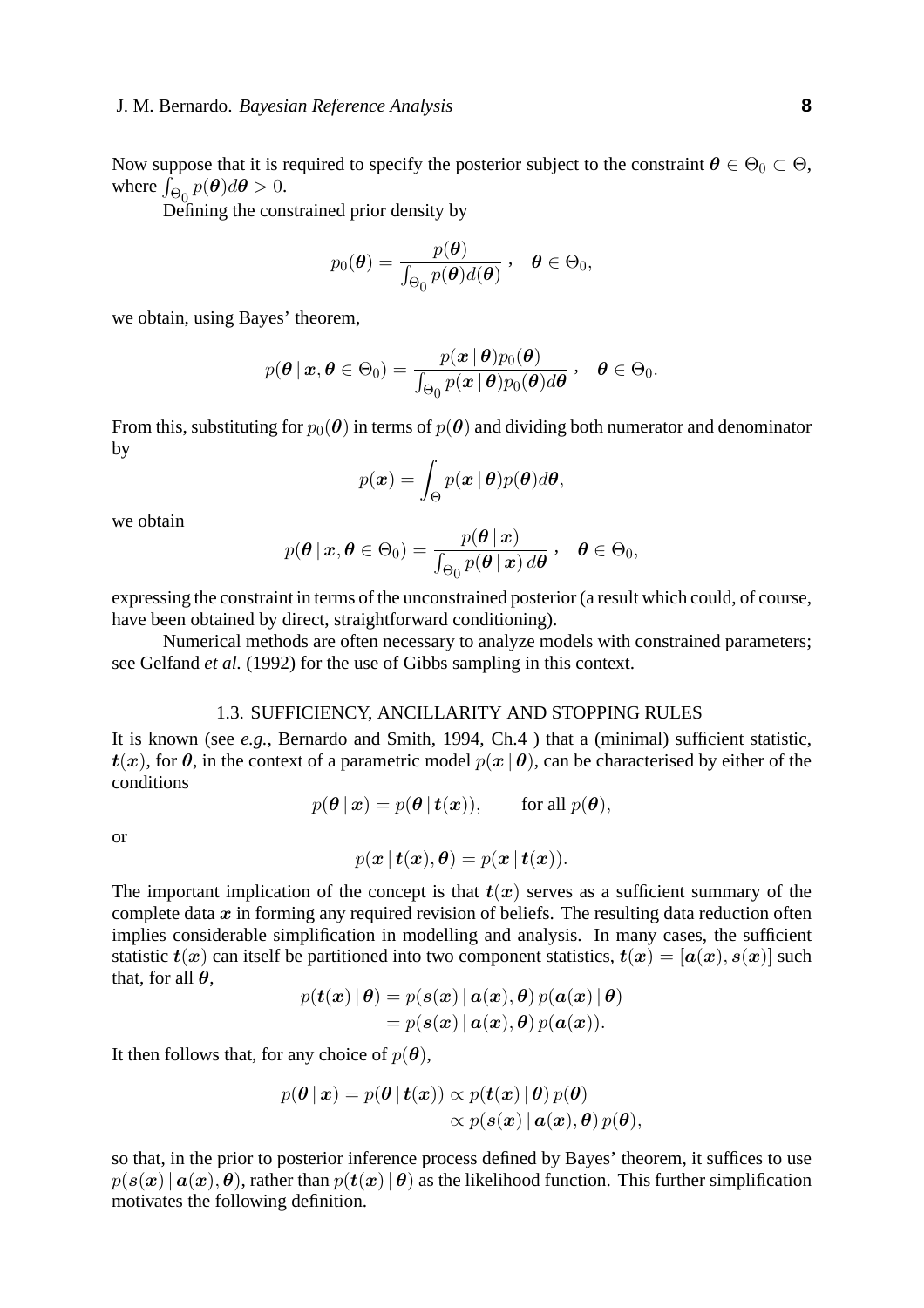**Definition 1.** *Ancillary statistic.*. *A statistic, a*(*x*)*, is said to be ancillary, with respect to*  $\theta$  *in a parametric model*  $p(x | \theta)$ *, if*  $p(a(x) | \theta) = p(a(x))$  *for all values of*  $\theta$ *.* 

**Example 1.** *Bernoulli model* . It is well known that for the Bernoulli parametric model

$$
p(x_1,...,x_n | \theta) = \prod_{i=1}^n p(x_i | \theta) = \theta^{rn} (1 - \theta)^{n-rn}
$$

$$
= p(n, r_n | \theta),
$$

where  $r_n = x_1 + \cdots + x_n$ , so that  $t_n = [n, r_n]$  provides a minimal sufficient statistic.

If we now write

$$
p(n,r_n | \theta) = p(r_n | n, \theta) p(n | \theta),
$$

and make the assumption that, for all  $n > 1$ , the mechanism by which the sample size, *n*, is arrived at does not depend on  $\theta$ , so that  $p(n | \theta) = p(n)$ ,  $n \ge 1$ , we see that *n* is ancillary for *θ*, in the sense of Definition 1. It follows that prior to posterior inference for *θ* can therefore proceed on the basis of

$$
p(\theta | \mathbf{x}) = p(\theta | n, r_n) \propto p(r_n | n, \theta) p(\theta),
$$

for any choice of  $p(\theta)$ ,  $0 \le \theta \le 1$ . Since

$$
p(r_n | n, \theta) = {n \choose r_n} \theta^{r_n} (1 - \theta)^{n - r_n}, \qquad 0 \le r_n \le n,
$$
  
= Bi(r\_n | \theta, n),

inferences in this case can be made as if we had adopted a *binomial parametric model*. However, if we write

$$
p(n,r_n | \theta) = p(n | r_n, \theta) p(r_n | \theta)
$$

and make the assumption that, for all  $r_n \geq 1$ , termination of sampling is governed by a mechanism for selecting  $r_n$ , which does not depend on  $\theta$ , so that  $p(r_n | \theta) = p(r_n)$ ,  $r_n \geq 1$ , we see that  $r_n$  is ancillary for  $\theta$ , in the sense of Definition 1. It follows that prior to posterior inference for  $\theta$  can therefore proceed on the basis of

$$
p(\theta | \mathbf{x}) = p(\theta | n, r_n) \propto p(n | r_n, \theta) p(\theta),
$$

for any choice of  $p(\theta)$ ,  $0 < \theta < 1$ . It is easily verified that

$$
p(n | r_n, \theta) = {n-1 \choose r_n - 1} \theta^{r_n} (1 - \theta)^{n - r_n}, \qquad n \ge r_n,
$$
  
=  $Nb(n | \theta, r_n)$ 

so that inferences in this case can be made as if we had adopted a *negative-binomial parametric model*.

We note, incidentally, that whereas in the binomial case it makes sense to consider  $p(\theta)$ as specified over  $0 \le \theta \le 1$ , in the negative-binomial case it may only make sense to think of  $p(\theta)$  as specified over  $0 < \theta \leq 1$ , since  $p(r_n | \theta = 0) = 0$ , for all  $r_n \geq 1$ .

So far as prior to posterior inference for  $\theta$  is concerned, we note that, for any specified *p*( $\theta$ ), and assuming that either  $p(n | \theta) = p(n)$  or  $p(r_n | \theta) = p(r_n)$ , we obtain

$$
p(\theta | x_1, \ldots, x_n) = p(\theta | n, r_n) \propto \theta^{r_n} (1 - \theta)^{n - r_n} p(\theta)
$$

since, considered as functions of *θ*,

$$
p(r_n | n, \theta) \propto p(n | r_n, \theta) \propto \theta^{r_n} (1 - \theta)^{n - r_n}.
$$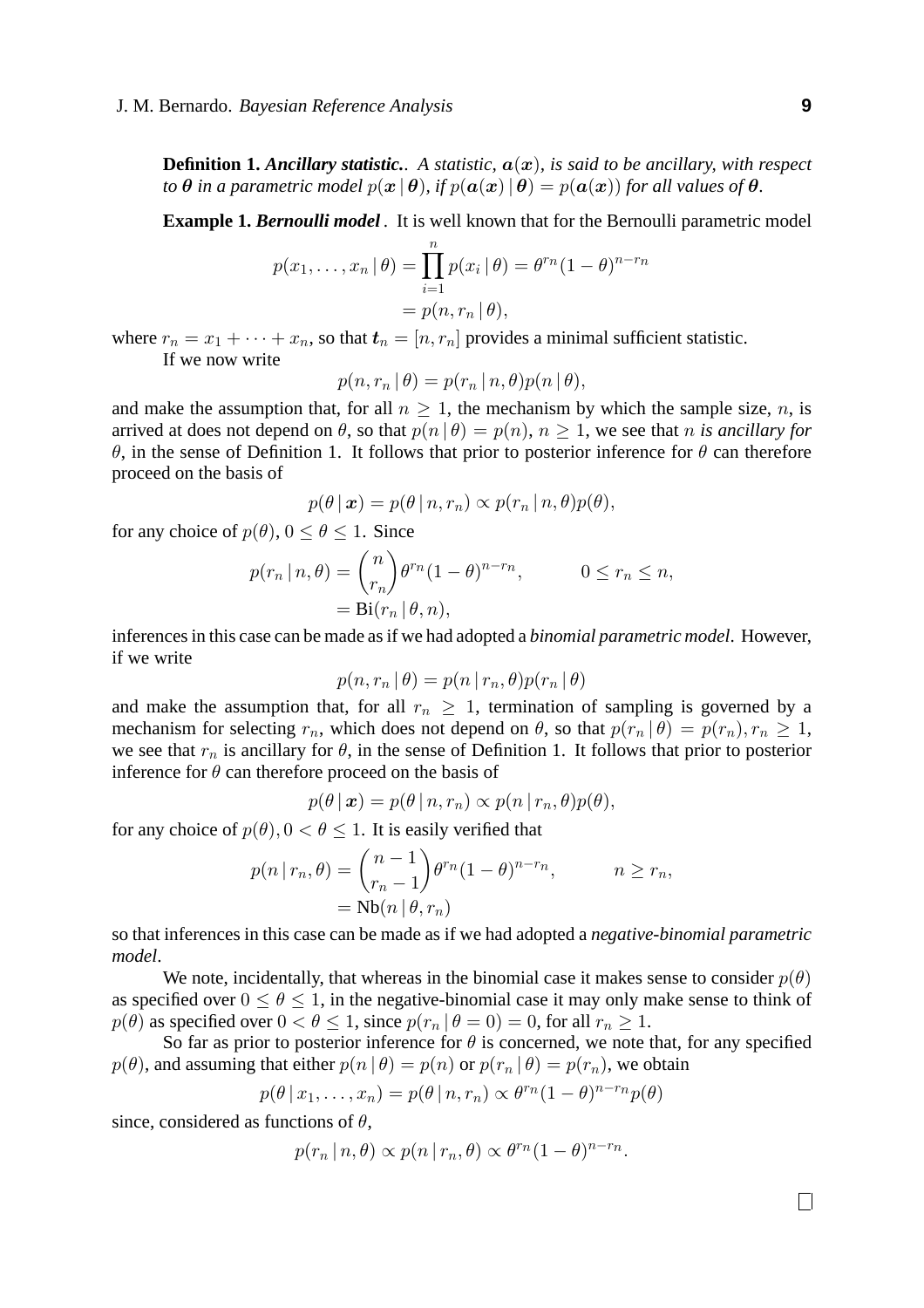The last part of the above example illustrates a general fact about the mechanism of parametric Bayesian inference which is trivially obvious; namely, *for any specified*  $p(\theta)$ *, if the likelihood functions*  $p_1(x_1 | \theta)$ ,  $p_2(x_2 | \theta)$  *are proportional as functions of*  $\theta$ *, the resulting posterior densities for θ are identical*. It turns out that many non-Bayesian inference procedures do not lead to identical inferences when applied to such proportional likelihoods. The assertion that they *should*, the so-called *Likelihood Principle*, is therefore a controversial issue among statisticians . In contrast, in the Bayesian inference context described above, this is a straightforward consequence of Bayes' theorem, rather than an imposed "principle". Note, however, that the above remarks are predicated on a specified  $p(\theta)$ . It may be, of course, that knowledge of the particular sampling mechanism employed has implications for the specification of  $p(\theta)$ , as illustrated, for example, by the comment above concerning negative-binomial sampling and the restriction to  $0 < \theta < 1$ .

Although the likelihood principle is implicit in Bayesian statistics, it was developed as a separate principle by Barnard (1949), and became a focus of interest when Birnbaum (1962) showed that it followed from the widely accepted sufficiency and conditionality principles. Berger and Wolpert (1984/1988) provide an extensive discussion of the likelihood principle and related issues. Other relevant references are Barnard *et al.* (1962), Fraser (1963), Pratt (1965), Barnard (1967), Hartigan (1967), Birnbaum (1968, 1978), Durbin (1970), Basu (1975), Dawid (1983a), Joshi (1983), Berger (1985b), Hill (1987) and Bayarri *et al.* (1988).

Example 1 illustrates the way in which ancillary statistics often arise naturally as a consequence of the way in which data are collected. In general, it is very often the case that the sample size, *n*, is fixed in advance and that inferences are automatically made conditional on *n*, without further reflection. It is, however, perhaps not obvious that inferences can be made conditional on  $n$  if the latter has arisen as a result of such familiar imperatives as "stop" collecting data when you feel tired", or "when the research budget runs out". The kind of analysis given above makes it intuitively clear that such conditioning is, in fact, valid, provided that the mechanism which has led to  $n$  "does not depend on  $\theta$ ". This latter condition may, however, not always be immediately transparent, and the following definition provides one version of a more formal framework for considering sampling mechanisms and their dependence on model parameters.

**Definition 2.** *Stopping rule*. *A stopping rule, τ , for (sequential) sampling from a sequence of observables*  $x_1 \in X_1, x_2 \in X_2, \ldots$ , *is a sequence of functions*  $\tau_n$ :  $X_1 \times \cdots \times X_n \to [0,1]$ *, such that, if*  $\mathbf{x}_{(n)} = (x_1, \ldots, x_n)$  *is observed, then sampling is terminated with probability*  $\tau_n(\mathbf{x}_{(n)})$ *; otherwise, the*  $(n + 1)$ *th observation is made. A* stopping rule is **proper** if the induced probability distribution  $p_{\tau}(n)$ ,  $n = 1, 2, \ldots$ , *for final sample size guarantees that the latter is finite. The rule is deterministic if*  $\tau_n(\mathbf{x}_{(n)}) \in \{0,1\}$  *for all*  $(n,\mathbf{x}_{(n)})$ *; otherwise, it is a randomised stopping rule.* 

In general, we must regard the data resulting from a sampling mechanism defined by a stopping rule  $\tau$  as consisting of  $(n, x_{(n)})$ , the sample size, together with the observed quantities  $x_1, \ldots, x_n$ . A parametric model for these data thus involves a probability density of the form  $p(n, x<sub>(n)</sub> | \tau, \theta)$ , conditioning both on the stopping rule (*i.e.*, sampling mechanism) and on an underlying labelling parameter  $\theta$ . But, either through unawareness or misapprehension, this is typically ignored and, instead, we act as if the actual observed sample size *n* had been fixed in advance, in effect assuming that

$$
p(n, \boldsymbol{x}_{(n)} | \boldsymbol{\tau}, \boldsymbol{\theta}) = p(\boldsymbol{x}_{(n)} | n, \boldsymbol{\theta}) = p(\boldsymbol{x}_{(n)} | \boldsymbol{\theta}),
$$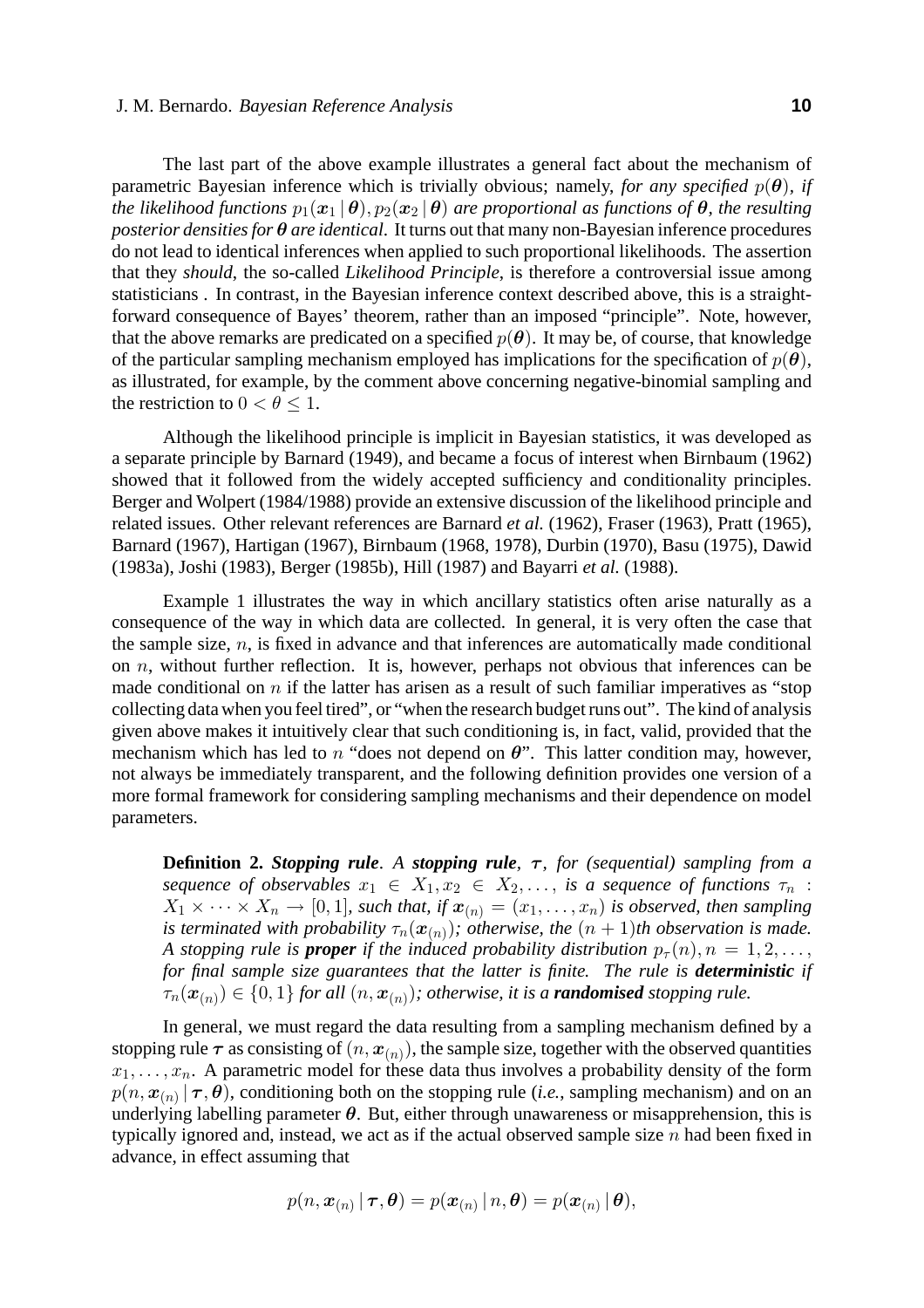using the standard notation we have hitherto adopted for fixed *n*. The important question that now arises is the following: under what circumstances, if any, can we proceed to make inferences about  $\theta$  on the basis of this (generally erroneous!) assumption, without considering explicit conditioning on the actual form of  $\tau$ ? Let us first consider a simple example.

**Example 2.** *"Biased" stopping rule for a Bernoulli sequence*. Suppose, given *θ*, that  $x_1, x_2, \ldots$  may be regarded as a sequence of independent Bernoulli random quantities with  $p(x_i | \theta) = \text{Bi}(x_i | \theta, 1), x_i = 0, 1$ , and that a sequential sample is to be obtained using the deterministic stopping rule  $\tau$ , defined by:  $\tau_1(1) = 1$ ,  $\tau_1(0) = 0$ ,  $\tau_2(x_1, x_2) = 1$  for all  $x_1, x_2$ . In other words, if there is a success on the first trial, sampling is terminated (resulting in  $n = 1$ ,  $x_1 = 1$ ; otherwise, two observations are obtained (resulting in either  $n = 2$ ,  $x_1 = 0$ ,  $x_2 = 0$ or  $n = 2, x_1 = 0, x_2 = 1$ .

At first sight, it might appear essential to take explicit account of *τ* in making inferences about  $\theta$ , since the sampling procedure seems designed to bias us towards believing in large values of  $\theta$ . Consider, however, the following detailed analysis:

$$
p(n = 1, x_1 = 1 | \tau, \theta) = p(x_1 = 1 | n = 1, \tau, \theta) p(n = 1 | \tau, \theta)
$$
  
= 1 · p(x<sub>1</sub> = 1 | \theta) = p(x<sub>1</sub> = 1 | \theta)

and, for  $x = 0, 1$ ,

$$
p(n = 2, x_1 = 0, x_2 = x | \tau, \theta) = p(x_1 = 0, x_2 = x | n = 2, \tau, \theta) p(n = 2 | \tau, \theta)
$$
  
=  $p(x_1 = 0 | n = 2, \tau, \theta) p(x_2 = x | x_1 = 0, n = 2, \tau, \theta) p(n = 2 | \tau, \theta)$   
=  $1 \cdot p(x_2 = x | x_1 = 0, \theta) p(x_1 = 0 | \theta)$   
=  $p(x_2 = x, x_1 = 0 | \theta).$ 

Thus, for all  $(n, x_{(n)})$  having non-zero probability, we obtain in this case

$$
p(n, \boldsymbol{x}_{(n)} \,|\, \boldsymbol{\tau}, \theta) = p(\boldsymbol{x}_{(n)} \,|\, \theta)
$$

the latter considered pointwise as functions of *θ* (*i.e.*, likelihoods). It then follows trivially from Bayes' theorem that, *for any specified*  $p(\theta)$ , inferences for  $\theta$  based on assuming *n* to have been fixed at its observed value will be identical to those based on a likelihood derived from explicit consideration of *τ* .

Consider now a randomised version of this stopping rule which is defined by  $\tau_1(1) = \alpha$ ,  $\tau_1(0) = 0$ ,  $\tau_2(x_1, x_2) = 1$  for all  $x_1, x_2$ . In this case, we have

$$
p(n = 1, x_1 = 1 | \tau, \theta) = p(x_1 = 1 | n = 1, \tau, \theta) p(n = 1 | \tau, \theta)
$$
  
= 1 · \alpha · p(x\_1 = 1 | \theta),

with, for  $x = 0, 1$ ,

$$
p(n=2, x_1 = 0, x_2 = x | \tau, \theta)
$$
  
=  $p(n = 2 | x_1 = 0, \tau, \theta)$   
 $\times p(x_1 = 0 | \tau, \theta) p(x_2 = x | x_1 = 0, n = 2, \tau, \theta)$   
=  $1 \cdot p(x_1 = 0 | \theta) p(x_2 = x | \theta)$ 

and

$$
p(n = 2, x_1 = 1, x_2 = x | \tau, \theta) = p(n = 2 | x_1 = 1, \tau, \theta) p(x_1 = 1 | \tau, \theta)
$$
  
\$\times p(x\_2 = x | x\_1 = 1, n = 2, \tau, \theta)\$  

$$
= (1 - \alpha)p(x_1 = 1 | \theta)p(x_2 = x | \theta).
$$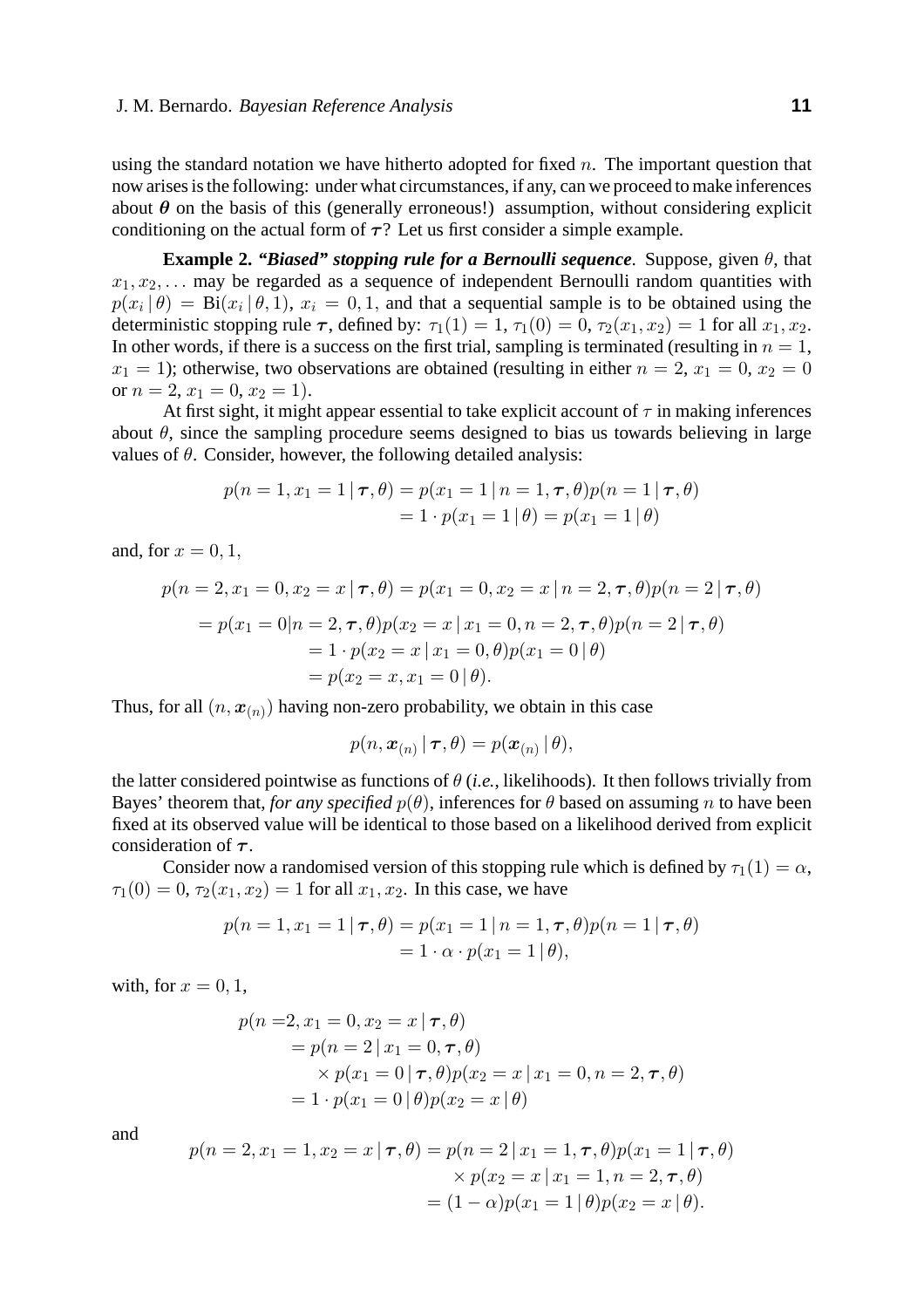Thus, for all  $(n, x_{(n)})$  having non-zero probability, we again find that

$$
p(n, \boldsymbol{x}_{(n)} | \boldsymbol{\tau}, \theta) \propto p(\boldsymbol{x}_{(n)} | \theta)
$$

as functions of  $\theta$ , so that the proportionality of the likelihoods once more implies identical inferences from Bayes' theorem, for any given  $p(\theta)$ .

The analysis of the preceding example showed, perhaps contrary to intuition, that, although seemingly biasing the analysis towards beliefs in larger values of  $\theta$ , the stopping rule does not in fact lead to a different likelihood from that of the a priori fixed sample size. The following, rather trivial, theorem makes clear that this is true for all stopping rules as defined in Definition 2, which we might therefore describe as "likelihood non-informative stopping rules".

### **Theorem 1.** *Stopping rules are likelihood non-informative*.

*For any stopping rule*  $\tau$ , *for (sequential) sampling from a sequence of observables*  $x_1$ , *x*<sub>2</sub>,..., *having fixed sample size parametric model*  $p(\boldsymbol{x}_{(n)} | n, \boldsymbol{\theta}) = p(\boldsymbol{x}_{(n)} | \boldsymbol{\theta})$ *,* 

$$
p(n, \boldsymbol{x}_{(n)} | \boldsymbol{\tau}, \boldsymbol{\theta}) \propto p(\boldsymbol{x}_{(n)} | \boldsymbol{\theta}), \quad \boldsymbol{\theta} \in \Theta,
$$

*for all*  $(n, x_{(n)})$  *such that*  $p(n, x_{(n)} | \tau, \theta) \neq 0$ .

*Proof*. This follows straightforwardly on noting that

$$
p(n, \boldsymbol{x}_{(n)} | \boldsymbol{\tau}, \boldsymbol{\theta}) = \Big[\boldsymbol{\tau}(\boldsymbol{x}_n) \prod_{i=1}^{n-1} \left(1-\boldsymbol{\tau}(\boldsymbol{x}_i)\right)\Big] p(\boldsymbol{x}_{(n)} | \boldsymbol{\theta}),
$$

and that the term in square brackets does not depend on *θ*.

Again, it is a trivial consequence of Bayes' theorem that, *for any specified prior density*, prior to posterior inference for  $\theta$  given data  $(n, x_{(n)})$  obtained using a likelihood non-informative stopping rule  $\tau$  can proceed by acting as if  $x_{(n)}$  were obtained using a fixed sample size *n*. However, a notationally precise rendering of Bayes' theorem,

$$
p(\boldsymbol{\theta}\,|\,n,\boldsymbol{x}_{(n)},\boldsymbol{\tau}) \propto p(n,\boldsymbol{x}_{(n)}\,|\,\boldsymbol{\tau},\boldsymbol{\theta})p(\boldsymbol{\theta}\,|\,\boldsymbol{\tau}) \\ \propto p(\boldsymbol{x}_{(n)}\,|\,\boldsymbol{\theta})p(\boldsymbol{\theta}\,|\,\boldsymbol{\tau}),
$$

reveals that *knowledge of τ might well affect the specification of the prior density*! It is for this reason that we use the term "likelihood non-informative" rather than just "non-informative" stopping rules. It cannot be emphasised too often that, although it is often convenient for expository reasons to focus at a given juncture on one or other of the "likelihood" and "prior" components of the model, they are basically inseparable in coherent modelling and analysis of beliefs. This issue is highlighted in the following example.

**Example 3.** *"Biased" stopping rule for a normal mean*. Suppose, given  $\theta$ , that data  $x_1, x_2, \ldots$ , may be regarded as a sequence of independent normal random quantities with  $p(x_i | \theta) = N(x_i | \theta, 1), x_i \in \Re$ . Suppose further that an investigator has a particular concern with the parameter value  $\theta = 0$  and wants to stop sampling if  $\overline{x}_n = \sum_i x_i/n$  ever takes on a value that is "unlikely", assuming  $\theta = 0$  to be true.

 $\Box$ 

 $\triangleleft$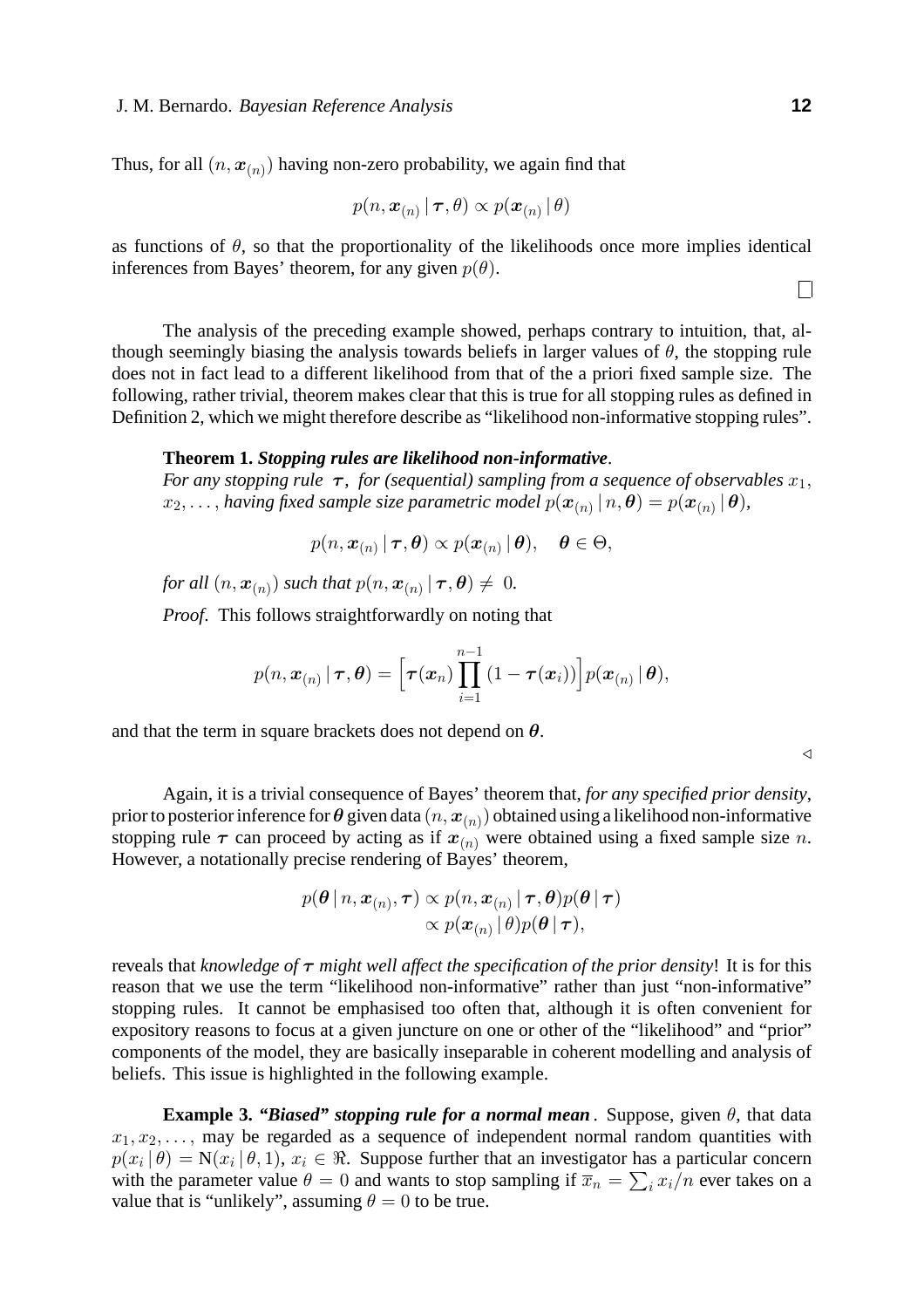For any fixed sample size *n*, if "unlikely" is interpreted as "an event having probability less than or equal to *α*", for small *α*, a possible stopping rule, using the fact that  $p(\overline{x}_n | n, \theta) =$  $N(\overline{x}_n | \theta, n)$ , might be

$$
\tau_n(\boldsymbol{x}_{(n)}) = \begin{cases} 1, & \text{if } |\overline{x}_n| > k(\alpha)/\sqrt{n} \\ 0, & \text{if } |\overline{x}_n| \le k(\alpha)/\sqrt{n} \end{cases}
$$

for suitable  $k(\alpha)$  (for example,  $k = 1.96$  for  $\alpha = 0.05$ ,  $k = 2.57$  for  $\alpha = 0.01$ , or  $k = 3.31$ for  $\alpha = 0.001$ ). It can be shown, using the law of the iterated logarithm, that this is a proper stopping rule, so that termination will certainly occur for some finite *n*, yielding data  $(n, x<sub>(n)</sub>)$ . Moreover, defining

$$
S_n = \left\{ \boldsymbol{x}_{(n)}; \ |\bar{x}_1| \leq k(\alpha), \ |\bar{x}_2| \leq \frac{k(\alpha)}{\sqrt{2}}, \dots, \right\}
$$

$$
|\bar{x}_{n-1}| \leq \frac{k(\alpha)}{\sqrt{n-1}}, \ |\bar{x}_n| > \frac{k(\alpha)}{\sqrt{n}} \right\},
$$

we have

$$
p(n, \boldsymbol{x}_{(n)} | \boldsymbol{\tau}, \theta) = p(\boldsymbol{x}_{(n)} | n, \boldsymbol{\tau}, \theta) p(n | \boldsymbol{\tau}, \theta) \\ = p(\boldsymbol{x}_{(n)} | S_n, \theta) p(S_n | \theta) \\ = p(\boldsymbol{x}_{(n)} | \theta),
$$

as a function of  $\theta$ , for all  $(n, x_{(n)})$  for which the left-hand side is non-zero. It follows that  $\tau$  is a likelihood non-informative stopping rule.

Now consider prior to posterior inference for  $\theta$ , where, for illustration, we assume the prior specification  $p(\theta) = N(\theta | \mu, \lambda)$ , with precision  $\lambda \simeq 0$ , to be interpreted as indicating extremely vague prior beliefs about  $\theta$ , which take no explicit account of the stopping rule  $\tau$ . Since the latter is likelihood non-informative, we have

$$
p(\theta | \mathbf{x}_{(n)}, n) \propto p(\mathbf{x}_{(n)} | n, \theta) p(\theta)
$$
  
 
$$
\propto p(\overline{x}_n | n, \theta) p(\theta)
$$
  
 
$$
\propto \mathbf{N}(\overline{x}_n | \theta, n) \mathbf{N}(\theta | \mu, \lambda)
$$

by virtue of the sufficiency of  $(n, \overline{x}_n)$  for the normal parametric model. The right-hand side is easily seen to be proportional to  $\exp\{-\frac{1}{2}Q(\theta)\}\$ , where

$$
Q(\theta) = (n + \tau) \left[ \theta - \frac{n \bar{x}_n + \lambda \mu}{n + \lambda} \right]^2,
$$

which implies that

$$
p(\theta | \mathbf{x}_{(n)}, n) = \mathbf{N}\left(\theta \Big| \frac{n\bar{x}_n + \lambda\mu}{n+\lambda}, (n+\lambda)\right)
$$

$$
\simeq \mathbf{N}(\theta | \bar{x}_n, n)
$$

for  $\lambda \simeq 0$ .

One consequence of this vague prior specification is that, having observed  $(n, x_{(n)})$ , we are led to the posterior probability statement

$$
P\Big[\theta\in\Big(\overline{x}_n\pm\frac{k(\alpha)}{\sqrt{n}}\Big)\Big|n,\overline{x}_n\Big]=1-\alpha.
$$

But the stopping rule  $\tau$  ensures that  $|\bar{x}_n| > k(\alpha)/\sqrt{n}$ . This means that the value  $\theta = 0$ certainly does not lie in the posterior interval to which someone with initially very vague beliefs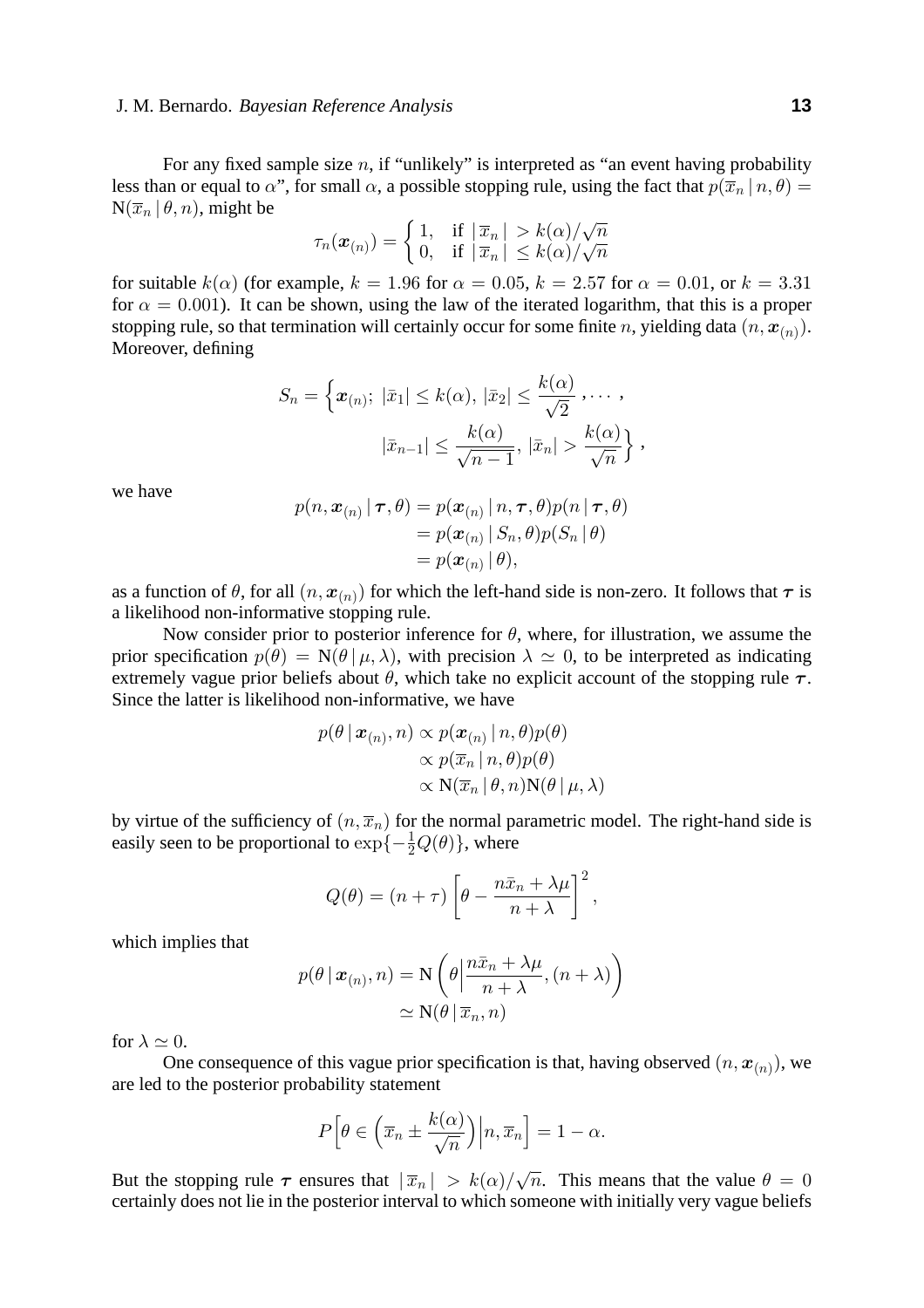would attach a high probability. An investigator *knowing*  $\theta = 0$  to be the true value can therefore, by using this stopping rule, mislead someone who, unaware of the stopping rule, acts as if initially very vague.

However, let us now consider an analysis which takes into account the stopping rule. The nature of  $\tau$  might suggest a prior specification  $p(\theta | \tau)$  that recognises  $\theta = 0$  as a possibly "special" parameter value, which should be assigned non-zero prior probability (rather than the zero probability resulting from any continuous prior density specification). As an illustration, suppose that we specify

$$
p(\theta | \boldsymbol{\tau}) = \alpha \, 1_{(\theta=0)}(\theta) + (1-\alpha) 1_{(\theta \neq 0)}(\theta) \mathbf{N}(\theta | 0, \lambda_0),
$$

which assigns a "spike" of probability,  $\alpha$ , to the special value,  $\theta = 0$ , and assigns  $1 - \alpha$  times a  $N(\theta | 0, \lambda_0)$  density to the range  $\theta \neq 0$ .

Since  $\tau$  is a likelihood non-informative stopping rule and  $(n, \overline{x}_n)$  are sufficient statistics for the normal parametric model, we have

$$
p(\theta | n, \boldsymbol{x}_{(n)}, \boldsymbol{\tau}) \propto \mathrm{N}(\overline{x}_n | \theta, n) p(\theta | \boldsymbol{\tau}).
$$

The complete posterior  $p(\theta | n, x_{(n)}, \tau)$  is thus given by

$$
\frac{\alpha \, 1_{(\theta=0)}(\theta) \mathbf{N}(\overline{x}_n \, | \, 0, n) + (1 - \alpha) 1_{(\theta \neq 0)}(\theta) \mathbf{N}(\overline{x}_n \, | \, \theta, n) \mathbf{N}(\theta \, | \, 0, \lambda_0)}{\alpha \, \mathbf{N}(\overline{x}_n \, | \, 0, n) + (1 - \alpha) \int_{-\infty}^{\infty} \mathbf{N}(\overline{x}_n \, | \, \theta, n) \mathbf{N}(\theta \, | \, 0, \lambda_0) d\theta}
$$
  
=  $\alpha^* 1_{(\theta=0)}(\theta) + (1 - \alpha^*) 1_{(\theta \neq 0)} \mathbf{N}(\theta \, | \frac{n\overline{x}_n}{n + \lambda_0}, n + \lambda_0),$ 

where, since

$$
\int_{-\infty}^{\infty} \mathbf{N}(\overline{x}_n \, | \, \theta, n) \mathbf{N}(\theta \, | \, 0, \lambda_0) d\theta = \mathbf{N} \left( \overline{x}_n \, | \, 0, n \frac{\lambda_0}{n + \lambda_0} \right),
$$

it is easily verified that

$$
\alpha^* = \left\{ 1 + \frac{1 - \alpha}{\alpha} \cdot \frac{N(\overline{x}_n \mid 0, n\lambda_0(n + \lambda_0)^{-1})}{N(\overline{x}_n \mid 0, n)} \right\}^{-1}
$$
  
= 
$$
\left\{ 1 + \frac{1 - \alpha}{\alpha} \left( 1 + \frac{n}{\lambda_0} \right)^{-1/2} \exp\left[ \frac{1}{2} (\sqrt{n} \overline{x}_n)^2 \left( 1 + \frac{\lambda_0}{n} \right)^{-1} \right] \right\}^{-1}.
$$

The posterior distribution thus assigns a "spike"  $\alpha^*$  to  $\theta = 0$  and assigns  $1 - \alpha^*$  times a  $N(\theta | (n + \lambda_0)^{-1} n \overline{x}_n, n + \lambda_0)$  density to the range  $\theta \neq 0$ .

The behaviour of this posterior density, derived from a prior taking account of  $\tau$ , is clearly very different from that of the posterior density based on a vague prior taking no account of the stopping rule. For qualitative insight, consider the case where actually  $\theta = 0$  and  $\alpha$  has been chosen to be very small, so that  $k(\alpha)$  is quite large. In such a case, *n* is likely to be very Large and at the stopping point we shall have  $\overline{x}_n \simeq k(\alpha)/\sqrt{n}$ . This means that

$$
\alpha^* \simeq \left[1 + \frac{1 - \alpha}{\alpha} \left(1 + \frac{n}{\lambda_0}\right)^{-1/2} \exp\left(\frac{1}{2}k^2(\alpha)\right)\right]^{-1} \simeq 1,
$$

for large *n*, so that knowing the stopping rule and then observing that it results in a large sample size leads to an increasing conviction that  $\theta = 0$ . On the other hand, if  $\theta$  is appreciably different from 0, the resulting *n*, and hence  $\alpha^*$ , will tend to be small and the posterior will be dominated by the N( $\theta$  |  $(n + \lambda_0)^{-1} n \overline{x}_n$ ,  $n + \lambda_0$ ) component.

П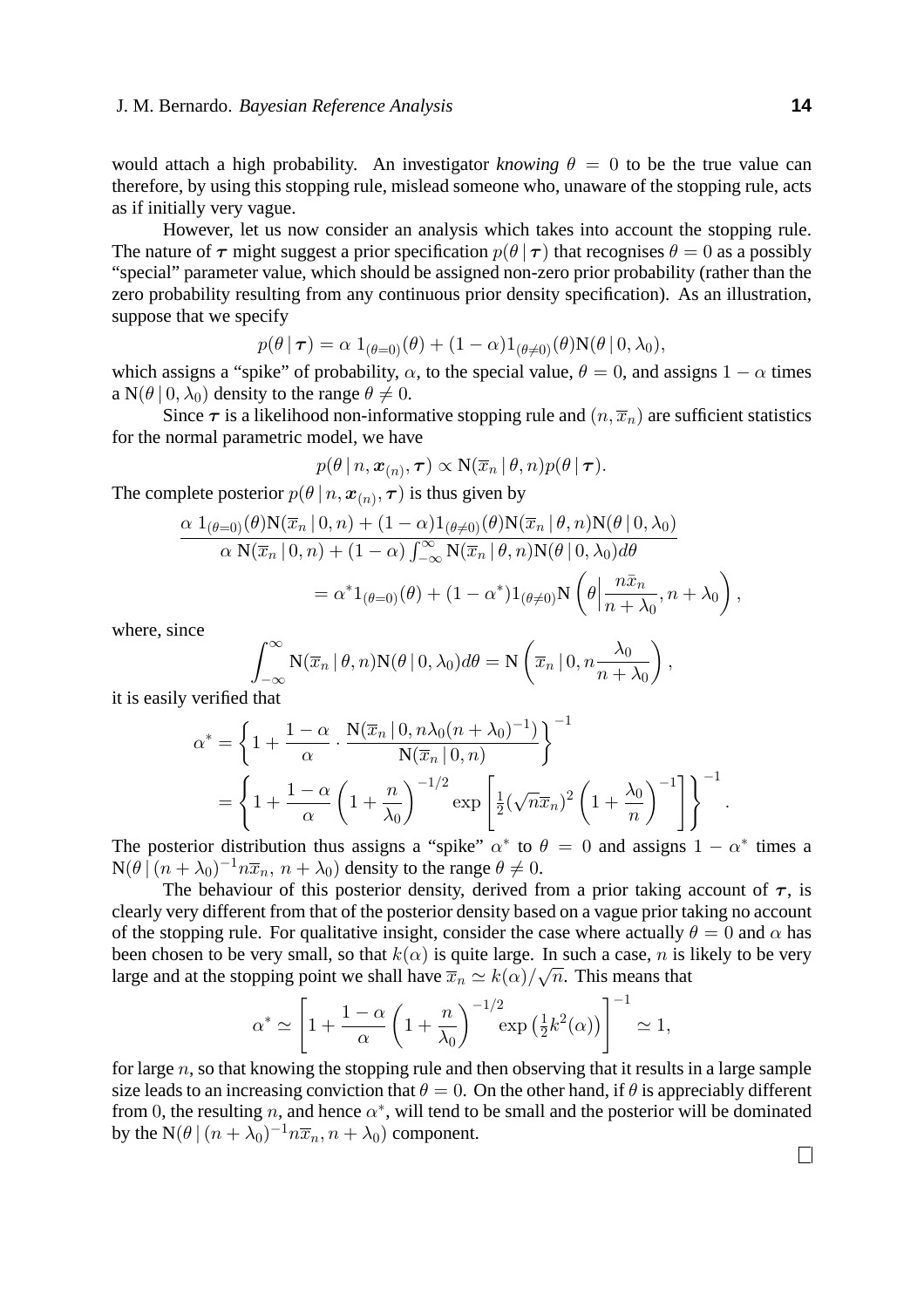### 1.4. DECISIONS AND INFERENCE SUMMARIES

Our central concern is the representation and revision of beliefs as the basis for decisions. Either beliefs are to be used directly in the choice of an action, or are to be recorded or reported in some selected form, with the possibility or intention of subsequently guiding the choice of a future action. The elements of a decision problem in the inference context are:

- (i)  $a \in A$ , available "answers" to the inference problem;
- (ii)  $\omega \in \Omega$ , unknown states of the world;
- (iii)  $u : \mathcal{A} \times \Omega \to \Re$ , a function attaching utilities to each consequence  $(a, \omega)$  of a decision to summarise inference in the form of an "answer",  $a$ , and an ensuing state of the world,  $\omega$ ;
- (iv)  $p(\omega)$ , a specification, in the form of a probability distribution, of current beliefs about the possible states of the world.

The optimal choice of answer to an inference problem is an  $a \in A$  which *maximises the expected utility*,

$$
\int_{\Omega} u(\boldsymbol{a},\boldsymbol{\omega})p(\boldsymbol{\omega})\,d\boldsymbol{\omega}.
$$

Alternatively, if instead of working with  $u(a, \omega)$  we work with a so-called *loss function*,

$$
l(\boldsymbol{a},\boldsymbol{\omega})=f(\boldsymbol{\omega})-u(\boldsymbol{a},\boldsymbol{\omega}),
$$

where *f* is an arbitrary, fixed function, the optimal choice of answer is an  $a \in A$  which *minimises the expected loss*,

$$
\int_{\Omega}l(\boldsymbol{a},\boldsymbol{\omega})p(\boldsymbol{\omega})\,d\boldsymbol{\omega}.
$$

It is clear from the forms of the expected utilities or losses which have to be calculated in order to choose an optimal answer, that, if beliefs about unknown states of the world are to provide an appropriate basis for future decision making, where, as yet, A and *u* (or *l*) may be unspecified, we need to report the complete belief distribution  $p(\omega)$ .

However, if an immediate application to a particular decision problem, with specified  $A$ and *u* (or *l*), is all that is required, the optimal answer—maximising the expected utility or minimising the expected loss—may turn out to involve only limited, specific features of the belief distribution, so that these "summaries" of the full distribution suffice for decision-making purposes.

In the following subsections, we shall illustrate and discuss some of these commonly used forms of summary. Throughout, we shall have in mind the context of parametric and predictive inference, where the unknown states of the world are parameters or future data values (observables), and current beliefs,  $p(\omega)$ , typically reduce to one or other of the familiar forms:

| $p(\boldsymbol{\theta})$                  | initial beliefs about a parameter vector, $\theta$ ; |
|-------------------------------------------|------------------------------------------------------|
| $p(\boldsymbol{\theta}   \boldsymbol{x})$ | beliefs about $\theta$ , given data x;               |

- $p(\psi | x)$  beliefs about  $\psi = q(\theta)$ , given data *x*;
- $p(\mathbf{y} | \mathbf{x})$  beliefs about future data *y*, given data *x*.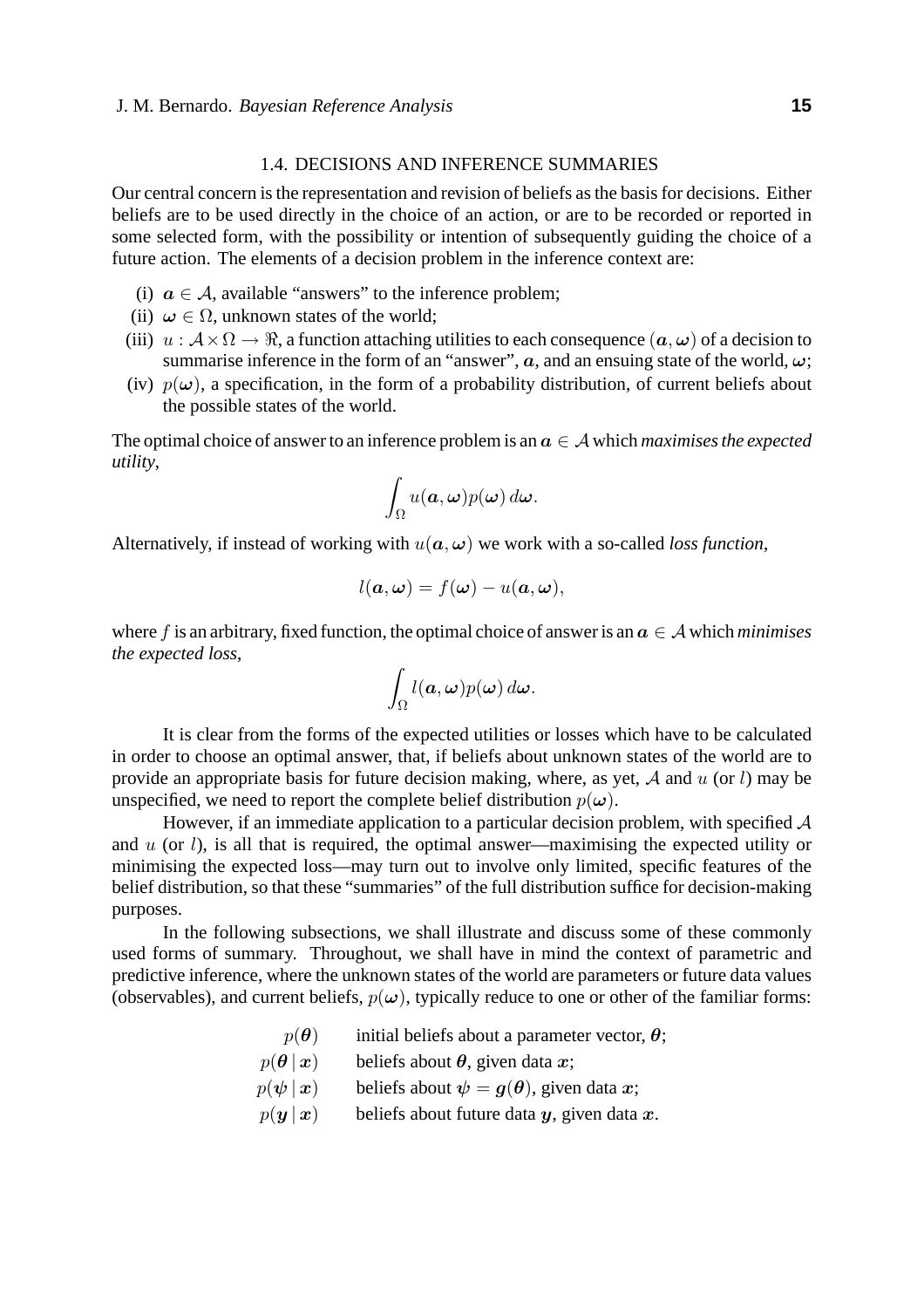### 1.4.1. *Point Estimates*

In cases where  $\omega \in \Omega$  corresponds to an unknown quantity, so that  $\Omega$  is  $\Re$ , or  $\Re^k$ , or  $\Re^+$ , or  $\Re \times \Re^+$ , etc., and the required answer,  $a \in \mathcal{A}$ , is an estimate of the true value of  $\omega$  (so that  $A = \Omega$ ), the corresponding decision problem is typically referred to as one of *point estimation*.

If  $\omega = \theta$  or  $\omega = \psi$ , we refer to *parametric* point estimation; if  $\omega = y$ , we refer to *predictive* point estimation. Moreover, since one is almost certain not to get the answer exactly right in an estimation problem, statisticians typically work directly with the loss function concept, rather than with the utility function. A point estimation problem is thus completely defined once  $A = \Omega$  and  $l(\mathbf{a}, \omega)$  are specified. Direct intuition suggests that in the one-dimensional case, distributional summaries such as the mean, median or mode of  $p(\omega)$  could be reasonable point estimates of a random quantity *ω*. Clearly, however, these could differ considerably, and more formal guidance may be required as to when and why particular functionals of the belief distribution are justified as point estimates. This is provided by the following definition and result.

**Definition 3.** *Bayes estimate*. *A Bayes estimate of ω with respect to the loss function*  $l(\mathbf{a}, \omega)$  *and the belief distribution*  $p(\omega)$  *is an*  $\mathbf{a} \in \mathcal{A} = \Omega$  *which minimises*  $\int_{\Omega}$   $l(\boldsymbol{a}, \boldsymbol{\omega}) p(\boldsymbol{\omega}) d\boldsymbol{\omega}$ .

### **Theorem 2.** *Forms of Bayes estimates*.

*(i)* If  $A = \Omega = \Re^k$  and  $l(a, \omega) = (a - \omega)^t H(a - \omega)$ , where H is symmetric and *definite positive, the Bayes estimate satisfies*

$$
Ha=HE(\omega).
$$

*If*  $H^{-1}$  *exists,*  $a = E(\omega)$ *, and so the Bayes estimate with respect to quadratic form loss is the mean of*  $p(\omega)$ *, assuming the mean to exist.* 

*(ii)* If  $\mathcal{A} = \Omega = \Re$  and  $l(\boldsymbol{a}, \boldsymbol{\omega}) = c_1(a - \omega)1_{(\omega \leq a)}(a) + c_2(\omega - a)1_{(\omega > a)}(a)$ *, the Bayes estimate with respect to linear loss is the quantile such that*

$$
P(\omega \le a) = c_2/(c_1+c_2).
$$

*If*  $c_1 = c_2$ *, the right-hand side equals*  $1/2$  *and so the Bayes estimate with respect to absolute value loss is a median of*  $p(\omega)$ *.* 

*(iii)* If  $A = \Omega \subseteq \Re^k$  and  $l(a, \omega) = 1 - 1_{(B_\varepsilon(a))}(\omega)$ , where  $B_\varepsilon(a)$  is a ball of radius *ε in* Ω *centred at a, the Bayes estimate maximises*

$$
\int_{B_{\mathcal{E}}(\boldsymbol{a})} p(\boldsymbol{\omega})\,d\boldsymbol{\omega}.
$$

*As*  $\varepsilon \to 0$ , the function to be maximised tends to  $p(a)$  and so **the Bayes estimate** *with respect to zero-one loss is a mode of*  $p(\omega)$ *, assuming a mode to exist.* 

*Proof.* Differentiating  $\int (a - \omega)^t H(a - \omega) p(\omega) d\omega$  with respect to *a* and equating to zero yields

$$
2H\int (a-\omega)p(\omega)\,d\omega=0.
$$

This establishes (i). Since

$$
\int l(\mathbf{a},\boldsymbol{\omega})p(\boldsymbol{\omega}) d\boldsymbol{\omega} = c_1 \int_{\{\boldsymbol{\omega} \leq \mathbf{a}\}} (\mathbf{a}-\boldsymbol{\omega})p(\boldsymbol{\omega}) d\boldsymbol{\omega} + c_2 \int_{\{\boldsymbol{\omega} > \mathbf{a}\}} (\boldsymbol{\omega} - \mathbf{a})p(\boldsymbol{\omega}) d\boldsymbol{\omega},
$$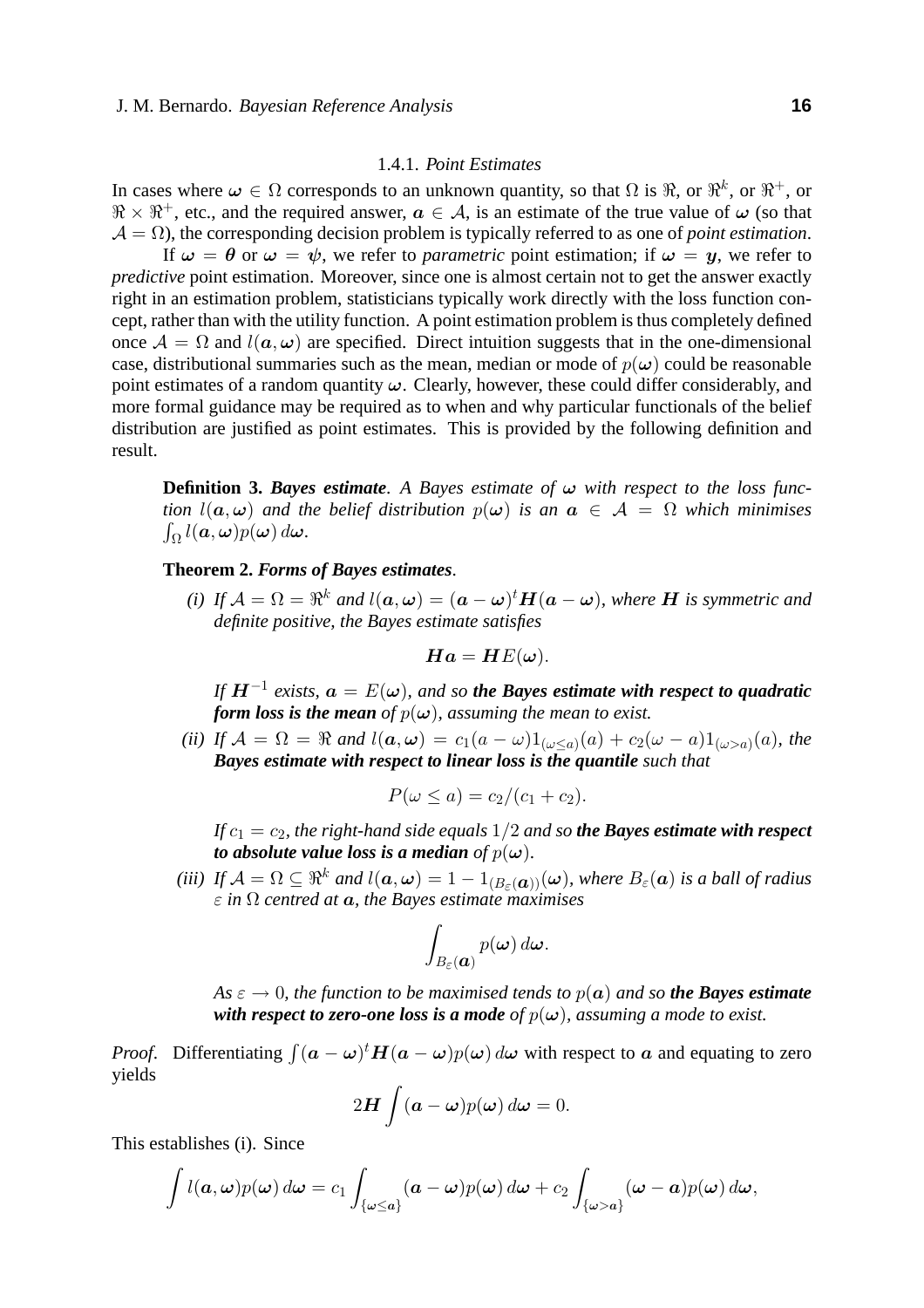differentiating with respect to *a* and equating to zero yields

$$
c_1 \int_{\{\omega \leq a\}} p(\omega) d\omega = c_2 \int_{\{\omega > a\}} p(\omega) d\omega,
$$

whence, adding  $c_2 \int_{\omega \leq a} p(\omega) d\omega$  to each side, we obtain (ii). Finally, since

$$
\int l(\boldsymbol{a},\boldsymbol{\omega})p(\boldsymbol{\omega}) d\boldsymbol{\omega} = 1 - \int 1_{B_{\varepsilon}(a)}(\boldsymbol{\omega})p(\boldsymbol{\omega}) d\boldsymbol{\omega},
$$

and this is minimised when  $\int_{B_{\varepsilon}(a)} p(\omega) d\omega$  is maximised, we have (iii).

Further insight into the nature of case (iii) can be obtained by thinking of a unimodal, continuous  $p(\omega)$  in one dimension. It is then immediate by a continuity argument that *a* should be chosen such that

$$
p(a - \varepsilon) = p(a + \varepsilon).
$$

In the case of a unimodal, symmetric belief distribution,  $p(\omega)$ , for a single random quantity  $\omega$ , the mean, median and mode coincide. In general, for unimodal, positively skewed, densities we have the relation

mean *>* median *>* mode

and the difference can be substantial if  $p(\omega)$  is markedly skew. Unless, therefore, there is a very clear need for a point estimate, and a strong rationale for a specific one of the loss functions considered in Theorem 2, the provision of a single number to summarise  $p(\omega)$  may be extremely misleading as a summary of the information available about *ω*. Of course, such a comment acquires even greater force if  $p(\omega)$  is multimodal or otherwise "irregular".

For further discussion of Bayes estimators, see, for example, DeGroot and Rao (1963, 1966), Sacks (1963), Farrell (1964), Brown (1973), Tiao and Box (1974), Berger and Srinivasan (1978), Berger (1979, 1986), Hwang (1985, 1988), de la Horra (1987, 1988, 1992), Ghosh (1992a, 1992b), Irony (1992) and Spall and Maryak (1992).

### 1.4.2. *Credible regions*

We have emphasised that, from a theoretical perspective, uncertainty about an unknown quantity of interest,  $\omega$ , needs to be communicated in the form of the full (prior, posterior or predictive) density,  $p(\omega)$ , if formal calculation of expected loss or utility is to be possible for any arbitrary future decision problem. In practice, however,  $p(\omega)$  may be a somewhat complicated entity and it may be both more convenient, and also sufficient for general orientation regarding the uncertainty about  $\omega$ , simply to describe regions  $C \subseteq \Omega$  of given probability under  $p(\omega)$ . Thus, for example, in the case where  $\Omega\subseteq\real$ , the identification of intervals containing 50%, 90%, 95% or 99% of the probability under  $p(\omega)$  might suffice to give a good idea of the general quantitative messages implicit in  $p(\omega)$ . This is the intuitive basis of popular graphical representations of univariate distributions such as *box plots*.

**Definition 4.** *Credible Region*. A region  $C \subseteq \Omega$  such that

$$
\int_C p(\boldsymbol{\omega}) \, d\boldsymbol{\omega} = 1 - \alpha
$$

 $\triangleleft$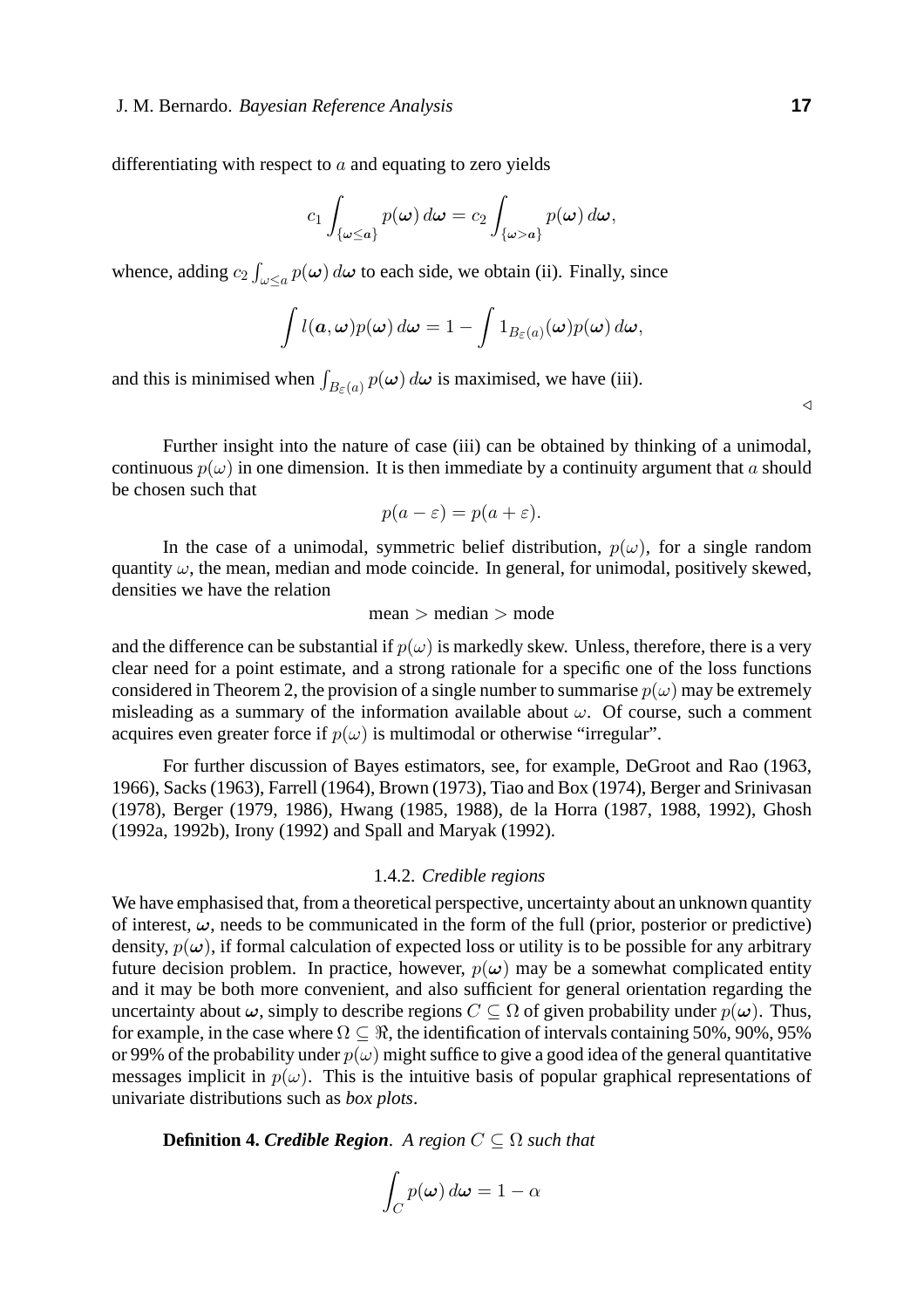*is said to be a*  $100(1 - \alpha)$ % credible region for  $\omega$ , with respect to  $p(\omega)$ . If  $\Omega \subseteq \Re$ , *connected credible regions will be referred to as <i>credible intervals*. If  $p(\omega)$  is a (prior*posterior-predictive) density, we refer to (prior-posterior-predictive) credible regions.*

Clearly, for any given  $\alpha$  there is not a unique credible region—even if we restrict attention to connected regions, as we should normally wish to do for obvious ease of interpretation (at least in cases where  $p(\omega)$  is unimodal). For given  $\Omega$ ,  $p(\omega)$  and fixed  $\alpha$ , the problem of choosing among the subsets  $C \subseteq \Omega$  such that  $\int_C p(\omega) d\omega = 1 - \alpha$  could be viewed as a decision problem, provided that we are willing to specify a loss function,  $l(C, \omega)$ , reflecting the possible consequences of quoting the  $100(1 - \alpha)$ % credible region *C*. We now describe the resulting form of credible region when a loss function is used which encapsulates the intuitive idea that, for given  $\alpha$ , we would prefer to report a credible region *C* whose size  $||C||$  (volume, area, length) is minimised.

### **Theorem 3.** *Minimal size credible regions*.

*Let*  $p(\omega)$  *be a probability density for*  $\omega \in \Omega$  *almost everywhere continuous; given*  $\alpha$ *,*  $0 < \alpha < 1$ , if  $\mathcal{A} = \{C; P(\omega \in C) = 1 - \alpha\} \neq \emptyset$  and

$$
l(C,\omega)=k||C||-1_C(\omega), \quad C\in\mathcal{A}, \quad \omega\in\Omega, \quad k>0,
$$

*then C is optimal if and only if it has the property that*  $p(\omega_1) \geq p(\omega_2)$  *for all*  $\omega_1 \in C$ *,*  $\omega_2 \notin C$  (except possibly for a subset of  $\Omega$  of zero probability).

*Proof.* It follows straightforwardly that, for any  $C \in \mathcal{A}$ ,

$$
\int_{\Omega} l(C, \omega) p(\omega) d\omega = k ||C|| + 1 - \alpha,
$$

so that an optimal *C* must have minimal size.

If *C* has the stated property and *D* is any other region belonging to  $A$ , then since  $C = (C \cap D) \cup (C \cap D^c)$ ,  $D = (C \cap D) \cup (C^c \cap D)$  and  $P(\omega \in C) = P(\omega \in D)$ , we have

$$
\inf_{\omega \in C \cap D^c} p(\omega) ||C \cap D^c|| \le \int_{C \cap D^c} p(\omega) d\omega
$$
  
= 
$$
\int_{C^c \cap D} p(\omega) d\omega \le \sup_{\omega \in C^c \cap D} p(\omega) ||C^c \cap D||
$$

with

$$
\sup_{\pmb{\omega} \in C^{\mathcal{C}} \cap D} p(\pmb{\omega}) \leq \ \inf_{\pmb{\omega} \in C \cap D^{\mathcal{C}}} p(\pmb{\omega})
$$

so that  $||C \cap D^c|| \leq ||C^c \cap D||$ , and hence  $||C|| \leq ||D||$ .

If *C* does not have the stated property, there exists  $A \subseteq C$  such that for all  $\omega_1 \in A$ , there exists  $\omega_2 \notin C$  such that  $p(\omega_2) > p(\omega_1)$ . Let  $B \subseteq C^c$  be such that  $P(\omega \in A) = P(\omega \in B)$ and  $p(\omega_2) > p(\omega_1)$  for all  $\omega_2 \in B$  and  $\omega_1 \in A$ . Define  $D = (C \cap A^c) \cup B$ . Then  $D \in A$  and by a similar argument to that given above the result follows by showing that  $||D|| < ||C||$ . The property of Theorem 3 is worth emphasising in the form of a definition (Box and Tiao, 1965).

#### **Definition 5.** *Highest probability density (HPD) regions*.

*A region*  $C \subseteq \Omega$  *is said to be a*  $100(1 - \alpha)\%$  *highest probability density region for*  $\omega$ *with respect to*  $p(\omega)$  *if (i)*  $P(\omega \in C) = 1 - \alpha$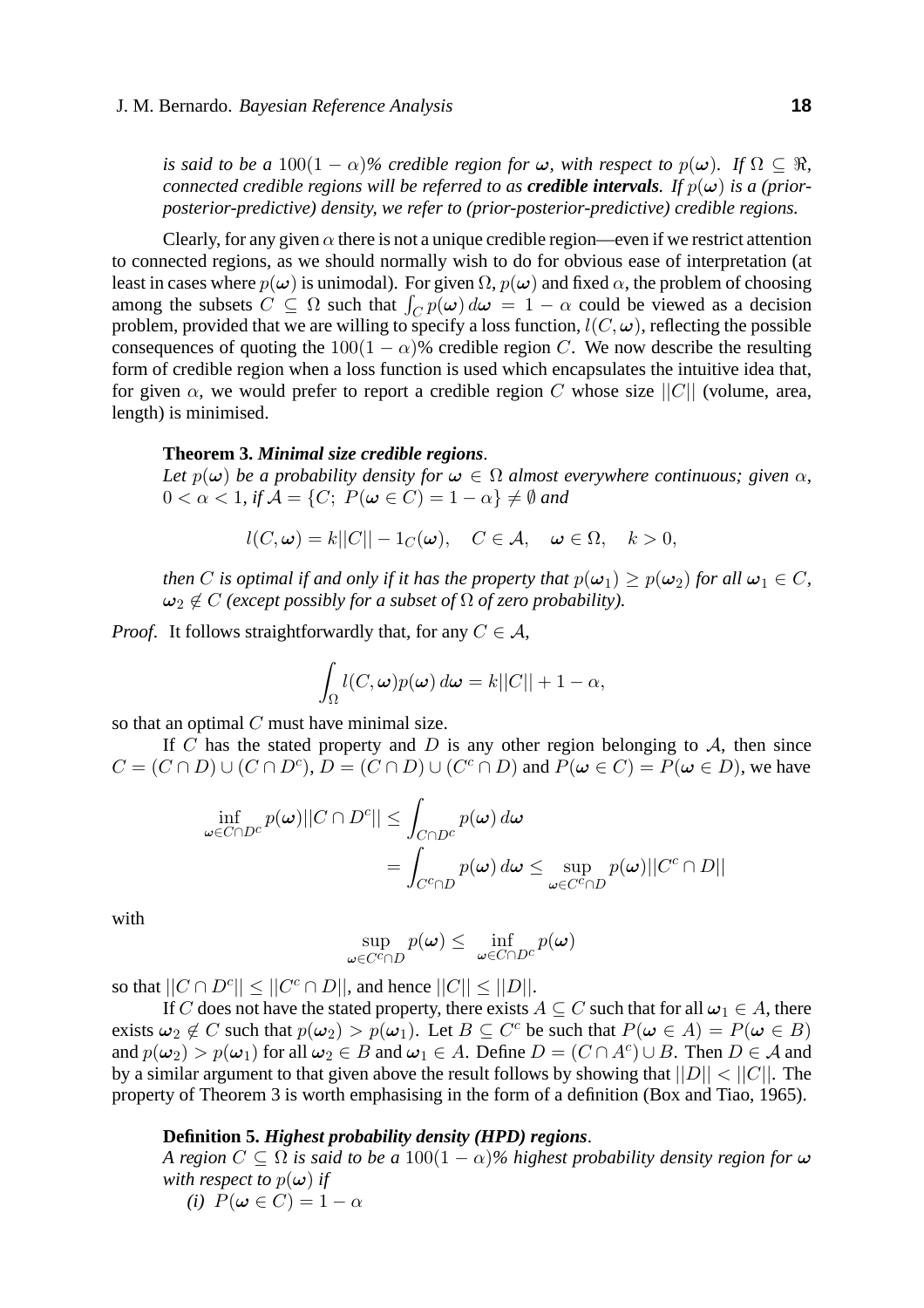*(ii)*  $p(\omega_1) \geq p(\omega_2)$  *for all*  $\omega_1 \in C$  *and*  $\omega_2 \notin C$ *, except possibly for a subset of*  $\Omega$ *having probability zero.*

*If*  $p(\omega)$  *is a (prior-posterior-predictive) density, we refer to highest (prior-posteriorpredictive) density regions.*

Clearly, the credible region approach to summarising  $p(\omega)$  is not particularly useful in the case of discrete  $\Omega$ , since such regions will only exist for limited choices of  $\alpha$ . The above development should therefore be understood as intended for the case of continuous  $\Omega$ .

For a number of commonly occurring univariate forms of  $p(\omega)$ , there exist tables which facilitate the identification of HPD intervals for a range of values of *α* (see, for example, Isaacs *et al.,* 1974, Ferrándiz and Sendra,1982, and Lindley and Scott, 1985).



**Figure 1b**  $\omega_0$  *much less* "*plausible*" *than most*  $\omega \in C$ 

Although an appropriately chosen selection of HDP regions can serve to give a useful summary of  $p(\omega)$  when we focus just on the quantity  $\omega$ , there is a fundamental difficulty which prevents such regions serving, in general, as a proxy for the actual density  $p(\omega)$ . The problem is that of lack of invariance under parameter transformation. Even if  $v = g(\omega)$  is a one-to-one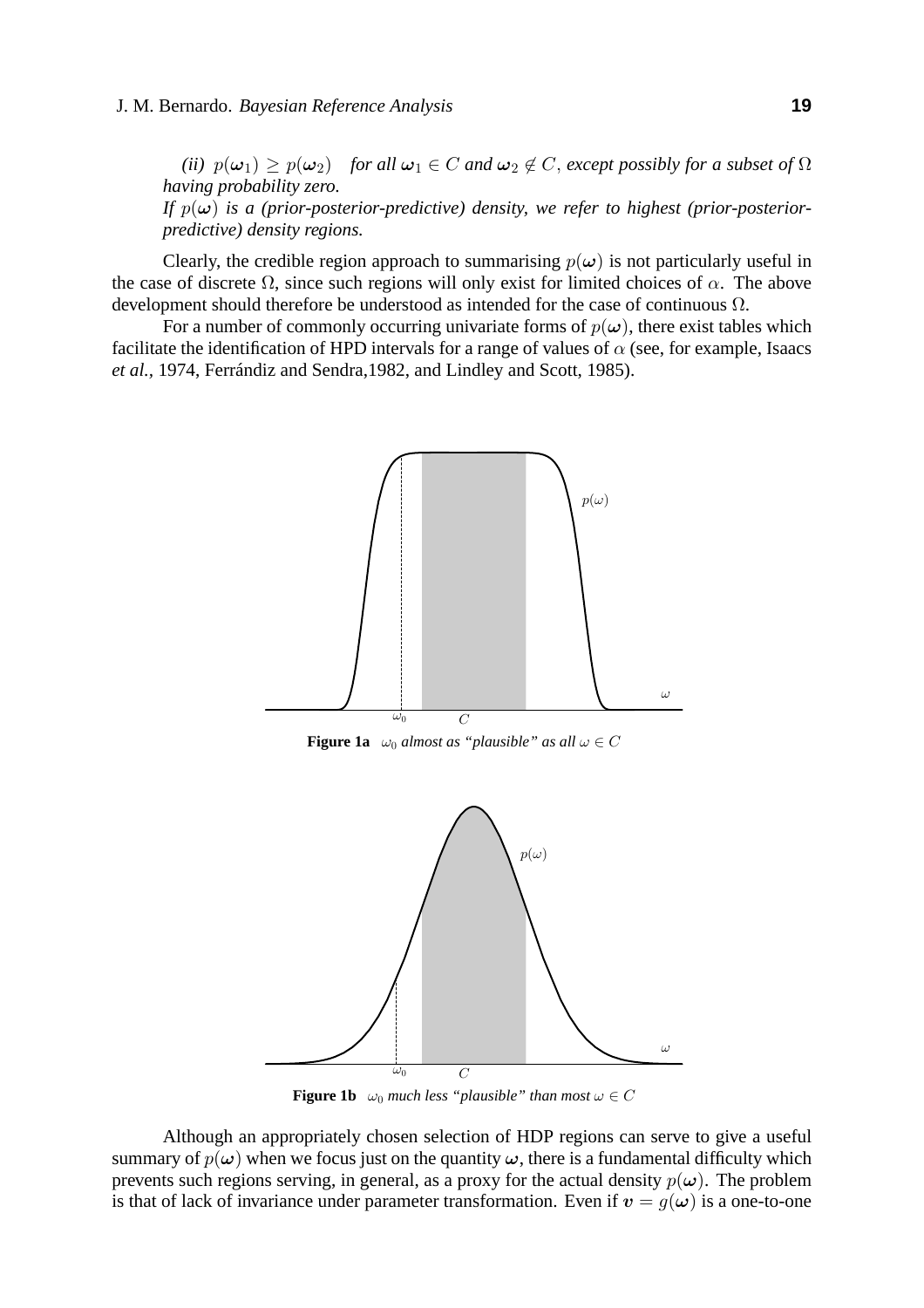transformation, it is easy to see that there is no general relation between HPD regions for *ω* and *v*. In addition, there is no way of identifying a marginal HPD region for a (possibly transformed) subset of components of  $\omega$  from knowledge of the joint HPD region.

In general the derivation of an HPD region requires numerical calculation and, particularly if  $p(\omega)$  does not exhibit markedly skewed behaviour, it may be satisfactory in practice to quote some more simply calculated credible region. For example, in the univariate case, conventional statistical tables facilitate the identification of intervals which exclude equi-probable tails of  $p(\omega)$  for many standard distributions. This form has the added advantage of being consistent under one-to-one reparametrisations of *ω*.

In cases where an HPD credible region *C* is pragmatically acceptable as a crude summary of the density  $p(\omega)$ , then, particularly for small values of  $\alpha$  (for example, 0.05, 0.01), a specific value  $\omega_0 \in \Omega$  will tend to be regarded as somewhat "implausible" if  $\omega_0 \notin C$ . This, of course, provides no justification for actions such as "rejecting the hypothesis that  $\omega = \omega_0$ ". If we wish to consider such actions, we must formulate a proper decision problem, specifying alternative actions and the losses consequent on correct and incorrect actions. Inferences about a specific hypothesised value  $\omega_0$  of a random quantity  $\omega$  in the absence of alternative hypothesised values are often considered in the general statistical literature under the heading of "significance testing". For the present, it will suffice to note—as illustrated in Figure 1—that even the intuitive notion of "implausibility if  $\omega_0 \notin C$ " depends much more on the complete characterisation of  $p(\omega)$  than on an either-or assessment based on an HPD region.

For further discussion of credible regions see, for example, Pratt (1961), Aitchison (1964, 1966), Wright (1986) and DasGupta (1991).

### 1.4.3. *Hypothesis Testing*

The basic hypothesis testing problem usually considered by statisticians may be described as a decision problem with elements

$$
\Omega = \{\omega_0 = [H_0 : \boldsymbol{\theta} \in \Theta_0], \quad \omega_1 = [H_1 : \boldsymbol{\theta} \in \Theta_1]\},
$$

together with  $p(\omega)$ , where  $\theta \in \Theta = \Theta_0 \cup \Theta_1$ , is the parameter labelling a parametric model,  $p(x | \theta)$ ,  $\mathcal{A} = \{a_0, a_1\}$ , with  $a_1(a_0)$  corresponding to rejecting hypothesis  $H_0(H_1)$ , and loss function  $l(a_i, \omega_i) = l_{ij}, i, j \in \{0, 1\}$ , with the  $l_{ij}$  reflecting the relative seriousness of the four possible consequences and, typically,  $l_{00} = l_{11} = 0$ .

General discussions of Bayesian hypothesis testing are included in Jeffreys (1939/1961), Good (1950, 1965, 1983), Lindley (1957, 1961b, 1965, 1977), Edwards *et al.* (1963), Pratt (1965), C. A. B. Smith (1965), Farrell (1968), Dickey (1971, 1974, 1977), Lempers (1971), H. Rubin (1971), Zellner (1971), DeGroot (1973), Leamer (1978), Box (1980), Shafer (1982b), Gilio and Scozzafava (1985), A. F. M. Smith, (1986), Berger and Delampady (1987), Berger and Sellke (1987), Hodges (1990, 1992) and Berger and Mortera (1991a, 1994).

### 1.5. IMPLEMENTATION ISSUES

Given a likelihood  $p(x | \theta)$  and prior density  $p(\theta)$ , the starting point for any form of parametric inference summary or decision about  $\theta$  is the joint posterior density

$$
p(\boldsymbol{\theta} \,|\, \boldsymbol{x}) = \frac{p(\boldsymbol{x} \,|\, \boldsymbol{\theta}) p(\boldsymbol{\theta})}{\int p(\boldsymbol{x} \,|\, \boldsymbol{\theta}) p(\boldsymbol{\theta}) d\boldsymbol{\theta}}\,,
$$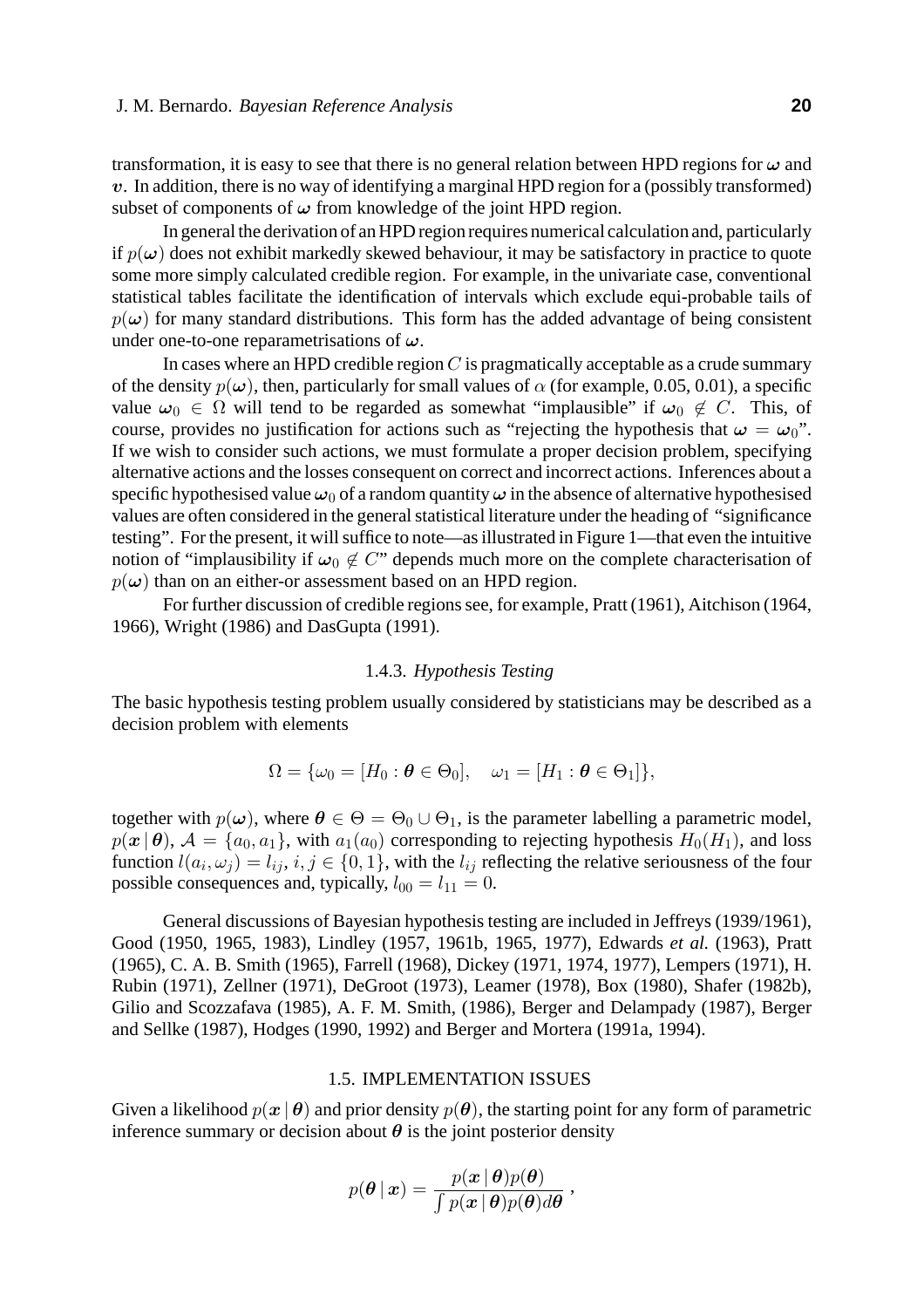and the starting point for any predictive inference summary or decision about future observables *y* is the predictive density

$$
p(\boldsymbol{y} \,|\, \boldsymbol{x}) = \int p(\boldsymbol{y} \,|\, \boldsymbol{\theta}) p(\boldsymbol{\theta} \,|\, \boldsymbol{x}) \, d\boldsymbol{\theta}.
$$

It is clear that to form these posterior and predictive densities there is a technical requirement to perform integrations over the range of *θ*. Moreover, further summarisation, in order to obtain marginal densities, or marginal moments, or expected utilities or losses in explicitly defined decision problems, will necessitate further integrations with respect to components of *θ* or *y*, or transformations thereof.

The key problem in implementing the formal Bayes solution to inference reporting or decision problems is therefore seen to be that of evaluating the required integrals. In cases where the likelihood just involves a single parameter, implementation just involves integration in one dimension and is essentially trivial. However, in problems involving a multiparameter likelihood the task of implementation is anything but trivial, since, if  $\theta$  has  $k$  components, two *k*-dimensional integrals are required just to form  $p(\theta | x)$  and  $p(y | x)$ . Moreover, in the case of  $p(\theta | x)$ , for example,  $k(k-1)$ -dimensional integrals are required to obtain univariate marginal density values or moments,  $\binom{k}{2}$   $(k-2)$ -dimensional integrals are required to obtain bivariate marginal densities, and so on. Clearly, if *k* is at all large, the problem of implementation will, in general, lead to challenging technical problems, requiring simultaneous analytic or numerical approximation of a number of multidimensional integrals.

The above discussion has assumed a given specification of a likelihood and prior density function. However, as although a specific mathematical form for the likelihood in a given context is very often implied or suggested by consideration of symmetry, sufficiency or experience, the mathematical specification of prior densities is typically more problematic. Some of the problems involved—such as the pragmatic strategies to be adopted in translating actual beliefs into mathematical form—relate more to practical methodology than to conceptual and theoretical issues and will be not be discussed in this monograph. However, many of the other problems of specifying prior densities are closely related to the general problems of implementation described above, as exemplified by the following questions:

- (i) if the information to be provided by the data is known to be far greater than that implicit in an individual's prior beliefs, is there any necessity for a precise mathematical representation of the latter, or can a Bayesian implementation proceed purely on the basis of this qualitative understanding?
- (ii) either in the context of interpersonal analysis, or as a special form of actual individual analysis, is there a formal way of representing the beliefs of an individual whose prior information is to be regarded as minimal, relative to the information provided by the data?

Question (i) will be answered in Chapter 2, where an approximate "large sample" Bayesian theory involving *asymptotic posterior normality* will be presented.

Question (ii) will be answered in in Chapter 3, where the information-based concept of a *reference* prior density will be introduced. An extended historical discussion of this celebrated philosophical problem of how to represent "ignorance" will be given in Chapter 4.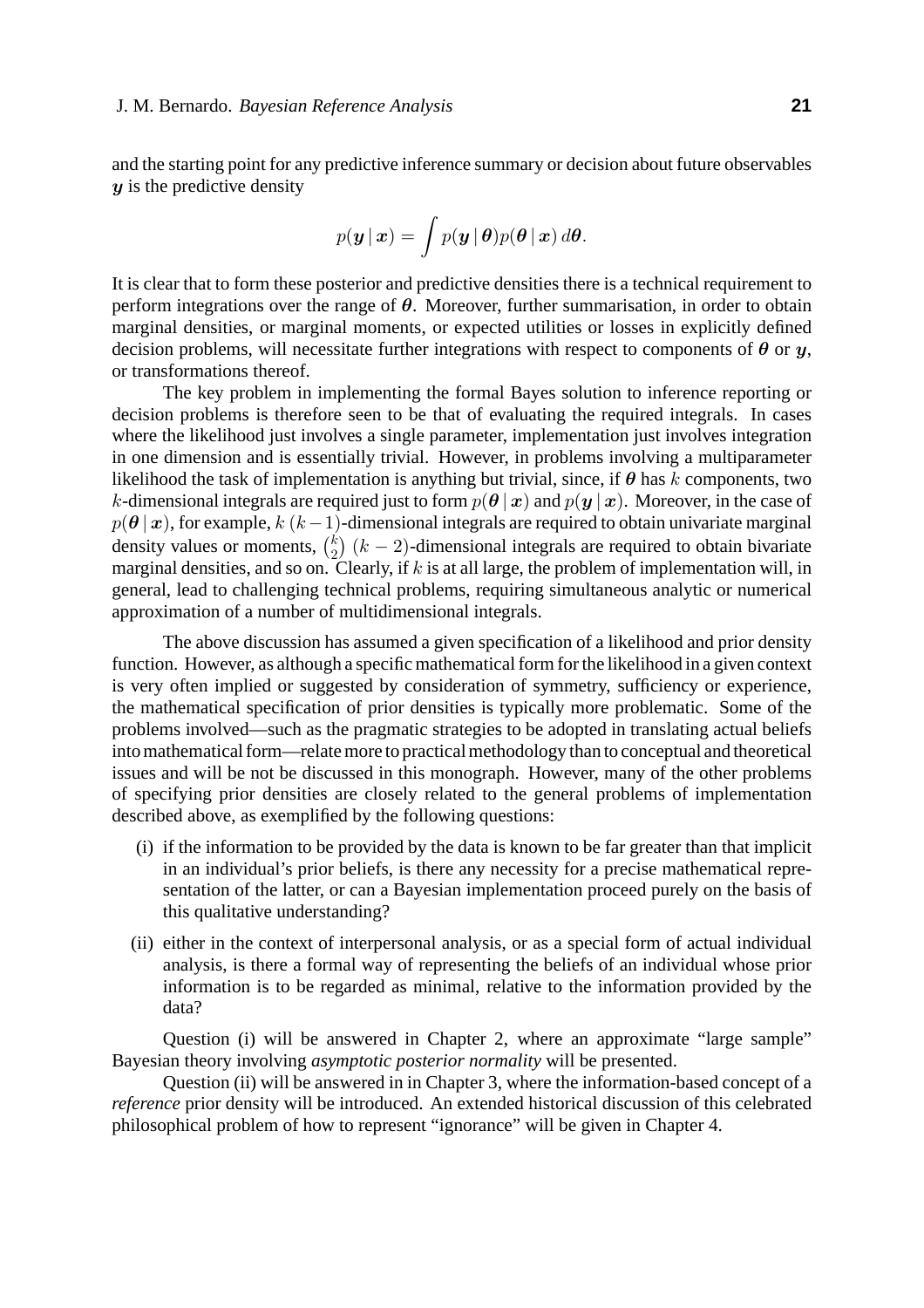### **2. Asymptotic Analysis**

We know that in representations of belief models for observables involving a parametric model  $p(x | \theta)$  and a prior specification  $p(\theta)$ , the parameter  $\theta$  acquired an operational meaning as some form of strong law limit of observables. Given observations  $x = (x_1, \ldots, x_n)$ , the posterior distribution,  $p(\theta | x)$ , then describes beliefs about that strong law limit in the light of the information provided by  $x_1, \ldots, x_n$ . We now wish to examine various properties of  $p(\theta | x)$ as the number of observations increases; *i.e.*, as  $n \to \infty$ . Intuitively, we would hope that beliefs about *θ* would become more and more concentrated around the "true" parameter value; *i.e.*, the corresponding strong law limit. Under appropriate conditions, we shall see that this is, indeed, the case.

### 2.1. DISCRETE ASYMPTOTICS

We begin by considering the situation where  $\Theta = {\theta_1, \theta_2, \dots,}$  consists of a countable (possibly finite) set of values, such that the parametric model corresponding to the true parameter,  $\theta_t$ , is "distinguishable" from the others, in the sense that the logarithmic divergences,  $\int p(x | \theta_t) \log [p(x | \theta_t) / p(x | \theta_i)] dx$  are strictly larger than zero, for all  $i \neq t$ .

#### **Theorem 4.** *Discrete asymptotics*.

*Let*  $\mathbf{x} = (x_1, \ldots, x_n)$  *be observations for which the parametric model*  $p(x | \theta)$  *is defined, and the prior*  $p(\theta) = {p_1, p_2, ..., \theta_n > 0, \sum_i p_i = 1.}$ *Suppose that*  $\theta_t \in \Theta$  *is the true value of*  $\theta$  *and that, for all*  $i \neq t$ *,* 

$$
\int p(x | \boldsymbol{\theta}_t) \log \left[ \frac{p(x | \boldsymbol{\theta}_t)}{p(x | \boldsymbol{\theta}_i)} \right] dx > 0;
$$

*then*

$$
\lim_{n\to\infty}p(\boldsymbol{\theta}_t\,|\,\boldsymbol{x})=1,\quad \lim_{n\to\infty}p(\boldsymbol{\theta}_i\,|\,\boldsymbol{x})=0,\ i\neq t.
$$

*Proof.* By Bayes' theorem, and assuming that  $p(\boldsymbol{x}|\boldsymbol{\theta}) = \prod_{i=1}^{n} p(x_i|\boldsymbol{\theta}),$ 

$$
p(\theta_i | \mathbf{x}) = p_i \frac{p(\mathbf{x} | \theta_i)}{p(\mathbf{x})}
$$
  
= 
$$
\frac{p_i \{p(\mathbf{x} | \theta_i)/p(\mathbf{x} | \theta_t)\}}{\sum_i p_i \{p(\mathbf{x} | \theta_i)/p(\mathbf{x} | \theta_t)\}}
$$
  
= 
$$
\frac{\exp \{\log p_i + S_i\}}{\sum_i \exp \{\log p_i + S_i\}},
$$

where

$$
S_i = \sum_{j=1}^n \log \frac{p(x_j | \boldsymbol{\theta}_i)}{p(x_j | \boldsymbol{\theta}_t)}.
$$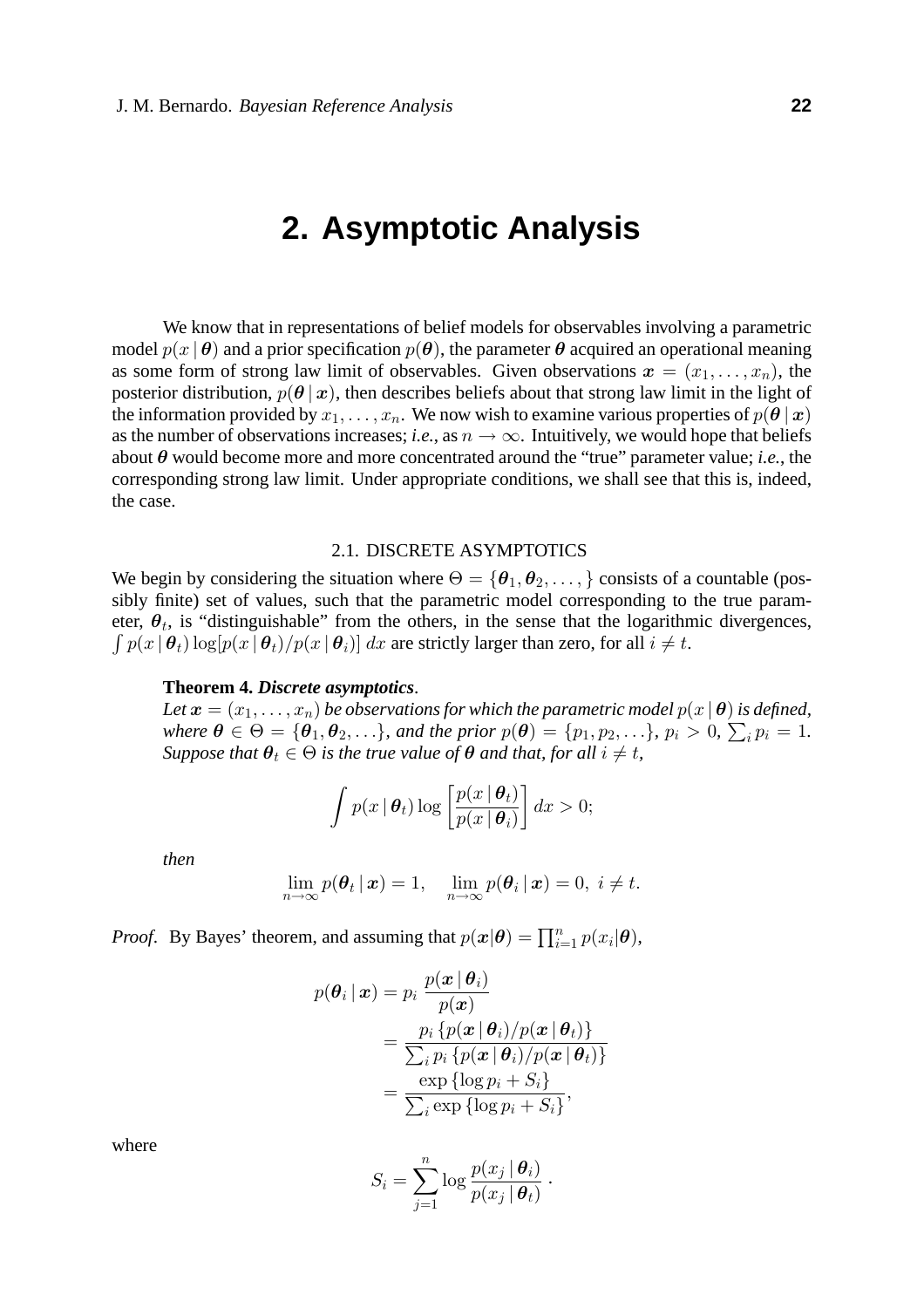Conditional on  $\theta_t$ , the latter is the sum of *n* independent identically distributed random quantities and hence, by the strong law of large numbers,

$$
\lim_{n \to \infty} \frac{1}{n} S_i = \int p(x | \boldsymbol{\theta}_t) \log \left[ \frac{p(x | \boldsymbol{\theta}_i)}{p(x | \boldsymbol{\theta}_t)} \right] dx.
$$

The right-hand side is negative for all  $i \neq t$ , and equals zero for  $i = t$ , so that, as  $n \to \infty$ ,  $S_t \to 0$  and  $S_i \to -\infty$  for  $i \neq t$ , which establishes the result.

An alternative way of expressing the result of Theorem 3, established for countable Θ, is to say that the posterior distribution function for *θ* ultimately degenerates to a step function with a single (unit) step at  $\theta = \theta_t$ . In fact, this result can be shown to hold, under suitable regularity conditions, for much more general forms of  $\Theta$ . However, the proofs require considerable measure-theoretic machinery and the reader is referred to Berk (1966, 1970) for details.

A particularly interesting result is that if the true  $\theta$  is *not* in  $\Theta$ , the posterior degenerates onto the value in  $\Theta$  which gives the parametric model closest in logarithmic divergence to the true model.

### 2.2. CONTINUOUS ASYMPTOTICS

Let us now consider what can be said in the case of general  $\Theta$  about the forms of probability statements implied by  $p(\theta | x)$  for large *n*. Proceeding heuristically for the moment, without concern for precise regularity conditions, we note that, in the case of a parametric representation for an exchangeable sequence of observables,

$$
p(\boldsymbol{\theta} \mid \boldsymbol{x}) \propto p(\boldsymbol{\theta}) \prod_{i=1}^{n} p(x_i \mid \boldsymbol{\theta})
$$

$$
\propto \exp \left\{ \log p(\boldsymbol{\theta}) + \log p(\boldsymbol{x} \mid \boldsymbol{\theta}) \right\}.
$$

If we now expand the two logarithmic terms about their respective maxima,  $m_0$  and  $\hat{\theta}_n$ , assumed to be determined by setting  $\nabla \log p(\theta) = 0$ ,  $\nabla \log p(x | \theta) = 0$ , respectively, we obtain

$$
\log p(\boldsymbol{\theta}) = \log p(\boldsymbol{m}_0) - \frac{1}{2}(\boldsymbol{\theta} - \boldsymbol{m}_0)^t \boldsymbol{H}_0(\boldsymbol{\theta} - \boldsymbol{m}_0) + R_0
$$
  

$$
\log p(\boldsymbol{x} | \boldsymbol{\theta}) = \log p(\boldsymbol{x} | \hat{\boldsymbol{\theta}}_n) - \frac{1}{2}(\boldsymbol{\theta} - \hat{\boldsymbol{\theta}}_n)^t \boldsymbol{H}(\hat{\boldsymbol{\theta}}_n)(\boldsymbol{\theta} - \hat{\boldsymbol{\theta}}_n) + R_n,
$$

where  $R_0$ ,  $R_n$  denote remainder terms and

$$
\boldsymbol{H}_0 = \left(-\frac{\partial^2 \log p(\boldsymbol{\theta})}{\partial \theta_i \partial \theta_j}\right)\Big|_{\boldsymbol{\theta}=\boldsymbol{m}_0} \quad \boldsymbol{H}(\hat{\boldsymbol{\theta}}_n) = \left(-\frac{\partial^2 \log p(\boldsymbol{x}\,|\, \boldsymbol{\theta})}{\partial \theta_i \partial \theta_j}\right)\Big|_{\boldsymbol{\theta}=\hat{\boldsymbol{\theta}}_n}.
$$

Assuming regularity conditions which ensure that  $R_0$ ,  $R_n$  are small for large *n*, and ignoring constants of proportionality, we see that

$$
p(\theta | \mathbf{x}) \propto \exp \left\{ -\frac{1}{2} (\theta - \mathbf{m}_0)^t \mathbf{H}_0 (\theta - \mathbf{m}_0) - \frac{1}{2} (\theta - \hat{\theta}_n)^t H(\hat{\theta}_n) (\theta - \hat{\theta}_n) \right\}
$$
  
 
$$
\propto \exp \left\{ -\frac{1}{2} (\theta - \mathbf{m}_n)^t \mathbf{H}_n (\theta - \mathbf{m}_n) \right\},
$$

 $\triangleleft$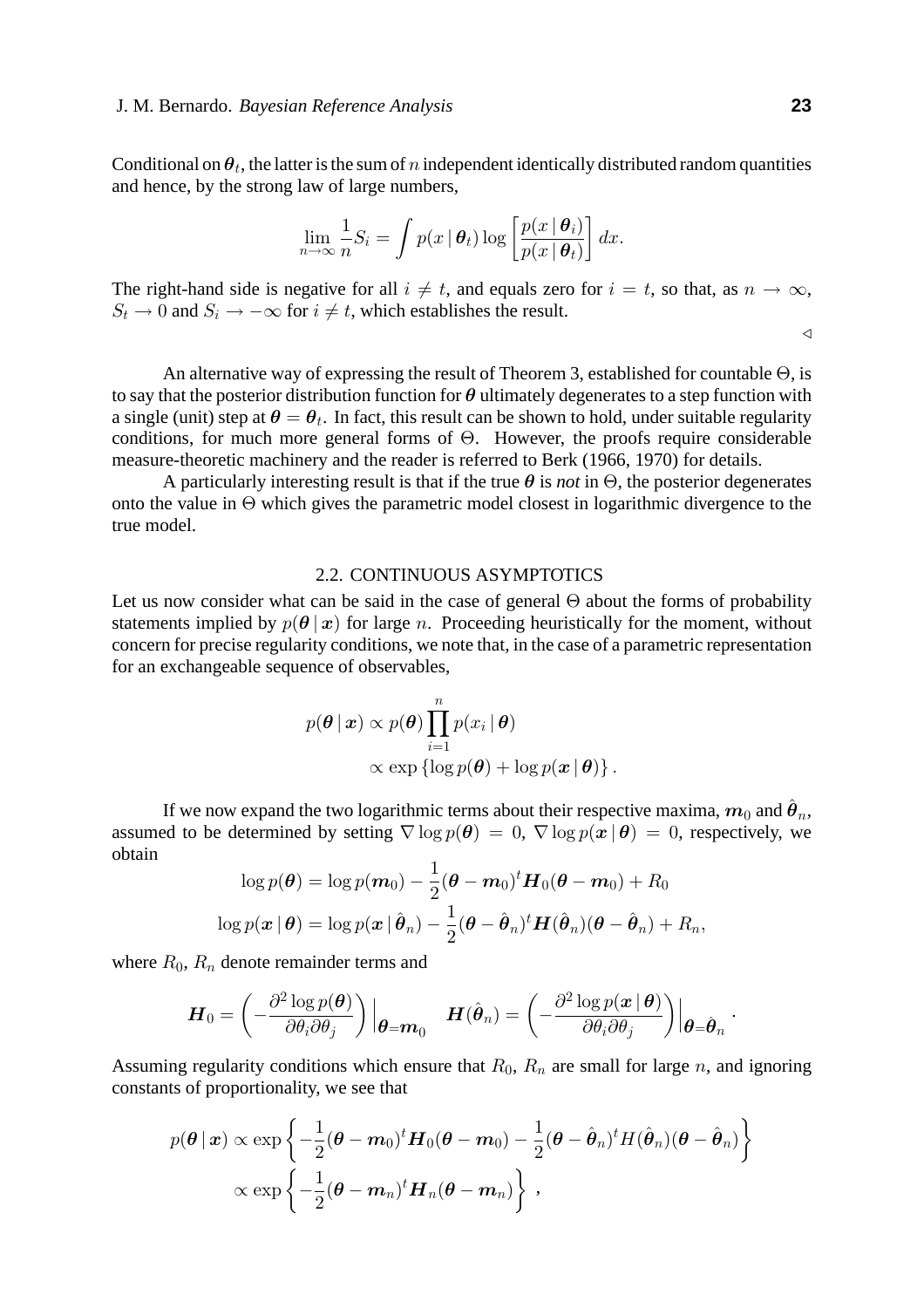with

$$
\begin{aligned} \boldsymbol{H}_n &= \boldsymbol{H}_0 + \boldsymbol{H}(\hat{\boldsymbol{\theta}}_n) \\ \boldsymbol{m}_n &= \boldsymbol{H}_n^{-1} \left( \boldsymbol{H}_0 \boldsymbol{m}_0 + \boldsymbol{H}(\hat{\boldsymbol{\theta}}_n) \hat{\boldsymbol{\theta}}_n \right), \end{aligned}
$$

where  $m_0$  (the *prior mode*) maximises  $p(\theta)$  and  $\hat{\theta}_n$  (the *maximum likelihood estimate*) maximises  $p(x | \theta)$ . The Hessian matrix,  $H(\hat{\theta}_n)$ , measures the local curvature of the log-likelihood function at its maximum,  $\hat{\theta}_n$ , and is often called the *observed information matrix*.

This heuristic development thus suggests that  $p(\theta | x)$  will, for large *n*, tend to resemble a multivariate normal distribution,  $N_k(\theta | m_n, H_n)$  whose mean is a matrix weighted average of a prior (modal) estimate and an observation-based (maximum likelihood) estimate, and whose precision matrix is the sum of the prior precision matrix and the observed information matrix.

Other approximations suggest themselves: for example, for large *n* the prior precision will tend to be small compared with the precision provided by the data and could be ignored. Also, since, by the strong law of large numbers, for all *i*, *j*,

$$
\lim_{n \to \infty} \left\{ \frac{1}{n} \left( -\frac{\partial^2 \log p(\mathbf{x} \mid \boldsymbol{\theta})}{\partial \theta_i \partial \theta_j} \right) \right\} = \lim_{n \to \infty} \left\{ \frac{1}{n} \sum_{l=1}^n \left( -\frac{\partial^2 \log p(x_l \mid \boldsymbol{\theta})}{\partial \theta_i \partial \theta_j} \right) \right\}
$$

$$
= \int p(x \mid \boldsymbol{\theta}) \left( -\frac{\partial^2 \log p(x \mid \boldsymbol{\theta})}{\partial \theta_i \partial \theta_j} \right) dx
$$

we see that  $H(\hat{\theta}_n) \to n\mathbf{I}(\hat{\theta}_n)$ , where  $\mathbf{I}(\theta)$ , defined by

$$
(\boldsymbol{I}(\boldsymbol{\theta}))_{ij} = \int p(x \,|\, \boldsymbol{\theta}) \left( -\frac{\partial^2 \log p(x \,|\, \boldsymbol{\theta})}{\partial \theta_i \partial \theta_j} \right) dx,
$$

is the so-called *Fisher (or expected) information matrix*. We might approximate  $p(\theta | x)$ , therefore, by either  $N_k(\theta | \hat{\theta}_n, H(\hat{\theta}_n))$  or  $N_k(\theta | \hat{\theta}_n, nI(\hat{\theta}_n))$ , where *k* is the dimension of  $\theta$ .

In the case of  $\theta \in \Theta \subseteq \Re$ ,

$$
H(\hat{\theta}) = -\frac{\partial^2}{\partial \theta^2} \log p(\boldsymbol{x} \,|\, \theta),
$$

so that the approximate posterior variance is the negative reciprocal of the rate of change of the first derivative of  $\log p(x | \theta)$  in the neighbourhood of its maximum. Sharply peaked loglikelihoods imply small posterior uncertainty and vice-versa.

There is a large literature on the regularity conditions required to justify mathematically the heuristics presented above. Those who have contributed to the field include: Laplace (1812), Jeffreys (1939/1961, Chapter 4), LeCam (1953, 1956, 1958, 1966, 1970, 1986), Lindley (1961b), Freedman (1963b, 1965), Walker (1969), Chao (1970), Dawid (1970), DeGroot (1970, Chapter 10), Ibragimov and Hasminski (1973), Heyde and Johnstone (1979), Hartigan (1983, Chapter 4), Bermúdez (1985), Chen (1985), Sweeting and Adekola (1987), Fu and Kass (1988), Fraser and McDunnough (1989), Sweeting (1992) and J. K. Ghosh *et al.* (1994). Related work on higher-order expansion approximations in which the normal appears as a leading term includes that of Hartigan (1965), R. A. Johnson (1967, 1970), Johnson and Ladalla (1979) and Crowder (1988). The account given below is based on Chen (1985).

In what follows, we assume that  $\theta \in \Theta \subseteq \Re^k$  and that  $\{p_n(\theta), n = 1, 2, ...\}$  is a sequence of posterior densities for  $\theta$ , typically of the form  $p_n(\theta) = p(\theta | x_1, \ldots, x_n)$ , derived from an exchangeable sequence with parametric model  $p(x | \theta)$  and prior  $p(\theta)$ , although the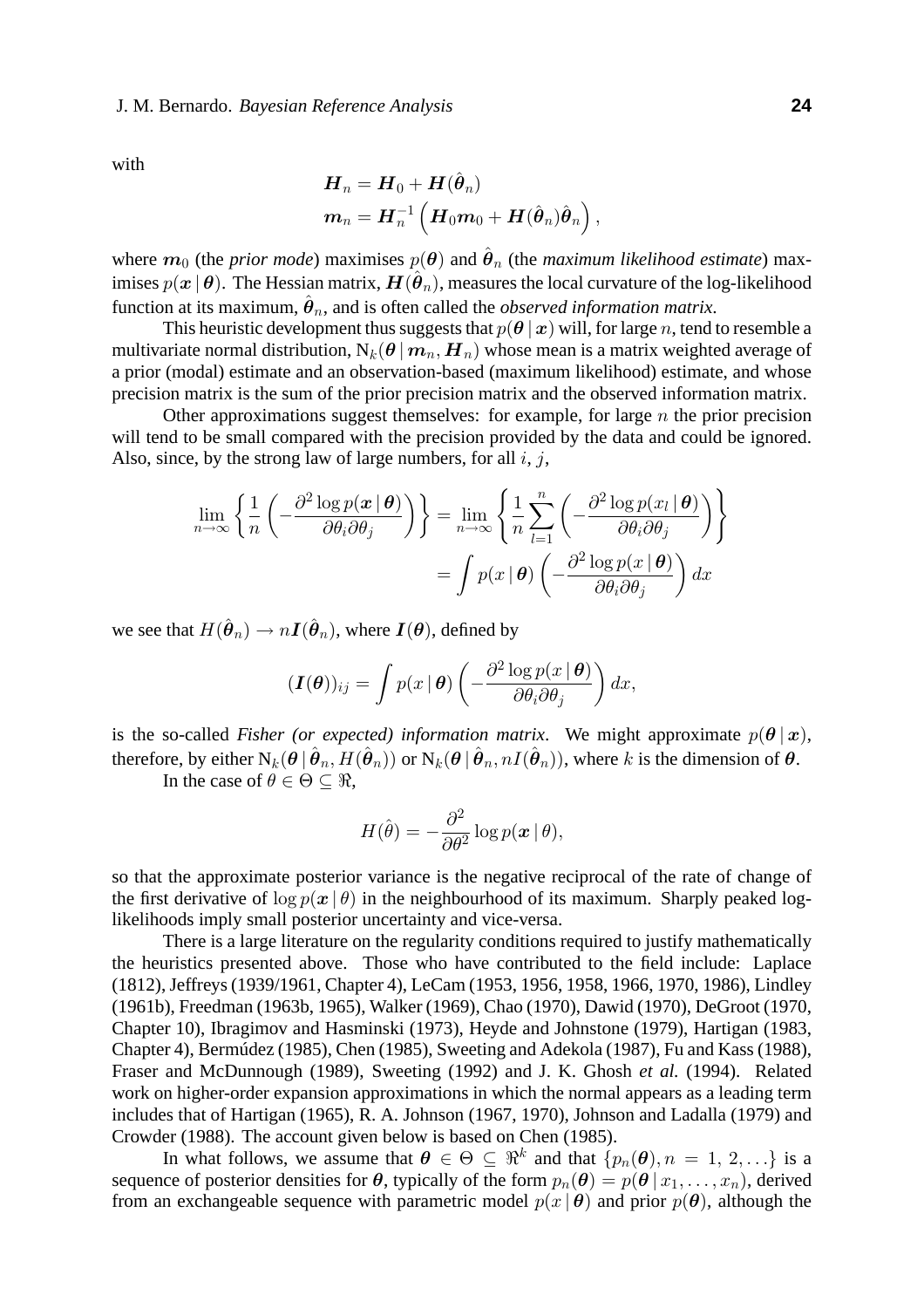mathematical development to be given does not require this. We define  $L_n(\theta) = \log p_n(\theta)$ , and assume throughout that, for every *n*, there is a strict local maximum,  $m_n$ , of  $p_n$  (or, equivalently,  $L_n$ ) satisfying:

$$
\bm{L}_n'(\bm{m}_n) = \nabla L_n(\bm{\theta})\,|\, \bm{\theta}\!=\!\bm{m}_n = 0
$$

and implying the existence and positive-definiteness of

$$
\Sigma_n=\left(-\boldsymbol{L}_n''(\boldsymbol{m}_n)\right)^{-1},
$$

 $\left[\bm{L}_{n}''(\bm{m}_n)\right]_{ij} = \left(\partial^2 L_n(\bm{\theta})/\partial\theta_i\partial\theta_j\right) \mid_{\bm{\theta}=\bm{m}_n}.$ 

Defining  $|\theta| = (\theta^t \theta)^{1/2}$  and  $B_\delta(\theta^*) = \{\theta \in \Theta; |\theta - \theta^*| < \delta\}$ , we shall show that the following three basic conditions are sufficient to ensure a valid normal approximation for  $p_n(\theta)$  in a small neighbourhood of  $m_n$  as *n* becomes large.

- (c1) "*Steepness*".  $\overline{\sigma}_n^2 \to 0$  as  $n \to \infty$ , where  $\overline{\sigma}_n^2$  is the largest eigenvalue of  $\Sigma_n$ .
- (c2) "*Smoothness*". For any  $\varepsilon > 0$ , there exists *N* and  $\delta > 0$  such that, for any  $n > N$  and  $\boldsymbol{\theta} \in B_{\delta}(\boldsymbol{m}_n),$   $\boldsymbol{L}''_n(\boldsymbol{\theta})$  exists and satisfies

$$
\boldsymbol I - \boldsymbol A(\varepsilon) \leq \boldsymbol L''_n(\boldsymbol \theta) \{\boldsymbol L''(\boldsymbol m_n)\}^{-1} \leq \boldsymbol I + \boldsymbol A(\varepsilon),
$$

where *I* is the  $k \times k$  identity matrix and  $A(\varepsilon)$  is a  $k \times k$  symmetric positive-semidefinite matrix whose largest eigenvalue tends to zero as  $\varepsilon \to 0$ .

(c3) "*Concentration*". For any  $\delta > 0$ ,  $\int_{B_{\delta}(m_n)} p_n(\theta) d\theta \to 1$  as  $n \to \infty$ .

Essentially, we shall see that  $(c1)$ ,  $(c2)$  together ensure that, for large *n*, inside a small neighbourhood of  $m<sub>n</sub>$  the function  $p<sub>n</sub>$  becomes highly peaked and behaves like the multivariate normal density kernel  $\exp\{-\frac{1}{2} (\theta - m_n)^t \sum_n^{-1} (\theta - m_n)\}$ . The final condition (c3) ensures that the probability outside any neighbourhood of  $m_n$  becomes negligible. We do not require any assumption that the  $m_n$  themselves converge, nor do we need to insist that  $m_n$  be a global maximum of  $p_n$ . We implicitly assume, however, that the limit of  $p_n(\mathbf{m}_n) | \Sigma_n |^{1/2}$  exists as  $n \rightarrow \infty$ , and we shall now establish a bound for that limit.

#### **Theorem 5.** *Bounded concentration*.

*The conditions (c1), (c2) imply that*

$$
\lim_{n\to\infty}p_n(\boldsymbol{m}_n)\left|\Sigma_n\right|^{1/2}\leq (2\alpha)^{-k/2},
$$

*with equality if and only if (c3) holds.*

*Proof.* Given  $\varepsilon > 0$ , consider  $n > N$  and  $\delta > 0$  as given in (c2). Then, for any  $\theta \in B_{\delta}(m_n)$ , a simple Taylor expansion establishes that

$$
p_n(\boldsymbol{\theta}) = p_n(\boldsymbol{m}_n) \exp \{L_n(\boldsymbol{\theta}) - L_n(\boldsymbol{m}_n)\}
$$
  
=  $p_n(\boldsymbol{m}_n) \exp \left\{-\frac{1}{2}(\boldsymbol{\theta} - \boldsymbol{m}_n)^t(\boldsymbol{I} + \boldsymbol{R}_n)\Sigma_n^{-1}(\boldsymbol{\theta} - \boldsymbol{m}_n)\right\},$ 

where

$$
\boldsymbol{R}_n = \boldsymbol{L}_n''(\boldsymbol{\theta}^+)\{\boldsymbol{L}_n''(\boldsymbol{m}_n)\}^{-1}(\boldsymbol{m}_n) - \boldsymbol{I},
$$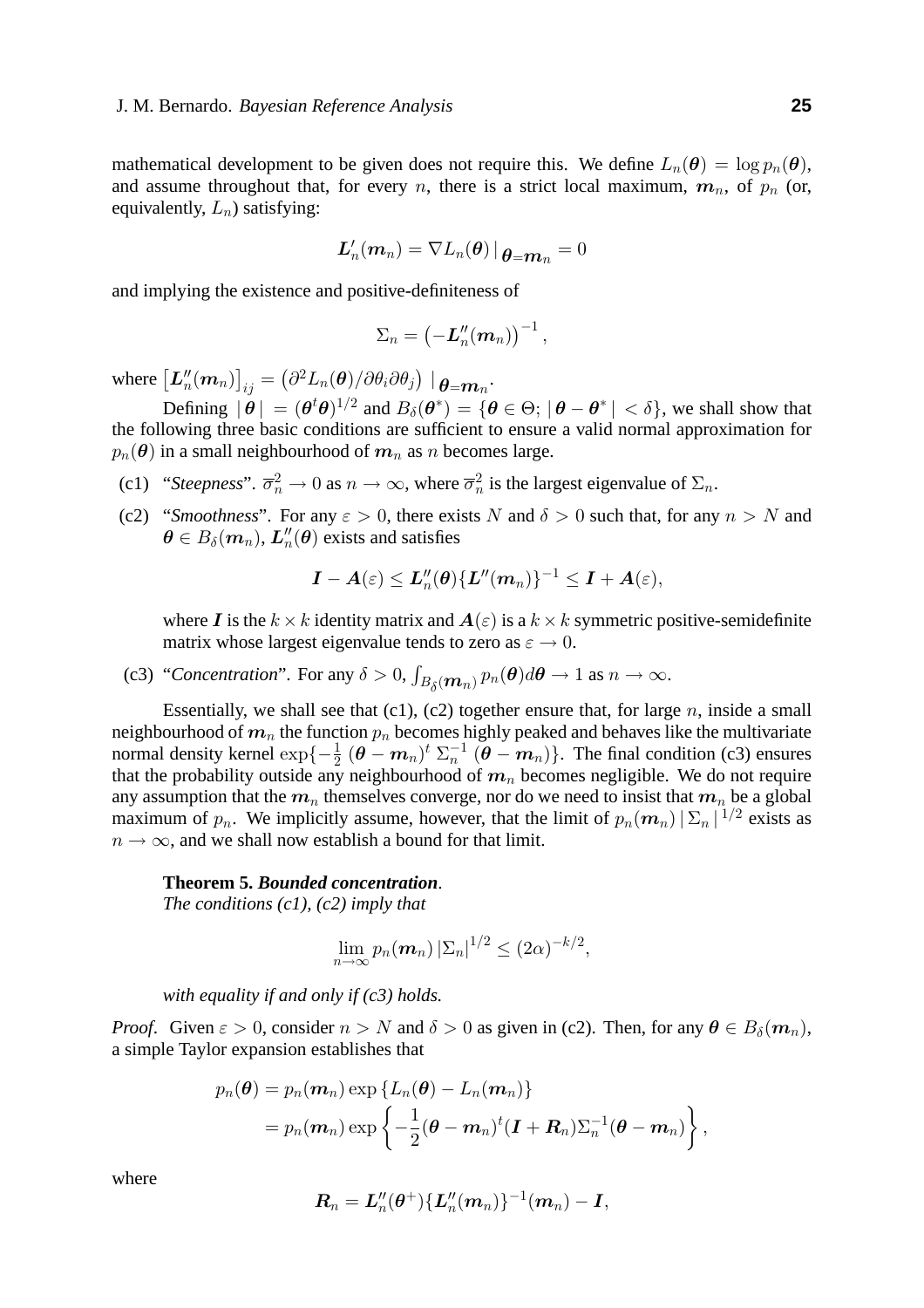for some  $\theta^+$  lying between  $\theta$  and  $m_n$ . It follows that

$$
P_n(\delta) = \int_{B_\delta(\boldsymbol{m}_n)} p_n(\boldsymbol{\theta}) d\boldsymbol{\theta}
$$

is bounded above by

$$
P_n^+(\delta)=p_n(\boldsymbol{m}_n)\,|\,\Sigma_n\,|^{\,1/2}\,|\,\boldsymbol{I}-\boldsymbol{A}(\varepsilon)\,|^{\,-1/2}\int_{\|\boldsymbol{z}\,\|
$$

and below by

$$
P_n^-(\delta)=p_n(\boldsymbol{m}_n)\,|\,\Sigma_n\,|^{\,1/2}\,|\,\boldsymbol{I}+\boldsymbol{A}(\varepsilon)\,|^{\,-1/2}\int_{\,|\boldsymbol{z}\,| \,
$$

where  $s_n = \delta(1 - \underline{\alpha}(\varepsilon))^{1/2}/\underline{\sigma}_n$  and  $t_n = \delta(1 + \underline{\alpha}(\varepsilon))^{1/2}/\overline{\sigma}_n$ , with  $\overline{\sigma}_n^2(\underline{\sigma}_n^2)$  and  $\overline{\alpha}(\varepsilon)(\underline{\alpha}(\varepsilon))$  the largest (smallest) eigenvalues of  $\Sigma_n$  and  $\mathbf{A}(\varepsilon)$ , respectively, since, for any  $k \times k$  matrix  $\mathbf{V}$ ,

$$
B_{\delta/\overline{V}}(0) \subseteq \left\{ \boldsymbol{z}; (\boldsymbol{z}^t \boldsymbol{V} \boldsymbol{z})^{1/2} < \delta \right\} \subseteq B_{\delta/\underline{V}}(0),
$$

where  $\overline{V}^2(\underline{V}^2)$  are the largest (smallest) eigenvalues of V.

Since (c1) implies that both  $s_n$  and  $t_n$  tend to infinity as  $n \to \infty$ , we have

$$
|\boldsymbol{I} - \boldsymbol{A}(\varepsilon)|^{1/2} \lim_{n \to \infty} P_n(\delta) \leq \lim_{n \to \infty} p_n(\boldsymbol{m}_n) |\Sigma_n|^{1/2} (2\pi)^{k/2}
$$
  

$$
\leq |\boldsymbol{I} + \boldsymbol{A}(\varepsilon)|^{1/2} \lim_{n \to \infty} P_n(\delta),
$$

and the required inequality follows from the fact that  $|I \pm A(\varepsilon)| \to 1$  as  $\varepsilon \to 0$  and  $P_n(\delta) \le 1$ for all *n*. Clearly, we have equality if and only if  $\lim_{n\to\infty} P_n(\delta) = 1$ , which is condition (c3).

 $\triangleleft$ 

We can now establish the main result, which may colloquially be stated as "*θ* has an asymptotic posterior  $N_k(\bm{\theta}|\bm{m}_n,\Sigma_n^{-1})$  distribution, where  $\bm{L}'_n(\bm{m}_n)=0$  and  $\Sigma_n^{-1}=-\bm{L}''_n(\bm{m}_n).$ "

### **Theorem 6.** *Asymptotic posterior normality*.

*For each n*, *consider*  $p_n(\cdot)$  *as the density function of a random quantity*  $\theta_n$ *, and define,*  $\phi_n = \sum_n^{-1/2} (\theta_n - m_n)$ . Then, given (c1) and (c2), (c3) is a necessary and sufficient  $condition for \ \phi_n \ to \ converge \ in \ distribution \ to \ \phi, \ where \ p(\phi) = (2\pi)^{-k/2} \exp{\left\{-\frac{1}{2}\phi^t\phi\right\}}.$ 

*Proof.* Given (c1) and (c2), and writing  $b \ge a$ , for  $a, b \in \mathbb{R}^k$ , to denote that all components of *b*−*a* are non-negative, it suffices to show that, as  $n \to \infty$ ,  $P_n(a \leq \phi_n \leq b) \to P(a \leq \phi \leq b)$ if and only if (c3) holds.

We first note that

$$
P_n(\boldsymbol{a}\leq \boldsymbol{\phi}_n\leq \boldsymbol{b})=\int_{\Theta_n}p_n(\boldsymbol{\theta})d\boldsymbol{\theta},
$$

where, by (c1), for any  $\delta > 0$  and sufficiently large *n*,

$$
\Theta_n = \left\{ \boldsymbol{\theta}; \Sigma_n^{1/2} \boldsymbol{a} \leq (\boldsymbol{\theta} - \boldsymbol{m}_n) \leq \Sigma_n^{1/2} \boldsymbol{b} \right\} \subset B_{\delta}(\boldsymbol{m}_n).
$$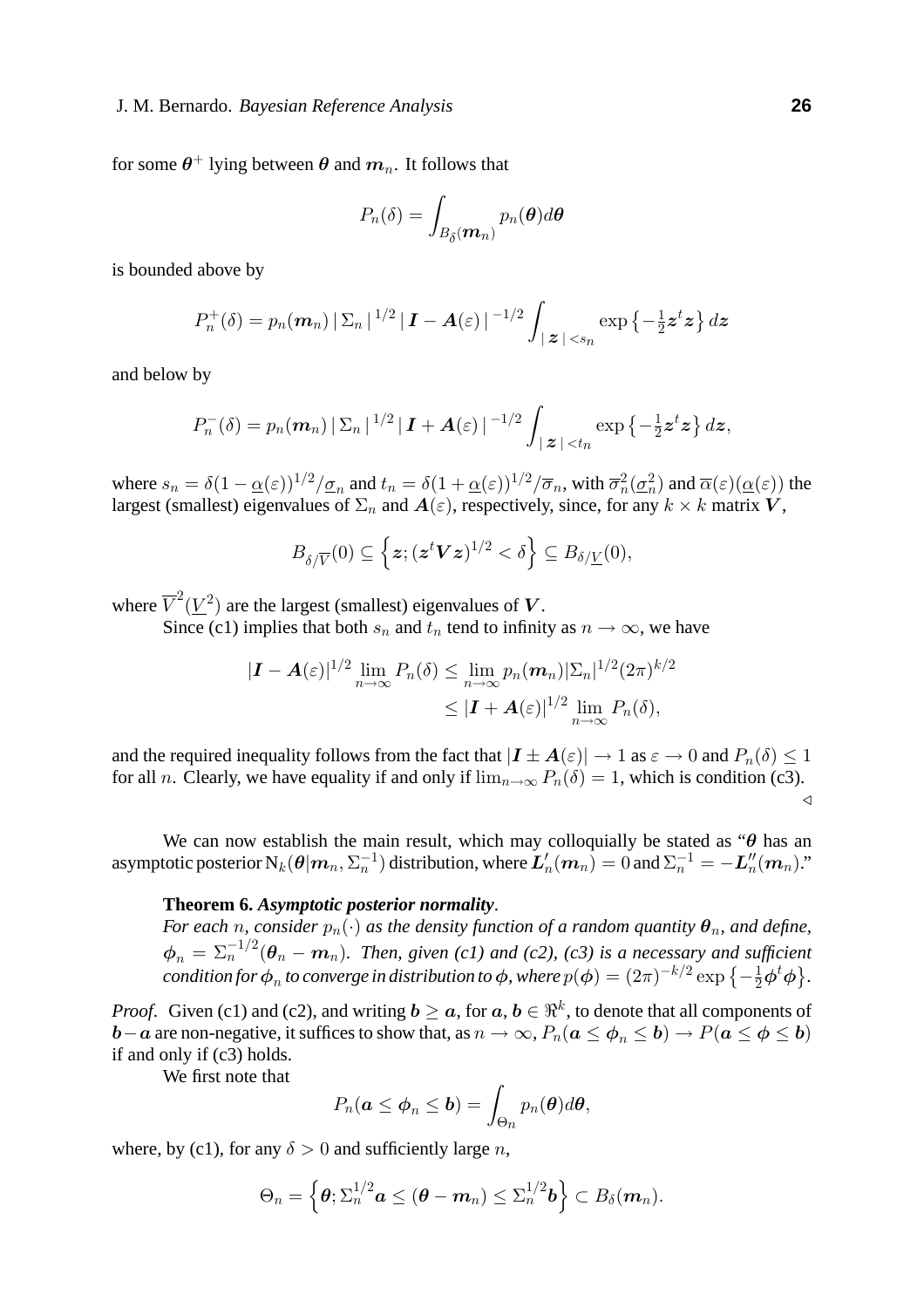### J. M. Bernardo. *Bayesian Reference Analysis* **27**

It then follows, by a similar argument to that used in Theorem 5, that, for any  $\varepsilon > 0$ ,  $P_n(a \leq \phi_n \leq b)$  is bounded above by

$$
P_n(\boldsymbol{m}_n) |\boldsymbol{I} - \boldsymbol{A}(\varepsilon)|^{-1/2} |\Sigma_n|^{1/2} \int_{Z(\varepsilon)} \exp \left\{-\frac{1}{2} \boldsymbol{z}^t \boldsymbol{z} \right\} d\boldsymbol{z},
$$

where

$$
Z(\varepsilon)=\left\{\boldsymbol{z};[\boldsymbol{I}-\boldsymbol{A}(\varepsilon)]^{1/2}\,\boldsymbol{a}\leq \boldsymbol{z} \leq [\boldsymbol{I}-\boldsymbol{A}(\varepsilon)]^{1/2}\,\boldsymbol{b}\right\},
$$

and is bounded below by a similar quantity with  $+A(\varepsilon)$  in place of  $-A(\varepsilon)$ .

Given (c1), (c2), as  $\varepsilon \to 0$  we have

$$
\lim_{n\to\infty}P_n(\boldsymbol{a}\leq\boldsymbol{\phi}_n\leq\boldsymbol{b})=\lim_{n\to\infty}p_n(\boldsymbol{m}_n)\,|\,\Sigma_n\,|^{1/2}\int_{Z(0)}\exp\left\{-\tfrac{1}{2}\boldsymbol{z}^t\boldsymbol{z}\right\}d\boldsymbol{z},
$$

where  $Z(0) = \{z; a \le z \le b\}$ . The result follows from Theorem 5.

 $\triangleleft$ 

Conditions  $(c1)$  and  $(c2)$  are often relatively easy to check in specific applications, but  $(c3)$ may not be so directly accessible. It is useful therefore to have available alternative conditions which, given  $(c1)$ ,  $(c2)$ , imply  $(c3)$ . Two such are provided by the following:

(c4) For any  $\delta > 0$ , there exists an integer *N* and *c*,  $d \in \mathbb{R}^+$  such that, for any  $n > N$  and  $\theta \notin B_{\delta}(m_n),$ 

$$
L_n(\boldsymbol{\theta})-L_n(\boldsymbol{m}_n)<-c\left\{(\boldsymbol{\theta}-\boldsymbol{m}_n)^t \Sigma_n^{-1}(\boldsymbol{\theta}-\boldsymbol{m}_n)\right\}^d.
$$

(c5) As (c4), but, with  $G(\theta) = \log g(\theta)$  for some density (or normalisable positive function)  $q(\boldsymbol{\theta})$  over  $\Theta$ ,

 $L_n(\boldsymbol{\theta}) - L_n(\boldsymbol{m}_n) < -c\left|\Sigma_n\right|^{-d} + G(\boldsymbol{\theta}).$ 

### **Theorem 7.** *Alternative conditions*.

*Given (c1), (c2), either (c4) or (c5) implies (c3).*

*Proof*. It is straightforward to verify that

$$
\int_{\Theta-B_{\delta}(\boldsymbol m_n)}p_n(\boldsymbol\theta)d\boldsymbol\theta\leq p_n(\boldsymbol m_n)\left|\Sigma_n\right|^{1/2}\int_{\left|z\right|>\delta/\overline\sigma_n}\exp\left\{-c(\boldsymbol z^t\boldsymbol z)^d\right\}d\boldsymbol z,
$$

given (c4), and similarly, that

$$
\int_{\Theta-B_{\delta}(\boldsymbol{m}_n)} p_n(\boldsymbol{\theta}) d\boldsymbol{\theta} \leq p_n(\boldsymbol{m}_n) \, |\Sigma_n|^{1/2} \, |\Sigma_n|^{-1/2} \exp\left\{-c \, |\Sigma_n|^{-d}\right\},
$$

given (c4). Since  $p_n(\mathbf{m}_n) | \Sigma_n |^{1/2}$  is bounded and the remaining terms or the right-hand side clearly tend to zero, it follows that the left-hand side tends to zero as  $n \to \infty$ .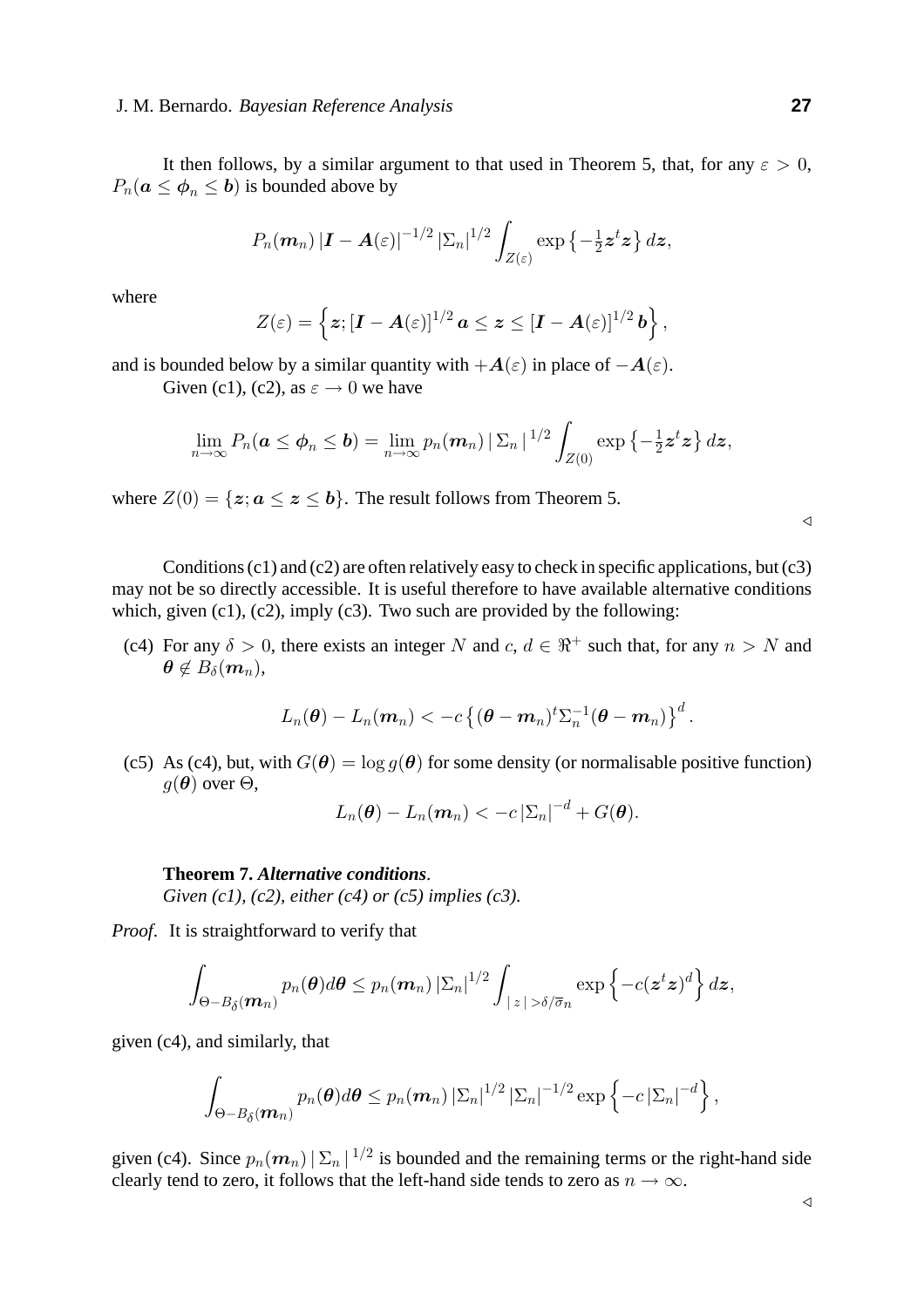To understand better the relative ease of checking  $(c4)$  or  $(c5)$  in applications, we note that, if  $p_n(\theta)$  is based on data *x*,

$$
L_n(\boldsymbol{\theta}) = \log p(\boldsymbol{\theta}) + \log p(\boldsymbol{x} \,|\, \boldsymbol{\theta}) - \log p(\boldsymbol{x}),
$$

so that  $L_n(\theta) - L_n(m_n)$  does not involve the, often intractable, normalising constant  $p(x)$ . Moreover, (c4) does not even require the use of a proper prior for the vector  $\theta$ .

We shall illustrate the use of (c4) for the general case of canonical conjugate analysis for exponential families.

### **Theorem 8.** *Asymptotic normality under conjugate analysis*.

*Suppose that*  $y_1, \ldots, y_n$  *are data resulting from a random sample of size n from the canonical exponential family form*

$$
p(\mathbf{y} | \mathbf{\psi}) = a(\mathbf{y}) \exp \left\{ \mathbf{y}^t \mathbf{\psi} - b(\mathbf{\psi}) \right\}
$$

*with a prior density of the form*

$$
p(\boldsymbol{\psi} \,|\, n_0,\boldsymbol{y}_0) = c(n_0,\boldsymbol{y}_0) \exp \left\{ n_0 \boldsymbol{y}_0^t \boldsymbol{\psi} - n_0 b(\boldsymbol{\psi}) \right\},
$$

*i.e., its canonical conjugate. For each n, consider the corresponding posterior density*

$$
p_n(\boldsymbol{\psi}) = p(\boldsymbol{\psi} \,|\, n_0 + n, n_0 \boldsymbol{y}_0 + n \overline{\boldsymbol{y}}_n),
$$

*with*  $\overline{y}_n = \sum_{i=1}^n y_i/n$ , to be the density function for a random quantity  $\psi_n$ , and define  $\boldsymbol{\phi}_n = \Sigma_n^{-1/2}(\boldsymbol{\psi}_n - \boldsymbol{b}'(\boldsymbol{m}_n))$ *, where* 

$$
\left.b'(m_n) = \nabla b(\psi)\right|_{\psi = m_n} = \frac{n_0 y_0 + n \overline{y}_n}{n_0 + n}
$$

$$
\left(\boldsymbol{b}''(\boldsymbol{m}_n)\right)_{ij} = \left(\frac{\partial^2 b(\boldsymbol{\psi})}{\partial \psi_i \partial \psi_j}\right)\Big|_{\boldsymbol{\psi}=\boldsymbol{m}_n} = (n_0+n)\left(\Sigma_n^{-1}\right)_{ij}.
$$

*Then*  $\phi_n$  *converges in distribution to*  $\phi$ *, where* 

$$
p(\boldsymbol{\phi}) = (2\pi)^{-k/2} \exp \left\{-\frac{1}{2} \boldsymbol{\phi}^t \boldsymbol{\phi} \right\}.
$$

*Proof.* Colloquially, we have to prove that  $\psi$  has an asymptotic posterior  $N_k(\psi \,|\, b'(m_n), \Sigma_n^{-1})$ distribution, where  $\bm{b}'(\bm{m}_n)=(n_0+n)^{-1}(n_0\bm{y}_0+n\overline{\bm{y}}_n)$  and  $\Sigma_n^{-1}=(n_0+n)^{-1}\bm{b}''(\bm{m}_n)$ . From a mathematical perspective,

$$
p_n(\boldsymbol{\psi}) \propto \exp\left\{(n_0+n)h(\boldsymbol{\psi})\right\},\,
$$

where  $h(\bm{\psi})=[\bm{b}'(\bm{m}_n)]^t\bm{\psi}-b(\bm{\psi}),$  with  $b(\bm{\psi})$  a continuously differentiable and strictly convex function. It follows that, for each *n*,  $p_n(\psi)$  is unimodal with a maximum at  $\psi = m_n$  satisfying  $\nabla h(\mathbf{m}_n)=0$ . By the strict concavity of  $h(\cdot)$ , for any  $\delta > 0$  and  $\theta \notin B_\delta(\mathbf{m}_n)$ , we have, for some  $\psi^+$  between  $\psi$  and  $m_n$ , with angle  $\theta$  between  $\psi - m_n$  and  $\nabla h(\psi^+)$ ,

$$
h(\boldsymbol{\psi}) - h(\boldsymbol{m}_n) = (\boldsymbol{\psi} - \boldsymbol{m}_n)^t \nabla h(\boldsymbol{\psi}^+)
$$
  
=  $|\boldsymbol{\psi} - \boldsymbol{m}_n| |\nabla h(\boldsymbol{\psi}^+)| \cos \theta$   
<  $-c |\boldsymbol{\psi} - \boldsymbol{m}_n|,$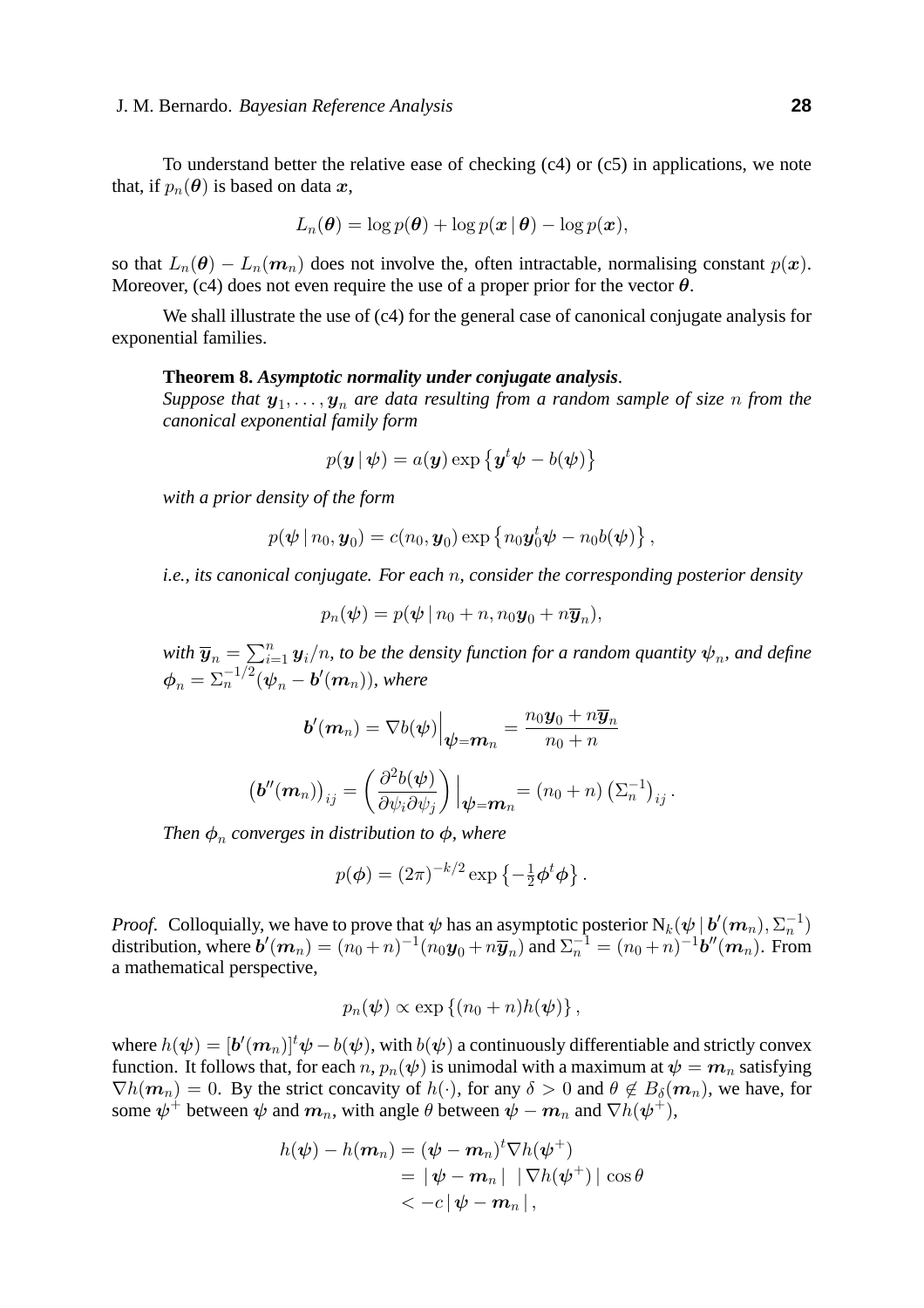for 
$$
c = \inf \{ |\nabla h(\boldsymbol{\psi}^+)|; \boldsymbol{\psi} \notin B_{\delta}(\boldsymbol{m}_n) \} > 0
$$
. It follows that  
\n
$$
L_n(\boldsymbol{\psi}) - L_n(\boldsymbol{m}_n) < -(n_0 + n) |\boldsymbol{\psi} - \boldsymbol{m}_n| \n< -c_1 \{ (\boldsymbol{\psi} - \boldsymbol{m}_n)^t \Sigma_n^{-1} (\boldsymbol{\psi} - \boldsymbol{m}_n) \}^{1/2},
$$

where  $c_1 = c\lambda^{-1}$ , with  $\lambda^2$  the largest eigenvalue of  $b''(m_n)$ , and hence that (c4) is satisfied. Conditions (c1), (c2) follows straightforwardly from the fact that

$$
(n_0+n)\Sigma_n^{-1} = \boldsymbol{b}''(m_n),
$$
  

$$
\boldsymbol{L}_n''(\boldsymbol{\psi})\{\boldsymbol{L}_n''(\boldsymbol{m}_n)\}^{-1} = \boldsymbol{b}''(\boldsymbol{\psi})\{\boldsymbol{b}''(\boldsymbol{m}_n)\}^{-1},
$$

the latter not depending on  $n_0 + n$ , and so the result follows by Theorems 6 and 7.

**Example 4.** *(Continued)*. Suppose that  $\text{Be}(\theta | \alpha_n, \beta_n)$ , where  $\alpha_n = \alpha + r_n$ , and  $\beta_n =$  $\beta + n - r_n$ , is the posterior derived from *n* Bernoulli trials with  $r_n$  successes and a Be( $\theta | \alpha, \beta$ ) prior. Proceeding directly,

$$
L_n(\theta) = \log p_n(\theta) = \log p(\boldsymbol{x} \mid \theta) + \log p(\boldsymbol{\theta}) - \log p(\boldsymbol{x})
$$
  
=  $(\alpha_n - 1) \log \theta + (\beta_n - 1) \log(1 - \theta) - \log p(\boldsymbol{x})$ 

so that

$$
L'_n(\theta) = \frac{(\alpha_n - 1)}{\theta} - \frac{(\beta_n - 1)}{1 - \theta}
$$

and

$$
L''_n(\theta) = -\frac{(\alpha_n - 1)}{\theta^2} - \frac{(\beta_n - 1)}{(1 - \theta)^2}.
$$

It follows that

$$
m_n = \frac{\alpha_n - 1}{(\alpha_n + \beta_n - 2)}, \quad \left( -L_n''(m_n) \right)^{-1} = \frac{(\alpha_n - 1)(\beta_n - 1)}{(\alpha_n + \beta_n - 2)^3}.
$$

Condition (c1) is clearly satisfied since  $(-L_n''(m_n))^{-1} \to 0$  as  $n \to \infty$ ; condition (c2) follows from the fact that  $L_n''(\theta)$  is a continuous function of  $\theta$ . Finally, (c4) may be verified with an argument similar to the one used in the proof of Theorem 6.

Taking  $\alpha = \beta = 1$  for illustration (*i.e.*, a uniform prior density), we see that

$$
m_n = \frac{r_n}{n}, \quad (-L''_n(m_n))^{-1} = \frac{1}{n} \cdot \frac{r_n}{n} \left(1 - \frac{r_n}{n}\right) ,
$$

and hence that the asymptotic posterior for  $\theta$  is

$$
N\left(\theta\left|\frac{r_n}{n},\left\{\frac{1}{n}\cdot\frac{r_n}{n}\left(1-\frac{r_n}{n}\right)\right\}^{-1}\right).
$$

(As an aside, we note the interesting "duality" between this asymptotic form for  $\theta$  given  $n, r_n$ , and the asymptotic distribution for  $r_n/n$  given  $\theta$ , which, by the central limit theorem, has the form

$$
N\left(\frac{r_n}{n} \mid \theta, \left\{\frac{1}{n}\theta(1-\theta)\right\}^{-1}\right).
$$

 $\triangleleft$ 

 $\Box$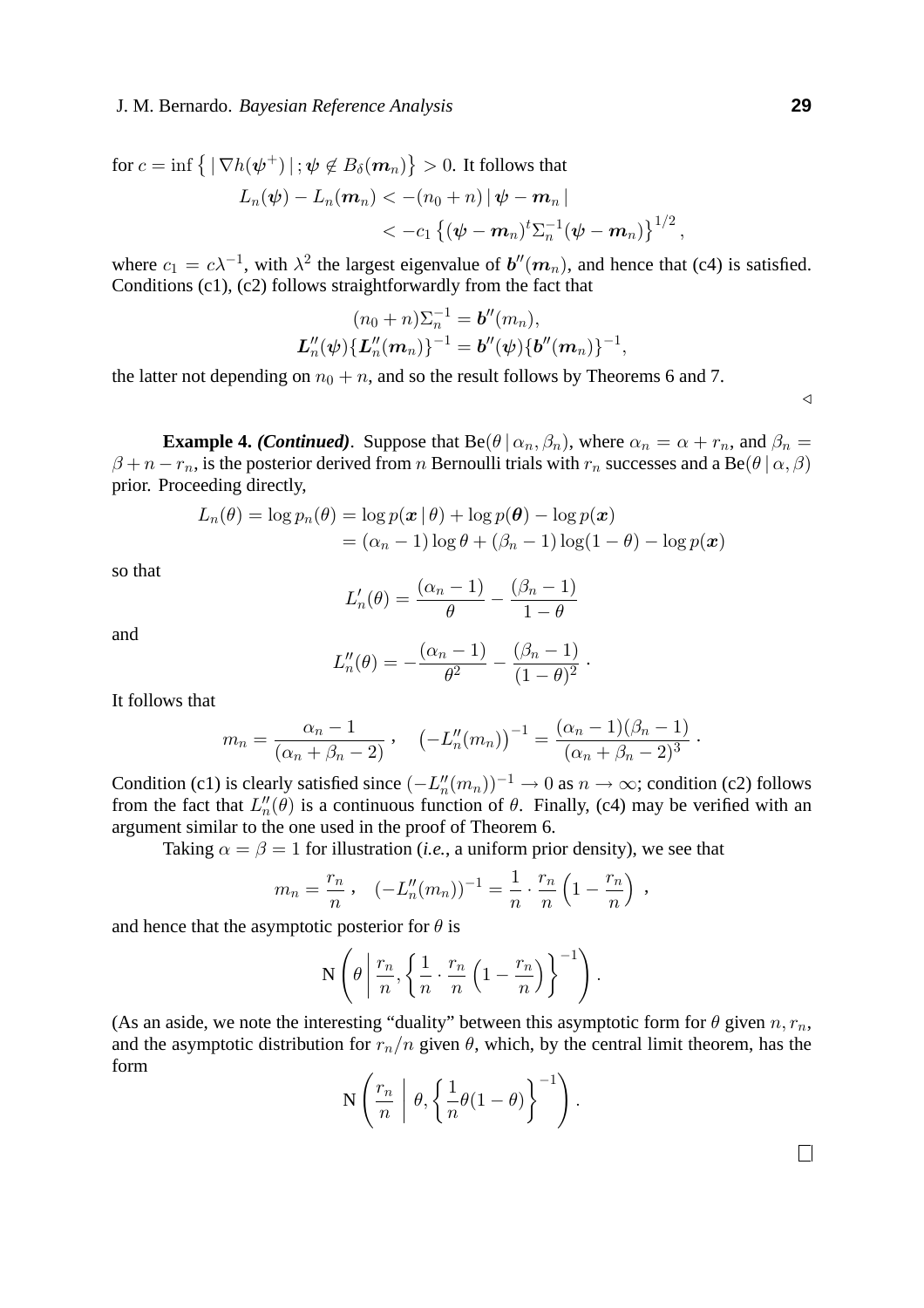### 2.3. ASYMPTOTICS UNDER TRANSFORMATIONS

The result of Theorem 8 is given in terms of the canonical parametrisation of the exponential family underlying the conjugate analysis. This prompts the obvious question as to whether the asymptotic posterior normality "carries over", with appropriate transformations of the mean and covariance, to an arbitrary (one-to-one) reparametrisation of the model. More generally, we could ask the same question in relation to Theorem 6. A partial answer is provided by the following.

#### **Theorem 9.** *Asymptotic normality under transformation*.

*With the notation and background of Theorem 6, suppose that θ has an asymptotic*  $N_k(\boldsymbol{\theta}|\boldsymbol{m}_n, \Sigma_n^{-1})$  distribution, with the additional assumptions that, with respect to a *parametric model*  $p(x|\theta_0)$ ,  $\bar{\sigma}_n^2 \to 0$  *and*  $m_n \to \theta_0$  *in probability, and*  $\bar{\sigma}_n^2 = O_p(\underline{\sigma}_n^2)$ , *where*  $\bar{\sigma}_n^2$  ( $\underline{\sigma}_n^2$ ) is the largest (smallest) eigenvalue of  $\Sigma_n^2$ . Then, if  $\nu = g(\theta)$  is a *transformation such that, at*  $\theta = \theta_0$ ,

$$
\boldsymbol{J} \boldsymbol{g}(\boldsymbol{\theta}) = \frac{\partial \boldsymbol{g}(\boldsymbol{\theta})}{\partial \boldsymbol{\theta}}
$$

*is non-singular with continuous entries, ν has an asymptotic distribution*

$$
\mathrm{N}_k\left(\boldsymbol{\nu}\ \Big|\ \boldsymbol{g}(\boldsymbol{m}_n),[\boldsymbol{J}_{\boldsymbol{g}}(\boldsymbol{m}_n)\Sigma_n\boldsymbol{J}^t_{\boldsymbol{g}}(\boldsymbol{m}_n)]^{-1}\right).
$$

*Proof*. This is a generalization and Bayesian reformulation of classical results presented in Serfling (1980, Section 3.3). For details, see Mendoza (1994).

 $\triangleleft$ 

For any finite *n*, the adequacy of the normal approximation provided by Theorem 9 may be highly dependent on the particular transformation used. Anscombe (1964a, 1964b) analyses the choice of transformations which improve asymptotic normality. A related issue is that of selecting appropriate parametrisations for various numerical approximation methods (Hills and Smith, 1992, 1993).

The expression for the asymptotic posterior precision matrix (inverse covariance matrix) given in Theorem 9 is often rather cumbersome to work with. A simpler, alternative form is given by the following.

### **Corollary 1.** *Asymptotic precision after transformation*.

*In Theorem 9, if*  $\mathbf{H}_n = \Sigma_n^{-1}$  *denotes the asymptotic precision matrix for*  $\boldsymbol{\theta}$ *, then the asymptotic precision matrix for*  $\nu = g(\theta)$  *has the form* 

$$
\boldsymbol{J}^t_{\boldsymbol{g}^{-1}}(\boldsymbol{g}(\boldsymbol{m}_n))\boldsymbol{H}_n\boldsymbol{J}_{\boldsymbol{g}^{-1}}(\boldsymbol{g}(\boldsymbol{m}_n)),
$$

*where*

$$
\pmb{J}_{\pmb{g}^{-1}}(\pmb{\nu})=\frac{\partial \pmb{g}^{-1}(\pmb{\nu})}{\partial \pmb{\nu}}
$$

*is the Jacobian of the inverse transformation.*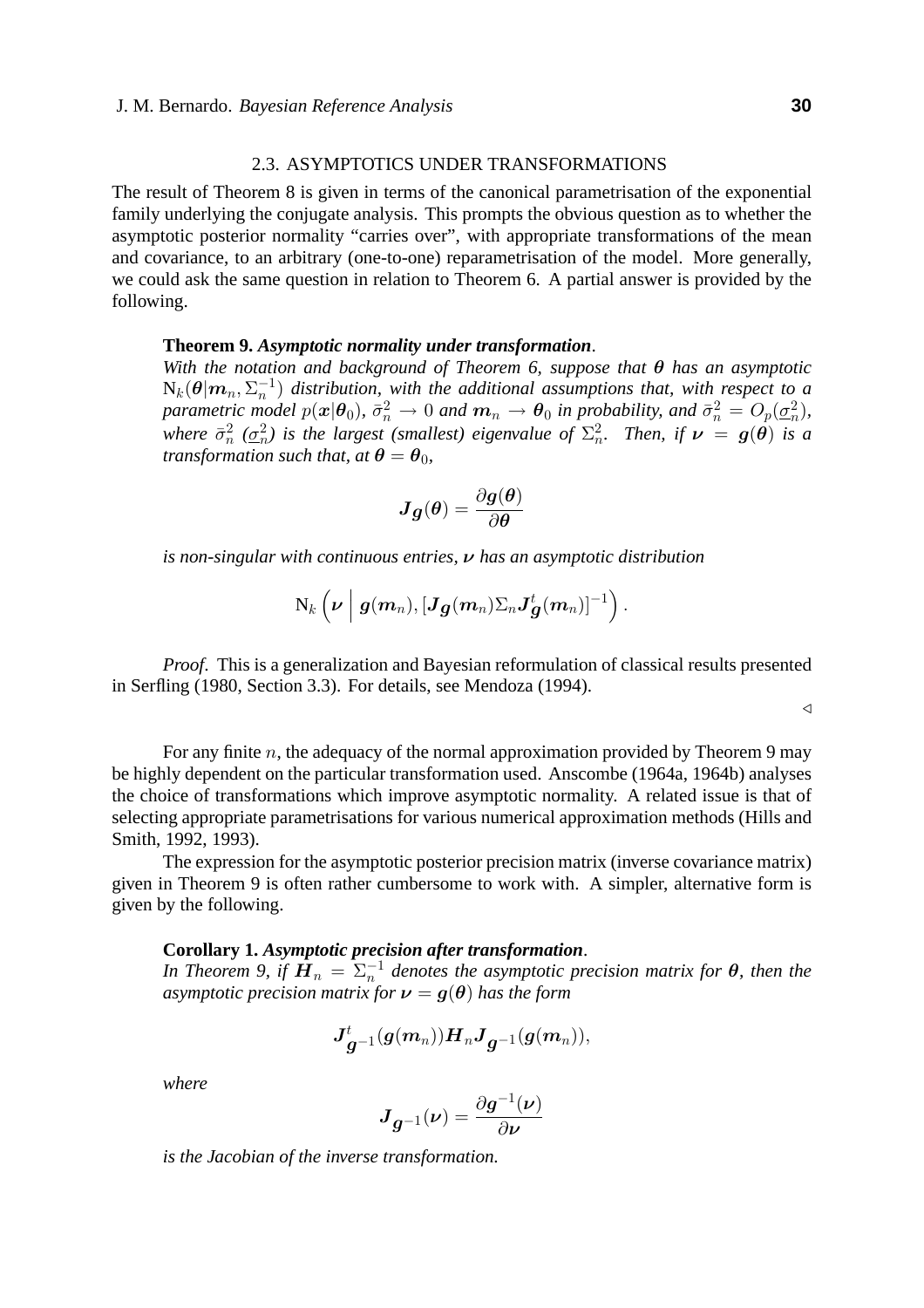*Proof.* This follows immediately by reversing of the roles of  $\theta$  and  $\nu$ .

 $\triangleleft$ 

In many applications, we simply wish to consider one-to-one transformations of a single parameter. The next result provides a convenient summary of the required transformation result.

### **Corollary 2.** *Asymptotic normality after scalar transformation*.

*Suppose that given the conditions of Theorems 6, and 9 with scalar*  $\theta$ *, the sequence*  $m_n$  $t$ ends in probability to  $\theta_0$  under  $p(\bm{x}|\theta_0)$ , and that  $L_n''(m_n)\to 0$  in probability as  $n\to\infty.$ *Then, if*  $\nu = g(\theta)$  *is such that*  $g'(\theta) = dg(\theta)/d\theta$  *is continuous and non-zero at*  $\theta = \theta_0$ *, the asymptotic posterior distribution for ν is*

$$
\mathrm{N}(\nu|g(m_n),-L_n''(m_n)[g'(m_n)]^{-2}).
$$

*Proof.* The conditions ensure, by Theorem 6, that *θ* has an asymptotic posterior distribution of the form  $N(\theta|m_n, -L''_n(m_n))$ , so that the result follows from Theorem 9.

 $\triangleleft$ 

**Example 4.** *(Continued)*. Suppose, again, that Be( $\theta | \alpha_n, \beta_n$ ), where  $\alpha_n = \alpha + r_n$ , and  $\beta_n = \beta + n - r_n$ , is the posterior distribution of the parameter of a Bernoulli distribution after *n* trials, and suppose now that we are interested in the asymptotic posterior distribution of the variance stabilising transformation

$$
\nu = g(\theta) = 2\sin^{-1}\sqrt{\theta}.
$$

Straightforward application of Corollary 2 to Theorem 9, leads to the asymptotic distribution

$$
N(\nu|2\sin^{-1}(\sqrt{r_n/n}),n).
$$

It is clear from the presence of the term  $[g^\prime(m_n)]^{-2}$  in the form of the asymptotic precision given in Corollary 2 to Theorem 9 that things will go wrong if  $g'(m_n) \to 0$  as  $n \to \infty$ . This is dealt with in the result presented by the requirement that  $g'(\theta_0) \neq 0$ , where  $m_n \to \theta_0$  in probability. A concrete illustration of the problems that arise when such a condition is not met is given by the following.

**Example 5.** *Non-normal asymptotic posterior*. Suppose that the asymptotic posterior for a parameter  $\theta \in \Re$  is given by  $N(\theta | \bar{x}_n, n)$ ,  $n\bar{x}_n = x_1 + \cdots + x_n$ , perhaps derived from  $N(x_i|\theta, 1), i = 1, \ldots, n$ , with  $N(\theta|0, \lambda)$ , having  $\lambda \approx 0$ . Now consider the transformation  $\nu = q(\theta) = \theta^2$ , and suppose that the actual value of  $\theta$  generating the  $x_i$  through N( $x_i | \theta$ , 1) is  $\theta = 0.$ 

Intuitively, it is clear that  $\nu$  cannot have an asymptotic normal distribution since the sequence  $\bar{x}_n^2$  is converging in probability to 0 through *strictly positive* values. Technically,  $g'(0) = 0$  and the condition of the corollary is not satisfied. In fact, it can be shown that the asymptotic posterior distribution of  $n\nu$  is  $\chi^2$  in this case.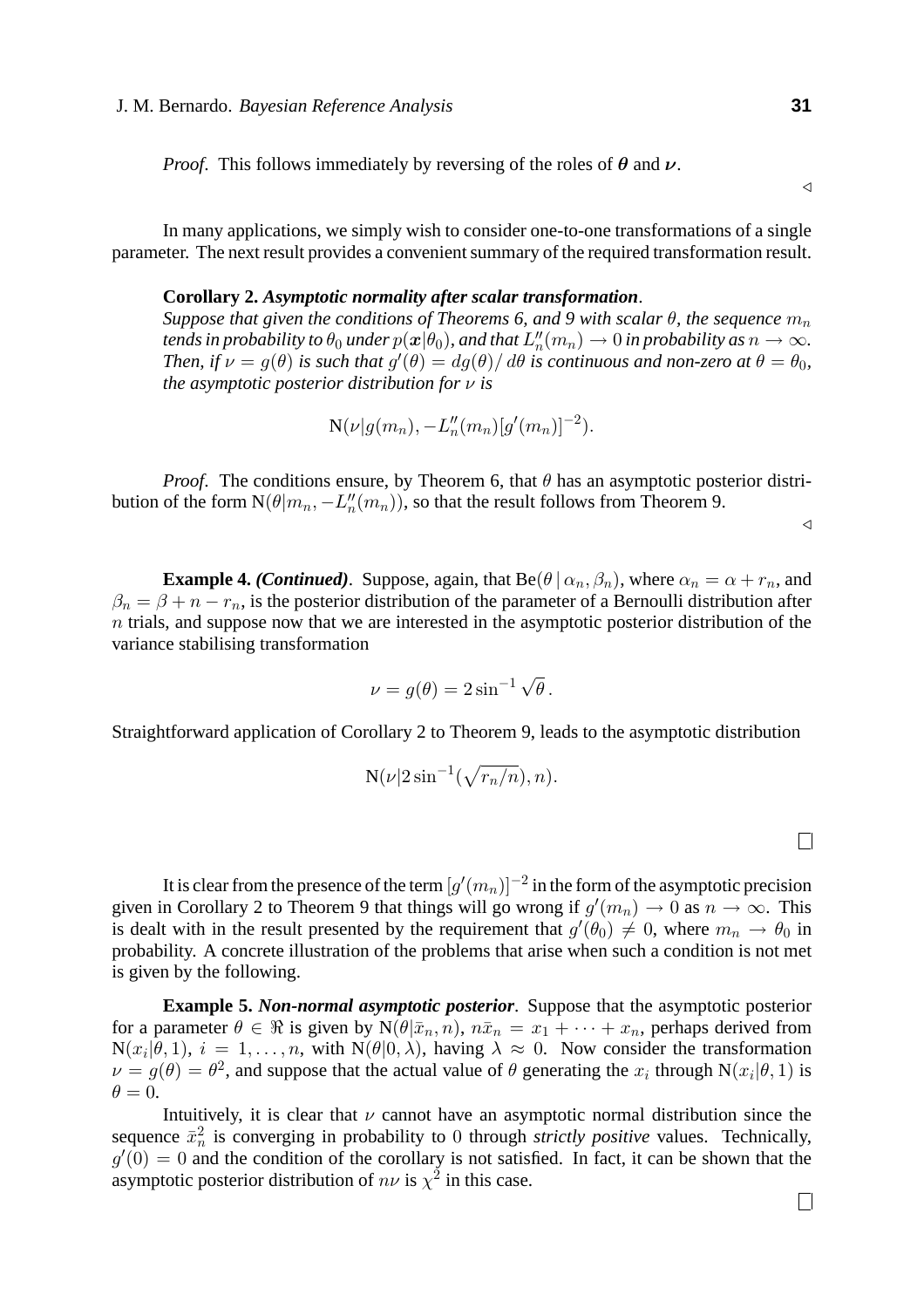One attraction of the availability of the results given in Theorem 9 and its corollary is that verification of the conditions for asymptotic posterior normality (as in, for example, Theorem 6) may be much more straightforward under one choice of parametrisation of the likelihood than under another. The result given enables us to identify the posterior normal form for any convenient choice of parameters, subsequently deriving the form for the parameters of interest by straightforward transformation. An indication of the usefulness of this result is given in the following example (and further applications can be found in Chapter 3).

**Example 6.** *Asymptotic posterior normality for a ratio*. Suppose that we have a random sample  $x_1, \ldots, x_n$  from the model,

$$
p(\boldsymbol{x} \mid \theta_1) = \prod_{i=1}^n \mathbf{N}(x_i \mid \theta_1, 1),
$$

with prior  $p(\theta_1) = N(\theta_1|0, \lambda_1)$ , and, independently, another random sample  $y_1, \dots, y_n$  from the model

$$
p(\boldsymbol{y} \,|\, \theta_2) = \prod_{j=1}^n \mathbf{N}(y_j | \theta_1, 1)
$$

with prior  $p(\theta_2) = N(\theta_2|0, \lambda_2)$ , and let us further suppose that  $\lambda_1 \approx 0$ ,  $\lambda_2 \approx 0$  and  $\theta_2 \neq 0$ . We are interested in the posterior distribution of  $\phi_1 = \theta_1/\theta_2$  as  $n \to \infty$ .

First, we note that, for large *n*, it is very easily verified that the joint posterior distribution for  $\theta = (\theta_1, \theta_2)$  is given by

$$
N_2\left\{ \left(\begin{array}{c} \theta_1 \\ \theta_2 \end{array}\right) \middle| \left(\begin{array}{c} \bar{x}_n \\ \bar{y}_n \end{array}\right), \left(\begin{array}{cc} n & 0 \\ 0 & n \end{array}\right) \right\},\right
$$

where  $n\bar{x}_n = x_1 + \cdots + x_n$ ,  $n\bar{y}_n = y_1 + \cdots + y_n$ . Secondly, we note that the marginal asymptotic posterior for  $\phi_1$  can be obtained by defining an appropriate  $\phi_2$  such that  $(\theta_1, \theta_2) \rightarrow (\phi_1, \phi_2)$  is a one-to-one transformation, obtaining the distribution of  $\phi = (\phi_1, \phi_2)$  using Theorem 9, and subsequently marginalising to  $\phi_1$ .

An obvious choice for  $\phi_2$  is  $\phi_2 = \theta_2$ , so that, in the notation of Theorem 9,  $g(\theta_1, \theta_2)$  =  $(\phi_1, \phi_2)$  and

$$
\boldsymbol{Jg}(\boldsymbol{\theta}) = \begin{pmatrix} \frac{\partial \phi_1}{\partial \theta_1} & \frac{\partial \phi_1}{\partial \theta_2} \\ \frac{\partial \phi_2}{\partial \theta_1} & \frac{\partial \phi_2}{\partial \theta_2} \end{pmatrix} = \begin{pmatrix} \frac{1}{\theta_2} & -\frac{\theta_1}{\theta_2^2} \\ 0 & 1 \end{pmatrix}.
$$

The determinant of this,  $\theta_2^{-1}$ , is non-zero for  $\theta_2\neq 0$ , and the conditions of Theorem 9 are clearly satisfied. It follows that the asymptotic posterior of  $\phi$  is

$$
N_2\left(\begin{pmatrix} \phi_1\\ \phi_2 \end{pmatrix} \middle| \begin{pmatrix} \bar{x}_n/\bar{y}_n\\ \bar{y}_n \end{pmatrix}, \quad n\bar{y}_n^2 \begin{pmatrix} 1+(\bar{x}_n/\bar{y}_n)^2 & -\bar{x}_n\\ -\bar{x}_n & \bar{y}_n^2 \end{pmatrix}^{-1} \right),
$$

so that the required asymptotic posterior for  $\phi_1 = \theta_1/\theta_2$  is

$$
\mathbf{N}\left(\phi_1\left|\ \frac{\bar{x}_n}{\bar{y}_n},\ \ n\bar{y}_n^2\left(\frac{\bar{y}_n^2}{\bar{x}_n^2+\bar{y}_n^2}\right)\right).
$$

Any reader remaining unappreciative of the simplicity of the above analysis may care to examine the form of the likelihood function, etc., corresponding to an initial parametrisation directly in terms of  $\phi_1, \phi_2$ , and to contemplate verifying directly the conditions of Theorem 6 using the *φ*1*, φ*<sup>2</sup> parametrisation.

 $\Box$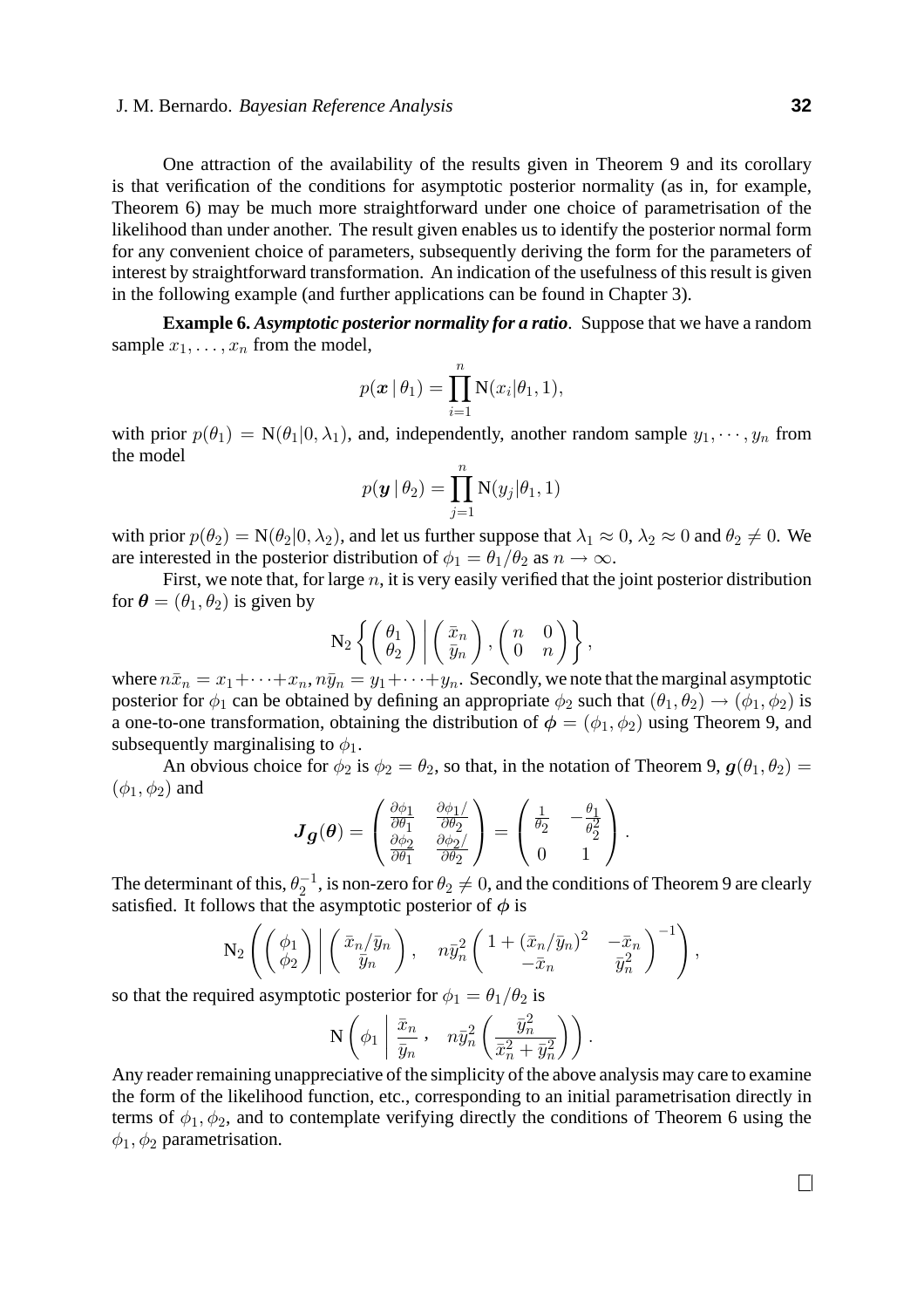### **3. Reference Analysis**

In Chapter 2, we have examined situations where data corresponding to large sample sizes come to dominate prior information, leading to inferences which are negligibly dependent on the initial state of information. We now turn to consider specifying prior distributions in situations where it is felt that, *even for moderate sample sizes*, the data should be expected to dominate prior information because of the "vague" nature of the latter. However, the problem of characterising a "*non-informative*" or "*objective*" prior distribution, representing "*prior ignorance*", "*vague prior knowledge*" and "*letting the data speak for themselves*" is far more complex than the apparent intuitive immediacy of these words and phrases would suggest.

In Chapter 4, we shall provide a brief review of the fascinating history of the quest for this "baseline", limiting prior form. It is important however to begin by making clear that "mere words" are an inadequate basis for clarifying such a slippery concept. Put bluntly: data cannot ever speak entirely for themselves; every prior specification has *some* informative posterior or predictive implications; and "vague" is itself much too vague an idea to be useful. There is no "objective" prior that represents ignorance. On the other hand, we all recognise that there *is* a pragmatically important need for a form of prior to posterior analysis capturing, *in some welldefined sense*, the notion of the prior having a minimal effect, relative to the data, on the final inference. Such a *reference analysis* might be required as an approximation to actual individual beliefs; more typically, it might be required as a limiting "what if?" baseline in considering a range of prior to posterior analyses, or as a *default* option when there are insufficient resources for detailed elicitation of actual prior knowledge.

The setting for our development of such a reference analysis will be the general decisiontheoretic framework, together with the specific information-theoretic tools that have emerged as key measures of the discrepancies (or "distances") between probability distributions. From the approach we adopt, it will be clear that the *reference prior* component of the analysis is simply a mathematical tool. It has considerable pragmatic importance in implementing a *reference analysis*, whose role and character will be precisely defined, but it is not a privileged, "uniquely non-informative" or "objective" prior. Its main use will be to provide a "conventional" prior, to be used when a default specification having a claim to being *non-influential* in the sense described above is required. We seek to move away, therefore, from the rather philosophically muddled debates about "prior ignorance" that have all too often confused these issues, and towards well-defined decision-theoretic and information-theoretic procedures.

### 3.1. REFERENCE DECISIONS

Consider a specific form of decision problem with possible decisions  $d \in \mathcal{D}$  providing possible answers,  $a \in A$ , to an inference problem, with unknown state of the world  $\omega = (\omega_1, \omega_2)$ , utilities for consequences  $(a, \omega)$  given by  $u(d(\omega_1)) = u(a, \omega_1)$  and the availability of an experiment *e* which consists of obtaining an observation *x* having parametric model  $p(x | \omega_2)$ and a prior probability density  $p(\omega) = p(\omega_1 | \omega_2)p(\omega_2)$  for the unknown state of the world,  $\omega$ . This general structure describes a situation where practical consequences depend directly on the  $\omega_1$  component of  $\omega$ , whereas inference from data  $x \in X$  provided by experiment *e* takes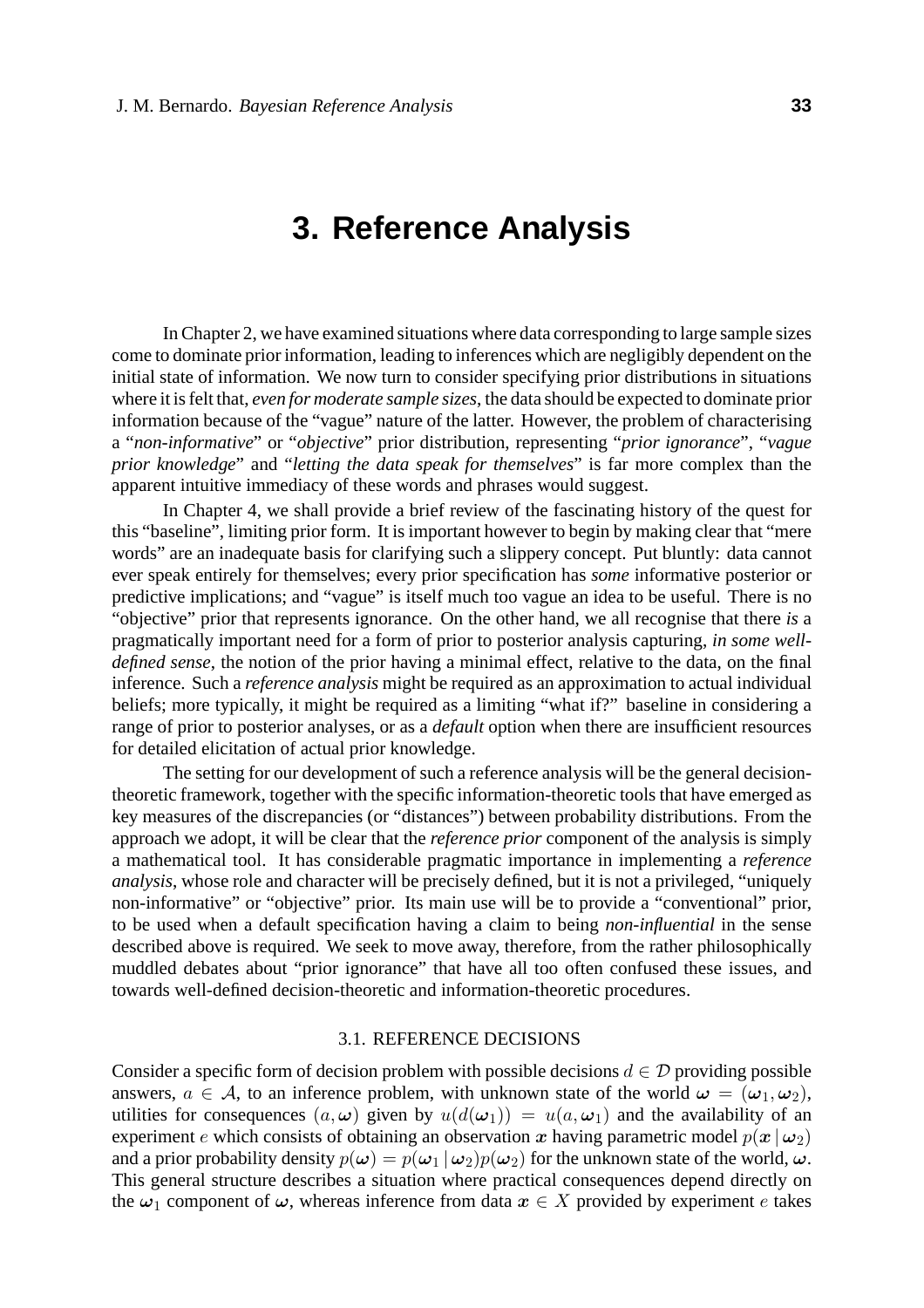### J. M. Bernardo. *Bayesian Reference Analysis* **34**

place indirectly, through the  $\omega_2$  component of  $\omega$  as described by  $p(\omega_1 | \omega_2)$ . If  $\omega_1$  is a function of  $\omega_2$ , the prior density is, of course, simply  $p(\omega_2)$ .

To avoid subscript proliferation, let us now, without any risk of confusion, indulge in a harmless abuse of notation by writing  $\omega_1 = \omega, \omega_2 = \theta$ . This both simplifies the exposition and has the mnemonic value of suggesting that  $\omega$  is the state of the world of ultimate interest (since it occurs in the utility function), whereas  $\theta$  is a parameter in the usual sense (since it occurs in the probability model). Often  $\omega$  is just some function  $\omega = \phi(\theta)$  of  $\theta$ ; if  $\omega$  is not a function of  $\theta$ , the relationship between  $\omega$  and  $\theta$  is that described in their joint distribution  $p(\boldsymbol{\omega}, \boldsymbol{\theta}) = p(\boldsymbol{\omega} | \boldsymbol{\theta}) p(\boldsymbol{\theta}).$ 

Now, for given conditional prior  $p(\omega | \theta)$  and utility function  $u(a, \omega)$ , let us examine, *in utility terms*, the influence of the prior  $p(\theta)$ , relative to the observational information provided by *e*. We note that if  $a_0^*$  denotes the optimal answer under  $p(\omega)$  and  $a_x^*$  denotes the optimal answer under  $p(\omega | x)$ , then the expected (utility) value of the experiment *e*, given the prior  $p(\boldsymbol{\theta})$ , is

$$
v_u\{e,p(\boldsymbol{\theta})\}=\int p(\boldsymbol{x})\int p(\boldsymbol{\omega}\,\vert\,\boldsymbol{x})\,u(a^*_x,\boldsymbol{\omega})\,d\boldsymbol{\omega}\,d\boldsymbol{x}-\int p(\boldsymbol{\omega})\,u(a^*_0,\boldsymbol{\omega})\,d\boldsymbol{\omega},
$$

since

$$
\int p(\boldsymbol{x}) \int u(a_0^*, \boldsymbol{\omega}) p(\boldsymbol{\omega} \,|\, \boldsymbol{x}) d\boldsymbol{\omega} d\boldsymbol{x} = \int p(\boldsymbol{\omega}) u(a_0^*, \boldsymbol{\omega}) d\boldsymbol{\omega},
$$

where, assuming  $\omega$  is independent of  $x$ , given  $\theta$ ,

$$
p(\boldsymbol{\omega}) = \int p(\boldsymbol{\omega} | \boldsymbol{\theta}) p(\boldsymbol{\theta}) d\boldsymbol{\theta}, \qquad p(\boldsymbol{\omega} | \boldsymbol{x}) = \int \frac{p(\boldsymbol{x} | \boldsymbol{\theta}) p(\boldsymbol{\omega} | \boldsymbol{\theta})}{p(\boldsymbol{x})} p(\boldsymbol{\theta}) d\boldsymbol{\theta}
$$

and

$$
p(\boldsymbol{x}) = \int p(\boldsymbol{x} \,|\, \boldsymbol{\theta}) p(\boldsymbol{\theta}) \,d\boldsymbol{\theta}.
$$

If  $e(k)$  denotes the experiment consisting of  $k$  independent replications of  $e$ , that is yielding observations  $\{\bm x_1,\dots,\bm x_k\}$  with joint parametric model  $\prod_{i=1}^k p(\bm x_i\,|\,\bm\theta),$  then  $v_u\{e(k),p(\bm\theta)\},$  the expected utility value of the experiment  $e(k)$ , has the same mathematical form as  $v_u\{e, p(\theta)\},$ but with  $\bm{x}=(\bm{x}_1,\ldots,\bm{x}_k)$  and  $p(\bm{x}\,|\,\bm{\theta})=\prod_{i=1}^k p(\bm{x}_i\,|\,\bm{\theta}).$  Intuitively, at least in suitably regular cases, as  $k \to \infty$  we obtain, from  $e(\infty)$ , perfect (*i.e.*, complete) information about  $\theta$ , so that, assuming the limit to exist,

$$
v_u\{e(\infty),p(\boldsymbol{\theta})\} = \lim_{k\to\infty} v_u\{e(k),p(\boldsymbol{\theta})\}
$$

is the expected (utility) *value of perfect information*, about  $\theta$ , given  $p(\theta)$ .

Clearly, the more valuable the information contained in  $p(\theta)$ , the less will be the expected value of perfect information about *θ*; conversely, the less valuable the information contained in the prior, the more we would expect to gain from exhaustive experimentation. This, then, suggests a well-defined "thought experiment" procedure for characterising a "minimally valuable prior": choose, from the class of priors which has been identified as compatible with other assumptions about  $(\omega, \theta)$ , that prior,  $\pi(\theta)$ , say, which *maximises the expected value of perfect information about θ*. Such a prior will be called a *u-reference prior*; the posterior distributions,

$$
\pi(\boldsymbol{\omega} \,|\, \boldsymbol{x}) = \int p(\boldsymbol{\omega} \,|\, \boldsymbol{\theta}) \pi(\boldsymbol{\theta} \,|\, \boldsymbol{x}) d\boldsymbol{\theta} \\ \pi(\boldsymbol{\theta} \,|\, \boldsymbol{x}) \propto p(\boldsymbol{x} \,|\, \boldsymbol{\theta}) \pi(\boldsymbol{\theta})
$$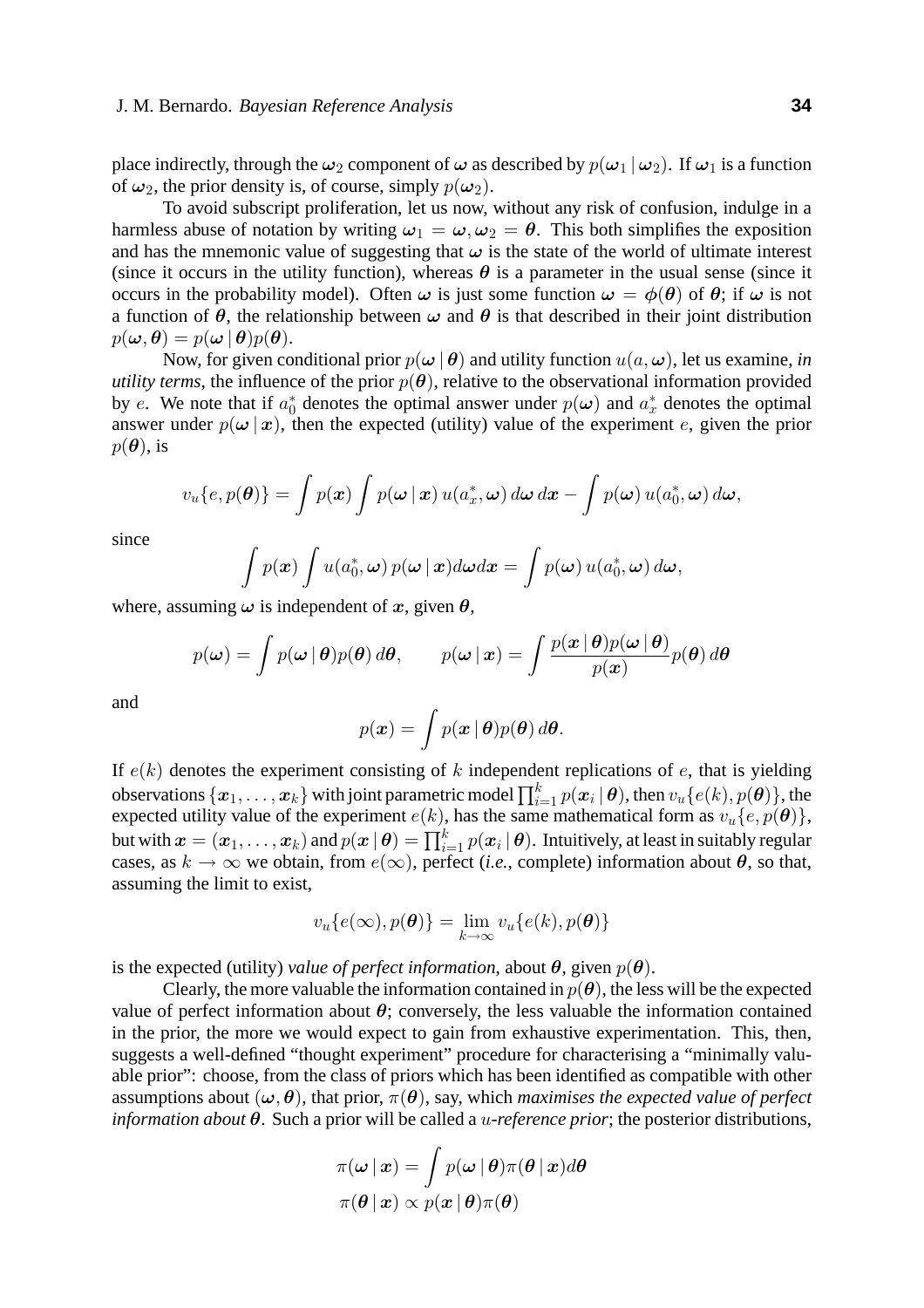derived from combining  $\pi(\theta)$  with actual data x, will be called *u-reference posteriors*; and the optimal decision derived from  $\pi(\omega | x)$  and  $u(a, \omega)$  will be called a *u*-reference decision.

It is important to note that the limit above is *not* taken in order to obtain some form of asymptotic "approximation" to reference distributions; the "exact" reference prior is *defined* as that which maximises the value of *perfect* information about *θ*, *not* as that which maximises the expected value of the experiment.

**Example 7.** *Prediction with quadratic loss*. Suppose that a sequence of *n* observables,  $x = (x_1, \ldots, x_n)$ , is assumed to be a random sample of size *n* from an  $N(x | \mu, \lambda)$  parametric model, with known precision  $\lambda$ , and that a prior for  $\mu$  is selected from the class

$$
\{N(\mu \,|\, \mu_0, \lambda_0), \quad \mu_0 \in \Re, \quad \lambda_0 \geq 0\}.
$$

Assuming a quadratic loss function, the decision problem is to provide a point estimate for  $x_{n+1}$ , given  $x_1, \ldots, x_n$ . We shall derive a reference analysis of this problem, for which  $\mathcal{A} = \Re$ ,  $\omega = x_{n+1}$ , and  $\theta = \mu$ . Moreover,

$$
u(a,\omega) = -(a-x_{n+1})^2, \quad p(\boldsymbol{x} \mid \theta) = \prod_{i=1}^n N(x_i \mid \mu, \lambda)
$$

and, for given  $\mu_0$ ,  $\lambda_0$ , we have

$$
p(\omega,\theta) = p(x_{n+1},\mu) = p(x_{n+1} | \mu)p(\mu) = N(x_{n+1} | \mu,\lambda)N(\mu | \mu_0,\lambda_0).
$$

For the purposes of the "thought experiment", let  $z_k = (x_1, \ldots, x_k)$  denote the (imagined) outcomes of *k* replications of the experiment yielding the observables  $(x_1, \ldots, x_{kn})$ , say, and let us denote the future observation to be predicted  $(x_{kn+1})$  simply by *x*. Then

$$
v_u\{e(k), N(\mu | \mu_0, \lambda_0)\} = -\int p(\boldsymbol{z}_k) \inf_a \int p(x | \boldsymbol{z}_k)(a - x)^2 dx dz_k
$$

$$
+ \inf_a \int p(x)(a - x)^2 dx.
$$

However, we know from Theorem 2 that optimal estimates with respect to quadratic loss functions are given by the appropriate means, so that

$$
v_u\{e(k), N(\mu | \mu_0, \lambda_0)\} = -\int p(\boldsymbol{z}_k) V[x \,|\, \boldsymbol{z}_k] d \boldsymbol{z}_k + V[x] = -V[x \,|\, \boldsymbol{z}_k] + V[x],
$$

since, by virtue of the normal distributional assumptions, the predictive variance of x given  $z_k$ does not depend explicitly on  $z_k$ . In fact, straightforward manipulations reveal that

$$
v_u\{e(\infty), N(\mu | \mu_0, \lambda_0)\} = \lim_{k \to \infty} v_u\{e(k), N(\mu | \mu_0, \lambda_0)\}
$$
  
= 
$$
\lim_{k \to \infty} \left\{-\left[\lambda^{-1} + (\lambda_0 + kn\lambda)^{-1}\right] + (\lambda^{-1} + \lambda_0^{-1})\right\} = \lambda_0^{-1},
$$

so that the *u*-reference prior corresponds to the choice  $\lambda_0 = 0$ , with  $\mu_0$  arbitrary.

Thus, given actual data  $x = \{x_1, \ldots, x_n\}$ , the *u*-reference decision, *i.e.*, the reference prediction of the next observation under squared error loss, is simply the sample mean  $\overline{x}$ .

 $\Box$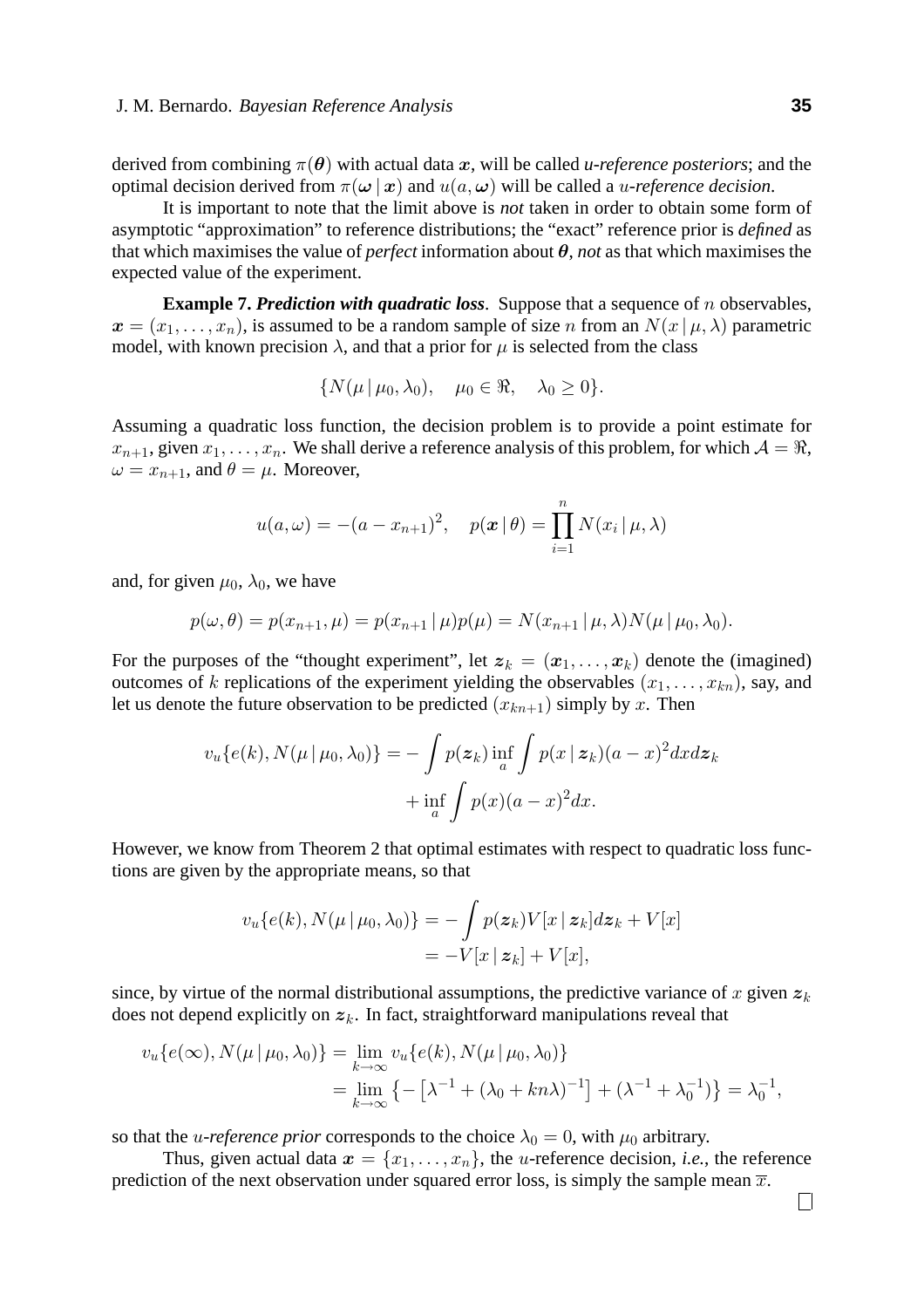### J. M. Bernardo. *Bayesian Reference Analysis* **36**

**Example 8.** *Variance estimation*. Suppose that  $x = \{x_1, \ldots, x_n\}$  is assumed to be a random sample from  $N(x | 0, \lambda)$ , and that the prior for  $\lambda$  is selected form the class of gamma distributions centred on  $\lambda_0$ , so that  $p(\lambda) = Ga(\lambda | \alpha, \alpha \lambda_0^{-1}), \alpha > 0$ . The decision problem is to provide a point estimate for  $\sigma^2 = \lambda^{-1}$ , assuming a *standardised* quadratic loss function, so that

$$
u(a, \sigma^2) = -\left[\frac{(a - \sigma^2)}{\sigma^2}\right]^2 = -(a\lambda - 1)^2.
$$

Thus, we have  $A = \mathbb{R}^+, \theta = \lambda, w = \sigma^2$ , and

$$
p(\boldsymbol{x}, \lambda) = \prod_{i=1}^{n} N(x_i | 0, \lambda) \operatorname{Ga}(\lambda | \alpha, \alpha \lambda_0^{-1}).
$$

Let  $z_k = \{x_1, \ldots, x_k\}$  denote the outcome of *k* replications of the experiment. Then

$$
v_u\{e(k), p(\lambda)\} = -\int p(\boldsymbol{z}_k) \inf_a \int p(\lambda | \boldsymbol{z}_k) (a\lambda - 1)^2 d\lambda dz_k
$$

$$
+ \inf_a \int p(\lambda) (a\lambda - 1)^2 d\lambda,
$$

where

$$
p(\lambda) = \text{Ga}(\lambda \mid \alpha, \alpha \lambda_0^{-1}), \quad p(\lambda \mid z_k) = \text{Ga}\left(\lambda \mid \alpha + \frac{kn}{2}, \alpha \lambda_0^{-1} + \frac{kn s^2}{2}\right),
$$

and  $kns^2 = \sum_i \sum_j x_{ij}^2$ . Since

$$
\inf_{a} \int \mathrm{Ga}(\lambda \,|\, \alpha, \beta) \, (a\lambda - 1)^2 \, d\lambda = \frac{1}{\alpha + 1} \,,
$$

and this is attained when  $a = \frac{\beta}{(\alpha + 1)}$ , one has

$$
v_u\{e(\infty), p(\lambda)\} = \lim_{k \to \infty} v_u\{e(k), p(\lambda)\}
$$
  
= 
$$
\lim_{k \to \infty} \left\{-\frac{1}{1 + \alpha + (kn)/2} + \frac{1}{1 + \alpha}\right\} = \frac{1}{1 + \alpha}.
$$

This is maximised when  $\alpha = 0$  and, hence, the *u*-*reference prior* corresponds to the choice  $\alpha = 0$ , with  $\lambda_0$  arbitrary. Given *actual* data,  $\boldsymbol{x} = (x_1, \ldots, x_n)$ , the *u-reference posterior* for  $\lambda$  is Ga( $\lambda | n/2$ ,  $n s^2/2$ ), where  $n s^2 = \sum_i x_i^2$  and, thus, the *u-reference decision* is to give the estimate

$$
\hat{\sigma^2} = \frac{n s^2 / 2}{(n/2) + 1} = \frac{\Sigma x_i^2}{n + 2} \; .
$$

Hence, the reference estimator of  $\sigma^2$  with respect to *standardised* quadratic loss is *not* the usual  $s<sup>2</sup>$ , but a slightly smaller multiple of  $s<sup>2</sup>$ .

It is of interest to note that, from a frequentist perspective,  $\hat{\sigma}^2$  is the best invariant estimator of  $\sigma^2$  and is admissible. Indeed,  $\hat{\sigma}^2$  dominates  $s^2$  or any smaller multiple of  $s^2$  in terms of frequentist risk (cf. Example 45 in Berger, 1985a, Chapter 4). Thus, the *u*-reference approach has led to the "correct" multiple of *s*<sup>2</sup> as seen from a frequentist perspective.

 $\Box$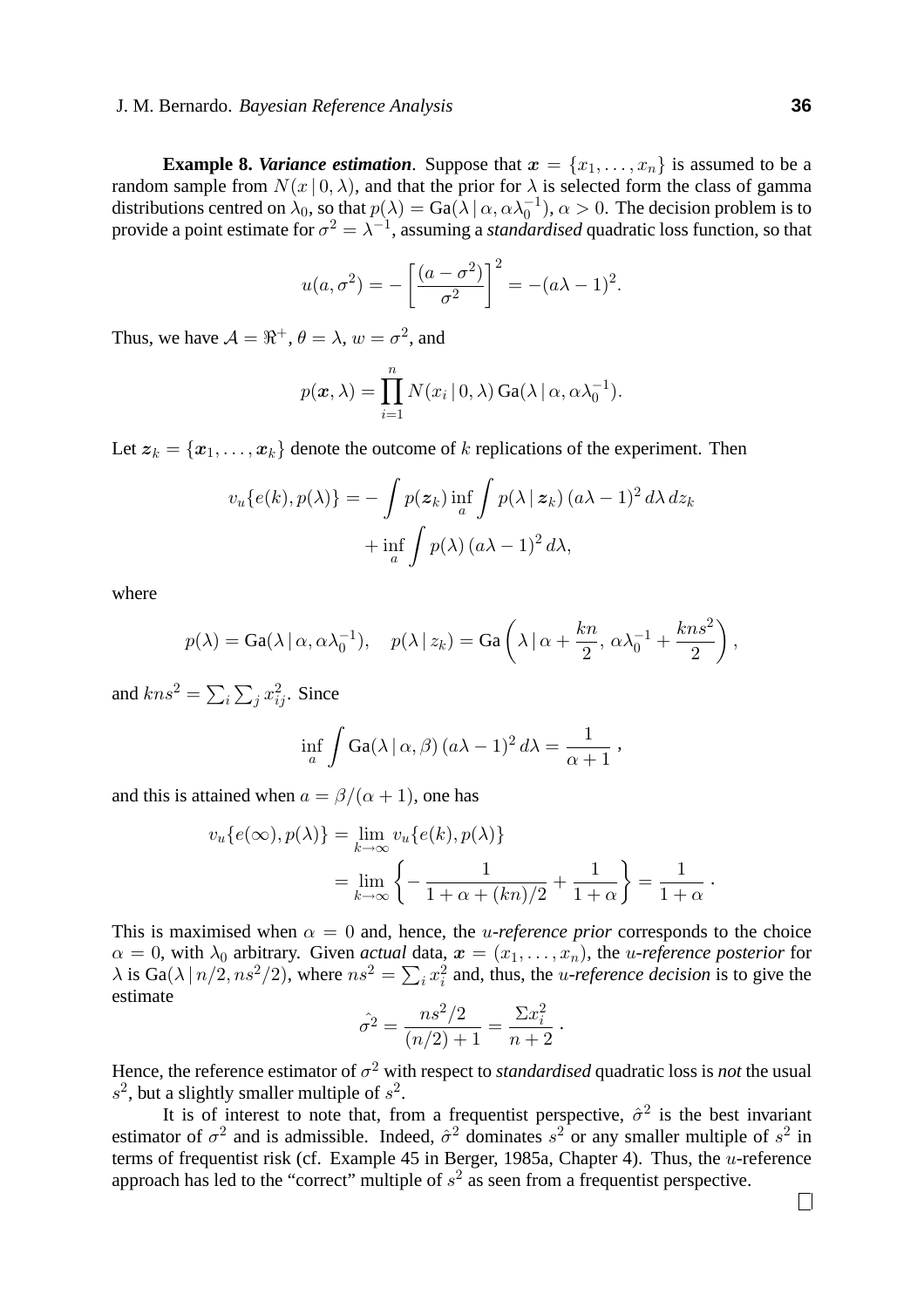Explicit reference decision analysis is possible when the parameter space is fine, so that  $\Theta = \{\theta_1, \ldots, \theta_M\}$ . In this case, the expected value of perfect information may be written as

$$
v_u\{e(\infty),p(\theta)\}=\sum_{i=1}^M p(\theta_i)\sup_{\mathcal{D}}u(d(\theta_i))-\sup_{\mathcal{D}}\sum_{i=1}^M p(\theta_i)u(d(\theta_i)),
$$

and the *u*-reference prior, which is that  $\pi(\theta)$  which maximises  $v_u\{e(\infty), p(\theta)\}\)$ , may be explicitly obtained by standard algebraic manipulations. For further information, see Bernardo (1981a) and Rabena (1998).

# 3.2. ONE-DIMENSIONAL REFERENCE DISTRIBUTIONS

It is known (Bernardo, 1979a) that reporting beliefs is itself a decision problem, where the "inference answer" space consists of the class of possible belief distributions that could be reported about the quantity of interest, and the utility function is a proper scoring rule which in pure inference problems—may be identified with the logarithmic scoring rule.

Our development of reference analysis from now on will concentrate on this case, for which we simply denote  $v_u$  {  $\cdot$  } by  $v$  {  $\cdot$  }, and replace the term "*u*-reference" by "reference".

In discussing reference decisions, we have considered a rather general utility structure where practical interest centred on a quantity *ω* related to the *θ* of an experiment by a conditional probability specification,  $p(\omega | \theta)$ . Here, we shall consider the case where the quantity of interest is  $\theta$  itself, with  $\theta \in \Theta \subset \Re$ . More general cases will be considered later.

If an experiment *e* consists of an observation  $x \in X$  having parametric model  $p(x | \theta)$ , with  $\omega = \theta$ ,  $\mathcal{A} = \{q(\cdot); q(\theta) > 0, \int_{\Theta} q(\theta) d\theta = 1\}$  and the utility function is the logarithmic scoring rule

$$
u\{q(\cdot),\theta\} = A\log q(\theta) + B(\theta),
$$

the expected utility value of the experiment *e*, given the prior density  $p(\theta)$ , is

$$
v\{e,p(\theta)\}=\int p(\boldsymbol{x})\int u\{q_x(\cdot),\theta\}p(\theta\,|\,\boldsymbol{x})\,d\theta d\boldsymbol{x}-\int u\{q_0(\cdot),\theta\}\,p(\theta)\,d\theta,
$$

where  $q_0(\cdot), q_x(\cdot)$  denote the optimal choices of  $q(\cdot)$  with respect to  $p(\theta)$  and  $p(\theta | x)$ , respectively. Noting that the logarithmic scoring rule  $u\{q(\cdot), \theta\} = A \log q(\theta) + B(\theta)$ , is a proper scoring rule, so that, for any  $p(\theta)$ ,

$$
\sup_{q} \int u\{q(\cdot),\theta\} p(\theta) d\theta = \int u\{p(\cdot),\theta\} p(\theta) d\theta,
$$

it is easily seen that

$$
v\{e, p(\theta)\} \propto \int p(\boldsymbol{x}) \int p(\theta \mid \boldsymbol{x}) \log \frac{p(\theta \mid \boldsymbol{x})}{p(\theta)} d\theta d\boldsymbol{x} = I\{e, p(\theta)\}\
$$

so that, with this utility function, the *value* to be expected from the experiment *e* becomes proportional to the *amount information* about *θ* which *e* may be expected to provide.

The corresponding expected information from the (hypothetical) experiment  $e(k)$  yielding the (imagined) observation  $z_k = (x_1, \ldots, x_k)$  with parametric model

$$
p(\boldsymbol{z}_k | \boldsymbol{\theta}) = \prod_{i=1}^k p(\boldsymbol{x}_i | \boldsymbol{\theta})
$$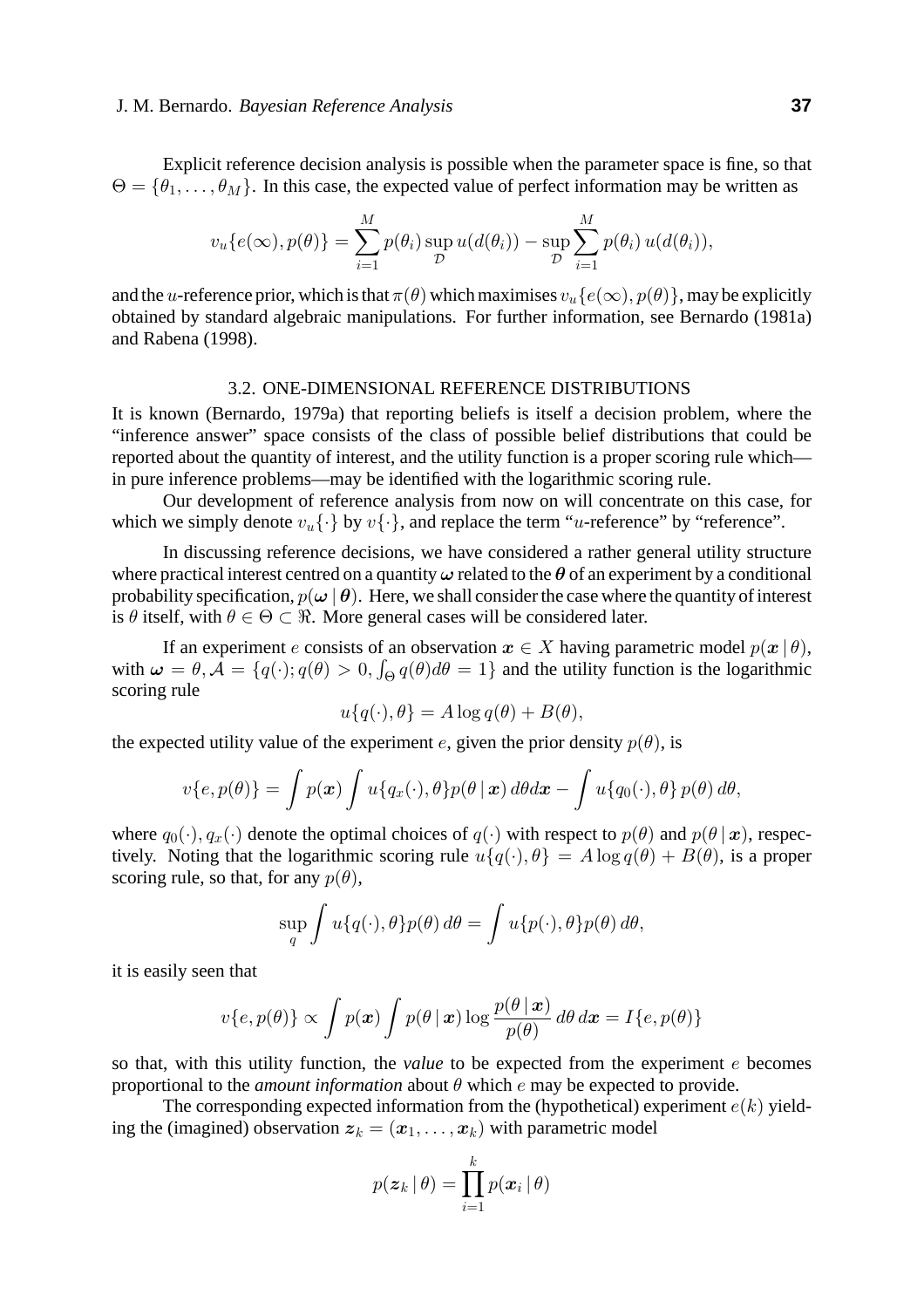is given by

$$
I\{e(k),p(\theta)\} = \int p(\boldsymbol{z}_k) \int p(\theta | \, \boldsymbol{z}_k) \log \frac{p(\theta | \, \boldsymbol{z}_k)}{p(\theta)} d\theta d\boldsymbol{z}_k,
$$

and so the expected (utility) value of perfect information about  $\theta$  is

$$
I\{e(\infty), p(\theta)\} = \lim_{k \to \infty} I\{e(k), p(\theta)\},
$$

provided that this limit exists. This quantity measures the *missing information* about *θ* as a function of the prior  $p(\theta)$ .

The *reference prior* for  $\theta$ , denoted by  $\pi(\theta)$ , is thus defined to be that prior which maximises the missing information functional. Given actual data x, the *reference posterior*  $\pi(\theta | x)$ to be reported is simply derived from Bayes' theorem, as  $\pi(\theta | x) \propto p(x | \theta) \pi(\theta)$ .

Unfortunately,  $\lim_{k\to\infty} I\{e(k), p(\theta)\}\$ is typically infinite (unless  $\theta$  can only take a finite range of values) and a direct approach to deriving  $\pi(\theta)$  along these lines cannot be implemented. However, a natural way of overcoming this technical difficulty is available: we derive the sequence of priors  $\pi_k(\theta)$  which maximise  $I\{e(k), p(\theta)\}\$ ,  $k = 1, 2, \ldots$ , and subsequently take  $\pi(\theta)$  to be a suitable limit. This approach will now be developed in detail.

Let *e* be the experiment which consists of one observation *x* from  $p(x | \theta)$ ,  $\theta \in \Theta \subseteq \Re$ . Suppose that we are interested in reporting inferences about  $\theta$  and that no restrictions are imposed on the form of the prior distribution  $p(\theta)$ . It is easily verified that the amount of information about *θ* which *k* independent replications of *e* may be expected to provide may be rewritten as

$$
I^{\theta}\{e(k), p(\theta)\} = \int p(\theta) \log \frac{f_k(\theta)}{p(\theta)} d\theta,
$$

where

$$
f_k(\theta) = \exp\left\{ \int p(\boldsymbol{z}_k \,|\, \theta) \log p(\theta \,|\, \boldsymbol{z}_k) d \boldsymbol{z}_k \right\}
$$

and  $z_k = \{x_1, \ldots, x_k\}$  is a possible outcome from  $e(k)$ , so that

$$
p(\theta | \boldsymbol{z}_k) \propto \prod_{i=1}^k p(\boldsymbol{x}_i | \theta) p(\theta)
$$

is the posterior distribution for  $\theta$  after  $z_k$  has been observed. Moreover, for any prior  $p(\theta)$ one must have the constraint  $\int p(\theta) d\theta = 1$  and, therefore, the prior  $\pi_k(\theta)$  which maximises  $I^{\theta}\{e(k), p(\theta)\}\$ must be an extremal of the functional

$$
F\{p(\cdot)\} = \int p(\theta) \log \frac{f_k(\theta)}{p(\theta)} d\theta + \lambda \left\{ \int p(\theta) d\theta - 1 \right\}.
$$

Since this is of the form  $F\{p(\cdot)\} = \int g\{p(\cdot)\} d\theta$ , where, as a functional of  $p(\cdot)$ , g is twice continuously differentiable, any function  $p(\cdot)$  which maximises *F* must satisfy the condition

$$
\frac{\partial}{\partial \varepsilon} F\{p(\cdot) + \varepsilon \tau(\cdot)\}\Big|_{\varepsilon=0} = 0, \quad \text{for all } \tau.
$$

It follows that, for any function  $\tau$ ,

$$
\int \left\{ \tau(\theta) \log f_k(\theta) + \frac{p(\theta)}{f_k(\theta)} f'_k(\theta) - \tau(\theta) (1 + \log p(\theta)) + \tau(\theta) \lambda \right\} d\theta = 0,
$$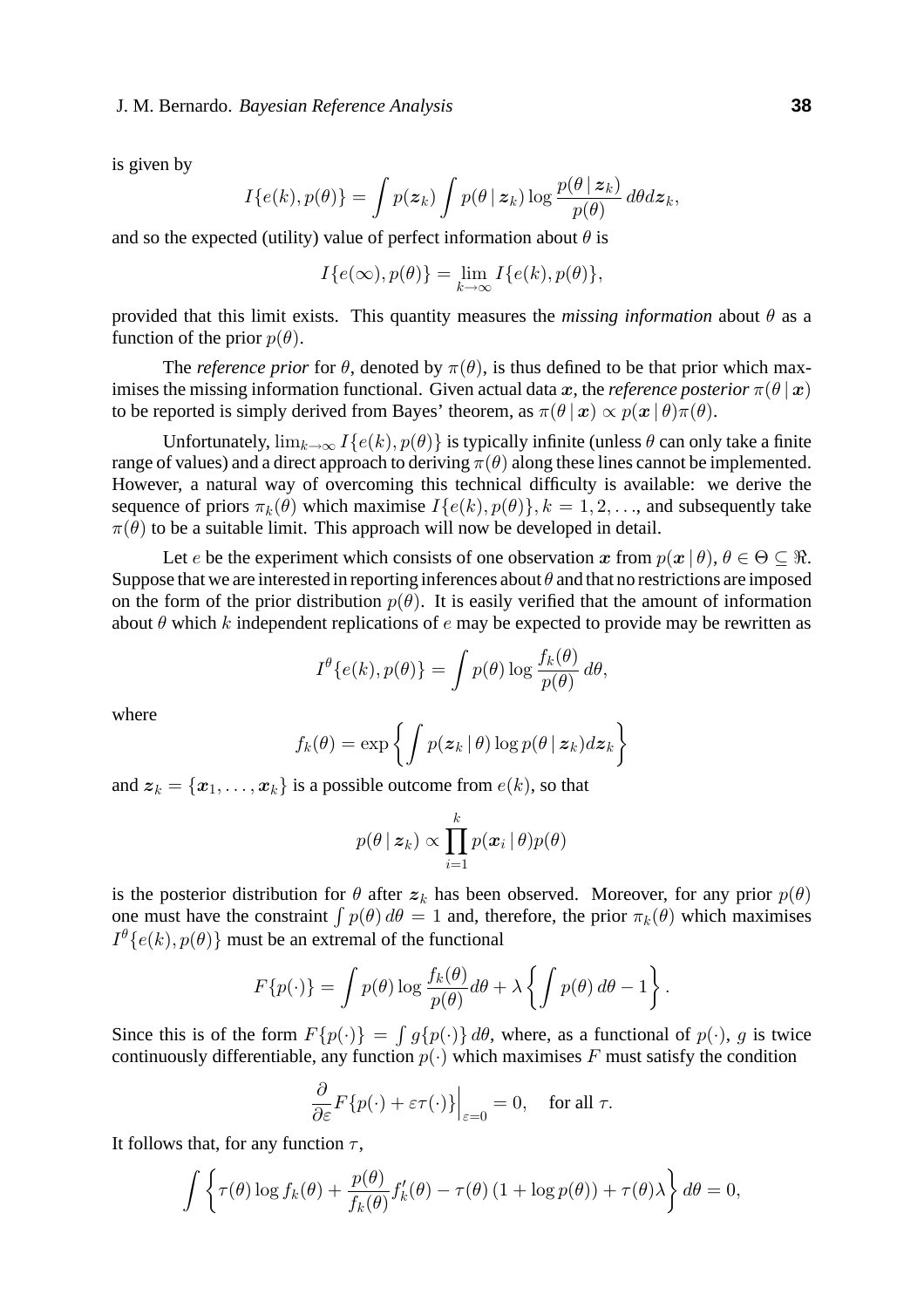where, after some algebra,

$$
f'_k(\theta) = \frac{\partial}{\partial \varepsilon} \left\{ \exp \left[ \int p(\boldsymbol{z}_k | \theta) \log \frac{p(\boldsymbol{z} | \theta) \{ p(\theta) + \varepsilon \tau(\theta) \}}{\int p(\boldsymbol{z}_k | \theta) \{ p(\theta) + \varepsilon \tau(\theta) \} d\theta} d\boldsymbol{z}_k \right] \right\} \Big|_{\varepsilon=0}
$$
  
=  $f_k(\theta) \frac{\tau(\theta)}{p(\theta)}$ .

Thus, the required condition becomes

$$
\int \tau(\theta) \left\{ \log f_k(\theta) - \log p(\theta) + \lambda \right\} d\theta = 0, \text{ for all } \tau(\theta),
$$

which implies that the desired extremal should satisfy, for all  $\theta \in \Theta$ ,

$$
\log f_k(\theta) - \log p(\theta) + \lambda = 0
$$

and hence that  $p(\theta) \propto f_k(\theta)$ .

Note that, for each *k*, this only provides an *implicit*solution for the prior which maximises  $I^{\theta}$ { $e(k)$ ,  $p(\theta)$ }, since  $f_k(\theta)$  depends on the prior through the posterior distribution  $p(\theta | z_k) =$  $p(\theta | x_1, \ldots, x_k)$ . However, for large values of *k*, an asymptotic approximation,  $p^*(\theta | z_k)$ , say, may be found to the posterior distribution of  $\theta$ , which *is* independent of the prior  $p(\theta)$ . It follows that, under suitable regularity conditions, the sequence of positive functions

$$
p_{k}^{*}(\theta) = \exp \left\{ \int p(\boldsymbol{z}_{k} | \theta) \log p^{*}(\theta | \boldsymbol{z}_{k}) d \boldsymbol{z}_{k} \right\}
$$

will induce, by formal use of Bayes' theorem, a sequence of posterior distributions

$$
\pi_k(\theta \,|\, \boldsymbol{x}) \propto p(\boldsymbol{x} \,|\, \theta) p_k^*(\theta)
$$

with the same limiting distributions that would have been obtained from the sequence of posteriors derived from the sequence of priors  $\pi_k(\theta)$  which maximise  $I^{\theta}\{e(k), p(\theta)\}\$ . This completes our motivation for Definition 6. For further information see Bernardo (1979b) and ensuing discussion. For a concise introduction to these ideas, see Bernardo (1997a) and Bernardo and Ramón (1998).

#### **Definition 6.** *One-dimensional reference distributions*.

*Let x be the result of an experiment e which consists of one observation from*

$$
p(\boldsymbol{x} \,|\, \theta), \boldsymbol{x} \in X, \quad \theta \in \Theta \subseteq \Re,
$$

*let*  $z_k = \{x_1, \ldots, x_k\}$  *be the result of k independent replications of e, and define* 

$$
f_k^*(\theta) = \exp\left\{ \int p(\boldsymbol{z}_k | \theta) \log p^*(\theta | \boldsymbol{z}_k) d \boldsymbol{z}_k \right\},\
$$

*where*

$$
p^*(\theta \,|\, \boldsymbol{z}_k) = \frac{\prod_{i=1}^k p(\boldsymbol{x}_i \,|\, \theta)}{\int \prod_{i=1}^k p(\boldsymbol{x}_i \,|\, \theta) \, d\theta} \,.
$$

*The reference* posterior *density of*  $\theta$  *after x has been observed*,  $\pi(\theta | x)$ *, is defined to be the limit in the convergence of information sense of*

$$
\pi_k(\theta \,|\, \boldsymbol{x}) = c_k(\boldsymbol{x}) p(\boldsymbol{x} \,|\, \theta) f_k^*(\theta),
$$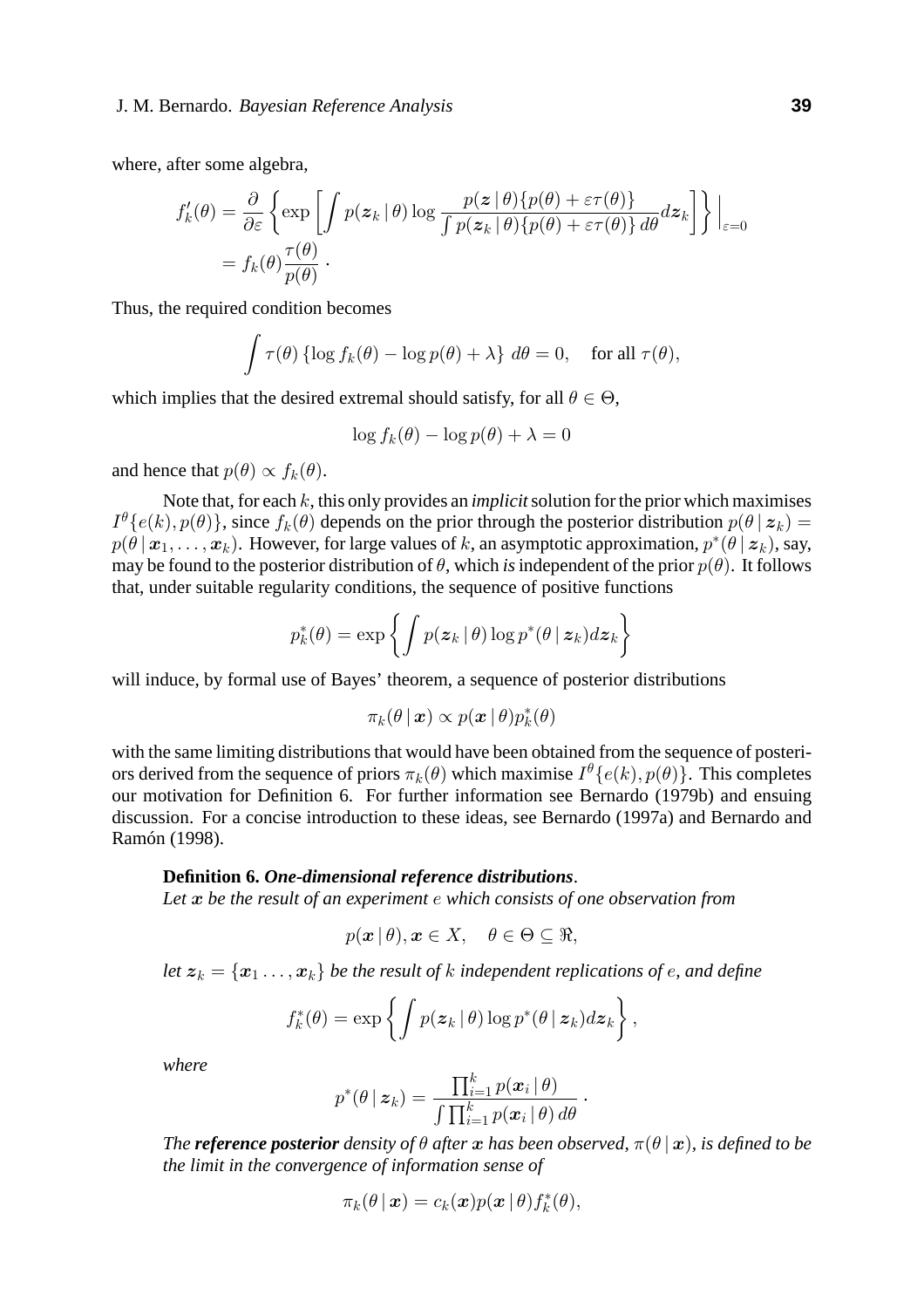*where*  $c_k(x)$ 's are the required normalising constants, assuming the limit to exist, i.e., *such that, for all*  $x \in X$ *,* 

$$
\lim_{k\to\infty}\int\pi_k(\theta\,|\,\boldsymbol{x})\log\frac{\pi_k(\theta\,|\,\boldsymbol{x})}{\pi(\theta\,|\,\boldsymbol{x})}\,d\theta=0.
$$

*Any positive function*  $\pi(\theta)$  *such that, for some*  $c(\mathbf{x}) > 0$  *and all*  $\theta \in \Theta$ *,* 

$$
\pi(\theta\,|\,\bm{x})=c(\bm{x})\,p(\bm{x}\,|\,\theta)\,\pi(\theta)
$$

*will be called a <i>reference prior for*  $\theta$  *relative to the experiment e.* 

It should be clear from the argument which motivates the definition that any asymptotic approximation to the posterior distribution may be used in place of the asymptotic approximation  $p^*(\theta | z_k)$  defined above. The use of convergence in the information sense, the natural convergence in this context, rather than just pointwise convergence, is necessary to avoid possibly pathological behaviour; for details, see Berger and Bernardo (1992c).

Although most of the following discussion refers to reference priors, it must be stressed that *only reference posterior* distributions are directly interpretable in probabilistic terms. The positive functions  $\pi(\theta)$  are merely pragmatically convenient *tools* for the derivation of reference posterior distributions via Bayes' theorem. An explicit form for the reference prior is immediately available from Definition 7, and it will be clear from later illustrative examples that the forms which arise may have no direct probabilistic interpretation.

*We should stress that the definitions and "Theorems" in this section are by and large heuristic* in the sense that they are lacking statements of the technical conditions which would make the theory rigorous. Making the statements and proofs precise, however, would require a different level of mathematics from that used in this monograph, and is still an active area of research. The reader interested in the technicalities involved is referred to Berger and Bernardo (1989, 1992a, 1992b, 1992c) and Berger *et al.* (1989); see, also, Bernardo (1997a) and Bernardo and Ramón (1998).

## **Theorem 10.** *Explicit form of the reference prior*.

*A reference prior for θ relative to the experiment which consists of one observation from*  $p(\bm{x} \,|\, \theta),\, \bm{x} \in X,\, \theta \in \Theta \subseteq \Re,$  is given, provided the limit exists, and convergence in the *information sense is verified, by*

$$
\pi(\theta) = c \lim_{k \to \infty} \frac{f_k^*(\theta)}{f_k^*(\theta_0)}, \qquad \theta \in \Theta
$$

*where*  $c > 0$ ,  $\theta_0 \in \Theta$ ,

$$
f_k^*(\theta) = \exp\left\{ \int p(\boldsymbol{z}_k \,|\, \theta) \log p^*(\theta \,|\, \boldsymbol{z}_k) d \boldsymbol{z}_k \right\},\,
$$

*with*  $z_k = \{x_1, \ldots, x_k\}$  *a random sample from*  $p(x | \theta)$ *, and*  $p^*(\theta | z_k)$  *is an asymptotic approximation to the posterior distribution of θ.*

*Proof.* Using  $\pi(\theta)$  as a formal prior,

$$
\pi(\theta | \mathbf{x}) \propto p(\mathbf{x} | \theta) \pi(\theta) \propto p(\mathbf{x} | \theta) \lim_{k \to \infty} \frac{f_k^*(\theta)}{f_k^*(\theta_0)} \propto \lim_{k \to \infty} \frac{p(\mathbf{x} | \theta) f_k^*(\theta)}{\int p(\mathbf{x} | \theta) f_k^*(\theta) d\theta},
$$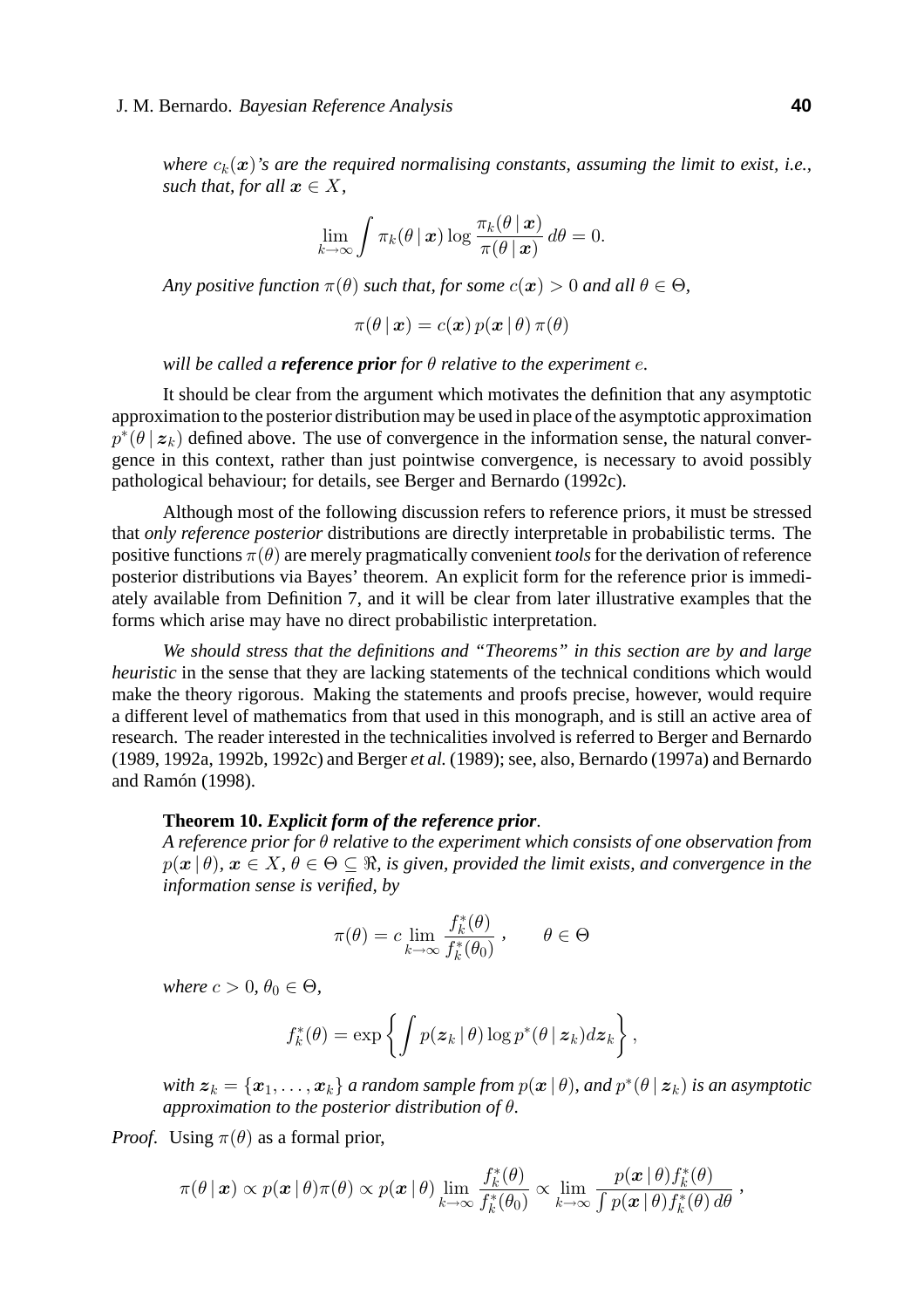and hence

$$
\pi(\theta \,|\, \boldsymbol{x}) = \lim_{k \to \infty} \pi_k(\theta \,|\, \boldsymbol{x}), \quad \pi_k(\theta \,|\, \boldsymbol{x}) \propto p(\boldsymbol{x} \,|\, \theta) f_k^*(\theta)
$$

as required. Note that, under suitable regularity conditions, the limits above will not depend on the particular asymptotic approximation, as  $k \to \infty$  to the posterior distribution used to derive  $f_k^*(\theta)$ .

If the parameter space is finite, it turns out that the reference prior is uniform, independently of the experiment performed.

**Theorem 11.** *Reference prior in the finite case*. *Let x be the result of one observation from*  $p(x | \theta)$ *, where*  $\theta \in \Theta = {\theta_1, \ldots, \theta_M}$ *. Then, any function of the form*  $\pi(\theta_i) = a$ *,*  $a > 0$ ,  $i = 1, \ldots, M$ , is a reference prior and the reference posterior is

$$
\pi(\theta_i | \mathbf{x}) = c(\mathbf{x}) p(\mathbf{x} | \theta_i), \quad i = 1, \dots, M
$$

*where*  $c(x)$  *is the required normalising constant.* 

*Proof.* We have already established (Theorem 4) that if  $\Theta$  is finite then, for any strictly positive prior,  $p(\theta_i | x_1, \ldots, x_k)$  will converge to 1 if  $\theta_i$  is the true value of  $\theta$ . It follows that the integral in the exponent of

$$
f_k(\theta_i) = \exp\left\{ \int p(\boldsymbol{z}_k \,|\, \theta_i) \log p(\theta_i \,|\, \boldsymbol{z}_k) d \boldsymbol{z}_k \right\}, \quad i = 1, \ldots, M,
$$

will converge to zero as  $k \to \infty$ . Hence, a reference prior is given by

$$
\pi(\theta_i) = \lim_{k \to \infty} \frac{f_k(\theta_i)}{f_k(\theta_j)} = 1.
$$

The general form of reference prior follows immediately.

 $\triangleleft$ 

The preceding result for the case of a finite parameter space is easily derived from first principles. Indeed, in this case the expected missing information is finite and equals the entropy

$$
H\{p(\theta)\} = -\sum_{i=1}^{M} p(\theta_i) \log p(\theta_i)
$$

of the prior. This is maximised if and only if the prior is uniform.

The technique encapsulated in Definition 6 for identifying the reference prior depends on the asymptotic behaviour of the posterior for the parameter of interest under (imagined) replications of the experiment to be actually analysed. Thus far, our derivations have proceeded on the basis of an assumed single observation from a parametric model,  $p(x | \theta)$ . The next Theorem establishes that for experiments involving a sequence of  $n \geq 1$  observations, which are to be modelled as if they are a random sample, conditional on a parametric model, the reference prior does not depend on the size of the experiment and can thus be derived on the basis of a single observation experiment. Note, however, that for experiments involving more structured designs (for example, in linear models) the situation is much more complicated.

 $\triangleleft$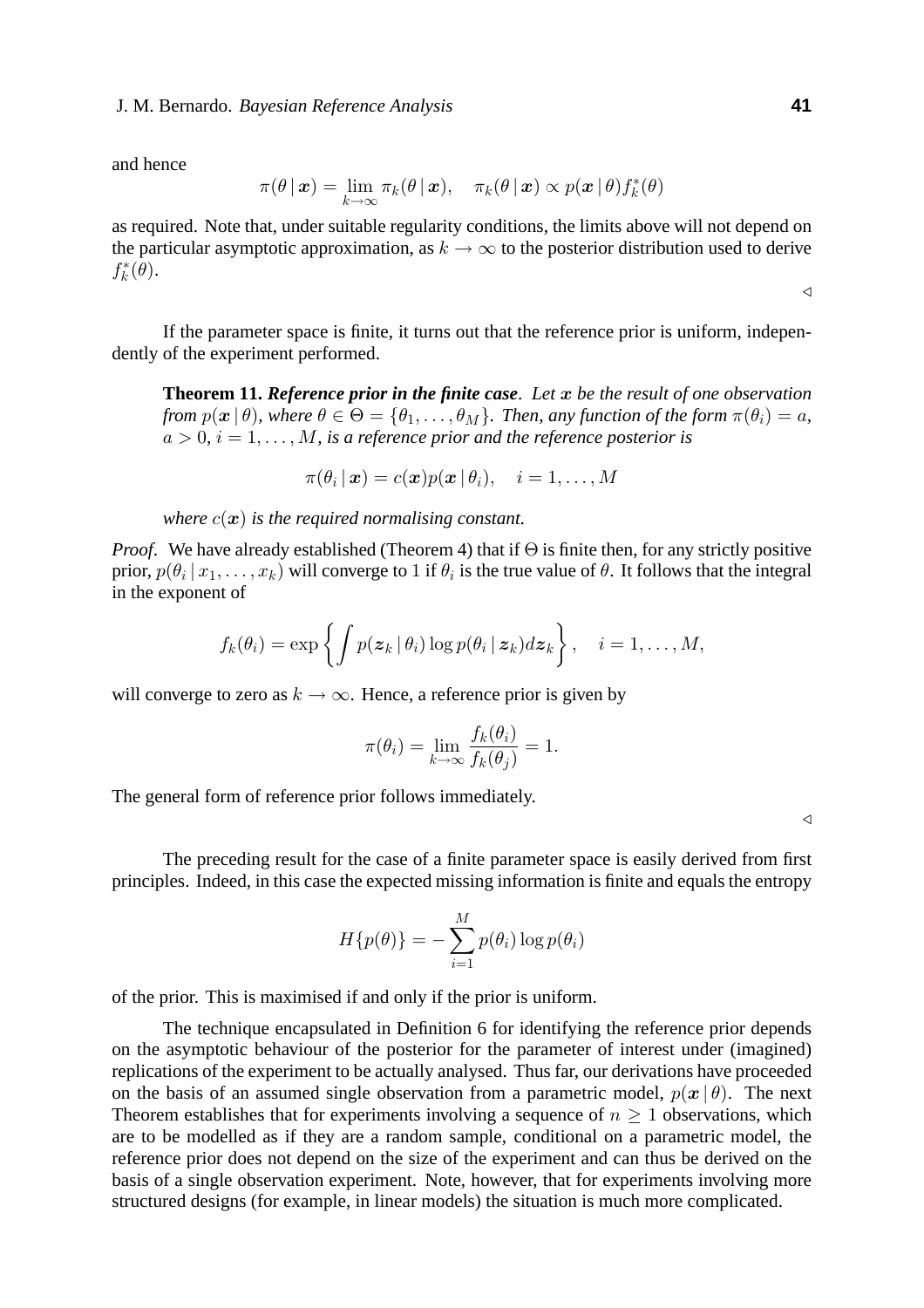#### **Theorem 12.** *Independence of sample size*.

*Let*  $e_n, n \geq 1$ , be the experiment which consists of the observation of a random sample  $x_1, \ldots, x_n$  *from*  $p(x | \theta), x \in X, \theta \in \Theta$ *, and let*  $\mathcal{P}_n$  *denote the class of reference priors for θ with respect to en, derived in accordance with Definition 6, by considering the sample to be a single observation from*  $\prod_{i=1}^{n} p(x_i | \theta)$ *. Then*  $\mathcal{P}_1 = \mathcal{P}_n$ *, for all n.* 

*Proof.* If  $z_k = \{x_1, \ldots, x_k\}$  is the result of a *k*-fold independent replicate of  $e_1$ , then, by Theorem 10,  $P_1$  consists of  $\pi(\theta)$  of the form

$$
\pi(\theta) = c \lim_{k \to \infty} \frac{f_k^*(\theta)}{f_k^*(\theta_0)},
$$

with  $c > 0$ ,  $\theta$ ,  $\theta_0 \in \Theta$  and

$$
f_k^*(\theta) = \exp\left\{ \int p(\boldsymbol{z}_k \,|\, \theta) \log p^*(\theta \,|\, \boldsymbol{z}_k) \, d\boldsymbol{z}_k \right\},\,
$$

where  $p^*(\theta | z_k)$  is an asymptotic approximation (as  $k \to \infty$ ) to the posterior distribution of  $\theta$ given  $z_k$ .

Now consider  $z_{nk} = \{x_1, \ldots, x_n, x_{n+1}, \ldots, x_{2n}, \ldots, x_{kn}\}$ ; this can be seen as the result of a *k*-fold independent replicate of  $e_n$ , so that  $\mathcal{P}_n$  consists of  $\pi(\theta)$  of the form

$$
\pi(\theta) = c \lim_{k \to \infty} \frac{f_{nk}^*(\theta)}{f_{nk}^*(\theta_0)}.
$$

But *znk* can equally be considered as a *nk*-fold independent replicate of *e*<sup>1</sup> and so the limiting ratios are clearly identical.

 $\triangleleft$ 

In considering experiments involving random samples from distributions admitting a sufficient statistic of fixed dimension, it is natural to wonder whether the reference priors derived from the distribution of the sufficient statistic are identical to those derived from the joint distribution for the sample. The next theorem guarantees us that this is indeed the case.

#### **Theorem 13.** *Compatibility with sufficient statistics*.

*Let*  $e_n$ ,  $n \geq 1$ , be the experiment which consists of the observation of a random sample  $x_1, \ldots, x_n$  *from*  $p(x | \theta), x \in X, \theta \in \Theta$ *, where, for all n, the latter admits a sufficient statistic*  $t_n = t(x_1, \ldots, x_n)$ *. Then, for any n, the classes of reference priors derived by considering replications of*  $(x_1, \ldots, x_n)$  *and*  $t_n$  *respectively, coincide, and are identical to the class obtained by considering replications of e*1*.*

*Proof.* If  $z_k$  denotes a *k*-fold replicate of  $(x_1, \ldots, x_n)$  and  $y_k$  denotes the corresponding *k*-fold replicate of  $t_n$ , then, by the definition of a sufficient statistic,  $p(\theta | z_k) = p(\theta | y_k)$ , for any prior  $p(\theta)$ . It follows that the corresponding asymptotic distributions are identical, so that  $p^*(\theta | z_k) = p^*(\theta | y_k)$ . We thus have

$$
f_k^*(\theta) = \exp\left\{ \int p(\boldsymbol{z}_k | \theta) \log p^*(\theta | \boldsymbol{z}_k) d\boldsymbol{z}_k \right\}
$$
  
= 
$$
\exp\left\{ \int p(\boldsymbol{z}_k | \theta) \log p^*(\theta | \boldsymbol{y}_k) d\boldsymbol{z}_k \right\}
$$
  
= 
$$
\exp\left\{ \int p(\boldsymbol{y}_k | \theta) \log p^*(\theta | \boldsymbol{y}_k) d\boldsymbol{y}_k \right\}
$$

so that, by Definition 6, the reference priors are identical. Identity with those derived from *e*<sup>1</sup> follows from Theorem 12.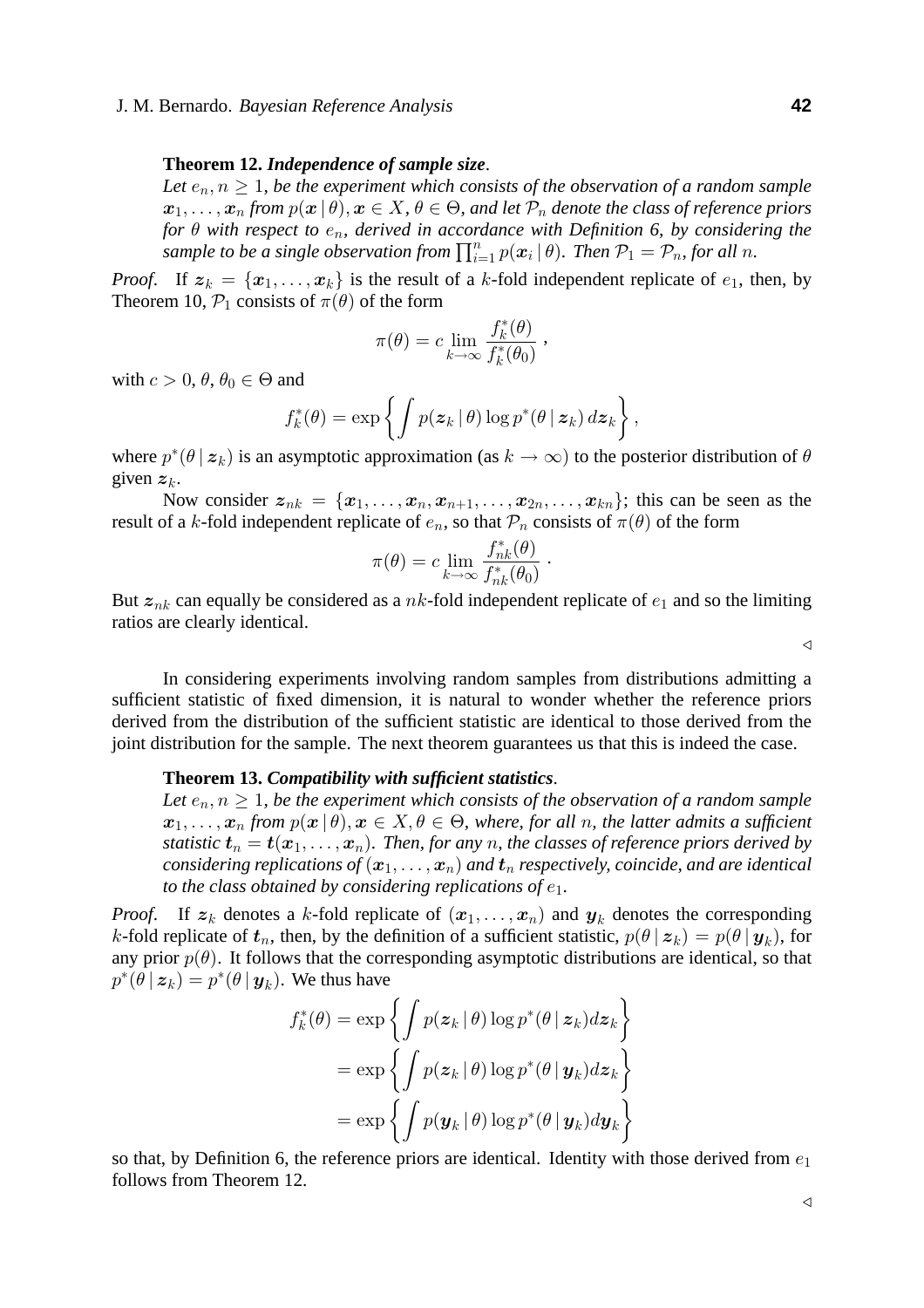Given a parametric model,  $p(x | \theta)$ ,  $x \in X$ ,  $\theta \in \Theta$ , we could, of course, reparametrise and work instead with  $p(x | \phi)$ ,  $x \in X$ ,  $\phi = \phi(\theta)$ , for any monotone one-to-one mapping  $g : \Theta \to \Phi$ . The question now arises as to whether reference priors for  $\theta$  and  $\phi$ , derived from the parametric models  $p(x | \theta)$  and  $p(x | \phi)$ , respectively, are consistent, in the sense that their ratio is the required Jacobian element. The next Theorem establishes this form of consistency and can clearly be extended to mappings which are piecewise monotone.

#### **Theorem 14.** *Invariance under one-to-one transformations*.

*Suppose that*  $\pi_{\theta}(\theta)$ *,*  $\pi_{\phi}(\phi)$  *are reference priors derived by considering replications of experiments consisting of a single observation from*  $p(x | \theta)$ *, with*  $x \in X, \theta \in \Theta$  and *from*  $p(x | \phi)$ *, with*  $x \in X, \phi \in \Phi$ *, respectively, where*  $\phi = q(\theta)$  *and*  $q : \Theta \to \Phi$  *is a one-to-one monotone mapping. Then, for some*  $c > 0$  *and for all*  $\phi \in \Phi$ :

(i) 
$$
\pi_{\phi}(\phi) = c \pi_{\theta} (g^{-1}(\phi)),
$$
 if  $\Theta$  is discrete;  
(ii)  $\pi_{\phi}(\phi) = c \pi_{\theta} (g^{-1}(\phi)) |J_{\phi}|,$  if  $J_{\phi} = \frac{\partial g^{-1}(\phi)}{\partial \phi}$  exists.

*Proof.* If  $\Theta$  is discrete, so is  $\Phi$  and the result follows from Theorem 11. Otherwise, if  $z_k$ denotes a *k*-fold replicate of a single observation from  $p(x | \theta)$ , then, for any proper prior  $p(\theta)$ , the corresponding prior for  $\phi$  is given by  $p_{\phi}(\phi) = p_{\theta} (g^{-1}(\phi)) |J_{\phi}|$  and hence, for all  $\phi \in \Phi$ ,

$$
p_\phi(\phi\,|\,{\boldsymbol z}_k) = p_\theta\left(g^{-1}(\phi)\,|\,{\boldsymbol z}_k\right)|J_\phi|.
$$

It follows that, as  $k \to \infty$ , the asymptotic posterior approximations are related by the same Jacobian element and hence

$$
f_k^*(\theta) = \exp\left\{ \int p(\boldsymbol{z}_k | \theta) \log p^*(\theta | \boldsymbol{z}_k) d\boldsymbol{z}_k \right\}
$$
  
=  $|J_{\phi}|^{-1} \exp\left\{ \int p(\boldsymbol{z}_k | \phi) \log p^*(\phi | \boldsymbol{z}_k) d\boldsymbol{z}_k \right\}$   
=  $|J_{\phi}|^{-1} f_k^*(\phi).$ 

The second result now follows from Theorem 10.

 $\triangleleft$ 

#### **Corollary 1.** *Invariance under piecewise invertible functions*.

Let  $p(x | \theta)$ ,  $\theta \in \Theta \subset \Re$ , be a regular one-parameter model. If the quantity of interest  $\phi = \phi(\theta)$  *is piecewise invertible, then the corresponding reference prior*  $\pi_{\phi}(\theta)$  *is the same as if θ were the parameter of interest.*

*Proof.* Let  $\phi = \phi(\theta)$ , with  $\phi(\theta) = \phi_i(\theta)$ ,  $\theta \in \Theta_i$ , where each of the  $\phi_i(\theta)$ 's is one-to-one in  $\Theta_i$ ; thus,  $\theta = {\phi, \omega}$ , where  $\omega = i$  iff  $\theta \in \Theta_i$ . The reference prior  $\pi_{\phi}(\theta)$  only depends on the asymptotic posterior of  $\theta$  which, for sufficiently large samples, will concentrate on that subset Θ*<sup>i</sup>* of the parameter space to which the true *θ* belongs. Since *φ*(*θ*) is one-to-one within Θ*<sup>i</sup>* and, by Theorem 14, reference priors are consistent under one-to-one reparametrizations, the stated result follows.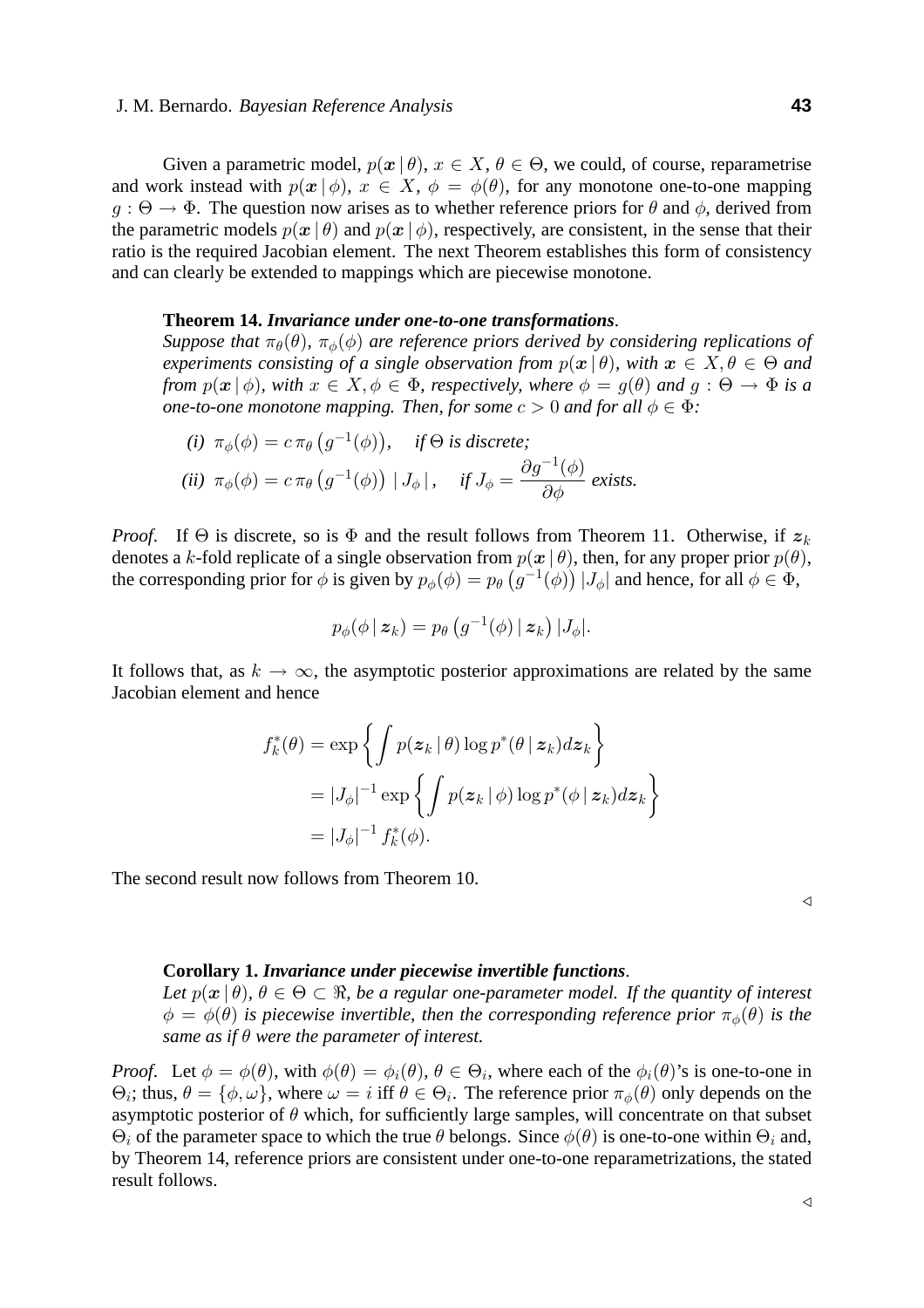The assumed existence of the asymptotic posterior distributions that would result from an imagined *k*-fold replicate of the experiment under consideration clearly plays a key role in the derivation of the reference prior. However, it is important to note that no assumption has thus far been required concerning the form of this asymptotic posterior distribution. As we shall see later, we shall typically consider the case of asymptotic posterior normality, but the following example shows that the technique is by no means restricted to this case.

**Example 9.** *Uniform model.* Let  $x = \{x_1, \ldots, x_n\}$ , be a random sample from a uniform distribution on  $[\theta - \frac{1}{2}, \theta + \frac{1}{2}]$ ,  $\theta \in \Re$ , and let  $p(\theta)$  be some prior density for  $\theta$ . If

$$
\boldsymbol{t}_n = \left[ x_{\min}^{(n)}, x_{\max}^{(n)} \right], \quad x_{\min}^{(n)} = \min \{ x_1, \ldots, x_n \}, \quad x_{\max}^{(n)} = \max \{ x_1, \ldots, x_n \},
$$

then  $t_n$  is a sufficient statistic for  $\theta$ , and

$$
p(\theta | \mathbf{x}) = p(\theta | \mathbf{t}_n) \propto p(\theta), \qquad x_{\text{max}}^{(n)} - \frac{1}{2} \leq \theta \leq x_{\text{min}}^{(n)} + \frac{1}{2}.
$$

It follows that, as  $k \to \infty$ , a *k*-fold replicate of *e* with a uniform prior will result in the posterior uniform distribution

$$
p^*(\theta \mid \boldsymbol{t}_{kn}) \propto c, \qquad x_{\max}^{(kn)} - \frac{1}{2} \leq \theta \leq x_{\min}^{(kn)} + \frac{1}{2} \, .
$$

It is easily verified that

$$
\int p(\boldsymbol{t}_{kn} | \boldsymbol{\theta}) \log p^*(\boldsymbol{\theta} | \boldsymbol{t}_{kn}) d\boldsymbol{t}_{kn} = E \left[ -\log \left\{ 1 - (x_{\max}^{(kn)} - x_{\min}^{(kn)}) \right\} \Big| \boldsymbol{\theta} \right],
$$

the expectation being with respect to the distribution of  $t_{kn}$ . For large  $k$ , the right-hand side is well-approximated by

$$
-\log\left\{1-\left(E\Big[x_{\text{max}}^{(kn)}\Big]-E\Big[x_{\text{min}}^{(kn)}\Big]\right)\right\}\right.,
$$

and, noting that the distributions of

$$
u = x_{\text{max}}^{(kn)} - \theta - \frac{1}{2}, \quad v = x_{\text{min}}^{(kn)} - \theta + \frac{1}{2}
$$

are  $\text{Be}(u \mid kn, 1)$  and  $\text{Be}(v \mid 1, kn)$ , respectively, we see that the above reduces to

$$
-\log\left[1-\frac{kn}{kn+1}+\frac{1}{kn+1}\right]=\log\left(\frac{kn+1}{2}\right).
$$

It follows that  $f_{kn}^*(\theta) = (kn+1)/2$ , and hence that

$$
\pi(\theta) = c \lim_{k \to \infty} \frac{(kn+1)/2}{(kn+1)/2} = c.
$$

Any reference prior for this problem is therefore a constant and, therefore, given a set of actual data  $\mathbf{x} = (x_1, \ldots, x_n)$ , the reference posterior distribution is

$$
\pi(\theta \,|\, \boldsymbol{x}) \propto c \,, \qquad x_{\text{max}}^{(n)} - \frac{1}{2} \leq \theta \leq x_{\text{min}}^{(n)} + \frac{1}{2} \,,
$$

a uniform density over the set of *θ* values which remain possible after *x* has been observed.

 $\Box$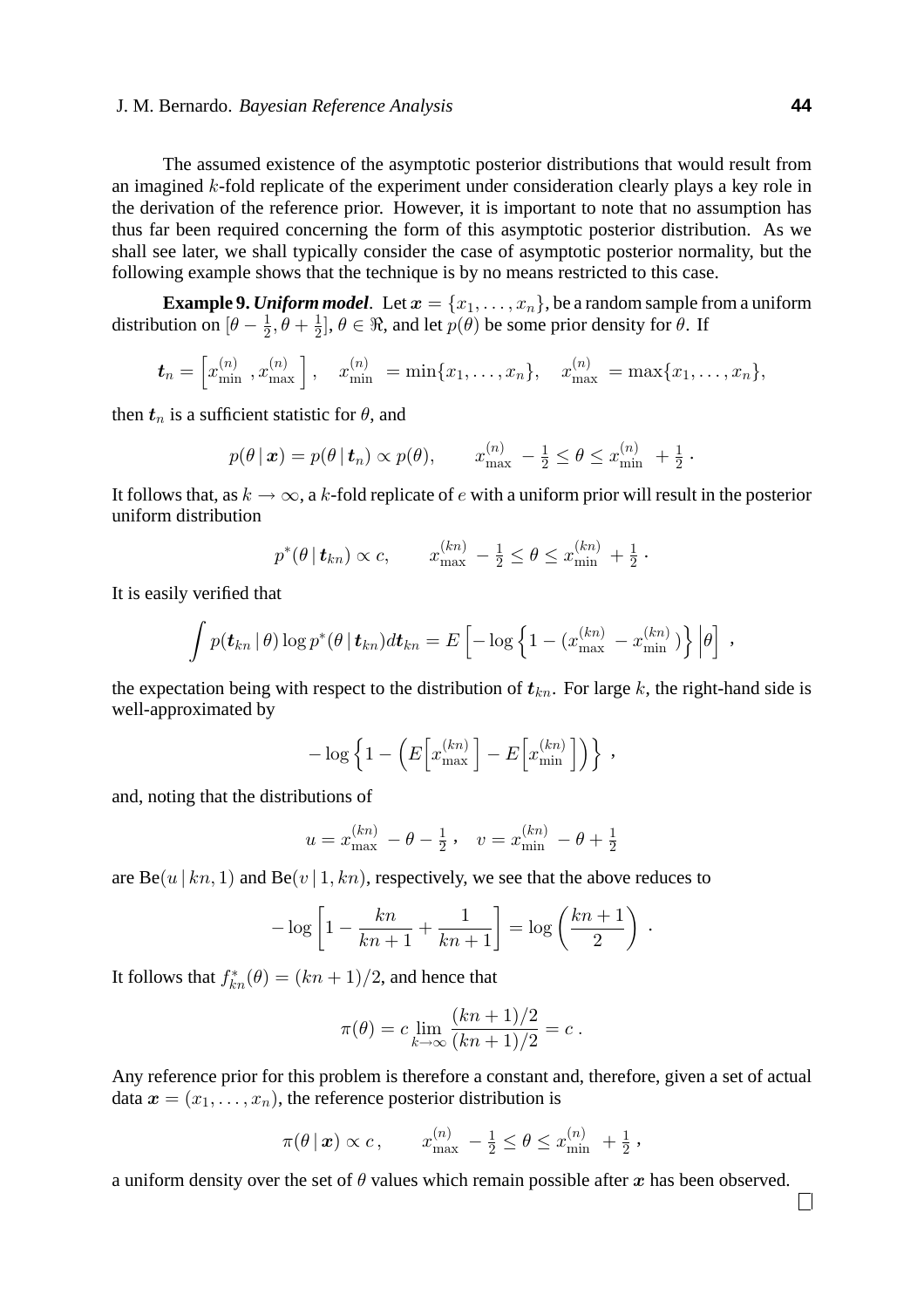Typically, under suitable regularity conditions, the asymptotic posterior distribution  $p^*(\theta \mid z_{kn})$ , corresponding to an imagined *k*-fold replication of an experiment  $e_n$  involving a random sample of *n* from  $p(x | \theta)$ , will only depend on  $z_{kn}$  through an *asymptotically sufficient, consistent estimate of*  $\theta$ , a concept which is made precise in the next theorem. In such cases, the reference prior can easily be identified from the form of the asymptotic posterior distribution.

# **Theorem 15.** *Explicit form of the reference prior when there is an asymptotically sufficient, consistent estimator*.

Let  $e_n$  be the experiment which consists of the observation of a random sample  $x =$  $\{x_1, \ldots, x_n\}$  *from*  $p(x | \theta), x \in X, \theta \in \Theta \subseteq \Re$ , and let  $z_{kn}$  be the result of a *k*-fold *replicate of*  $e_n$ *. If there exists*  $\hat{\theta}_{kn} = \hat{\theta}_{kn}(z_{kn})$  *such that, with probability one* 

$$
\lim_{k \to \infty} \hat{\theta}_{kn} = \theta,
$$

*and such that*

$$
\lim_{k\to\infty}\int p^*(\theta\,|\,\boldsymbol{z}_{kn})\log\frac{p^*(\theta\,|\,\boldsymbol{z}_{kn})}{p^*(\theta\,|\,\hat{\theta}_{kn})}d\boldsymbol{z}_{kn}=0,
$$

*then, for any*  $c > 0$ ,  $\theta_0 \in \Theta$ , *reference priors are defined by* 

$$
\pi(\theta) = c \lim_{k \to \infty} \frac{f_{kn}^*(\theta)}{f_{kn}^*(\theta_0)},
$$

*where*

$$
f_{kn}^*(\theta) = p^*(\theta | \hat{\theta}_{kn}) \Big|_{\hat{\theta}_{kn} = \theta}.
$$

*Proof*. As *k* increases, it follows from the assumptions that

$$
f_{kn}^*(\theta) = \exp\left\{ \int p(\boldsymbol{z}_{kn} | \theta) \log p^*(\theta | \boldsymbol{z}_{kn}) d\boldsymbol{z}_{kn} \right\}
$$
  
\n
$$
= \exp\left\{ \int p(\boldsymbol{z}_{kn} | \theta) \log p^*(\theta | \hat{\theta}_{kn}) d\boldsymbol{z}_{kn} \right\} \{1 + o(k)\}
$$
  
\n
$$
= \exp\left\{ \int p(\hat{\theta}_{kn} | \theta) \log p^*(\theta | \hat{\theta}_{kn}) d\hat{\theta}_{kn} \right\} \{1 + o(k)\}
$$
  
\n
$$
= \exp\left\{ \log p^*(\theta | \hat{\theta}_{kn}) \Big|_{\hat{\theta}_{kn} = \theta} \right\} \{1 + o(k)\}
$$
  
\n
$$
= p^*(\theta | \hat{\theta}_{kn}) \Big|_{\hat{\theta}_{kn} = \theta} \{1 + o(k)\}.
$$

The result now follows from Theorem 10.

**Example 10.** *Deviation from uniformity model*. Let  $e_n$  be the experiment which consists of obtaining a random sample from  $p(x | \theta), 0 \le x \le 1, \theta > 0$ , where

$$
p(x | \theta) = \begin{cases} \theta \{2x\}^{\theta - 1} & \text{for } 0 \le x \le \frac{1}{2} \\ \theta \{2(1 - x)\}^{\theta - 1} & \text{for } \frac{1}{2} \le x \le 1 \end{cases}
$$

 $\triangleleft$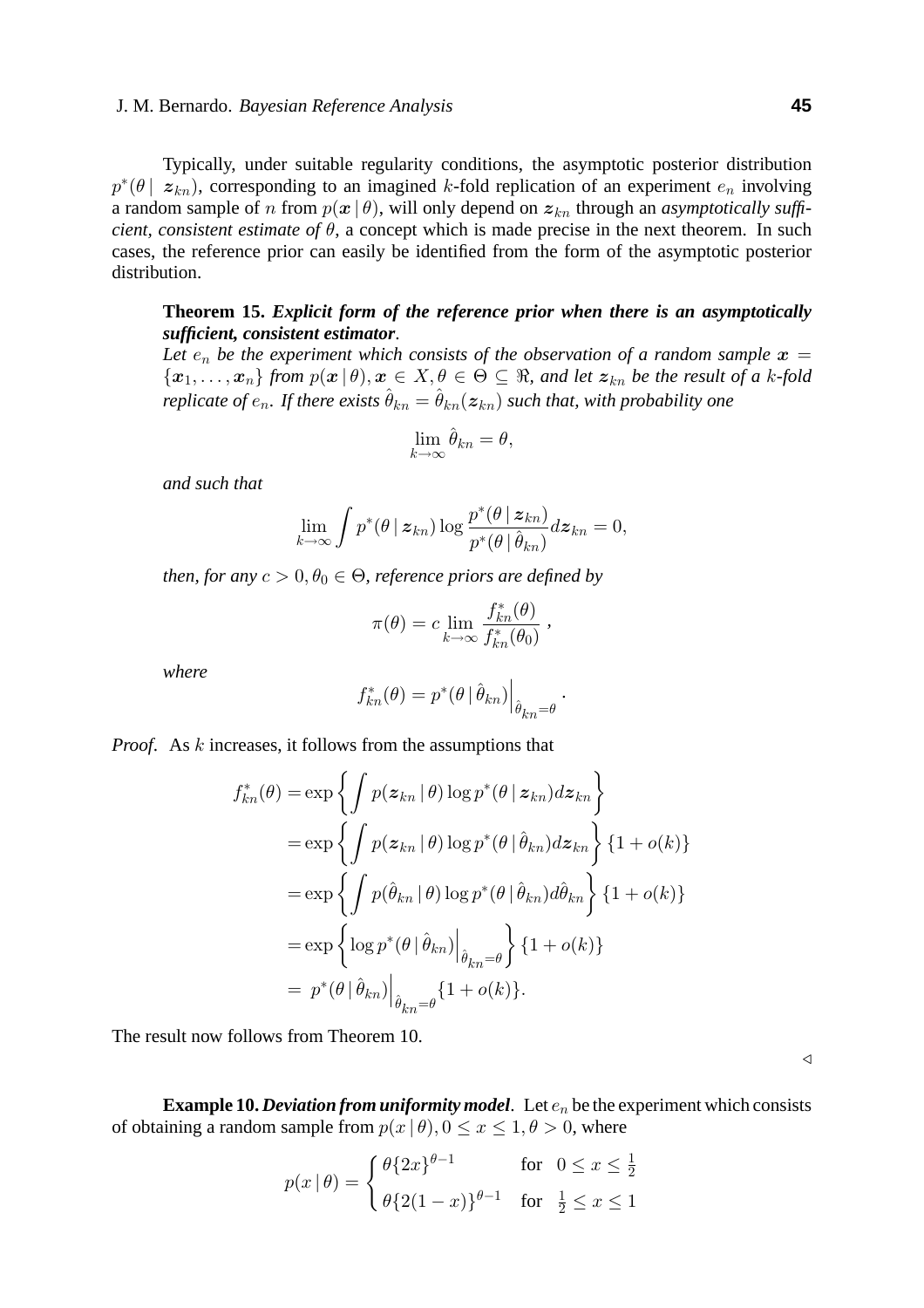defines a one-parameter probability model on [0*,* 1], which finds application (see Bernardo and Bayarri, 1985) in exploring deviations from the standard uniform model on [0*,* 1] (which is given by  $\theta = 1$ ).

It is easily verified that if  $z_{kn} = \{x_1, \ldots, x_{kn}\}\$ results from a *k*-fold replicate of  $e_n$ , then a sufficient statistic  $t_{kn}$  is given by

$$
t_{kn} = -\frac{1}{nk} \sum_{i=1}^{kn} \left\{ \log\{2x_i\} 1_{[0,1/2]}(x_i) + \log\{2(1-x_i)\} 1_{]1/2,1]}(x_i) \right\}
$$

and, for any prior  $p(\theta)$ ,

$$
p(\theta \mid \mathbf{z}_{kn}) = p(\theta \mid t_{kn}) \propto p(\theta) \theta^{kn} \exp\{-kn(\theta-1)t_{kn}\}.
$$

It is also easily shown that  $p(t_{kn} | \theta) = \text{Ga}(t_{kn} | kn, kn\theta)$ , so that

$$
E[t_{kn} | \theta] = \frac{1}{\theta}, \quad V[t_{kn} | \theta] = \frac{1}{kn\theta^2},
$$

from which we can establish that  $\hat{\theta}_{kn} = t_{kn}^{-1}$  is a sufficient, consistent estimate of  $\theta$ . It follows that

$$
p^*(\theta | \hat{\theta}_{kn}) \propto \theta^{kn} \exp \left\{-\frac{kn(\theta-1)}{\hat{\theta}_{kn}}\right\}
$$

provides, for large *k*, an asymptotic posterior approximation which satisfies the conditions required in Theorem 15. From the form of the right-hand side, we see that

$$
p^*(\theta | \hat{\theta}_{kn}) = \text{Ga}(\theta | kn + 1, kn/\hat{\theta}_{kn})
$$
  
= 
$$
\frac{(kn/\hat{\theta}_{kn})^{kn+1}}{\Gamma(kn+1)} \theta^{kn} \exp\left\{\frac{-kn\theta}{\hat{\theta}_{kn}}\right\}
$$

,

so that

$$
f_{kn}^*(\theta) = p^*(\theta | \hat{\theta}_{kn})\Big|_{\hat{\theta}_{kn} = \theta} = \frac{(kn)^{kn+1}e^{-nk}}{\Gamma(kn+1)\theta},
$$

and, from Theorem 10, for some  $c > 0$ ,  $\theta_0 > 0$ ,

$$
\pi(\theta) = c \lim_{k \to \infty} \frac{f_{kn}^*(\theta)}{f_{kn}^*(\theta_0)} = \frac{c\theta_0}{\theta} \propto \frac{1}{\theta}.
$$

The reference posterior for  $\theta$  having observed actual data  $\mathbf{x} = (x_1, \ldots, x_n)$ , producing the sufficient statistic  $t = t(x)$ , is therefore

$$
\pi(\theta | \mathbf{x}) = \pi(\theta | t) \propto p(\mathbf{x} | \theta) \frac{1}{\theta}
$$

$$
\propto \theta^{n-1} \exp\{-n(\theta - 1)t\},
$$

which is a  $Ga(\theta | n, nt)$  distribution.

 $\Box$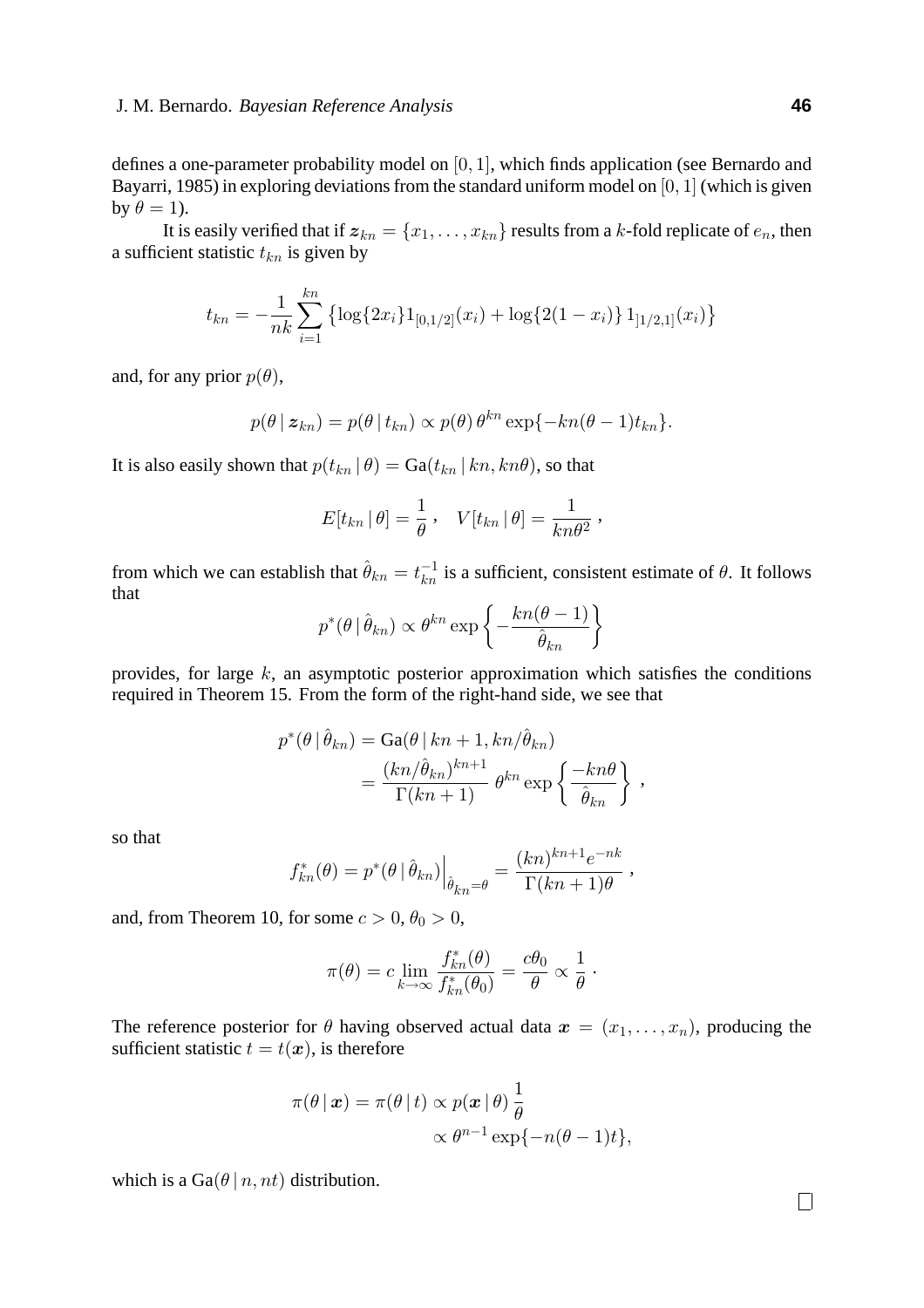Under regularity conditions, the asymptotic posterior distribution of  $\theta$  tends to normality. In such cases, we can obtain a characterisation of the reference prior directly in terms of the parametric model in which *θ* appears.

# **Theorem 16.** *Reference priors under asymptotic normality*.

*Let*  $e_n$  *be the experiment which consists of the observation of a random sample*  $x_1, \ldots, x_n$ *from*  $p(x | \theta)$ ,  $x \in X$ ,  $\theta \in \Theta \subset \Re$ . Then, if the asymptotic posterior distribution of *θ*, given a *k*-fold replicate of  $e_n$ , is normal with precision  $\overline{knh}(\hat{\theta}_{kn})$ , where  $\hat{\theta}_{kn}$  is a *consistent estimate of θ, reference priors have the form*

$$
\pi(\theta) \propto \{h(\theta)\}^{1/2}.
$$

*Proof*. Under regularity conditions, it follows that an asymptotic approximation to the posterior distribution of *θ*, given a *k*-fold replicate of *en*, is

$$
p^*(\theta | \hat{\theta}_{kn}) = N\left(\theta | \hat{\theta}_{kn}, knh(\hat{\theta}_{kn})\right),
$$

where  $\hat{\theta}_{kn}$  is some consistent estimator of  $\theta$ . Thus, by Theorem 15,

$$
f_{kn}^*(\theta) = p^*(\theta | \hat{\theta}_{kn}) \Big|_{\hat{\theta}_{kn} = \theta}
$$
  
=  $(2\pi)^{-1/2} (kn)^{1/2} \{h(\theta)\}^{1/2},$ 

and therefore, for some  $c > 0$ ,  $\theta_0 \in \Theta$ ,

$$
\pi(\theta) = c \lim_{k \to \infty} \frac{f_{kn}^*(\theta)}{f_{kn}^*(\theta_0)} = \frac{\{h(\theta)\}^{1/2}}{\{h(\theta_0)\}^{1/2}} \propto \{h(\theta)\}^{1/2},
$$

as required.

The result of Theorem 16 is closely related to the "rules" independently proposed by Jeffreys (1946, 1939/1961) and by Perks (1947) to derive "non-informative" priors. Typically, under the conditions where asymptotic posterior normality obtains we find that

$$
h(\theta) = \int p(\boldsymbol{x} \,|\, \theta) \left( -\frac{\partial^2}{\partial \theta^2} \log p(\boldsymbol{x} \,|\, \theta) \right) d\boldsymbol{x},
$$

*i.e.*, *Fisher's information function* (Fisher, 1925), and hence the reference prior,

$$
\pi(\theta) \propto h(\theta)^{1/2},
$$

becomes Jeffreys' (or Perks') prior. See Polson (1992a) for a related derivation.

It should be noted however that, even under conditions which guarantee asymptotic normality, Jeffreys' formula is not necessarily the easiest way of deriving a reference prior. As illustrated in Examples 9 and 10 above, it may be simpler to apply Theorem 10 using an directly derived asymptotic approximation to the posterior distribution.

It is important to stress that reference distributions are, by definition, a function of the *entire* probability model  $p(x | \theta)$ ,  $x \in X$ ,  $\theta \in \Theta$ , not only of the observed likelihood.

| ۰,<br>۰.      |  |
|---------------|--|
| ۰.<br>٧<br>٠  |  |
| ×<br>×<br>- 1 |  |
|               |  |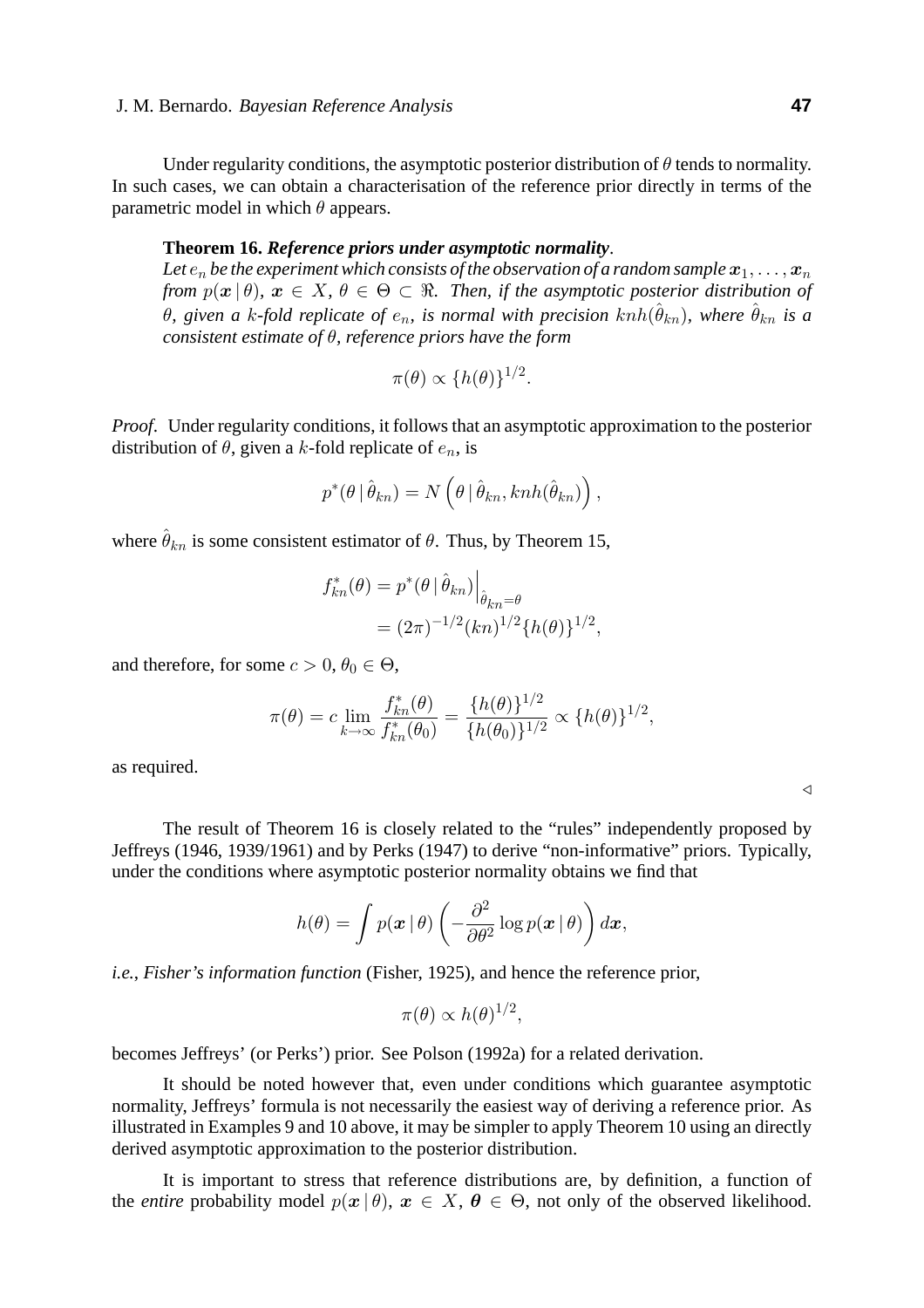Technically, this is a consequence of the fact that the amount of information which an experiment may be *expected* to provide is the value of an integral over the entire sample space *X*, which, therefore, has to be specified.

**Example 11.** *Binomial and negative binomial models*. Consider an experiment which consists of the observation of *n* Bernoulli trials, with *n* fixed in advance, so that

$$
p(x | \theta) = \theta^x (1 - \theta)^{1 - x}, \quad x \in \{0, 1\}, \quad 0 \le \theta \le 1,
$$
  

$$
h(\theta) = -\sum_{x=0}^1 p(x | \theta) \frac{\partial^2}{\partial \theta^2} \log p(x | \theta) = \theta^{-1} (1 - \theta)^{-1},
$$

and  $\mathbf{x} = \{x_1, \ldots, x_n\}$ . Hence, by Theorem 6, the reference prior is

$$
\pi(\theta) \propto \theta^{-1/2} (1-\theta)^{-1/2}.
$$

If  $r = \sum_{i=1}^{n} x_i$ , the reference posterior,

$$
\pi(\theta \,|\, \boldsymbol{x}) \propto p(\boldsymbol{x} \,|\, \theta) \pi(\theta) \propto \theta^{r-1/2} (1-\theta)^{n-r-1/2},
$$

is the beta distribution  $\text{Be}(\theta | r + \frac{1}{2}, n - r + \frac{1}{2})$ . Note that  $\pi(\theta | \mathbf{x})$  is proper, whatever the number of successes *r*. In particular, if  $r = 0$ ,  $\pi(\theta | \mathbf{x}) = \text{Be}(\theta | \frac{1}{2}, n + \frac{1}{2})$ , from which sensible inference summaries can be made, *even though there are no observed successes*. (Compare this with the Haldane (1948) prior,  $\pi(\theta) \propto \theta^{-1}(1-\theta)^{-1}$ , which produces an improper posterior until at least one success is observed.)

Consider now, however, an experiment which consists of counting the number *x* of Bernoulli trials which it is necessary to perform in order to observe a prespecified number of successes,  $r \geq 1$ . The probability model for this situation is the negative binomial

$$
p(x | \theta) = {x-1 \choose r-1} \theta^r (1-\theta)^{x-r}, \quad x = r, r+1, \dots
$$

from which we obtain

$$
h(\theta) = -\sum_{x=r}^{\infty} p(x|\theta) \frac{\partial^2}{\partial \theta^2} \log p(x|\theta) = r\theta^{-2} (1-\theta)^{-1}
$$

and hence, by Theorem 6, the reference prior is  $\pi(\theta) \propto \theta^{-1}(1-\theta)^{-1/2}$ . The reference posterior is given by

$$
\pi(\theta \mid x) \propto p(x \mid \theta) \pi(\theta) \propto \theta^{r-1} (1-\theta)^{x-r-1/2}, \quad x = r, r+1, \dots,
$$

which is the beta distribution Be( $\theta | r, x-r+\frac{1}{2}$ ). Again, we note that this distribution is proper, whatever the number of observations x required to obtain r successes. Note that  $r = 0$  is *not* possible under this model: the use of an inverse binomial sampling design implicitly assumes that *r* successes *will* eventually occur *for sure*, which is not true in direct binomial sampling. This difference in the underlying assumption about  $\theta$  is duly reflected in the slight difference which occurs between the respective reference prior distributions.

Geisser (1984) and ensuing discussion provides further analysis and discussion of this canonical example. See also Bernard (1996).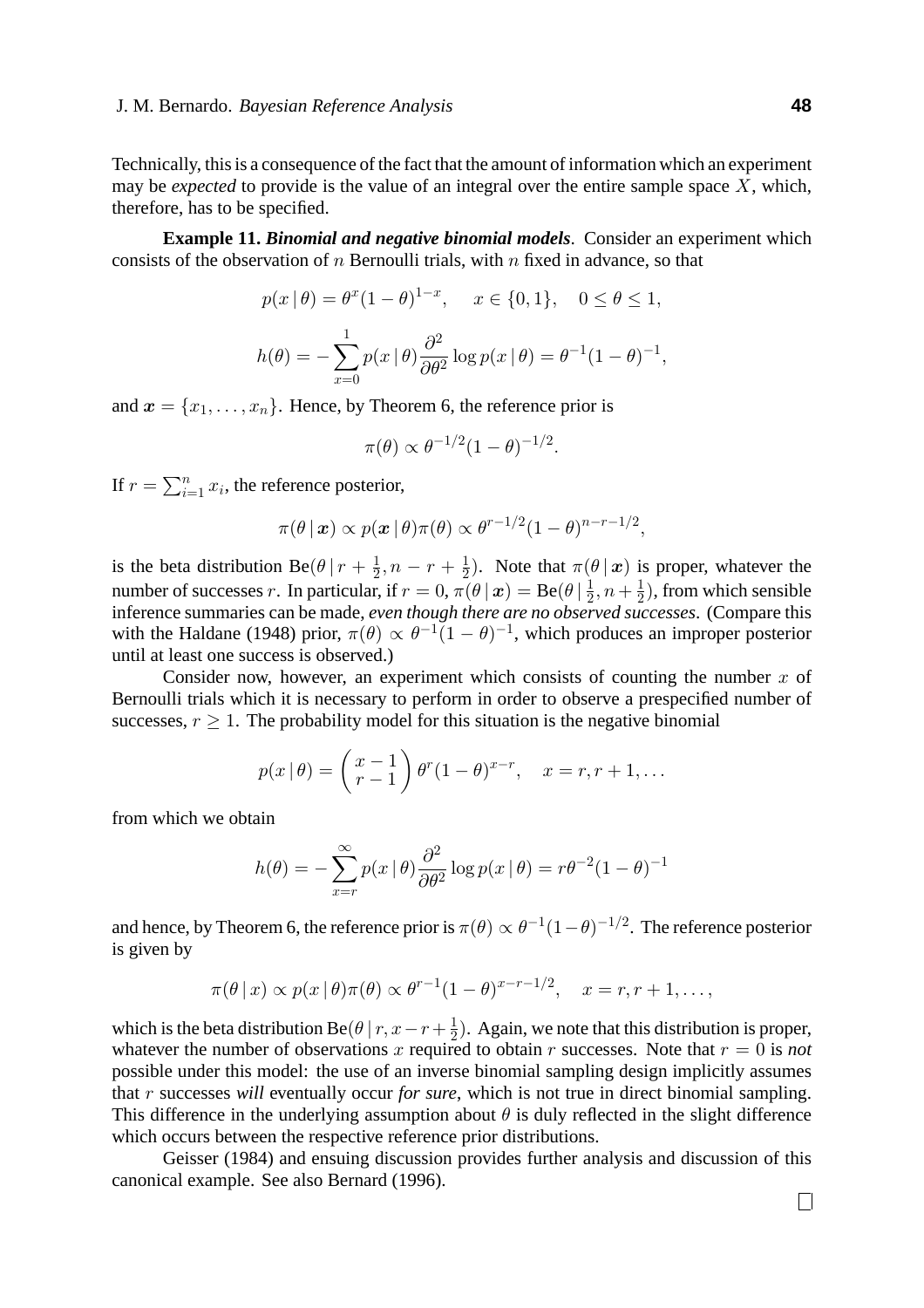In reporting results, scientists are typically required to specify not only the data but *also* the conditions under which the data were obtained (the *design* of the experiment), so that the data analyst has available the *full* specification of the probability model  $p(x | \theta)$ ,  $x \in X, \theta \in \Theta$ . In order to carry out the reference analysis described in this chapter, such a full specification is clearly required.

We want to stress, however, that the preceding argument is totally compatible with a full personalistic view of probability. A reference prior is nothing but a (limiting) form of rather *specific* beliefs; namely, those which maximise the missing information which a *particular* experiment could possibly be expected to provide. Consequently, different experiments generally define different types of limiting beliefs. To report the corresponding reference posteriors (possibly for a range of possible alternative models) is only part of the general prior-to-posterior mapping which interpersonal or sensitivity considerations would suggest should always be carried out. Reference analysis provides an answer to an important "what if?" question: namely, what can be said about the parameter of interest *if* prior information were minimal*relative* to the information which infinite replications of a well-defined, specific experiment may be expected to provide.

## 3.3. RESTRICTED REFERENCE DISTRIBUTIONS

When analysing the inferential implications of the result of an experiment for a quantity of interest,  $\theta$ , where, for simplicity, we continue to assume that  $\theta \in \Theta \subseteq \Re$ , it is often interesting, either *per se*, or on a "what if?" basis, to *condition* on some assumed features of the prior distribution  $p(\theta)$ , thus defining a restricted class, *Q*, say, of priors which consists of those distributions compatible with such conditioning. The concept of a reference posterior may easily be extended to this situation by maximising the missing information which the experiment may be expected to provide *within* this restricted class of priors.

Repeating the argument which motivated the definition of (unrestricted) reference distributions, we are led to seek the limit of the sequence of posterior distributions,  $\pi_k(\theta | x)$ , which correspond to the sequence of priors,  $\pi_k(\theta)$ , which are obtained by maximising, *within Q*, the amount of information

$$
I\left\{e(k), p(\theta)\right\} = \int p(\theta) \log \frac{f_k(\theta)}{p(\theta)} d\theta,
$$

where

$$
f_k(\theta) = \exp\left\{ \int p(\boldsymbol{z}_k \,|\, \theta) \log p(\theta \,|\, \boldsymbol{z}_k) d \boldsymbol{z}_k \right\},\,
$$

which could be expected from *k* independent replications  $z = \{x_1, \ldots, x_k\}$  of the single observation experiment.

## **Definition 7.** *Restricted reference distributions*.

*Let x be the result of an experiment <i>e which consists of one observation from*  $p(x | \theta)$ *,*  $x \in X$ *, with*  $\theta \in \Theta \subseteq \Re$ *, let Q be a subclass of the class of all prior distributions for*  $\theta$ *, let*  $z_k = \{x_1, \ldots, x_k\}$  *be the result of k independent replications of e and define* 

$$
f_k^*(\theta) = \exp\left\{ \int p(\boldsymbol{z}_k \,|\, \theta) \log p^*(\theta \,|\, \boldsymbol{z}_k) d \boldsymbol{z}_k \right\},\,
$$

*where*

$$
p^*(\theta \,|\, \boldsymbol{z}_k) = \frac{\prod_{i=1}^k p(\boldsymbol{x}_i \,|\, \theta)}{\int \prod_{i=1}^k p(\boldsymbol{x}_i \,|\, \theta) \, d\theta}
$$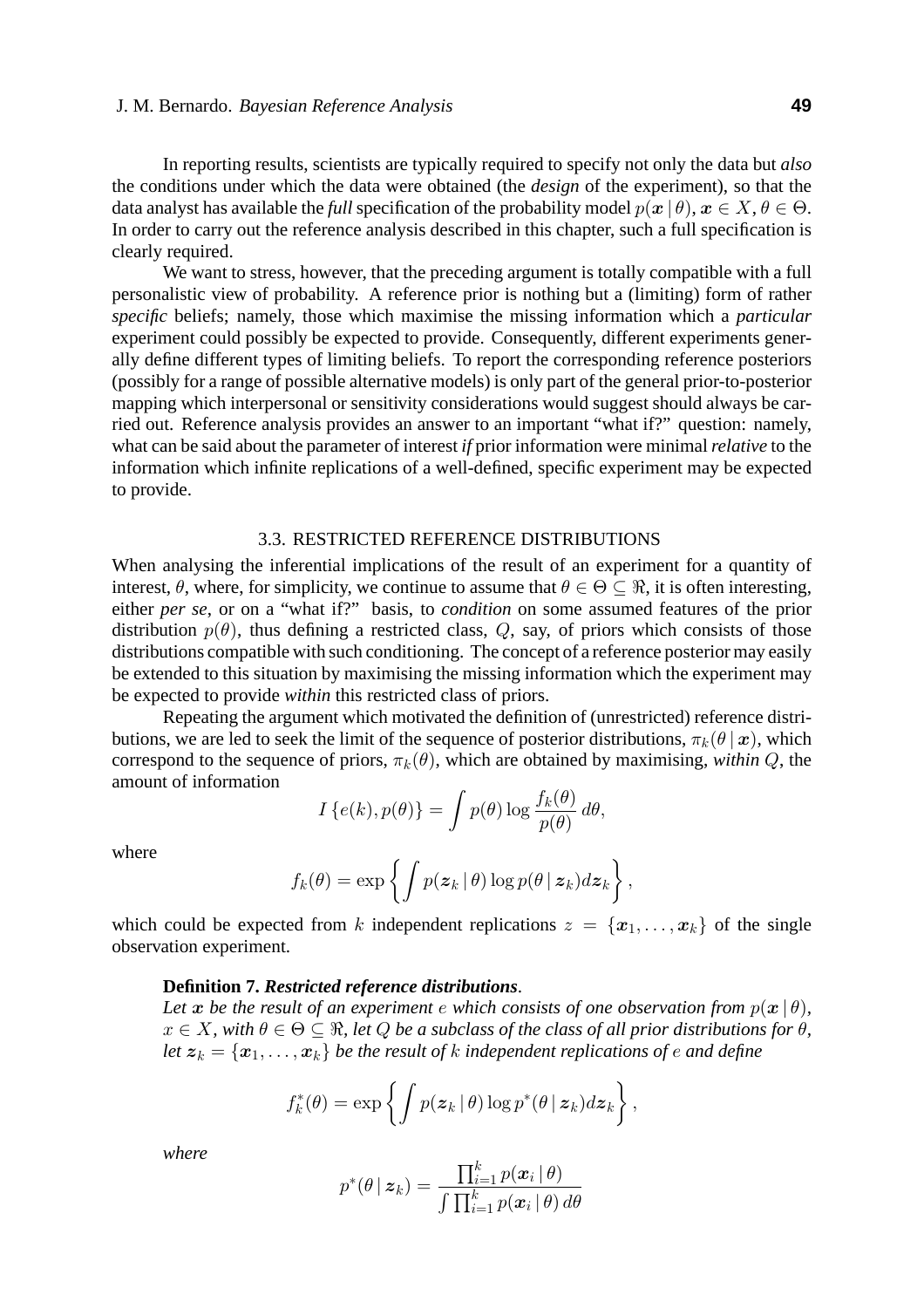*The Q*-reference posterior density of  $\theta$  after x has been observed,  $\pi^{Q}(\theta | x)$ , is defined *to be the limit, in the information convergence sense, of*

$$
\pi_k^Q(\theta\,|\,\boldsymbol{x}) \propto p(\boldsymbol{x}\,|\,\theta)\,\pi_k^Q(\theta),
$$

*so that, assuming the limit to exist,*

$$
\lim_{k\to\infty}\int\pi_k^Q(\theta\,|\,\boldsymbol{x})\log\frac{\pi_k^Q(\theta\,|\,\boldsymbol{x})}{\pi^Q(\theta\,|\,\boldsymbol{x})}=0,
$$

 $\pi^Q_k(\theta)$  *is the prior which minimises, within*  $Q$  *the logarithmic divergence* 

$$
\int p(\theta) \log \frac{p(\theta)}{f_k^*(\theta)} d\theta.
$$

*A positive function*  $\pi^Q(\theta)$  *in Q such that* 

$$
\pi^Q(\theta \,|\, \boldsymbol{x}) \propto p(\boldsymbol{x} \,|\, \theta) \, \pi^Q(\theta), \quad \textit{for all } \theta \in \Theta,
$$

*is then called a Q-reference prior for*  $\theta$  *relative to the experiment e.* 

The intuitive content of Definition 7 is illuminated by the following result, which essentially establishes that the *Q*-reference prior is the closest prior in *Q* to the unrestricted reference prior  $\pi(\theta)$ , in the sense of minimising its logarithmic divergence from  $\pi(\theta)$ .

## **Theorem 17.** *The restricted reference prior as an approximation*.

*Suppose that an unrestricted reference prior*  $\pi(\theta)$  *relative to a given experiment is proper; then, if it exists, a Q-reference prior*  $\pi_Q(\theta)$  *satisfies* 

$$
\int \pi^{Q}(\theta) \log \frac{\pi^{Q}(\theta)}{\pi(\theta)} d\theta = \inf_{p \in \mathcal{Q}} \int p(\theta) \log \frac{p(\theta)}{\pi(\theta)} d\theta.
$$

*Proof.* It follows from Theorem 10 that  $\pi(\theta)$  is proper if and only if

$$
\int f_k^*(\theta) \, d\theta = c_k < \infty,
$$

in which case,

$$
\pi(\theta) = \lim_{k \to \infty} \pi_k(\theta) = \lim_{k \to \infty} c_k^{-1} f_k^*(\theta).
$$

Moreover,

$$
\int p(\theta) \log \frac{f_k^*(\theta)}{p(\theta)} d\theta = -\int p(\theta) \log \frac{c_k^{-1} p(\theta)}{c_k^{-1} f_k^*(\theta)} d\theta
$$

$$
= \log c_k - \int p(\theta) \log \frac{p(\theta)}{\pi_k(\theta)} d\theta,
$$

which is maximised if the integral is minimised. Let  $\pi_k^Q(\theta)$  be the prior which minimises the integral within *Q*. Then, by Definition 7,

$$
\pi^Q(\theta \mid x) \propto p(x \mid \theta) \lim_{k \to \infty} \pi_k^Q(\theta) = p(x \mid \theta) \pi^Q(\theta),
$$

where, by the continuity of the divergence functional,  $\pi^{Q}(\theta)$  is the prior which minimises, within *Q*,

$$
\int p(\theta) \log \left\{ \frac{p(\theta)}{\lim_{k \to \infty} \pi_k(\theta)} \right\} d\theta = \int p(\theta) \log \left\{ \frac{p(\theta)}{\pi(\theta)} \right\} d\theta.
$$

 $\triangleleft$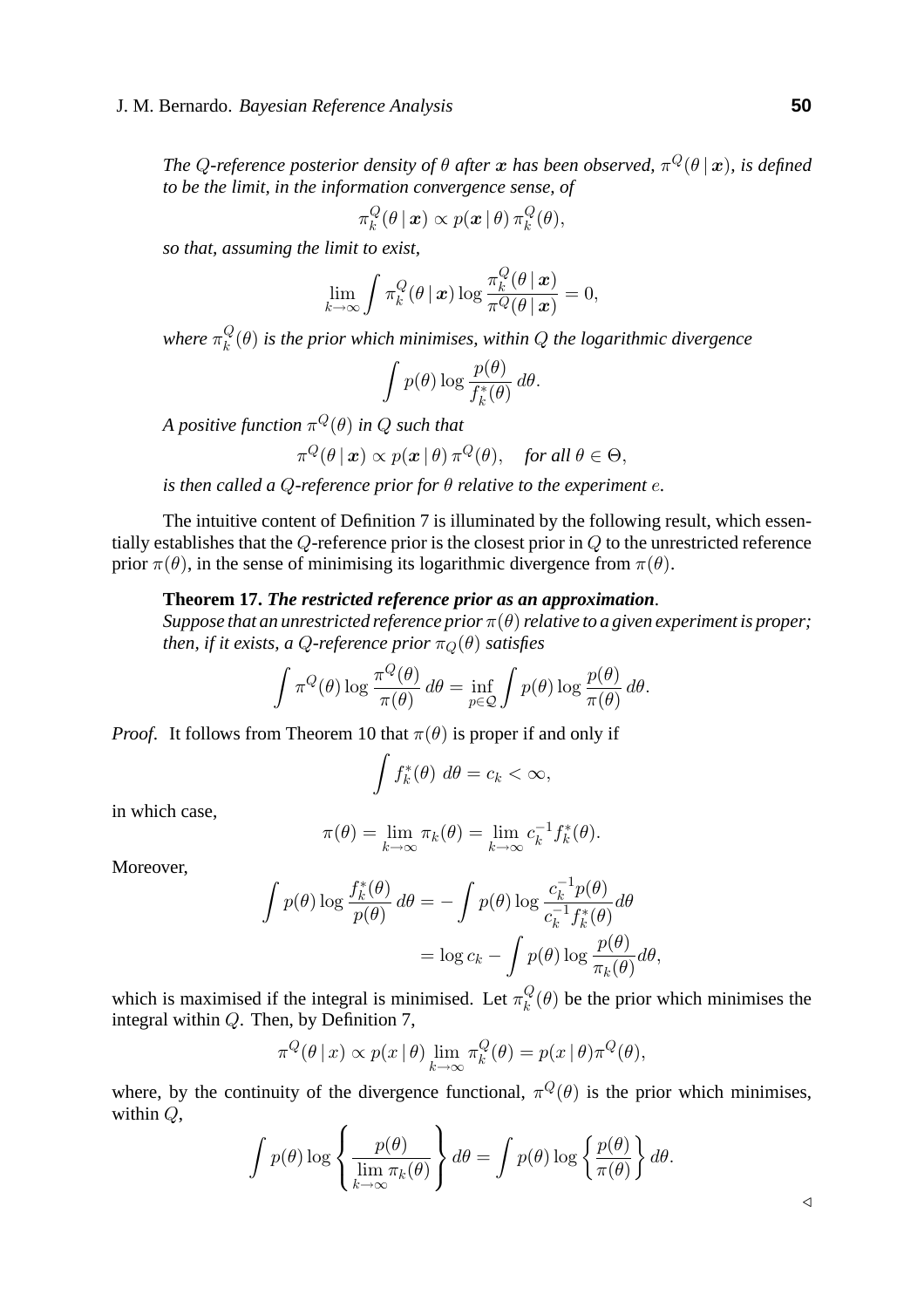If  $\pi(\theta)$  is not proper, it is necessary to apply Definition 7 directly in order to characterise  $\pi^{Q}(\theta)$ . The following result provides an explicit solution for the rather large class of problems where the conditions which define *Q* may be expressed as a collection of expected value restrictions.

## **Theorem 18.** *Explicit form of restricted reference priors*.

*Let e be an experiment which provides information about*  $\theta$ *, and, for given*  $\{(q_i(\cdot), \beta_i)\}$ *,*  $i = 1, \ldots, m$ *}, let Q be the class of prior distributions*  $p(\theta)$  *of*  $\theta$  *which satisfy* 

$$
\int g_i(\theta)p(\theta)d\theta=\beta_i, \quad i=1,\ldots,m.
$$

*Let π*(*θ*) *be an unrestricted reference prior for θ relative to e; then, a Q-reference prior of θ relative to e, if it exists, is of the form*

$$
\pi^Q(\theta) \propto \pi(\theta) \exp \left\{ \sum_{i=1}^m \lambda_i g_i(\theta) \right\},\,
$$

*where the*  $\lambda_i$ *'s are constants determined by the conditions which define*  $Q$ *.* 

*Proof*. The calculus of variations argument which underlay the derivation of reference priors may be extended to include the additional restrictions imposed by the definition of *Q*, thus leading us to seek an extremal of the functional

$$
\int p(\theta) \log \frac{f_k^*(\theta)}{p(\theta)} d\theta + \lambda \left\{ \int p(\theta) d\theta - 1 \right\} + \sum_{i=1}^m \lambda_i \left\{ \int g_i(\theta) p(\theta) d\theta - \beta_i \right\},\,
$$

corresponding to the assumption of a *k*-fold replicate of *e*. A standard argument now shows that the solution must satisfy

$$
\log f_k^*(\theta) - \log p(\theta) + \lambda + \sum_{i=1}^m \lambda_i g_i(\theta) \equiv 0
$$

and hence that

$$
p(\theta) \propto f_k^*(\theta) \exp \left\{ \sum_{i=1}^m \lambda_i g_i(\theta) \right\}.
$$

Taking  $k \to \infty$ , the result follows from Theorem 10.

 $\triangleleft$ 

**Example 12.** *Location models.* Let  $x = \{x_1, \ldots, x_n\}$  be a random sample from a location model  $p(x | \theta) = h(x - \theta)$ ,  $x \in \Re$ ,  $\theta \in \Re$ , and suppose that the prior mean and variance of  $\theta$  are restricted to be  $E[\theta] = \mu_0$ ,  $V[\theta] = \sigma_0^2$ . Under suitable regularity conditions, the asymptotic posterior distribution of  $\theta$  will be of the form  $p^*(\theta | x_1, \ldots, x_n) \propto f(\hat{\theta}_n - \theta)$ , where  $\hat{\theta}_n$  is an asymptotically sufficient, consistent estimator of  $\theta$ . Thus, by Theorem 15,

$$
\pi(\theta) \propto p^*(\theta \mid \hat{\theta}_n) \Big|_{\hat{\theta}_n = \theta} \propto f(0),
$$

which is constant, so that the unrestricted reference prior will be *uniform*. It now follows from Theorem 26 that the restricted reference prior will be

$$
\pi^Q(\theta) \propto \exp\left\{\lambda_1 \theta + \lambda_2 (\theta - \mu_0)^2\right\},\,
$$

with  $\int \theta \pi^Q(\theta) d\theta = \mu_0$  and  $\int (\theta - \mu_0)^2 \pi^Q(\theta) d\theta = \sigma_0^2$ . Thus, the restricted reference prior,  $\pi^Q(\theta)$ , is the *normal* distribution  $N(\theta | \mu_0, \sigma_0^{-2})$ , with the specified mean and variance.

 $\Box$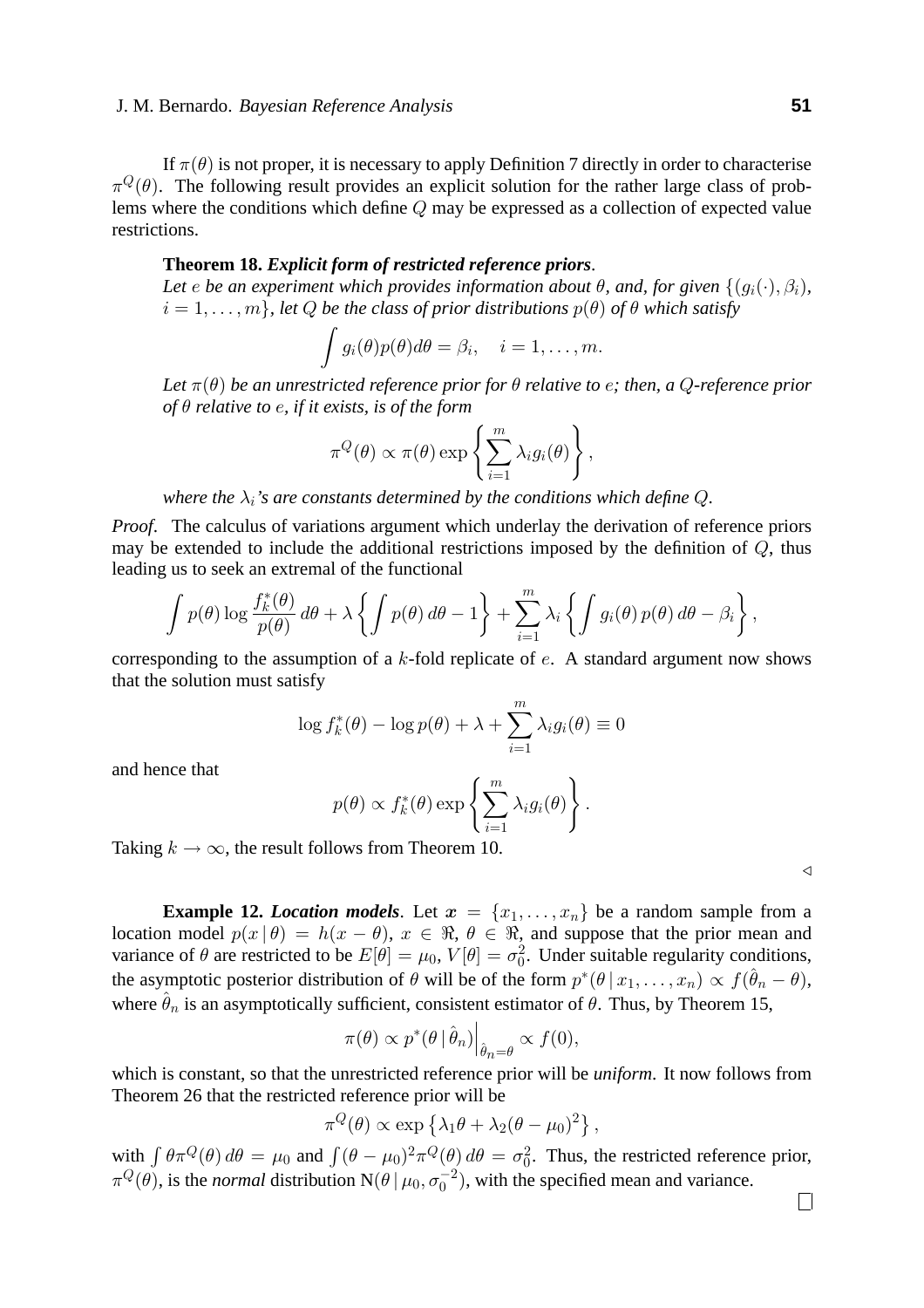#### 3.4. NUISANCE PARAMETERS

The development given thus far has assumed that  $\theta$  was one-dimensional and that interest was centred on *θ* or on a one-to-one transformation of *θ*. We shall next consider the case where  $\theta$  is two-dimensional and interest centres on reporting inferences for a one-dimensional function,  $\phi = \phi(\theta)$ . Without loss of generality, we may rewrite the vector parameter in the form  $\theta = (\phi, \lambda), \phi \in \Phi, \lambda \in \Lambda$ , where  $\phi$  is the parameter of interest and  $\lambda$  is a nuisance parameter. The problem is to *identify a reference prior for θ, when the decision problem is that of reporting marginal inferences for*  $\phi$ , assuming a logarithmic score (utility) function.

To motivate our approach to this problem, consider  $z_k$  to be the result of a *k*-fold replicate of the experiment which consists in obtaining a single observation, *x*, from  $p(x | \theta)$  =  $p(x | \phi, \lambda)$ . Recalling that  $p(\theta)$  can be thought of in terms of the decomposition

$$
p(\boldsymbol{\theta}) = p(\phi, \lambda) = p(\phi)p(\lambda | \phi),
$$

suppose, for the moment, that a *suitable reference form*,  $\pi(\lambda | \phi)$ , for  $p(\lambda | \phi)$  has been specified and that only  $\pi(\phi)$  remains to be identified. Theorem 10 then implies that the "marginal reference" prior" for  $\phi$  is given by

$$
\pi(\phi) \propto \lim_{k \to \infty} \left[ f_k^*(\phi) / f_k^*(\phi_0) \right], \quad \phi, \phi_0 \in \Phi,
$$

where

$$
f_k^*(\phi) = \exp\left\{ \int p(\boldsymbol{z}_k | \phi) \log p^*(\phi | \boldsymbol{z}_k) d\boldsymbol{z}_k \right\},\,
$$

 $p^*(\phi | z_k)$  is an asymptotic approximation to the marginal posterior for  $\phi$ , and

$$
p(\mathbf{z}_k | \phi) = \int p(\mathbf{z}_k | \phi, \lambda) \pi(\lambda | \phi) d\lambda
$$
  
= 
$$
\int \prod_{i=1}^k p(\mathbf{x}_i | \phi, \lambda) \pi(\lambda | \phi) d\lambda.
$$

By conditioning throughout on  $\phi$ , we see from Theorem 10 that the "conditional reference prior" for  $\lambda$  given  $\phi$  has the form

$$
\pi(\lambda | \phi) \propto \lim_{k \to \infty} \left[ \frac{f_k^*(\lambda | \phi)}{f_k^*(\lambda_0 | \phi)} \right], \quad \lambda, \lambda_0 \in \Lambda, \phi \in \Phi,
$$

where

$$
f_k^*(\lambda | \phi) = \exp \left\{ \int p(z_k | \phi, \lambda) \log p^*(\lambda | \phi, z_k) dz_k \right\},\
$$

 $p^*(\lambda | \phi, z_k)$  is an asymptotic approximation to the conditional posterior for  $\lambda$  given  $\phi$ , and

$$
p(\boldsymbol{z}_k | \boldsymbol{\phi}, \lambda) = \prod_{i=1}^k p(\boldsymbol{x}_i | \boldsymbol{\phi}, \lambda).
$$

Given actual data x, the marginal reference posterior for  $\phi$ , corresponding to the reference prior

$$
\pi(\boldsymbol{\theta}) = \pi(\phi, \lambda) = \pi(\phi)\pi(\lambda \, \vert \, \phi)
$$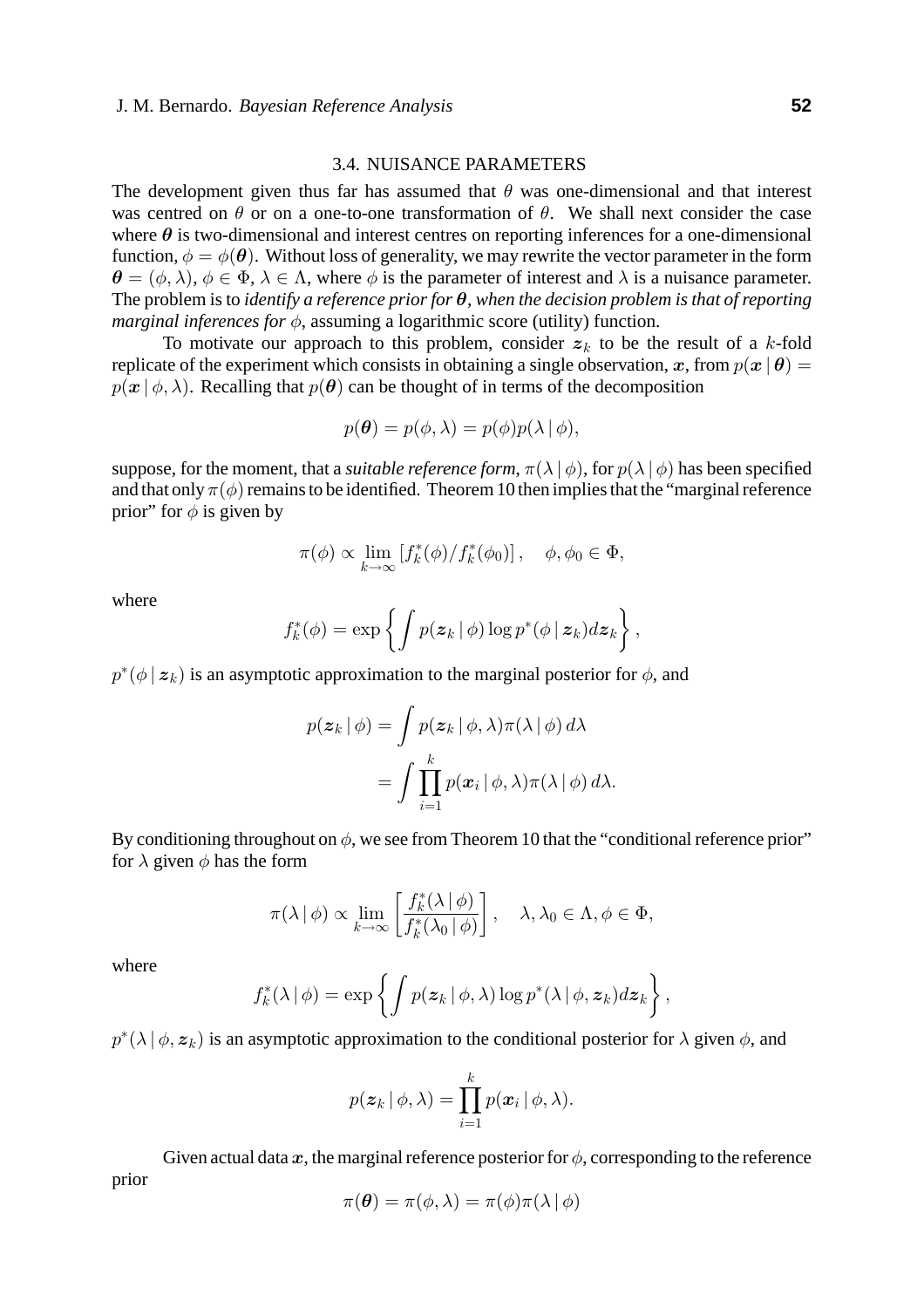derived from the above procedure, would then be

$$
\pi(\phi | \mathbf{x}) \propto \int \pi(\phi, \lambda | \mathbf{x}) d\lambda
$$
  
 
$$
\propto \pi(\phi) \int p(\mathbf{x} | \phi, \lambda) \pi(\lambda | \phi) d\lambda.
$$

This would appear, then, to provide a straightforward approach to deriving reference analysis procedures in the presence of nuisance parameters. *However, there is a major difficulty*.

In general, as we have already seen, reference priors are typically *not* proper probability densities. This means that the integrated form derived from  $\pi(\lambda | \phi)$ ,

$$
p(\boldsymbol{z}_k | \boldsymbol{\phi}) = \int p(\boldsymbol{z}_k | \boldsymbol{\phi}, \boldsymbol{\lambda}) \pi(\boldsymbol{\lambda} | \boldsymbol{\phi}) d\boldsymbol{\lambda},
$$

which plays a key role in the above derivation of  $\pi(\phi)$ , will typically not be a proper probability model. The above approach cannot directly be applied in such cases, and a more subtle strategy is required to overcome this technical problem. However, before turning to the required details, we present an example, involving *finite* parameter ranges, where the approach outlined above does produce an interesting solution.

**Example 13.** *Induction*. Consider a large, finite dichotomised population, all of whose elements individually may or may not have a specified property. A random sample is taken without replacement from the population, the sample being large in absolute size, but still relatively small compared with the population size. *All* the elements sampled turn out to have the specified property. Many commentators have argued that, in view of the large absolute size of the sample, one should be led to believe quite strongly that all elements of the *population* have the property, irrespective of the fact that the population size is greater still, an argument related to Laplace's rule of succession. (See, for example, Wrinch and Jeffreys, 1921, Jeffreys, 1939/1961, pp. 128–132 and Geisser, 1980a.)

Let us denote the population size by  $N$ , the sample size by  $n$ , the observed number of elements having the property by *x*, and the actual number of elements in the population having the property by  $\theta$ . The probability model for the sampling mechanism is then the hypergeometric, which, for possible values of  $x$ , has the form

$$
p(x | \theta) = \frac{\binom{\theta}{x} \binom{N-\theta}{n-x}}{\binom{N}{n}}.
$$

If  $p(\theta = r)$ ,  $r = 0, \ldots, N$  defines a prior distribution for  $\theta$ , the posterior probability that  $\theta = N$ , having observed  $x = n$ , is given by

$$
p(\theta = N | x = n) = \frac{p(x = n | \theta = N)p(\theta = N)}{\sum_{r=n}^{N} p(x = n | \theta = r)p(\theta = r)}.
$$

Suppose we considered  $\theta$  to be the parameter of interest, and wished to provide a reference analysis. Then, since the set of possible values for  $\theta$  is finite, Theorem 11 implies that

$$
p(\theta = r) = \frac{1}{N+1}, \quad r = 0, 1, ..., N,
$$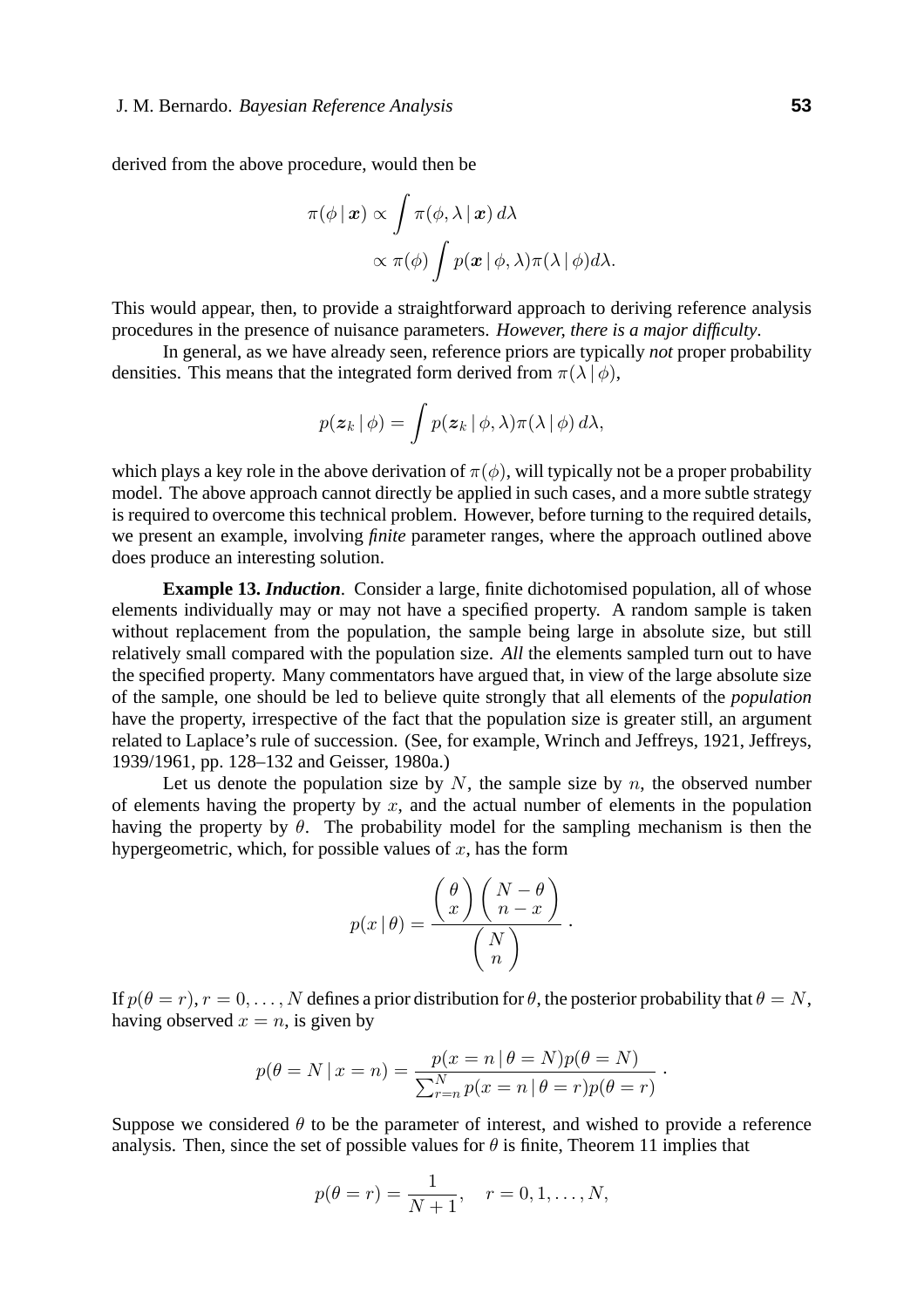is the corresponding reference prior. Straightforward calculation then establishes that

$$
p(\theta = N | x = n) = \frac{n+1}{N+1}
$$
,

which is *not* close to unity when *n* is large but  $n/N$  is small.

However, careful consideration of the problem suggests that it is *not*  $\theta$  which is the *quantity of interest*: rather it is the parameter

$$
\phi = \begin{cases} 1 & \text{if } \theta = N \\ 0 & \text{if } \theta \neq N. \end{cases}
$$

To obtain a representation of  $\theta$  in the form  $(\phi, \lambda)$ , let us define

$$
\lambda = \begin{cases} \lambda_0 & \text{if } \theta = N \\ \theta & \text{if } \theta \neq N, \end{cases}
$$

for some arbitrary  $\lambda_0$ . By Theorem 11, the reference priors  $\pi(\phi)$  and  $\pi(\lambda | \phi)$  are both uniform over the appropriate ranges, and are given by

$$
\pi(\phi = 0) = \pi(\phi = 1) = \frac{1}{2},
$$
  

$$
\pi(\lambda = \lambda_0 | \phi = 1) = 1, \quad \pi(\lambda = r | \phi = 0) = \frac{1}{N}, \quad r = 0, 1, \dots, N - 1.
$$

These imply a reference prior for *θ* of the form

$$
p(\theta) = \begin{cases} \frac{1}{2} & \text{if } \theta = N \\ \frac{1}{2N} & \text{if } \theta \neq N \end{cases}
$$

and straightforward calculation establishes that

$$
p(\theta = N | x = n) = \left[1 + \frac{1}{(n+1)} \left(1 - \frac{n}{N}\right)\right]^{-1} \approx \frac{n+1}{n+2},
$$

which clearly displays the irrelevance of the sampling fraction and the approach to unity for large *n* (see Bernardo, 1985b, for further discussion).

П

We return now to the general problem of defining a reference prior for  $\theta = (\phi, \lambda), \phi \in \Phi$ ,  $\lambda \in \Lambda$ , where  $\phi$  is the parameter vector of interest and  $\lambda$  is a nuisance parameter. We shall refer to the pair  $(\phi, \lambda)$  as an *ordered parametrisation* of the model. We recall that the problem arises because in order to obtain the marginal reference prior  $\pi(\phi)$  for the first parameter we need to work with the integrated model

$$
p(\boldsymbol{z}_k | \boldsymbol{\phi}) = \int p(\boldsymbol{z}_k | \boldsymbol{\phi}, \boldsymbol{\lambda}) \pi(\boldsymbol{\lambda} | \boldsymbol{\phi}) d\boldsymbol{\lambda}.
$$

However, this will only be a proper model if the conditional prior  $\pi(\lambda | \phi)$  for the second parameter is a proper probability density and, typically, this will not be the case.

This suggests the following strategy: identify an increasing sequence  $\{\Lambda_i\}$  of subsets of  $\Lambda$ , which may depend on  $\phi$ , such that  $\bigcup_i \Lambda_i = \Lambda$  and such that, on each  $\Lambda_i$ , the conditional reference prior,  $\pi(\lambda | \phi)$  restricted to  $Λ$ <sub>*i*</sub> can be normalised to give *proper* conditional reference prior  $\pi_i(\lambda | \phi)$ . For each *i*, a proper integrated model can then be obtained and a marginal reference prior  $\pi_i(\phi)$  identified. The required reference prior  $\pi(\phi, \lambda)$  is then obtained by taking the limit, as  $i \to \infty$ , of  $\{\pi_i(\phi, \lambda) = \pi_i(\lambda | \phi) \pi_i(\phi)\}\$ This strategy clearly requires a choice of the  $\Lambda_i$ 's to be made, but in any specific problem a "natural" sequence usually suggests itself. We formalise this procedure in the next definition.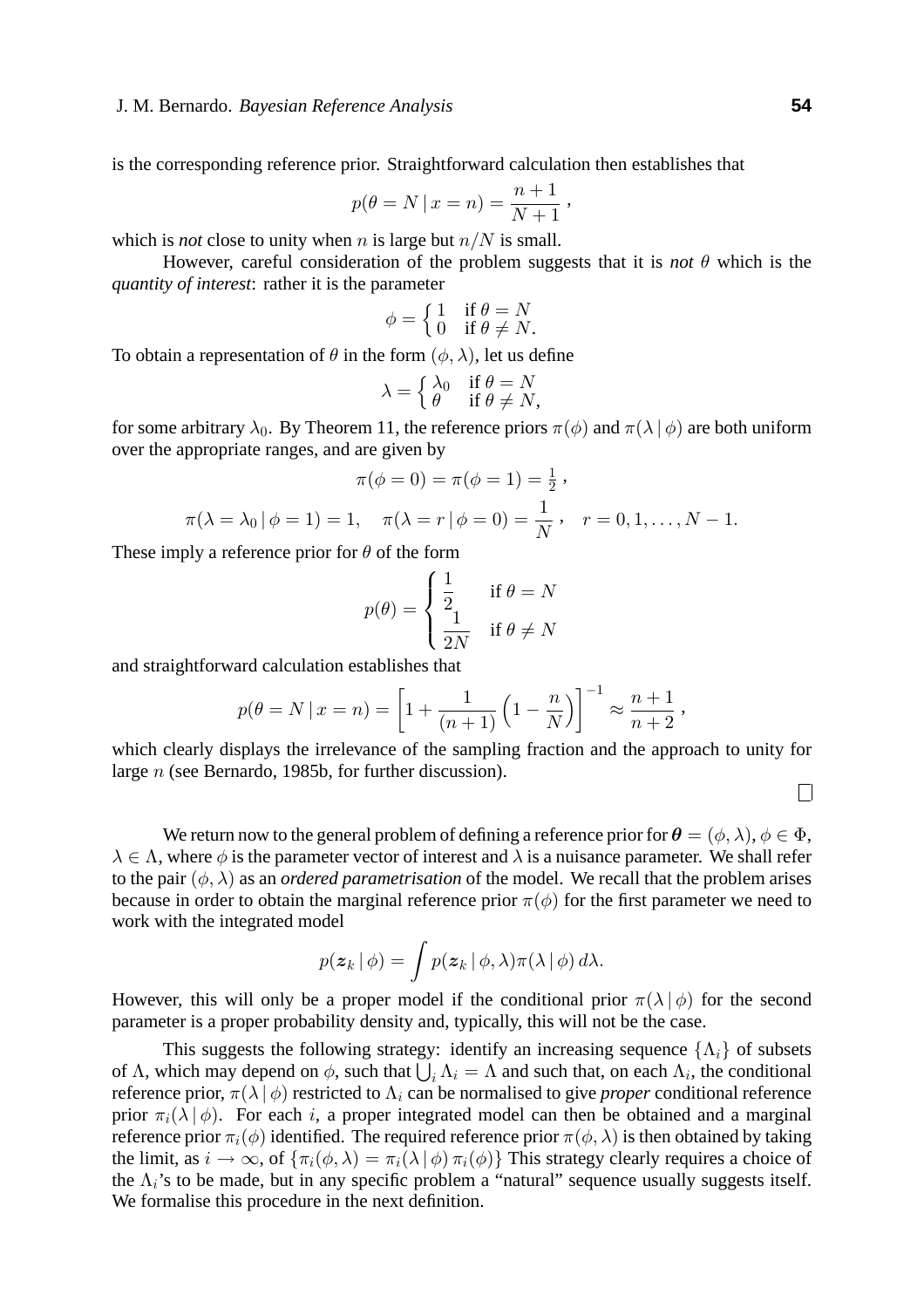#### **Definition 8.** *Reference distributions given a nuisance parameter*.

*Let x be the result of an experiment e which consists of one observation from the probability model*  $p(x | \phi, \lambda)$ ,  $x \in X$ ,  $(\phi, \lambda) \in \Phi \times \Lambda \subset \Re \times \Re$ . The reference posterior, *π*(*φ* | *x*)*, for the parameter of interest φ, relative to the experiment e and to the increasing sequences of subsets of*  $\Lambda$ *,*  $\{\Lambda_i(\phi)\}$ *,*  $\phi \in \Phi$ *,*  $\bigcup_i \Lambda_i(\phi) = \Lambda$ *, is defined to be the result of the following procedure:*

- *(i) applying Definition 7 to the model*  $p(x | \phi, \lambda)$ *, for fixed*  $\phi$ *, obtain the conditional reference prior,*  $\pi(\lambda | \phi)$ *, for*  $\Lambda$ *;*
- *(ii) for each φ, normalise π*(*λ* | *φ*) *within each* Λ*i*(*φ*) *to obtain a sequence of proper priors,*  $\pi_i(\lambda | \phi)$ ;
- *(iii) use these to obtain a sequence of integrated models*

$$
p_i(\boldsymbol{x}_k | \boldsymbol{\phi}) = \int_{\Lambda_i(\boldsymbol{\phi})} p(\boldsymbol{x}_k | \boldsymbol{\phi}, \lambda) \pi_i(\lambda | \boldsymbol{\phi}) d\lambda;
$$

*(iv) use those to derive the sequence of reference priors*

$$
\pi_i(\phi) = c \lim_{k \to \infty} \frac{f_k^*(\phi)}{f_k^*(\phi_0)},
$$
  

$$
f_k^*(\phi) = \exp\left\{ \int p_i(z_k | \phi) \log p^*(\phi | z_k) dz_k \right\},
$$

*and, for data x, obtain the corresponding reference posteriors*

$$
\pi_i(\phi\,|\,\bm{x})\propto \pi_i(\phi)\int_{\Lambda_i(\phi)}p(\bm{x}\,|\,\phi,\lambda)\pi_i(\lambda\,|\,\phi)\,d\lambda;
$$

*(v)* define  $\pi(\phi | x)$  as the limit, in the convergence of information sense, of  $\{\pi_i(\phi | x)\}$ *i.e., such that*

$$
\lim_{i\to\infty}\int\pi_i(\phi\,|\,\mathbf{x})\log\frac{\pi_i(\phi\,|\,\mathbf{x})}{\pi(\phi\,|\,\mathbf{x})}\,d\phi=0.
$$

*The reference prior, relative to the ordered parametrisation*  $(\phi, \lambda)$ *, is any positive function*  $\pi(\phi, \lambda)$ *, such that* 

$$
\pi(\phi\,|\,\boldsymbol{x}) \propto \int p(\boldsymbol{x}\,|\,\phi,\lambda)\,\pi(\phi,\lambda)\,d\lambda.
$$

*This will typically be simply obtained as*

$$
\pi(\phi,\lambda)=\lim_{i\to\infty}\frac{\pi_i(\phi)\pi_i(\lambda\,|\,\phi)}{\pi_i(\phi_0)\pi_i(\lambda_0\,|\,\phi_0)}.
$$

Ghosh and Mukerjee (1992a) showed that, in effect, the reference prior thus defined maximises the missing information about the parameter of interest,  $\phi$ , subject to the condition that, given  $\phi$ , the missing information about the nuisance parameter,  $\lambda$ , is maximised.

In a model involving a parameter of interest and a nuisance parameter, the form chosen for the latter is, of course, arbitrary. Thus,  $p(x | \phi, \lambda)$  can be written alternatively as  $p(x | \phi, \psi)$ , for any  $\psi = \psi(\phi, \lambda)$  for which the transformation  $(\phi, \lambda) \to (\phi, \psi)$  is one-to-one. Intuitively, we would hope that the reference posterior for *φ* derived according to Definition 9 would not depend on the particular form chosen for the nuisance parameters. The following theorem establishes that this is the case.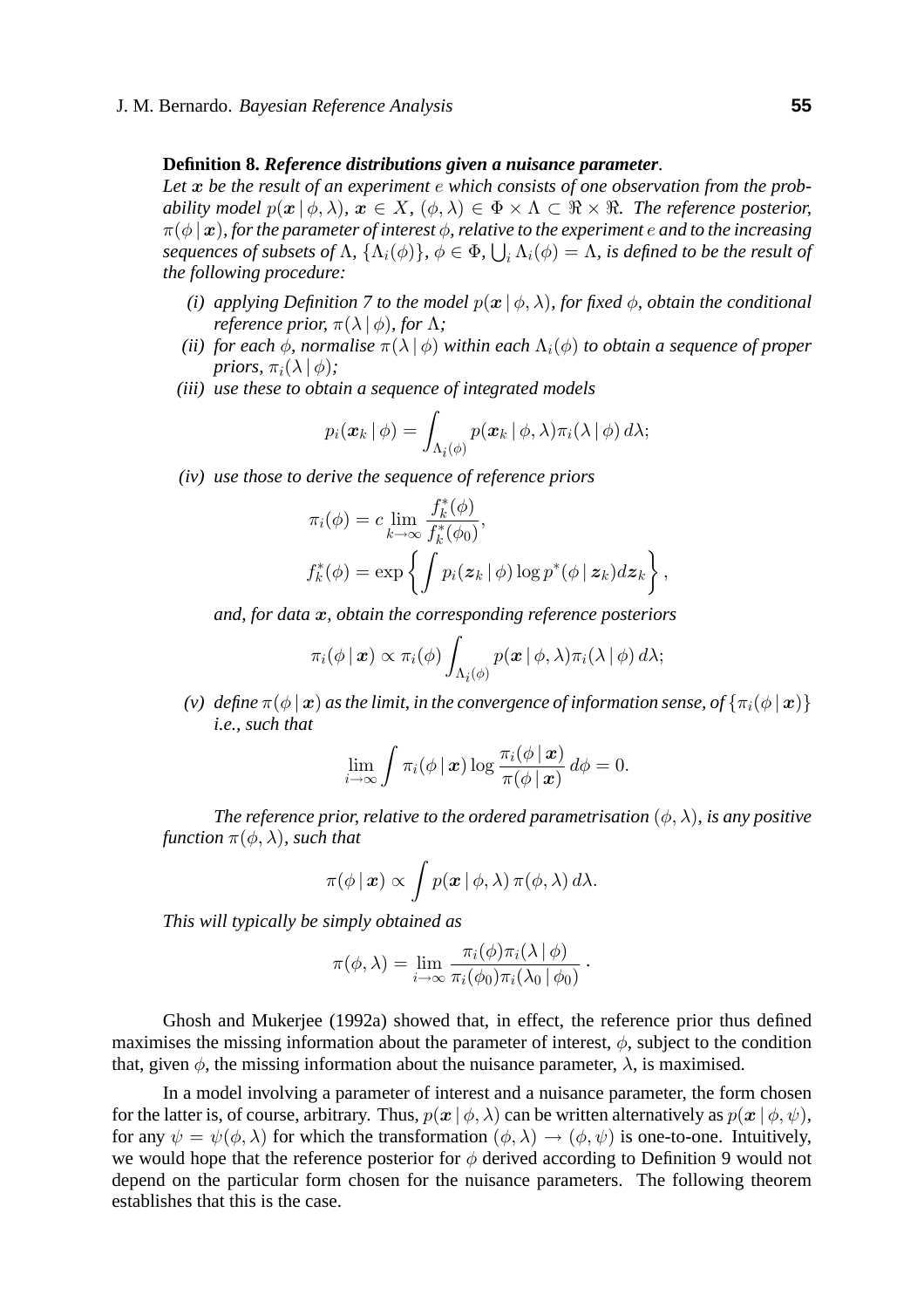**Theorem 19.** *Invariance with respect to the choice of the nuisance parameter*. *Let e be an experiment which consists in obtaining one observation from model*  $p(x | \phi, \lambda)$ ,  $(\phi, \lambda) \in \Phi \times \Lambda \subset \Re \times \Re$ , and let *e' be an experiment which consists in obtaining one observation from*  $p(x | \phi, \psi)$ ,  $(\phi, \psi) \in \Phi \times \Psi \subseteq \Re \times \Re$ , where  $(\phi, \lambda) \to (\phi, \psi)$  is one*to-one transformation, with*  $\psi = g_{\phi}(\lambda)$ *. Then, the reference posteriors for*  $\phi$ *, relative to*  $[e, {\Lambda_i(\phi)}]$  *and*  $[e', {\Psi_i(\phi)}]$ *, where*  $\Psi_i(\phi) = g_\phi{\Lambda_i(\phi)}$ *, are identical.* 

*Proof*. By Theorem 14, for given *φ*,

$$
\pi_{\psi}(\psi | \phi) = \pi_{\lambda}(g_{\phi}^{-1}(\psi) | \phi) | J_{g_{\phi}^{-1}}(\psi) |,
$$

where

$$
\psi = g_{\phi}(\lambda), \qquad J_{\psi}(\phi) = \frac{\partial g_{\phi}^{-1}(\psi)}{\partial \psi}.
$$

Hence, if we define

$$
\Psi_i(\phi) = \{\psi; \ \psi = g_{\phi}(\lambda), \ \lambda \in \Lambda_i(\phi)\}
$$

and normalise  $\pi_\psi(\psi\ |\ \phi)$  over  $\Psi_i(\phi)$  and  $\pi_\lambda(g_\phi^{-1}(\psi)\ |\ \phi)$  over  $\Lambda_i(\phi),$  we see that the normalised forms are consistently related by the appropriate Jacobian element. If we denote these normalised forms, for simplicity, by  $\pi_i(\lambda | \phi)$ ,  $\pi_i(\psi | \phi)$ , we see that, for the integrated models used in steps (iii) and (iv) of Definition 8,

$$
p_i(\boldsymbol{x} | \phi) = \int_{\Lambda_i(\phi)} p(\boldsymbol{x} | \phi, \lambda) \pi_i(\lambda | \phi) d\lambda
$$
  
= 
$$
\int_{\Psi_i(\phi)} p(\boldsymbol{x} | \phi, \psi) \pi_i(\psi | \phi) d\psi,
$$

and hence that the procedure will lead to identical forms of  $\pi(\phi | x)$ .

Alternatively, we may wish to consider retaining the same form of nuisance parameter,  $\lambda$ , but redefining the parameter of interest to be a one-to-one function of  $\phi$ . Thus,  $p(x | \phi, \lambda)$  might be written as  $p(x | \gamma, \lambda)$ , where  $\gamma = q(\phi)$  is now the parameter vector of interest. Intuitively, we would hope that the reference posterior for  $\gamma$  would be consistently related to that of  $\phi$  by means of the appropriate Jacobian element. The next theorem establishes that this is indeed the case.

#### **Theorem 20.** *Invariance under one-to-one transformations*.

*Let e be an experiment which consists in obtaining one observation from*  $p(x | \phi, \lambda)$ *, φ* ∈ Φ*, λ* ∈ Λ*, and let e be an experiment which consists in obtaining one observation from*  $p(x | \gamma, \lambda)$ ,  $\gamma \in \Gamma, \lambda \in \Lambda$ , where  $\gamma = g(\phi)$ . Then, given data x, the reference posteriors for  $\phi$  and  $\gamma$ , relative to  $[e,\{\Lambda_i(\phi)\}]$  and  $[e',\{\Phi_i(\gamma)\}],\Phi_i(\gamma)=\Lambda_i\{g(\phi)\}$  are *related by:*  $f(i)$  *π* $(g \mid g) = \pi(g^{-1}(g) \mid g)$ , *if*  $\Phi$  *is discrete;* 

(*i*) 
$$
\pi_{\gamma}(\gamma | \mathbf{x}) = \pi_{\phi}(g \quad (\gamma) | \mathbf{x}), \quad \text{if } \mathbf{y} \text{ is discrete};
$$
  
(*ii*)  $\pi_{\gamma}(\gamma | \mathbf{x}) = \pi_{\phi}(g^{-1}(\gamma) | \mathbf{x}) | J_{g^{-1}}(\gamma) |, \quad \text{if } J_{g^{-1}}(\gamma) = \frac{\partial g^{-1}(\gamma)}{\partial \gamma} \text{ exists.}$ 

*Proof.* In all cases, step (i) of Definition 8 clearly results in a conditional reference prior  $\pi(\lambda | \phi) = \pi(\lambda | g^{-1}(\gamma))$ . For discrete  $\Phi$ ,  $\lambda$ ,  $\pi_i(\phi)$  and  $\pi_i(\gamma)$  defined by steps (ii)–(iv) of Definition 8 are both uniform distributions, by Theorem 10, and the result follows straightforwardly. If  $J_{g^{-1}}(\gamma)$  exists,  $\pi_i(\phi)$  and  $\pi_i(\gamma)$  defined by steps (ii)–(iv) of Definition 8 are related by the claimed Jacobian element,  $|J_{g^{-1}}(\gamma)|$ , by Theorem 14, and the result follows immediately.

 $\triangleleft$ 

 $\triangleleft$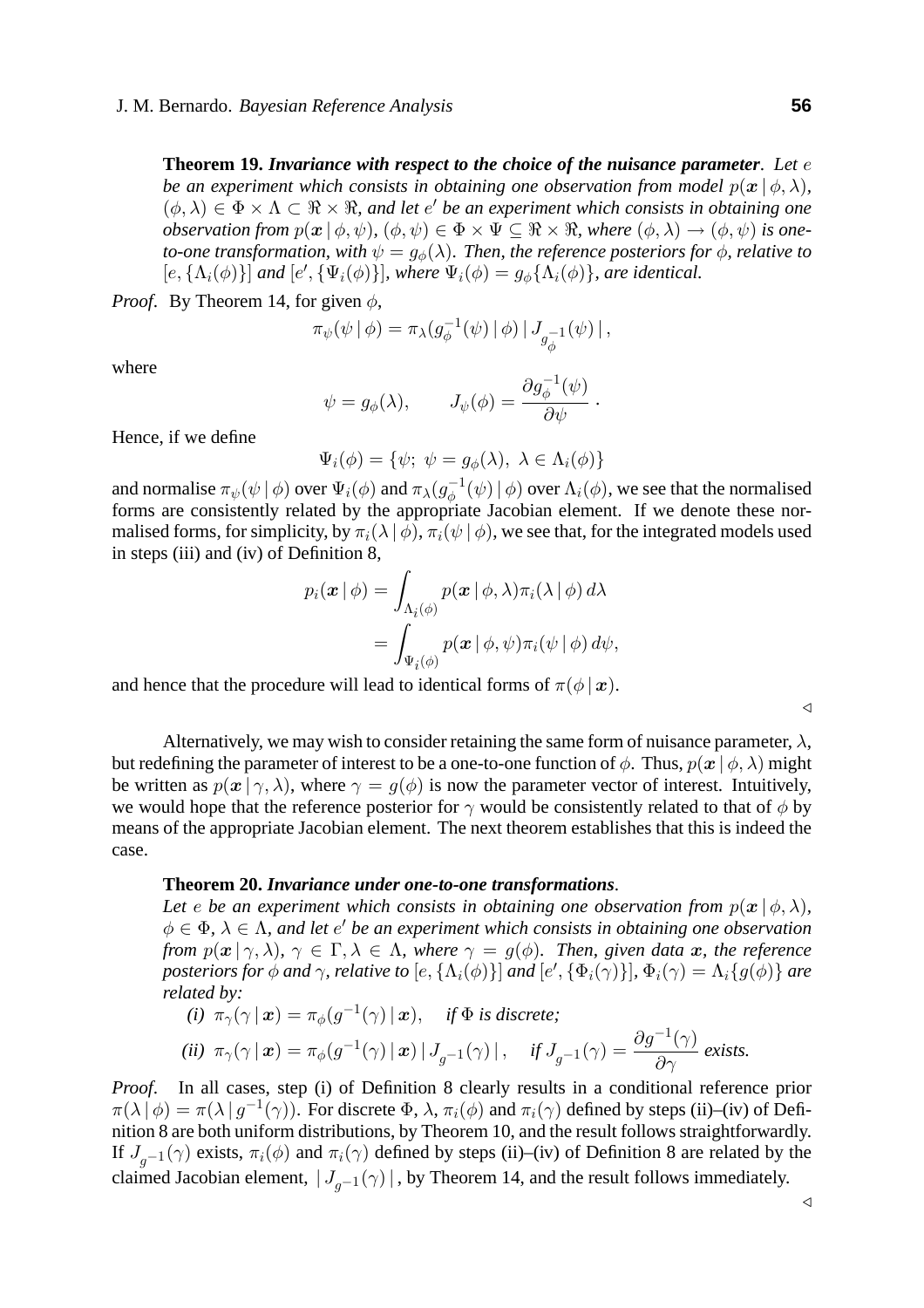In Theorem 15, we saw that the identification of explicit forms of reference prior can be greatly simplified if the approximate asymptotic posterior distribution is of the form

$$
p^*(\theta \,|\, \boldsymbol{z}_k) = p^*(\theta \,|\, \hat{\theta}_k),
$$

where  $\hat{\theta}_k$  is an asymptotically sufficient, consistent estimate of  $\theta$ . Theorem 16 establishes that even greater simplification results when the asymptotic distribution is normal. We shall now extend this to the nuisance parameter case.

# **Theorem 21.** *Bivariate reference priors under asymptotic normality*.

Let  $e_n$  be the experiment which consists of the observation of a random sample  $x_1, \ldots, x_n$  $from\, p(\bm{x}\,|\,\phi,\lambda)$ ,  $(\phi,\lambda)\in \Phi\times \Lambda\subseteq \Re\times\Re$ , and let  $\{\Lambda_i(\phi)\}$  be suitably defined sequences *of subsets of λ, as required by Definition 8. Suppose that the joint asymptotic posterior distribution of* $(\phi, \lambda)$ *, given a k-fold replicate of*  $e_n$ *, is multivariate normal with precision matrix*  $kn\mathbf{H}(\hat{\phi}_{kn}, \hat{\lambda}_{kn})$ , where  $(\hat{\phi}_{kn}, \hat{\lambda}_{kn})$  *is a consistent estimate of*  $(\phi, \lambda)$  *and suppose* that  $\hat{h}_{ij} = h_{ij}(\hat{\phi}_{kn}, \hat{\lambda}_{kn}), i = 1, 2, j = 1, 2$ , is the partition of **H** corresponding to  $\phi$ ,  $\lambda$ . *Then*

$$
\pi(\lambda | \phi) \propto \{h_{22}(\phi, \lambda)\}^{1/2};
$$
  

$$
\pi(\phi, \lambda) = \pi(\lambda | \phi) \lim_{i \to \infty} \left\{ \frac{\pi_i(\phi)c_i(\phi)}{\pi_i(\phi_0)c_i(\phi_0)} \right\}, \quad \phi_0 \in \Phi,
$$

*define a reference prior relative to the ordered parametrisation*  $(\phi, \lambda)$ *, where* 

$$
\pi_i(\phi) \propto \exp\left\{ \int_{\Lambda_i(\phi)} \pi_i(\lambda \, \vert \, \phi) \log\left( \{h_\phi(\phi, \lambda)\}^{1/2} \right) \, d\lambda \right\},\,
$$

*with*

$$
\pi_i(\lambda | \phi) = c_i(\phi) \pi(\lambda | \phi) = \frac{\pi(\lambda | \phi)}{\int_{\Lambda_i(\phi)} \pi(\lambda | \phi) d\lambda},
$$

*and*

$$
h_{\phi} = (h_{11} - h_{12}h_{22}^{-1}h_{21}).
$$

*Proof.* The conditional distribution of  $\lambda$  given  $\phi$  is asymptotically normal with precision  $knh_{22}(\phi_{kn}, \lambda_{kn})$ . The first part of Theorem 21 then follows from Theorem 16.

The asymptotic marginal distribution of  $\phi$  is univariate normal with precision  $k n \hat{h}_{\phi}$ , where  $h_{\phi} = (h_{11} - h_{12}h_{22}^{-1}h_{21})$ . To derive the form of  $\pi_i(\phi)$ , we note that if  $z_k \in Z$  denotes the result of a *k*-fold replication of *en*,

$$
f_{kn}^*(\phi) = \exp\left\{ \int_Z \pi_i(\boldsymbol{z}_k \,|\, \phi) \log p^*(\phi \,|\, \boldsymbol{z}_k) d\boldsymbol{z}_k \right\},\,
$$

where, with  $\pi_i(\lambda | \phi)$  denoting the normalised version of  $\pi(\lambda | \phi)$  over  $\Lambda_i(\phi)$ , the integrand has the form

$$
\int_{Z} \Big[ \int_{\Lambda_{i}(\phi)} p(\boldsymbol{z}_{k} | \phi, \lambda) \pi_{i}(\lambda | \phi) d\lambda \Big] \log N(\phi | \hat{\phi}_{kn}, kn\hat{h}_{\phi}) d\boldsymbol{z}_{k}
$$
\n
$$
= \int_{\Lambda_{i}(\phi)} \pi_{i}(\lambda | \phi) \Big[ \int_{Z} p(\boldsymbol{z}_{k} | \phi, \lambda) \log N(\phi | \hat{\phi}_{kn}, kn\hat{h}_{\phi}) d\boldsymbol{z}_{k} \Big] d\lambda
$$
\n
$$
\approx \int_{\Lambda_{i}(\phi)} \pi_{i}(\lambda | \phi) \log \left[ \frac{\{h_{\phi}(\phi, \lambda)\}}{2\pi} \right]^{1/2} d\lambda,
$$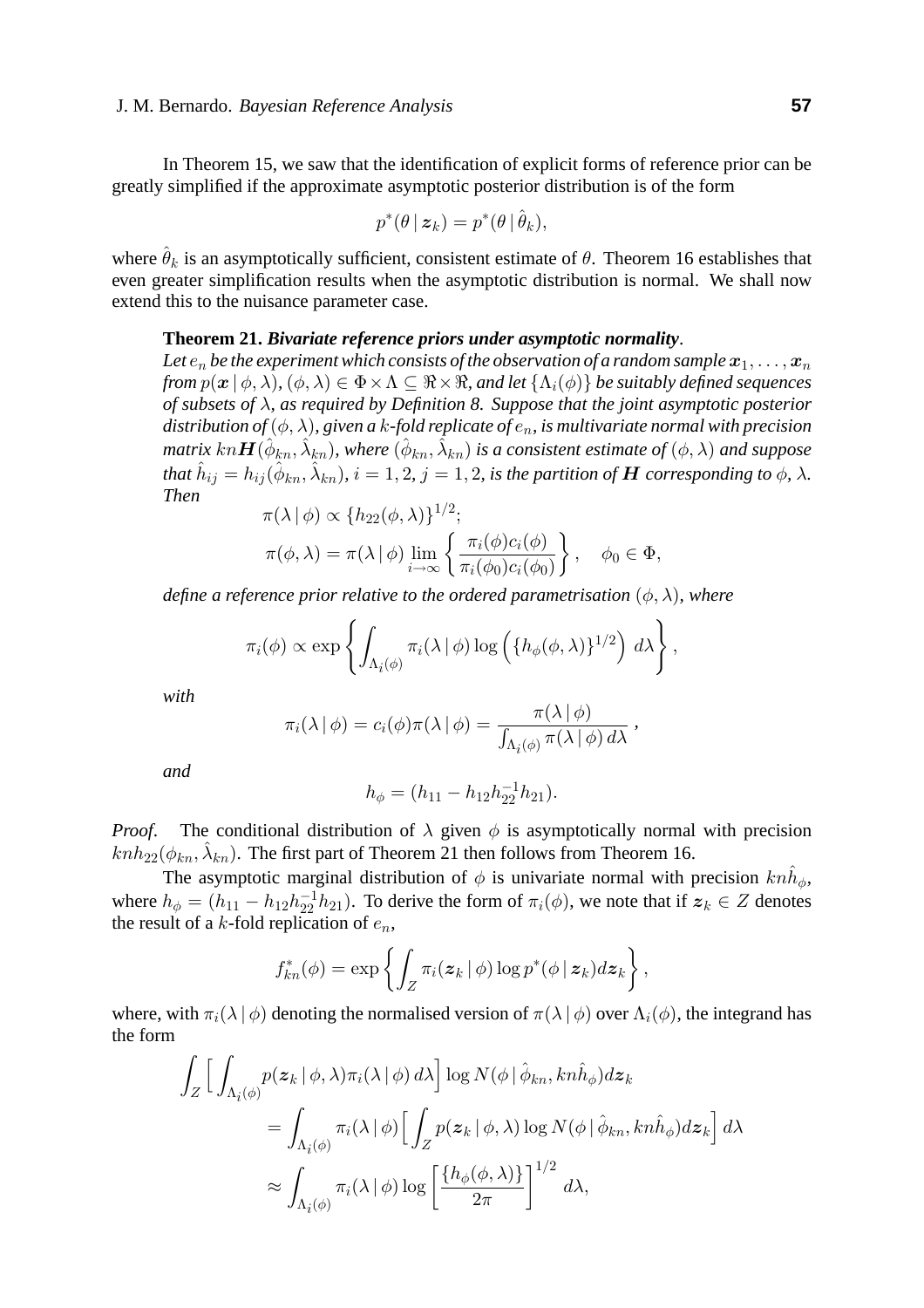for large *k*, so that

$$
\pi_i(\phi) = \lim_{k \to \infty} \frac{f_{kn}^*(\phi)}{f_{kn}^*(\phi_0)}
$$

has the stated form. Since, for data x, the reference prior  $\pi(\phi, \lambda)$  is defined by

$$
\pi(\phi | \mathbf{x}) = \lim_{i \to \infty} \pi_i(\phi | \mathbf{x}) \propto \lim_{i \to \infty} p_i(\mathbf{x} | \phi) \pi_i(\phi)
$$

$$
\propto \lim_{i \to \infty} \pi_i(\phi) \int_{\Lambda_i} p(\mathbf{x} | \phi, \lambda) c_i(\phi) \pi(\lambda | \phi) d\lambda
$$

$$
\propto \int p(\mathbf{x} | \phi, \lambda) \pi(\phi, \lambda) d\lambda,
$$

the result follows.

In many cases, the forms of  $\{h_{22}(\phi, \lambda)\}\$  and  $\{h_{\phi}(\phi, \lambda)\}\$  factorise into products of separate functions of *φ* and *λ*, and the subsets {Λ*i*} do not depend on *φ*. In such cases, the reference prior takes on a very simple form.

### **Corollary 1.** *Factorisation*.

*Suppose that, under the conditions of Theorem 21, we choose a suitable increasing sequence of subsets* {Λ*i*} *of* Λ*, which do not depend on φ, and suppose also that*

$$
{h_{\phi}(\phi,\lambda)}^{1/2} = f_1(\phi)g_1(\lambda), \quad {h_{22}(\phi,\lambda)}^{1/2} = f_2(\phi)g_2(\lambda).
$$

*Then a reference prior relative to the ordered parametrisation*  $(\phi, \lambda)$  *is* 

$$
\pi(\phi,\lambda)\propto f_1(\phi)g_2(\lambda)
$$

*Proof.* By Theorem 21,  $\pi(\lambda | \phi) \propto f_2(\phi)g_2(\lambda)$ , and hence

$$
\pi_i(\lambda \,|\, \phi) = a_i\,g_2(\lambda),
$$

where  $a_i^{-1} = \int_{\Lambda_i} g_2(\lambda) \ d\lambda$ . It then follows that

$$
\pi_i(\phi) \propto \exp\left\{ \int_{\Lambda_i} a_i g_2(\lambda) \log[f_1(\phi) g_1(\lambda)] \ d\lambda \right\}
$$
  
 
$$
\propto b_i f_1(\phi),
$$

where  $b_i = \int_{\Lambda_i} a_i g_2(\lambda) \log g_1(\lambda) d\lambda$ , and the result easily follows.

 $\triangleleft$ 

**Example 14.** *Mean and standard deviation of a normal model*. Let  $e_n$  be the experiment which consists in the observation of a random sample  $x = \{x_1, \ldots, x_n\}$  from a normal distribution, with both mean,  $\mu$ , and standard deviation,  $\sigma$ , unknown. We shall first obtain a reference analysis for  $\mu$ , taking  $\sigma$  to be the nuisance parameter.

Since the distribution belongs to the exponential family, asymptotic normality obtains and the results of Theorem 21 can be applied. We therefore first obtain the Fisher (expected) information matrix, whose elements we recall are given by

$$
h_{ij}(\mu,\sigma) = \int \mathbf{N}(x \mid \mu, \sigma^{-2}) \left\{ -\frac{\partial^2 \log N(x \mid \mu, \sigma^{-2})}{\partial \theta_i \partial \theta_j} \right\} dx,
$$

 $\triangleleft$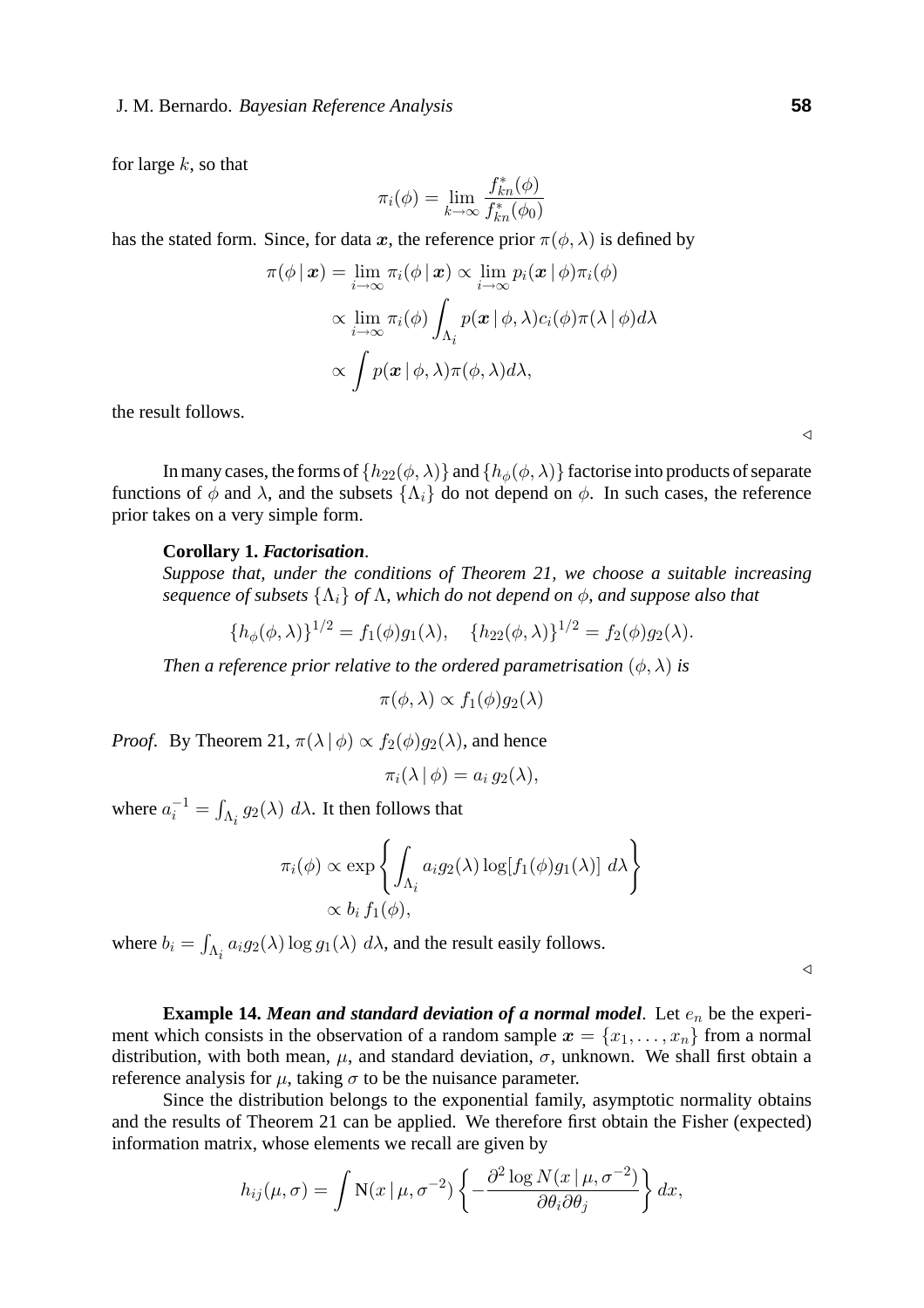from which it is easily verified that the asymptotic precision matrix as a function of  $\theta = (\mu, \sigma)$ is given by

$$
\mathbf{H}_{\theta}(\mu, \sigma) = \begin{pmatrix} \sigma^{-2} & 0 \\ 0 & 2\sigma^{-2} \end{pmatrix},
$$
  
\n
$$
\{h_{\mu}(\mu, \sigma)\}^{1/2} = \sigma^{-1},
$$
  
\n
$$
\{h_{22}(\mu, \sigma)\}^{1/2} = \sqrt{2} \sigma^{-1}.
$$

This implies that

$$
\pi(\sigma | \mu) \propto \{h_{22}(\mu, \sigma)\}^{1/2} \propto \sigma^{-1},
$$

so that, for example,  $\Lambda_i = \{\sigma; e^{-i} \leq \sigma \leq e^i\}, i = 1, 2, \ldots$ , provides a suitable sequence of subsets of  $\Lambda = \Re^+$  not depending on  $\mu$ , over which  $\pi(\sigma | \mu)$  can be normalised and the corollary to Theorem 21 can be applied. It follows that

$$
\pi(\mu,\sigma) = \pi(\mu)\pi(\sigma|\mu) \propto 1 \times \sigma^{-1}
$$

provides a reference prior relative to the ordered parametrisation  $(\mu, \sigma)$ . The corresponding reference posterior for  $\mu$ , given  $x$ , is

$$
\pi(\mu \mid \boldsymbol{x}) \propto \int p(\boldsymbol{x} \mid \mu, \sigma) \pi(\mu, \sigma) d\sigma
$$
  
 
$$
\propto \pi(\mu) \int \prod_{i=1}^{n} \mathcal{N}(x_i \mid \mu, \sigma) \pi(\sigma \mid \mu) d\sigma
$$
  
 
$$
\propto \int \sigma^{-n} \exp \left\{-\frac{n}{2\sigma^2} \left[ (\overline{x} - \mu)^2 + s^2 \right] \right\} \sigma^{-1} d\sigma
$$
  
 
$$
\propto \int \lambda^{n/2 - 1} \exp \left\{-\frac{n\lambda}{2} \left[ (\overline{x} - \mu)^2 + s^2 \right] \right\} d\lambda
$$
  
 
$$
\propto \left[ s^2 + (\mu - \overline{x})^2 \right]^{-n/2}
$$
  
 
$$
= \text{St}(\mu \mid \overline{x}, (n-1)s^{-2}, n-1),
$$

where  $ns^2 = \Sigma(x_i - \overline{x})^2$ , so that

$$
t = \sqrt{n-1} \left( \frac{\overline{x} - \mu}{s} \right) = \sqrt{n} \left( \overline{x} - \mu \right) \bigg/ \sqrt{\frac{\sum (x_j - \overline{x})^2}{n-1}}
$$

has a standard *t* distribution with *n* − 1 degrees of freedom.

If we now reverse the roles of  $\mu$  and  $\sigma$ , so that the latter is now the parameter of interest and  $\mu$  is the nuisance parameter, we obtain, writing  $\phi = (\sigma, \mu)$ 

$$
\boldsymbol{H}_{\boldsymbol{\phi}}(\sigma,\mu) = \begin{pmatrix} 2\sigma^{-2} & 0 \\ 0 & \sigma^{-2} \end{pmatrix},
$$

so that  ${h_{\sigma}(\sigma, \mu)}^{1/2} = \sqrt{2}\sigma^{-1}$ ,  $h_{22}(\sigma, \mu)^{1/2} = \sigma^{-1}$  and, by a similar analysis to the above, *π*(*µ* | *σ*) ∝ *σ*−<sup>1</sup>

$$
\{u - i < u < i\} \quad i = 1 \quad 2 \qquad \text{mrvii}
$$

so that, for example,  $\Lambda_i = {\mu; -i \leq \mu \leq i}, i = 1, 2, \ldots$  provides a suitable sequence of subsets of  $\Lambda = \Re$  not depending on  $\sigma$ , over which  $\pi(\mu | \sigma)$  can be normalised and the corollary to Theorem 21 can be applied. It follows that

$$
\pi(\mu,\sigma) = \pi(\sigma)\pi(\mu \,|\, \sigma) \propto 1 \times \sigma^{-1}
$$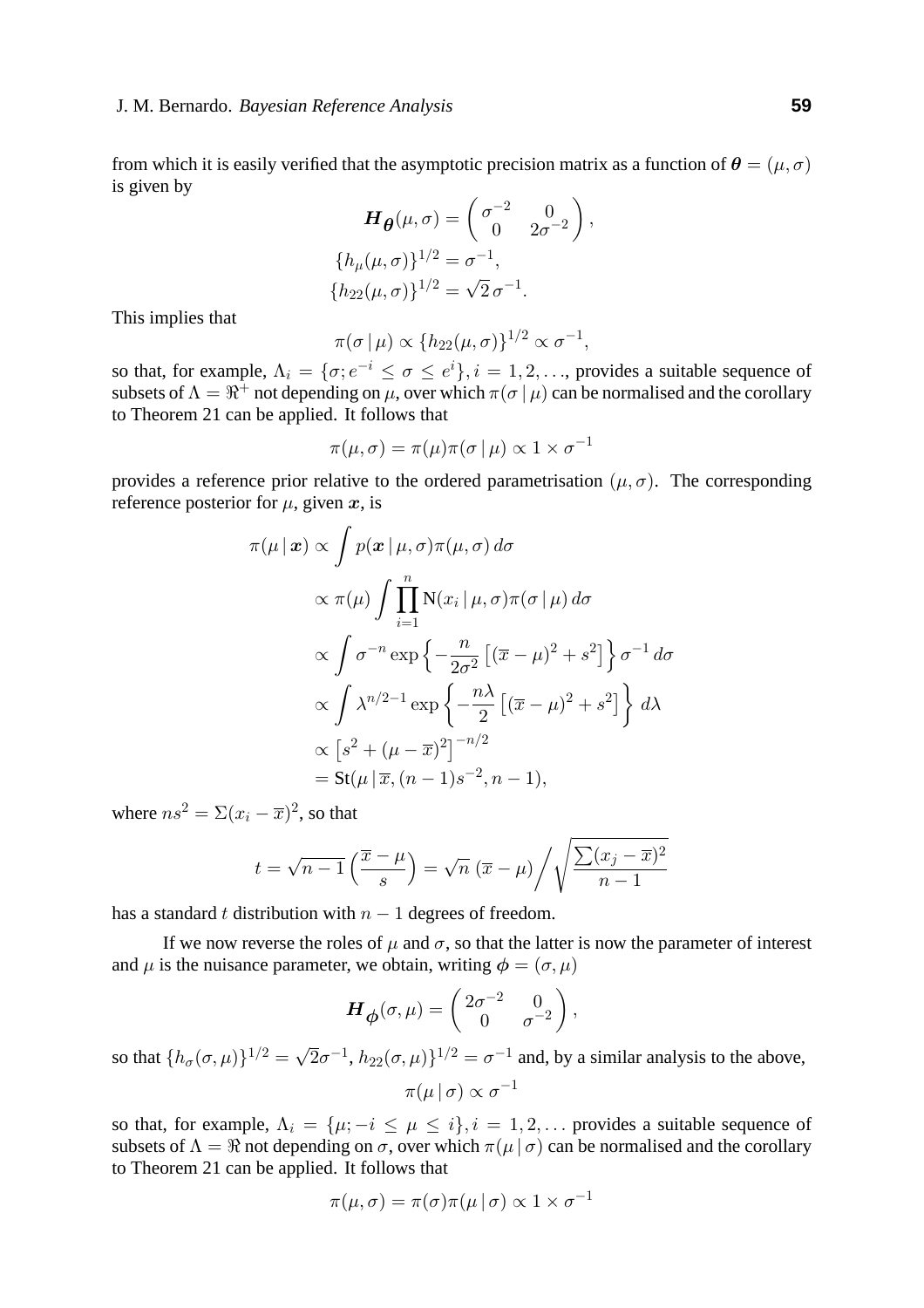provides a reference prior relative to the ordered parametrisation  $(\sigma, \mu)$ . The corresponding reference posterior for  $\sigma$ , given  $x$ , is

$$
\pi(\sigma | \mathbf{x}) \propto \int p(\mathbf{x} | \mu, \sigma) \pi(\mu, \sigma) d\mu
$$

$$
\propto \pi(\sigma) \int \prod_{i=1}^{n} \mathbf{N}(x_i | \mu, \sigma) \pi(\mu | \sigma) d\mu,
$$

the right-hand side of which can be written in the form

$$
\sigma^{-n} \exp\left\{-\frac{ns^2}{2\sigma^2}\right\} \int \sigma^{-1} \exp\left\{-\frac{n}{2\sigma^2}(\mu-\overline{x})^2\right\} d\mu.
$$

Noting, by comparison with a  $N(\mu | \overline{x}, n\lambda)$  density, that the integral is a constant, and changing the variable to  $\lambda = \sigma^{-1}$ , implies that

$$
\pi(\lambda \mid \boldsymbol{x}) \propto \lambda^{(n-1)/2-1} \exp\left\{\frac{1}{2}ns^2\lambda\right\}
$$
  
= Ga\left(\lambda \mid \frac{1}{2}(n-1), \frac{1}{2}ns^2\right),

or, alternatively,

$$
\pi(\lambda ns^2 \mid \boldsymbol{x}) = \text{Ga}\left(\lambda ns^2 \mid \frac{1}{2}(n-1), \frac{1}{2}\right)
$$

$$
= \chi^2(\lambda ns^2 \mid n-1),
$$

so that  $n s^2/\sigma^2$  has a chi-squared distribution with  $n-1$  degrees of freedom.

One feature of the above example is that the reference prior did not, in fact, depend on which of the parameters was taken to be the parameter of interest. In the following example the form does change when the parameter of interest changes.

**Example 15.** *Standardised normal mean*. We consider the same situation as that of Example 14, but we now take  $\phi = \mu/\sigma$  to be the parameter of interest. If  $\sigma$  is taken as the nuisance parameter (by Theorem 19 the choice is irrelevant),  $\psi = (\phi, \sigma) = g(\mu, \sigma)$  is clearly a one-to-one transformation, with

$$
\boldsymbol{J}_{\boldsymbol{g}^{-1}}(\psi)=\begin{pmatrix}\frac{\partial\mu}{\partial\phi} & \frac{\partial\mu}{\partial\sigma} \\ \frac{\partial\sigma}{\partial\phi} & \frac{\partial\sigma}{\partial\sigma}\end{pmatrix}=\begin{pmatrix}\sigma & \phi \\ 0 & 1\end{pmatrix}
$$

and using Corollary 1 to Theorem 9.

$$
\boldsymbol{H}_{\boldsymbol{\psi}}(\boldsymbol{\psi}) = \boldsymbol{J}_{\boldsymbol{g}^{-1}}^t(\boldsymbol{\psi}) \boldsymbol{H}_{\boldsymbol{\theta}}(\boldsymbol{g}^{-1}(\boldsymbol{\psi})) \boldsymbol{J}_{\boldsymbol{g}^{-1}}(\boldsymbol{\psi}) = \begin{pmatrix} 1 & \phi \sigma^{-1} \\ \phi \sigma^{-1} & \sigma^{-2} (2 + \phi^2) \end{pmatrix}.
$$

Again, the sequence  $\Lambda_i = \{\sigma; e^{-i} \leq \sigma \leq e^i\}, i = 1, 2, \ldots$ , provides a reasonable basis for applying the corollary to Theorem 21. It is easily seen that

$$
\{h_{\phi}(\phi,\sigma)\}^{1/2} = \{h_{11(\phi,\sigma)} - h_{12(\phi,\sigma)}h_{22}^{-1}(\phi,\sigma)h_{21}(\phi,\sigma)\}^{1/2} = (1 + \frac{1}{2}\phi^2)^{-1/2},
$$
  

$$
\{h_{22}(\phi,\sigma)\}^{1/2} = (2 + \phi^2)^{1/2}\sigma^{-1},
$$

П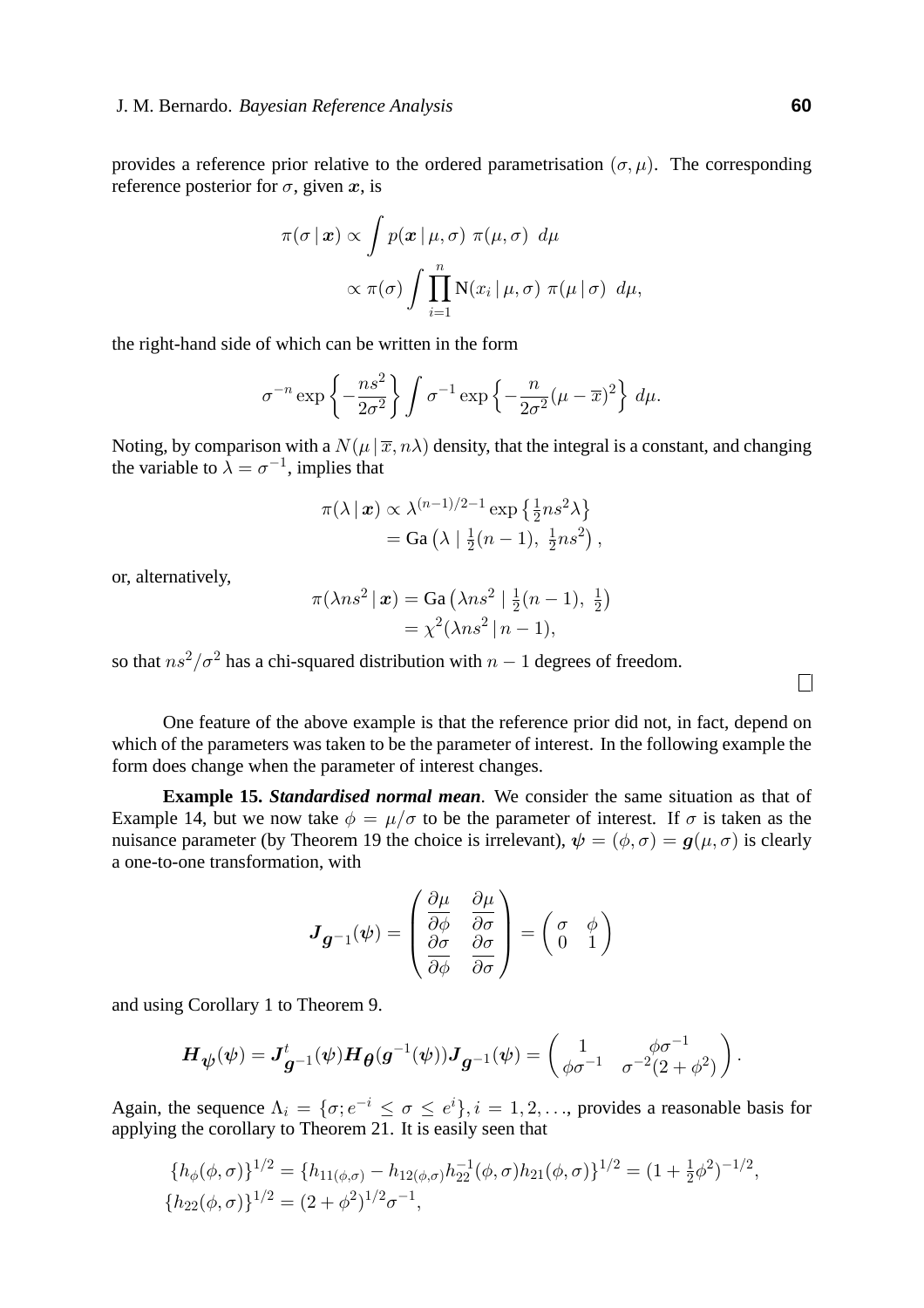so that the reference prior relative to the ordered parametrisation ( $\phi$ ,  $\sigma$ ) is given by

$$
\pi(\phi,\sigma) \propto (1+\tfrac{1}{2}\phi^2)^{-1/2}\sigma^{-1}.
$$

In the  $(\mu, \sigma)$  parametrisation this corresponds to

$$
\pi(\mu,\sigma) \propto \left(1 + \frac{1}{2}\frac{\mu^2}{\sigma^2}\right)^{-1/2} \sigma^{-2},
$$

which is clearly different from the form obtained in Example 14. Further discussion of this example will be provided in Example 22, in Chapter 4.

We conclude this subsection by considering a rather more involved example, where a natural choice of the required  $\Lambda_i(\phi)$  subsequence *does* depend on  $\phi$ . In this case, we use Theorem 21, since its corollary does not apply.

**Example 16.** *Product of normal means*. Consider the case where independent random samples  $x = \{x_1, \ldots, x_n\}$  and  $y = \{y_1, \ldots, y_m\}$  are to be taken, respectively, from  $N(x | \alpha, 1)$ and  $N(y | \beta, 1)$ ,  $\alpha > 0$ ,  $\beta > 0$ , so that the complete parametric model is

$$
p(\boldsymbol{x}, \boldsymbol{y} \mid \alpha, \beta) = \prod_{i=1}^{n} N(x_i \mid \alpha, 1) \prod_{j=1}^{m} N(y_j \mid \beta, 1),
$$

for which, writing  $\theta = (\alpha, \beta)$  the Fisher information matrix is easily seen to be

$$
\boldsymbol{H}_{\boldsymbol{\theta}}(\boldsymbol{\theta}) = \boldsymbol{H}(\alpha, \beta) = \begin{pmatrix} n & 0 \\ 0 & m \end{pmatrix}.
$$

Suppose now that we make the one-to-one transformation  $\psi = (\phi, \lambda) = (\alpha \beta, \alpha/\beta) =$  $q(\alpha, \beta) = q(\theta)$ , so that  $\phi = \alpha \beta$  is taken to be the parameter of interest and  $\lambda = \alpha/\beta$  is taken to be the nuisance parameter. Such a parameter of interest arises, for example, when inference about the area of a rectangle is required from data consisting of measurements of its sides.

The Jacobian of the inverse transformation is given by

$$
\boldsymbol{J}_{\boldsymbol{g}^{-1}}(\boldsymbol{\psi}) = \begin{pmatrix} \frac{\partial \alpha}{\partial \phi} & \frac{\partial \alpha}{\partial \lambda} \\ \frac{\partial \beta}{\partial \phi} & \frac{\partial \beta}{\partial \lambda} \end{pmatrix} = \frac{1}{2} \begin{pmatrix} \left(\frac{\lambda}{\phi}\right)^{1/2} & \left(\frac{\phi}{\lambda}\right)^{1/2} \\ \left(\frac{1}{\phi\lambda}\right)^{1/2} & -\frac{1}{\lambda} \left(\frac{\phi}{\lambda}\right)^{1/2} \end{pmatrix}
$$

and hence, using Corollary 1 to Theorem 9

$$
\boldsymbol{H}_{\boldsymbol{\psi}}(\boldsymbol{\psi}) = \boldsymbol{J}_{\boldsymbol{g}^{-1}}^t(\boldsymbol{\psi}) \boldsymbol{H}_{\boldsymbol{\theta}}(\boldsymbol{g}^{-1}(\boldsymbol{\psi})) \boldsymbol{J}_{\boldsymbol{g}^{-1}}(\boldsymbol{\psi}) = \frac{nm}{4\lambda^2} \begin{bmatrix} \frac{\lambda}{\phi} \left( \frac{\lambda^2}{m} + \frac{1}{n} \right) & \left( \frac{\lambda^2}{m} - \frac{1}{n} \right) \\ \left( \frac{\lambda^2}{m} - \frac{1}{n} \right) & \phi \left( \frac{\lambda}{m} + \frac{1}{n\lambda} \right) \end{bmatrix},
$$

with  $|\,\bm{H}_{\bm{\psi}}(\psi)\,| \,=\frac{nm}{4\lambda^2}$  , so that

$$
\pi(\lambda | \phi) \propto \{h_{22}(\phi, \lambda)\}^{1/2} \propto \frac{(nm\phi)^{1/2}}{\lambda} \left(\frac{\lambda}{m} + \frac{1}{n\lambda}\right)^{1/2}
$$

*.*

 $\Box$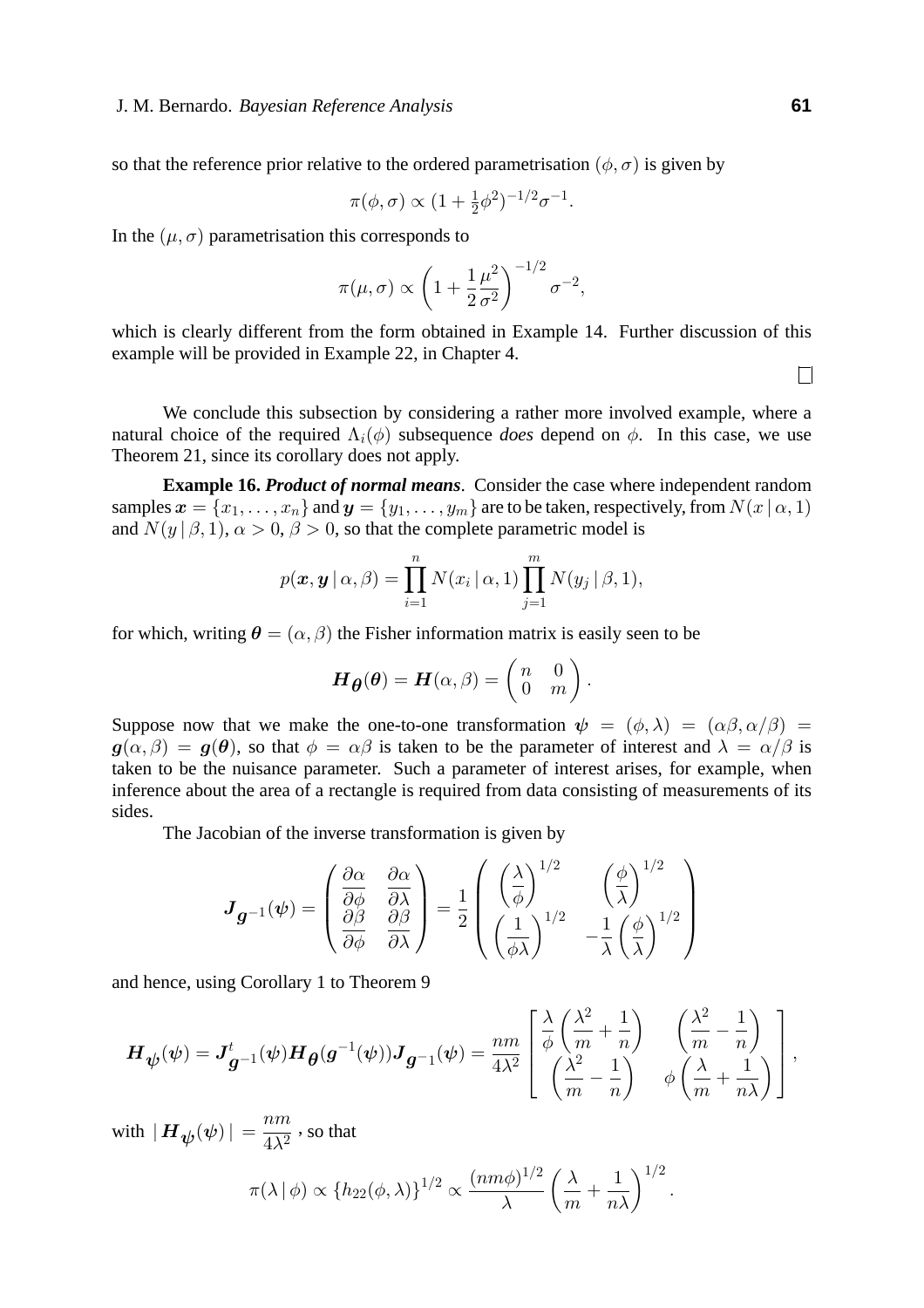The question now arises as to what constitutes a "natural" sequence  $\{\lambda_i(\phi)\}\)$ , over which to define the normalised  $\pi_i(\lambda | \phi)$  required by Definition 9. A natural increasing sequence of subsets of the original parameter space,  $\mathbb{R}^+ \times \mathbb{R}^+$ , for  $(\alpha, \beta)$  would be the sets

$$
S_i = \{ (\alpha, \beta); \quad 0 < \alpha < i, \quad 0 < \beta < i \}, \quad i = 1, 2, \dots,
$$

which transform, in the space of  $\lambda \in \Lambda$ , into the sequence

$$
\Lambda_i(\phi) = \left\{ \lambda; \quad \frac{\phi}{i^2} < \lambda < \frac{i^2}{\phi} \right\} .
$$

We note that unlike in the previous cases we have considered, this does depend on  $\phi$ .

To complete the analysis, it can be shown, after some manipulation, that, for large *i*,

$$
\pi_i(\lambda \mid \phi) = \frac{\sqrt{nm}}{i(\sqrt{m} + \sqrt{n})} \phi^{1/2} \lambda^{-1} \left(\frac{1}{m} + \frac{1}{n\lambda}\right)^{1/2}
$$

and

$$
\pi_i(\phi) = \frac{\sqrt{nm}}{i\left(\sqrt{m} + \sqrt{n}\right)} \int_{\Lambda_i(\phi)} \left(\frac{\lambda}{m} + \frac{1}{n\lambda}\right)^{1/2} \lambda^{-1} \log\left(\frac{\lambda}{m} + \frac{1}{n\lambda}\right)^{-1/2} d\lambda,
$$

which leads to a reference prior relative to the ordered parametrisation  $(\phi, \lambda)$  given by

$$
\pi(\phi,\lambda) \propto \phi^{1/2}\lambda^{-1} \left(\frac{\lambda}{m} + \frac{1}{n\lambda}\right)^{1/2}
$$

In the original parametrisation, this corresponds to

$$
\pi(\alpha, \beta) \propto (n\alpha^2 + m\beta^2)^{1/2},
$$

which depends on the sample sizes through the ratio  $m/n$  and reduces, in the case  $n = m$ , to  $\pi(\alpha, \beta) \propto (\alpha^2 + \beta^2)^{1/2}$ , a form originally proposed by Stein (1982) for this problem, who showed that it provides approximate agreement between Bayesian credible regions and classical confidence intervals for *φ*; see also Efron (1986). For a detailed discussion of this example, and of the consequences of choosing a different sequence  $\Lambda_i(\phi)$ , see Berger and Bernardo (1989).

We note that the preceding example serves to illustrate the fact that, in structured models, reference priors may depend explicitly on features of their structure, as the ratio *m/n* in Example 16. There is, of course, nothing paradoxical in this, since the underlying notion of a reference analysis is a "minimally informative" prior *relative* to information provided by infinite replications of the experiment to be analyzed. In structured experiments, such information typically depends of their structure.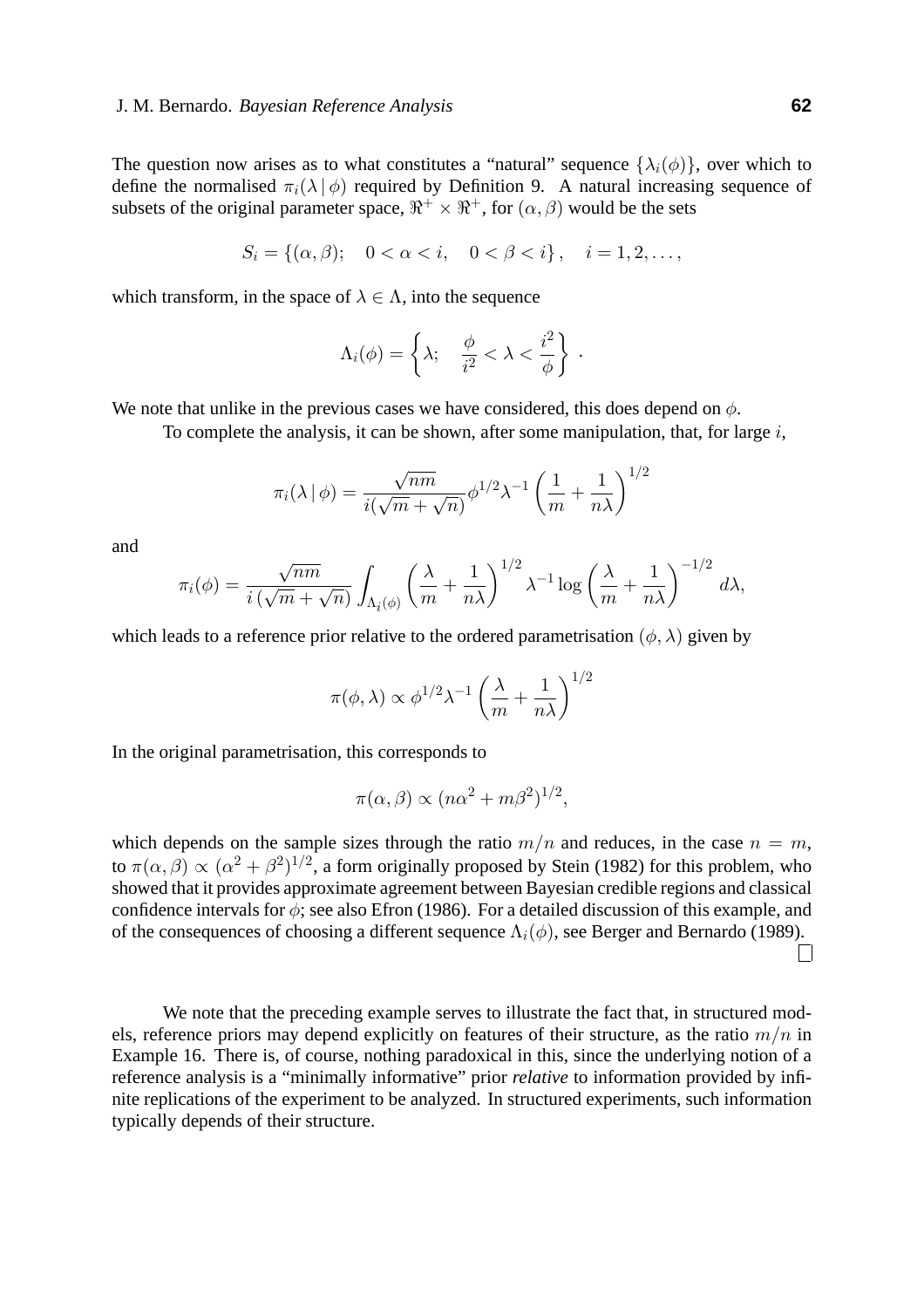#### 3.5. MULTIPARAMETER PROBLEMS

The approach to the nuisance parameter case considered above was based on the use of an ordered parametrisation whose first and second components were  $(\phi, \lambda)$ , referred to, respectively, as the *parameter of interest* and the nuisance parameter. The reference prior for the *ordered* parametrisation ( $\phi$ ,  $\lambda$ ) was then constructed by conditioning to give the form  $\pi(\lambda | \phi) \pi(\phi)$ .

When the model parameter vector  $\theta$  has more than two components, this successive conditioning idea can obviously be extended by considering  $\theta$  as an ordered parametrisation,  $(\theta_1, \ldots, \theta_m)$ , say, and generating, by successive conditioning, a reference prior, *relative to this ordered parametrisation*, of the form

$$
\pi(\boldsymbol{\theta}) = \pi(\theta_m \,|\, \theta_1, \ldots, \theta_{m-1}) \cdots \pi(\theta_2 \,|\, \theta_1) \pi(\theta_1).
$$

We will limit the discussion here to *regular* models, for which the posterior distribution is asymptotically normal. In order to describe the algorithm for producing the successively conditioned reference prior form in this regular case, we shall first introduce some notation.

Assuming the parametric model  $p(x | \theta)$ ,  $\theta \in \Theta$ , to be such that the Fisher information matrix

$$
\boldsymbol{H}(\boldsymbol{\theta}) = -E_{\boldsymbol{x}|\boldsymbol{\theta}} \left\{ \frac{\partial^2}{\partial \theta_i \partial \theta_j} \log p(\boldsymbol{x}|\boldsymbol{\theta}) \right\}
$$

has full rank, we define  $S(\theta) = H^{-1}(\theta)$ , define the component vectors

$$
\boldsymbol{\theta}^{[j]} = (\theta_1, \ldots, \theta_j), \quad \boldsymbol{\theta}_{[j]} = (\theta_{j+1}, \ldots, \theta_m),
$$

and denote by  $S_i(\theta)$  the corresponding upper left  $j \times j$  submatrix of  $S(\theta)$ , and by  $h_i(\theta)$  the lower right element of  $S_j^{-1}(\theta)$ .

Finally, we assume that  $\Theta = \Theta_1 \times \cdots \times \Theta_m$ , with  $\theta_i \in \Theta_i$ , and, for  $i = 1, 2, \ldots$ , we denote by  $\{\Theta_i^l\}$ ,  $l = 1, 2, \ldots$ , an increasing sequence of compact subsets of  $\Theta_i$ , and define  $\Theta^l_{[j]} = \Theta^l_{j+1} \times \cdots \times \Theta^l_{m}.$ 

# **Theorem 22.** *Ordered reference priors under asymptotic normality*.

*With the above notation, and under regularity conditions extending those of Theorem 21 in an obvious way, the reference prior*  $\pi(\theta)$ *, relative to the ordered parametrisation*  $(\theta_1, \ldots, \theta_m)$ *, is given by* 

$$
\pi(\boldsymbol{\theta})=\lim_{l\to\infty}\frac{\pi^l(\boldsymbol{\theta})}{\pi^l(\boldsymbol{\theta}^*)}, \quad \text{for some } \boldsymbol{\theta}^*\in\Theta,
$$

*where π<sup>l</sup>* (*θ*) *is defined by the following recursion:*

*(i)* For  $j = m$ , and  $\theta_m \in \Theta_m^l$ ,

$$
\pi_m^l\left(\theta_{[m-1]} | \theta^{[m-1]}\right) = \pi_m^l\left(\theta_m | \theta_1, \ldots, \theta_{m-1}\right) = \frac{\{h_m(\boldsymbol{\theta})\}^{1/2}}{\int_{\Theta_m^l} \{h_m(\boldsymbol{\theta})\}^{1/2} d\theta_m}
$$

*(ii) For*  $j = m - 1$ *,*  $m - 2$ *,...,* 2*,* and  $\theta_j \in \Theta_j^l$ *,* 

$$
\pi_j^l\left(\boldsymbol{\theta}_{[j-1]}\,|\,\boldsymbol{\theta}^{[j-1]}\right)=\pi_{j+1}^l\left(\boldsymbol{\theta}_{[j]}\,|\,\boldsymbol{\theta}^{[j]}\right)\frac{\exp\left\{E_j^l\left[\log\{h_j(\boldsymbol{\theta})\}^{1/2}\right]\right\}}{\int_{\Theta_j^l}\exp\left\{E_j^l\left[\log\{h_j(\boldsymbol{\theta})\}^{1/2}\right]\right\}d\theta_j},
$$

*.*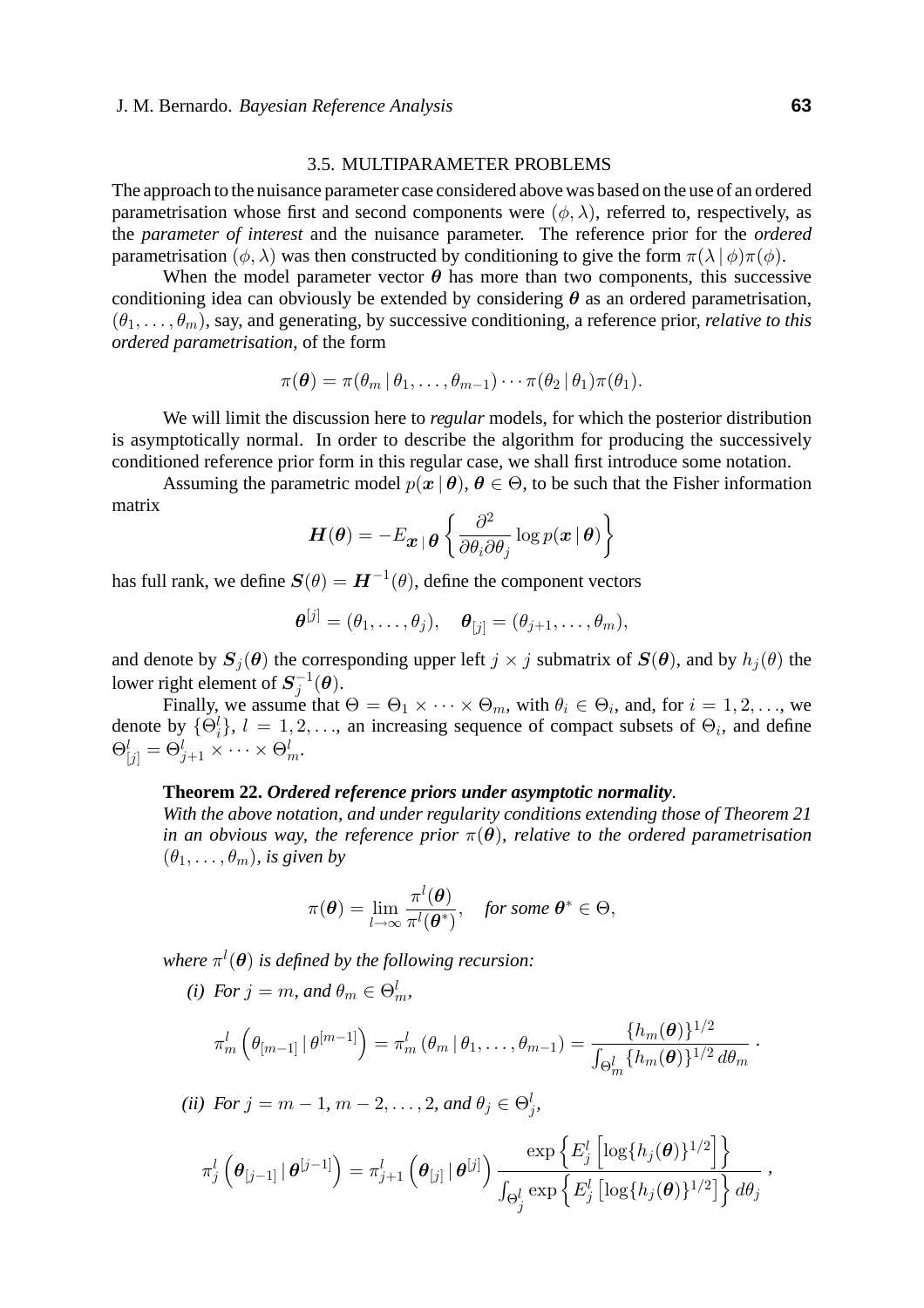*where*

$$
E_j^l\left[\log\{h_j(\boldsymbol{\theta})\}^{1/2}\right] = \int_{\Theta_{[j]}^l} \log\{h_j(\boldsymbol{\theta})\}^{1/2} \, \pi_{j+1}^l\left(\boldsymbol{\theta}_{[j]}\,|\,\boldsymbol{\theta}^{[j]}\right) d\boldsymbol{\theta}_{[j]}.
$$

*(iii)* For  $j = 1$ ,  $\theta_{[0]} = \theta$ , with  $\theta^{[0]}$  vacuous, and

$$
\pi^l(\boldsymbol{\theta})=\pi_1^l\left(\boldsymbol{\theta}_{[0]}|\boldsymbol{\theta}^{[0]}\right).
$$

*Proof.* This follows closely the development given in Theorem 21. For details see Berger and Bernardo (1992a, 1992b, 1992c).

The derivation of the ordered reference prior is greatly simplified if the  ${h_i(\theta)}$  terms in the above depend only on  $\theta^{[j]}$ : even greater simplification obtains if  $\bm{H}(\bm{\theta})$  is block diagonal, particularly, if, for  $j = 1, \ldots, m$ , the *j*th term can be factored into a product of a function of  $\theta_j$ and a function not depending on  $\theta_i$ .

**Corollary 1.** *Factorisation*. *If*  $h_j(\boldsymbol{\theta})$  *depends only on*  $\boldsymbol{\theta}^{[j]}$ ,  $j = 1, \ldots, m$ *, then* 

$$
\pi^l(\boldsymbol{\theta}) = \prod_{j=1}^m \frac{\{h_j(\boldsymbol{\theta})\}^{1/2}}{\int_{\Theta_j^l} \{h_j(\boldsymbol{\theta})\}^{1/2} d\theta_j}, \quad \boldsymbol{\theta} \in \Theta^l.
$$

*If*  $H(\theta)$  *is block diagonal (i.e.,*  $\theta_1, \ldots, \theta_m$  *are mutually orthogonal), with* 

$$
\boldsymbol{H}(\boldsymbol{\theta}) = \begin{pmatrix} h_{11}(\boldsymbol{\theta}) & 0 & \cdots & 0 \\ 0 & h_{22}(\boldsymbol{\theta}) & \cdots & 0 \\ \cdots & \cdots & \cdots & \cdots \\ 0 & 0 & \cdots & h_{mm}(\boldsymbol{\theta}) \end{pmatrix},
$$

*then*  $h_j(\theta) = h_{jj}(\theta), j = 1, \ldots, m$ *. Furthermore, if, in this latter case,* 

$$
\{h_{jj}(\boldsymbol{\theta})\}^{1/2}=f_j(\theta_j)g_j(\boldsymbol{\theta}),
$$

 $w$ here  $g_j(\boldsymbol{\theta})$  does not depend on  $\theta_j$ , and if the  $\Theta_j^l$  's do not depend on  $\boldsymbol{\theta}$ , then

$$
\pi(\boldsymbol{\theta}) \propto \prod_{j=1}^m f_j(\theta_j).
$$

*Proof*. The results follow from the recursion of Theorem 21.

 $\lhd$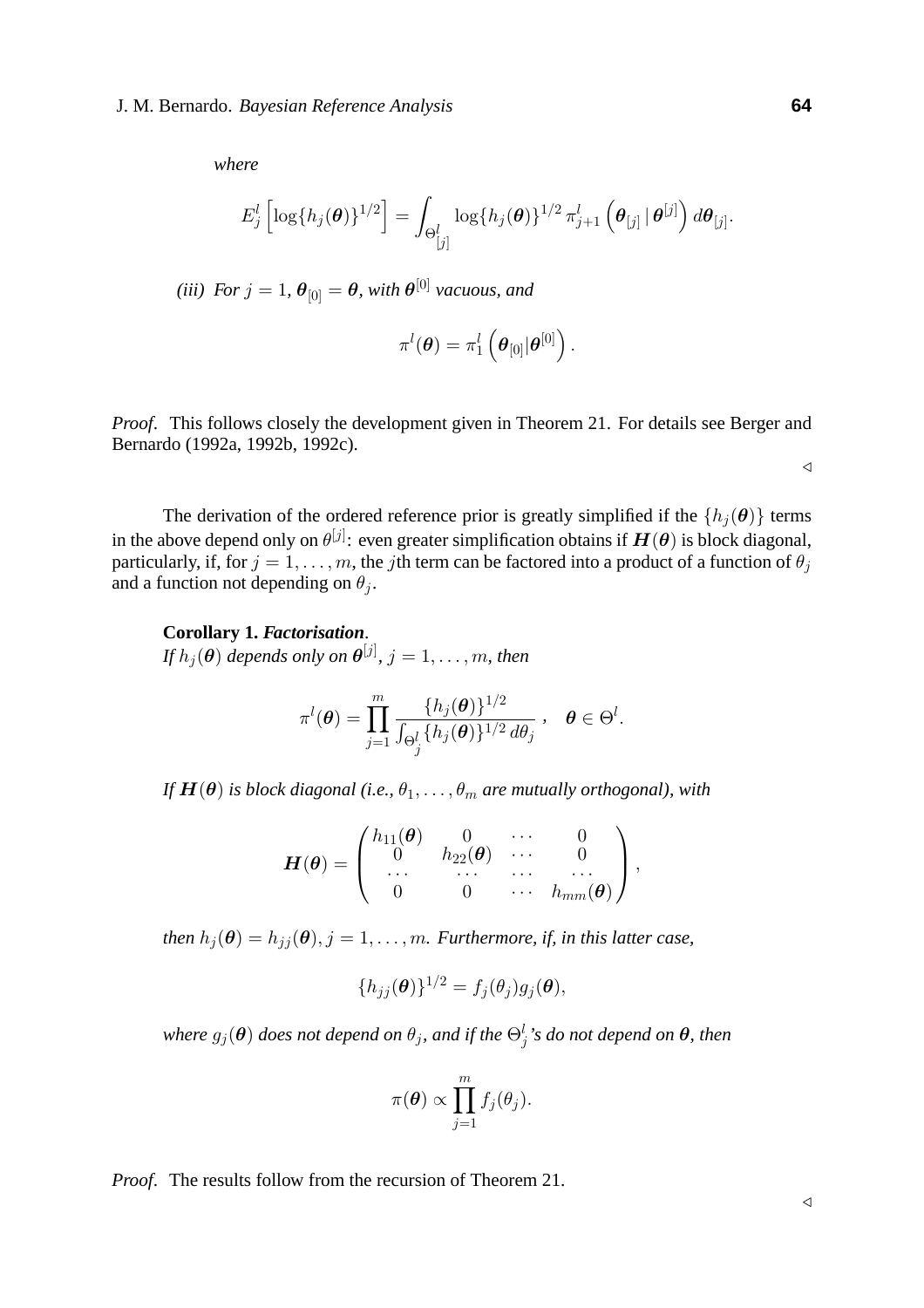The question obviously arises as to the appropriate ordering to be adopted in any specific problem. At present, no formal theory exists to guide such a choice, but experience with a wide range of examples suggests that—at least for non-hierarchical models, where the parameters may have special forms of interrelationship—the best procedure is to order the components of *θ* on the basis of their inferential interest.

**Example 17.** *Reference analysis for m normal means*. Let  $e_n$  be an experiment which consists in obtaining  $\{x_1, \ldots, x_n\}, n \geq 2$ , a random sample from the multivariate normal model  $N_m(\mathbf{x} | \boldsymbol{\mu}, \tau \boldsymbol{I}_m)$ ,  $m \geq 1$ , for which the Fisher information matrix is easily seen to be

$$
\boldsymbol{H}(\boldsymbol{\mu},\tau)=\begin{pmatrix} \tau\boldsymbol{I}_m & 0\\ 0 & mn/(2\tau^2) \end{pmatrix}.
$$

It follows from Theorem 30 that the reference prior relative to the natural parametrisation  $(\mu_1, \ldots, \mu_m, \tau)$ , is given by

$$
\pi(\mu_1,\ldots,\mu_m,\tau) \propto \tau^{-1}.
$$

Clearly, in this example the result does not, in fact, depend on the order in which the parametrisation is taken, since the parameters are all mutually orthogonal.

The reference prior  $\pi(\mu_1,\ldots,\mu_m,\tau) \propto \tau^{-1}$  or  $\pi(\mu_1,\ldots,\mu_m,\sigma) \propto \sigma^{-1}$  if we parametrise in terms of  $\sigma = \tau^{-1/2}$ , is thus the appropriate reference form if we are interested in any of the individual parameters. The reference posterior for any  $\mu_j$  is easily shown to be the Student density

$$
\pi(\mu_j \,|\, x_1, \ldots, x_n) = \text{St}\left(\mu_j \,|\, \overline{x}_j, (n-1)s^{-2}, m(n-1)\right)
$$

$$
n\overline{x}_j = \sum_{i=1}^n x_{ij}, \qquad nms^2 = \sum_{i=1}^n \sum_{j=1}^n (x_{ij} - \overline{x}_j)^2
$$

which agrees with the standard argument according to which one degree of freedom should be lost by each of the unknown means.

**Example 18.** *Multinomial model*. Let  $x = \{r_1, \ldots, r_m\}$  be an observation from a multinomial distribution, so that

$$
p(r_1,\ldots,r_m\,|\,\theta_1,\ldots,\theta_m)=\frac{n!}{r_1!\cdots r_m!(n-\Sigma r_i)!}\theta_1^{r_1}\cdots\theta_m^{r_m}(1-\Sigma\theta_i)^{n-\Sigma r_i},
$$

from which the Fisher information matrix

$$
\boldsymbol{H}(\theta_1,\ldots,\theta_m) = \frac{n}{1-\Sigma\theta_i} \begin{bmatrix} \frac{1+\theta_1-\Sigma\theta_i}{\theta_1} & 1 & \cdots & 1 \\ 1 & \frac{1+\theta_2-\Sigma\theta_i}{\theta_2} & \cdots & 1 \\ \cdots & \cdots & \cdots & \cdots \\ 1 & 1 & 1 & \cdots & \frac{1+\theta_m-\Sigma\theta_i}{\theta_m} \end{bmatrix}
$$

is easily derived, with

$$
|\boldsymbol{H}| = n^m \left[ \left( 1 - \sum_{i=1}^m \theta_i \right) \prod_{i=1}^m \theta_i \right]^{-1}.
$$

 $\Box$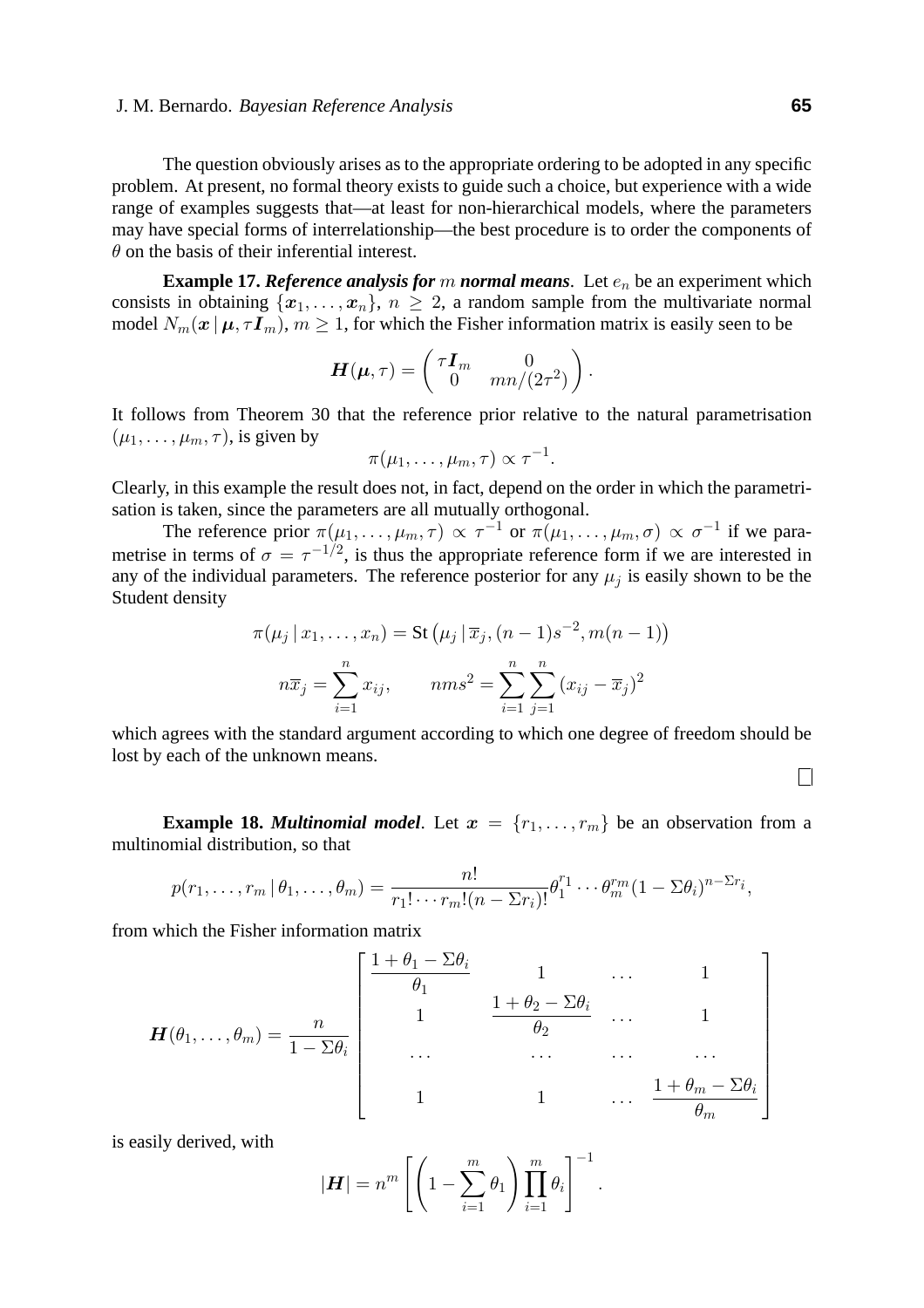In this case, the conditional reference priors derived using Theorem 22 turn out to be proper, and there is no need to consider subset sequences  $\{\Theta_i^l\}$ . In fact, noting that  $H^{-1}(\theta_1, \dots, \theta_m)$ is given by

$$
\frac{1}{n} \begin{bmatrix} \theta_1(1-\theta_1) & -\theta_1\theta_2 & \cdots & -\theta_1\theta_m \\ -\theta_1\theta_2 & \theta_2(1-\theta_2) & \cdots & -\theta_2\theta_m \\ \cdots & \cdots & \cdots & \cdots \\ -\theta_1\theta_m & -\theta_2\theta_m & \cdots & \theta_m(1-\theta_m) \end{bmatrix},
$$

we see that the conditional asymptotic precisions used in Theorem 22 are easily identified, leading to

$$
\pi(\theta_j | \theta_1, \dots, \theta_{j-1}) \propto \left(\frac{1 - \sum_{i=1}^{j-1} \theta_i}{\theta_j}\right)^{1/2} \left(\frac{1}{1 - \sum_{i=1}^{j} \theta_i}\right)^{1/2}, \quad \theta_j \leq 1 - \sum_{i=1}^{j-1} \theta_i.
$$

The required reference prior relative to the ordered parametrisation  $(\theta_1, \ldots, \theta_m)$ , say, is then given by

$$
\pi(\theta_1,\ldots,\theta_m) \propto \pi(\theta_1)\pi(\theta_2 | \theta_1) \cdots \pi(\theta_m | \theta_1,\ldots,\theta_{m-1})
$$
  
 
$$
\propto \theta_1^{-1/2} (1 - \theta_1)^{-1/2} \theta_2^{-1/2} (1 - \theta_1 - \theta_2)^{-1/2} \cdots \theta_m^{-1/2} (1 - \theta_1 - \cdots - \theta_m)^{-1/2},
$$

and corresponding reference posterior for  $\theta_1$  is

$$
\pi(\theta_1 | r_1,\ldots,r_m) \propto \int p(r_1,\ldots,r_m | \theta_1,\ldots,\theta_m) \, \pi(\theta_1,\ldots,\theta_m) \, d\theta_2 \ldots d\theta_m,
$$

which is proportional to

$$
\int \theta_1^{r_1-1/2} \cdots \theta_m^{r_m-1/2} (1 - \Sigma \theta_i)^{n-\Sigma r_i}
$$
  
\$\times (1 - \theta\_1)^{-1/2} (1 - \theta\_1 - \theta\_2)^{-1/2} \cdots (1 - \theta\_1 - \cdots - \theta\_m)^{-1/2} d\theta\_2 \cdots d\theta\_m\$.

After some algebra, this implies that

$$
\pi(\theta_1 | r_1, \ldots, r_m) = \text{Be}(\theta_1 | r_1 + \frac{1}{2}, n - r_1 + \frac{1}{2}),
$$

which, as one could expect, coincides with the reference posterior which would have been obtained had we initially collapsed the multinomial analysis to a binomial model and then carried out a reference analysis for the latter. Clearly, by symmetry considerations, the above analysis applies to any  $\theta_i$ ,  $i = 1, \ldots, m$ , after appropriate changes in labelling and it is independent of the particular order in which the parameters are taken. For a detailed discussion of this example see Berger and Bernardo (1992a). Further comments on ordering of parameters are given in Chapter 4.

**Example 19.** *Normal correlation coefficient*. Let  $\{x_1, \ldots, x_n\}$  be a random sample from a bivariate normal distribution,  $N_2(x | \mu, \tau)$ , where

$$
\boldsymbol{\mu} = \begin{pmatrix} \mu_1 \\ \mu_2 \end{pmatrix}, \quad \boldsymbol{\tau}^{-1} = \begin{pmatrix} \sigma_1^2 & \rho \sigma_1 \sigma_2 \\ \rho \sigma_1 \sigma_2 & \sigma_2^2 \end{pmatrix}.
$$

П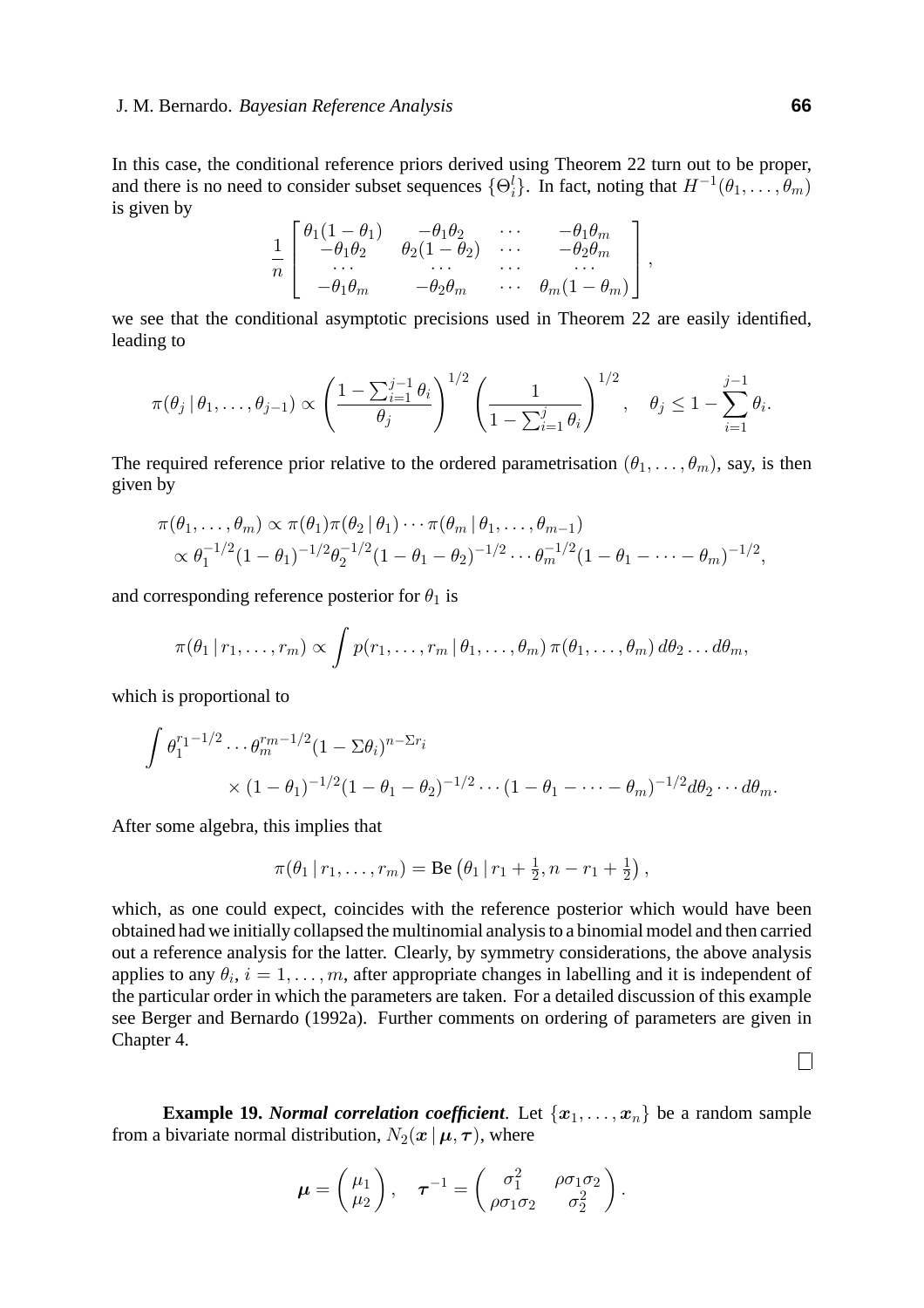Suppose that the correlation coefficient  $\rho$  is the parameter of interest, and consider the ordered parametrisation  $\{\rho, \mu_1, \mu_2, \sigma_1, \sigma_2\}$ . It is easily seen that

$$
\mathbf{H}(\rho, \mu_1, \mu_2, \sigma_1, \sigma_2) = (1 - \rho^2)^{-1} \begin{bmatrix} \frac{1 + \rho^2}{1 - \rho^2} & 0 & 0 & \frac{-\rho}{\sigma_1} & \frac{-\rho}{\sigma_2} \\ 0 & \frac{1}{\sigma_1^2} & \frac{-\rho}{\sigma_1 \sigma_2} & 0 & 0 \\ 0 & \frac{-\rho}{\sigma_1 \sigma_2} & \frac{1}{\sigma_2^2} & 0 & 0 \\ \frac{-\rho}{\sigma_1} & 0 & 0 & \frac{2 - \rho^2}{\sigma_1^2} & \frac{-\rho^2}{\sigma_1 \sigma_2} \\ \frac{-\rho}{\sigma_2} & 0 & 0 & \frac{-\rho^2}{\sigma_1 \sigma_2} & \frac{2 - \rho^2}{\sigma_2^2} \end{bmatrix},
$$

so that

$$
\mathbf{H}^{-1} = \begin{bmatrix} (1 - \rho^2)^2 & 0 & 0 & \frac{\sigma_1}{2}\rho(1 - \rho^2) & \frac{\sigma_2}{2}\rho(1 - \rho^2) \\ 0 & \sigma_1^2 & \rho\sigma_1\sigma_2 & 0 & 0 \\ 0 & \rho\sigma_1\sigma_2 & \sigma_2^2 & 0 & 0 \\ \frac{\sigma_1}{2}\rho(1 - \rho^2) & 0 & 0 & \frac{\sigma_1^2}{2} & \rho^2\frac{\sigma_1\sigma_2}{2} \\ \frac{\sigma_2}{2}\rho(1 - \rho^2) & 0 & 0 & \rho^2\frac{\sigma_1\sigma_2}{2} & \frac{\sigma_2^2}{2} \end{bmatrix}
$$

After some algebra it can be shown that this leads to the reference prior

$$
\pi(\rho, \mu_1, \mu_2, \sigma_1, \sigma_2) \propto (1 - \rho^2)^{-1} \sigma_1^{-1} \sigma_2^{-1},
$$

whatever ordering of the nuisance parameters  $\mu_1, \mu_2, \sigma_1, \sigma_2$  is taken. This agrees with Lindley's (1965, p. 219) analysis. Furthermore, as one could expect from Fisher's (1915) original analysis, the corresponding reference posterior distribution for *ρ*

$$
\pi(\rho \,|\, \boldsymbol{x}_1,\ldots,\boldsymbol{x}_n) \propto \frac{(1-\rho^2)^{(n-3)/2}}{(1-\rho r)^{n-3/2}} F\left(\frac{1}{2},\frac{1}{2},n-\frac{1}{2},\frac{1+\rho r}{2}\right),
$$

(where *F* is the hypergeometric function; see *e.g.*, Abramowitz and Stegun, 1964, Ch. 15). Note that  $\pi(\rho | x_1, \ldots, x_n)$  only depends on the data through the sample correlation coefficient *r*, whose sampling distribution only depends on *ρ*. For a detailed analysis of this example, see Bayarri (1981); further discussion will be provided in Chapter 4.

See, also, Hills (1987), Ye and Berger (1991) and Berger and Bernardo (1992b) for derivations of the reference distributions for a variety of other interesting models.

*.*

 $\Box$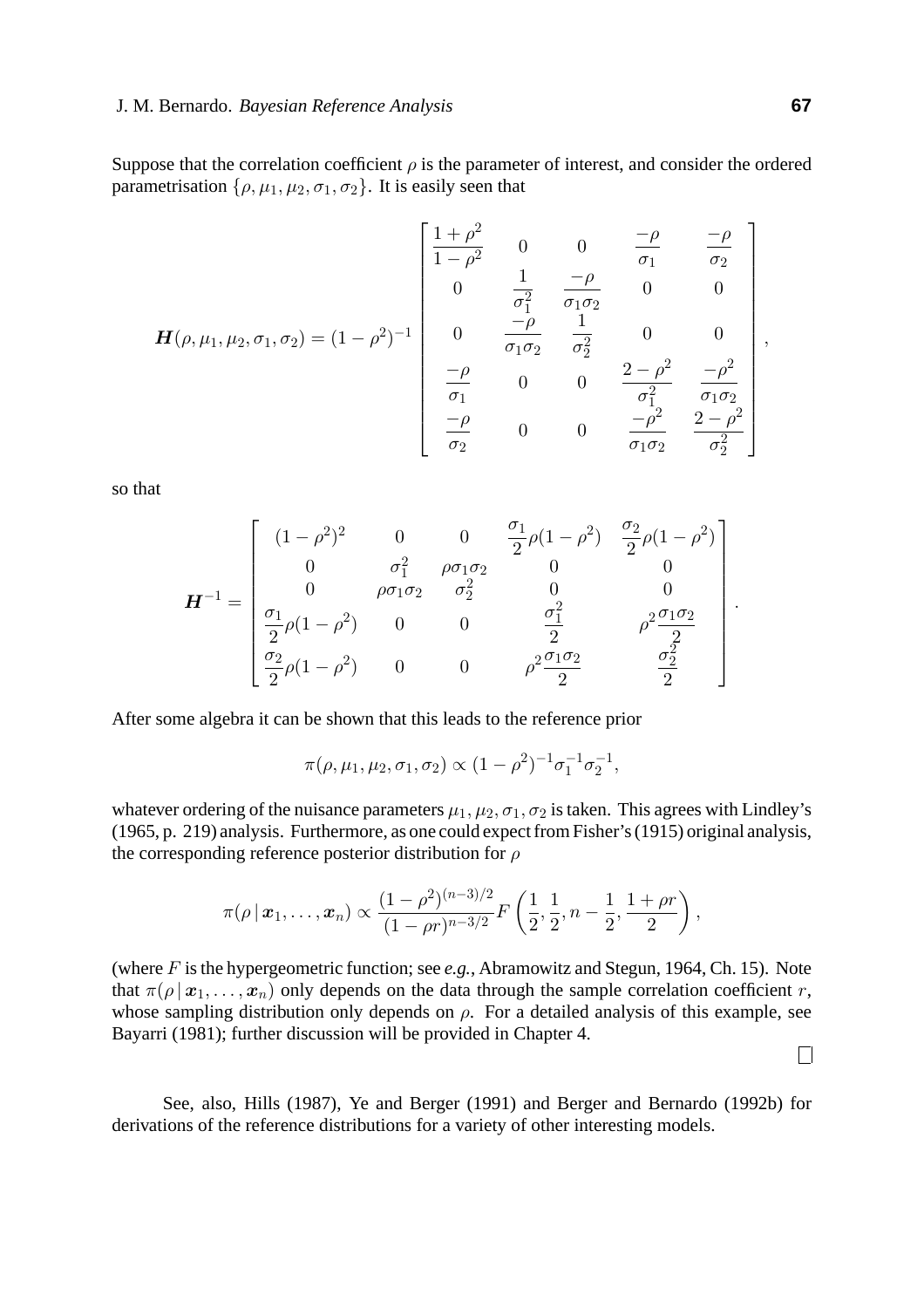#### *Infinite discrete parameter spaces.*

The infinite discrete case presents special problems, due to the non-existence of an asymptotic theory comparable to that of the continuous case. It is, however, often possible to obtain an approximate reference posterior by embedding the discrete parameter space within a continuous one.

**Example 20.** *Infinite discrete case*. In the context of capture-recapture problems, suppose it is of interest to make inferences about an integer  $\theta \in \{1, 2, ...\}$  on the basis of a random sample  $z = \{x_1, \ldots, x_n\}$  from

$$
p(x|\theta) = \frac{\theta(\theta+1)}{(x+\theta)^2}, \quad 0 \le x \le 1
$$

For several plausible "diffuse looking" prior distributions for *θ* one finds that the corresponding posterior virtually ignores the data. Intuitively, this has to be interpreted as suggesting that such priors actually contain a large amount of information about *θ* compared with that provided by the data. A more careful approach to providing a "non-informative" prior is clearly required. One possibility would be to embed the discrete space  $\{1, 2, ...\}$  in the continuous space  $]0, \infty[$ since, for each  $\theta > 0$ ,  $p(x|\theta)$  is still a probability density for *x*. Then, using Theorem 16, the appropriate reference prior is

$$
\pi(\theta) \propto h(\theta)^{1/2} \propto (\theta+1)^{-1}\theta^{-1}
$$

and it is easily verified that this prior leads to a posterior in which the data are no longer overwhelmed. If the physical conditions of the problem require the use of discrete  $\theta$  values, one could always use, for example,

$$
p(\theta = 1 | \mathbf{z}) = \int_0^{3/2} \pi(\theta | \mathbf{z}) d\theta, \qquad p(\theta = j | \mathbf{z}) = \int_{j-1/2}^{j+1/2} \pi(\theta | \mathbf{z}) d\theta, \quad j > 1
$$

as an approximate discrete reference posterior.

## *Prediction and Hierarchical Models.*

Two classes of problems that are not covered by the methods so far discussed are hierarchical models and prediction problems. The difficulty with these problems is that there are unknowns (typically the unknowns of interest) that have specified distributions. For instance, if one wants to predict *y* based on *z* when  $(y, z)$  has density  $p(y, z | \theta)$ , the unknown of interest is *y*, but its distribution is conditionally specified. One needs a reference prior for  $\theta$ , not *y*. Likewise, in a hierarchical model with, say,  $\mu_1, \mu_2, \ldots, \mu_p$  being  $N(\mu_i | \mu_0, \lambda)$ , the  $\mu_i$ 's may be the parameters of interest but a prior is only needed for the hyperparameters  $\mu_0$  and  $\lambda$ .

The obvious way to approach such problems is to integrate out the variables with conditionally known distributions (*y* in the predictive problem and the  $\{\mu_i\}$  in the hierarchical model), and find the reference prior for the remaining parameters based on this marginal model. The difficulty that arises is how to then identify parameters of interest and nuisance parameters to construct the ordering necessary for applying the reference prior method, the real parameters of interest having been integrated out.

In future work, we propose to deal with this difficulty by defining the parameter of interest in the reduced model to be the conditional mean of the original parameter of interest. Thus, in the prediction problem,  $E[y|\theta]$  (which will be either  $\theta$  or some transformation thereof) will be

 $\Box$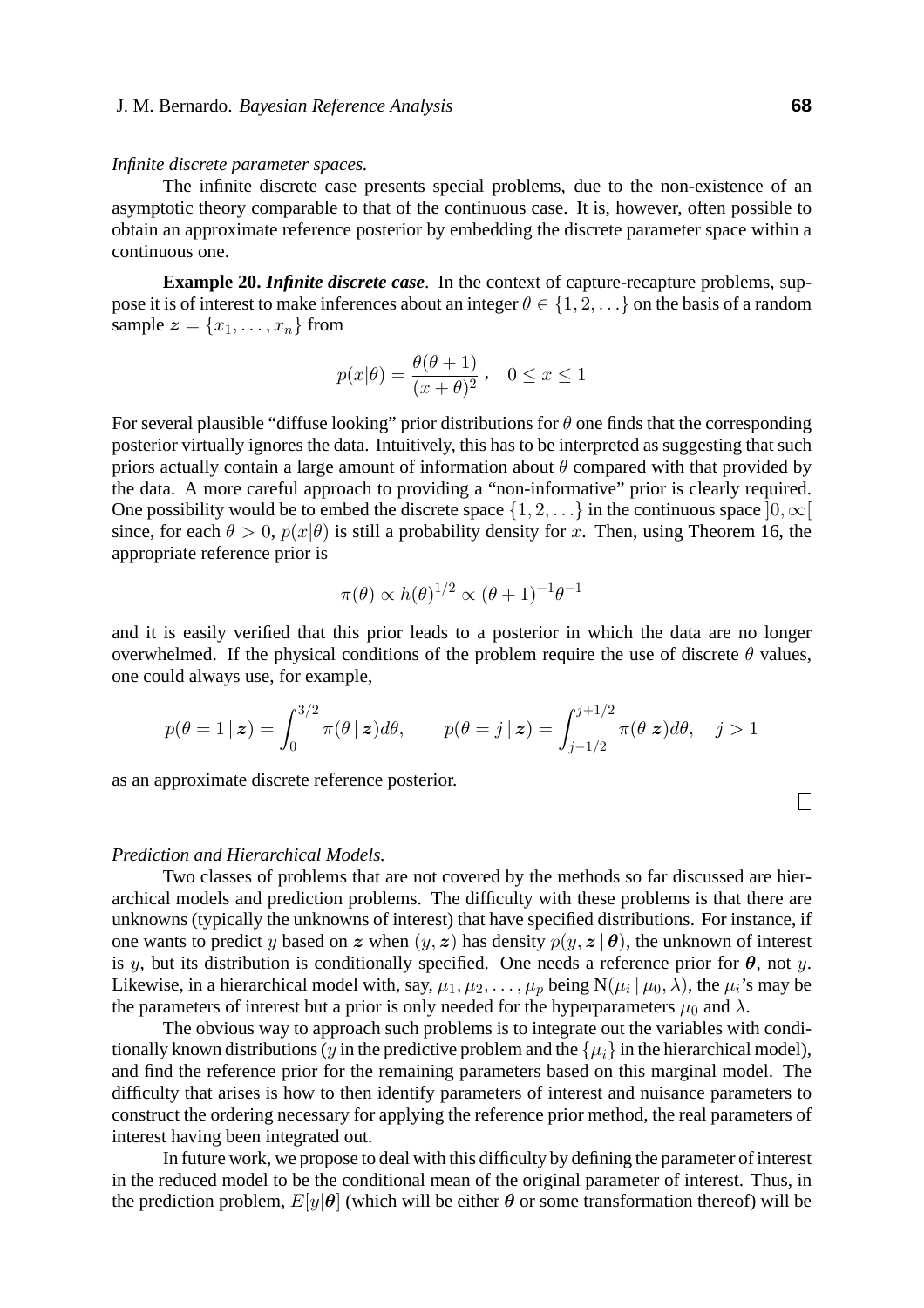the parameter of interest, and in the hierarchical model  $E[\mu_i | \mu_0, \lambda] = \mu_0$  will be defined to be the parameter of interest. This technique has so far worked well in the examples to which it has been applied, but further study is clearly needed.

See Aitchison and Dunsmore (1975) and Geisser (1993) for some examples of nonsubjective predictive posterior distributions.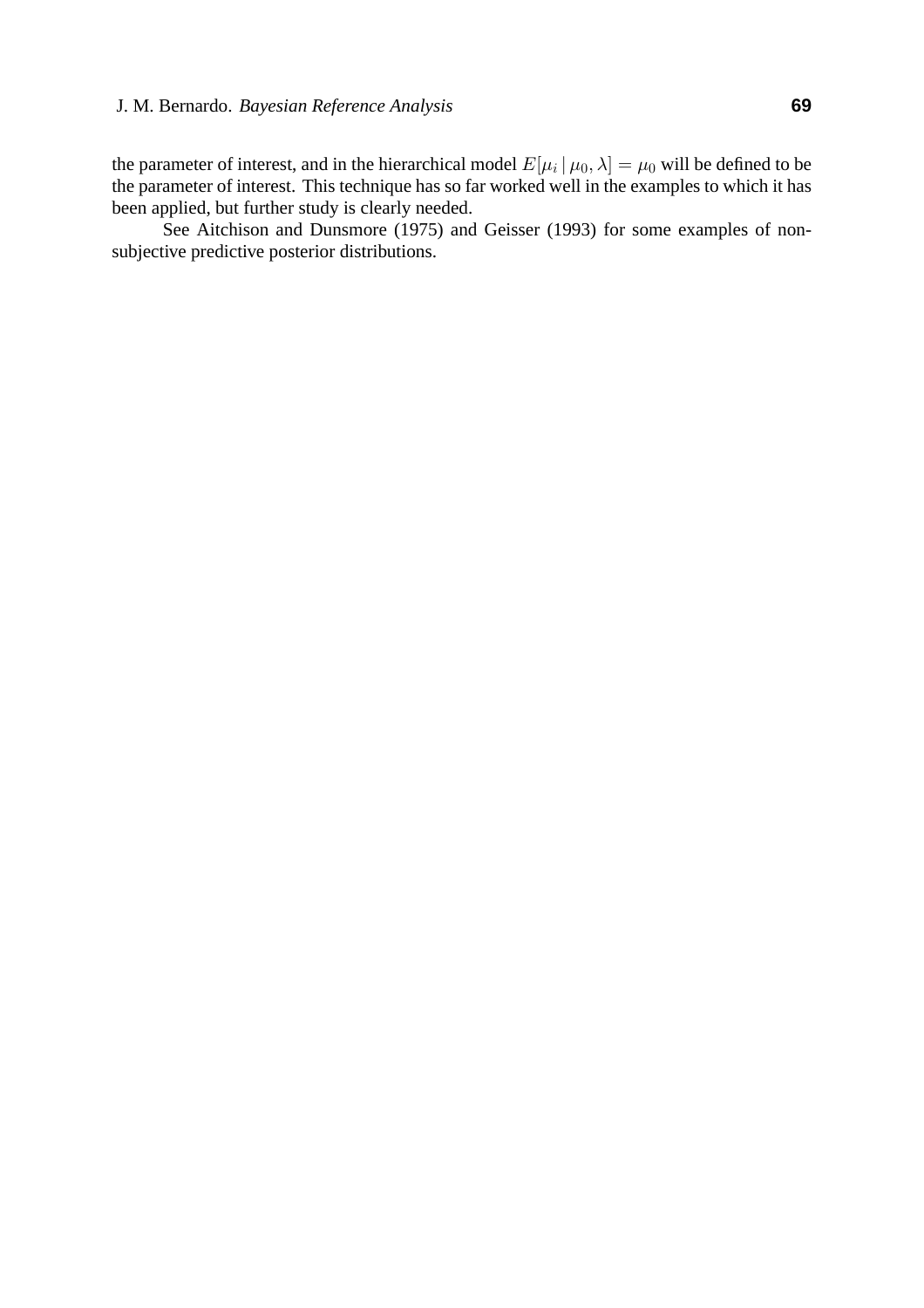# **4. Discussion and Further References**

In this monograph, we have described the motivation, definition, and derivation of reference posterior distributions, we have illustrated the theory with a number of examples, and we have demonstrated some of the properties which may be used to substantiate the claim that they constitute the more promising available method to derive *non-subjective* prior distributions. However, the definition and possible uses of non-subjective priors, which under this and many other labels (such as "conventional, "default", "formal", "neutral", "flat" or "noninformative"), are intended to provide Bayesian solutions which do not require to assess a subjective prior, have always been a rather polemic issue among statisticians. In this final chapter, we provide an overview of some of the main directions followed in this search for Bayesian objectivity, we summarize some of the elements of the discussion, and we provide signposts for those interested in pursuing the subject at a deeper level.

## 4.1. HISTORICAL DEVELOPMENT

In the early works by Bayes (1763) and Laplace (1814/1952), the definition of a non-informative prior is based on what has now become known as the principle of *insufficient reason*, or the Bayes-Laplace postulate. According to this principle, in the absence of evidence to the contrary, all possibilities should have the same initial probability. This is closely related to the so-called Laplace-Bertrand paradox; see Jaynes (1971) for an interesting Bayesian resolution.

In particular, if an unknown quantity, *φ*, say, can only take a finite number of values, *M*, say, the non-informative prior suggested by the principle is the discrete uniform distribution  $p(\phi) = \{1/M, \ldots, 1/M\}$ . This may, at first sight, seem intuitively reasonable, but Example 13 showed that even in simple, finite, discrete cases care can be required in appropriately defining the unknown *quantity of interest*. Moreover, in countably infinite discrete cases, the uniform (now *improper*) prior is known to produce unappealing results. Jeffreys (1939/1961, p. 238) suggested, for the case of the integers, the prior

$$
\pi(n) \propto n^{-1}, \quad n = 1, 2, \dots.
$$

Far more recently, Rissanen (1983) used a coding theory argument to motivate the prior

$$
\pi(n) \propto \frac{1}{n} \times \frac{1}{\log n} \times \frac{1}{\log \log n} \times \dots, \quad n = 1, 2, \dots
$$

However, as indicated in Example 20, embedding the discrete problem within a continuous framework and subsequently discretising the resulting reference prior for the continuous case may produce better results.

If the space,  $\Phi$ , of  $\phi$  values is a continuum (say, the real line) the principle of insufficient reason has been interpreted as requiring a uniform distribution over Φ. However, a uniform distribution for *φ* implies a non-uniform distribution for any non-linear monotone transformation of  $\phi$  and thus the Bayes-Laplace postulate is inconsistent in the sense that, intuitively, "ignorance about *φ*" should surely imply "equal ignorance" about a one-to-one transformation of  $\phi$ . Specifically, if some procedure yields  $p(\phi)$  as a non-informative prior for  $\phi$  and the same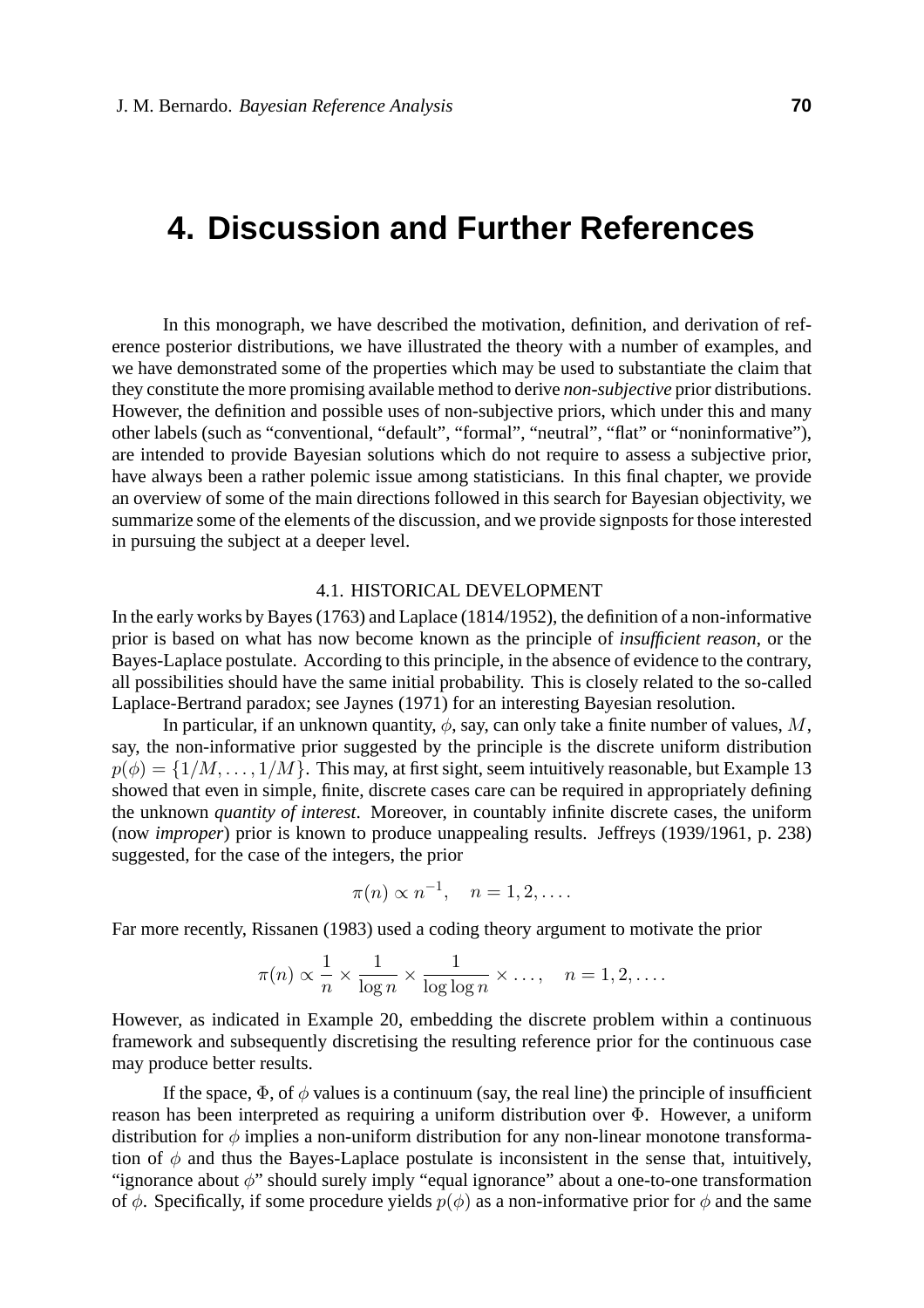procedure yields  $p(\zeta)$  as a non-informative prior for a one-to-one transformation  $\zeta = \zeta(\phi)$  of  $\phi$ , consistency would seem to demand that  $p(\zeta)d\zeta = p(\phi)d\phi$ ; thus, a procedure for obtaining the "ignorance" prior should presumably be invariant under one-to-one reparametrisation.

Based on these invariance considerations, Jeffreys (1946) proposed as a non-informative prior, with respect to an experiment  $e = \{X, \phi, p(x | \phi)\}\$ , involving a parametric model which depends on a single parameter  $\phi$ , the (often improper) density

$$
\pi(\phi) \propto h(\phi)^{1/2},
$$

where

$$
h(\phi) = -\int_X p(x \mid \phi) \frac{\partial^2}{\partial \phi^2} \log p(x \mid \phi) dx.
$$

In effect, Jeffreys noted that the logarithmic divergence locally behaves like the square of a distance, determined by a Riemannian metric, whose natural length element is  $h(\phi)^{1/2}$ , and that natural length elements of Riemannian metrics are invariant to reparametrisation. In an illuminating paper, Kass (1989) elaborated on this *geometrical* interpretation by arguing that, more generally, natural volume elements generate "uniform" measures on manifolds, in the sense that equal mass is assigned to regions of equal volume, the essential property that makes Lebesgue measure intuitively appealing.

In his work, Jeffreys explored the implications of such a non-informative prior for a large number of inference problems. He found that his *rule* (by definition restricted to a continuous parameter) works well in the one-dimensional case, but can lead to unappealing results (Jeffreys, 1939/1961, p. 182) when one tries to extend it to multiparameter situations.

The procedure proposed by Jeffreys' preferred rule was rather *ad hoc*, in that there are many other procedures (some of which he described) which exhibit the required type of invariance. His intuition as to what is required, however, was rather good. Jeffreys' solution for the one-dimensional continuous case has been widely adopted, and a number of alternative justifications of the procedure have been provided.

Perks (1947) used an argument based on the asymptotic size of confidence regions to propose a non-informative prior of the form

$$
\pi(\phi) \propto s(\phi)^{-1}
$$

where  $s(\phi)$  is the asymptotic standard deviation of the maximum likelihood estimate of  $\phi$ . Under regularity conditions which imply asymptotic normality, this turns out to be equivalent to Jeffreys' rule.

Lindley (1961b) argued that, in practice, one can always replace a continuous range of *φ* by discrete values over a grid whose mesh size,  $\delta$ (*φ*), say, describes the precision of the measuring process, and that a possible operational interpretation of "ignorance" is a probability distribution which assigns equal probability to all points of this grid. In the continuous case, this implies a prior proportional to  $\delta(\phi)^{-1}$ . To determine  $\delta(\phi)$  in the context of an experiment  $e = \{X, \phi, p(x | \phi)\}\$ , Lindley showed that if the quantity can only take the values  $\phi$  or  $\phi + \delta(\phi)$ , the amount of information that *e* may be expected to provide about  $\phi$ , if  $p(\phi) = p(\phi + \delta(\phi)) = \frac{1}{2}$ , is  $2\delta^2(\phi)h(\phi)$ . This expected information will be independent of  $\phi$  if  $\delta(\phi) \propto h(\phi)^{-1/2}$ , thus defining an appropriate mesh; arguing as before, this suggests Jeffreys' prior  $\pi(\phi) \propto h(\theta)^{1/2}$ . Akaike (1978a) used a related argument to justify Jeffreys' prior as "locally impartial".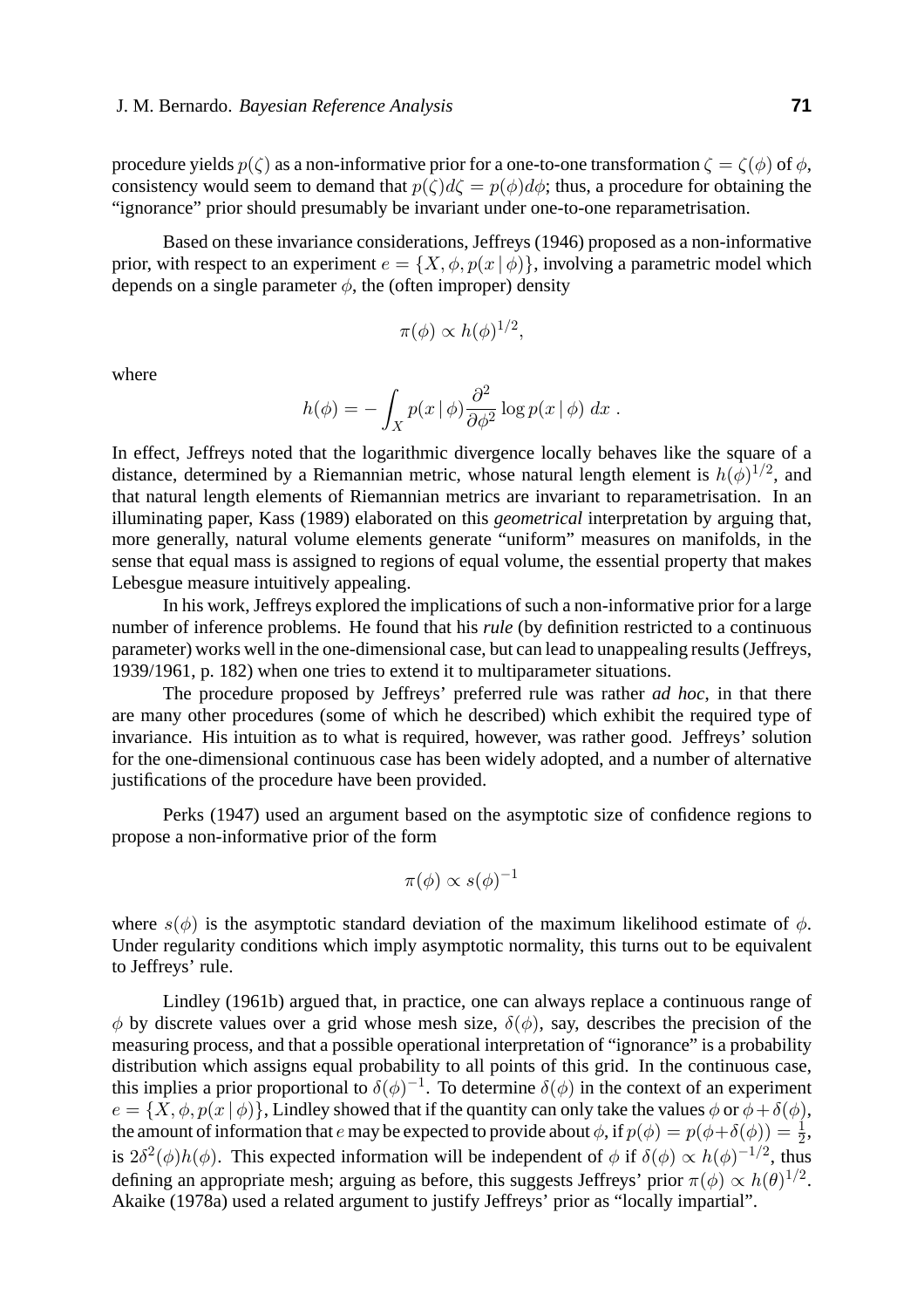Welch and Peers (1963) and Welch (1965) discussed conditions under which there is formal mathematical equivalence between one-dimensional Bayesian credible regions and corresponding frequentist confidence intervals. They showed that, under suitable regularity assumptions, one-sided intervals asymptotically coincide if the prior used for the Bayesian analysis is Jeffreys' prior. Peers (1965) later showed that the argument does not extend to several dimensions. Hartigan (1966b) and Peers (1968) discuss two-sided intervals. Tibshirani (1989), Mukerjee and Dey (1993) and Nicolau (1993) extend the analysis to the case where there are nuisance parameters.

Hartigan (1965) reported that the prior density which minimises the bias of the estimator *d* of  $\phi$  associated with the loss function  $l(d, \phi)$  is

$$
\pi(\phi) = h(\phi) \left[ \frac{\partial^2}{\partial d^2} l(d, \phi) \right]^{-1/2} \Big|_{d = \phi}.
$$

If, in particular, one uses the discrepancy measure

$$
l(d, \phi) = \int p(x | \phi) \log \frac{p(x | \phi)}{p(x | d)} dx
$$

as a natural loss function, this implies that  $\pi(\phi) = h(\phi)^{1/2}$ , which is, again, Jeffreys' prior.

Good (1969) derived Jeffreys' prior as the "least favourable" initial distribution with respect to a logarithmic scoring rule, in the sense that it minimises the expected score from reporting the true distribution. Since the logarithmic score is proper, and hence is maximised by reporting the true distribution, Jeffreys' prior may technically be described, under suitable regularity conditions, as a minimax solution to the problem of scientific reporting when the utility function is the logarithmic score function. Kashyap (1971) provided a similar, more detailed argument; an axiom system is used to justify the use of an information measure as a payoff function and Jeffreys' prior is shown to be a minimax solution in a —two person— zero sum game, where the statistician chooses the "non-informative" prior and nature chooses the "true" prior.

Hartigan (1971, 1983, Chapter 5) defines a similarity measure for events *E,F* to be  $P(E \cap F)/P(E)P(F)$  and shows that Jeffreys' prior ensures, asymptotically, constant similarly for current and future observations.

Following Jeffreys (1955), Box and Tiao (1973, Section 1.3) argued for selecting a prior by convention to be used as a *standard of reference*. They suggested that the principle of insufficient reason may be sensible in location problems, and proposed as a conventional prior *π*(*φ*) for a model parameter *φ* that *π*(*φ*) which implies a uniform prior

$$
\pi(\zeta) = \pi(\phi) \left| \frac{\partial \zeta}{d\phi} \right|^{-1} \propto c
$$

for a function  $\zeta = \zeta(\phi)$  such that  $p(x | \zeta)$  is, at least approximately, a location parameter family; that is, such that, for some functions *g* and *f*,

$$
p(x | \phi) \sim g \left[ \zeta(\phi) - f(x) \right].
$$

Using standard asymptotic theory, they showed that, under suitable regularity conditions and for large samples, this will happen if

$$
\zeta(\phi) = \int^{\phi} h(\phi)^{1/2} d\phi,
$$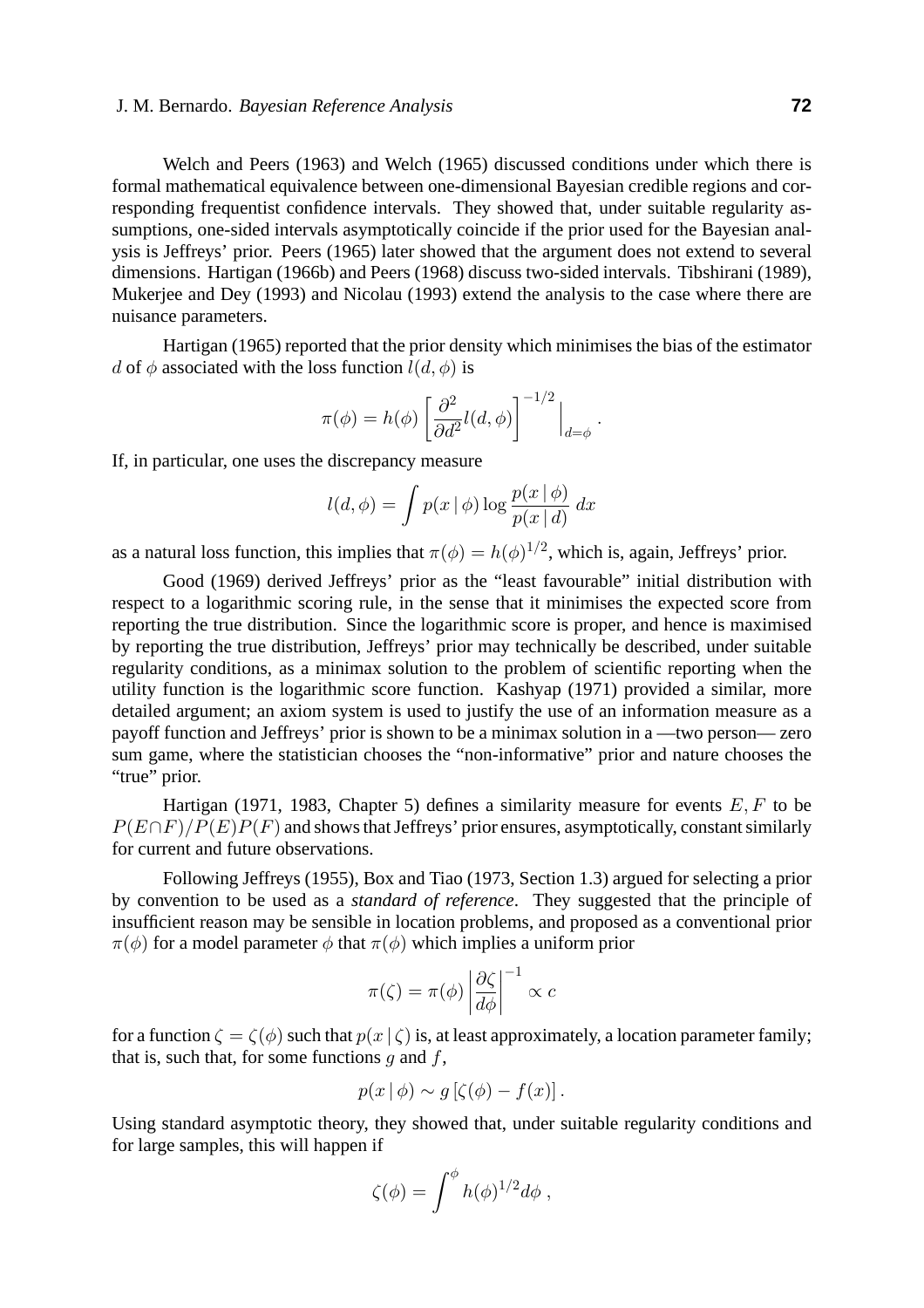*i.e.*, if the non-informative prior is Jeffreys' prior. For a recent reconsideration and elaboration of these ideas, see Kass (1990), who extends the analysis by conditioning on an ancillary statistic.

Unfortunately, although many of the arguments summarised above generalise to the multiparameter continuous case, leading to the so-called multivariate Jeffreys' rule

$$
\pi(\boldsymbol{\theta}) \propto ||\boldsymbol{H}(\boldsymbol{\theta})||^{1/2},
$$

where

$$
[\boldsymbol{H}(\boldsymbol{\theta})]_{ij} = -\int p(x\,|\,\boldsymbol{\theta}) \frac{\partial^2}{\partial \theta_i \partial \theta_j} \log p(x\,|\,\boldsymbol{\theta}) \, dx
$$

is *Fisher's information matrix*, the results thus obtained typically have intuitively unappealing implications. An example of this, pointed out by Jeffreys himself (Jeffreys, 1939/1961 p. 182) is provided by the simple location-scale problem —described below for the normal case— where the multivariate rule leads to the prior  $\pi(\theta, \sigma) \propto \sigma^{-2}$ , where  $\theta$  is the location and  $\sigma$  the scale parameter, rather than to the commonly accepted  $\pi(\theta, \sigma) \propto \sigma^{-1}$  (which is also the reference prior, when either  $\theta$  or  $\sigma$  are the quantities of interest). See, also, Stein (1962).

**Example 21.** *Univariate normal model.* Let  $\{x_1, \ldots, x_n\}$  be a random sample from  $N(x | \mu, \lambda)$ , and consider  $\sigma = \lambda^{-1/2}$ , the (unknown) standard deviation. In the case of known mean,  $\mu = 0$ , say, the appropriate (univariate) Jeffreys' prior is  $\pi(\sigma) \propto \sigma^{-1}$  and the posterior distribution of  $\sigma$  would be such that  $\left[\sum_{i=1}^{n} x_i^2\right]/\sigma^2$  is  $\chi^2_n$ . In the case of unknown mean, if we used the multivariate Jeffreys' prior  $\pi(\mu, \sigma) \propto \sigma^{-2}$  the posterior distribution of  $\sigma$  would be such that  $[\sum_{i=1}^{n} (x_i - \overline{x})^2]/\sigma^2$  is, again,  $\chi^2_n$ . This is widely recognised as unacceptable, in that one does not lose any degrees of freedom even though one has lost the knowledge that  $\mu = 0$ , and conflicts with the use of the widely adopted reference prior  $\pi(\mu, \sigma) = \sigma^{-1}$ , which implies that  $[\sum_{i=1}^{n} (x_i - \overline{x})^2]/\sigma^2$  is  $\chi^2_{n-1}$ . П

The kind of problem exemplified above led Jeffreys to the *ad hoc* recommendation, widely adopted in the literature, of independent a priori treatment of location and scale parameters, applying his rule separately to each of the two subgroups of parameters, and then multiplying the resulting forms together to arrive at the overall prior specification. For an illustration of this, see Geisser and Cornfield (1963): for an elaboration of the idea, see Zellner (1986a).

At this point, one may wonder just what has become of the intuition motivating the arguments outlined above. Unfortunately, although the implied information limits are mathematically well-defined in one dimension, in higher dimensions the forms obtained may depend on the path followed to obtain the limit. Similar problems arise with other intuitively appealing desiderata. For example, the Box and Tiao suggestion of a uniform prior following transformation to a parametrisation ensuring data translation generalises, in the multiparameter setting, to the requirement of uniformity following a transformation which ensures that credible regions are of the same size. The problem, of course, is that, in several dimensions, such regions can be of the same size but very different in form.

Jeffreys' original requirement of invariance under reparametrisation remains perhaps the most intuitively convincing. If this is conceded, it follows that, whatever their apparent motivating intuition, approaches which do not have this property should be regarded as unsatisfactory. Such approaches include the use of limiting forms of conjugate priors, as in Haldane (1948), Novick and Hall (1965), Novick (1969), DeGroot (1970, Chapter 10) and Piccinato (1973,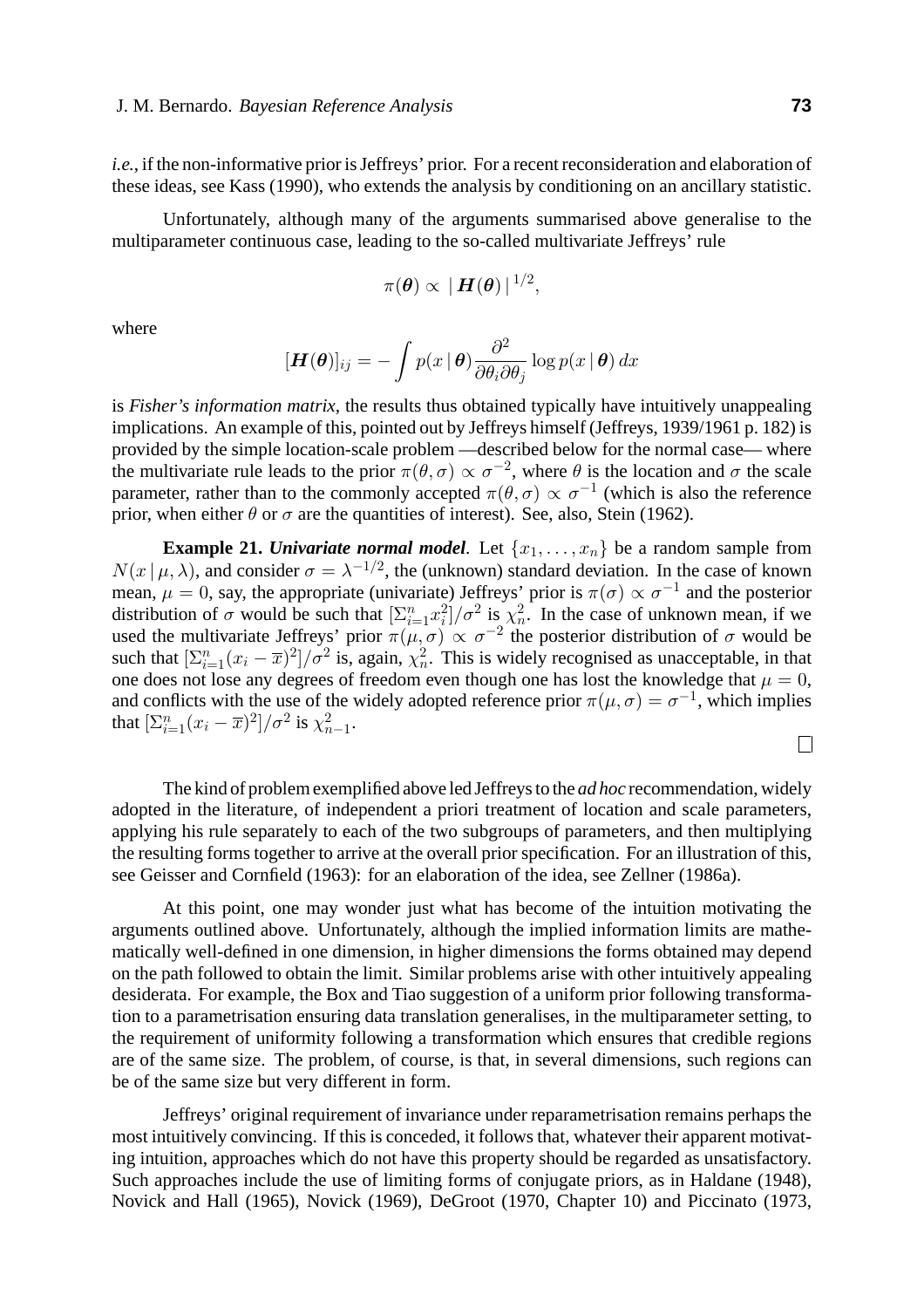1977), a predictivistic version of the principle of insufficient reason, Geisser (1984), and different forms of information-theoretical arguments, such as those put forward by Zellner (1977, 1991), Geisser (1979) and Torgesen (1981).

Maximising the expected information (as opposed to maximising the expected *missing* information) gives invariant, but unappealing results, producing priors that can have finite support (Berger *et al.,* 1989). Other information-based suggestions are those of Eaton (1982), Spall and Hill (1990) and Rodríguez (1991).

Partially satisfactory results have nevertheless been obtained in multiparameter problems where the parameter space can be considered as a group of transformations of the sample space. Invariance considerations within such a group suggest the use of *relatively invariant* (Hartigan, 1964) priors like the Haar measures. This idea was pioneered by Barnard (1952). Stone (1965) recognised that, in an appropriate sense, it should be possible to approximate the results obtained using a non-informative prior by those obtained using a convenient sequence of proper priors. He went on to show that, if a group structure is present, the corresponding *right* Haar measure is the only prior for which such a desirable convergence is obtained. It is reassuring that, in those one-dimensional problems for which a group of transformations does exist, the right Haar measures coincides with the relevant Jeffreys' prior. For some undesirable consequences of the *left* Haar measure see Bernardo (1978b). Further developments involving Haar measures are provided by Zidek (1969), Villegas (1969, 1971, 1977a, 1977b, 1981), Stone (1970), Florens (1978, 1982), Chang and Villegas (1986) and Chang and Eaves (1990). Dawid (1983b) provides an excellent review of work up to the early 1980's. However, a large group of interesting models do not have any group structure, so that these arguments cannot produce general solutions.

Even when the parameter space may be considered as a group of transformations there is no definitive answer. In such situations, the right Haar measures are the obvious choices and yet even these are open to criticism.

**Example 22.** *Standardised mean.* Let  $x = \{x_1, \ldots, x_n\}$  be a random sample from a normal distribution  $N(x | \mu, \lambda)$ . The standard prior recommended by group invariance arguments is  $\pi(\mu, \sigma) = \sigma^{-1}$  where  $\lambda = \sigma^{-2}$ . Although this gives adequate results if one wants to make inferences about either  $\mu$  or  $\sigma$ , it is quite unsatisfactory if inferences about the standardised mean  $\phi = \mu/\sigma$  are required. Stone and Dawid (1972) show that the posterior distribution of  $\phi$ obtained from such a prior depends on the data through the statistic

$$
t = \frac{\sum_{i=1}^{n} x_i}{(\sum_{i=1}^{n} x_i^2)^{1/2}},
$$

whose sampling distribution,

$$
p(t | \mu, \sigma) = p(t | \phi)
$$
  
=  $e^{-n\phi^2/2} \left\{ 1 - \frac{t^2}{n} \right\}^{(n-3)/2} \int_0^\infty \omega^{n-1} \exp \left\{ -\frac{\omega^2}{2} + t\phi\omega \right\} d\omega,$ 

only depends on  $\phi$ . One would, therefore, expect to be able to "match" the original inferences about  $\phi$  by the use of  $p(t | \phi)$  together with some appropriate prior for  $\phi$ . However, no such prior exists.

On the other hand, the reference prior relative to the ordered partition  $(\phi, \sigma)$  is (see Example 15)

$$
\pi(\phi,\sigma) = (1 + \frac{1}{2}\phi^2)^{-1/2}\sigma^{-1}
$$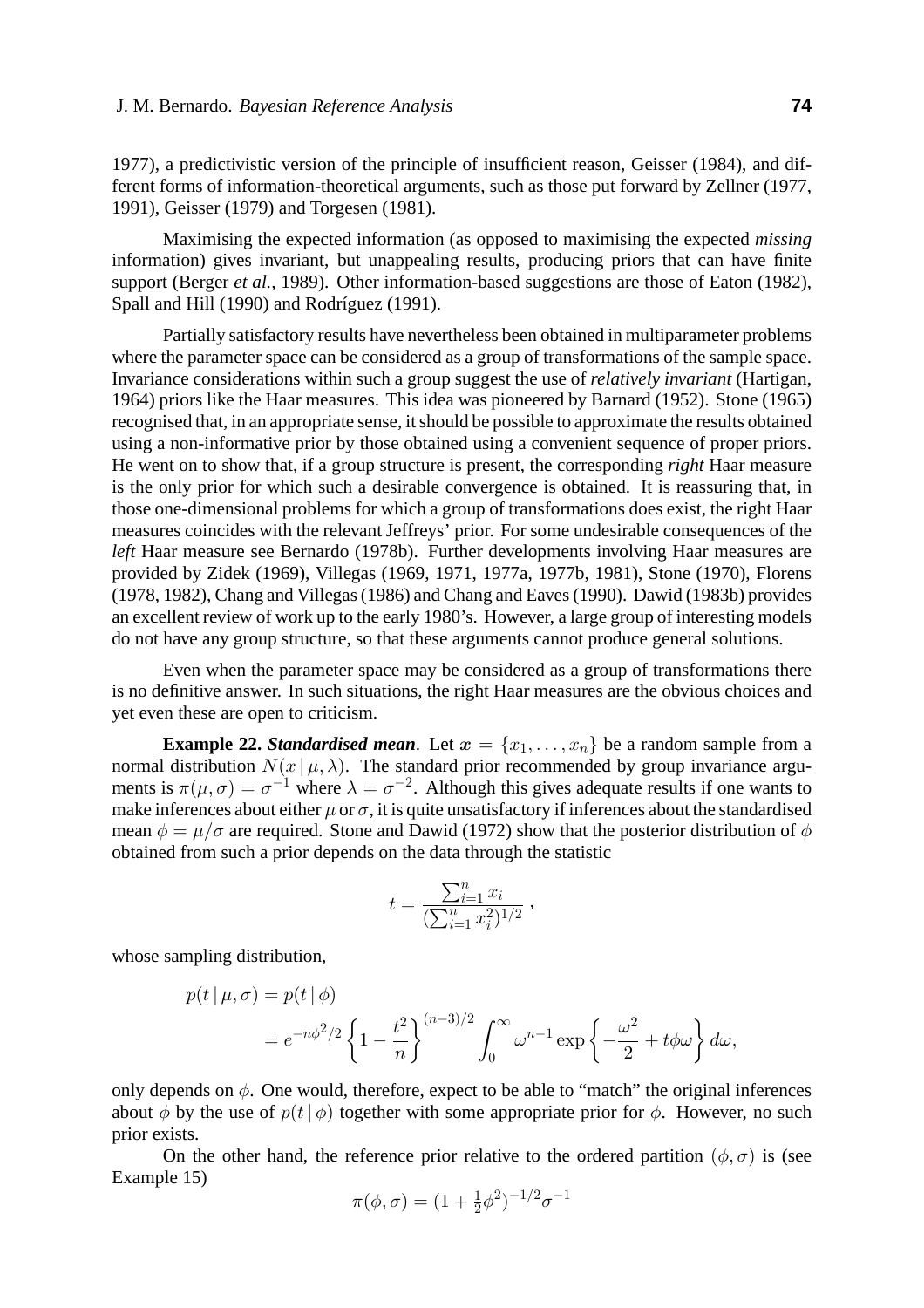and the corresponding posterior distribution for  $\phi$  is

$$
\pi(\phi \,|\, \boldsymbol{x}) \propto (1+\tfrac{1}{2}\phi^2)^{-1/2} \left[ e^{-n\phi^2/2} \int_0^\infty \omega^{n-1} \exp\big(-\frac{\omega^2}{2} + \lambda \phi \omega\big) d\omega \right] \ .
$$

We observe that the factor in square brackets is proportional to  $p(t | \phi)$  and thus the inconsistency disappears.  $\Box$ 

This type of *marginalisation paradox*, further explored by Dawid, Stone and Zidek (1973), appears in a large number of multivariate problems and makes it difficult to believe that, for any given model, a *single* prior may be usefully regarded as "universally" non-informative. Jaynes (1980) disagrees; Dawid *et al.* (1980) contest his argument.

An acceptable general theory for non-informative priors should be able to provide consistent answers to the same inference problem whenever this is posed in different, but equivalent forms. Although this idea has failed to produce a constructive procedure for deriving priors, it may be used to discard those methods which fail to satisfy this rather intuitive requirement.

**Example 23.** *Correlation coefficient*. Let  $(x, y) = \{(x_1, y_1), \ldots, (x_n, y_n)\}\)$  be a random sample from a bivariate normal distribution, and suppose that inferences about the correlation coefficient  $\rho$  are required. It may be shown that if the prior is of the form

$$
\pi(\mu_1, \mu_2, \sigma_1, \sigma_2, \rho) = \pi(\rho)\sigma_1^{-a}\sigma_2^{-a},
$$

which includes all proposed "non-informative" priors for this model that we are aware of, then the posterior distribution of  $\rho$  is given by

$$
\pi(\rho | \mathbf{x}, \mathbf{y}) = \pi(\rho | r) \n= \frac{\pi(\rho)(1 - \rho^2)^{(n+2a-3)/2}}{(1 - \rho r)^{n+a-(5/2)}} F\left(\frac{1}{2}, \frac{1}{2}, n+a-\frac{3}{2}, \frac{1+\rho r}{2}\right) ,
$$

where

$$
r = \frac{\sum_i x_i y_i - n\overline{x}\,\overline{y}}{[\sum_i (x_i - \overline{x})^2]^{1/2}[\sum_i (y_i - \overline{y})^2]^{1/2}}
$$

is the sample correlation coefficient, and *F* is the hypergeometric function. This posterior distribution only depends on the data through the sample correlation coefficient *r*; thus, with this form of prior,  $r$  is sufficient. On the other hand, the sampling distribution of  $r$  is

$$
p(r \mid \mu_1, \mu_2, \sigma_1, \sigma_2, \rho) = p(r \mid \rho)
$$
  
= 
$$
\frac{(1 - \rho^2)^{(n-1)/2} (1 - r^2)^{(n-4)/2}}{(1 - \rho r)^{n-3/2}} F\left(\frac{1}{2}, \frac{1}{2}, n - \frac{1}{2}, \frac{1 + \rho r}{2}\right).
$$

Moreover, using the transformations  $\delta = \tanh^{-1} \rho$  and  $t = \tanh^{-1} r$ , Jeffreys' prior for this univariate model is found to be  $\pi(\rho) \propto (1 - \rho^2)^{-1}$  (see Lindley, 1965, pp. 215–219).

Hence one would expect to be able to match, using this reduced model, the posterior distribution  $\pi(\rho | r)$  given previously, so that

$$
\pi(\rho \mid r) \propto p(r \mid \rho)(1 - \rho^2)^{-1}.
$$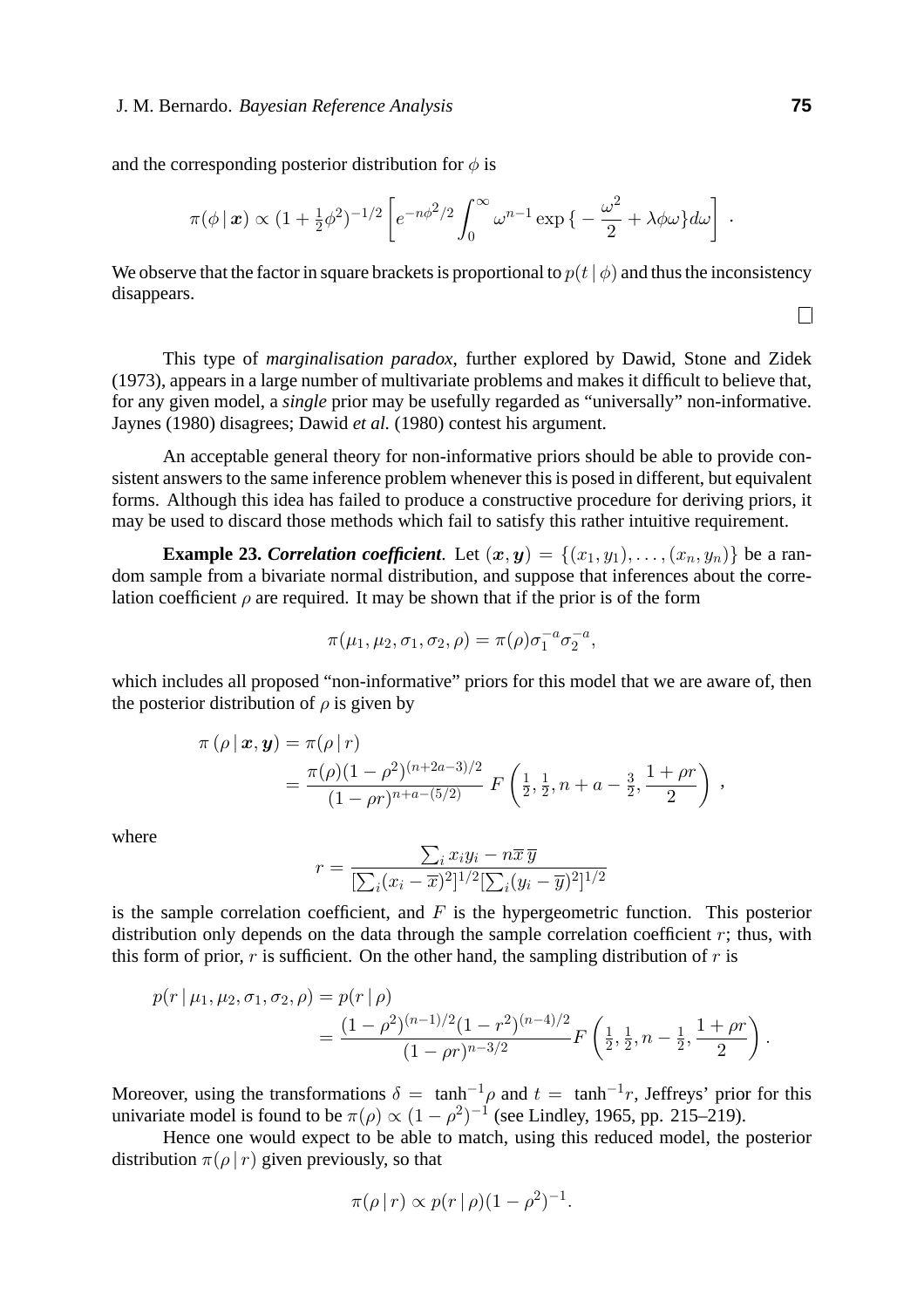Comparison between  $\pi(\rho | r)$  and  $p(r | \rho)$  shows that this is possible if and only if  $a = 1$ , and  $\pi(\rho) = (1 - \rho^2)^{-1}$ . Hence, to avoid inconsistency the joint reference prior must be of the form

$$
\pi(\mu_1, \mu_2, \sigma_1, \sigma_2, \rho) = (1 - \rho^2)^{-1} \sigma_1^{-1} \sigma_2^{-1},
$$

which is precisely (see Example 19) the reference prior relative to any ordered parameterisation which begins by  $\rho$ , such as  $\{\rho, \mu_1, \mu_2, \sigma_1, \sigma_2\}$ .

However, it is easily checked that Jeffreys' multivariate prior is

$$
\pi(\mu_1, \mu_2, \sigma_1, \sigma_2, \rho) = (1 - \rho^2)^{-3/2} \sigma_1^{-2} \sigma_2^{-2}
$$

and that the "two-step" Jeffreys' multivariate prior which separates the location and scale parameters is

$$
\pi(\mu, \mu_2)\pi(\sigma_1, \sigma_2, \rho) = (1 - \rho^2)^{-3/2} \sigma_1^{-1} \sigma_2^{-1}.
$$

For further detailed discussion of this example, see Bayarri (1981).

Once again, this example suggests that different non-informative priors may be appropriate *depending on the particular function of interest* or, more generally, on the ordered parameterisation.

Although marginalisation paradoxes disappear when one uses proper priors, to use proper approximations to non-informative priors as an approximate description of "ignorance" does not solve the problem either.

**Example 24.** *Stein's paradox.* Let  $x = \{x_1, \ldots, x_n\}$  be a random sample from a multivariate normal distribution  $N_k(x | \mu, I_k)$ . Let  $\overline{x}_i$  be the mean of the *n* observations from coordinate *i* and let  $t = \sum_i \overline{x}_i^2$ . The universally recommended "non-informative" prior for this model is  $\pi(\mu_1,\ldots,\mu_k) = 1$ , which may be approximated by the proper density

$$
\pi(\mu_1,\ldots,\mu_k)=\prod_{i=1}^m N(\mu_i\,|\,0,\lambda),
$$

where  $\lambda$  is very small. However, if inferences about  $\phi = \sum_i \mu_i^2$  are desired, the use of this prior overwhelms, for large k, what the data have to say about  $\phi$ . Indeed, with such a prior the posterior distribution of  $n\phi$  is a non-central  $\chi^2$  distribution with *k* degrees of freedom and non-centrality parameter *nt*, so that

$$
E[\phi \mid \boldsymbol{x}] = t + \frac{k}{n}, \quad V[\phi \mid x] = \frac{2}{n} \left[ 2t + \frac{k}{n} \right]
$$

*,*

while the sampling distribution of *nt* is a non-central  $\chi^2$  distribution  $\chi^2(nt | k, n\phi)$ , with *k* degrees of freedom and parameter  $n\phi$ , so that  $E[t | \phi] = \phi + k/n$ . Thus, with, say,  $k = 100$ , *n* = 1 and *t* = 200, we have  $E[\phi | x] \approx 300$ ,  $V[\phi | x] \approx 32^2$ , whereas the unbiased estimator based on the sampling distribution gives  $\hat{\phi} = t - k \approx 100$ .

However, the asymptotic posterior distribution of  $\phi$  is  $N(\phi | \hat{\phi}, (4\hat{\phi})^{-1})$  and hence, by Theorem 16, the reference posterior for  $\phi$  relative to  $p(t | \phi)$  is

$$
\pi(\phi | \mathbf{x}) \propto \pi(\phi) p(t | \phi) \propto \phi^{-1/2} \chi^2(nt | k, n\phi)
$$

whose mode is close to  $\hat{\phi}$ . It may be shown that this is also the posterior distribution of  $\phi$ derived from the reference prior relative to the ordered partition  $\{\phi, \omega_1, \ldots, \omega_{k-1}\}\,$ , obtained by reparametrising to polar coordinates in the full model. For further details, see Stein (1959), Efron (1973), Bernardo (1979b) and Ferrándiz (1982).

 $\Box$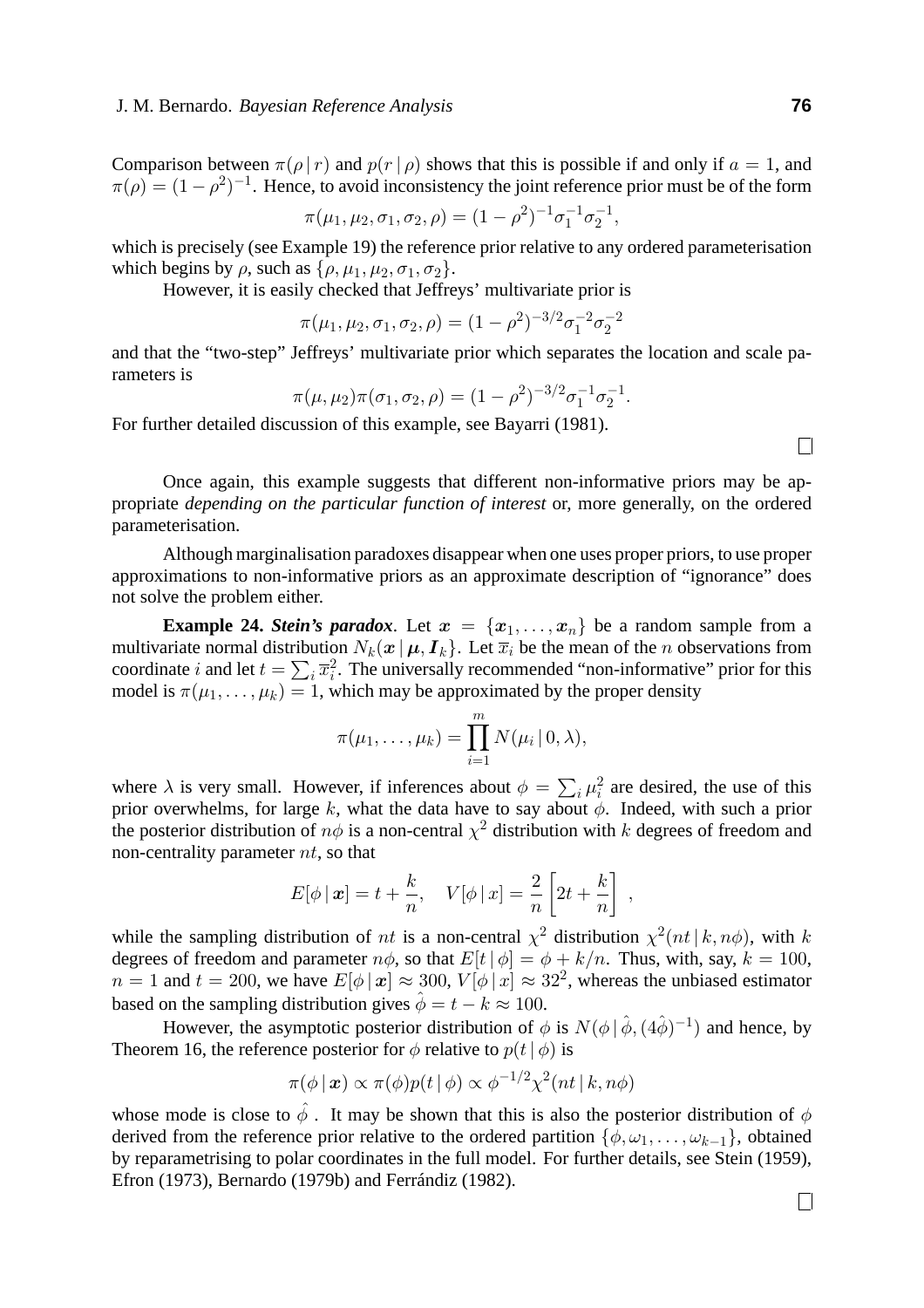### J. M. Bernardo. *Bayesian Reference Analysis* **77**

Naïve use of apparently "non-informative" prior distributions can lead to posterior distributions whose corresponding credible regions have untenable coverage probabilities, in the sense that, for some region *C*, the corresponding posterior probabilities  $P(C | z)$  may be completely different from the conditional values  $P(C | \theta)$  for almost all  $\theta$  values.

Such a phenomenon is often referred to as *strong inconsistency* (see, for example, Stone, 1976). However, by carefully distinguishing between parameters of interest and nuisance parameters, reference analysis avoids this type of inconsistency. An illuminating example is provided by the reanalysis by Bernardo (1979b, reply to the discussion) of Stone's (1976) *Flatland* example.

Jaynes (1968) introduced a more general formulation of the problem. He allowed for the existence of a certain amount of initial "objective" information and then tried to determine a prior which reflected this initial information, but nothing else (see, also, Csiszár, 1985). Jaynes considered the entropy of a distribution to be the appropriate measure of uncertainty subject to any "objective" information one might have. If no such information exists and  $\phi$  can only take a finite number of values, Jaynes' *maximum entropy* solution reduces to the Bayes-Laplace postulate. His arguments are quite convincing in the finite case; however, if  $\phi$  is continuous, the non-invariant entropy functional,  $H\{p(\phi)\} = -\int p(\phi) \log p(\phi) d\phi$ , no longer has a sensible interpretation in terms of uncertainty. Jaynes' solution is to introduce a "reference" density  $\pi(\phi)$  in order to define an "invariantised" entropy,

$$
-\int p(\phi) \log \frac{p(\phi)}{\pi(\phi)} d\phi,
$$

and to use the prior which maximises this expression, subject, again, to any initial "objective" information one might have. Unfortunately,  $\pi(\phi)$  must itself be a representation of ignorance about  $\phi$  so that no progress has been made. If a convenient group of transformations is present, Jaynes suggests invariance arguments to select the reference density. However, no general procedure is proposed.

Context-specific "non-informative" Bayesian analyses have been produced for specific classes of problems, with no attempt to provide a general theory. These include dynamic models (Pole and West, 1989) and finite population survey sampling (Meeden and Vardeman, 1991).

The quest for non-informative priors could be summarised as follows.

- (i) In the finite case, Jaynes' principle of maximising the entropy is convincing, but cannot be extended to the continuous case.
- (ii) In one-dimensional continuous regular problems, Jeffreys' prior is appropriate.
- (iii) The infinite discrete case can often be handled by suitably embedding the problem within a continuous framework.
- (iv) In continuous multiparameter situations there is no hope for a single, unique, "non-informative prior", appropriate for all the inference problems within a given model. To avoid having the prior dominating the posterior for *some* function  $\phi$  of interest, the prior has to depend not only on the model but also on the parameter of interest or, more generally, on some notion of the order of importance of the parameters.

The reference prior theory introduced in Bernardo (1979b) avoids most of the problems encountered with other proposals. It reduces to Jaynes' form in the finite case and to Jeffreys' form in one-dimensional regular continuous problems, avoiding marginalisation paradoxes by insisting that the reference prior be tailored to the parameter of interest. However, subsequent work by Berger and Bernardo (1989) has shown that the heuristic arguments in Bernardo (1979b) required more precise definitions in complicated situations. Moreover, Berger and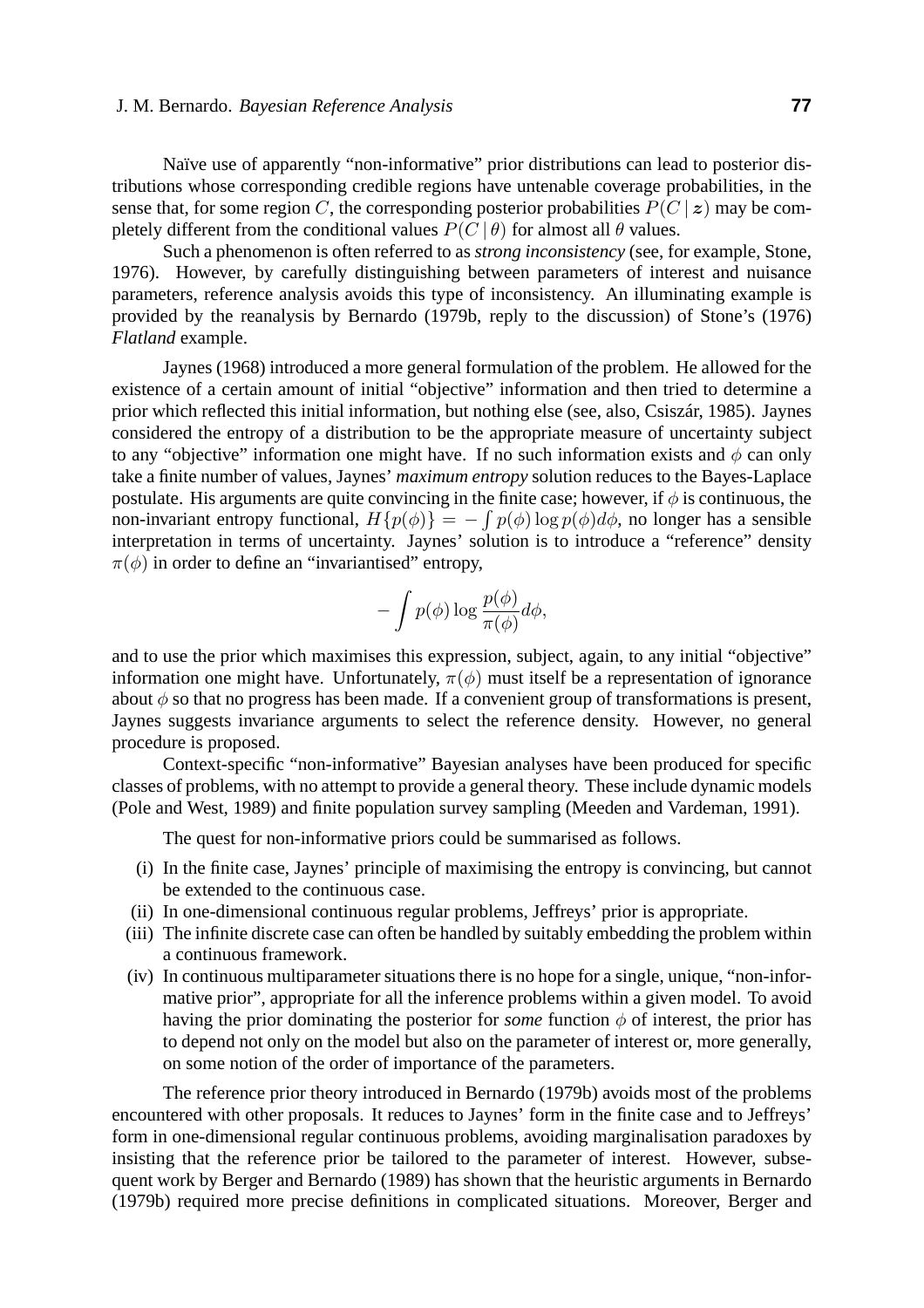Bernardo (1992a, 1992b, 1992c) showed that the partition into parameters of interest and nuisance parameter may not go far enough and that reference priors should be viewed relative to a given ordering—or, more generally, a given ordered grouping—of the parameters. This is the approach that has been described in detail in Chapter 3.

### 4.2. INTERPRETATION OF NON-SUBJECTIVE PRIORS

A major criticism to the use of non-subjective priors comes from subjectivist Bayesians, who argue that the prior should be an honest expression of the analyst's prior knowledge and not a function of the model, specially if this involves integration over the sample space and hence may violate the likelihood principle.

*...* why should one's knowledge, or ignorance, of a quantity depend on the experiment being used to determine it? Lindley (1972, p. 71).

In many situations, we would accept this argument. However, as we argued earlier, priors which reflect knowledge of the experiment can sometimes be genuinely appropriate in Bayesian inference, as mentioned the discussion of stopping rules in Section 1.4. Moreover, priors intended to serve as *reference* points with respect to specific experimental setups should naturally depend on the experiment to be analysed

In general we feel that it is sensible to choose a non-informative prior which expresses ignorance *relative* to information which can be supplied by a particular experiment. If the experiment is changed, then the expression of relative ignorance can be expected to change correspondingly. (Box and Tiao, 1973, p. 46).

Posteriors obtained from actual prior opinions could then be compared with those derived from a reference analysis in order to assess the relative importance of the initial opinions on the final inference. Indeed, from a *foundational* viewpoint, the derivation of a reference posterior should be seen as part of a healthy *sensitivity analysis*, where it is desired to analyze the changes in the posterior of interest induced by changes in the prior: a reference posterior is just an answer to a *what if* question, namely what could be said about the quantity of interest given the data, if one's prior knowledge were dominated by the data. If the experiment is changed the reference prior may be expected to change correspondingly; if subjective prior information is specified, the corresponding posterior could be compared with the reference posterior in order to assess the relative importance on the initial opinions in the final inference. Moreover, from a *pragmatic* point of view, it must be stressed that in the Bayesian analysis of the complex multiparameter models which are now systematically used as a consequence of the availability of numerical MCMC methods (models typically intractable from a frequentist perspective), there is little hope for a detailed assessment of a huge personal multivariate prior; the naïve use of some tractable "noninformative" prior may then hide important unwarranted assumptions which may easily dominate the analysis (see *e.g.*, Casella, 1996, and references therein). Careful, responsible choice of a non-subjective prior is then possibly the best available alternative.

It should also be mentioned here that some Bayesian statisticians would follow Jeffreys (1939/1961) or Jaynes (1996) in a radical non-subjective view: they would claim that subjective priors are useless for scientific inference and so, non-subjective priors are necessary because there is nothing else to do.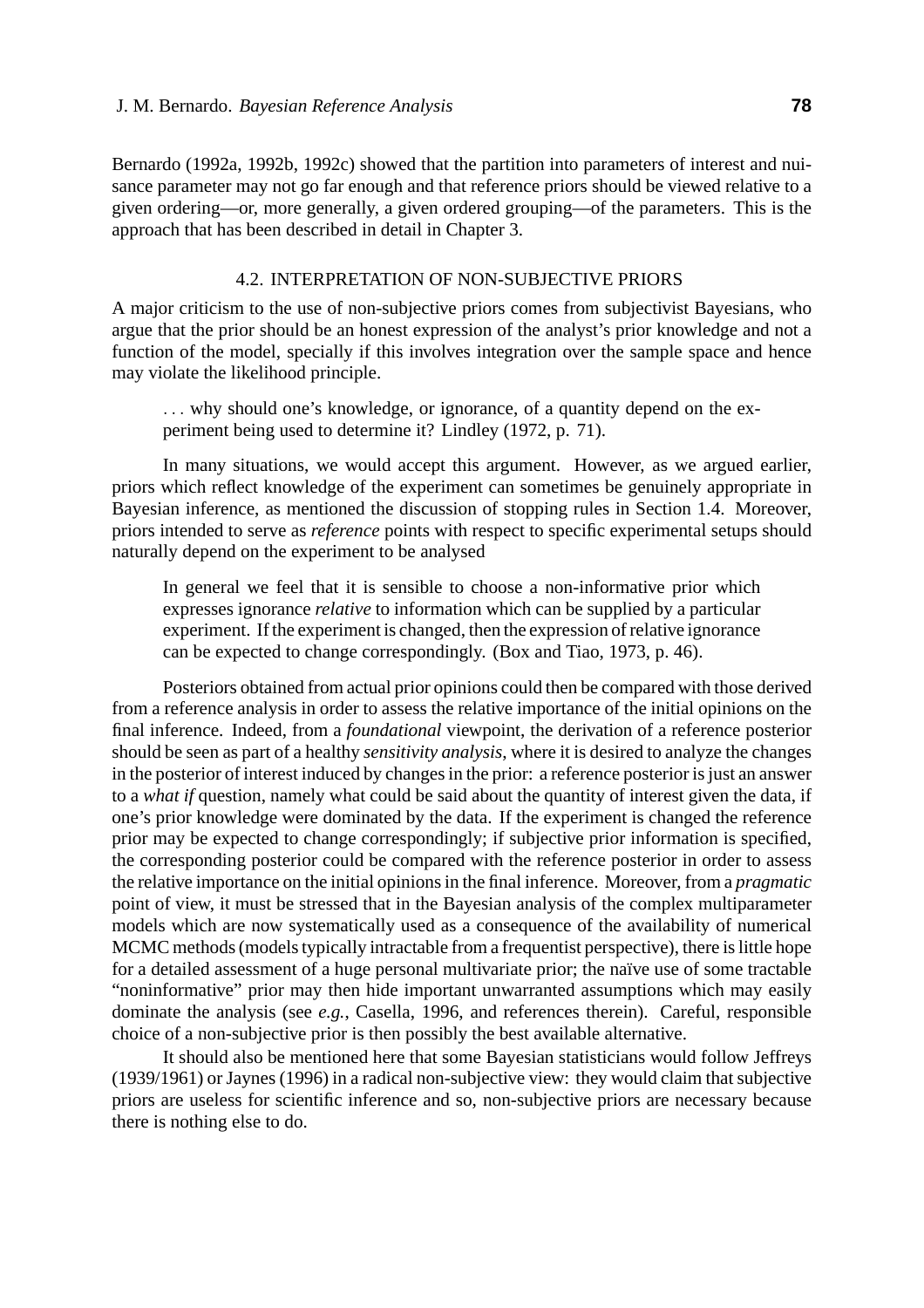#### 4.3. IMPROPER PRIORS

Reference priors may occasionally *proper* probability even when the parameter space Φ is not bounded. (see *e.g.*, Bernardo and Ramón, 1998, Sec. 3 for an interesting example). However, reference priors associated to models with unbounded parameter spaces are typically *improper* in that, in most cases, if  $\Phi$  is not compact, then  $\int_{\Phi} \pi(\phi) d\phi = \infty$ . This has often been criticized on the grounds that (i) foundational arguments require the use of a proper prior, and (ii) the use of improper priors may lead to unsatisfactory posteriors.

With respect to the foundational issue, we should point out that the natural axioms do *not* imply that the prior must be proper: they only lead to finite additivity, which is compatible with improper measures. However, the further natural assumption of *conglomerability* leads to  $\sigma$ -additivity and, hence, to proper measures; some signposts to this interesting debate are Heath and Sudderth (1978, 1989), Hartigan (1983), Cifarelli and Regazzini (1987), Seidenfeld (1987), Consonni and Veronese (1989) and Lindley (1996). It must be stressed however that, by definition, non-subjective priors are *not* intended to describe personal beliefs: they are *only* positive functions to be formally used in Bayes theorem to obtain non-subjective *posteriors*, —which indeed *should always be proper* given a minimum sample size—. Uncritical use of a "noninformative" prior may lead to an improper posterior (see *e.g.*, Berger, 1985, p. 187, for a well known example); the precise conditions for an improper prior to lead to a proper posterior are not known, but we are not aware of any example where the reference algorithm has lead to an improper posterior given a sample of minimum size.

It is very important to emphasize here that the use of a proper prior does certainly *not* guarantee a sensible behaviour of the resulting posterior. Indeed, if an improper prior leads to a posterior with undesirable properties, the posterior which would result from a proper approximation to that prior, —say that obtained by truncation of the parameter space—, will still have the same undesirable properties; for instance (see Example 24), the posterior of the sum of the squares of normal means  $\phi = \sum_{j=1}^{m} \mu_j^2$  based on a joint uniform prior on the means  $\pi(\mu_1,\ldots,\mu_m) \propto 1$  is extremely unsatisfactory as a non-subjective posterior (Stein, 1959), but so it is the posterior of  $\phi$  based on the *proper* multinormal prior  $\pi(\mu_1,\ldots,\mu_m)\propto \prod_i \mathbf{N}(\mu_i|0,\lambda)$ , for small precision  $\lambda$ . Proper or improper, what must pragmatically be required from non-subjective priors is that, for any data set, they lead to sensible, data dominated, posterior distributions.

Finally, the use of improper non-subjective prior distributions have sometimes been criticised on the grounds that they may lead to inadmissible estimates (see, e.g. Stein, 1956). However, sensible non-subjective posteriors should be expressible as a *limit* of some sequence of posteriors derived from proper priors (Stone, 1963, 1965, 1970; Stein, 1965; Akaike, 1980a); this is precisely the procedure used to *define* reference distributions. Regarded as a "baseline" for admissible inferences, reference posterior distributions need not be themselves admissible, but only arbitrarily close to admissible posteriors.

#### 4.4. CALIBRATION

Non-subjective posterior credible intervals are often numerically very close, and sometimes identical, to frequentist confidence intervals based on *sufficient* statistics (for an instructive discussion of how unsatisfactory confidence intervals may be when not based on sufficient statistics see Jaynes, 1976). Indeed, the analysis on the frequentist coverage probabilities of credible intervals derived from non-subjective posteriors, —in an attempt to verify whether or not they are "well calibrated" —, has a very long history, and it does provide some bridges between frequentist and Bayesian inference. References within this topic include Lindley (1958), Welch and Peers (1963), Bartholomew (1965), Peers (1965, 1968), Welch (1965),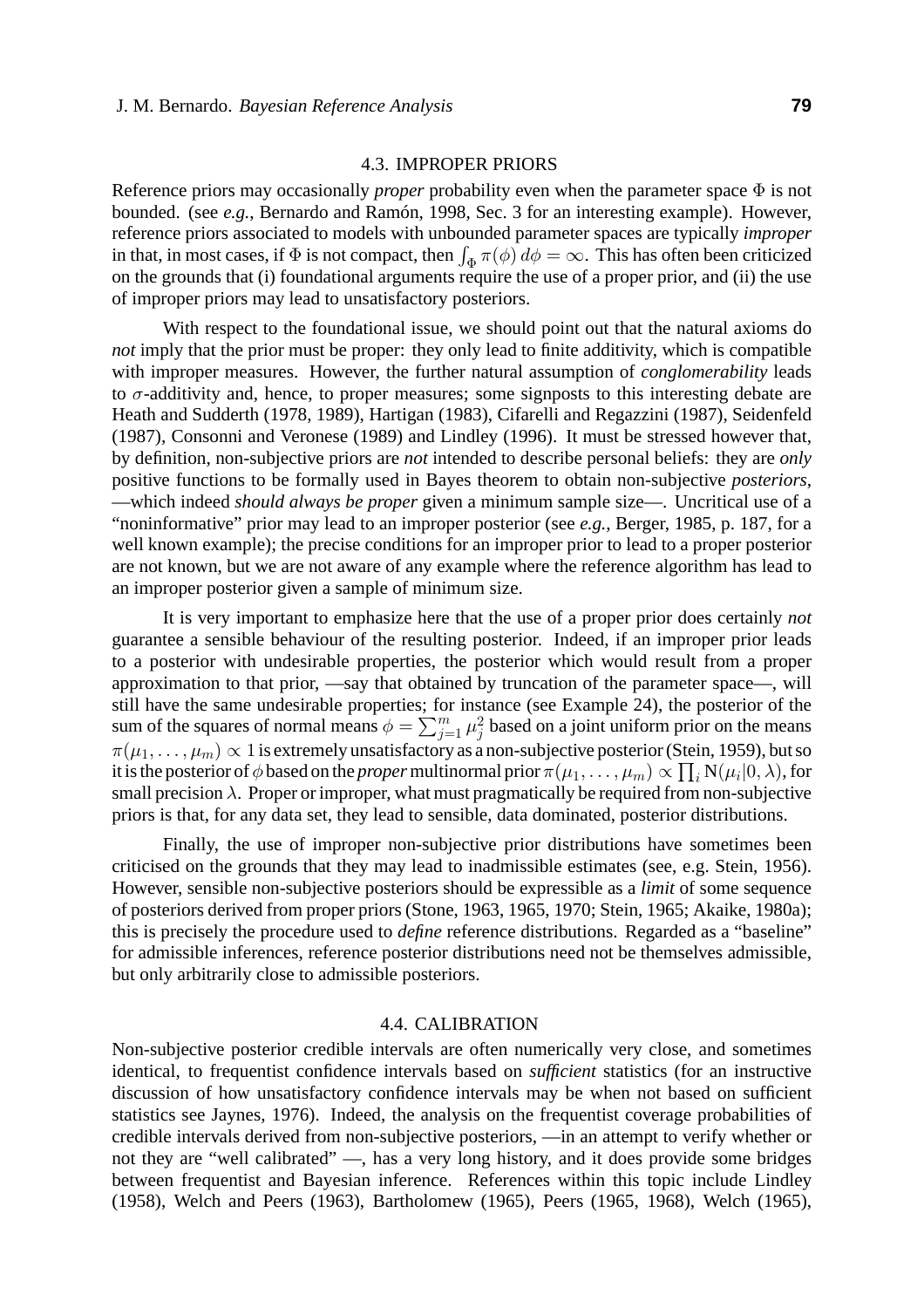Hartigan (1966, 1983), DeGroot (1973), Robinson (1975, 1978), Rubin (1984), Stein (1985), Chang and Villegas (1986), Tibshirani (1989), Dawid (1991), Severini (1991, 1993, 1994), Ghosh and Mukerjee (1992, 1993), Efron (1993), Mukerjee and Day (1993), Nicolau (1993), DiCiccio and Stern (1994), Samaniego and Reneau (1994), Datta and Ghosh (1995a) and Datta (1996).

This is a very active research area; indeed, the frequentist coverage probabilities of posterior credible intervals have often been an important element in arguing among competing non-subjective posteriors, as in Stein (1985), Efron (1986), Tibshirani (1989), Berger and Bernardo (1989), Ye and Berger (1991), Liseo (1993), Berger and Yang (1994), Yang and Berger (1994), Ghosh, Carlin and Srivastava (1995) and Sun and Ye (1995). Reference posteriors have consistently been found to have very attractive coverage properties, even for small samples, but no general results have been established.

## 4.5. FURTHER SIGNPOSTS

The classic books by Jeffreys (1961), Lindley (1965) and Box and Tiao (1973) are a must for anyone interested in non-subjective Bayesian inference; they prove that most "textbook" inference problems have a simple non-subjective Bayesian solution, and one which produces credible intervals which are often, *numerically*, either identical or very close to their frequentist "accepted" counterparts, but much easier to obtain (and to interpret). Zellner (1971) is a textbook on econometrics from a non-subjective Bayesian viewpoint; Geisser (1993) summarizes many results on non-subjective posterior *predictive* distributions.

In Section 4.1 we have outlined the interesting history of the topic, which dates back to Laplace (1812), and has known a long modern revival which began with Jeffreys (1939/1961). In this final section, we simply recall its basic milestones: Jeffreys (1946), Perks (1947), Lindley (1961), Geisser and Cornfield (1963), Welch and Peers (1963), Hartigan (1964, 1965), Novick and Hall (1965), Jaynes (1968, 1971), Good (1969), DeGroot (1970, Ch. 10), Villegas (1971, 1977, 1981) Box and Tiao (1973, Sec. 1.3), Zellner (1977, 1986), Akaike (1978), Bernardo (1979), Geisser (1979, 1984), Rissanen (1983), Tibshirani (1989) and Berger and Bernardo (1989, 1992c). The study of the development of this long quest may be completed with the review paper by Kass and Wasserman (1996), and references therein.

Some recent developments in the definition of non-subjective priors include Eaton (1992), Ghosh and Mukerjee (1992), Mukerjee and Dey (1993), Clarke and Wasserman (1993), George and McCulloch (1993), Ye(1993), Clarke and Barron (1994), Wasserman and Clarke (1995), Datta and Ghosh (1995b, 1995c, 1996), Zellner (1996) and Bernardo (1999). Yang and Berger (1996) is a partial *catalog*, alphabetically ordered by probability model, of many non-subjective priors which have been suggested in the literature. Bernardo (1997a) is a non technical analysis, in a dialog format, on the *foundational* issues involved, and it is followed by a discussion.

For someone specifically interested in reference distributions, the original discussion paper, Bernardo (1979b), is easily read and it is followed by a very lively discussion; Bernardo (1981) extends the theory to general decision problems; Berger and Bernardo (1989, 1992c) contain crucial mathematical extensions. A simple introduction to reference analysis is provided in Bernardo and Ramón (1998).

Papers which contain explicit analysis of specific reference distributions include Bernardo (1977, 1978, 1979, 1980, 1982, 1985), Bayarri (1981, 1985), Ferrándiz (1982, 1985), Sendra (1982), Eaves (1983a, 1983b, 1985), Bernardo and Bayarri (1985), Chang and Villegas (1986), Hills (1987), Mendoza (1987, 1988), Bernardo and Girón (1988), Lindley (1988), Berger and Bernardo (1989, 1992a, 1992b, 1992c), Pole and West (1989), Chang and Eaves (1990), Polson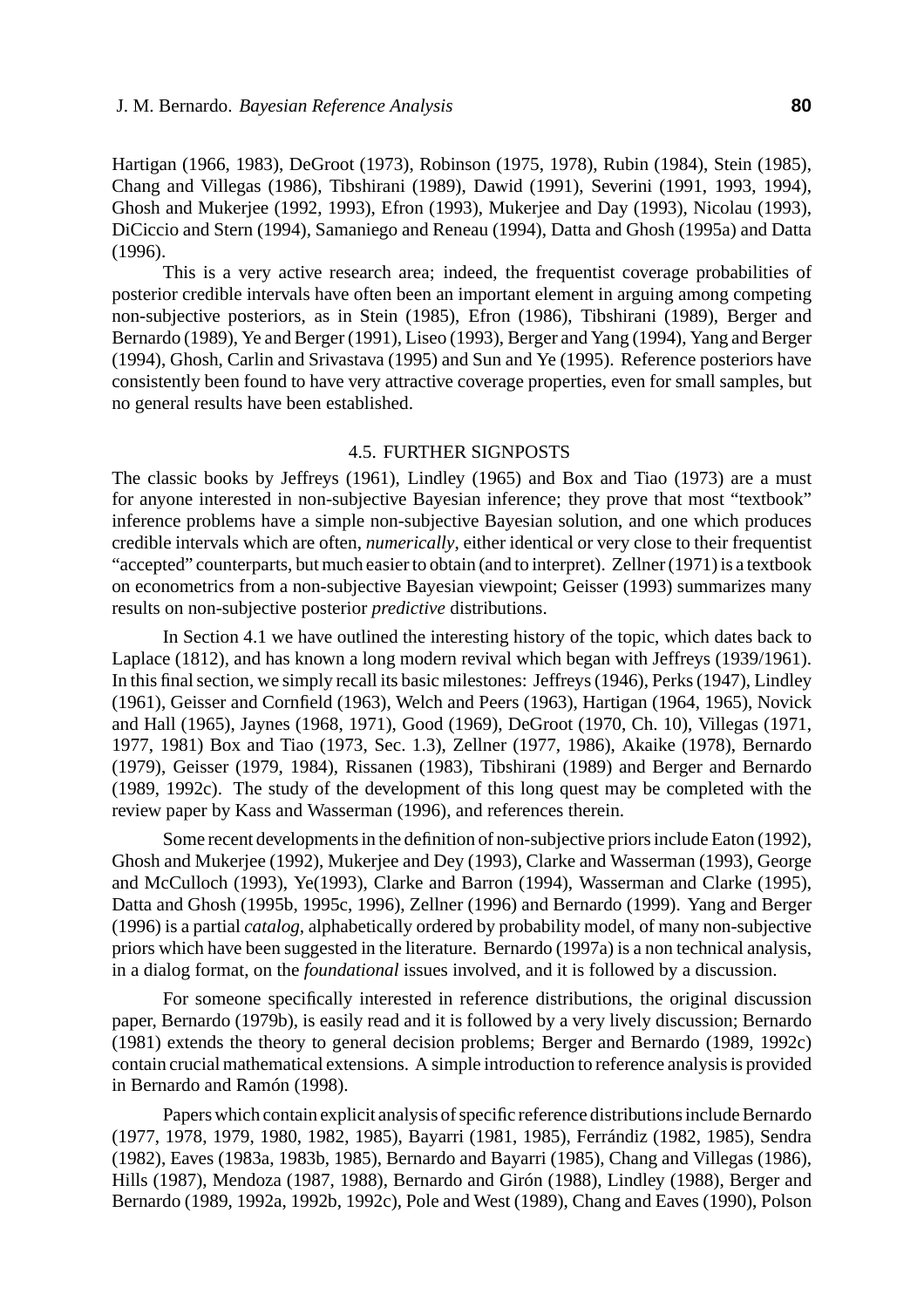and Wasserman (1990), Ye and Berger (1991), Stephens and Smith (1992), Liseo (1993), Ye (1993, 1994, 1995), Berger and Yang, (1994) Kubokawa and Robert (1994), Yang and Berger (1994, 1996), Datta and Ghosh (1995c), Ghosh, Carlin and Srivastava (1995), Sun and Ye (1995), Ghosal (1996) and Reid (1996).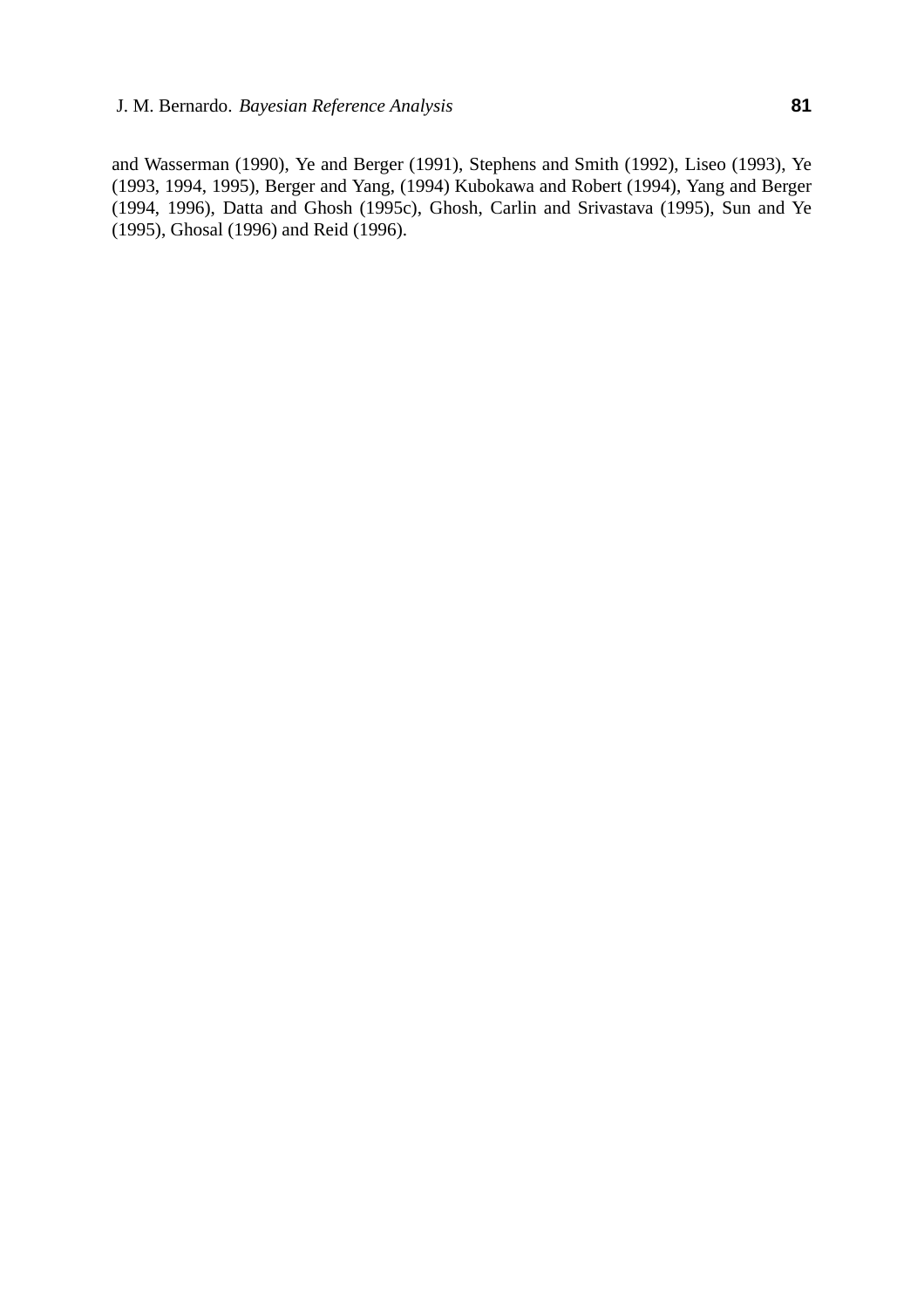# **Appendix: Basic Formulae**

Two sets of tables are provided for reference. The first set records the definition and some characteristics of the probability distributions used in this monograph. The second set records the basic elements of the Bayesian reference analysis of some simple models.

# A.1. PROBABILITY DISTRIBUTIONS

This section consists of a set of tables which record the notation, parameter range, variable range, definition, and first two moments of the probability distributions (discrete and continuous, univariate and multivariate) used in this monograph.

*Univariate Discrete Distributions.*

| $Br(x \theta)$ Bernoulli                                         |                                                                                            |
|------------------------------------------------------------------|--------------------------------------------------------------------------------------------|
| $0 < \theta < 1$                                                 | $x = 0, 1$                                                                                 |
| $p(x) = \theta^x (1 - \theta)^{1-x}$                             |                                                                                            |
| $E[x] = \theta$                                                  | $V[x] = \theta(1-\theta)$                                                                  |
| $\text{Bi}(x   \theta, n)$ Binomial                              |                                                                                            |
| $0 < \theta < 1, n = 1, 2, $                                     | $x=0,1,\ldots,n$                                                                           |
| $p(x) = {n \choose x} \theta^x (1-\theta)^{n-x}$                 |                                                                                            |
| $E[x] = n\theta$                                                 | $V[x] = n\theta(1-\theta)$                                                                 |
| $Bb(x   \alpha, \beta, n)$ Binomial-Beta                         |                                                                                            |
| $\alpha > 0, \beta > 0, n = 1, 2, $                              | $x=0,1,\ldots,n$                                                                           |
| $p(x) = c \binom{n}{x} \Gamma(\alpha + x) \Gamma(\beta + n - x)$ | $c = \frac{\Gamma(\alpha + \beta)}{\Gamma(\alpha)\Gamma(\beta)\Gamma(\alpha + \beta + n)}$ |
| $E[x] = n \frac{\alpha}{\alpha + \beta}$                         | $V[x] = \frac{n\alpha\beta}{(\alpha+\beta)^2} \frac{(\alpha+\beta+n)}{(\alpha+\beta+n)}$   |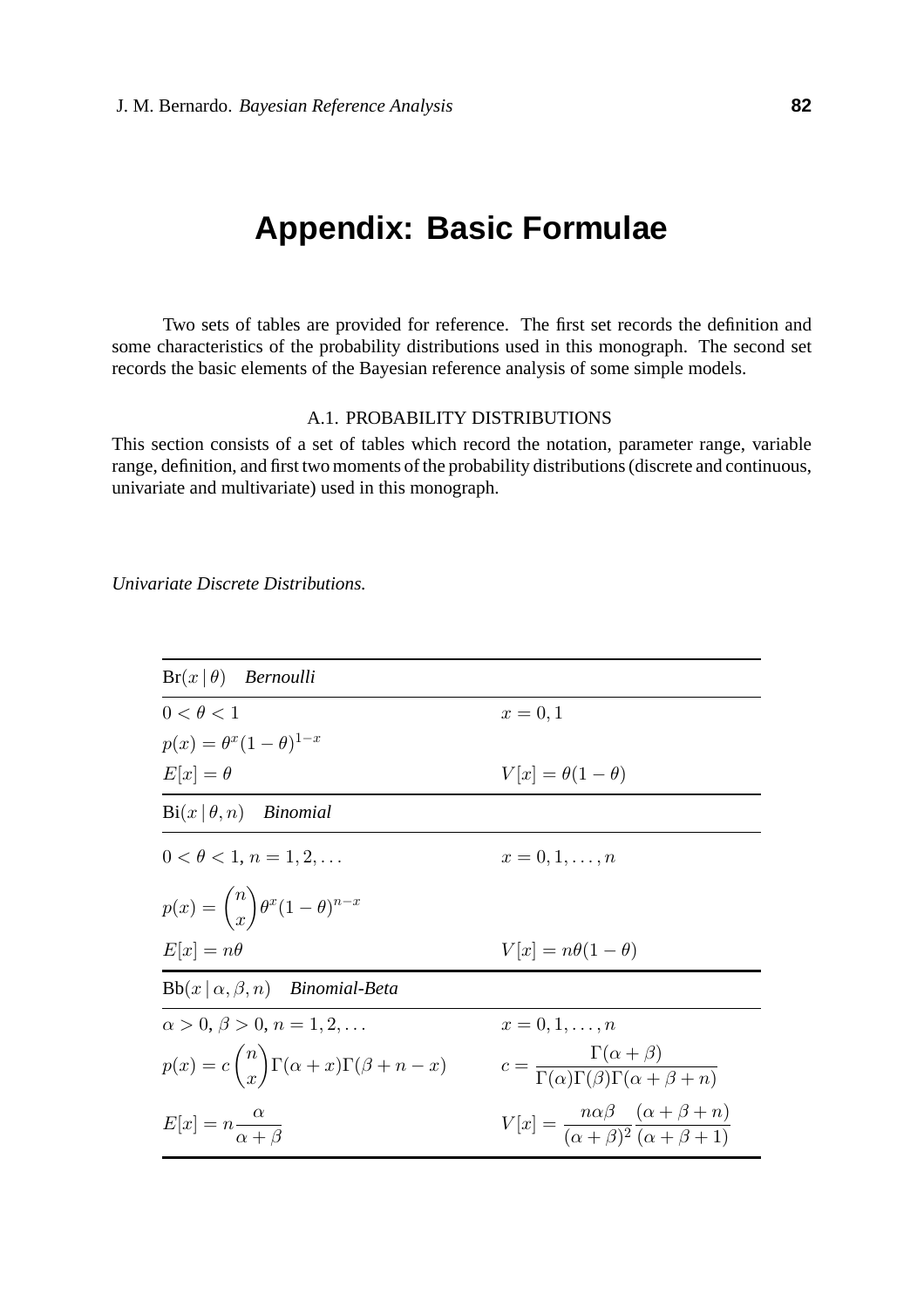*Univariate Discrete Distributions (continued).*

| $Hy(x N, M, n)$ Hypergeometric                                                                                                                                                  |                                                                              |
|---------------------------------------------------------------------------------------------------------------------------------------------------------------------------------|------------------------------------------------------------------------------|
| $N = 1, 2, $<br>$M = 1, 2, $<br>$n=1,\ldots,N+M$                                                                                                                                | $x=a, a+1, \ldots, b$<br>$a = \max(0, n - M)$<br>$b=\min(n,N)$               |
| $p(x) = c\binom{N}{x}\binom{M}{n-x}$                                                                                                                                            | $c = \binom{N+M}{n}^{-1}$                                                    |
| $E[x] = n \frac{N}{N + M}$                                                                                                                                                      | $V[x] = \frac{nNM}{(N+M)^2} \frac{N+M-n}{N+M-1}$                             |
| $Nb(x   \theta, r)$ Negative-Binomial                                                                                                                                           |                                                                              |
| $0 < \theta < 1, r = 1, 2, $                                                                                                                                                    | $x = 0, 1, 2, \ldots$                                                        |
| $p(x) = c\binom{r+x-1}{r-1}(1-\theta)^x$                                                                                                                                        | $c = \theta^r$                                                               |
| $E[x] = r \frac{1 - \theta}{\theta}$                                                                                                                                            | $V[x] = r \frac{1 - \theta}{\theta^2}$                                       |
| $Nbb(x   \alpha, \beta, r)$ Negative-Binomial-Beta                                                                                                                              |                                                                              |
| $\alpha > 0, \ \beta > 0, \ r = 1, 2 \ldots$                                                                                                                                    | $x = 0, 1, 2, \ldots$                                                        |
| $p(x) = c \left( \frac{r+x-1}{r-1} \right) \frac{\Gamma(\beta+x)}{\Gamma(\alpha+\beta+r+x)} \quad c = \frac{\Gamma(\alpha+\beta)\Gamma(\alpha+r)}{\Gamma(\alpha)\Gamma(\beta)}$ |                                                                              |
| $E[x] = \frac{r\beta}{\alpha - 1}$ $V[x] = \frac{r\beta}{(\alpha - 1)} \left[ \frac{\alpha + \beta + r - 1}{(\alpha - 2)} + \frac{r\beta}{(\alpha - 1)(\alpha - 2)} \right]$    |                                                                              |
| $\text{Pn}(x \mid \lambda)$<br>Poisson                                                                                                                                          |                                                                              |
| $\lambda > 0$                                                                                                                                                                   | $x = 0, 1, 2, \ldots$                                                        |
| $p(x) = c \frac{\lambda^x}{x!}$                                                                                                                                                 | $c=e^{-\lambda}$                                                             |
| $E[x] = \lambda$                                                                                                                                                                | $V[x]=\lambda$                                                               |
| $Pg(x   \alpha, \beta, n)$ Poisson-Gamma                                                                                                                                        |                                                                              |
| $\alpha > 0$ , $\beta > 0$ , $\gamma > 0$                                                                                                                                       | $x = 0, 1, 2, \ldots$                                                        |
| $p(x) = c \frac{\Gamma(\alpha + x)}{x!} \frac{\gamma^x}{(\beta + \gamma)^{\alpha + x}}$                                                                                         | $c = \frac{\beta^{\alpha}}{\Gamma(\alpha)}$                                  |
| $E[x] = \gamma \frac{\alpha}{\beta}$                                                                                                                                            | $V[x] = \frac{\gamma \alpha}{\beta} \left[ 1 + \frac{\gamma}{\beta} \right]$ |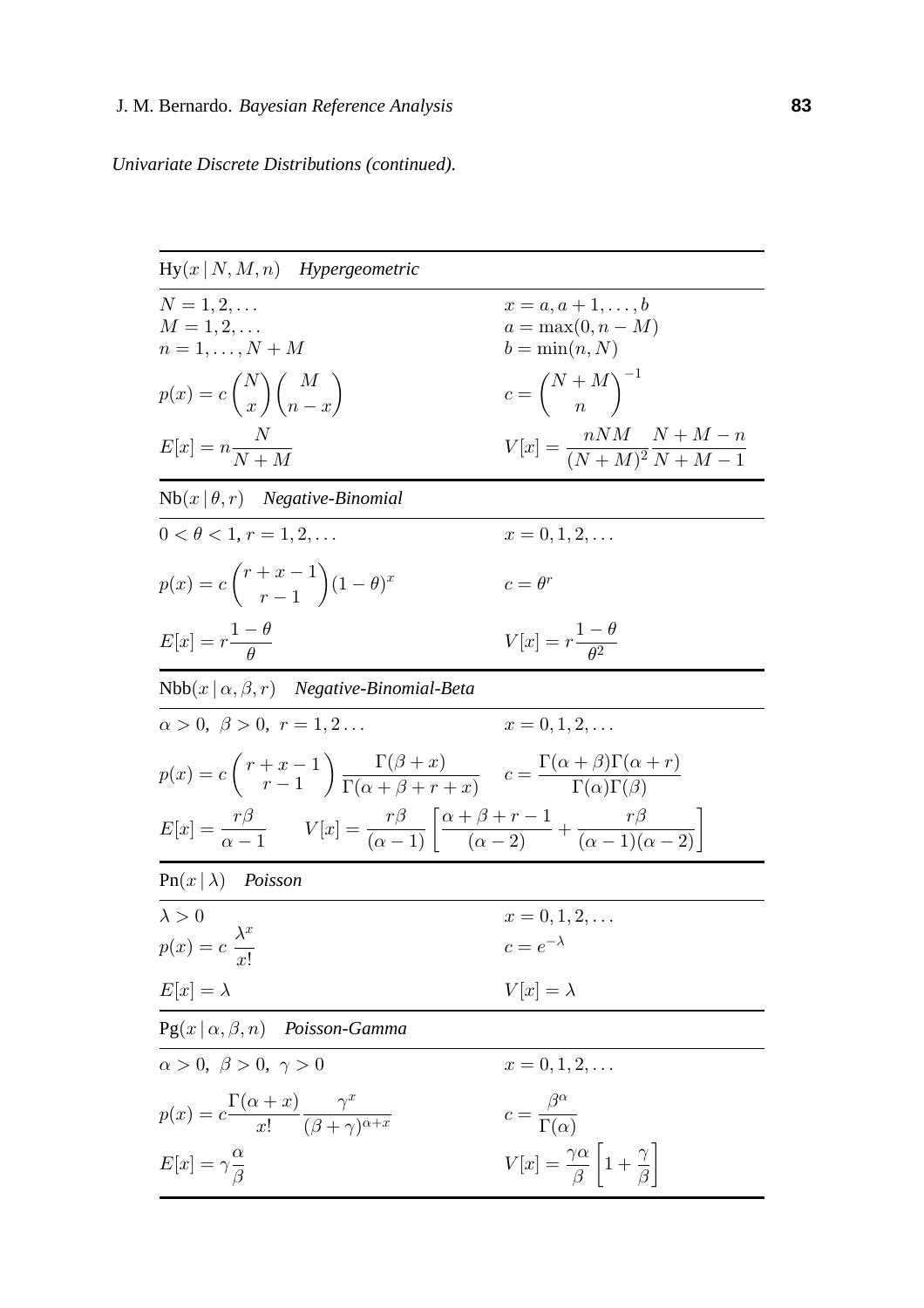*Univariate Continuous Distributions.*

| $\operatorname{Be}(x   \alpha, \beta)$ Beta       |                                                                                  |
|---------------------------------------------------|----------------------------------------------------------------------------------|
| $\alpha > 0, \beta > 0$                           | 0 < x < 1                                                                        |
| $p(x) = c x^{\alpha-1}(1-x)^{\beta-1}$            | $c = \frac{\Gamma(\alpha + \beta)}{\Gamma(\alpha)\Gamma(\beta)}$                 |
| $E[x] = \frac{\alpha}{\alpha + \beta}$            | $V[x] = \frac{\alpha\beta}{(\alpha+\beta)^2(\alpha+\beta+1)}$                    |
| $\text{Un}(x   a, b)$ Uniform                     |                                                                                  |
| b > a                                             | a < x < b                                                                        |
| $p(x) = c$                                        | $c = (b - a)^{-1}$                                                               |
| $E[x] = \frac{1}{2}(a+b)$                         | $V[x] = \frac{1}{12}(b-a)^2$                                                     |
| $Ga(x   \alpha, \beta)$ Gamma                     |                                                                                  |
| $\alpha > 0, \beta > 0$                           | x > 0                                                                            |
| $p(x) = c x^{\alpha-1} e^{-\beta x}$              | $c = \frac{\beta^{\alpha}}{\Gamma(\alpha)}$                                      |
| $E[x] = \alpha \beta^{-1}$                        | $V[x] = \alpha \beta^{-2}$                                                       |
| $\operatorname{Ex}(x   \theta)$ Exponential       |                                                                                  |
| $\theta > 0$                                      | x>0                                                                              |
| $p(x) = c e^{-\theta x}$                          | $c=\theta$                                                                       |
| $E[x] = 1/\theta$                                 | $V[x] = 1/\theta^2$                                                              |
| $Gg(x   \alpha, \beta, n)$ Gamma-Gamma            |                                                                                  |
| $\alpha > 0, \beta > 0, n > 0$                    | x>0                                                                              |
| $p(x) = c \frac{x^{n-1}}{(\beta + x)^{\alpha+n}}$ | $c = \frac{\beta^{\alpha}}{\Gamma(\alpha)} \frac{\Gamma(\alpha + n)}{\Gamma(n)}$ |
| $E[x] = n \frac{\beta}{\alpha - 1}$               | $V[x] = \frac{\beta^2(n^2+n(\alpha-1))}{(\alpha-1)^2(\alpha-2)}$                 |
| $\chi^2(x \nu) = \chi^2_{\nu}$ Chi-squared        |                                                                                  |
| $\nu > 0$                                         | x>0                                                                              |
| $p(x) = c x^{(\nu/2)-1} e^{-x/2}$                 | $c = \frac{(1/2)^{\nu/2}}{\Gamma(\nu/2)}$                                        |
| $E[x] = \nu$                                      | $V[x] = 2\nu$                                                                    |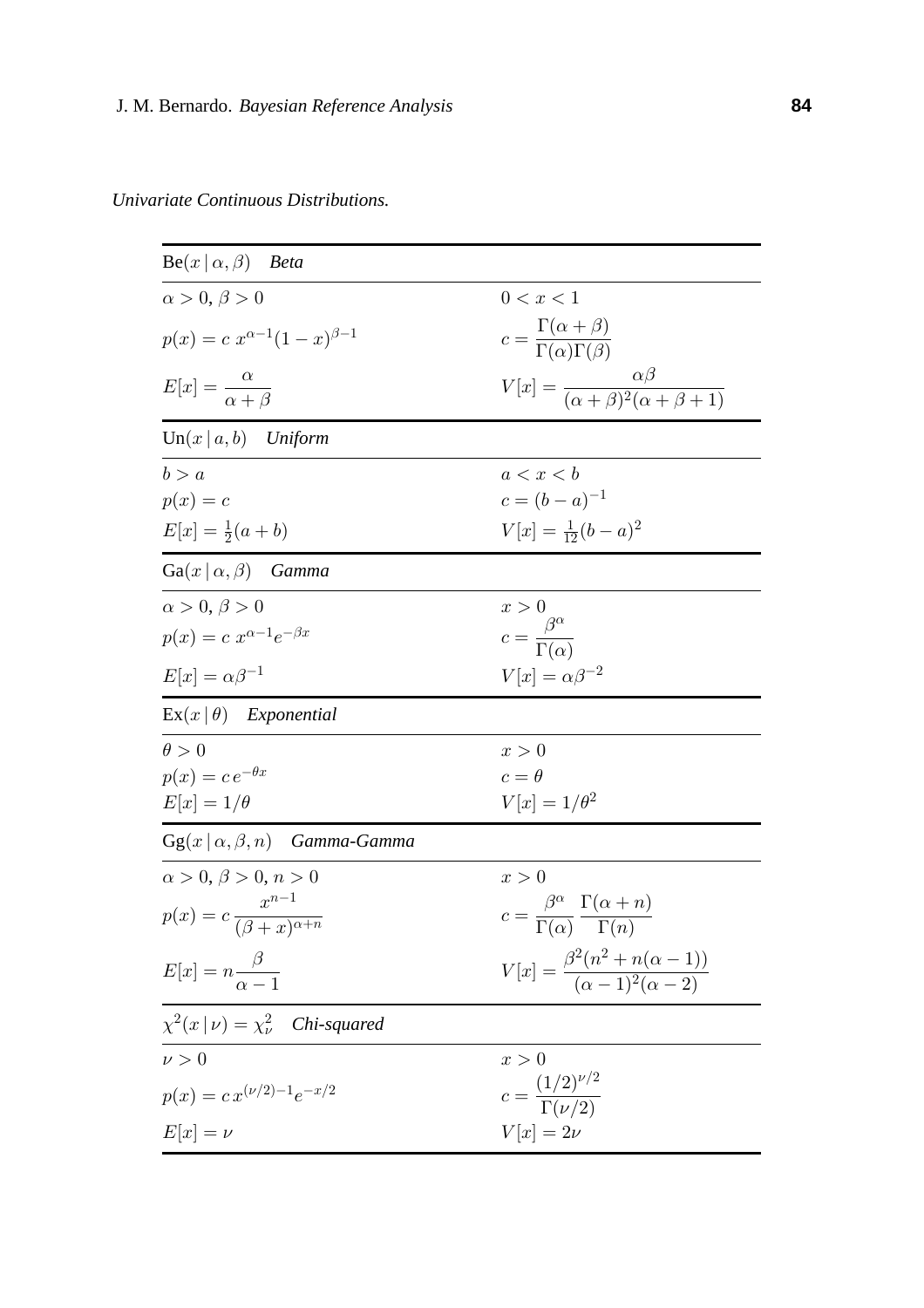*Univariate Continuous Distributions (continued).*

| $\chi^2(x   \nu, \lambda)$ Non-central Chi-squared                                                  |                                                                                      |
|-----------------------------------------------------------------------------------------------------|--------------------------------------------------------------------------------------|
| $\nu > 0, \lambda > 0$                                                                              | x>0                                                                                  |
| $p(x) = \sum_{i=0}^{\infty} \text{Pn}\left(i \mid \frac{\lambda}{2}\right) \chi^2(x \mid \nu + 2i)$ |                                                                                      |
| $E[x] = \nu + \lambda$                                                                              | $V[x] = 2(\nu + 2\lambda)$                                                           |
| $\lg(x \mid \alpha, \beta)$ Inverted-Gamma                                                          |                                                                                      |
| $\alpha > 0, \beta > 0$                                                                             | x > 0                                                                                |
| $p(x) = c x^{-(\alpha+1)} e^{-\beta/x}$                                                             | $c = \frac{\beta^{\alpha}}{\Gamma(\alpha)}$                                          |
| $E[x] = \frac{\beta}{\alpha - 1}$                                                                   | $V[x] = \frac{\beta^2}{(\alpha - 1)^2(\alpha - 2)}$                                  |
| $\chi^{-1}(x \nu)$ Inverted-Chi-squared                                                             |                                                                                      |
| $\nu > 0$                                                                                           | x>0                                                                                  |
| $p(x) = c x^{-(\nu/2+1)} e^{-1/2x^2}$                                                               | $c = \frac{(1/2)^{\nu/2}}{\Gamma(\nu/2)}$<br>$V[x] = \frac{2}{(\nu - 2)^2(\nu - 4)}$ |
| $E[x] = \frac{1}{\mu}$                                                                              |                                                                                      |
| $\text{Ga}^{-1/2}(x \mid \alpha, \beta)$ Square-root Inverted-Gamma                                 |                                                                                      |
| $\alpha > 0, \beta > 0$                                                                             | x > 0                                                                                |
| $p(x) = c x^{-(2\alpha+1)} e^{-\beta/x^2}$                                                          | $c = \frac{2\beta^{\alpha}}{\Gamma(\alpha)}$                                         |
| $E[x] = \frac{\sqrt{\beta}\Gamma(\alpha - 1/2)}{\Gamma(\alpha)}$                                    | $V[x] = \frac{\beta}{2a-1} - E[x]^2$                                                 |
| $Pa(x   \alpha, \beta)$ Pareto                                                                      |                                                                                      |
| $\alpha > 0, \beta > 0$                                                                             | $\beta \leq x < +\infty$                                                             |
| $p(x) = c x^{-(\alpha+1)}$                                                                          | $c = \alpha \beta^{\alpha}$                                                          |
| $E[x] = \beta \alpha (\alpha - 1)^{-1}$                                                             | $V[x] = \beta^2 \alpha (\alpha - 1)^{-2} (\alpha - 2)^{-1}$                          |
| Ip $(x   \alpha, \beta)$ Inverted-Pareto                                                            |                                                                                      |
| $\alpha > 0, \quad \beta > 0$                                                                       | $0 < x < \beta^{-1}$                                                                 |
| $p(x) = c x^{\alpha-1}$                                                                             | $c = \alpha \beta^{\alpha}$                                                          |
| $E[x] = \beta^{-1} \alpha (\alpha + 1)^{-1}$                                                        | $V[x] = \beta^{-2} \alpha (\alpha + 1)^{-2} (\alpha + 2)^{-1}$                       |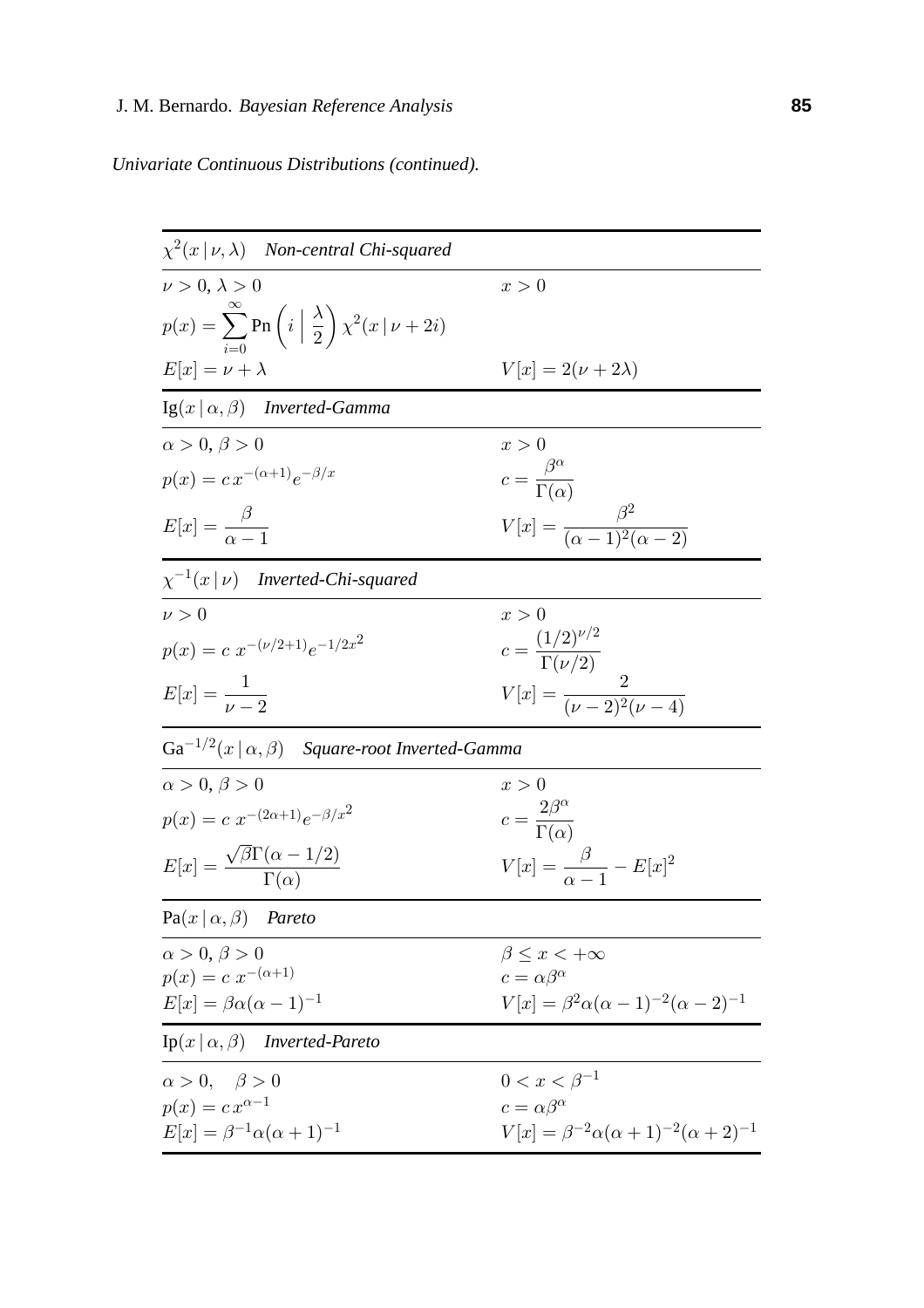| $N(x   \mu, \lambda)$ Normal                                                                           |                                                                                                                                              |
|--------------------------------------------------------------------------------------------------------|----------------------------------------------------------------------------------------------------------------------------------------------|
| $-\infty < \mu < +\infty, \lambda > 0$                                                                 | $-\infty < x < +\infty$                                                                                                                      |
| $p(x) = c \exp \left\{-\frac{1}{2}\lambda(x-\mu)^2\right\}$                                            | $c = \lambda^{1/2} (2\pi)^{-1/2}$                                                                                                            |
| $E[x] = \mu$                                                                                           | $V[x] = \lambda^{-1}$                                                                                                                        |
| $\text{St}(x   \mu, \lambda, \alpha)$ Student t                                                        |                                                                                                                                              |
| $-\infty < \mu < +\infty, \lambda > 0, \alpha > 0$                                                     | $-\infty < x < +\infty$                                                                                                                      |
| $p(x) = c \left[1 + \alpha^{-1}\lambda(x-\mu)^2\right]^{-(\alpha+1)/2}$                                | $c = \frac{\Gamma\left(\frac{1}{2}(\alpha+1)\right)}{\Gamma(\frac{1}{2}\alpha)} \left(\frac{\lambda}{\alpha\pi}\right)^{1/2}$                |
| $E[x] = \mu$                                                                                           | $V[x] = \lambda^{-1} \alpha (\alpha - 2)^{-1}$                                                                                               |
| $F(x   \alpha, \beta) = F_{\alpha,\beta}$ Snedecor F                                                   |                                                                                                                                              |
| $\alpha > 0, \beta > 0$                                                                                | x>0                                                                                                                                          |
| $p(x) = c \frac{x^{\alpha/2 - 1}}{(\beta + \alpha r)^{(\alpha + \beta)/2}}$                            | $c = \frac{\Gamma\left(\frac{1}{2}(\alpha+\beta)\right)\alpha^{\alpha/2}\beta^{\beta/2}}{\Gamma(\frac{1}{2}\alpha)\Gamma(\frac{1}{2}\beta)}$ |
| $E[x] = \frac{\beta}{\beta - 2}$                                                                       | $V[x] = \frac{2\beta^2(\alpha + \beta - 2)}{\alpha(\beta - 2)^2(\beta - 4)}$                                                                 |
| $Lo(x   \alpha, \beta)$ Logistic                                                                       |                                                                                                                                              |
| $-\infty < \alpha < +\infty, \beta > 0$                                                                | $-\infty < x < +\infty$                                                                                                                      |
| $p(x) = \beta^{-1} \exp \{-\beta^{-1}(x-\alpha)\}\left[1 + \exp \{-\beta^{-1}(x-\alpha)\}\right]^{-2}$ |                                                                                                                                              |
| $E[x] = \alpha$                                                                                        | $V[x] = \beta^2 \pi^2/3$                                                                                                                     |

*Multivariate Discrete Distributions.*

| $\text{Mu}_k(x   \theta, n)$ Multinomial                     |                                                                                                                                                                                                                        |
|--------------------------------------------------------------|------------------------------------------------------------------------------------------------------------------------------------------------------------------------------------------------------------------------|
| $\boldsymbol{\theta} = (\theta_1, \ldots, \theta_k)$         | $\boldsymbol{x} = (x_1, \ldots, x_k)$                                                                                                                                                                                  |
| $0 < \theta_i < 1, \quad \sum_{\ell=1}^k \theta_\ell \leq 1$ | $\sum_{\ell=1}^k x_\ell \leq n$                                                                                                                                                                                        |
| $n = 1, 2, $                                                 | $x_i = 0, 1, 2, \ldots$                                                                                                                                                                                                |
|                                                              | $p(\bm{x}) = \frac{n!}{\prod_{\ell=1}^{k+1} x_\ell!} \prod_{\ell=1}^{k+1} \theta^{x_\ell}, \qquad \theta_{k+1} = 1 - \sum_{\ell=1}^{k} \theta_\ell, \quad x_{k+1} = n - \sum_{\ell=1}^{k} x_\ell$<br>$\ell=1$<br>$l=1$ |
| $E[x_i] = n\theta_i$                                         | $C[x_i, x_j] = -n\theta_i\theta_j$<br>$V[x_i] = n\theta_i(1-\theta_i)$                                                                                                                                                 |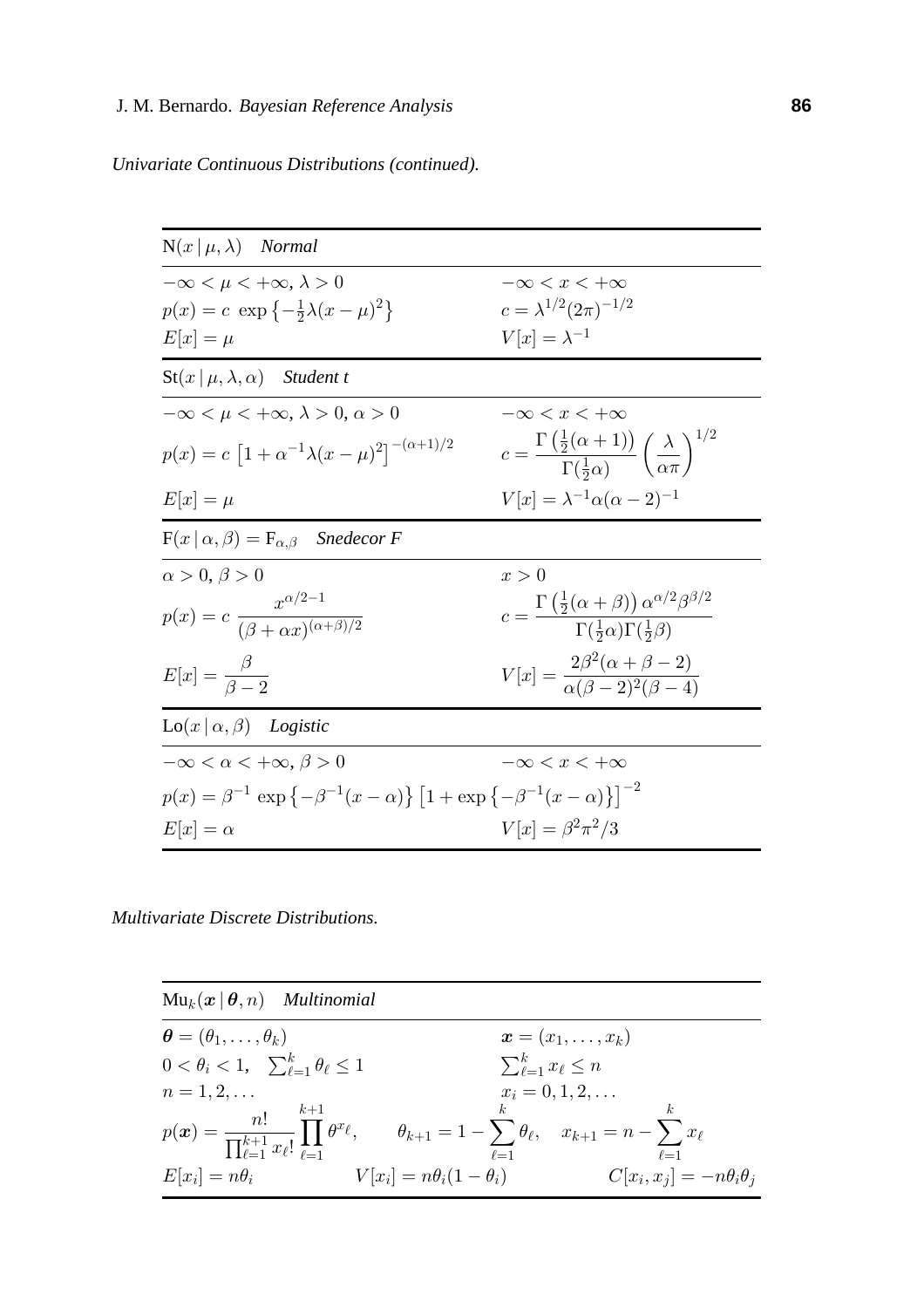| $\text{Md}_k(x \theta,n)$ Multinomial-Dirichlet                                                                                                                                                                                                                                                                                                                                                                                                        |                                                                                                                                                                           |
|--------------------------------------------------------------------------------------------------------------------------------------------------------------------------------------------------------------------------------------------------------------------------------------------------------------------------------------------------------------------------------------------------------------------------------------------------------|---------------------------------------------------------------------------------------------------------------------------------------------------------------------------|
| $\boldsymbol{\alpha} = (\alpha_1, \ldots, \alpha_{k+1})$<br>$\alpha_i > 0$<br>$n=1,2,\ldots$<br>$p(\boldsymbol{x}) = c \prod_{\ell=1}^{k+1} \frac{\alpha_\ell^{[x_\ell]}}{x_\ell!}$                                                                                                                                                                                                                                                                    | $\boldsymbol{x} = (x_1, \ldots, x_k)$<br>$x_i = 0, 1, 2, \ldots$<br>$\sum_{\ell=1}^n x_l \leq n$<br>$c = \frac{n!}{\left(\sum_{\ell=1}^{k+1} \alpha_{\ell}\right)^{[n]}}$ |
| $\alpha^{[s]} = \prod_{\ell=1}^s (\alpha + \ell - 1)$                                                                                                                                                                                                                                                                                                                                                                                                  | $x_{k+1} = n - \sum_{\ell=1}^{k} x_{\ell}$                                                                                                                                |
| $E x_i =np_i$                                                                                                                                                                                                                                                                                                                                                                                                                                          | $V[x_i] = \frac{n + \sum_{\ell=1}^{n+1} \alpha_{\ell}}{1 + \sum_{\ell=1}^{k+1} \alpha_{\ell}} np_i(1-p_i)$                                                                |
| $p_i = \frac{\alpha_i}{\sum_{\ell=1}^{k+1} \alpha_{\ell}}$                                                                                                                                                                                                                                                                                                                                                                                             | $C[x_i, x_j] = -\frac{n + \sum_{\ell=1}^{k+1} \alpha_{\ell}}{1 + \sum_{k=1}^{k+1} \alpha_{\ell}} np_i p_j$                                                                |
| $\text{Di}_k(\boldsymbol{x}   \boldsymbol{\alpha})$ Dirichlet                                                                                                                                                                                                                                                                                                                                                                                          |                                                                                                                                                                           |
| $\boldsymbol{\alpha} = (\alpha_1, \ldots, \alpha_{k+1})$                                                                                                                                                                                                                                                                                                                                                                                               | $\boldsymbol{x}=(x_1,\ldots,x_k)$                                                                                                                                         |
| $\alpha_i > 0$                                                                                                                                                                                                                                                                                                                                                                                                                                         | $0 < x_i < 1, \quad \sum_{\ell=1}^k x_\ell \leq 1$                                                                                                                        |
| $p(\boldsymbol{x}) = c \left(1 - \sum_{k=1}^{k} x_{\ell}\right)^{\alpha_{k+1}-1} \prod_{k=1}^{k} x_{\ell}^{\alpha_{\ell}-1} \qquad c = \frac{\Gamma(\sum_{\ell=1}^{k+1} \alpha_{\ell})}{\prod_{k=1}^{k+1} \Gamma(\alpha_{\ell})}$<br>$E[x_i] = \frac{\alpha_i}{\sum_{\ell=1}^{k+1} \alpha_\ell} \quad V[x_i] = \frac{E[x_i](1-E[x_i])}{1+\sum_{\ell=1}^{k+1} \alpha_\ell} \quad C[x_i, x_j] = \frac{-E[x_i]E[x_j]}{1+\sum_{\ell=1}^{k+1} \alpha_\ell}$ |                                                                                                                                                                           |
| $Ng(x, y   \mu, \lambda, \alpha, \beta)$ Normal-Gamma                                                                                                                                                                                                                                                                                                                                                                                                  |                                                                                                                                                                           |
| $\mu \in \Re, \lambda > 0, \alpha > 0, \beta > 0,$<br>$p(x, y) = N(x   \mu, \lambda y) Ga(y   \alpha, \beta)$<br>$E[x] = \mu$ $E[y] = \alpha \beta^{-1}$ $V[x] = \beta \lambda^{-1} (\alpha - 1)^{-1}$ $V[y] = \alpha \beta^{-2}$<br>$p(x) = \text{St}(x   \mu, \alpha \beta^{-1} \lambda, 2\alpha)$                                                                                                                                                   | $x \in \Re, y > 0$                                                                                                                                                        |
| $N_k(x   \mu, \lambda)$ Multivariate Normal                                                                                                                                                                                                                                                                                                                                                                                                            |                                                                                                                                                                           |
| $\mu = (\mu_1, \ldots, \mu_k) \in \Re^k$<br>$\lambda$ symmetric positive-definite<br>$p(\boldsymbol{x}) = c \exp \left\{-\frac{1}{2}(\boldsymbol{x}-\boldsymbol{\mu})^t \boldsymbol{\lambda} (\boldsymbol{x}-\boldsymbol{\mu})\right\}$                                                                                                                                                                                                                | $\boldsymbol{x}=(x_1,\ldots,x_k)\in\Re^k$<br>$c =  \lambda ^{1/2} (2\pi)^{-k/2}$                                                                                          |
| $E[\boldsymbol{x}] = \boldsymbol{\mu}$                                                                                                                                                                                                                                                                                                                                                                                                                 | $V[x] = \lambda^{-1}$                                                                                                                                                     |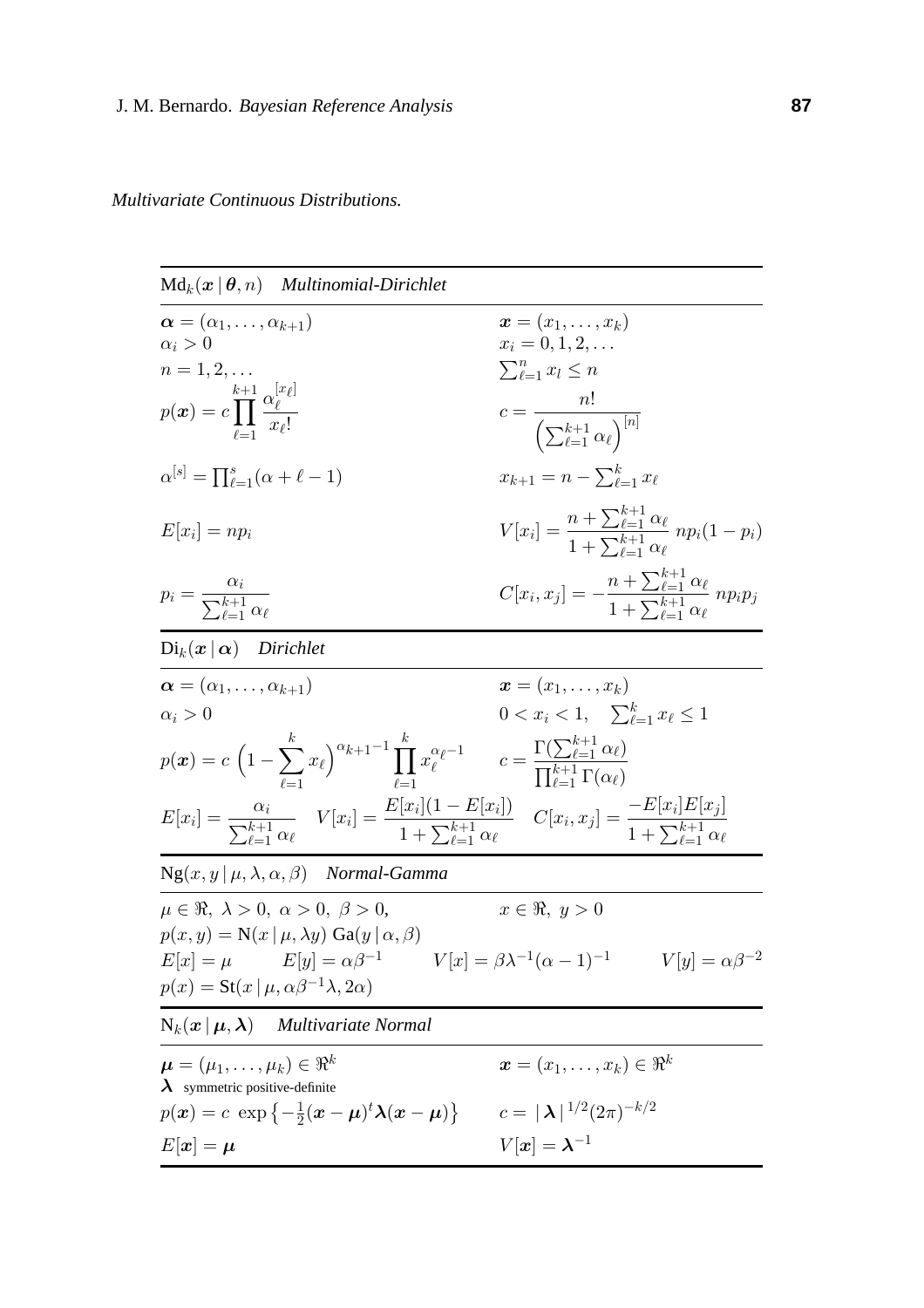# *Multivariate Continuous Distributions (continued).*

| $Pa_2(x, y   \alpha, \beta_0, \beta_1)$ Bilateral Pareto                                                                                                                                                                                                                                                     |                                                                                                                                                                                              |
|--------------------------------------------------------------------------------------------------------------------------------------------------------------------------------------------------------------------------------------------------------------------------------------------------------------|----------------------------------------------------------------------------------------------------------------------------------------------------------------------------------------------|
| $(\beta_0, \beta_1) \in \mathbb{R}^2$ , $\beta_0 < \beta_1$ , $\alpha > 0$<br>$p(x, y) = c (y - x)^{-(\alpha+2)}$<br>$E[x] = \frac{\alpha \beta_0 - \beta_1}{\alpha - 1} \quad E[y] = \frac{\alpha \beta_1 - \beta_0}{\alpha - 1}$                                                                           | $(x, y) \in \Re^2$ , $x < \beta_0$ , $y > \beta_1$<br>$c = \alpha(\alpha + 1)(\beta_1 - \beta_0)^{\alpha}$<br>$V[x] = V[y] = \frac{\alpha(\beta_1 - \beta_0)^2}{(\alpha - 1)^2(\alpha - 2)}$ |
| $Ng_k(\boldsymbol{x},y\, \,\boldsymbol{\mu},\boldsymbol{\lambda},\alpha,\beta)$<br>Multivariate Normal-Gamma                                                                                                                                                                                                 |                                                                                                                                                                                              |
| $-\infty < \mu_i < +\infty, \ \alpha > 0, \ \beta > 0$<br>$\lambda$ symmetric positive-definite                                                                                                                                                                                                              | $(\boldsymbol{x}, y) = (x_1, \ldots, x_k, y)$<br>$-\infty < x_i < \infty, \quad y > 0$                                                                                                       |
| $p(\boldsymbol{x}, y) = N_k(\boldsymbol{x} \mid \boldsymbol{\mu}, \boldsymbol{\lambda} y) \text{ Ga}(y \mid \alpha, \beta)$                                                                                                                                                                                  |                                                                                                                                                                                              |
| $E[\boldsymbol{x}, y] = (\boldsymbol{\mu}, \alpha \beta^{-1}), \qquad V[\boldsymbol{x}] = (\alpha - 1)^{-1} \beta \boldsymbol{\lambda}^{-1}, \qquad V[y] = \alpha \beta^{-2}$                                                                                                                                |                                                                                                                                                                                              |
| $p(\boldsymbol{x}) = \operatorname{St}_k(\boldsymbol{x} \, \, \boldsymbol{\mu}, \boldsymbol{\lambda} \alpha \beta^{-1}, 2\alpha)$                                                                                                                                                                            | $p(y) = Ga(y   \alpha, \beta)$                                                                                                                                                               |
| $\text{Nw}_k(\bm{x}, \bm{y}   \bm{\mu}, \lambda, \alpha, \bm{\beta})$ Multivariate Normal-Wishart                                                                                                                                                                                                            |                                                                                                                                                                                              |
| $-\infty < \mu_i < +\infty, \ \lambda > 0$<br>$2\alpha > k-1$<br>$\beta$ symmetric non-singular                                                                                                                                                                                                              | $\boldsymbol{x} = (x_1, \ldots, x_k)$<br>$-\infty < x_i < +\infty$<br>$y$ symmetric positive-definite                                                                                        |
| $p(\boldsymbol{x}, \boldsymbol{y}) = N_k(\boldsymbol{x}   \boldsymbol{\mu}, \lambda \boldsymbol{y}) \text{ Wi}_k(\boldsymbol{y}   \alpha, \beta)$                                                                                                                                                            |                                                                                                                                                                                              |
| $E[\boldsymbol{x}, \boldsymbol{y}] = {\boldsymbol{\mu}, \alpha \beta^{-1}}$                                                                                                                                                                                                                                  | $V[x] = (\alpha - 1)^{-1} \beta \lambda^{-1}$                                                                                                                                                |
| $p(\boldsymbol{x}) = \textup{St}_k(\boldsymbol{x} \, \, \boldsymbol{\mu}, \lambda \alpha \boldsymbol{\beta}^{-1}, 2\alpha)$                                                                                                                                                                                  | $p(\boldsymbol{y}) = \text{Wi}_k(\boldsymbol{y} \mid \alpha, \boldsymbol{\beta})$                                                                                                            |
| $\text{St}_k(\boldsymbol{x} \mid \boldsymbol{\mu}, \boldsymbol{\lambda}, \alpha)$ Multivariate Student                                                                                                                                                                                                       |                                                                                                                                                                                              |
| $-\infty < \mu_i < +\infty, \ \alpha > 0$<br>$\lambda$ symmetric positive-definite                                                                                                                                                                                                                           | $\boldsymbol{x}=(x_1,\ldots,x_k)$<br>$-\infty < x_i < +\infty$                                                                                                                               |
| $p(\boldsymbol{x}) = c \left[ 1 + \frac{1}{\alpha} (\boldsymbol{x} - \boldsymbol{\mu})^t \boldsymbol{\lambda} (\boldsymbol{x} - \boldsymbol{\mu}) \right]^{-(\alpha + k)/2} c = \frac{\Gamma\left(\frac{1}{2}(\alpha + k)\right)}{\Gamma(\frac{1}{2}\alpha)(\alpha \pi)^{k/2}}  \boldsymbol{\lambda} ^{1/2}$ |                                                                                                                                                                                              |
| $E[\mathbf{x}] = \mu$ , $V[\mathbf{x}] = \lambda^{-1}(\alpha - 2)^{-1}\alpha$                                                                                                                                                                                                                                |                                                                                                                                                                                              |
| $\text{Wi}_k(\boldsymbol{x} \mid \alpha, \beta)$ Wishart                                                                                                                                                                                                                                                     |                                                                                                                                                                                              |
| $2\alpha > k-1$                                                                                                                                                                                                                                                                                              | $x$ symmetric positive-definite                                                                                                                                                              |
| $\beta$ symmetric non-singular                                                                                                                                                                                                                                                                               |                                                                                                                                                                                              |
| $p(\boldsymbol{x}) = c  \boldsymbol{x} ^{\alpha-(k+1)/2} \exp\{-\operatorname{tr}(\boldsymbol{\beta x})\}$                                                                                                                                                                                                   | $c = \frac{\pi^{-\kappa(\kappa-1)/4} \beta ^{\alpha}}{\prod_{\ell=1}^k \Gamma(\frac{1}{2}(2\alpha+1-\ell))}$                                                                                 |
| $E[\mathbf{x}] = \alpha \beta^{-1}, \quad E[\mathbf{x}^{-1}] = (\alpha - \frac{k+1}{2})^{-1} \beta$                                                                                                                                                                                                          |                                                                                                                                                                                              |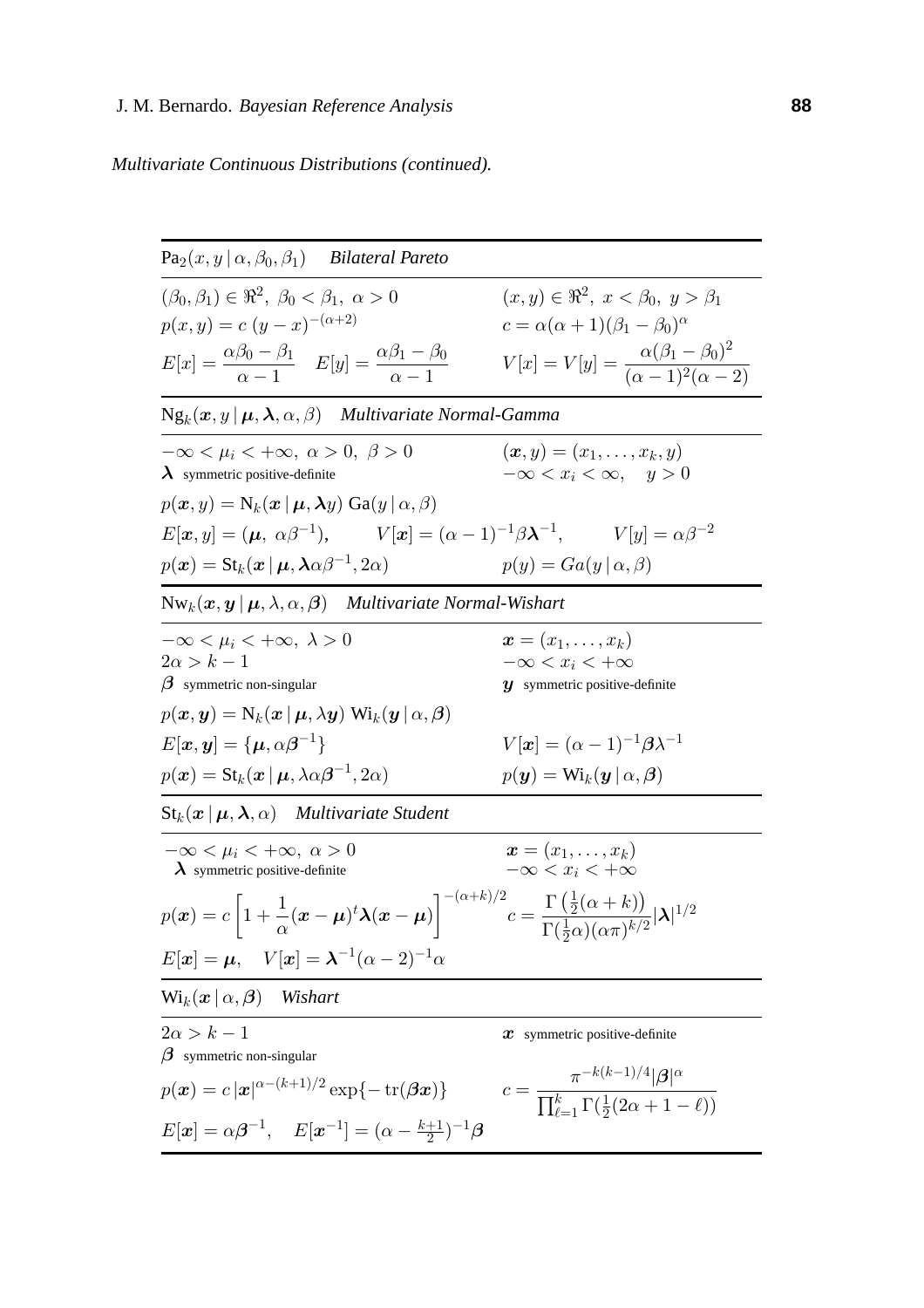## A.2. INFERENTIAL PROCESSES

This section records the basic elements of the Bayesian reference analysis of some commonly used statistical models.

For each of these models, we provide, in separate sections of the table, the following: the model, the sufficient statistic and its sampling distribution; the reference prior(s) and the corresponding reference posterior(s), and the reference posterior predictive for a single future observation.

In the case of uniparameter models this can always be done. We recall, however, from Section 3.4 that, in multiparameter problems, the reference prior is only defined *relative to an ordered parametrisation*. In the univariate normal model  $N(x | \mu, \lambda)$  (Example 14), the reference prior for the orfdered parametrisation ( $\mu$ ,  $\lambda$ ) happens to be the same as that for ( $\lambda$ ,  $\mu$ ), namely  $\pi(\mu, \lambda) = \pi(\lambda, \mu) \propto \lambda^{-1}$ , and we provide the corresponding reference posteriors for  $\mu$  and  $\lambda$ , together with the reference predictive distribution for a future observation.

In the multinomial, multivariate normal and linear regression models, however, there are very many different reference priors, corresponding to different inference problems, and specified by different ordered parametrisations. These are not reproduced in this Appendix.

*Bernoulli model.*

| $\boldsymbol{z} = \{x_1, \ldots, x_n\}, \quad x_i \in \{0, 1\}$<br>$p(x_i   \theta) = \text{Br}(x_i   \theta), \qquad 0 < \theta < 1$                                                                                 |  |
|-----------------------------------------------------------------------------------------------------------------------------------------------------------------------------------------------------------------------|--|
| $t(z) = r = \sum_{i=1}^{n} x_i$<br>$p(r   \theta) = \text{Bi}(r   \theta, n)$                                                                                                                                         |  |
| $\pi(\theta) = \text{Be}(\theta   \frac{1}{2}, \frac{1}{2})$<br>$\pi(\theta   z) = \text{Be}(\theta   \frac{1}{2} + r, \frac{1}{2} + n - r)$<br>$\pi(x   z) = \text{Bb}(x   \frac{1}{2} + r, \frac{1}{2} + n - r, 1)$ |  |

*Poisson Model.*

| $z = \{x_1, \ldots, x_n\}, \qquad x_i = 0, 1, 2, \ldots$<br>$p(x_i   \lambda) = \text{Pn}(x_i   \lambda), \quad \lambda > 0$ |
|------------------------------------------------------------------------------------------------------------------------------|
| $t(z) = r = \sum_{i=1}^{n} x_i$<br>$p(r   \lambda) = \text{Pn}(r   n\lambda)$                                                |
| $\pi(\lambda) \propto \lambda^{-1/2}$                                                                                        |
| $\pi(\lambda   z) = \text{Ga}(\lambda   r + \frac{1}{2}, n)$                                                                 |
| $\pi(x   z) = \text{Pg}(x   r + \frac{1}{2}, n, 1)$                                                                          |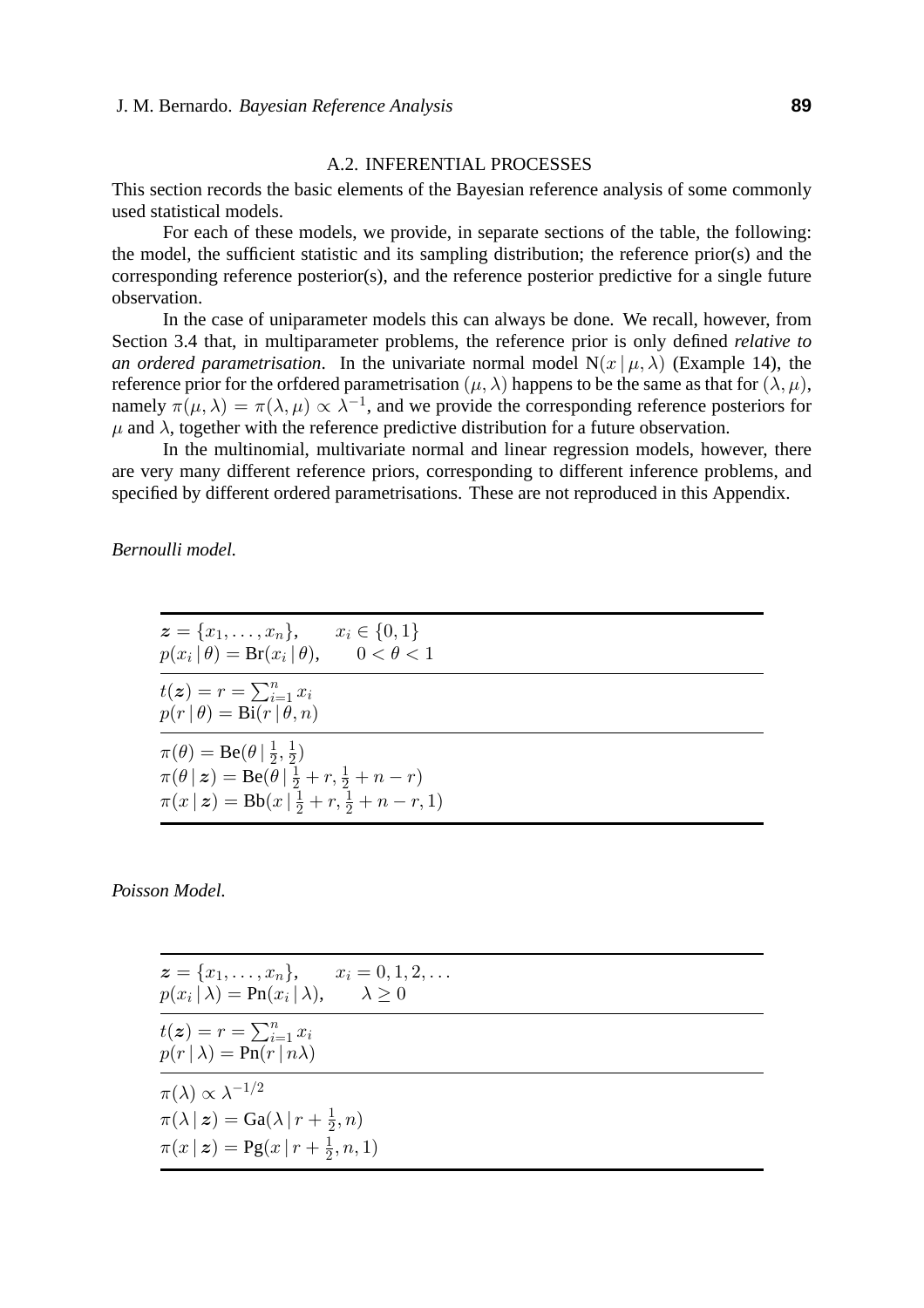*Negative-Binomial model.*

| $z = (x_1, \ldots, x_n), \qquad x_i = 0, 1, 2, \ldots$<br>$p(x_i   \theta) = \text{Nb}(x_i   \theta, r), \qquad 0 < \theta < 1$                                            |
|----------------------------------------------------------------------------------------------------------------------------------------------------------------------------|
| $t(z) = s = \sum_{i=1}^n x_i$<br>$p(s   \theta) = \text{Nb}(s   \theta, nr)$                                                                                               |
| $\pi(\theta) \propto \theta^{-1}(1-\theta)^{-1/2}$<br>$\pi(\theta   z) = \text{Be}(\theta   nr, s + \frac{1}{2})$<br>$\pi(x   z) = \text{Nbb}(x   nr, s + \frac{1}{2}, r)$ |

*Exponential Model.*

| $z = \{x_1, \ldots, x_n\}, \qquad 0 < x_i < \infty$<br>$p(x_i   \theta) = \text{Ex}(x_i   \theta), \quad \theta > 0$       |  |
|----------------------------------------------------------------------------------------------------------------------------|--|
| $t(z) = t = \sum_{i=1}^{n} x_i$<br>$p(t   \theta) = \text{Ga}(t   n, \theta)$                                              |  |
| $\pi(\theta) \propto \theta^{-1}$<br>$\pi(\theta   z) = \text{Ga}(\theta   n, t)$<br>$\pi(x   z) = \text{Gg}(x   n, t, 1)$ |  |

*Uniform Model.*

| $\mathbf{z} = \{x_1, \ldots, x_n\}, \qquad 0 < x_i < \theta$<br>$p(x_i   \theta) = \text{Un}(x_i   0, \theta), \quad \theta > 0$   |  |
|------------------------------------------------------------------------------------------------------------------------------------|--|
| $t(z) = t = \max\{x_1, \ldots, x_n\}$<br>$p(t   \theta) = \text{Ip}(t   n, \theta^{-1})$                                           |  |
| $\pi(\theta) \propto \theta^{-1}$                                                                                                  |  |
| $\pi(\theta   z) = \text{Pa}(\theta   n, t)$                                                                                       |  |
| $\pi(x   z) = \frac{n}{n+1} \text{Un}(x   0, t), \text{ if } x \leq t, \quad \frac{1}{n+1} \text{Pa}(x   n, t), \text{ if } x > t$ |  |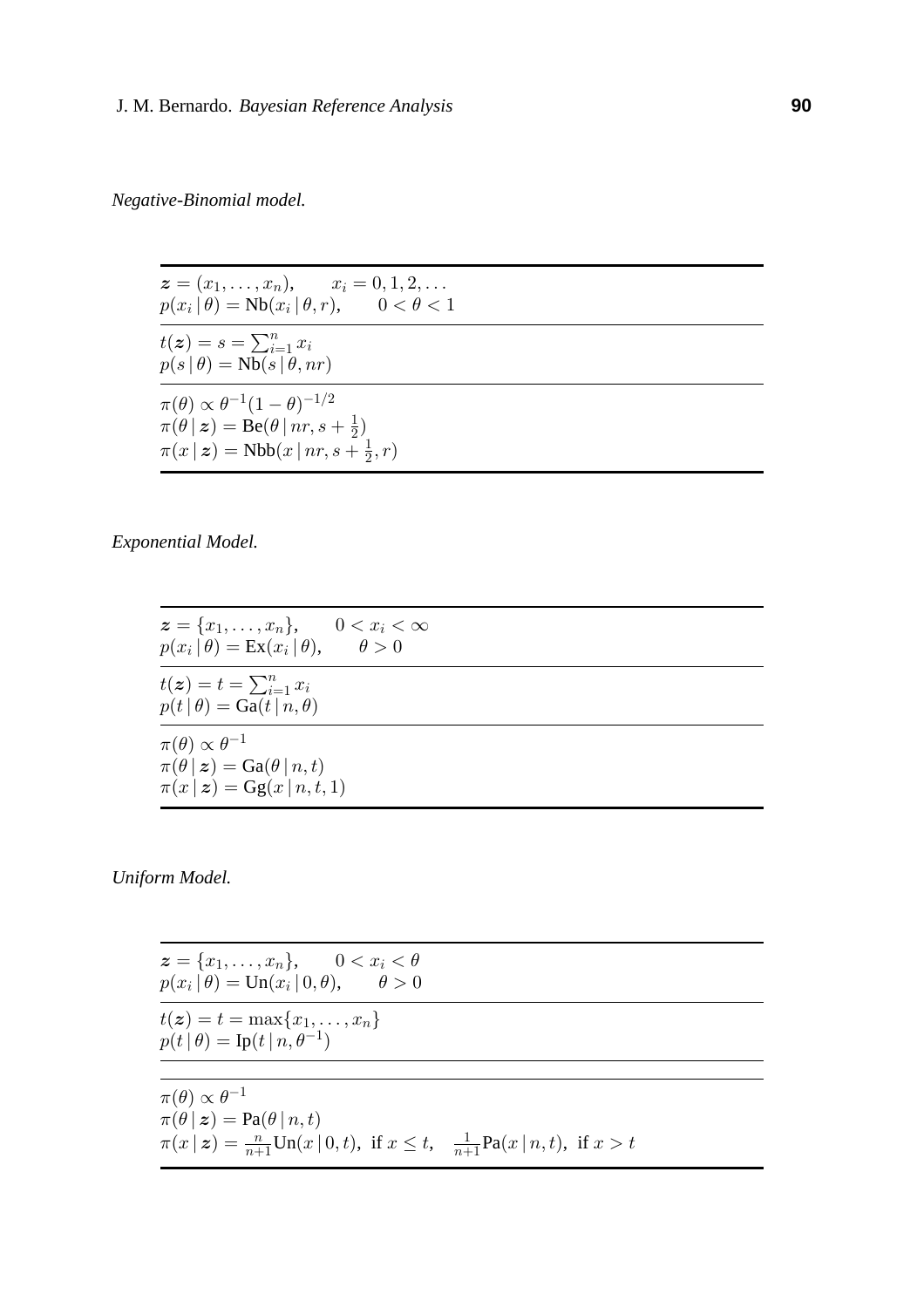*Normal Model (known precision λ).*

| $\boldsymbol{z} = \{x_1, \ldots, x_n\}, \quad -\infty < x_i < \infty$<br>$p(x_i   \mu, \lambda) = N(x_i   \mu, \lambda), \quad -\infty < \mu < \infty$ |
|--------------------------------------------------------------------------------------------------------------------------------------------------------|
| $t(z) = \bar{x} = n^{-1} \sum_{i=1}^{n} x_i$<br>$p(\bar{x}   \mu, \lambda) = N(x   \mu, n\lambda)$                                                     |
| $\pi(\mu)$ = constant                                                                                                                                  |
| $\pi(\mu   z) = N(\mu   \bar{x}, n\lambda)$<br>$\pi(x \mid z) = N(x \mid \bar{x}, \lambda n(n+1)^{-1})$                                                |

*Normal Model (known mean µ).*

| $\boldsymbol{z} = \{x_1, \ldots, x_n\}, \quad -\infty < x_i < \infty$<br>$p(x_i   \mu, \lambda) = N(x_i   \mu, \lambda),$ | $\lambda > 0$                             |
|---------------------------------------------------------------------------------------------------------------------------|-------------------------------------------|
| $t(z) = t = \sum_{i=1}^n (x_i - \mu)^2$<br>$p(t   \mu, \lambda) = \text{Ga}(t   \frac{1}{2}n, \frac{1}{2}\lambda),$       | $p(\lambda t) = \chi^2(\lambda t \mid n)$ |
| $\pi(\lambda) \propto \lambda^{-1}$                                                                                       |                                           |
| $\pi(\lambda   z) = \text{Ga}(\lambda   \frac{1}{2}n, \frac{1}{2}t)$                                                      |                                           |
| $\pi(x   z) = \text{St}(x   \mu, nt^{-1}, n)$                                                                             |                                           |

*Normal Model (both parameters unknown).*

 $z = \{x_1, \ldots, x_n\}, \quad -\infty < x_i < \infty$  $p(x_i | \mu, \lambda) = N(x_i | \mu, \lambda), \quad -\infty < \mu < \infty, \quad \lambda > 0$  $t(z) = (\bar{x}, s),$   $n\bar{x} = \sum_{i=1}^{n} x_i,$   $ns^2 = \sum_{i=1}^{n} (x_i - \bar{x})^2$  $p(\bar{x} | \mu, \lambda) = N(\bar{x} | \mu, n\lambda)$  $p(ns^2 | \mu, \lambda) = \text{Ga}(ns^2 | \frac{1}{2}(n-1), \frac{1}{2}\lambda), \qquad p(\lambda ns^2) = \chi^2(\lambda ns^2 | n-1)$  $\pi(\mu, \lambda) = \pi(\lambda, \mu) \propto \lambda^{-1}, \quad n > 1$  $\pi(\mu | z) = \text{St}(\mu | \bar{x}, (n-1)s^{-2}, n-1)$  $\pi(\lambda | z) = \text{Ga} \left( \lambda | \frac{1}{2}(n-1), \frac{1}{2}ns^2 \right)$  $\pi(x \mid \mathbf{z}) = \mathrm{St}\left(x \mid \bar{x}, (n-1)(n+1)^{-1} s^{-2}, n-1\right)$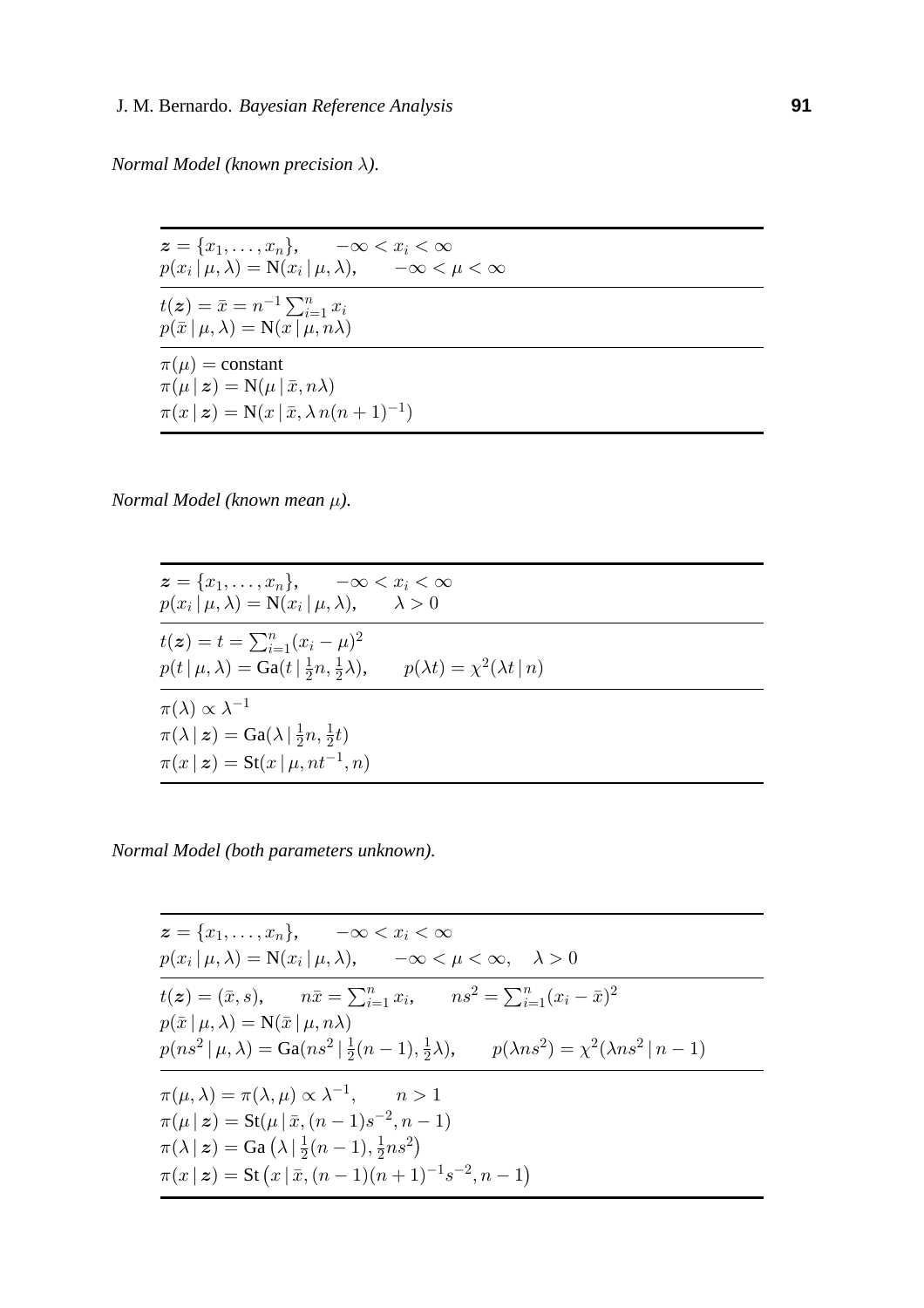# **Bibliography**

- Abramowitz, M. and Stegun, I. A. (1964). *Handbook of Mathematical Functions*. New York: Dover.
- Aitchison, J. (1964). Bayesian tolerance regions. *J. Roy. Statist. Soc. B* **26**, 161–175.
- Aitchison, J. (1966). Expected cover and linear utility tolerance intervals. *J. Roy. Statist. Soc. B* **28**, 57–62.
- Aitchison, J. (1975). Goodness of prediction fit. *Biometrika* **62**, 547–554.
- Aitchison, J. and Dunsmore, I. R. (1975). *Statistical Prediction Analysis*. Cambridge: University Press.
- Aitkin, M. (1991). Posterior Bayes factors. *J. Roy. Statist. Soc. B* **53**, 111–142 (with discussion).
- Akaike, H. (1973). Information theory and an extension of the maximum likelihood principle. *2nd. Int. Symp. Information Theory*. Budapest: Akademia Kaido, 267-281.
- Akaike, H. (1974). A new look at the statistical model identification. *IEEE Trans. Automatic Control* **19**, 716–727.
- Akaike, H. (1978a). A new look at the Bayes procedure. *Biometrika* **65**, 53–59.
- Akaike, H. (1978b). A Bayesian analysis of the minimum AIC procedure. *Ann. Inst. Statist. Math.* **30**, 9–14.
- Akaike, H. (1979). A Bayesian extension of the minimum AIC procedure of autoregressive model fifting. *Biometrika* **66**, 237–242.
- Akaike, H. (1980a). The interpretation of improper prior distributions as limits of data dependent proper prior distributions. *J. Roy. Statist. Soc. B* **45**, 46–52.
- Akaike, H. (1980b). Likelihood and the Bayes procedure. *Bayesian Statistics* (J. M. Bernardo, M. H. DeGroot, D. V. Lindley and A. F. M. Smith, eds.). Valencia: University Press, 144–166 and 185–203 (with discussion).
- Akaike, H. (1983). Information measures and model selection. *Bull. Internat. Statist. Institute* **50**, 277–290.
- Akaike, H. (1987). Factor analysis and the AIC. *Psychometrika* **52**, 317–332.
- Albert, J. H. (1989). Nuisance parameters and the use of exploratory graphical methods in Bayesian analysis. *Amer. Statist.* **43**, 191–196.
- Albert, J. H. (1990a). A Bayesian test for a two-way contingency table using independence priors. *Canadian J. Statist.* **14**, 1583–1590.
- Albert, J. H. (1990b). Algorithms for Bayesian computing using Mathematica. *Computing Science and Statistics: Proceedings of the Symposium on the Interface* (C. Page and R. LePage eds.). Berlin: Springer, 286–290.
- Albert, J. H. and Chib, S. (1993). Bayesian analysis of binary and polychotomous response data. *J. Amer. Statist. Assoc.* **88**, 669–679.
- Amaral-Turkman, M. A. and Dunsmore, I. R. (1985). Measures of information in the predictive distribution. *Bayesian Statistics 2* (J. M. Bernardo, M. H. DeGroot, D. V. Lindley and A. F. M. Smith, eds.), Amsterdam: North-Holland, 603–612.
- Anscombe, F. J. (1961). Bayesian statistics. *Amer. Statist.* **15**, 21–24.
- Anscombe, F. J. (1963). Sequential medical trials. *J. Amer. Statist. Assoc.* **58**, 365–383.
- Anscombe, F. J. (1964a). Some remarks on Bayesian statistics. *Human Judgement and Optimality* (Shelly and Bryan, eds.). New York: Wiley, 155–177.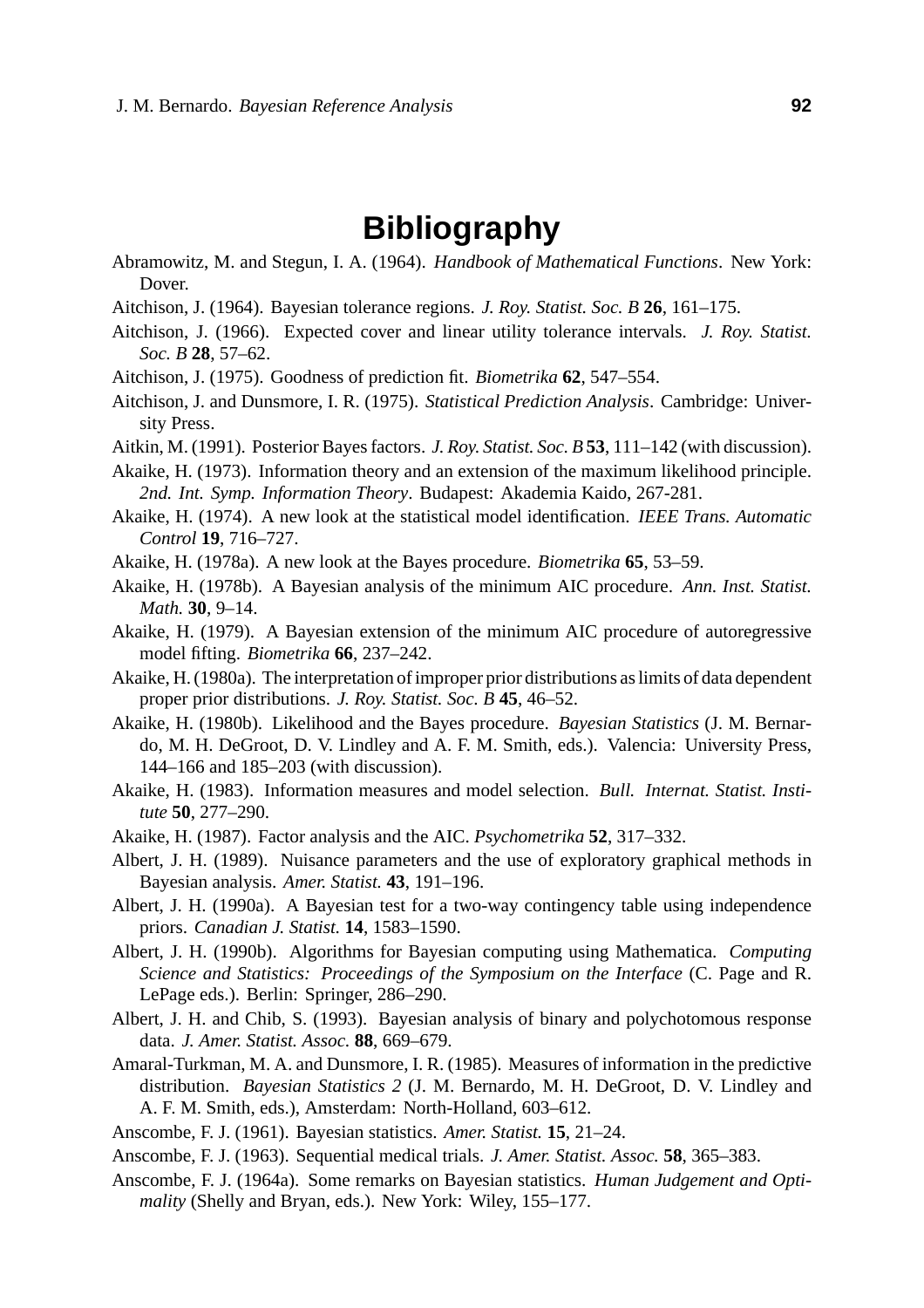Anscombe, F. J. (1964b). Normal likelihood functions. *Ann. Inst. Statist. Math.* **16**, 1–41.

- Bar-lev, S. K. and Reiser, B. (1982). An exponential subfamily which admits UMPU tests based on a single test statistic. *Ann. Statist.* **10**, 979–989.
- Barnard, G. A. (1949). Statistical inference. *J. Roy. Statist. Soc. B***11**, 115–149 (with discussion).
- Barnard, G. A. (1951). The theory of information. *J. Roy. Statist. Soc. B* **13**, 46–64.
- Barnard, G. A. (1952). The frequency justification of certain sequential tests. *Biometrika* **39**, 155–150.
- Barnard, G. A. (1963). Some aspects of the fiducial argument. *J. Roy. Statist. Soc. B* **25**, 111-114.
- Barnard, G. A. (1967). The use of the likelihood function in statistical practice. *Proc. Fifth Berkeley Symp.* **1** (L. M. LeCam and J Neyman, eds.). Berkeley: Univ. California Press, 27–40.
- Barnard, G. A. (1980a). In discussion of Box (1980). *J. Roy. Statist. Soc. A* **143**, 404–406.
- Barnard, G. A. (1980b). Pivotal inference and the Bayesian controversy. *Bayesian Statistics* (J. M. Bernardo, M. H. DeGroot, D. V. Lindley and A. F. M. Smith, eds.). Valencia: University Press, 295–318 (with discussion).
- Barnard, G. A. (1995). Pivotal models and the fiducial argument. *Internat. Statist. Rev.* **63**, 309–323; correction 64, 137.
- Barnard, G. A., Jenkins, G. M. and Winsten, C. B. (1962). Likelihood inference and time series. *J. Roy. Statist. Soc. A* **125**, 321–372 (with discussion).
- Barnard, G. A. and Sprott, D. A. (1968). Likelihood. *Encyclopedia of Statistical Sciences* **9** (S. Kotz, N. L. Johnson and C. B. Read, eds.). New York: Wiley, 639–644.
- Barnett, V. (1973/1982). *Comparative Statistical Inference*. Second edition in 1982, Chichester: Wiley.
- Bartholomew, D. J. (1965). A comparison of some Bayesian and frequentist inferences. *Biometrika* **52**, 19–35.
- Bartholomew, D. J. (1967). Hypothesis testing when the sample size is treated as a random variable. *J. Roy. Statist. Soc. B* **29**, 53–82.
- Bartholomew, D. J. (1971). A comparison of Bayesian and frequentist approaches to inferences with prior knowledge. *Foundations of Statistical Inference* (V. P. Godambe and D. A. Sprott, eds.). Toronto: Holt, Rinehart and Winston, 417–434 (with discussion).
- Bartholomew, D. J. (1994). Bayes theorem in latent variable modelling. *Aspects of Uncertainty: a Tribute to D. V. Lindley* (P. R. Freeman and A. F. M. Smith, eds.). Chichester: Wiley, (to appear).
- Bartlett, M. (1957). A comment on D. V. Lindley's statistical paradox. *Biometrika* **44**, 533–534.
- Basu, D. (1975). Statistical information and likelihood. *Sankhya A* **37**, 1–71 (with discussion).
- Basu, D. (1977). On the elimination of nuisance parameters. *J. Amer. Statist. Assoc.* **72**, 355-366.
- Basu, D. (1988). *Statistical Information and Likelihood: a Collection of Critical Essays* (J. K. Ghosh, ed.). Berlin: Springer.
- Basu, D. (1992). Learning statistics from counter examples: ancillary statistics. *Bayesian Analysis in Statistics and Econometrics*(P. K. Goel and N. S. Iyengar, eds.). Berlin: Springer, 217–224.
- Bayarri, M. J. (1981). Inferencia Bayesiana sobre el coeficiente de correlación de una población normal bivariante. *Trab. Estadist.* **32**, 18–31.
- Bayarri, M. J. (1985). Bayesian inference on the parameters of a Beta distribution. *Statistics and Decisions* **2**, 17–22.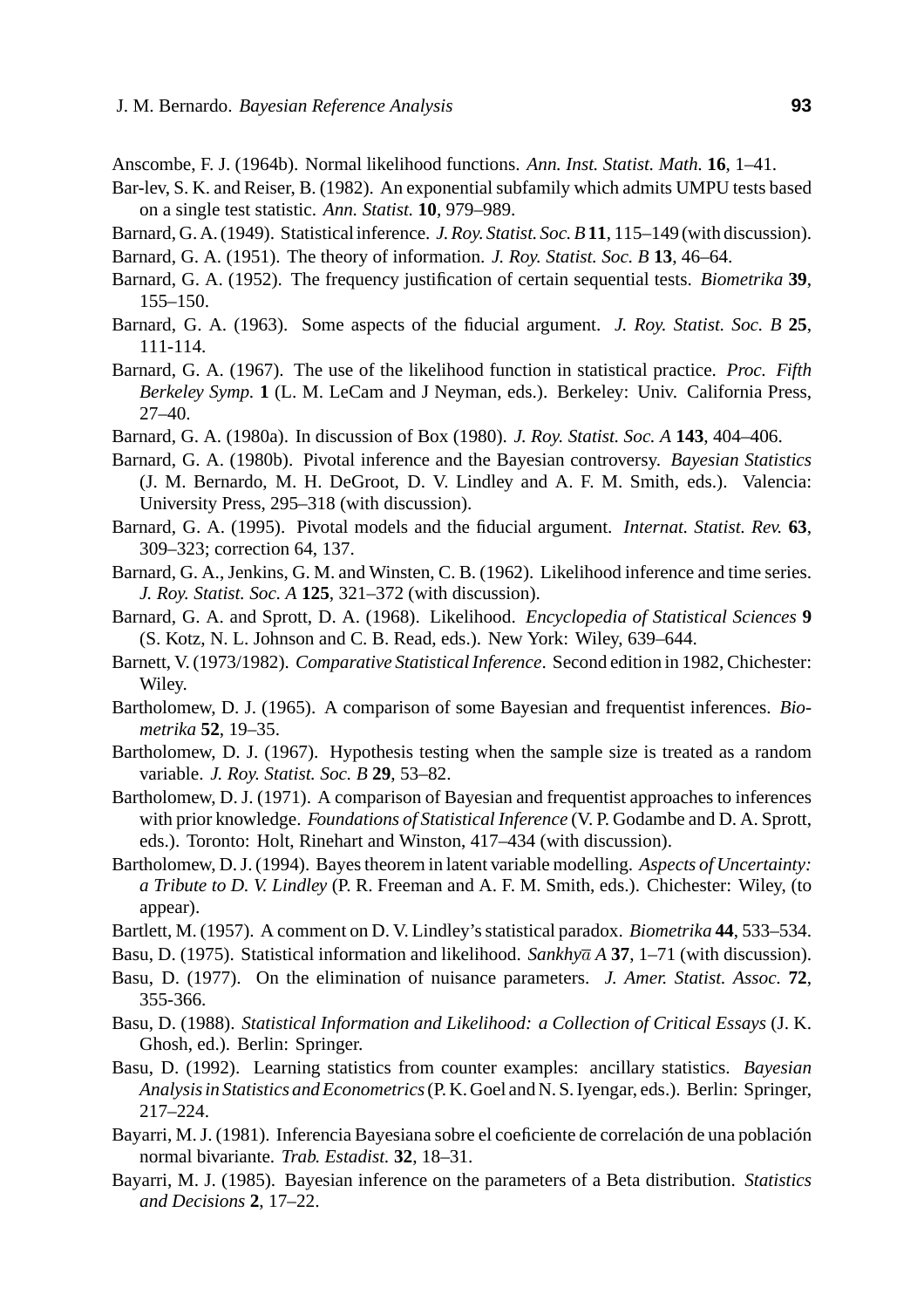Bayarri, M. J. (1987). Comment to Berger and Delampady. *Statist. Sci.* **3**, 342–344.

- Bayarri, M. J. and DeGroot, M. H. (1988). Gaining weight: a Bayesian approach. *Bayesian Statistics 3* (J. M. Bernardo, M. H. DeGroot, D. V. Lindley and A. F. M. Smith, eds.). Oxford: University Press, 25–44 (with discussion).
- Bayarri, M. J. and DeGroot, M. H. (1989). Optimal reporting of predictions. *J. Amer. Statist. Assoc.* **84**, 214–222.
- Bayarri, M. J. and DeGroot, M. H. (1992b). Difficulties and ambiguities in the definition of a likelihood function. *J. It. Statist. Soc.* **1**, 1–15.
- Bayarri, M. J., DeGroot, M. H. and Kadane, J. B. (1988). What is the likelihood function? *Statistical Decision Theory and Related Topics IV* **1** (S. S. Gupta and J. O. Berger, eds.). Berlin: Springer, 3–27.
- Bayes, T. (1763). An essay towards solving a problem in the doctrine of chances. Published posthumously in *Phil. Trans. Roy. Soc. London* **53**, 370–418 and **54**, 296–325. Reprinted in *Biometrika* **45** (1958), 293–315, with a biographical note by G. A. Barnard. Reproduced in Press (1989), 185–217.
- Berger, J. O. (1979). Multivariate estimation with nonsymmetric loss functions. *Optimizing Methods in Statistics* (J. S. Rustagi, ed.). New York: Academic Press.
- Berger, J. O. (1985a). *Statistical Decision Theory and Bayesian Analysis*. Berlin: Springer.
- Berger, J. O. (1985b). In defense of the likelihood principle: axiomatics and coherence. *Bayesian Statistics 2* (J. M. Bernardo, M. H. DeGroot, D. V. Lindley and A. F. M. Smith, eds.), Amsterdam: North-Holland, 33–65, (with discussion).
- Berger, J. O. (1986). Bayesian salesmanship. *Bayesian Inference and Decision Techniques: Essays in Honor of Bruno de Finetti* (P. K. Goel and A. Zellner, eds.). Amsterdam: North-Holland, 473–488.
- Berger, J. (1992). Discussion of Ghosh and Mukerjee. *Bayesian Statistics 4* (J. M. Bernardo, J. O. Berger, A. P. Dawid and A. F. M. Smith, eds.). Oxford: University Press, 205–206.
- Berger, J. O. (1993). The present and future of Bayesian multivariate analysis. *Multivariate Analysis: Future Directions* (C. R. Rao, ed.). Amsterdam: North-Holland, 25–53.
- Berger, J. O. (1994). A review of recent developments in robust Bayesian analysis. *Test* **3**, 5–124., (with discussion).
- Berger, J. O. and Bernardo, J. M. (1989). Estimating a product of means: Bayesian analysis with reference priors. *J. Amer. Statist. Assoc.* **84**, 200–207.
- Berger, J. O. and Bernardo, J. M. (1992a). Ordered group reference priors with applications to a multinomial problem. *Biometrika* **79**, 25–37.
- Berger, J. O. and Bernardo, J. M. (1992b). Reference priors in a variance components problem. *Bayesian Analysis in Statistics and Econometrics*(P. K. Goel and N. S. Iyengar, eds.). Berlin: Springer, 323–340.
- Berger, J. O. and Bernardo, J. M. (1992c). On the development of reference priors. *Bayesian Statistics 4* (J. M. Bernardo, J. O. Berger, A. P. Dawid and A. F. M. Smith, eds.). Oxford: University Press, 35–60 (with discussion).
- Berger, J. O., Bernardo, J. M. and Mendoza, M. (1989). On priors that maximize expected information. *Recent Developments in Statistics and their Applications* (J. P. Klein and J. C. Lee, eds.). Seoul: Freedom Academy, 1–20.
- Berger, J. O. and Berry, D. A. (1988). The relevance of stopping rules in statistical inference. *Statistical Decision Theory and Related Topics IV* **1** (S. S. Gupta and J. O. Berger, eds.). Berlin: Springer, 29–72 (with discussion).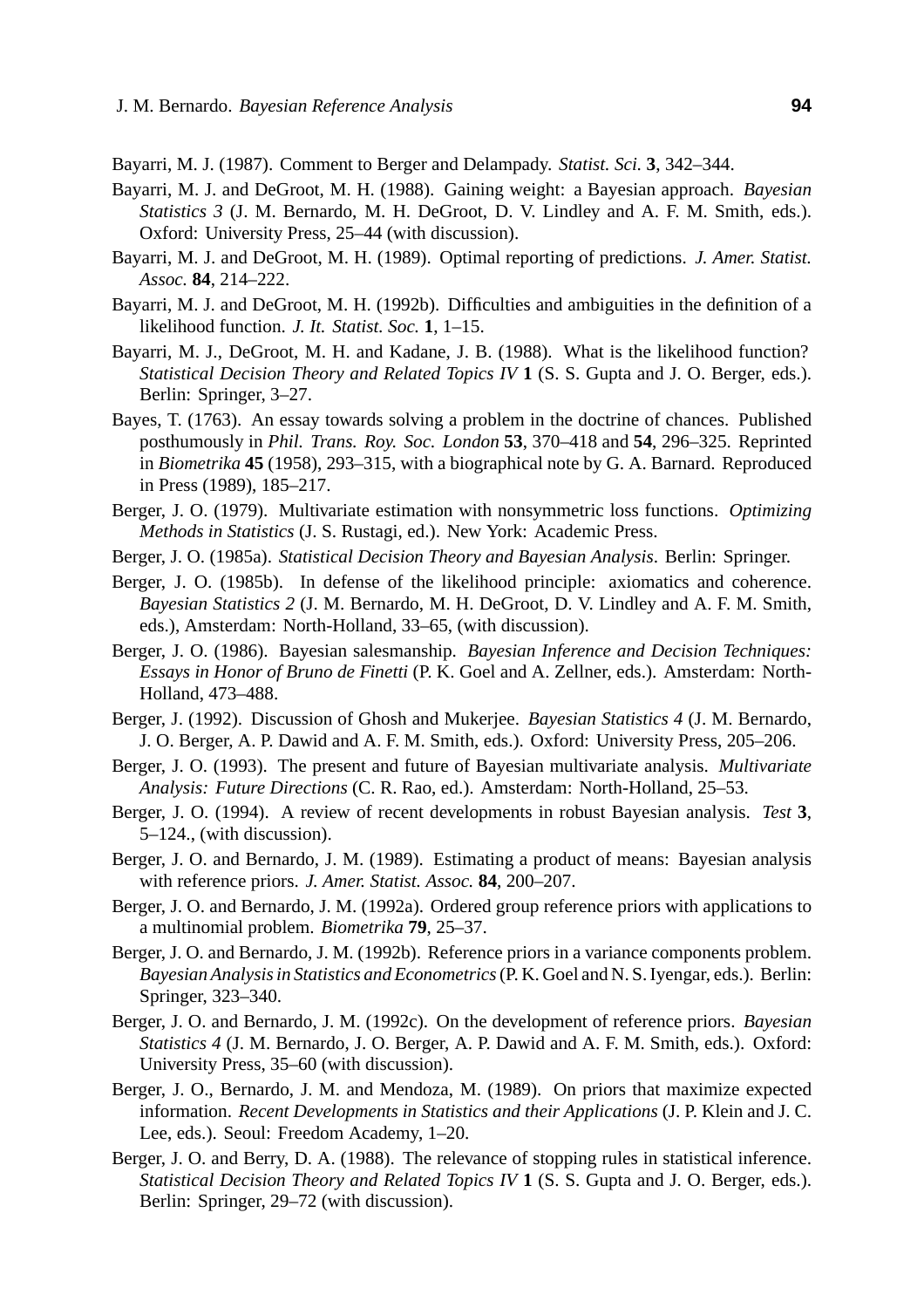- Berger, J. O., Boukai, B. and Wang, Y. (1997). Unified Bayesian and frequentist testing for a precise hypothesis. *Statist. Sci.* **12**, 133–160.
- Berger, J. O., Brown, L. D. and Wolpert, R. L. (1994). A unified conditional frequentist and Bayesian test for fixed and sequential simple hypothesis testing. *Ann. Statist.* **22**, 1787–1807.
- Berger, J. O. and DasGupta, A. (1991). *Multivariate Estimation, Bayes, Empirical Bayes and Stein Approaches*. Philadelphia, PA: SIAM.
- Berger, J. O. and Delampady, M. (1987). Testing precise hypotheses. *Statist. Sci.* **2**, 317–352 (with discussion).
- Berger, J. O. and Fan, T. H. (1991). Behaviour of the posterior distribution and inferences for a normal mean with *t* prior distributions. *Statistics and Decisions* **10**, 99–120.
- Berger, J. O. and Jefferys, W. H. (1992) The application of robust Bayesian analysis to hypothesis testing and Occam's razor. *J. It. Statist. Soc.* **1**, 17–32.
- Berger, J. O. and Mortera, J. (1991). Interpreting the stars in precise hypothesis testing. *Internat. Statist. Rev.* **59**, 337–353.
- Berger, J. O. and Mortera, J. (1994). Robust Bayesian hypothesis testing in the presence of nuisance parameters. *J. Statist. Planning and Inference* **40**, 357–373.
- Berger, J. O. and Pericchi, L. R. (1995). The intrinsec Bayes factor for linear models. *Bayesian Statistics 5* (J. M. Bernardo, J. O. Berger, A. P. Dawid and A. F. M. Smith, eds.). Oxford: University Press, 25–44 (with discussion).
- Berger, J. O. and Pericchi, L. R. (1996). The intrinsec Bayes factor for model selection and prediction. *J. Amer. Statist. Assoc.* **91**, 109–122.
- Berger, J. O. and Robert, C. P. (1990). Subjective hierarchical Bayes estimation of a multivariate normal mean: on the frequentist interface. *Ann. Statist.* **18**, 617–651.
- Berger, J. O. and Sellke, T. (1987). Testing a point null hypothesis: the irreconcilability of significance levels and evidence. *J. Amer. Statist. Assoc.* **82**, 112–133 (with discussion).
- Berger, J. O. and Srinivasan, C. (1978). Generalized Bayes estimators in multivariate problems. *Ann. Statist.* **6**, 783–801.
- Berger, J. O. and Strawderman, W. E. (1986). Choice of hierarchical priors: admissibility of estimation of normal means. *Ann. Statist.* **24**, 931–951.
- Berger, J. O. and Wolpert, R. L. (1984/1988). *The Likelihood Principle*. Second edition in 1988, Hayward, CA: IMS.
- Berger, J. O. and Yang, R. (1994). Noninformative priors and Bayesian testing for the AR(1) model. *Econometric Theory* **10**, 461–482.
- Berk, R. H. (1966). Limiting behaviour of the posterior distributions when the model is incorrect. *Ann. Math. Statist.* **37**, 51–58.
- Berk, R. H. (1970). Consistency a posteriori. *Ann. Math. Statist.* **41**, 894–906.
- Berliner, L. M. (1987). Bayesian control in mixture models. *Technometrics* **29**, 455–460.
- Berliner, L. M. and Goel P. K. (1990). Incorporating partial prior information: ranges of posterior probabilities. *Bayesian and Likelihood Methods in Statistics and Econometrics: Essays in Honor of George A. Barnard* (S. Geisser, J. S. Hodges, S. J. Press and A. Zellner, eds.). Amsterdam: North-Holland, 397–406.
- Bermúdez. J. D. (1985). On the asymptotic normality of the posterior distribution of the logistic classification model. *Statistics and Decisions* **2**, 301–308.
- Bernardo, J. M. (1977a). Inferences about the ratio of normal means: a Bayesian approach to the Fieller-Creasy problem. *Recent Developments in Statistics* (J. R. Barra, F. Brodeau, G. Romier and B. van Cutsem eds.). Amsterdam: North-Holland, 345–349.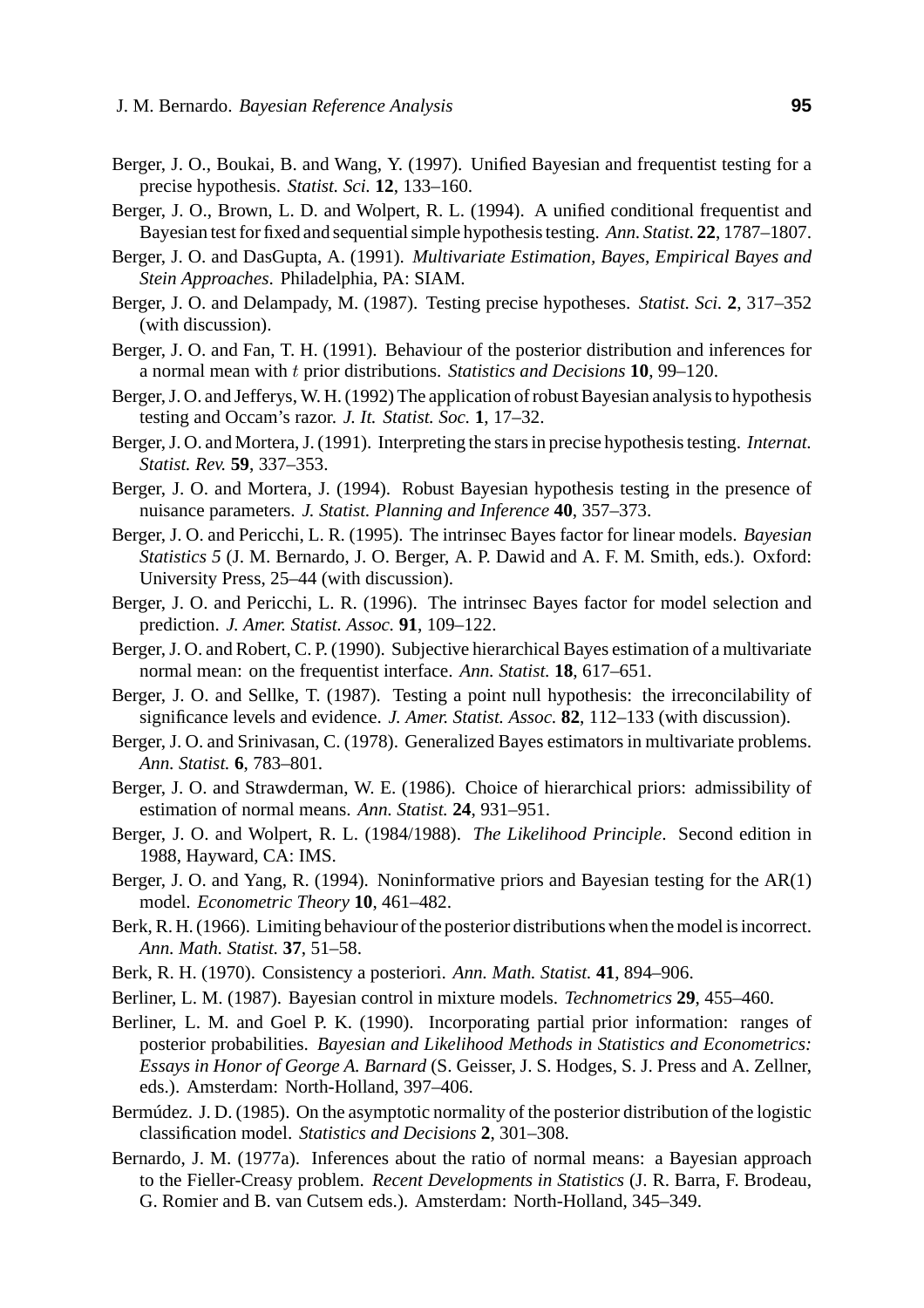- Bernardo, J. M. (1977b). Inferencia Bayesiana sobre el coeficiente de variación: una solución a la paradoja de marginalización. *Trab. Estadist.* **28**, 23-80.
- Bernardo, J. M. (1978a). Una medida de la información útil proporcionada por un experimento. *Rev. Acad. Ciencias Madrid* **72**, 419–440.
- Bernardo, J. M. (1978b). Unacceptable implications of the left Haar measure in a standard normal theory inference problem *Trab. Estadist.* **29**, 3–9.
- Bernardo, J. M. (1979a). Expected information as expected utility. *Ann. Statist.* **7**, 686–690.
- Bernardo, J. M. (1979b). Reference posterior distributions for Bayesian inference. *J. Roy. Statist. Soc. B* **41**, 113–147 (with discussion). Reprinted in *Bayesian Inference* (N. G. Polson and G. C. Tiao, eds.). Brookfield, VT: Edward Elgar, 1995, 229–263.
- Bernardo, J. M. (1980). A Bayesian analysis of classical hypothesis testing. *Bayesian Statistics* (J. M. Bernardo, M. H. DeGroot, D. V. Lindley and A. F. M. Smith, eds.). Valencia: University Press, 605–647 (with discussion).
- Bernardo, J. M. (1981a). Reference decisions. *Symposia Mathematica* **25**, 85–94.
- Bernardo, J. M. (1981b). *Bioestadística, una Perspectiva Bayesiana*. Barcelona: Vicens-Vives.
- Bernardo, J. M. (1982). Contraste de modelos probabilísticos desde una perspectiva Bayesiana. *Trab. Estadist.* **33**, 16–30.
- Bernardo, J. M. (1984). Monitoring the 1982 Spanish socialist victory: a Bayesian analysis. *J. Amer. Statist. Assoc.* **79**, 510–515.
- Bernardo, J. M. (1985a). Análisis Bayesiano de los contrastes de hipótesis paramétricos. *Trab. Estadist.* **36**, 45–54.
- Bernardo, J. M. (1985b). On a famous problem of induction. *Trab. Estadist.* **36**, 24–30.
- Bernardo, J. M. (1987). Approximations in statistics from a decision-theoretical viewpoint. *Probability and Bayesian Statistics* (R. Viertl, ed.). London: Plenum, 53–60.
- Bernardo, J. M. (1988). Bayesian linear probabilistic classification. *Statistical Decision Theory and Related Topics IV* **1** (S. S. Gupta and J. O. Berger, eds.). Berlin: Springer, 151–162.
- Bernardo, J. M. (1989). Análisis de datos y métodos Bayesianos. *Historia de la Ciencia Estadística* (S. Ríos, ed.). Madrid: Academia de Ciencias, 87–105.
- Bernardo, J. M. (1994). Optimal prediction with hierarchical models: Bayesian clustering. *Aspects of Uncertainty: a Tribute to D. V. Lindley* (P. R. Freeman and A. F. M. Smith, eds.). Chichester: Wiley, 67–76.
- Bernardo, J. M. (1997a). Noninformative priors do not exist *J. Statist. Planning and Inference* **65**, 159–189 (with discussion).
- Bernardo, J. M. (1997b). Comment to 'Exponential and Bayesian conjugate families: review and extensions', by E. Gutiérrez-Peña and A. F. M. Smith. *Test* **6**, 70–71.
- Bernardo, J. M. (1999). Nested Hipothesis testing: the Bayesian reference criterion. *Bayesian Statistics 6* (J. M. Bernardo, J. O. Berger, A. P. Dawid and A. F. M. Smith, eds.). Oxford: University Press, 77–106 (with discussion).
- Bernardo, J. M. and Bayarri, M. J. (1985). Bayesian model criticism. *Model Choice* (J.- P. Florens, M. Mouchart, J.-P. Raoult and L. Simar, eds.). Brussels: Pub. Fac. Univ. Saint Louis, 43–59.
- Bernardo, J. M., Berger, J. O., Dawid, A. P. and Smith, A. F. M. (eds.) (1992). *Bayesian Statistics 4*. Oxford: Oxford University Press.
- Bernardo, J. M., Berger, J. O., Dawid, A. P. and Smith, A. F. M. (eds.) (1996). *Bayesian Statistics 5*. Oxford: Oxford University Press.
- Bernardo, J. M., Berger, J. O., Dawid, A. P. and Smith, A. F. M. (eds.) (1999). *Bayesian Statistics 6*. Oxford: Oxford University Press. (to appear).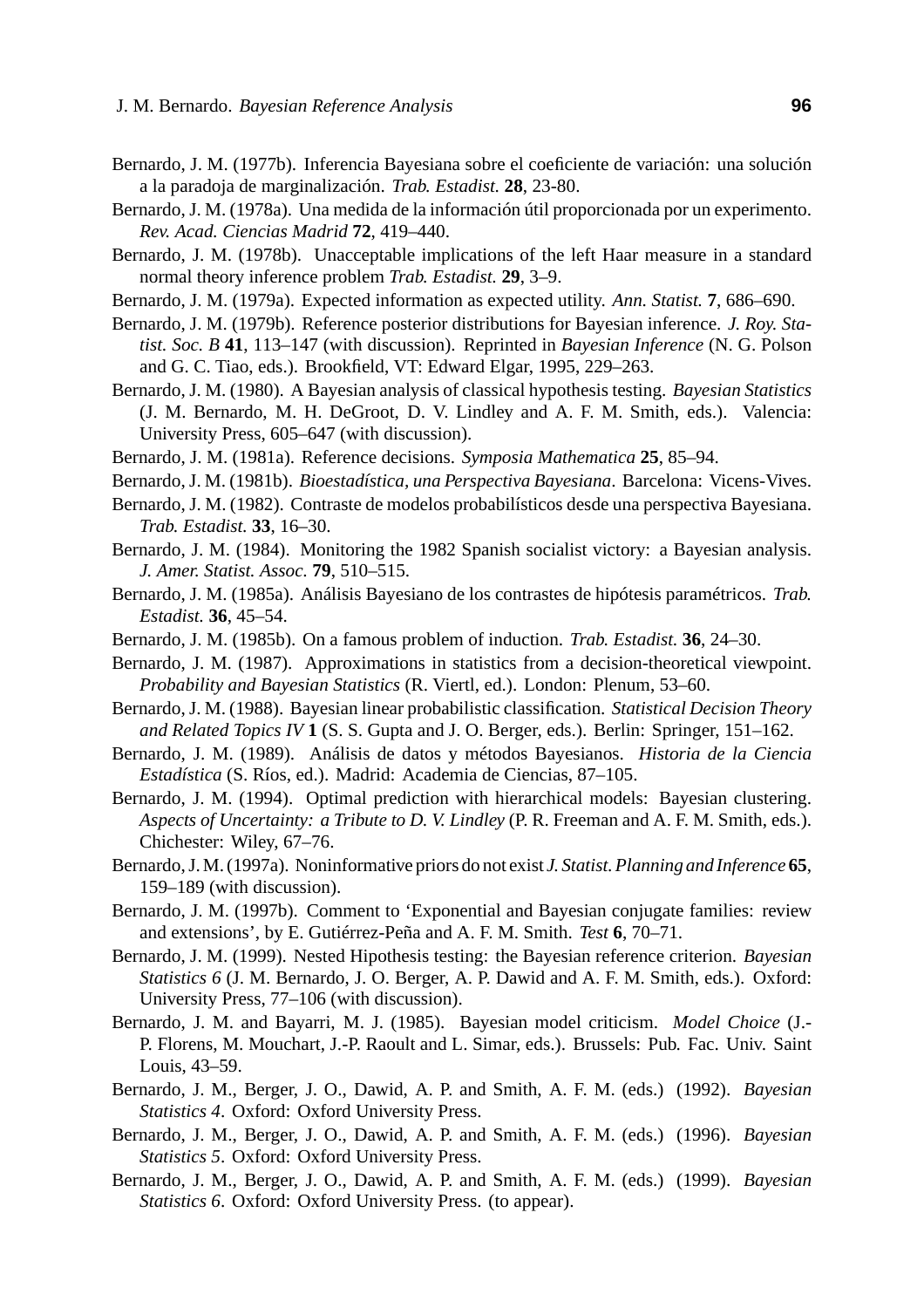- Bernardo, J. M. and Bermúdez, J. D. (1985). The choice of variables in probabilistic classification. *Bayesian Statistics 2* (J. M. Bernardo, M. H. DeGroot, D. V. Lindley and A. F. M. Smith, eds.), Amsterdam: North-Holland, 67–81 (with discussion).
- Bernardo, J. M., DeGroot, M. H., Lindley, D. V. and Smith, A. F. M. (eds.) (1980). *Bayesian Statistics*. Valencia: University Press.
- Bernardo, J. M., DeGroot, M. H., Lindley, D. V. and Smith, A. F. M. (eds.) (1985). *Bayesian Statistics 2*. Amsterdam: North-Holland.
- Bernardo, J. M., DeGroot, M. H., Lindley, D. V. and Smith, A. F. M. (eds.) (1988). *Bayesian Statistics 3*. Oxford: Oxford University Press.
- Bernardo, J. M. and Girón F. J. (1988). A Bayesian analysis of simple mixture problems. *Bayesian Statistics 3* (J. M. Bernardo, M. H. DeGroot, D. V. Lindley and A. F. M. Smith, eds.). Oxford: University Press, 67–88 (with discussion).
- Bernardo, J. M. and Ramón, J. M. (1998). An introduction to Bayesian reference analysis: inference on the ratio of multinomial parameters. *The Statistician* **47**, 101–135.
- Bernardo, J. M. and Smith, A. F. M. (1994). *Bayesian Theory*. Chichester: Wiley.
- Berry, D. A. (1996). *Statistics, a Bayesian Perspective*. Belmont, CA: Wasdsworth.
- Berry, D. A. and Stangl, D. K. (eds.) (1994). *Bayesian Biostatistics*. New York: Marcel Dekker. (to appear).
- Bertolino, F., Piccinato, L. and Racugno, W. (1995). Multiple Bayes factor for testing hypothesis. *J. Amer. Statist. Assoc.* **90**, 213–219.
- Bickel, P. J. and Blackwell, D. (1967). A note on Bayes estimates. *Ann. Math. Statist.* **38**, 1907–1911.
- Bickel, P. J. and Ghosh, J. K. (1990). A decomposition for the likelihood ratio statistic and the Bartlett correction—a Bayesian argument. *Ann. Statist.* **18**, 1070–1090.
- Birnbaum, A. (1962). On the foundations of statistical inference. *J. Amer. Statist. Assoc.* **57**, 269–306.
- Birnbaum, A. (1968). Likelihood. *Internat. Encyclopedia of the Social Sciences* **9**, 299-301.
- Birnbaum, A. (1969). Concepts of statistical evidence. *Philosophy Science and Methods*. (S. Morgenbesso, P. Suppes and M. White eds.) New York: St. John's Press.
- Birnbaum, A. (1972). More on concepts of statistical evidence. *J. Amer. Statist. Assoc.* **67**, 858–861.
- Birnbaum, A. (1978). Likelihood. *International Encyclopedia of Statistics* (W. H. Kruskal and J. M. Tanur, eds.). London: Macmillan, 519–522.
- Bjørnstad, J. F. (1990). Predictive likelihood: a review. *Statist. Sci.* **5**, 242–265 (with discussion).
- Box, G. E. P. (1980). Sampling and Bayes' inference in scientific modelling. *J. Roy. Statist. Soc. A* **143**, 383–430 (with discussion).
- Box, G. E. P. (1983). An apology for ecumenism in statistics. *Science* **151**, 15–84.
- Box, G. E. P. (1985). *The Collected Works of G. E. P. Box* (G. C. Tiao, ed.). Pacific Drove, CA: Wadsworth.
- Box, G. E. P. and Cox, D. R. (1964). An analysis of transformations. *J. Roy. Statist. Soc. B* **26**, 211–252 (with discussion).
- Box, G. E. P. and Hill, W. J. (1967). Discrimination among mechanistic models. *Technometrics* **9**, 57–71.
- Box, G. E. P., Leonard, T. and Wu, C.-F. (eds.) (1983). *Scientific Inference, Data Analysis and Robustness*. New York: Academic Press.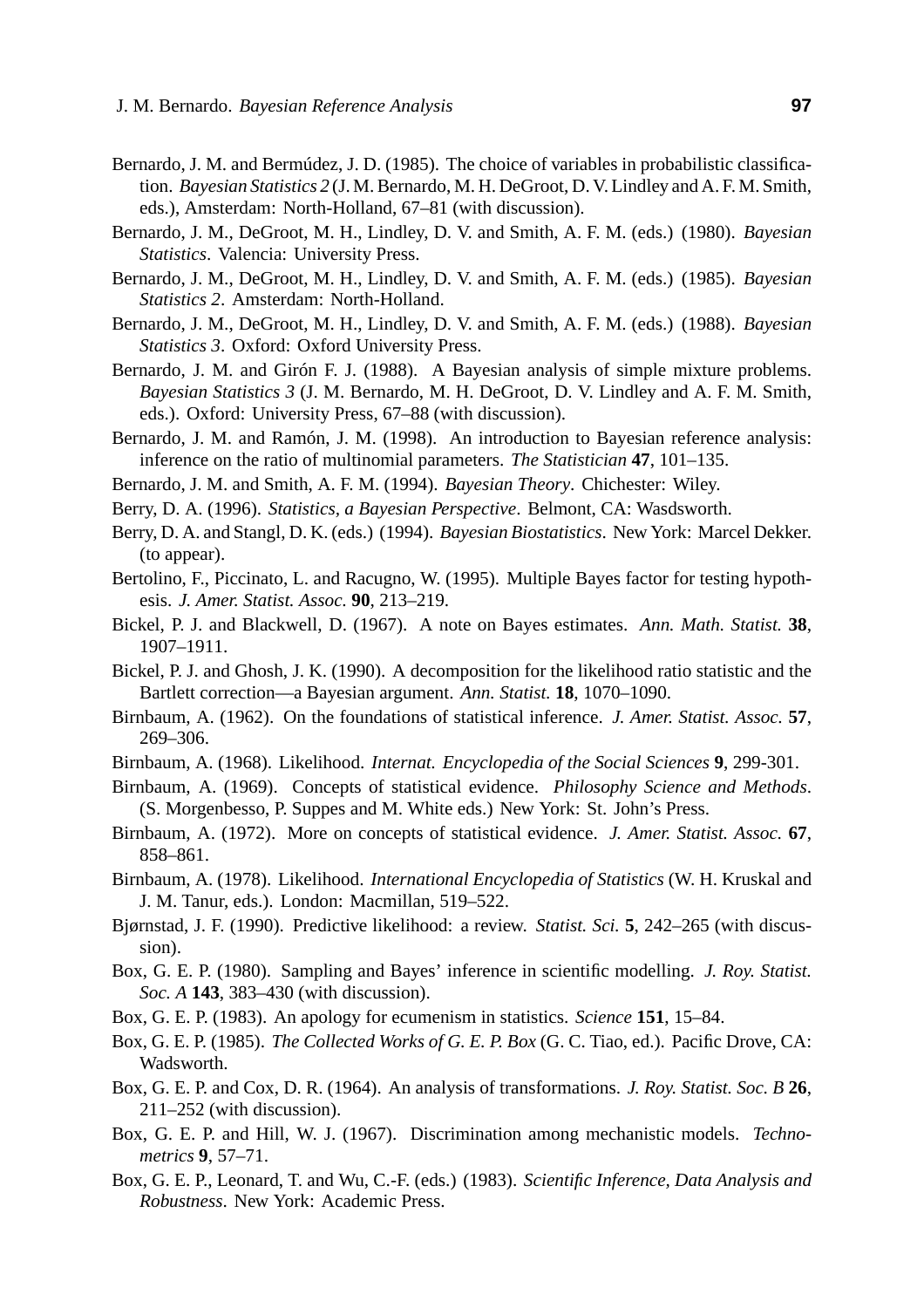- Box, G. E. P. and Tiao, G. C. (1962). A further look at robustness via Bayes' theorem. *Biometrika* **49**, 419–432.
- Box, G. E. P. and Tiao, G. C. (1964). A note on criterion robustness and inference robustness. *Biometrika* **51**, 169–173.
- Box, G. E. P. and Tiao, G. C. (1965). Multiparameter problems from a Bayesian point of view. *Ann. Math. Statist.* **36**, 1468–1482.
- Box, G. E. P. and Tiao, G. C. (1968a). A Bayesian approach to some outlier problems. *Biometrika* **55**, 119–129.
- Box, G. E. P. and Tiao, G. C. (1968b). Bayesian estimation of means for the random effect model. *J. Amer. Statist. Assoc.* **63**, 174–181.
- Box, G. E. P. and Tiao, G. C. (1973). *Bayesian Inference in Statistical Analysis*. Reading, MA: Addison-Wesley.
- Bridgman, P. W. (1927). *The Logic of Modern Physics*. London: Macmillan.
- Brillinger, D. R. (1962). Examples bearing on the definition of fiducial probability, with a bibliography. *Ann. Math. Statist.* **33**, 1349–1355.
- Broemeling, L. D. (1985). *Bayesian Analysis of Linear Models*. New York: Marcel Dekker.
- Brown, L. D. (1973). Estimation with incompletely specified loss functions. *J. Amer. Statist. Assoc.* **70**, 417–427.
- Brown, L. D. (1985). *Foundations of Exponential Families*. Hayward, CA: IMS.
- Brown, P. J., Le, N. D. and Zidek, J. V. (1994). Inference for a covariance matrix. *Aspects of Uncertainty: a Tribute to D. V. Lindley* (P. R. Freeman and A. F. M. Smith, eds.). Chichester: Wiley, 77–92.
- Brown, R. V. (1993). Impersonal probability as an ideal assessment. *J. Risk and Uncertainty* **7**, 215–235.
- Brunk, H. D. (1991). Fully coherent inference. *Ann. Statist.* **19**, 830–849.
- Buehler, R. J. (1959). Some validity criteria for statistical inference. *Ann. Math. Statist.* **30**, 845–863.
- Buehler, R. J. (1971). Measuring information and uncertainty. *Foundations of Statistical Inference* (V. P. Godambe and D. A. Sprott, eds.). Toronto: Holt, Rinehart and Winston, 330–351 (with discussion).
- Buehler, R. J. and Feddersen, A. P. (1963). Note on a conditional property of Student's t. *Ann. Math. Statist.* **34**, 1098–1100.
- Butler, R. W. (1986). Predictive likelihood inference with applications. *J. Roy. Statist. Soc. B* **48**, 1–38 (with discussion).
- Carlin, B. P. and Gelfand, A. E. (1991). An iterative Monte Carlo method for nonconjugate Bayesian analysis. *Statist. Computing* **1**, 119-128.
- Casella, G. (1992). Conditional inference for confidence sets. *Current Issues in Statistical Inference: Essays in Honor of D. Basu*. (M. Ghosh and P. K. Pathak eds.). Hayward, CA: IMS.
- Casella, G. (1996). Statistical inference and Monte Carlo algorithms. *Test* **5** 249–334, (with discussion).
- Casella, G. and Berger, R. L. (1987). Reconciling Bayesian and frequentist evidence in the one-sided testing problem. *J. Amer. Statist. Assoc.* **82**, 106–135, (with discussion).
- Casella, G. and Berger, R. L. (1990). *Statistical Inference*. Pacific Drove, CA: Wadsworth.
- Casella, G. and George, E. I. (1992). Explaining the Gibbs sampler. *Amer. Statist.* **46**, 167–174.
- Casella, G., Hwang, J. T. G. and Robert, C. P. (1993). A paradox in decision theoretic interval estimation. *Statistica Sinica* **3**, 141–155.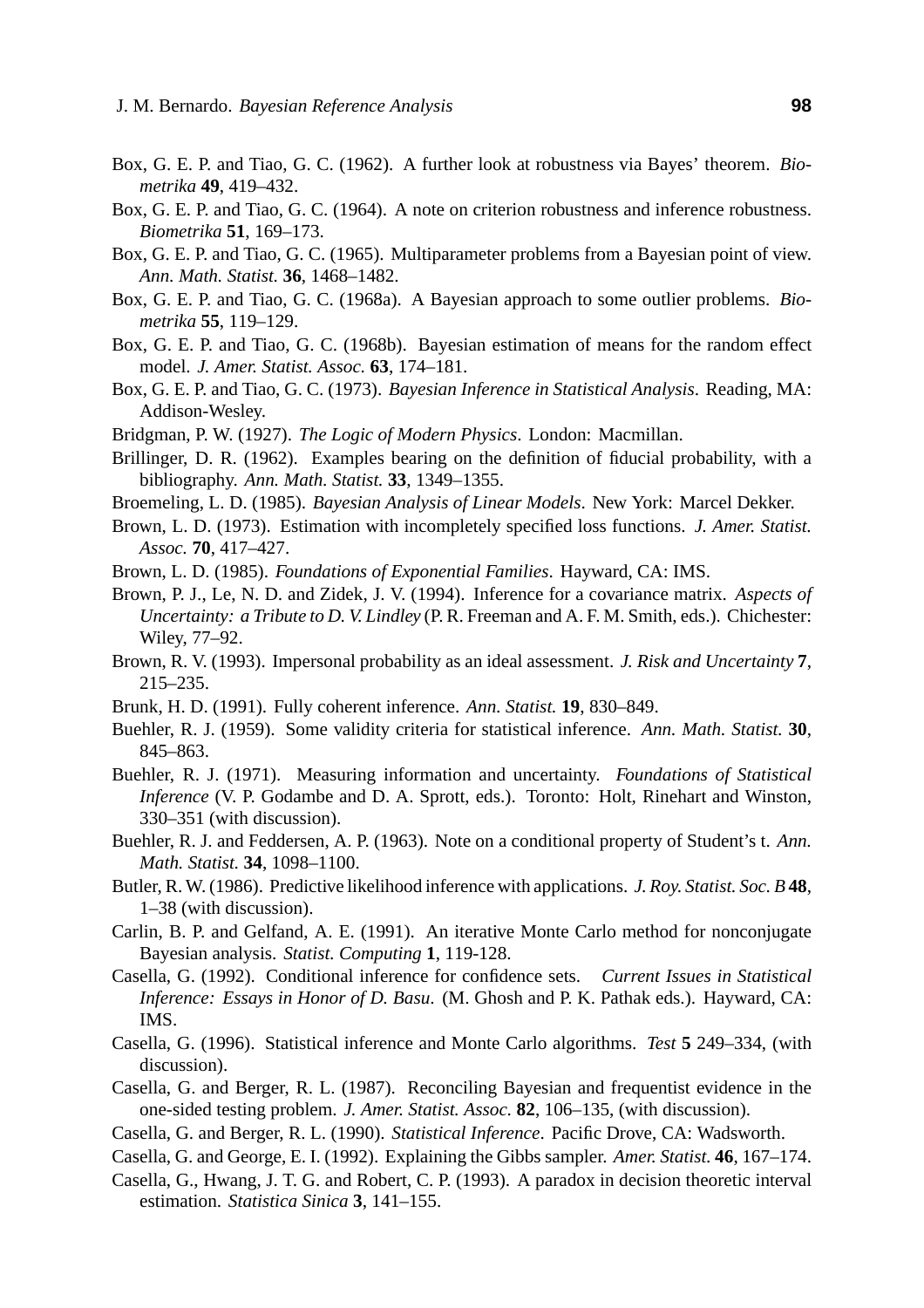- Chang, T. and Eaves, D. M. (1990). Reference priors for the orbit of a group model. *Ann. Statist.* **18**, 1595–1614.
- Chang, T. and Villegas, C. (1986). On a theorem of Stein relating Bayesian and classical inferences in group models. *Canadian J. Statist.* **14**, 289–296.
- Cifarelli, D. M. (1987). Recent contributions to Bayesian statistics. *Italian Contributions to the Methodology of Statistics* (A. Naddeo, ed.). Padova: Cleub, 483–516.
- Cifarelli, D. M. and Muliere, P. (1989). *Statistica Bayesiana*. Pavia: G. Iuculano.
- Cifarelli, D. M. and Regazzini, E. (1982). Some considerations about mathematical statistics teaching methodology suggested by the concept of exchangeability. *Exchangeability in Probability and Statistics*. (G. Koch and F. Spizzichino, eds.). Amsterdam: North-Holland, 185–205.
- Cifarelli, D. M. and Regazzini, E. (1987). Priors for exponential families which maximize the association between past and future observations. *Probability and Bayesian Statistics* (R. Viertl, ed.). London: Plenum, 83–95.
- Clarke, B. (1996). Implications of reference priors for prior infrmation and for sample size. *J. Amer. Statist. Assoc.* **91**, 173–184.
- Clarke, B. and Barron, A. R. (1994). Jeffreys' prior is asymptotically least favorable under entropy risk. *J. Statist. Planning and Inference* **41**, 37–60.
- Clarke, B. and Sun, D. (1997). Reference priors under the chi-square distance. *Sankhya A* **59**, 215–231.
- Clarke, B. and Wasserman, L. (1993). Non-informative priors and nuisance parameters. *J. Amer. Statist. Assoc.* **88**, 1427–1432.
- Consonni, G. and Veronese, P. (1987). Coherent distributions and Lindley's paradox. *Probability and Bayesian Statistics* (R. Viertl, ed.). London: Plenum, 111–120.
- Consonni, G. and Veronese, P. (1989a). Some remarks on the use of improper priors for the analysis of exponential regression problems. *Biometrika* **76**, 101–106.
- Consonni, G. and Veronese, P. (1989b). A note on coherent invariant distributions as noninformative priors for exponential and location scale families. *Comm. Statist. Theory and Methods* **18**, 2883-2887.
- Consonni, G. and Veronese, P. (1992a). Bayes factors for linear models and improper priors. *Bayesian Statistics 4* (J. M. Bernardo, J. O. Berger, A. P. Dawid and A. F. M. Smith, eds.). Oxford: University Press, 587–594.
- Consonni, G. and Veronese, P. (1992b). Conjugate priors for exponential families having quadratic variance functions. *J. Amer. Statist. Assoc.* **87**, 1123–1127.
- Cornfield, J. (1969). The Bayesian outlook and its applications. *Biometrics* **25**, 617–657.
- Cox, D. R. (1958). Some problems connected with statistical inference. *Ann. Math. Statist.* **29**, 357–372.
- Cox, D. R. (1975). Partial likelihood. *Biometrika* **62**, 269–276.
- Cox, D. R. (1988). Conditional and asymptotic inference. *Sankhya A* **50**, 314–337.
- Cox, D. R. (1990). Role of models in statistical analysis. *Statist. Sci.* **5**, 169–174.
- Cox, D. R. and Hinkley, D. V. (1974). *Theoretical Statistics*. London: Chapman and Hall.
- Cox, D. R. and Reid, N. (1987). Parameter orthogonality and approximate conditional inference. *J. Roy. Statist. Soc. B* **49**, 1–39 (with discussion).
- Cox, D. R. and Reid, N. (1992). A note on the difference between profile and modified profile likelihood. *Biometrika* **79**, 408–411.
- Cox R. T. (1946). Probability, frequency and expectation. *Amer. J. Physics* **14**, 1–13.
- Cox R. T. (1961). *The Algebra of Probable Inference*. Baltimore: Johns Hopkins.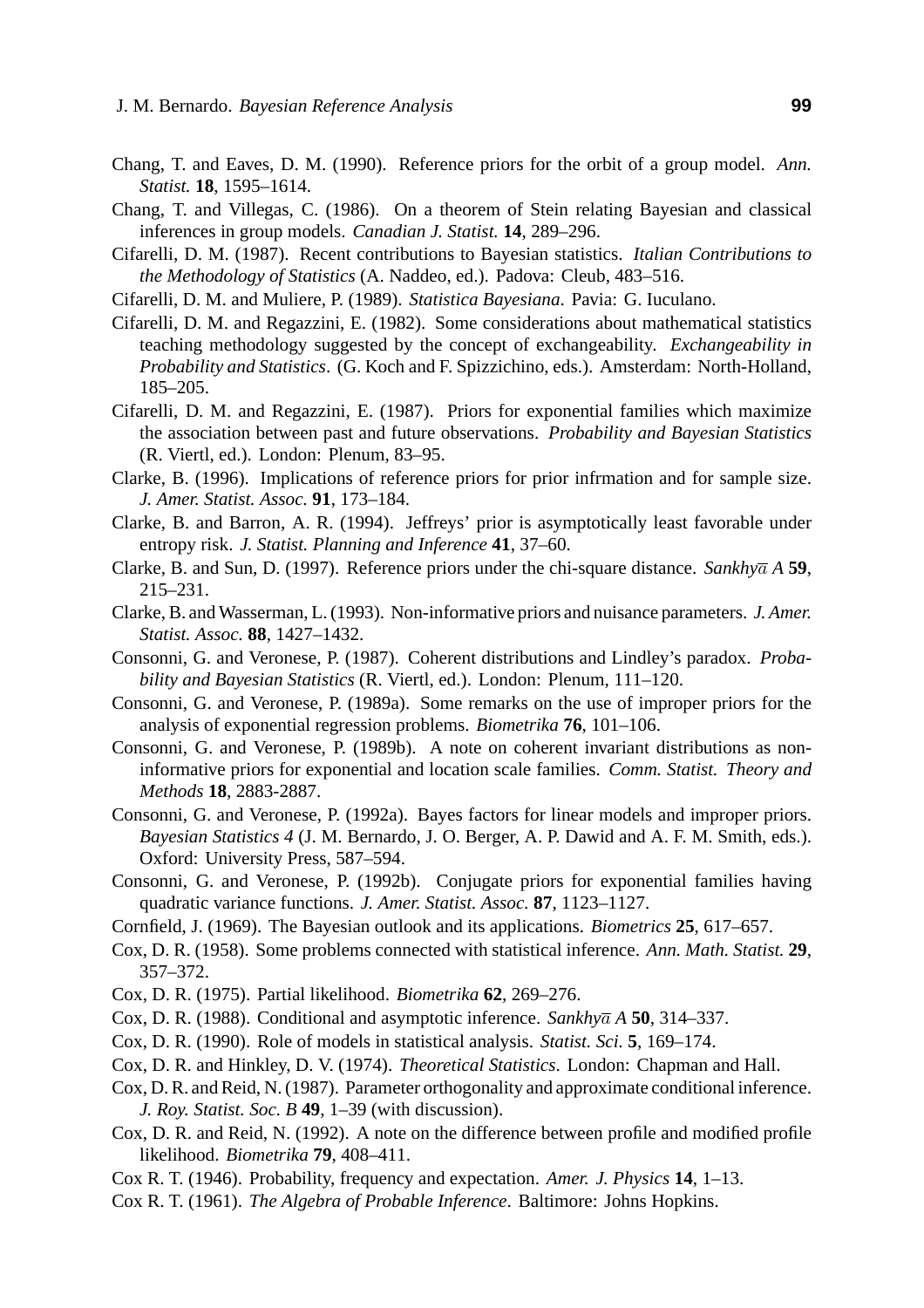Creasy, M. A. (1959). Limits for the ratio of the means. *J. Roy. Statist. Soc. B* **16**, 186–189.

- Crowder, M. J. (1988). Asymptotic expansions of posterior expectations, distributions and densities for stochastic processes. *Ann. Inst. Statist. Math.* **40**, 297–309.
- Csiszár, I. (1985). An extended maximum entropy principle and a Bayesian justification. *Bayesian Statistics 2* (J. M. Bernardo, M. H. DeGroot, D. V. Lindley and A. F. M. Smith, eds.), Amsterdam: North-Holland, 83–98, (with discussion).
- Daboni, L. and Wedlin, A. (1982). *Statistica. Un'Introduzione all'Impostazione Neo-Bayesiana*. Torino: UTET.
- DasGupta, A. (1991). Diameter and volume minimizing confidence sets in Bayes and classical problems. *Ann. Statist.* **19**, 1225–1243.
- Datta, G. S. (1996). On priors providing frequentist validity for Bayesian inference of multiple parametric functions. *Biometrika* **83**, 287–298.
- Datta, G. S. and Ghosh, J. K. (1995). On priors providing a frequentist validity for Bayesian inference. *Biometrika* **82**, 37–45.
- Datta, G. S. and Ghosh, J. K. (1995c). Noninformative priors for maximal invariant parameter in group models. *Test* **4**, 95–114.
- Datta, G. S. and Ghosh, M. (1995a). Some remarks on noninformative priors. *J. Amer. Statist. Assoc.* **90**, 1357–1363.
- Datta, G. S. and Ghosh, M. (1995b). Hierarchical Bayes estimators of the error variance in one-way ANOVA models. *J. Statist. Planning and Inference* **45**, 399–411.
- Datta, G. S. and Ghosh, M. (1996). On the invariance of noninformative priors. *Ann. Statist.* **24**, 141–159.
- Davison, A. C. (1986). Approximate predictive likelihood. *Biometrika* **73**, 323–332.
- Dawid, A. P. (1970). On the limiting normality of posterior distributions. *Proc. Camb. Phil. Soc.* **67**, 625–633.
- Dawid, A. P. (1973). Posterior expectations for large observations. *Biometrika* **60**, 644–666.
- Dawid, A. P. (1977). Invariant distributions and analysis of variance models. *Biometrika* **64**, 291–297.
- Dawid, A. P. (1979a). Conditional independence in statistical theory. *J. Roy. Statist. Soc. B* **41**, 1–31, (with discussion).
- Dawid, A. P. (1979b). Some misleading arguments involving conditional independence. *J. Roy. Statist. Soc. B* **41**, 249–252.
- Dawid, A. P. (1980). A Bayesian look at nuisance parameters. *Bayesian Statistics* (J. M. Bernardo, M. H. DeGroot, D. V. Lindley and A. F. M. Smith, eds.). Valencia: University Press, 167–203 (with discussion).
- Dawid, A. P. (1983a). Statistical inference. *Encyclopedia of Statistical Sciences* **4** (S. Kotz, N. L. Johnson and C. B. Read, eds.). New York: Wiley, 89–105.
- Dawid, A. P. (1983b). Invariant prior distributions. *Encyclopedia of Statistical Sciences* **4** (S. Kotz, N. L. Johnson and C. B. Read, eds.). New York: Wiley, 228–236.
- Dawid, A. P. (1984). Statistical theory, the prequential approach. *J. Roy. Statist. Soc. A* **147**, 278–292.
- Dawid, A. P. (1986b). A Bayesian view of statistical modelling. *Bayesian Inference and Decision Techniques: Essays in Honor of Bruno de Finetti* (P. K. Goel and A. Zellner, eds.). Amsterdam: North-Holland. 391–404.
- Dawid, A. P. (1988a). The infinite regress and its conjugate analysis. *Bayesian Statistics 3* (J. M. Bernardo, M. H. DeGroot, D. V. Lindley and A. F. M. Smith, eds.). Oxford: University Press, 95–110 (with discussion).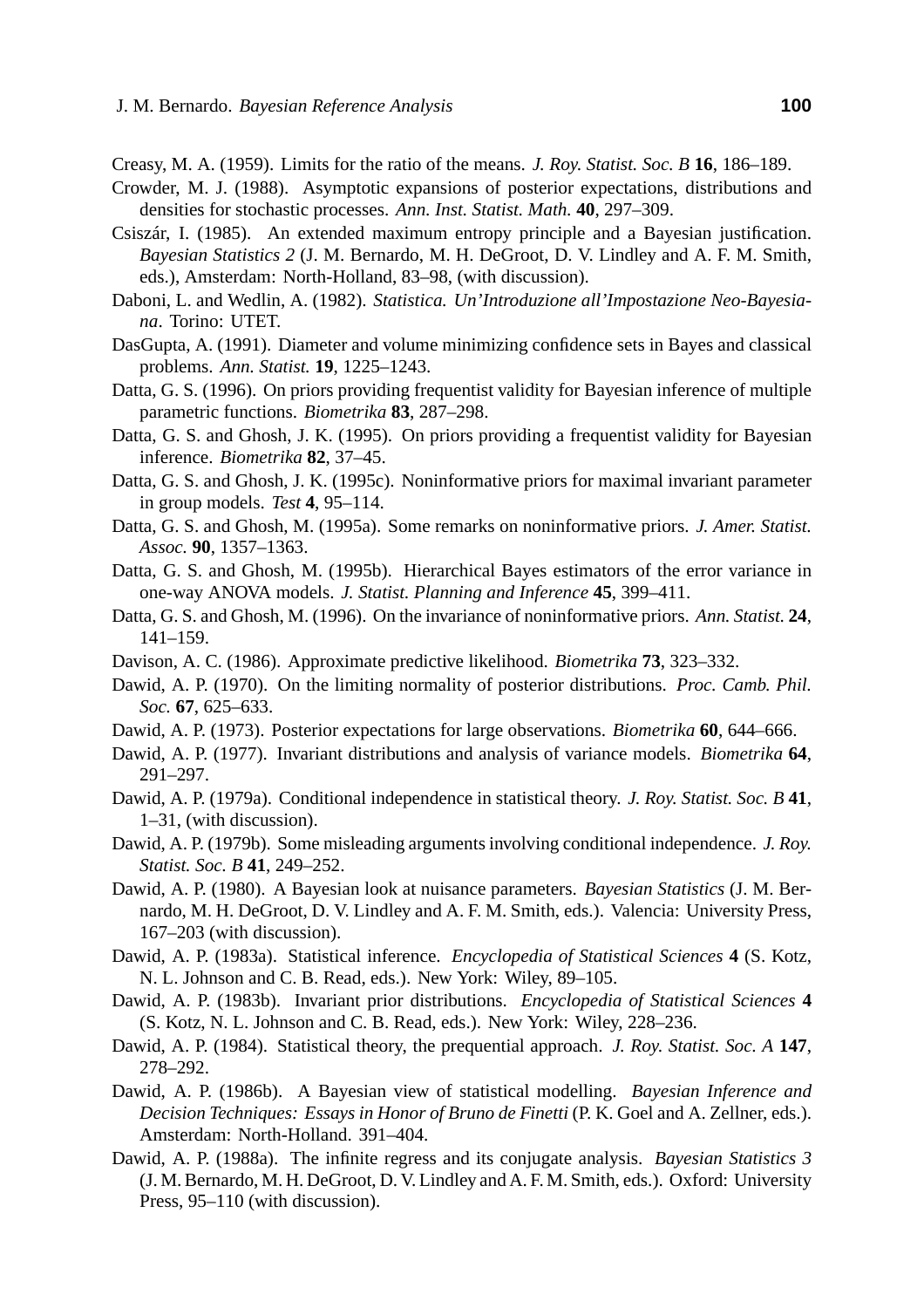- Dawid, A. P. (1988b). Symmetry models and hypotheses for structured data layouts. *J. Roy. Statist. Soc. B* **50**, 1–34 (with discussion).
- Dawid, A. P. (1991). Fisherian inference in likelihood and prequential frames of reference. *J. Roy. Statist. Soc. B* **53**, 79—109 (with discussion).
- Dawid, A. P. (1992). Prequential analysis, stochastic complexity and Bayesian inference. *Bayesian Statistics 4* (J. M. Bernardo, J. O. Berger, A. P. Dawid and A. F. M. Smith, eds.). Oxford: University Press, 109–125 (with discussion).
- Dawid, A. P. and Stone, M. (1972). Expectation consistency of inverse probability distributions. *Biometrika* **59**, 486–489.
- Dawid, A. P. and Stone, M. (1973). Expectation consistency and generalised Bayes inference. *Ann. Statist.* **1**, 478–485.
- Dawid, A. P., Stone, M. and Zidek, J. V. (1973). Marginalization paradoxes in Bayesian and structural inference. *J. Roy. Statist. Soc. B* **35**, 189–233 (with discussion).
- Dawid, A. P., Stone, M. and Zidek, J. V. (1980). Comment on Jaynes (1980). *Bayesian Analysis in Econometrics and Statistics: Essays in Honor of Harold Jeffreys* (A. Zellner, ed.). Amsterdam: North-Holland, 79–87.
- Dawid, A. P., Stone, M. and Zidek, J. V. (1996). Critique of E. T. Jaynes' 'Paradoxes of Probability Teory'. *Tech. Rep.* **172**, University College London, UK..
- de Finetti, B. (1937/1964). La prévision: ses lois logiques, ses sources subjectives. *Ann. Inst. H. Poincaré* **7**, 1–68. Reprinted in 1980 as 'Foresight; its logical laws, its subjective sources' in *Studies in Subjective Probability* (H. E. Kyburg and H. E Smokler, eds.). New York: Dover, 93–158.
- de Finetti, B. (1962). Does it make sense to speak of 'Good Probability Appraisers'? *The Scientist Speculates: An Anthology of Partly-Baked Ideas* (I. J. Good, ed.). New York: Wiley, 257–364. Reprinted in 1972, *Probability, Induction and Statistics* New York: Wiley, 19–23.
- de Finetti, B, (1974). Bayesianism: its unifying role for both the foundations and applications of statistics *Internat. Statist. Rev.* **42**, 117–130. Reprinted in de Finetti (1993), 205–228 (in italian) and 467–490 (in english) .
- de la Horra, J. (1986). Convergencia del vector de probabilidad a posterior bajo una distribución predictiva. *Trab. Estadist.* **1**, 3–11.
- de la Horra, J. (1987). Generalized estimators: a Bayesian decision theoretic view. *Statistics and Decisions* **5**, 347–352.
- de la Horra, J. (1988). Parametric estimation with *L*<sup>1</sup> distance. *Bayesian Statistics 3* (J. M. Bernardo, M. H. DeGroot, D. V. Lindley and A. F. M. Smith, eds.). Oxford: University Press, 579–583.
- de la Horra, J. (1992). Using the prior mean of a nuisance parameter. *Test* **1**, 31–38.
- de la Horra, J. and Fernández, C. (1994). Bayesian robustness of credible regions in the presence of nuisance parameters. *Comm. Statist. Theory and Methods* **23**, (to appear).
- DeGroot, M. H. (1962). Uncertainty, information and sequential experiments. *Ann. Math. Statist.* **33**, 404–419.
- DeGroot, M. H. (1970). *Optimal Statistical Decisions*. New York: McGraw-Hill.
- DeGroot, M. H. (1973). Doing what comes naturally: interpreting a tail area as a posterior probability or as a likelihood ratio. *J. Amer. Statist. Assoc.* **68**, 966–969.
- DeGroot, M. H. (1980). Improving predictive distributions. *Bayesian Statistics* (J. M. Bernardo, M. H. DeGroot, D. V. Lindley and A. F. M. Smith, eds.). Valencia: University Press, 385–395 and 415–429 (with discussion).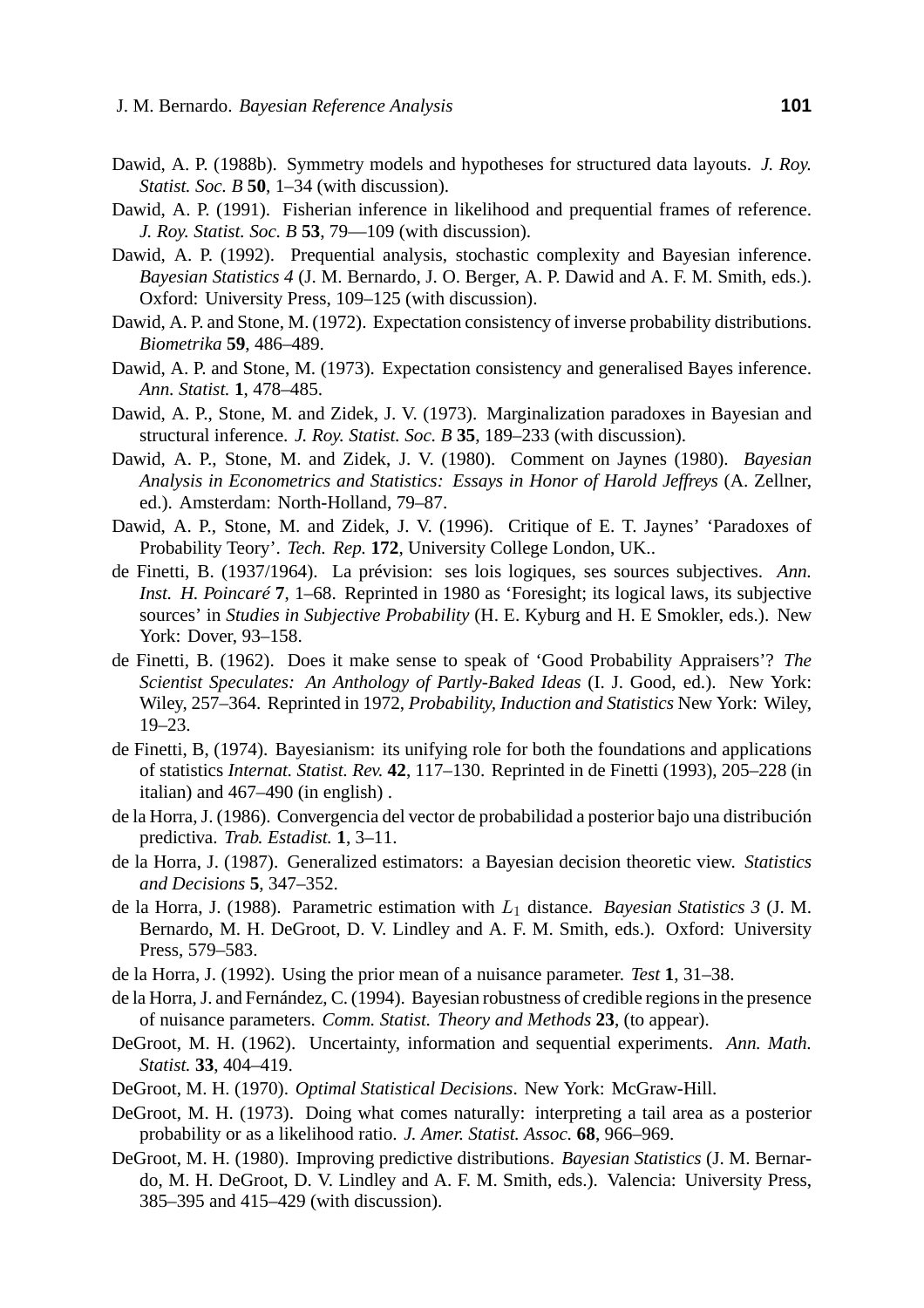- DeGroot, M. H. (1986). Changes in utility and information. *Recent Developments in the Foundations of Utility and Risk Theory* (L. Daboni *et al.* . eds.). Dordrecht: Reidel.
- DeGroot, M. H. (1987). *Probability and Statistics*. Reading, MA: Addison-Wesley.
- DeGroot, M. H. and Rao, M. M. (1963). Bayes estimation with convex loss. *Ann. Math. Statist.* **34**, 839–846.
- DeGroot, M. H. and Rao, M. M. (1966). Multidimensional information inequalities and prediction. *Multivariate Statistics* (P. R. Krishnaiah, ed.). New York: Academic Press, 287–313.
- Delampady, M. (1989). Lower bounds on Bayes factors for interval null hypotheses. *J. Amer. Statist. Assoc.* **84**,120–124.
- Delampady, M. and Berger, J. O. (1990). Lower bounds on Bayes factors for multinomial and chi-squared tests of fit. *Ann. Statist.* **18**, 1295–1316.
- Dempster, A. P. (1968). A generalization of Bayesian inference. *J. Roy. Statist. Soc. B* **30**, 205–247 (with discussion).
- Dempster, A. P. (1975). A subjective look at robustness. *Internat. Statist. Rev.* **46**, 349–374.
- Dempster, A. P. (1985). Probability, evidence and judgement. *Bayesian Statistics 2* (J. M. Bernardo, M. H. DeGroot, D. V. Lindley and A. F. M. Smith, eds.), Amsterdam: North-Holland, 119–132 (with discussion).
- DeRobertis, L. and Hartigan, J. (1981). Bayesian inference using intervals of measures. *Ann. Statist.* **9**, 235–244.
- de Vos, A. F. (1993). A fair comparison between regression models of different dimensions. *Tech. Rep.*, The Free University, Amsterdam, Holland..
- Devroye, L. (1986). *Non-Uniform Random Variate Generation*. Berlin: Springer.
- De Waal, D. J. and Groenewald, P. C. N. (1989). On measuring the amount of information from the data in a Bayesian analysis. *South African Statist. J.* **23**, 23–61 (with discussion).
- Diaconis, P. (1988). Recent progress on de Finetti's notion of exchangeability. *Bayesian Statistics 3* (J. M. Bernardo, M. H. DeGroot, D. V. Lindley and A. F. M. Smith, eds.). Oxford: University Press, 111-125 (with discussion).
- Diaconis, P. and Freedman, D. (1986a). On the consistency of Bayes estimates. *Ann. Statist.* **14**, 1–67, (with discussion).
- Diaconis, P. and Freedman, D. (1986b). On inconsistent Bayes estimates of location. *Ann. Statist.* **14**, 68–87.
- DiCiccio, T. J., Field, C. A. and Frase, D. A. S. (1990). Approximations of marginal tail probabilities and inference for scalar parameters. *Biometrika* **77**, 77–95.
- DiCiccio, T. J. and Stern, S. E. (1994). Frequentist and Bayesian Bartlett correction of test statistics based on adjusted profile likelihood. *J. Roy. Statist. Soc. B* **56**, 397–408.
- Dickey, J. M. (1968). Three multidimensional integral identities with Bayesian applications. *Ann. Math. Statist.* **39**, 1615–1627.
- Dickey, J. M. (1969). Smoothing by cheating. *Ann. Math. Statist.* **40**, 1477–1482.
- Dickey, J. M. (1971). The weighted likelihood ratio, linear hypotheses on normal location parameteters. *Ann. Math. Statist.* **42**, 204–223.
- Dickey, J. M. (1973). Scientific reporting and personal probabilities: Student's hypothesis. *J. Roy. Statist. Soc. B* **35**, 285–305. Reprinted in 1974 in *Studies in Bayesian Econometrics and Statistics: in Honor of Leonard J. Savage* (S. E. Fienberg and A. Zellner, eds.). Amsterdam: North-Holland, 485–511.
- Dickey, J. M. (1974). Bayesian alternatives to the F test and least-squares estimate in normal linear model. *Studies in Bayesian Econometrics and Statistics: in Honor of Leonard J. Savage* (S. E. Fienberg and A. Zellner, eds.). Amsterdam: North-Holland, 515–554.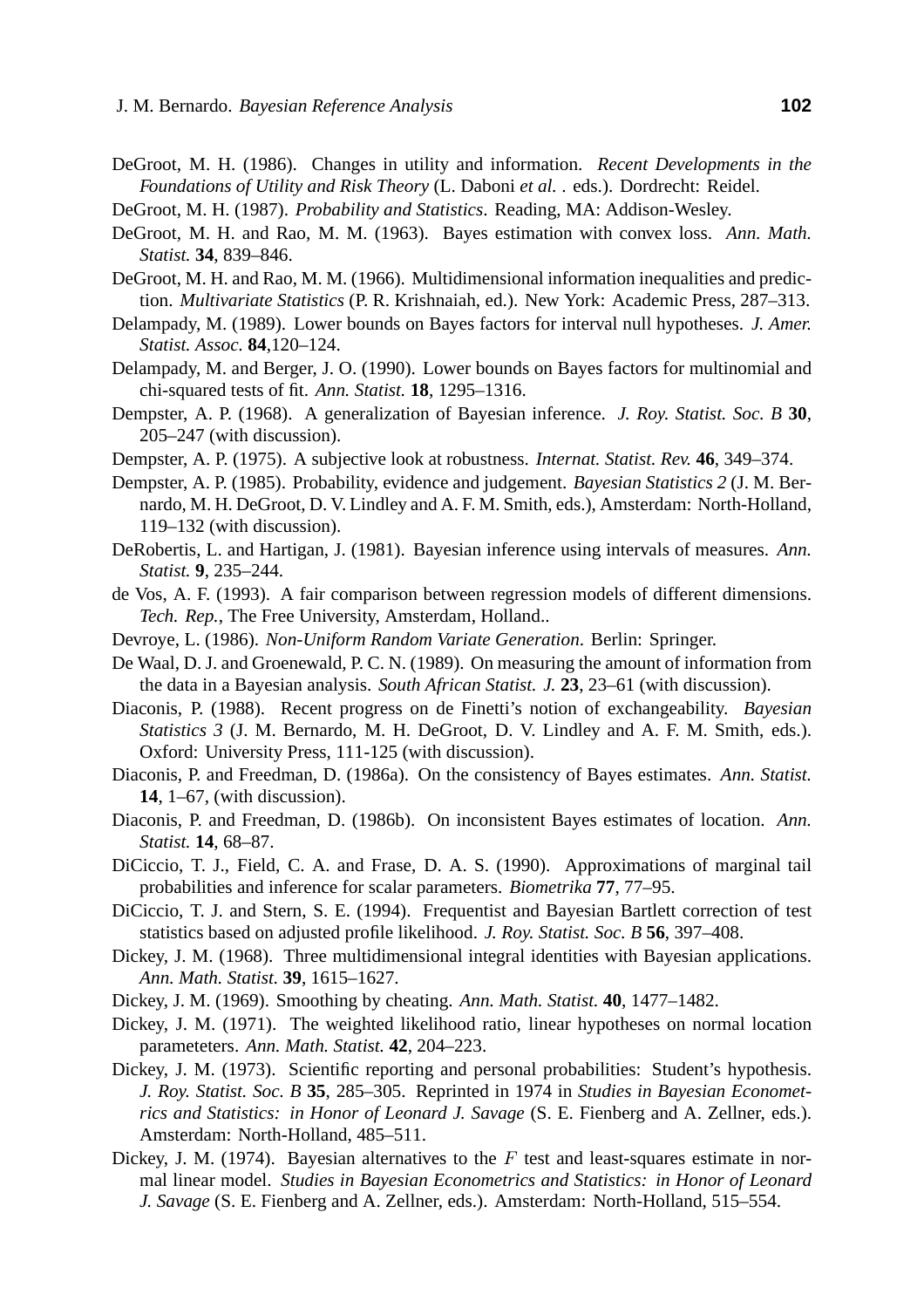Dickey, J. M. (1976). Approximate posterior distributions. *J. Amer. Statist. Assoc.* **71**, 680–689.

- Dickey, J. M. (1977). Is the tail area useful as an approximate Bayes factor? *J. Amer. Statist. Assoc.* **72**, 138–142.
- Diebolt, J. and Robert, C. P. (1994). Estimation of finite mixture distributions through Bayesian sampling. *J. Roy. Statist. Soc. B* **56**, 363–375.
- du Plessis, J. L., van der Merwe, A. J. and Groenewald, P. C. N. (1995). Reference priors for the multivariate calibration problem. *South African Statist. J.* **29**, 155-168.
- Dudley, R. M. and Haughton, D. (1997). Information criteria for multiple data sets and restricted parameters. *Statistica Sinica* **7**, 265–284.
- Dunsmore, I. R. (1966). A Bayesian approach to classification. *J. Roy. Statist. Soc. B* **28**, 568–577.
- Dunsmore, I. R. (1968). A Bayesian approach to calibration. *J. Roy. Statist. Soc. B* **30**, 396–405.
- Dunsmore, I. R. (1969). Regulation and optimization. *J. Roy. Statist. Soc. B* **31**, 160–170.
- Durbin, J. (1970). On Birnbaum's theorem on the relation between sufficiency, conditionality and likelihood. *J. Amer. Statist. Assoc.* **65**, 395–398.
- Dupuis, J. and Robert, C. P. (1997). Model choice in qualitative regression models. *Tech. Rep.* **9717**, CREST-INSEE, France.
- Eaton, M. L. (1982). A method for evaluating improper prior distributions. *Statistical Decision Theory and Related Topics III* **1** (S. S. Gupta and J. O. Berger, eds.). New York: Academic Press,
- Eaton, M. L. (1992). A statistical diptych: admissible inferences, recurrence of symmetric Markov chains. *Ann. Statist.* **20**, 1147–1179.
- Eaves, D. M. (1983a). On Bayesian nonlinear regression with an enzyme example. *Biometrika* **70**, 373-379.
- Eaves, D. M. (1983b). Minimally informative prior analysis of a non-linear model. *The Statistician* **32**, 117.
- Eaves, D. M. (1985). On maximizing the missing information about a hypothesis. *J. Roy. Statist. Soc. B* **47**, 263-266.
- Edwards, A. W. F. (1972/1992). *Likelihood*. Cambridge: University Press. Second edition in 1992. Baltimore: John Hopkins University Press.
- Edwards, A. W. F. (1974). The history of likelihood. *Internat. Statist. Rev.* **42**, 9–15.
- Edwards, W. L., Lindman, H. and Savage, L. J. (1963). Bayesian statistical inference for psychological research. *Psychol. Rev.* **70**, 193–242. Reprinted in *Robustness of Bayesian Analysis* (J. B. Kadane, ed.). Amsterdam: North-Holland, 1984, 1–62. Reprinted in *Bayesian Inference* (N. G. Polson and G. C. Tiao, eds.). Brookfield, VT: Edward Elgar, 1995, 140–189.
- Efron, B. (1973). In discussion of Dawid, Stone and Zidek (1973). *J. Roy. Statist. Soc. B* **35**, 219.
- Efron, B. (1986). Why isn't everyone a Bayesian? *Amer. Statist.* **40**, 1–11 (with discussion).
- Efron, B. (1993). Bayes and likelihood calculations from confidence intervals. *Biometrika* **80**,  $3-26.$
- Efron, B. and Morris, C. N. (1972). Empirical Bayes estimators on vector observations—an extension of Stein's method. *Biometrika* **59**, 335–347.
- Efron, B. and Morris, C. N. (1975). Data analysis using Stein's estimator and its generalisations. *J. Amer. Statist. Assoc.* **70**, 311–319.
- Efstathiou, M. (1996). Some Aspects of Approximation and Computation for Bayesian Inference. Ph.D. Thesis, Imperial College London, UK.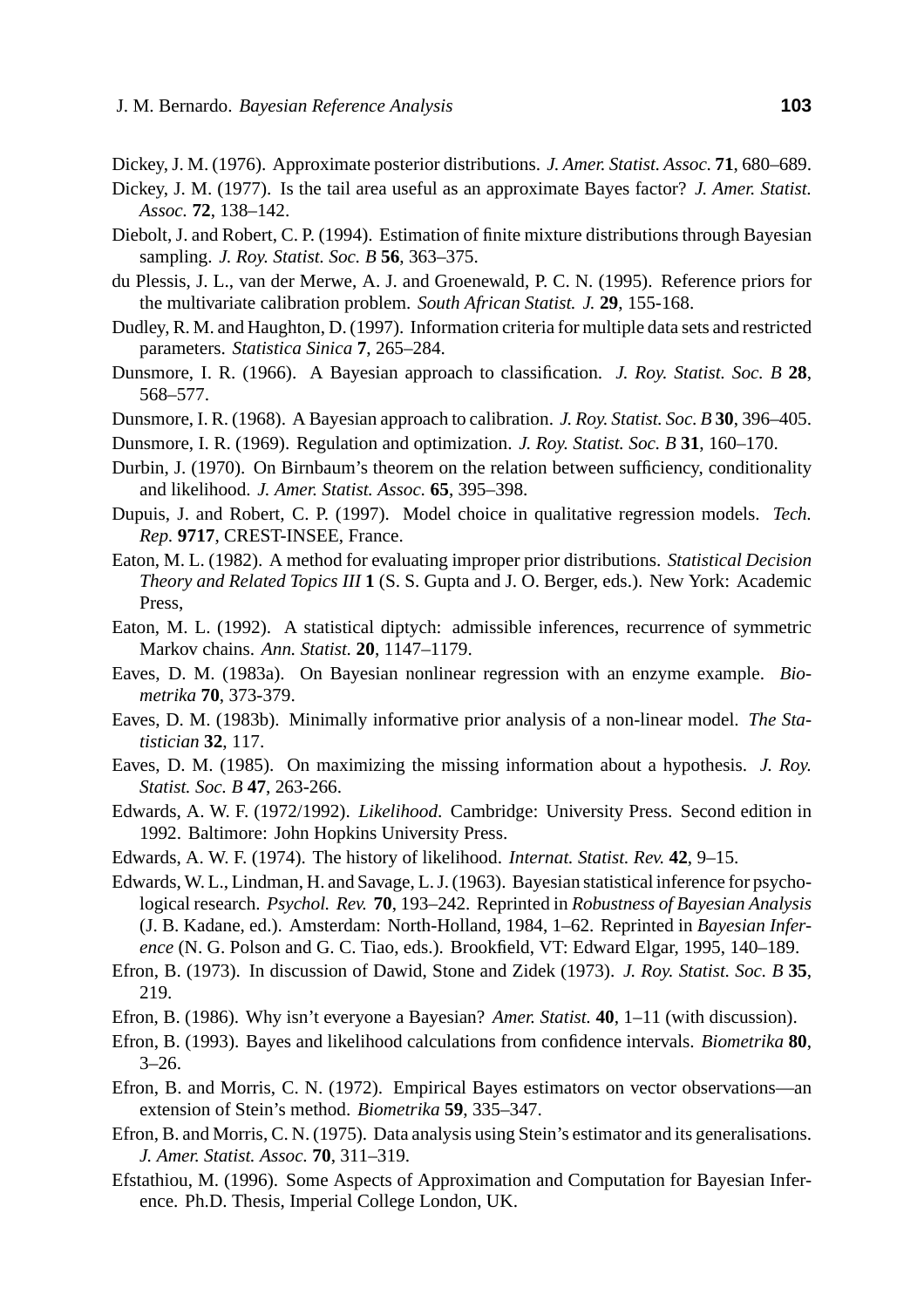- Erickson, G. J. and Smith, C. R. (eds.) (1988). *Maximum Entropy and Bayesian Methods in Science and Engineering*. (2 volumes). Dordrecht: Kluwer.
- Farrell, R. H. (1964). Estimators of a location parameter in the absolutely continuous case. *Ann. Math. Statist.* **35**, 949–998.
- Farrell, R. H. (1968). Towards a theory of generalized Bayes tests. *Ann. Math. Statist.* **39**, 1–22.
- Ferrándiz, J. R. (1982). Una solución Bayesiana a la paradoja de Stein. *Trab. Estadist.* **33**, 31–46.
- Ferrándiz, J. R. (1985). Bayesian inference on Mahalanobis distance: an alternative approach to Bayesian model testing. *Bayesian Statistics 2* (J. M. Bernardo, M. H. DeGroot, D. V. Lindley and A. F. M. Smith, eds.), Amsterdam: North-Holland, 645–654.
- Ferrándiz, J. R. and Sendra, M. (1982). *Tablas de Bioestadística*. Valencia: University Press.
- Fieller, E. C. (1954). Some problems in interval estimation. *J. Roy. Statist. Soc. B* **16**, 186–194 (with discussion).
- Fisher, R. A. (1915). Frequency distribution of the values of the correlation coefficient in samples from an indefinitely large population. *Biometrika* **10**, 507–521.
- Fisher, R. A. (1922). On the mathematical foundations of theoretical statistics. *Phil. Trans. Roy. Soc. London A* **222**, 309–368. Reprinted in *Breakthroughs in Statistics* **1** (S. Kotz and N. L. Johnson, eds.). Berlin: Springer, 1991, 11–44.
- Fisher, R. A. (1925). Theory of statistical information. *Proc. Camb. Phil. Soc.* **22**, 700–725.
- Fisher, R. A. (1930). Inverse probability. *Proc. Camb. Phil. Soc.* **26**, 528–535.
- Fisher, R. A. (1933). The concepts of inverse probability and fiducial probability referring to unknown parameters. *Proc. Roy. Soc. A* **139**, 343–348.
- Fisher, R. A. (1935). The fiducial argument in statistical inference. *Ann. Eugenics* **6**, 391–398.
- Fisher, R. A. (1939). A note on fiducial inference. *Ann. Statist.* **10**, 383–388.
- Fisher, R. A. (1956/1973). *Statistical Methods and Scientific Inference*. Third edition in 1973. Edinburgh: Oliver and Boyd. Reprinted in 1990 whithin *Statistical Methods, Experimental Design, and Scientific Inference* (J. H. Bennet, ed.). Oxford: Oxford University Press.
- Florens, J.-P. (1978). Mesures à priori et invariance dans une expérience Bayésienne. *Pub. Inst. Statist. Univ. Paris* **23**, 29–55.
- Florens, J.-P. (1982). Expériences Bayésiennes invariantes. *Ann. Inst. M. Poincaré* **18**, 309– 317.
- Florens, J.-P. and Mouchart, M. (1985). Model selection: some remarks from a Bayesian viewpoint. *Model Choice* (Florens, J.-P., Mouchart, M., Raoult J.-P. and Simar, L., eds.). Brussels: Pub. Fac. Univ. Saint Louis, 27–44.
- Florens, J.-P. and Mouchart, M. (1993). Bayesian testing and testing Bayesians. *Handbook of Statistics*, (G. S. Maddala and C. R. Rao, eds.), Amsterdam: North-Holland, Ch. 11.
- Florens, J.-P., Mouchart, M., Raoult J.-P. and Simar, L. (eds.) (1985). *Model Choice*. Brussels: Pub. Fac. Univ. Saint Louis.
- Fougère, P. T. (ed.) (1990). *Maximum Entropy and Bayesian Methods*. Dordrecht: Kluwer.
- Fraser, D. A. S. (1961). On fiducial inference. *Ann. Math. Statist.* **32**, 661–676.
- Fraser, D. A. S. (1963). On the sufficiency and likelihood principles. *J. Amer. Statist. Assoc.* **58**, 641–647.
- Fraser, D. A. S. (1968). *The Structure of Inference*. New York: Wiley.
- Fraser, D. A. S. (1972). Bayes, likelihood or structural. *Ann. Math. Statist.* **43**, 777–790.
- Fraser, D. A. S. (1972). Events, information processing and the structured model. *Foundations of Statistical Inference* (V. P. Godambe and D. A. Sprott, eds.). Toronto: Holt, Rinehart and Winston, 32–55 (with discussion).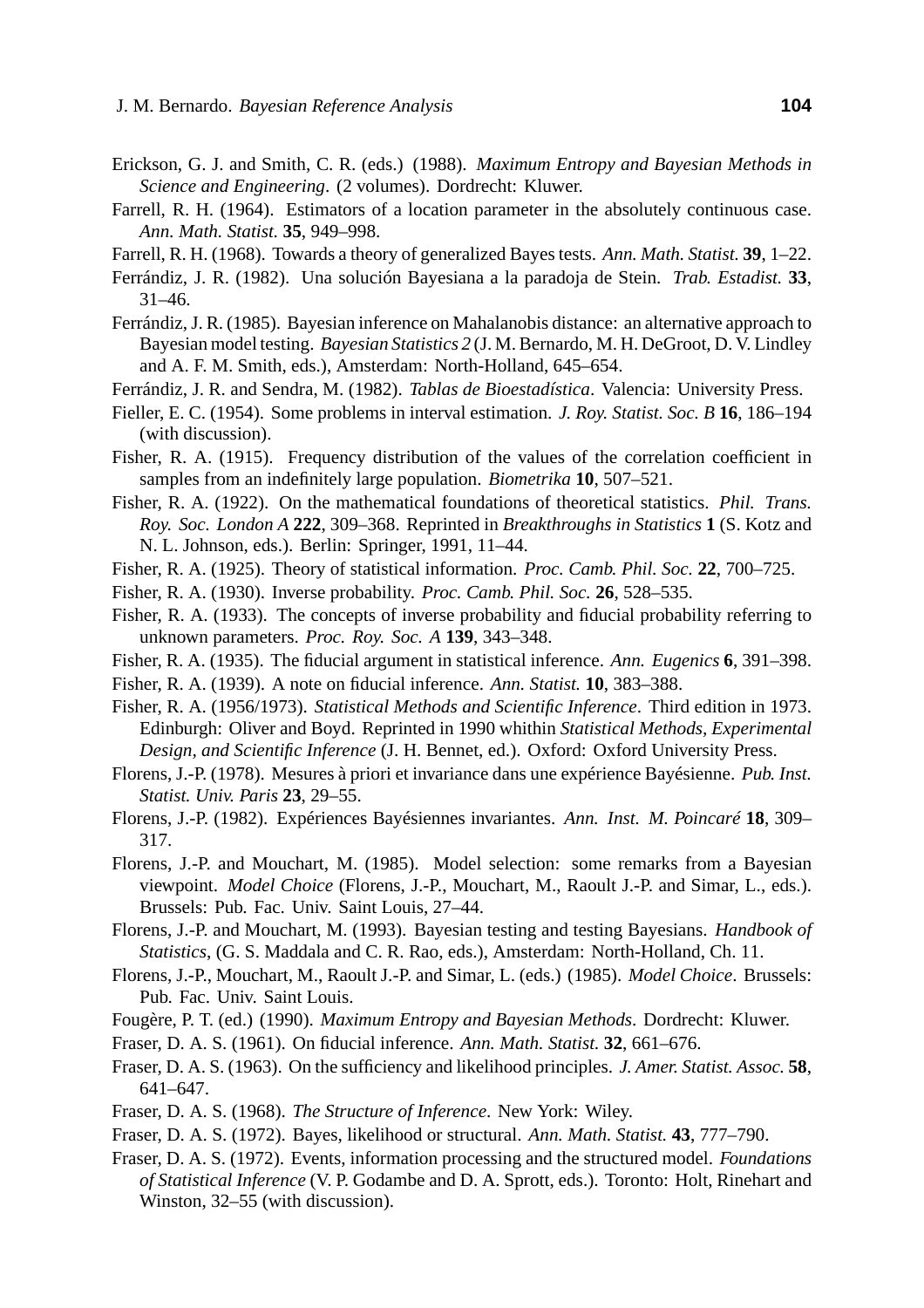- Fraser, D. A. S. (1974). Comparison of inference philosophies. *Information, Inference and decision* (G. Menges, ed.). Dordrecht: Reidel, 77–98.
- Fraser, D. A. S. (1979). *Inference and Linear Models*. New York: McGraw-Hill.
- Fraser, D. A. S. and McDunnough, P. (1989). Further remarks on the asymptotic normality of likelihood and conditional analysis. *Canadian J. Statist.* **12**, 183–190.
- Fraser, D. A. S. and Reid, N. (1989). Adjustments to profile likelihood. *Biometrika* **76**, 477–488.
- Fraser, D. A. S., Monette, G., and Ng, K. W. (1985). Marginalization, likelihood and structural models, *Multivariate Analysis* **6** (P. R. Krishnaiah, ed.). Amsterdam: North-Holland, 209– 217.
- Freedman, D. A. (1963b). On the asymptotic behavior of Bayes estimates in the discrete case. *Ann. Math. Statist.* **34**, 1386–1403.
- Freedman, D. A. (1965). On the asymptotic behavior of Bayes estimates in the discrete case II. *Ann. Math. Statist.* **36**, 454–456.
- Freedman, D. A. and Diaconis, P. (1983). On inconsistent Bayes estimates in the discrete case. *Ann. Statist.* **11**, 1109–1118.
- Freeman, P. R. and Smith, A. F. M. (eds.) (1994). *Aspects of Uncertainty: a Tribute to D. V. Lindley*. Chichester: Wiley.
- Fu, J. C. and Kass, R. E. (1988). The exponential rate of convergence of posterior distributions. *Ann. Inst. Statist. Math.* **40**, 683–691.
- Gamerman, D. and Migon, H. S. (1993). Dynamic hierarchical models. *J. Roy. Statist. Soc. B* **55**, 629–642.
- Gatsonis, C. A. (1984). Deriving posterior distributions for a location parameter: a decisiontheoretic approach. *Ann. Statist.* **12**, 958–970.
- Gatsonis, C. A., Hodges, J. S., Kass, R. E. and Singpurwalla, N. (eds.) (1993). *Case Studies in Bayesian Statistics*. Berlin: Springer.
- Gatsonis, C. A., Hodges, J. S., Kass, R. E. and Singpurwalla, N. (eds.) (1995). *Case Studies in Bayesian Statistics II*. Berlin: Springer.
- Gatsonis, C. A., Hodges, J. S., Kass, R. E. and Singpurwalla, N. (eds.) (1997). *Case Studies in Bayesian Statistics III*. Berlin: Springer.
- Geisser, S. (1964). Posterior odds for multivariate normal classification. *J. Roy. Statist. Soc. B* **26**, 69–76.
- Geisser, S. (1965). Bayesian estimation in multivariate analysis. *Ann. Math. Statist.* **36**, 150– 159.
- Geisser, S. (1966). Predictive discrimination. *Multivariate Analysis* (P. R. Krishnaiah, ed.). New York: Academic Press, 149–163.
- Geisser, S. (1971). The inferential use of predictive distributions. *Foundations of Statistical Inference* (V. P. Godambe and D. A. Sprott, eds.). Toronto: Holt, Rinehart and Winston, 456–469.
- Geisser, S. (1974). A predictive approach to the random effect model. *Biometrika* **61**, 101–107.
- Geisser, S. (1975). The predictive sample reuse method, with applications. *J. Amer. Statist. Assoc.* **70**, 320–328.
- Geisser, S. (1977). Comment to Wilkinson (1977). *J. Roy. Statist. Soc. B* **39**, 155–156.
- Geisser, S. (1979). In discussion of Bernardo (1979b). *J. Roy. Statist. Soc. B* **41**, 136–137.
- Geisser, S. (1980a). The contributions of Sir Harold Jeffreys to Bayesian inference. *Bayesian Analysis in Econometrics and Statistics: Essays in Honor of Harold Jeffreys* (A. Zellner, ed.). Amsterdam: North-Holland, 13–20.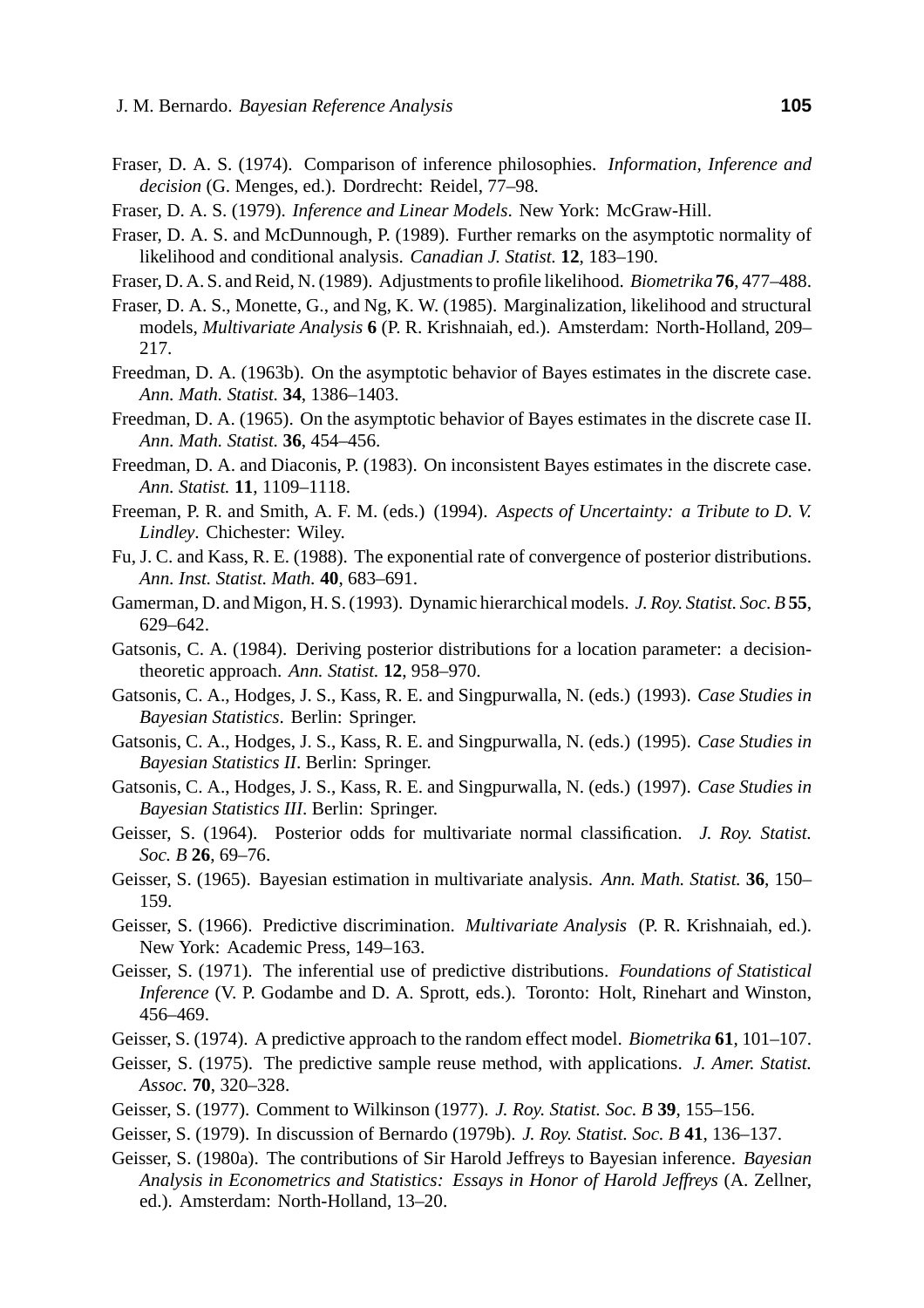- Geisser, S. (1980b). A predictivist primer. *Bayesian Analysis in Econometrics and Statistics: Essays in Honor of Harold Jeffreys* (A. Zellner, ed.). Amsterdam: North-Holland, 363–381.
- Geisser, S. (1982). Bayesian discrimination. *Handbook of Statistics 2. Classification* (P. R. Krishnaiah and L. N. Kanal eds.). Amsterdam: North-Holland, 101–120.
- Geisser, S. (1984). On prior distributions for binary trials. *J. Amer. Statist. Assoc.* **38**, 244–251 (with discussion).
- Geisser, S. (1985). On the prediction of observables: a selective update. *Bayesian Statistics 2* (J. M. Bernardo, M. H. DeGroot, D. V. Lindley and A. F. M. Smith, eds.), Amsterdam: North-Holland, 203–230 (with discussion).
- Geisser, S. (1986). Predictive analysis. *Encyclopedia of Statistical Sciences* **7** (S. Kotz, N. L. Johnson and C. B. Read, eds.). New York: Wiley, 158–170.
- Geisser, S. (1987). Influential observations, diagnostics and discordancy tests. *Appl. Statist.* **14**, 133–142.
- Geisser, S. (1988). The future of statistics in retrospect. *Bayesian Statistics 3* (J. M. Bernardo, M. H. DeGroot, D. V. Lindley and A. F. M. Smith, eds.). Oxford: University Press, 147–158 (with discussion).
- Geisser, S. (1992). Bayesian perturbation diagnostics and robustness. *Bayesian Analysis in Statistics and Econometrics* (P. K. Goel and N. S. Iyengar, eds.). Berlin: Springer, 289– 302.
- Geisser, S. (1993). *Predictive Inference: an Introduction*. London: Chapman and Hall.
- Geisser, S. and Cornfield, J. (1963). Posterior distributions for multivariate normal parameters. *J. Roy. Statist. Soc. B* **25**, 368–376.
- Geisser, S. and Eddy, W. F. (1979). A predictive approach to model selection. *J. Amer. Statist. Assoc.* **74**, 153–160.
- Geisser, S., Hodges, J. S., Press, S. J. and Zellner, A. (eds.) (1990). *Bayesian and Likelihood methods in Statistics and Econometrics: Essays in Honor of George A. Barnard*. Amsterdam: North-Holland.
- Gelfand, A. E. and Desu, A. (1968). Predictive zero-mean uniform discrimination. *Biometrika* **55**, 519–524.
- Gelfand, A. E. and Dey, D. K. (1994). Bayesian model choice: asymptotics and exact calculations. *J. Roy. Statist. Soc. B* **56**, 501–514.
- Gelfand, A. E., Dey, D. K. and Chang, H. (1992). Model determination using predictive distributions with implementation via sampling-based methods. *Bayesian Statistics 4* (J. M. Bernardo, J. O. Berger, A. P. Dawid and A. F. M. Smith, eds.). Oxford: University Press, 147–167 (with discussion).
- Gelfand, A. E., Hills, S. E., Racine-Poon, A. and Smith, A. F. M. (1990). Illustration of Bayesian inference in normal models using Gibbs sampling. *J. Amer. Statist. Assoc.* **85**, 972–985.
- Gelfand, A. E. and Smith, A. F. M. (1990). Sampling based approaches to calculating marginal densities. *J. Amer. Statist. Assoc.* **85**, 398–409.
- Gelfand, A. E., Smith, A. F. M. and Lee, T.-M. (1992). Bayesian analysis of constrained parameter and truncated data problems using Gibbs sampling. *J. Amer. Statist. Assoc.* **87**, 523–532.
- Gelman, A., Carlin, J. B., Stern, H. and Rubin, D.B. (1995). *Bayesian Data Analysis*. London: Chapman and Hall
- George, E. I., Makov, U. E. and Smith, A. F. M. (1993). Conjugate likelihood distributions. *Scandinavian J. Statist.* **20**, 147–156.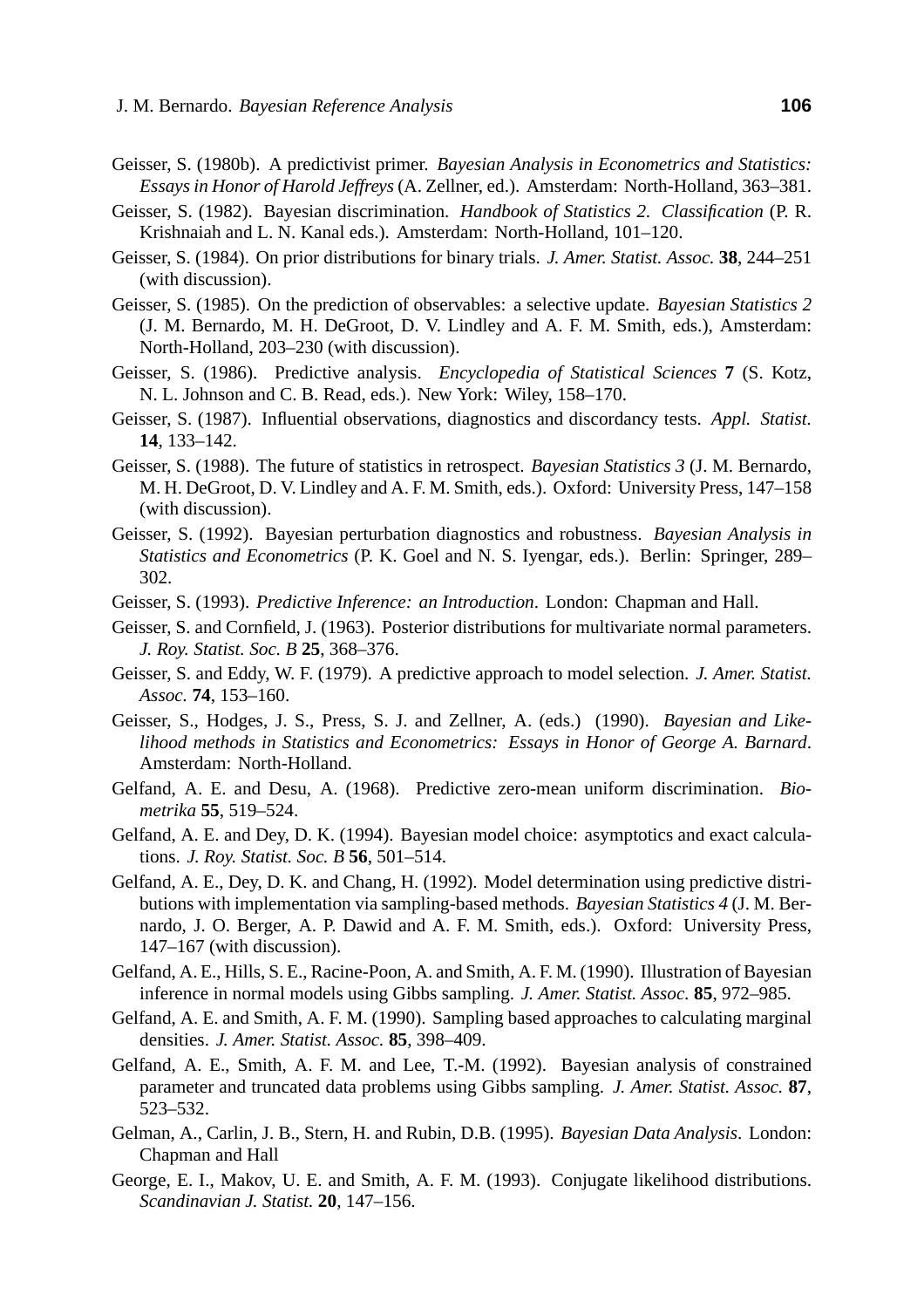- George, E. I. and McCulloch, R. (1993a). Variable selection via Gibbs sampling. *J. Amer. Statist. Assoc.* **88**, 881–889.
- George, E. I. and McCulloch, R. (1993b). On obtaining invariant prior distributions. *J. Statist. Planning and Inference* **37**, 169–179.
- Ghosal, S. (1996). Reference priors in multiparameter nonregular cases. *Test* **5**, 159–186.
- Ghosal, S., Ghosh, J. K., and Ramamoorthi, R. V. (1996). Non-Informative priors via sieves and packing numbers. *Advances in Decision Theory and Applications.* (S. Panchpakesan and N. Balakrishnan, eds.) Boston: Birkhouser, 119–132.
- Ghosh, J. K. (1994). *Higher Order Asymptotics*. Hayward, CA: IMS.
- Ghosh, J. K., Ghosal, S. and Samanta, T. (1994). Stability and convergence of the posterior in non-regular problems. *Statistical Decision Theory and Related Topics V* (S. S. Gupta and J. O. Berger, eds.). Berlin: Springer,
- Ghosh, J. K. and Mukerjee, R. (1991). Characterization of priors under which Bayesian and frequentist Bartlett corrections are equivalent in the multiparameter case. *J. Multivariate Analysis* **38**, 385–393.
- Ghosh, J. K. and Mukerjee, R. (1992a). Non-informative priors. *Bayesian Statistics 4* (J. M. Bernardo, J. O. Berger, A. P. Dawid and A. F. M. Smith, eds.). Oxford: University Press, 195–210 (with discussion).
- Ghosh, J. K. and Mukerjee, R. (1992b). Bayesian and frequentist Bartlett corrections for likelihood ratio tests. *J. Roy. Statist. Soc. B* **54**, 867–875.
- Ghosh, J. K. and Mukerjee, R. (1993). On priors that match posterior and frequentist distribution functions. *Canadian J. Statist.* **21**, 89–96.
- Ghosh, M. (1991). Hierarchical and empirical Bayes sequential estimation. *Handbook of Statistics* **8***. Statistical Methods in Biological and Medical Sciences*(C. R. Rao and R. Chakraborty, eds.). Amsterdam: North-Holland, 441-458.
- Ghosh, M. (1992a). Hierarchical and empirical Bayes multivariate estimation. *Current Issues in Statistical Inference: Essays in Honor of D. Basu*. (M. Ghosh and P. K. Pathak eds.). Hayward, CA: IMS, 151–177.
- Ghosh, M. (1992b). Constrained Bayes estimation with application. *J. Amer. Statist. Assoc.* **87**, 533–540.
- Ghosh, M., Carlin, B. P. and Srivastava, M. S. (1995). Probability matching priors for linear calibration. *Test* **4**, 333–357.
- Ghosh, M. and Pathak, P. K. (eds.) (1992). *Current Issues in Statistical Inference: Essays in Honor of D. Basu*. Hayward, CA: IMS.
- Ghosh, M. and Yang, M.-Ch. (1996). Non-informative priors for the two sample normal problem. *Test* **5**, 145–157.
- Gilio, A. and Scozzafava, R. (1985). Vague distributions in Bayesian testing of a null hypothesis. *Metron* **43**, 167–174.
- Girón, F. J., Martínez, M. L. and Imlahi, L. (1998). A characterization of the Behrens-Fisher distribution with applications to Bayesian inference. *C. R. Acad. Sci. Paris* , (to appear).
- Gleser, L. J. and Hwang, J. T. (1987). The non-existence of  $100(1-\alpha)$ % confidence sets of finite expected diameters in error-in-variable and related models. *Ann. Statist.* **15**, 1351–1362.
- Godambe, V. P. and Sprott, D. A. (eds.) (1971). *Foundations of Statistical Inference*. Toronto: Holt, Rinehart and Winston.
- Goel, P. K. (1983). Information measures and Bayesian hierarchical models. *J. Amer. Statist. Assoc.* **78**, 408–410.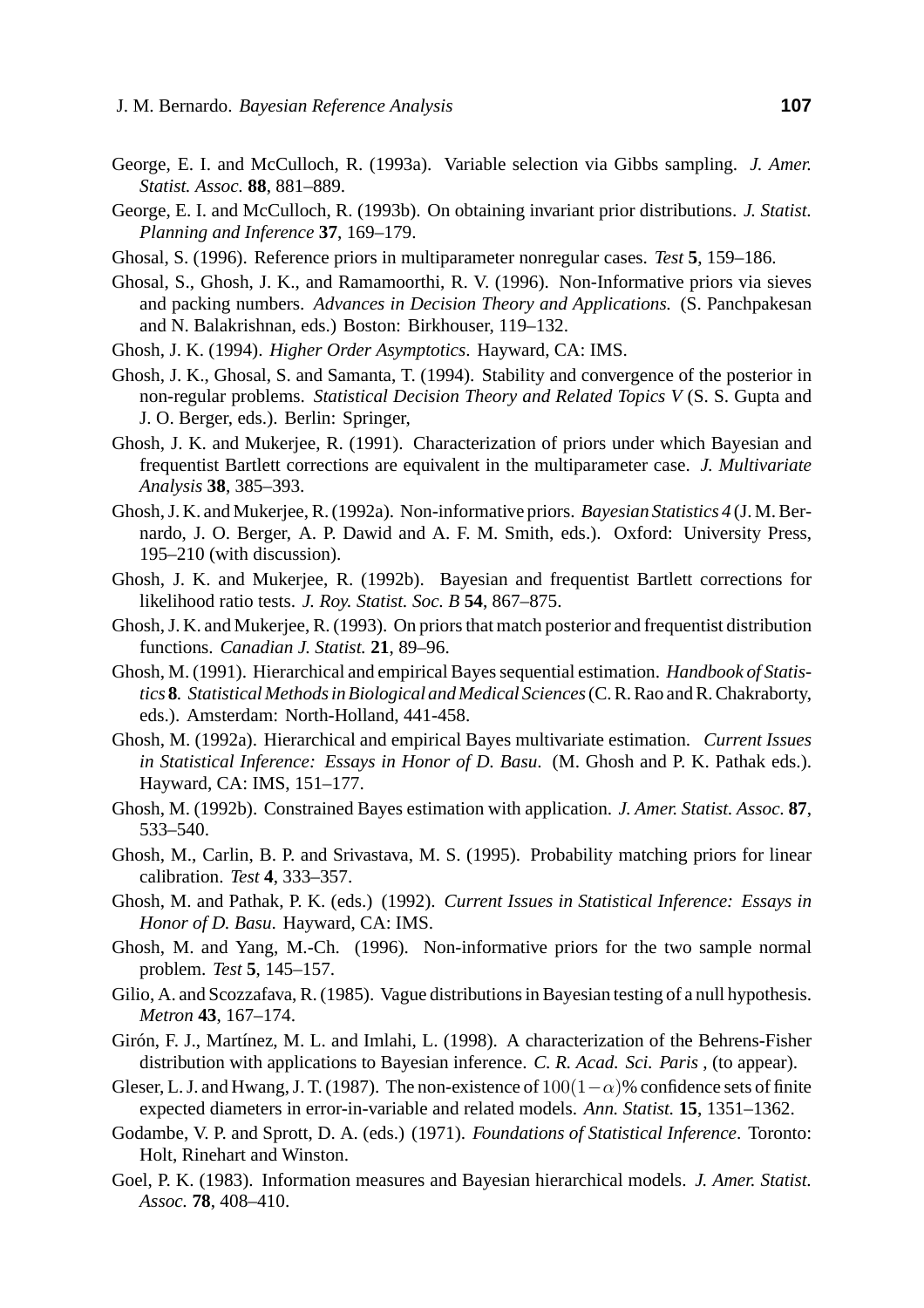- Goel, P. K. and DeGroot, M. H. (1979). Comparison of experiments and information measures. *Ann. Statist.* **7**, 1066–1077.
- Goel, P. K. and DeGroot, M. H. (1980). Only normal distributions have linear posterior expectations in linear regression. *J. Amer. Statist. Assoc.* **75**, 895–900.
- Goel, P. K. and DeGroot, M. H. (1981). Information about hyperparameters in hierarchical models. *J. Amer. Statist. Assoc.* **76**, 140–147.
- Goel, P. K. and Iyengar, N. S. (eds.) (1992). *Bayesian Analysis in Statistics and Econometrics*. Berlin: Springer
- Goel, P. K. and Zellner, A. (eds.) (1986). *Bayesian Inference and Decision Techniques: Essays in Honor of Bruno de Finetti*. Amsterdam: North-Holland.
- Goldstein, M. (1981). Revising previsions: a geometric interpretation. *J. Roy. Statist. Soc. B* **43**, 105–130.
- Goldstein, M. (1985). Temporal coherence. *Bayesian Statistics 2* (J. M. Bernardo, M. H. DeGroot, D. V. Lindley and A. F. M. Smith, eds.), Amsterdam: North-Holland, 231–248 (with discussion).
- Goldstein, M. (1986c). Prevision. *Encyclopedia of Statistical Sciences* **7** (S. Kotz, N. L. Johnson and C. B. Read, eds.). New York: Wiley, 175–176.
- Goldstein, M. (1991). Belief transforms and the comparison of hypothesis. *Ann. Statist.* **19**, 2067–2089.
- Goldstein, M. and Smith, A. F. M. (1974). Ridge-type estimators for regression analysis. *J. Roy. Statist. Soc. B* **36**, 284–319.
- Gómez, E. and Gómez-Villegas, M. A. (1990). Three methods for constructing reference distributions. *Rev. Mat. Univ. Complutense de Madrid* **3**, 153–162.
- Gomez,E. Gomez-Villegas, M. A. and Marin, J .M. (1998). A multivariate generalization of the ower exponential family of distributions. *Comm. Statist. Theory and Methods* **27**, 589–600.
- Gómez-Villegas, M. A. and Gómez, E. (1992). Bayes factors in testing precise hypotheses. *Comm. Statist. A* **21**, 1707–1715.
- Gómez-Villegas, M. A. and Maín, P. (1992). The influence of prior and likelihood tail behaviour on the posterior distribution. *Bayesian Statistics 4* (J. M. Bernardo, J. O. Berger, A. P. Dawid and A. F. M. Smith, eds.). Oxford: University Press, 661–667.
- Gómez-Villegas, M. A. and Gómez, E. (1992). Bayes factor in testing precise hypothesis. *Comm. Statist. Theory and Methods* **21**, 1707–1715.
- Gómez-Villegas, M. A. and Sanz, L. (1998). Reconciling Bayesian and frequentist evidence in the point null testing problem. *Test* **7**, 207–216.
- Good, I. J. (1950). *Probability and the Weighing of Evidence*. London : Griffin; New York: Hafner Press.
- Good, I. J. (1952). Rational decisions. *J. Roy. Statist. Soc. B* **14**, 107–114.
- Good, I. J. (1959). Kinds of probability. *Science* **127**, 443–447.
- Good, I. J. (1960). Weight of evidence, corroboration, explanatory power and the utility of experiments. *J. Roy. Statist. Soc. B* **22**, 319–331.
- Good, I. J. (1962). Subjective probability on the measure of a non-measurable set. *Logic Methodology and Philosophy of Science* (E. Nagel, P. Suppes and A. Tarski, eds.). Stanford: University Press, 319–329.
- Good, I. J. (1963). Maximum entropy for hypothesis formulation, especially for multidimensional contingency tables. *Ann. Math. Statist.* **34**, 911–934.
- Good, I. J. (1965). *The Estimation of Probabilities. An Essay on Modern Bayesian Methods*. Cambridge, Mass: The MIT Press.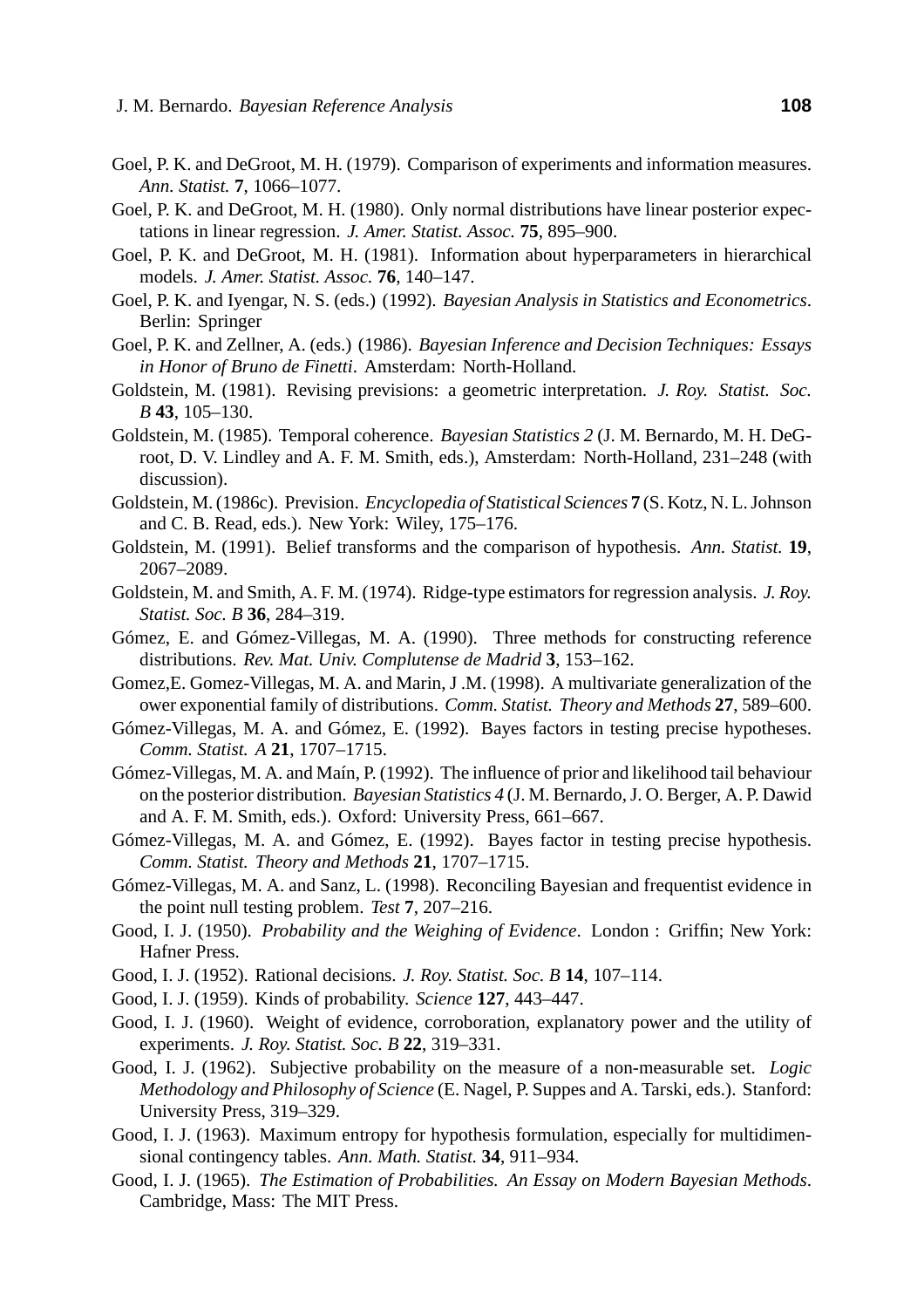- Good, I. J. (1966). A derivation of the probabilistic explanation of information. *J. Roy. Statist. Soc. B* **28**, 578–581.
- Good, I. J. (1967). A Bayesian test for multinomial distributions. *J. Roy. Statist. Soc. B* **29**, 399–431.
- Good, I. J. (1968). Utility of a distribution. *Nature* **219**, 1392.
- Good, I. J. (1969). What is the use of a distribution? *Multivariate Analysis* **2** (P. R. Krishnaiah, ed.). New York: Academic Press, 183–203.
- Good, I. J. (1971). The probabilistic explication of information, evidence, surprise, causality, explanation and utility. Twenty seven principles of rationality. *Foundations of Statistical Inference* (V. P. Godambe and D. A. Sprott, eds.). Toronto: Holt, Rinehart and Winston, 108–141 (with discussion).
- Good, I. J. (1976). The Bayesian influence, or how to sweep subjectivism under the carpet. *Foundations of Probability Theory, Statistical Inference and Statistical Theories of Science* **2** (W. L. Harper and C. A. Hooker eds.). Dordrecht: Reidel, 119–168.
- Good, I. J. (1980a). The contributions of Jeffreys to Bayesian statistics. *Bayesian Analysis in Econometrics and Statistics: Essays in Honor of Harold Jeffreys* (A. Zellner, ed.). Amsterdam: North-Holland, 21–34.
- Good, I. J. (1980b). Some history of the hierarchical Bayesian mehodology. *Bayesian Statistics* (J. M. Bernardo, M. H. DeGroot, D. V. Lindley and A. F. M. Smith, eds.). Valencia: University Press, 489–519, (with discussion).
- Good, I. J. (1982). Degrees of belief. *Encyclopedia of Statistical Sciences* **2** (S. Kotz, N. L. Johnson and C. B. Read, eds.). New York: Wiley, 287–292.
- Good, I. J. (1983). *Good Thinking: The Foundations of Probability and its Applications*. Minneapolis: Univ. Minnesota Press.
- Good, I. J. (1985). Weight of Evidence: a brief survey. *Bayesian Statistics 2* (J. M. Bernardo, M. H. DeGroot, D. V. Lindley and A. F. M. Smith, eds.), Amsterdam: North-Holland, 249–270 (with discussion).
- Good, I. J. (1987). Hierarchical Bayesian and empirical Bayesian methods. *Amer. Statist.* **41**, (with discussion).
- Good, I. J. (1988a). Statistical evidence. *Encyclopedia of Statistical Sciences* **8** (S. Kotz, N. L. Johnson and C. B. Read, eds.). New York: Wiley, 651–656.
- Good, I. J. (1988b). The interface between statistics and philosophy of science. *Statist. Sci.* **3**, 386–398 (with discussion).
- Good, I. J. (1992). The Bayes/non-Bayes compromise: a brief review. *J. Amer. Statist. Assoc.* **87**, 597–606.
- Good, I. J. and Crook, J. F. (1974). The Bayes/non-Bayes compromise and the multinomial distribution. *J. Amer. Statist. Assoc.* **69**, 711-720.
- Good, I. J. and Gaskins, R. (1971). Non-parametric roughness penalties for probability densities. *Biometrika* **58**, 255–277.
- Goutis, C. and Casella, G. (1991). Improved invariant confidence intervals for a normal variance. *Ann. Statist.* **19**, 2019–2031.
- Goutis, C. and Robert, C. P. (1997). Selection between hypotheses using estimation criteria. *Ann. Econom. Stat.* **46**, 1–22.
- Goutis, C. and Robert, C. P. (1998). Model choice in generalized linear models: a Bayesian approach via Kullback–Leibler projections. *Biometrika* **85**, 29–37.
- Grandy, W. T. and Schick, L. H. (eds.) (1991). *Maximum Entropy and Bayesian Methods*. Dordrecht: Kluwer.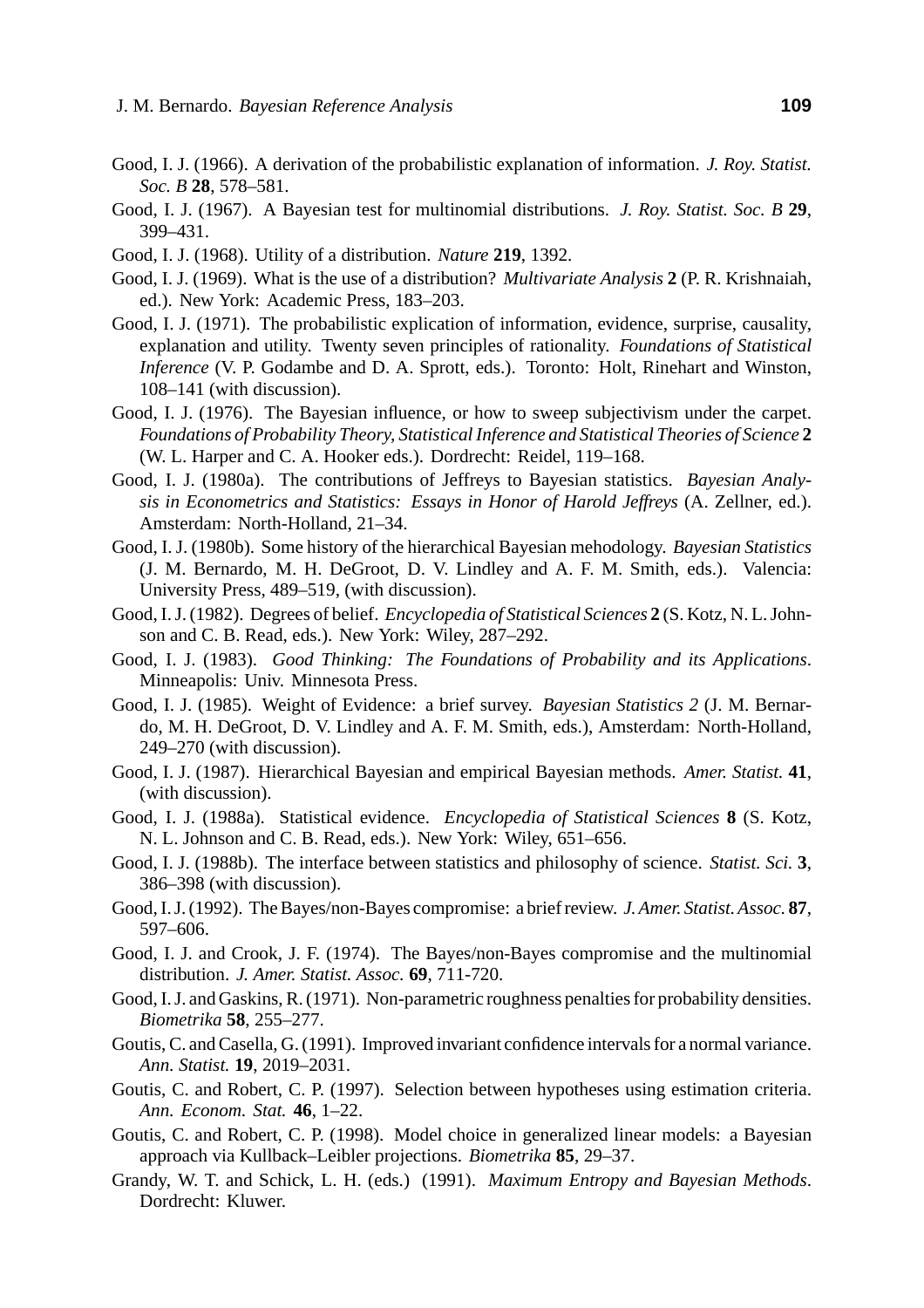- Grundy, P. M. (1956). Fiducial distributions and prior distributions: an example in which the former cannot be associated with the later. *J. Roy. Statist. Soc. B* **18**, 217–221.
- Gu, C. (1992). Penalized likelihood regression: a Bayesian analysis. *Statistica Sinica* **2**, 255-264.
- Gûnel, E, and Dickey, J. (1974). Bayes factors for independence in contingency tables. *Biometrika* **61**, 545–557.
- Gupta, S. S. and Berger, J. O. (eds.) (1988). *Statistical Decision Theory and Related Topics IV* **1**. Berlin: Springer.
- Gupta, S. S. and Berger, J. O. (eds.) (1994). *Statistical Decision Theory and Related Topics V*. Berlin: Springer. (to appear).
- Gutiérrez-Peña, E. (1992). Expected logarithmic divergence for exponential families. *Bayesian Statistics 4* (J. M. Bernardo, J. O. Berger, A. P. Dawid and A. F. M. Smith, eds.). Oxford: University Press, 669–674.
- Guttman, I. (1970). *Statistical Tolerance Regions: Classical and Bayesian*. London: Griffin.
- Guttman, I. and Peña, D. (1988). Outliers and influence. Evaluation by posteriors of parameters in the linear model. *Bayesian Statistics 3* (J. M. Bernardo, M. H. DeGroot, D. V. Lindley and A. F. M. Smith, eds.). Oxford: University Press, 631–640.
- Guttman, I. and Peña, D. (1993). A Bayesian look at the question of diagnostics. *Statistica Sinica* **3**, 367–390.
- Haldane, J. B. S. (1931). A note on inverse probability. *Proc. Camb. Phil. Soc.* **28**, 55–61.
- Haldane, J. B. S. (1948). The precision of observed values of small frequencies. *Biometrika* **35**, 297–303.
- Harrison P. J. and West, M. (1987). Practical Bayesian forecasting. *The Statistician* **36**, 115– 125.
- Hartigan, J. A. (1964). Invariant prior distributions. *Ann. Math. Statist.* **35**, 836–845.
- Hartigan, J. A. (1965). The asymptotically unbiased prior distribution. *Ann. Math. Statist.* **36**, 1137–1152.
- Hartigan, J. A. (1966a). Estimation by ranking parameters. *J. Roy. Statist. Soc. B* **28**, 32–44.
- Hartigan, J. A. (1966b). Note on the confidence prior of Welch and Peers. *J. Roy. Statist. Soc. B* **28**, 55-56.
- Hartigan, J. A. (1967). The likelihood and invariance principles. *J. Roy. Statist. Soc. B* **29**, 533–539.
- Hartigan, J. A. (1969). Use of subsample values as typical values. *J. Amer. Statist. Assoc.* **104**, 1003–1317.
- Hartigan, J. A. (1971). Similarity and probability. *Foundations of Statistical Inference* (V. P. Godambe and D. A. Sprott, eds.). Toronto: Holt, Rinehart and Winston, 305–313 (with discussion).
- Hartigan, J. A. (1975). Necessary and sufficient conditions for asymptotic normality of a statistic and its subsample values. *Ann. Statist.* **3**, 573–580.
- Hartigan, J. A. (1983). *Bayes Theory*. Berlin: Springer.
- Hartigan, J. A. (1996). Locally uniform prior distributions. *Ann. Statist.* **24**, 160-173.
- Heath, D. L. and Sudderth, W. D. (1978). On finitely additive priors, coherence and extended admissibility. *Ann. Statist.* **6**, 333–345.
- Heath, D. L. and Sudderth, W. D. (1989). Coherent inference from improper priors and from finitely additive priors. *Ann. Statist.* **17**, 907–919.
- Heyde, C. C. and Johnstone, I. M. (1979). On asymptotic posterior normality for stochastic processes. *J. Roy. Statist. Soc. B* **41**, 184–189.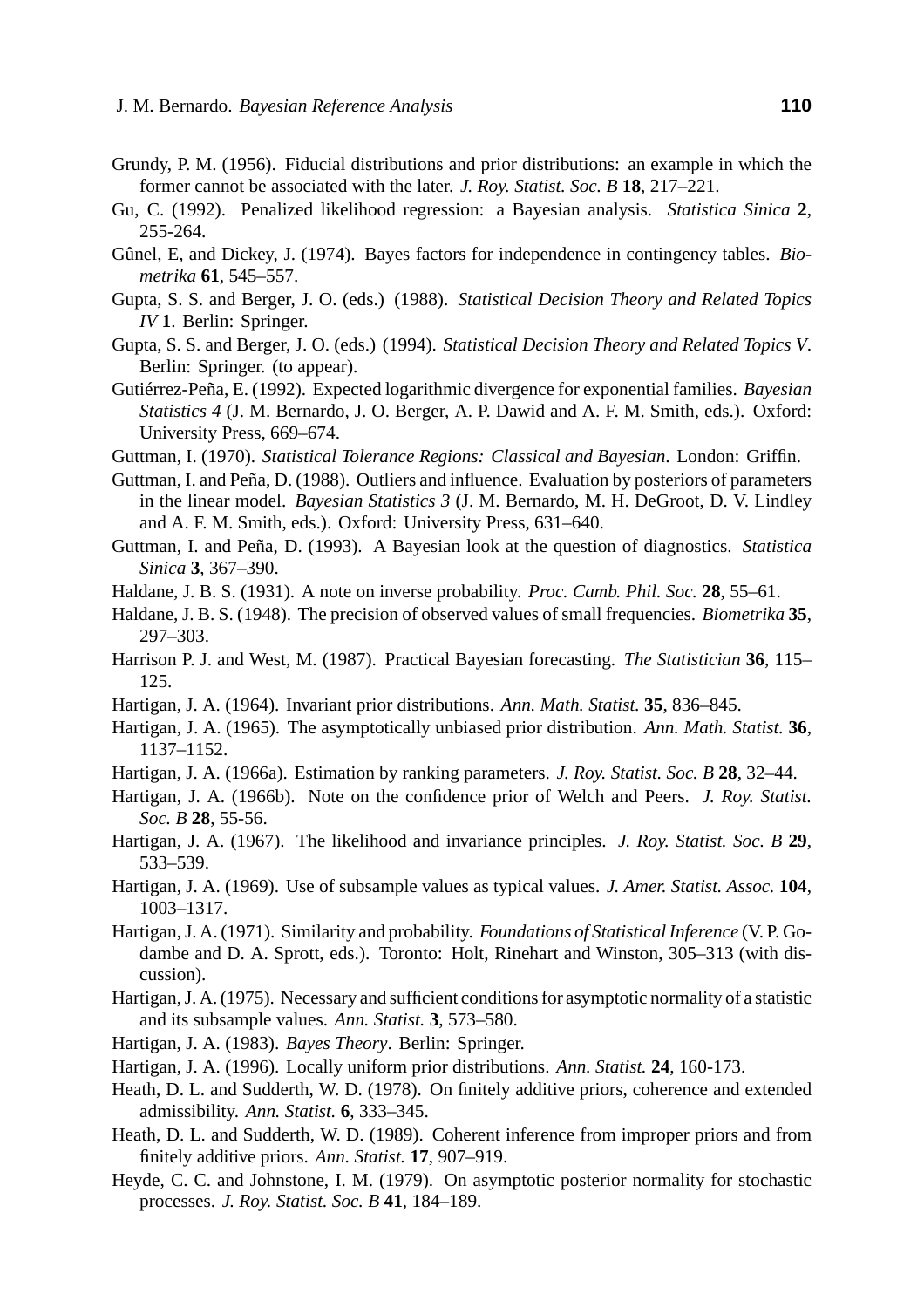- Hill, B. M. (1965). Inference about variance components in the one-way model. *J. Appl. Statist.* **60**, 806–825.
- Hill, B. M. (1977). Exact and approximate Bayesian solutions for inference about variance components and multivariate inadmissibility. *New Developments in the Applications of Bayesian Methods* (A. Aykaç and C. Brumat, eds.). Amsterdam: North-Holland, 29–152.
- Hill, B. M. (1968). Posterior distributions of percentiles: Bayes' theorem for sampling from a finite population. *J. Amer. Statist. Assoc.* **63**, 677–691.
- Hill, B. M. (1969). Foundations of the theory of least squares. *J. Roy. Statist. Soc. B* **31**, 89–97.
- Hill, B. M. (1974). On coherence, inadmissibility and inference about many parameters in the theory of least squares. *Studies in Bayesian Econometrics and Statistics: in Honor of Leonard J. Savage* (S. E. Fienberg and A. Zellner, eds.). Amsterdam: North-Holland, 555–584.
- Hill, B. M. (1975). A simple general approach to inference about the tail of a distribution. *Ann. Statist.* **3**, 1163–1174.
- Hill, B. M. (1980). On finite additivity, non-conglomerability, and statistical paradoxes. *Bayesian Statistics* (J. M. Bernardo, M. H. DeGroot, D. V. Lindley and A. F. M. Smith, eds.). Valencia: University Press, 39–66 (with discussion).
- Hill, B. M. (1986). Some subjective Bayesian considerations in the selection of models. *Econometric Reviews* **4**, 191–288.
- Hill, B. M. (1987). The validity of the likelihood principle. *Amer. Statist.* **41**, 95–100.
- Hill, B. M. (1990). A theory of Bayesian data analysis. *Bayesian and Likelihood Methods in Statistics and Econometrics: Essays in Honor of George A. Barnard* (S. Geisser, J. S. Hodges, S. J. Press and A. Zellner, eds.). Amsterdam: North-Holland, 49–73.
- Hills, S. E. (1987). Reference priors and identifiability problems in non-linear models. *The Statistician* **36**, 235–240.
- Hills, S. E. and Smith, A. F. M. (1992). Parametrization issues in Bayesian inference. *Bayesian Statistics 4* (J. M. Bernardo, J. O. Berger, A. P. Dawid and A. F. M. Smith, eds.). Oxford: University Press, 227–246 (with discussion).
- Hills, S. E. and Smith, A. F. M. (1993). Diagnostic plots for improved parametrisation in Bayesian inference. *Biometrika* **80**, 61–74.
- Hinkley, D. V. (1979). Predictive likelihood. *Ann. Statist.* **7**, 718–728.
- Hipp, C. (1974). Sufficient statistics and exponential families. *Ann. Statist.* **2**, 1283–1292.
- Hoadley, B. (1970). A Bayesian look at inverse regression. *J. Amer. Statist. Assoc.* **65**, 356–369.
- Hobert, J. P. and Casella, G. (1996). The effect of improper priors on Gibbs sampling in hierarchical linear mixed models. *J. Amer. Statist. Assoc.* **91**, 1461–1473.
- Hodges, J. S. (1990). Can/may Bayesians use pure tests of significance? *Bayesian and Likelihood Methods in Statistics and Econometrics: Essays in Honor of George A. Barnard* (S. Geisser, J. S. Hodges, S. J. Press and A. Zellner, eds.). Amsterdam: North-Holland, 75–90.
- Hodges, J. S. (1992). Who knows what alternative lurks in the hearts of significance tests? *Bayesian Statistics 4* (J. M. Bernardo, J. O. Berger, A. P. Dawid and A. F. M. Smith, eds.). Oxford: University Press, 247–266 (with discussion).
- Hwang, J. T. (1985). Universal domination and stochastic domination: decision theory under a broad class of loss functions. *Ann. Statist.* **13**, 295–314.
- Hwang, J. T. (1988). Stochastic and universal domination. *Encyclopedia of Statistical Sciences* **8** (S. Kotz, N. L. Johnson and C. B. Read, eds.). New York: Wiley, 781–784.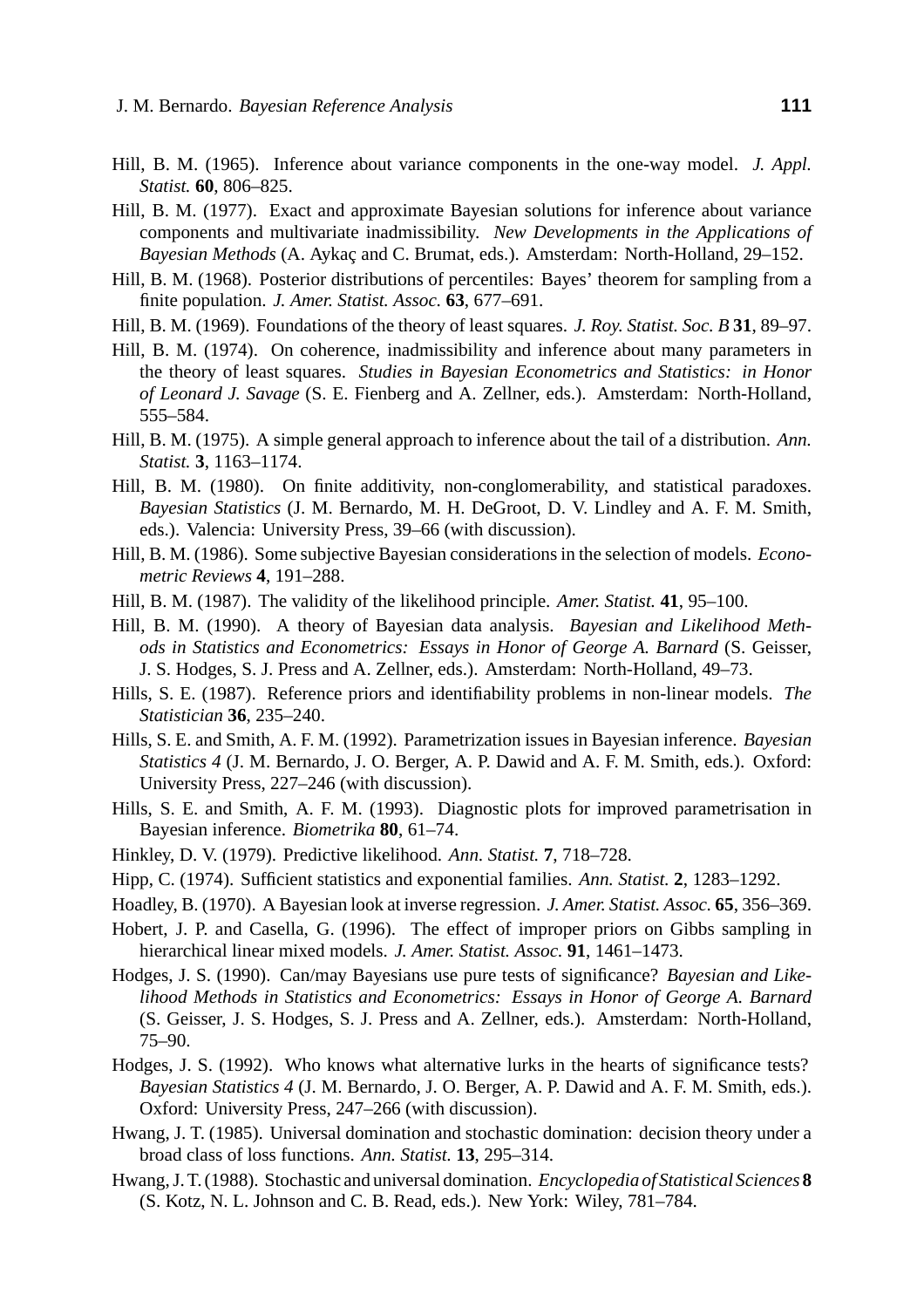- Hwang, J. T., Casella, G, Robert, C. Wells, M. and Farrell, R. (1992). Estimation of accuracy in testing. *Ann. Statist.* **20**, 490–509.
- Ibragimov, I. A. and Hasminski, R. Z. (1973). On the information in a sample about a parameter. *Proc. 2nd Internat. Symp. Information Theory*. (B. N. Petrov and F. Csaki, eds.), Budapest: Akademiaikiadó, 295–309.
- Ibrahim, J. G. and Laud, P. W. (1991). On Bayesian analysis of generalized linear models using Jeffreys' prior. *J. Amer. Statist. Assoc.* **86**, 981–986.
- Irony, T. Z. (1992). Bayesian estimation for discrete distributions. *J. Appl. Statist.* **19**, 533–549.
- Isaacs, G. L., Christ, D. E., Novick, M. R. and Jackson, P. H. (1974). *Tables for Bayesian Statisticians*. Ames, IO: Iowa University Press.
- Jaynes, E. T. (1968). Prior probabilities. *IEEE Trans. Systems, Science and Cybernetics* **4**, 227–291.
- Jaynes, E. T. (1971). The well posed problem. *Foundations of Statistical Inference* (V. P. Godambe and D. A. Sprott, eds.). Toronto: Holt, Rinehart and Winston, 342–356 (with discussion).
- Jaynes, E. T. (1976). Confidence intervals vs. Bayesian intervals. *Foundations of Probability Theory, Statistical Inference and Statistical Theories of Science* **2** (W. L. Harper and C. A. Hooker eds.). Dordrecht: Reidel, 175–257 (with discussion).
- Jaynes, E. T. (1980a). Marginalization and prior probabilities. *Bayesian Analysis in Econometrics and Statistics: Essays in Honor of Harold Jeffreys* (A. Zellner, ed.). Amsterdam: North-Holland, 43–87 (with discussion).
- Jaynes, E. T. (1980). Discussion to the session on hypothesis testing. *Bayesian Statistics* (J. M. Bernardo, M. H. DeGroot, D. V. Lindley and A. F. M. Smith, eds.). Valencia: University Press, 618–629. Reprinted in *E. T. Jaynes: Papers on Probability, Statistics and Statistical Physics*. (R. D. Rosenkranz, ed.). Dordrecht: Kluwer(1983), 378–400.
- Jaynes, E. T. (1982). On the rationale of maximum-entropy methods. *Proc. of the IEEE* **70**, 939–952.
- Jaynes, E. T. (1983). *Papers on Probability, Statistics and Statistical Physics*. (R. D. Rosenkrantz, ed.). Dordrecht: Kluwer.
- Jaynes, E. T. (1985). Highly informative priors. *Bayesian Statistics 2* (J. M. Bernardo, M. H. De-Groot, D. V. Lindley and A. F. M. Smith, eds.), Amsterdam: North-Holland, 329–359 (with discussion).
- Jaynes, E. T. (1994). *Probability Theory: The Logic of Science*. Posted in the Web at <http://ftp://bayes.wustl.edu/pub/Jaynes/book.probability.theory/>.
- Jefferys, W. H. (1990). Bayesian analysis of random event generator data. *J. Scientific Exploration* **4**, 153–169.
- Jefferys, W. H and Berger, J. O. (1992). Ockham's razor and Bayesian analysis. *Amer. Scientist.* **80**, 64–82.
- Jeffreys, H. (1931/1973). *Scientific Inference*. Cambridge: University Press. Third edition in 1973, Cambridge: University Press.
- Jeffreys, H. (1935). Some tests of significance, treated by the theory of probability. *Proc. Camb. Phil. Soc.* **31**, 203–222.
- Jeffreys, H. (1939/1961). *Theory of Probability*. Oxford: Oxford University Press. Third edition in 1961, Oxford: Oxford University Press.
- Jeffreys, H. (1946). An invariant form for the prior probability in estimation problems. *Proc. Roy. Soc. A* **186**, 453–461.
- Jeffreys, H. (1955). The present position in probability theory. *Brit. J. Philos. Sci.* **5**, 275–289.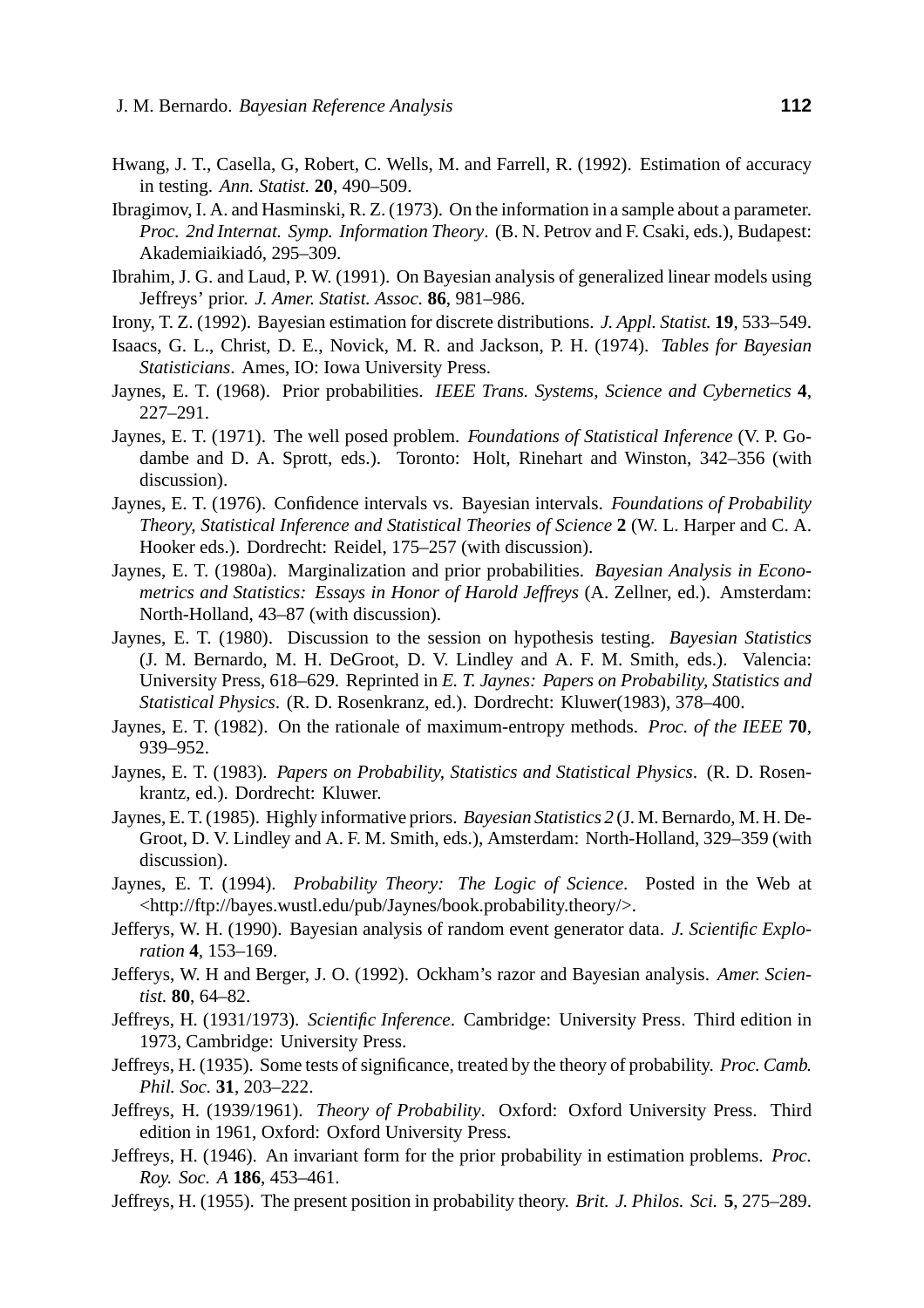- Jeffreys, H. (1980). Some general points in probability theory. *Bayesian Analysis in Econometrics and Statistics: Essays in Honor of Harold Jeffreys* (A. Zellner, ed.). Amsterdam: North-Holland, 451–453.
- Jeffreys, H. and Jeffreys, B. S. (1946/1972). *Methods of Mathematical Physics*. Cambridge: University Press. Third edition in 1972, Cambridge: University Press.
- Johnson, N. L. and Kotz, S. (1969). *Discrete Distributions*. New York: Wiley.
- Johnson, N. L., Kotz, S. and Balakrishnan, N. (1970/1995). *Continuous Univariate Distributions (2 vols.)*, (2nd. ed.) New York: Wiley.
- Johnson, N. L. and Kotz, S. (1972). *Continuous Multivariate Distributions*. New York: Wiley.
- Johnson, R. A. (1967). An asymptotic expansion for posterior distributions. *Ann. Math. Statist.* **38**, 1899–1906.
- Johnson, R. A. (1970). Asymptotic expansions associated with posterior distributions. *Ann. Math. Statist.* **41**, 851–864.
- Johnson, R. A. and Ladalla, J. N. (1979). The large-sample behaviour of posterior distributions with sampling from muitiparameter exponential family models and allied results. *Sankhya B* **41**, 169–215.
- Joshi, V. M. (1983). Likelihood principle. *Encyclopedia of Statistical Sciences* **4** (S. Kotz, N. L. Johnson and C. B. Read, eds.). New York: Wiley, 644–647.
- Justice, J. M. (ed.) (1987). *Maximum Entropy and Bayesian Methods in Applied Statistics*. Cambridge: University Press.
- Kadane, J. B. and Dickey, J. M. (1980). Bayesian decision theory and the simplification of models. *Evaluation of Econometric Methods* (J. Kmenta and J. Ramsey, eds.), New York: Academic Press, 245–268.
- Kadane, J. B. and O'Hagan, A. (1995). Using finitely additive probability: uniform distributions on the natural numbers. *J. Amer. Statist. Assoc.* **95**, 626–631.
- Kadane, J. B., Schervish, M. J. and Seidenfeld, T. (1986). Statistical implications of finitely additive probability. *Bayesian Inference and Decision Techniques: Essays in Honor of Bruno de Finetti* (P. K. Goel and A. Zellner, eds.). Amsterdam: North-Holland, 59–76.
- Kadane, J. B. and Seidenfeld, T. (1990). Randomization in a Bayesian perspective. *J. Statist. Planning and Inference* **25**, 329–345.
- Kalbfleish, J. G. (1971). Likelihood methods in prediction. *Foundations of Statistical Inference* (V. P. Godambe and D. A. Sprott, eds.). Toronto: Holt, Rinehart and Winston, 372–392 (with discussion).
- Kalbfleish, J. G. and Sprott, D. A. (1970). Application of likelihood methods to models involving large number of parameters. *J. Roy. Statist. Soc. B* **32**, 175–208 (with discussion).
- Kalbfleish, J. G. and Sprott, D. A. (1973). Marginal and conditional likelihoods. *Sankhy* $\overline{a}$  *A* **35**, 311–328.
- Kappenman, R. F., Geisser, S. and Antle, C. E. (1970). Bayesian and fiducial solutions to the Fieller-Creasy problem. *Sankhya B* **32**, 331–340.
- Kashyap, R. L. (1971). Prior probability and uncertainty. *IEEE Trans. Information Theory* **14**, 641–650.
- Kashyap, R. L. (1974). Minimax estimation with divergence loss function. *Information Sciences* **7**, 341–364.
- Kass, R. E. (1989). The geometry of asymptotic inference. *Statist. Sci.* **4**, 188–234.
- Kass, R. E. (1990). Data-translated likelihood and Jeffreys' rule. *Biometrika* **77**, 107–114.
- Kass, R., Carlin, B., Carriquiry, A., Catsonis, C., Gelman, A., Verdinelli, I. and West, M. (eds.) (1999). *Case Studies in Bayesian Statistics IV*. Berlin: Springer.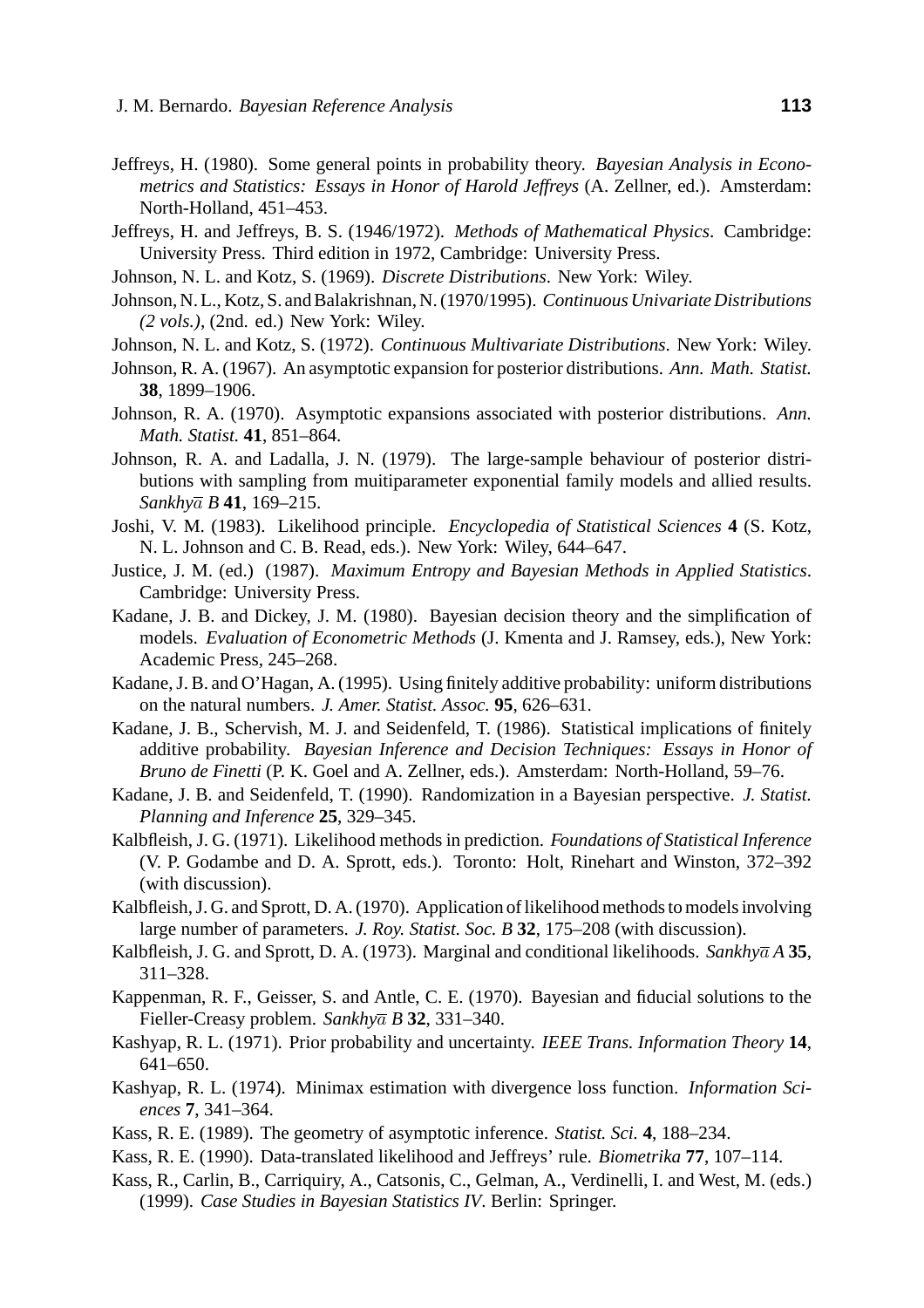Kass, R. E. and Raftery, A. E. (1995). Bayes factors. *J. Amer. Statist. Assoc.* **90**, 773–795.

- Kass, R. E. and Slate E. H. (1992). Reparametrization and diagnostics of posterior nonnormality. *Bayesian Statistics 4* (J. M. Bernardo, J. O. Berger, A. P. Dawid and A. F. M. Smith, eds.). Oxford: University Press, 289–305 (with discussion).
- Kass, R. E., Tierney, L. and Kadane, J. B. (1988). Asymptotics in Bayesian computation. *Bayesian Statistics 3* (J. M. Bernardo, M. H. DeGroot, D. V. Lindley and A. F. M. Smith, eds.). Oxford: University Press, 261–278, (with discussion).
- Kass, R. E., Tierney, L. and Kadane, J. B. (1989a). The validity of posterior expansions based on Laplace's method. *Bayesian and Likelihood Methods in Statistics and Econometrics: Essays in Honor of George A. Barnard* (S. Geisser, J. S. Hodges, S. J. Press and A. Zellner, eds.). Amsterdam: North-Holland, 473–488.
- Kass, R. E., Tierney, L. and Kadane, J. B. (1989b). Approximate methods for assessing influence and sensitivity in Bayesian analysis. *Biometrika* **76**, 663–674.
- Kass, R. E., Tierney, L. and Kadane, J. B. (1991). Laplace's method in Bayesian analysis. *Statistical Multiple Integration* (N. Flournoy and R. K. Tsutakawa eds.). Providence: RI: ASA, 89-99.
- Kass, R. E. and Vaidyanathan, S. (1992). Approximate Bayes factors and orthogonal parameters, with application to testing equality of two binomial proportions. *J. Roy. Statist. Soc. B* **54**, 129–144.
- Kass, R. E. and Wasserman, L. (1995). A reference Bayesian test for nested hypothesis and its relationship to the Schwartz criterion. *J. Amer. Statist. Assoc.* **90**, 928–934.
- Kass, R. E. and Wasserman, L. (1996). The selection of prior distributions by formal rules. *J. Amer. Statist. Assoc.* **91**, 1343–1370.
- Kubokawa, T. and Robert, C. P. (1994). New perspectives in linear calibration. *J. Multivariate Analysis* **51**, 178–200.
- Kuhn, T. S. (1962). *The Structure of Scientific Revolutions*. Chicago: University Press.
- Kullback, S. (1959/1968). *Information Theory and Statistics*. New York: Wiley. Second edition in 1968, New York: Dover. Reprinted in 1978, Gloucester, MA: Peter Smith.
- Kullback, S. and Leibler, R. A. (1951). On information and sufficiency. *Ann. Math. Statist.* **22**, 79–86.
- Lane, D. A. and Sudderth, W. D. (1983). Coherent and continuous inference. *Ann. Statist.* **11**, 114–120.
- Lane, D. A. and Sudderth, W. D. (1984). Coherent predictive inference. *Sankhya A* **46**, 166–185.
- Laplace, P. S. (1812). *Théorie Analytique des Probabilités*. Paris: Courcier. Reprinted as *Oeuvres Complètes de Laplace* **7**, 1878–1912. Paris: Gauthier-Villars.
- Laplace, P. S. (1814/1952). *Essai Philosophique sur les Probabilitiés*. Paris: Courcier. The 5th edition (1825) was the last revised by Laplace. English translation in 1952 as *Philosophical Essay on Probabilities*. New York: Dover.
- Lavine, M. (1992b). Sensitivity in Bayesian statistics: the prior and the likelihood. *J. Amer. Statist. Assoc.* **86**, 396–399.
- Lavine, M. (1994). An approach to evaluating sensitivity in Bayesian regression analysis. *J. Statist. Planning and Inference* ,
- Lavine, M. and West, M. (1992). A Bayesian method for classification and discrimination. *Canadian J. Statist.* **20**, 451–461.
- Leamer, E. E. (1978). *Specification Searches: Ad hoc Inference with Nonexperimental Data*. New York: Wiley.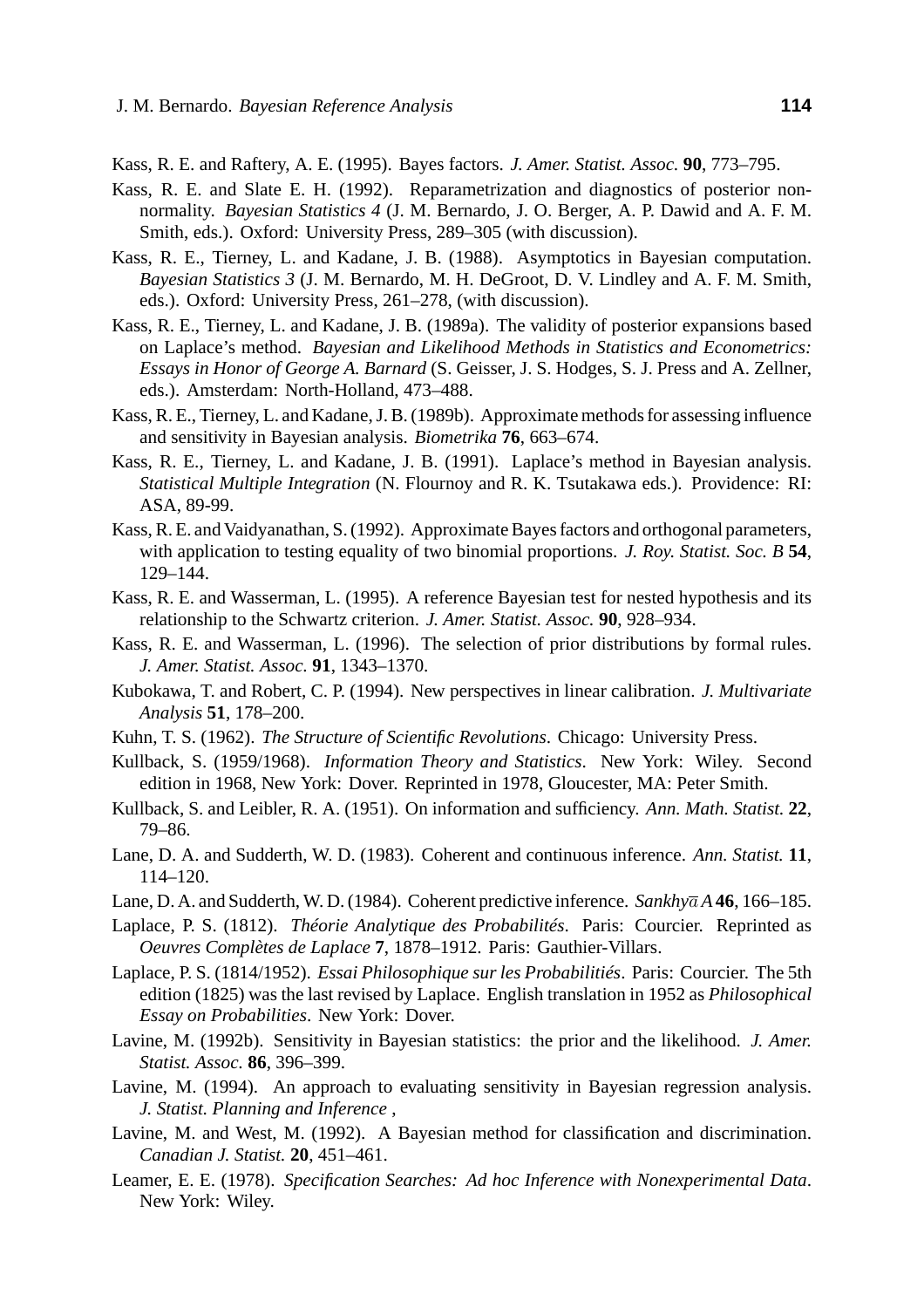- LeCam, L. (1953). On some asymptotic properties of maximum likelihood estimates and related Bayes' estimates. *Univ. California Pub. Statist.* **1**, 277–329.
- LeCam, L. (1956). On the asymptotic theory of estimation and testing hypothesis. *Proc. Third Berkeley Symp.* **1** (J. Neyman and E. L. Scott, eds.). Berkeley: Univ. California Press, 129–156.
- LeCam, L. (1958). Les propietés asymptotiques de solutions de Bayes. *Pub. Inst. Statist. Univ. Paris* **7**, 17–35.
- LeCam, L. (1966). Likelihood functions for large number of independent observations. *Research Papers in Statistics. Festschrift for J. Neyman* (F. N. David, ed.). New York: Wiley, 167–187.
- LeCam, L. (1970). On the assumptions used to prove asymptotic normality of maximum likelihood estimates. *Ann. Math. Statist.* **41**, 802–828.
- LeCam, L. (1986). *Asymptotic Methods in Statistical Decision Theory*. Berlin: Springer.
- Lecoutre, B. (1984). *L'Analyse Bayésienne des Comparaisons*. Lille: Presses Universitaires.
- Lee, P. M. (1964). On the axioms of information theory. *Ann. Math. Statist.* **35**, 415–418.
- Lee, P. M. (1989). *Bayesian Statistics: an Introduction*. London: Edward Arnold.
- Lehmann, E. L. (1959/1983). *Theory of Point Estimation*. Second edition in 1983, New York: Wiley. Reprinted in 1991, Belmont, CA: Wadsworth.
- Lehmann, E. L. (1959/1986). *Testing Statistical Hypotheses*. Second edition in 1986, New York: Wiley. Reprinted in 1991, Belmont, CA: Wadsworth.
- Lehmann, E .L. (1990). Model specification: The views of Fisher and Neyman, and later developments. *Statist. Sci.* **5**, 160–168.
- Lempers, F. B. (1971). *Posterior Probabilities of Alternative Linear Models*. Rotterdam: University Press.
- Lenk, P. J. (1991). Towards a practicable Bayesian nonparametric density estimator. *Biometrika* **78**, 531–543.
- Leonard, T. (1972). Bayesian methods for binomial data. *Biometrika* **59**, 581–589.
- Leonard, T. (1973). A Bayesian method for histograms. *Biometrika* **60**, 297–308.
- Leonard, T. (1975). Bayesian estimation methods for two-way contingency tables. *J. Roy. Statist. Soc. B* **37**, 23–37.
- Leonard, T. (1977). A Bayesian approach to some multinomial estimation and pretesting problems. *J. Amer. Statist. Assoc.* **72**, 869–874.
- Leonard, T. and Hsu, J. S. J. (1992). Bayesian inference for a covariance matrix. *Ann. Statist.* **20**, 1669-1696.
- Leonard, T. and Hsu, J. S. J. (1994). The Bayesian analysis of categorical data: a selective review. *Aspects of Uncertainty: a Tribute to D. V. Lindley* (P. R. Freeman and A. F. M. Smith, eds.). Chichester: Wiley, (to appear).
- Leonard, T., Hsu, J. S. J. and Tsui, K.-W. (1989). Bayesian marginal inference. *J. Amer. Statist. Assoc.* **84**, 1051–1058.
- Leonard, T. and Ord, K. (1976). An investigation of the *F* test procedure as an estimation short-cut. *J. Roy. Statist. Soc. B* **38**, 95–98.
- Levine, R. D. and Tribus, M. (eds.) (1978). *The Maximum Entropy Formalism*. Cambridge, MA: The MIT Press.
- Lindley, D. V. (1953). Statistical inference. *J. Roy. Statist. Soc. B* **15**, 30–76.
- Lindley, D. V. (1956). On a measure of information provided by an experiment. *Ann. Math. Statist.* **27**, 986–1005.
- Lindley, D. V. (1957). A statistical paradox. *Biometrika* **44**, 187–192.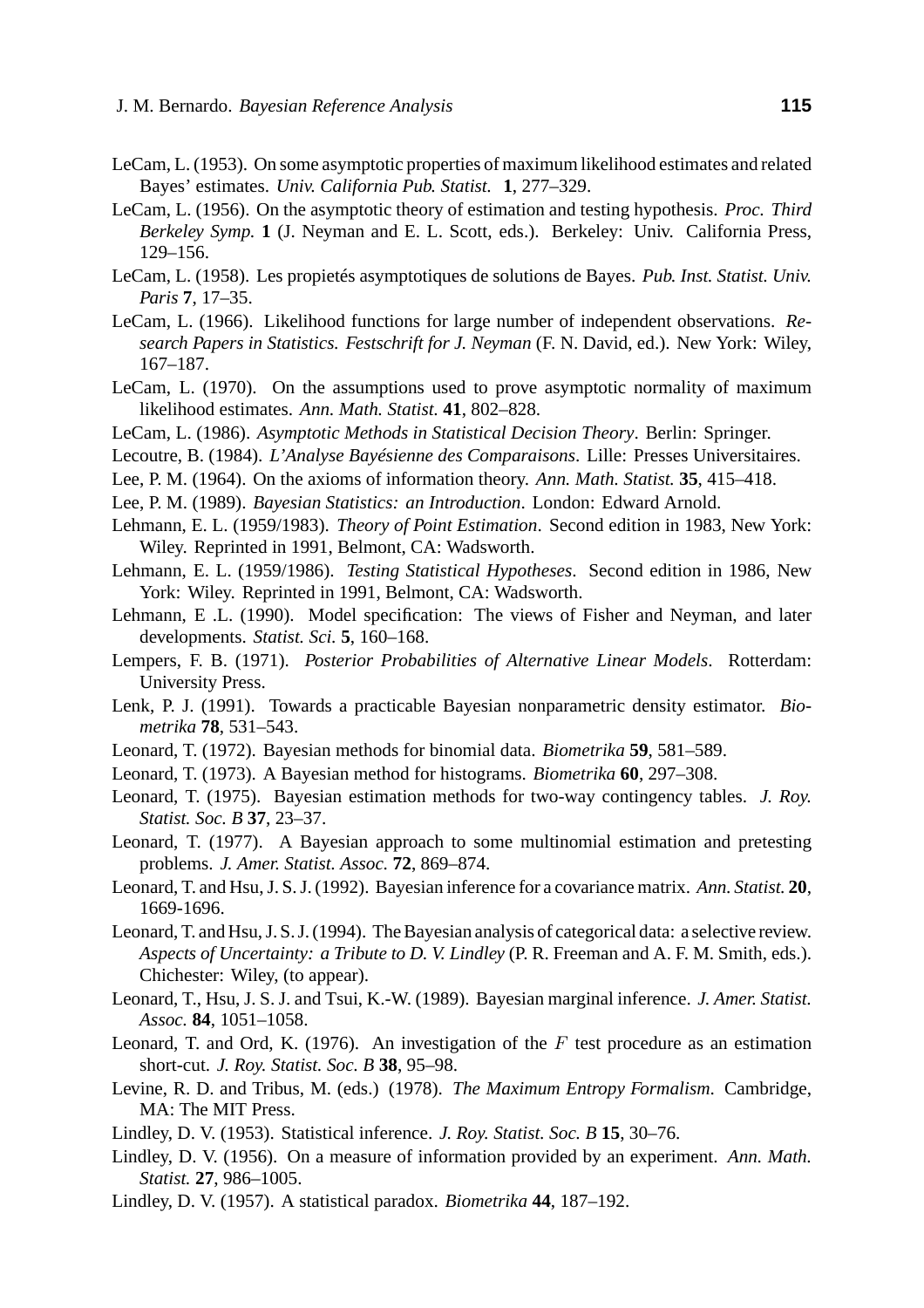- Lindley, D. V. (1958). Fiducial distribution and Bayes' Theorem. *J. Roy. Statist. Soc. B* **20**, 102–107.
- Lindley, D. V. (1961). The use of prior probability distributions in statistical inference and decision. *Proc. Fourth Berkeley Symp.* **1** (J. Neyman and E. L. Scott, eds.). Berkeley: Univ. California Press, 453–468.
- Lindley, D. V. (1964). The Bayesian analysis of contingency tables. *Ann. Math. Statist.* **35**, 1622-1643.
- Lindley, D. V. (1965). *Introduction to Probability and Statistics from a Bayesian Viewpoint*. Cambridge: University Press.
- Lindley, D. V. (1969). Review of Fraser (1968). *Biometrika* **56**, 453–456.
- Lindley, D. V. (1971). The estimation of many parameters. *Foundations of Statistical Inference* (V. P. Godambe and D. A. Sprott, eds.). Toronto: Holt, Rinehart and Winston, 435–453 (with discussion).
- Lindley, D. V. (1971/1985). *Making Decisions*. Second edition in 1985, Chichester: Wiley.
- Lindley, D. V. (1972). *Bayesian Statistics, a Review*. Philadelphia, PA: SIAM.
- Lindley, D. V. (1976). Bayesian Statistics. *Foundations of Probability Theory, Statistical Inference, and Statistical Theories of Science* **2** (W, L. Harper and C. A. Hooker, eds.), Dordrecht: Reidel, 353–363.
- Lindley, D. V. (1977). A problem in forensic science. *Biometrika* **44**, 187–192.
- Lindley, D. V. (1978). The Bayesian approach. *Scandinavian J. Statist.* **5**, 1–26.
- Lindley, D. V. (1980a). Jeffreys's contribution to modern statistical thought. *Bayesian Analysis in Econometrics and Statistics: Essays in Honor of Harold Jeffreys* (A. Zellner, ed.). Amsterdam: North-Holland, 35–39.
- Lindley, D. V. (1982a). Scoring rules and the inevitability of probability. *Internat. Statist. Rev.* **50**, 1–26 (with discussion).
- Lindley, D. V. (1982b). Bayesian inference. *Encyclopedia of Statistical Sciences* **1** (S. Kotz, N. L. Johnson and C. B. Read, eds.). New York: Wiley, 197–204.
- Lindley, D. V. (1982c). Coherence. *Encyclopedia of Statistical Sciences* **2** (S. Kotz, N. L. Johnson and C. B. Read, eds.). New York: Wiley, 29–31.
- Lindley, D. V. (1982d). The improvement of probability judgements. *J. Roy. Statist. Soc. A* **145**, 117–126.
- Lindley, D. V. (1984). The next 50 years. *J. Roy. Statist. Soc. A* **147**, 359–367.
- Lindley, D. V. (1988). Statistical inference concerning Hardy-Weinberg equilibrium. *Bayesian Statistics 3* (J. M. Bernardo, M. H. DeGroot, D. V. Lindley and A. F. M. Smith, eds.). Oxford: University Press, 307–326 (with discussion).
- Lindley, D. V. (1990). The present position in Bayesian Statistics. *Statist. Sci.* **5**, 44–89 (with discussion).
- Lindley, D. V. (1992). Is our view of Bayesian statistics too narrow? *Bayesian Statistics 4* (J. M. Bernardo, J. O. Berger, A. P. Dawid and A. F. M. Smith, eds.). Oxford: University Press, 1–15 (with discussion).
- Lindley, D. V. (1993). On the presentation of evidence. *Math. Scientist* **18**, 60–63.
- Lindley, D. V. (1997). Some comments on Bayes Factors. *J. Statist. Planning and Inference* **61**, 181–189.
- Lindley, D. V. and Novick, M. R. (1981). The role of exchangeability in inference. *Ann. Statist.* **9**, 45–58.
- Lindley, D. V. and Phillips, L. D. (1976). Inference for a Bernoulli process (a Bayesian view). *Amer. Statist.* **30**, 112–119.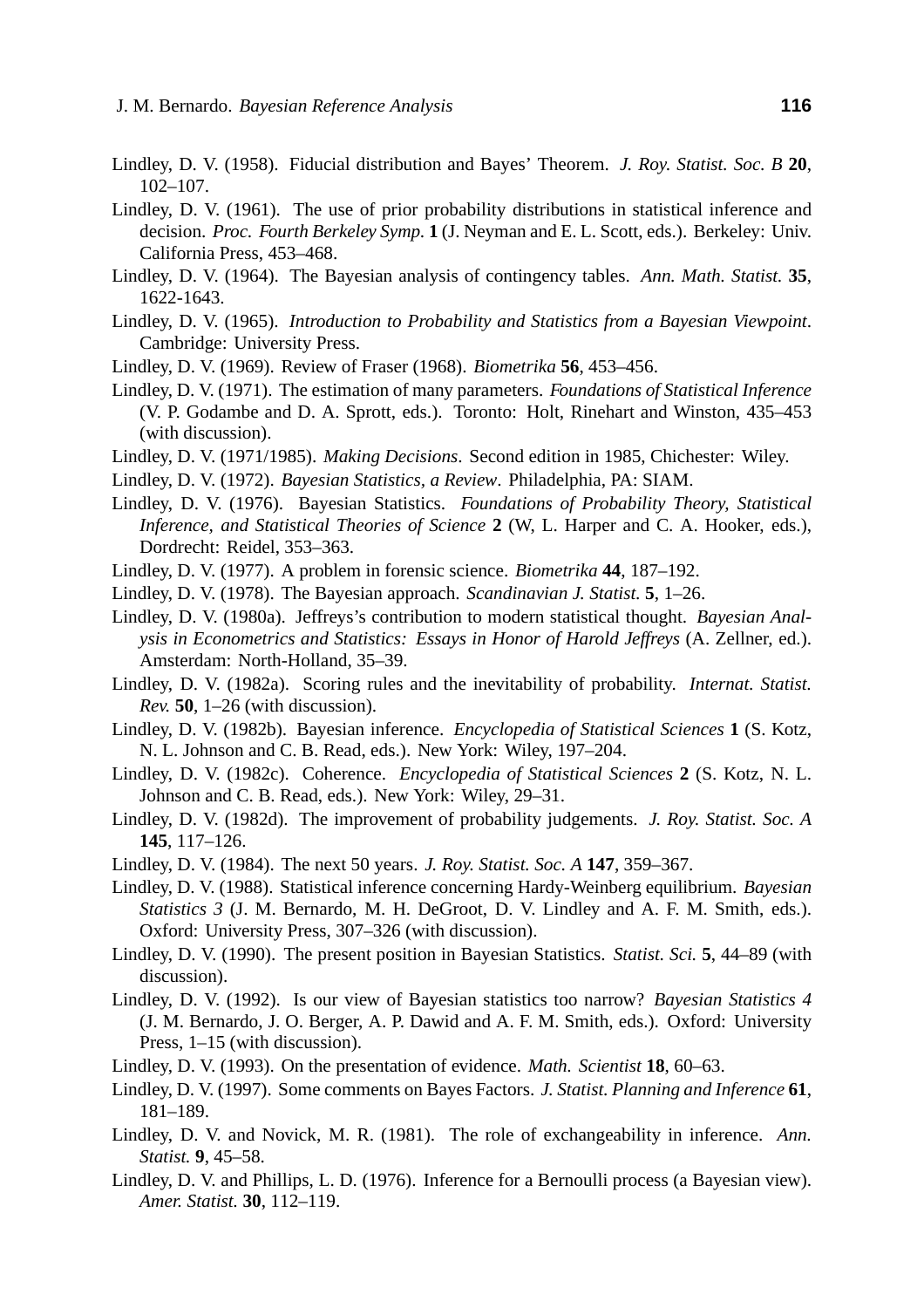- Lindley, D. V. and Scott, W. F. (1985). *New Cambridge Elementary Statistical Tables*. Cambridge: University Press.
- Lindley, D. V. and Smith, A. F. M. (1972). Bayes estimates for the linear model. *J. Roy. Statist. Soc. B* **34**, 1–41 (with discussion).
- Lindley, D. V., Tversky, A. and Brown, R. V. (1979). On the reconciliation of probability assessments. *J. Roy. Statist. Soc. A* **142**, 146–180.
- Liseo, B. (1993). Elimination of nuisance parameters with reference priors. *Biometrika* **80**, 295–304.
- Maín, P. (1988). Prior and posterior tail comparisons. *Bayesian Statistics 3* (J. M. Bernardo, M. H. DeGroot, D. V. Lindley and A. F. M. Smith, eds.). Oxford: University Press, 669–675.
- McCarthy, J. (1956). Measurements of the value of information. *Proc. Nat. Acad. Sci. USA* **42**, 654–655.
- McCullagh P. and Tibshirani, R. (1990). A simple method for the adjustement of profile likelihoods. *J. Roy. Statist. Soc. B* **52**, 325–344.
- McCulloch, R. E. (1989). Local model influence. *J. Amer. Statist. Assoc.* **84**, 473–478.
- McCulloch, R. E. and Rossi, P. E. (1992). Bayes factors for non-linear hypothesis and likelihood distributions. *Biometrika* **79**, 663–676.
- Meeden, G. (1990). Admissible contour credible sets. *Statistics and Decisions* **8**, 1–10.
- Meeden, G. and Isaacson, D. (1977). Approximate behavior of the posterior distribution for a large observation. *Ann. Statist.* **5**, 899–908.
- Meeden, G. and Vardeman, S. (1991). A non-informative Bayesian approach to interval estimation in finite population sampling. *J. Amer. Statist. Assoc.* **86**, 972–986.
- Meinhold, R. and Singpurwalla, N. D. (1983). Understanding the Kalman filter. *Amer. Statist.* **37**, 123–127.
- Mendel, M. B. (1992). Bayesian parametric models for lifetimes. *Bayesian Statistics 4* (J. M. Bernardo, J. O. Berger, A. P. Dawid and A. F. M. Smith, eds.). Oxford: University Press, 697–705.
- Mendoza, M. (1987). A Bayesian analysis of a generalized slope ratio bioassay. *Probability and Bayesian Statistics* (R. Viertl, ed.). London: Plenum, 357–364.
- Mendoza, M. (1988). Inferences about the ratio of linear combinations of the coefficients in a multiple regression problem. *Bayesian Statistics 3* (J. M. Bernardo, M. H. DeGroot, D. V. Lindley and A. F. M. Smith, eds.). Oxford: University Press, 705–711.
- Mendoza, M. (1994). Asymptotic posterior normality under transformations. *Test* **3**, 173–180.
- Mitchell, T. J. and Beauchamp, T. J. (1988). Bayesian variable selection in linear regression. *J. Amer. Statist. Assoc.* **83**, 1023–1035 (with discussion).
- Moreno, E. and Cano, J. A. (1989). Testing a point null hypothesis: asymptotic robust Bayesian analysis with respect to priors given on a sub-sigma field. *Internat. Statist. Rev.* **57**, 221-232.
- Morris, C. N. (1988). Approximating posterior distributions and posterior moments. *Bayesian Statistics 3* (J. M. Bernardo, M. H. DeGroot, D. V. Lindley and A. F. M. Smith, eds.). Oxford: University Press, 327–344 (with discussion).
- Mortera, J. (1986). Bayesian forecasting. *Metron* **44**, 277-296.
- Mouchart, M. and Simar, L. (1980). Least squares approximation in Bayesian analysis. *Bayesian Statistics* (J. M. Bernardo, M. H. DeGroot, D. V. Lindley and A. F. M. Smith, eds.). Valencia: University Press, 207–222 and 237–245 (with discussion).
- Mukerjee, R. and Dey, D. K. (1993). Frequentist validity of posterior quantiles in the presence of a nuisance parameter: Higher order asymptotics. *Biometrika* **80**, 499–505.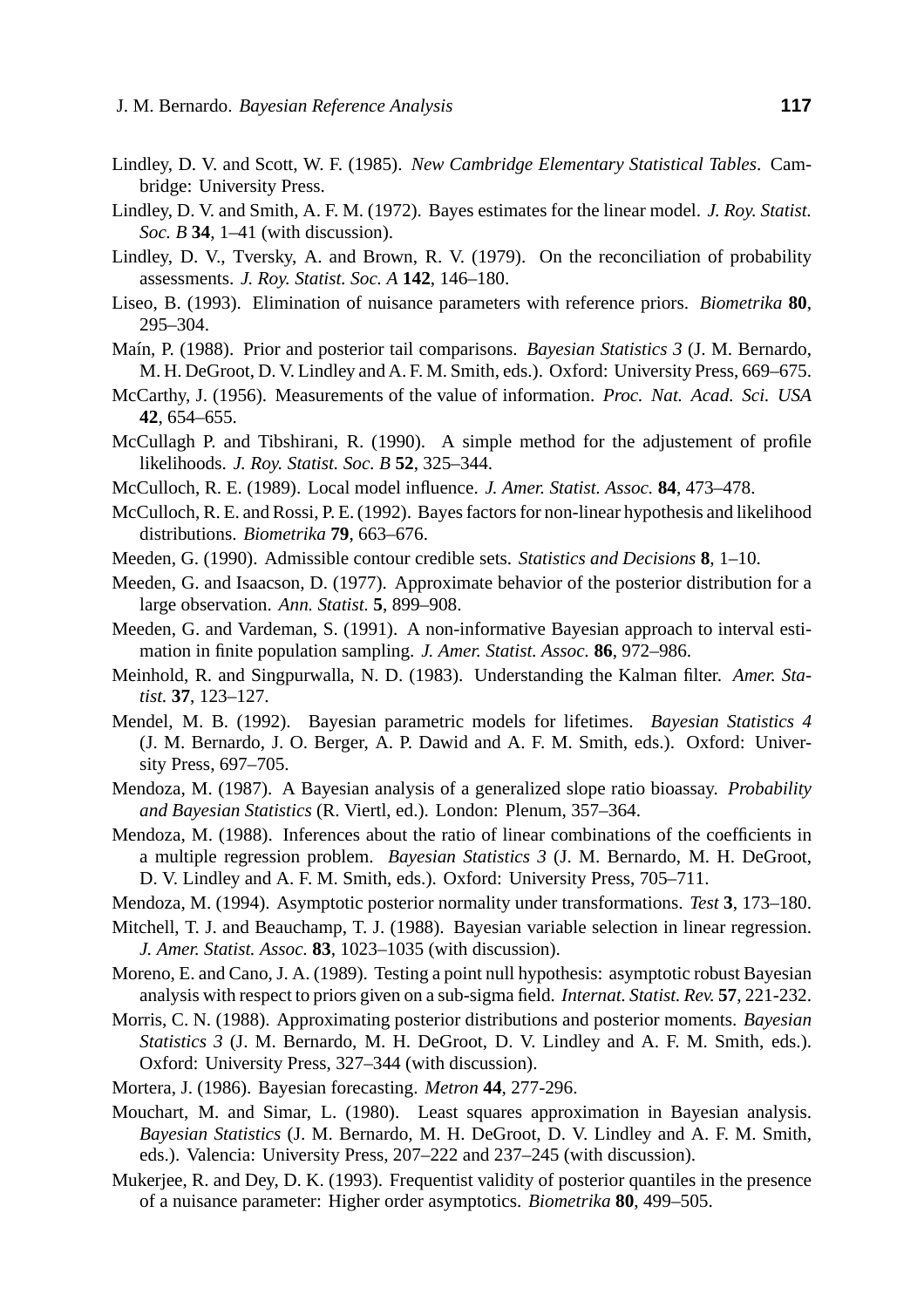- Nelder, J. A. and Wedderburn, R. W. M. (1972). Generalised linear models. *J. Roy. Statist. Soc. A* **135**, 370–384.
- Newton, M. A. and Raftery, A. E. (1994). Approximate Bayesian inference by the weighted likelihood bootstrap.*J. Roy. Statist. Soc. B* **56**, 3–48 (with discussion).
- Neyman, J. and Pearson, E. S. (1933). On the problem of the most efficient tests of statistical hypothesis. *Phil. Trans. Roy. Soc. London A* **231**, 289–337.
- Neyman, J. and Pearson, E. S. (1967). *Joint Statistical Papers*. Cambridge: University Press.
- Neyman, J. and Scott, E. L. (1948). Consistent estimates based on partially consistent observations. *Econometrica* **16**, 1–32.
- Nicolau, A. (1993). Bayesian intervals with good frequentist behaviour in the presence of nuisance parameters. *J. Roy. Statist. Soc. B* **55**, 377–390.
- Novick, M. R. (1969). Multiparameter Bayesian indifference procedures. *J. Roy. Statist. Soc. B* **31**, 29–64.
- Novick, M. R. and Hall, W. K. (1965). A Bayesian indifference procedure. *J. Amer. Statist. Assoc.* **60**, 1104–1117.
- O'Hagan, A. (1981). A moment of indecision. *Biometrika* **68**, 329–330.
- O'Hagan, A. (1988a). *Probability: Methods and Measurements*. London: Chapman and Hall.
- O'Hagan, A. (1988b). Modelling with heavy tails. *Bayesian Statistics 3* (J. M. Bernardo, M. H. DeGroot, D. V. Lindley and A. F. M. Smith, eds.). Oxford: University Press, 345– 359 (with discussion).
- O'Hagan, A. (1994a). *Kendall's Advanced Theory of Statistics* **2B**:*Bayesian Inference*. London: Edward Arnold
- O'Hagan, A. (1995). Fractional Bayes factors for model comparison.*J. Roy. Statist. Soc. B* **57**, 99–138 (with discussion).
- O'Hagan, A. (1997). Properties of intrinsic and fractional Bayes factor. *Test* **6**, 101–118.
- O'Hagan, A. and Berger, J. O. (1988). Ranges of posterior probabilities for quasimodal priors with specified quantiles. *J. Amer. Statist. Assoc.* **83**, 503–508.
- O'Hagan, A. and Le, H. (1994). Conflicting information and a class of bivariate heavytailed distributions. *Aspects of Uncertainty: a Tribute to D. V. Lindley* (P. R. Freeman and A. F. M. Smith, eds.). Chichester: Wiley, 311-327.
- Osteyee, D. D. B. and Good, I. J. (1974). *Information, Weight of Evidence, the Singularity between Probability Measures and Signal Detection*. Berlin: Springer.
- Pack, D. J. (1986a). Posterior distributions. Posterior probabilities. *Encyclopedia of Statistical Sciences* **7** (S. Kotz, N. L. Johnson and C. B. Read, eds.). New York: Wiley, 121–124.
- Pack, D. J. (1986b). Prior distributions. *Encyclopedia of Statistical Sciences* **7** (S. Kotz, N. L. Johnson and C. B. Read, eds.). New York: Wiley, 194–196.
- Parenti, G. (ed.) (1978). *I Fondamenti dell'Inferenza Statistica*. Florence: Università degli Studi.
- Pearn, W. L. and Chen K. S. (1996). A Bayesian-like estimator of *Cpk*. *Comm. Statist. Theory and Methods* , (to appear).
- Pearson, E. S. (1978). *The History of Statistics in the 17th and 18th Centuries*. London: Macmillan.
- Peers, H. W. (1965). On confidence points and Bayesian probability points in the case of several parameters. *J. Roy. Statist. Soc. B* **27**, 9–16.
- Peers, H. W. (1968). Confidence properties of Bayesian interval estimates. *J. Roy. Statist. Soc. B* **30**, 535–544.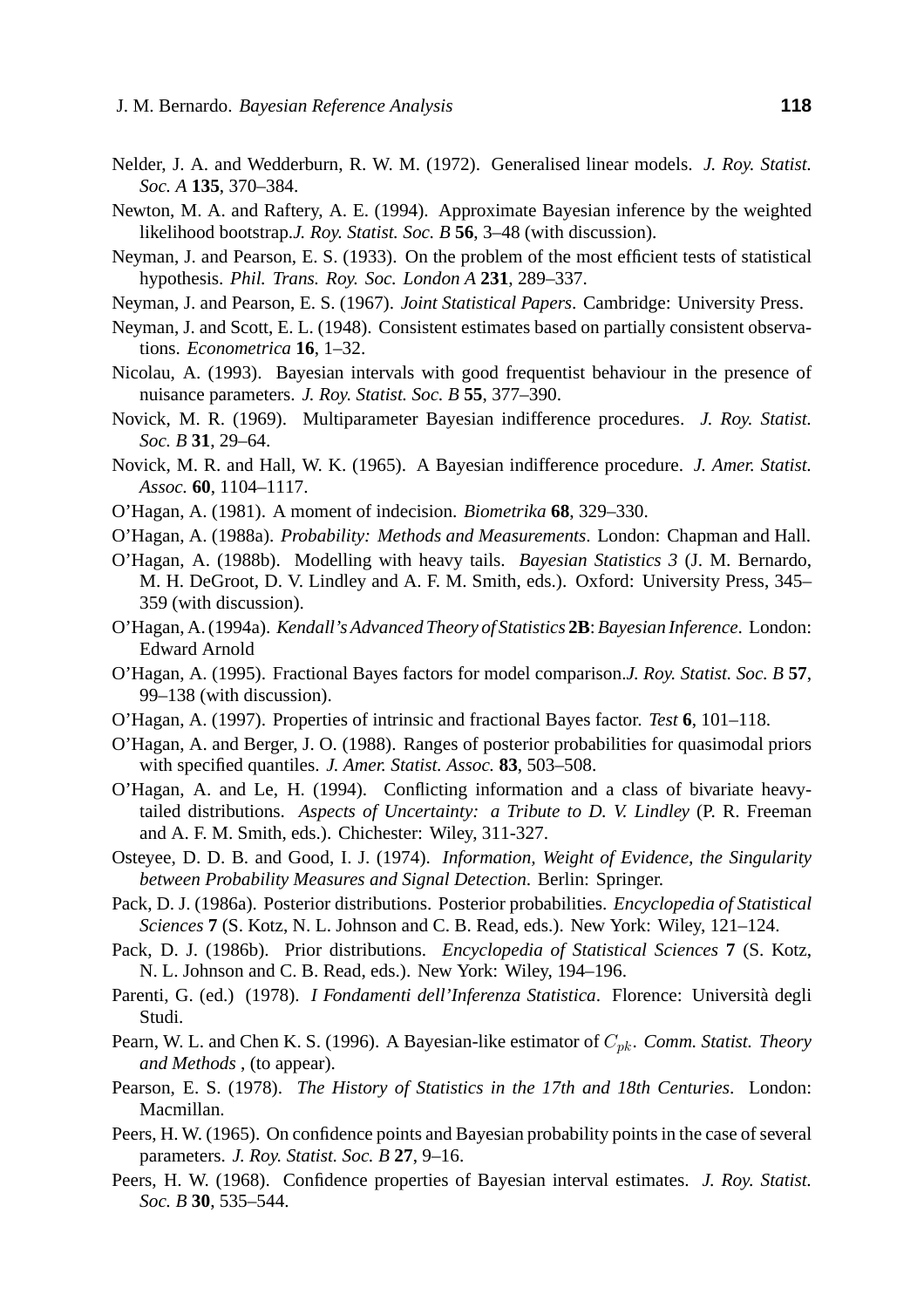- Pereira, C. A. de B. and Lindley, D. V. (1987). Examples questioning the use of partial likelihood. *The Statistician* **37**, 15–20.
- Pericchi, L. R. (1981). A Bayesian approach to transformations to normality. *Biometrika* **68**, 35–43.
- Pericchi, L. R. (1984). An alternative to the standard Bayesian procedure for discrimination between normal linear models. *Biometrika* **71**, 576–586.
- Pericchi, L. R. and Nazaret, W. A. (1988). On being imprecise at the higher levels of a hierarchical linear model. *Bayesian Statistics 3* (J. M. Bernardo, M. H. DeGroot, D. V. Lindley and A. F. M. Smith, eds.). Oxford: University Press, 361–375 (with discussion).
- Pericchi, L. R. and Walley, P. (1991). Robust Bayesian credible intervals and prior ignorance. *Internat. Statist. Rev.* **59**, 1–23.
- Perks, W. (1947). Some observations on inverse probability, including a new indifference rule. *J. Inst. Actuaries* **73**, 285–334 (with discussion).
- Pettit, L. I. (1986). Diagnostics in Bayesian model choice. *The Statistician* **35**, 183–190.
- Pettit, L. I. (1992). Bayes factors for outlier models using the device of imaginary observations. *J. Amer. Statist. Assoc.* **87**, 541–545.
- Pettit, L. I. and Young, K. S. (1990). Measuring the effect of observations on Bayes factors. *Biometrika* **77**, 455–466.
- Pham-Gia, T. and Turkkan, N. (1992). Sample size determination in Bayesian analysis. *The Statistician* **41**, 389–404.
- Philippe , A. and Robert, C.(1994). A note on the confidence properties of reference priors for the calibration model. *Test* **7**, 147–160.
- Piccinato, L. (1973). Un metodo per determinare distribuzioni iniziali relativamente noninformative. *Metron* **31**, 124–156.
- Piccinato, L. (1977). Predictive distributions and non-informative priors. *Trans. 7th. Prague Conf. Information Theory* (M. Uldrich, ed.). Prague: Czech. Acad. Sciences, 399–407.
- Piccinato, L. (1992). Critical issues in different inferential paradigms. *J. It. Statist. Soc.* **2**, 251–274.
- Pierce, D. (1973). On some difficulties in a frequency theory of inference. *Ann. Statist.* **1**, 241–250.
- Pitman E. J. G. (1939). Location and scale parameters. *Biometrika* **36**, 391–421.
- Plante, A. (1971). Counter-example and likelihood. *Foundations of Statistical Inference* (V. P. Godambe and D. A. Sprott, eds.). Toronto: Holt, Rinehart and Winston, 357–371 (with discussion).
- Plante, A. (1984). A reexamination of Stein's antifiducial example. *Canad. J. Statist.* **12**, 135–141.
- Plante, A. (1991). An inclusion-consistent solution to the problem of absurd confidence statements. *Canad. J. Statist.* **19**, 389–397.
- Poirier, D. J. (1985). Bayesian hypothesis testing in linear models with continuously induced conjugate priors across hypotheses. *Bayesian Statistics 2* (J. M. Bernardo, M. H. DeGroot, D. V. Lindley and A. F. M. Smith, eds.), Amsterdam: North-Holland, 711–722.
- Pole, A. and West, M. (1989). Reference analysis of the dynamic linear model. *J. Time Series Analysis* **10**, 131–147.
- Pole, A., West, M. and Harrison P. J. (1994). *Applied Bayesian Forecasting and Time Series Analysis* (with computer software). London: Chapman and Hall. (to appear).
- Polson, N. G. (1991). A representation of the posterior mean for a location model. *Biometrika* **78**, 426–430.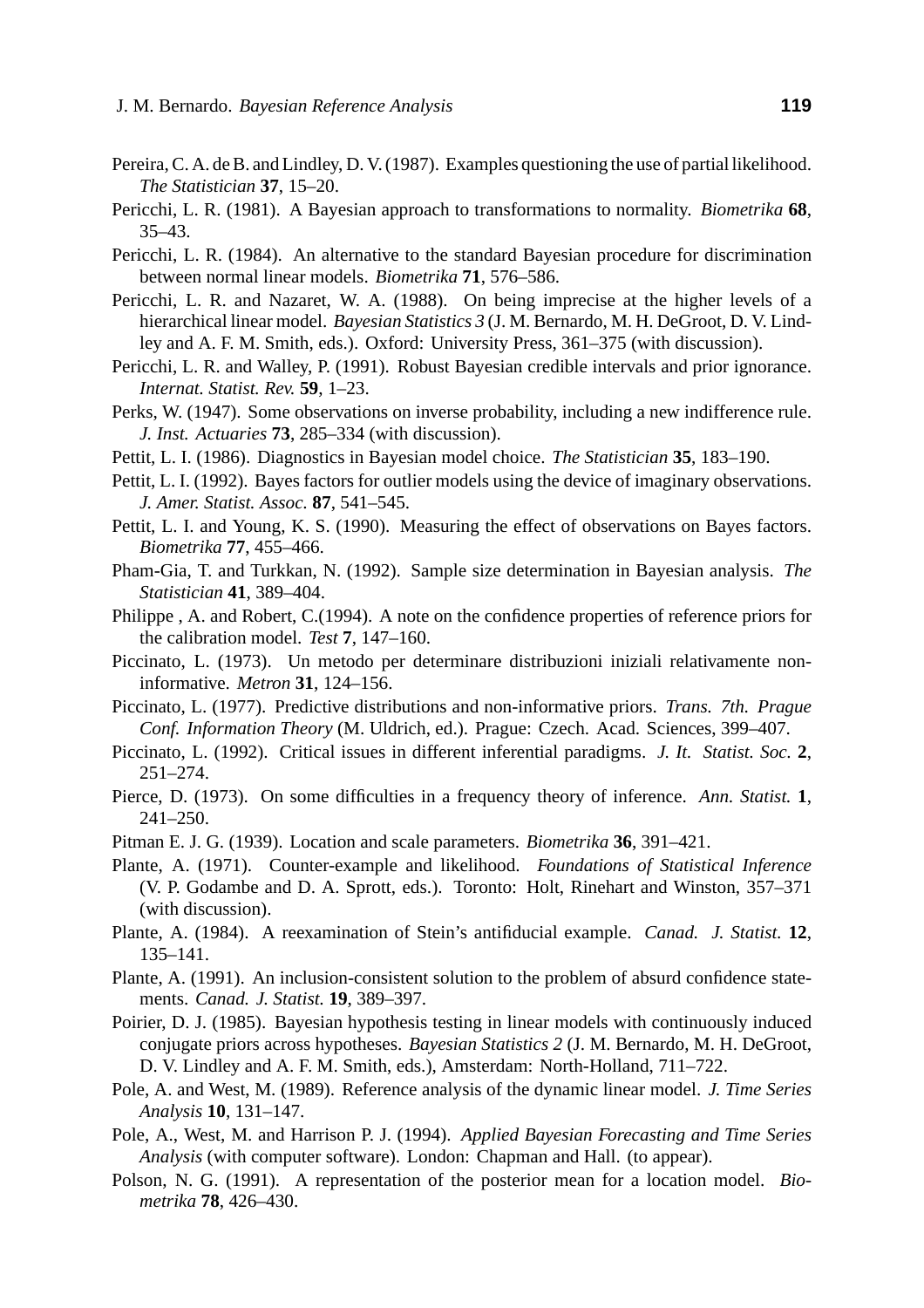- Polson, N. G. (1992a). In discussion of Ghosh and Mukerjee (1992). *Bayesian Statistics 4* (J. M. Bernardo, J. O. Berger, A. P. Dawid and A. F. M. Smith, eds.). Oxford: University Press, 203–205.
- Polson, N. G. (1992b). On the expected amount of information from a non-linear model. *J. Roy. Statist. Soc. B* **54**, 889–895.
- Polson, N. G. and Tiao, G. C., (eds.) (1995). *Bayesian Inference*. Brookfield, VT: Edward Elgar.
- Polson, N. G. and Wasserman, L. (1990). Prior distributions for the bivariate binomial. *Biometrika* **77**, 901–904.
- Poskitt, D. S. (1987). Precision, complexity and Bayesian model determination. *J. Roy. Statist. Soc. B* **49**, 199–208.
- Pratt, J. W. (1961). Length of confidence intervals. *J. Amer. Statist. Assoc.* **56**, 549–567.
- Pratt, J. W. (1965). Bayesian interpretation of standard inference statements. *J. Roy. Statist. Soc. B* **27**, 169–203.
- Press, S. J. (1972/1982). *Applied Multivariate Analysis: using Bayesian and Frequentist Methods of Inference*. Second edition in 1982, Melbourne, FL: Krieger.
- Press, S. J. (1985). Multivariate Analysis (Bayesian). *Encyclopedia of Statistical Sciences* **6** (S. Kotz, N. L. Johnson and C. B. Read, eds.). New York: Wiley, 16–20.
- Press, S. J. (1989). *Bayesian Statistics*. New York: Wiley.
- Press, S. J. and Zellner, A. (1978). Posterior distribution for the multiple correlation coefficient with fixed regressors. *J. Econometrics* **8**, 307–321.
- Rabena, M. (1998). Deriving reference decisions. *Test* **7**, 161–177.
- Raiffa, H. and Schlaifer, R. (1961). *Applied Statistical Decision Theory*. Boston: Harvard University.
- Raftery, A. E. and Schweder, T. (1993). Inference about the ratio of two parameters, with applications to whale censusing. *Amer. Statist.* **47**, 259–264.
- Raftery, A. E. (1996). Hypothesis testing and model selection. *Markov Chain Monte Carlo in Practice* (W. R. Gilks, S. Richardson and D. J. Spiegelhalter, eds.). London: Chapman and Hall, 163–187.
- Rao, C. R. and Mukerjee, R. (1995). On posterior credible sets based on the score statistic. *Statistica Sinica* **5**, 781–791.
- Reid, N. (1996). Likelihood and Bayesian approximation methods. *Bayesian Statistics 5* (J. M. Bernardo, J. O. Berger, A. P. Dawid and A. F. M. Smith, eds.). Oxford: University Press, 349–366 (with discussion).
- Renyi, A. (1955). On a new axiomatic theory of probability. *Acta Math. Acad. Sci. Hungaricae* **6**, 285–335.
- Renyi, A. (1961). On measures of entropy and information. *Proc. Fourth Berkeley Symp.* **1** (J. Neyman and E. L. Scott, eds.). Berkeley: Univ. California Press, 547–561.
- Renyi, A. (1962/1970). *Wahrscheinlichkeitsrechnung*. Berlin: Deutscher Verlag der Wissenschaften. English translation in 1970 as *Probability Theory*. San Francisco, CA: Holden-Day.
- Renyi, A. (1964). On the amount of information concerning an unknown parameter in a sequence of observations. *Pub. Math. Inst. Hung. Acad. Sci.* **9**, 617–624.
- Renyi, A. (1966). On the amount of missing information and the Neyman-Pearson lemma. *Research Papers in Statistics. Festschrift for J. Neyman* (F. N. David, ed.). New York: Wiley, 281–288.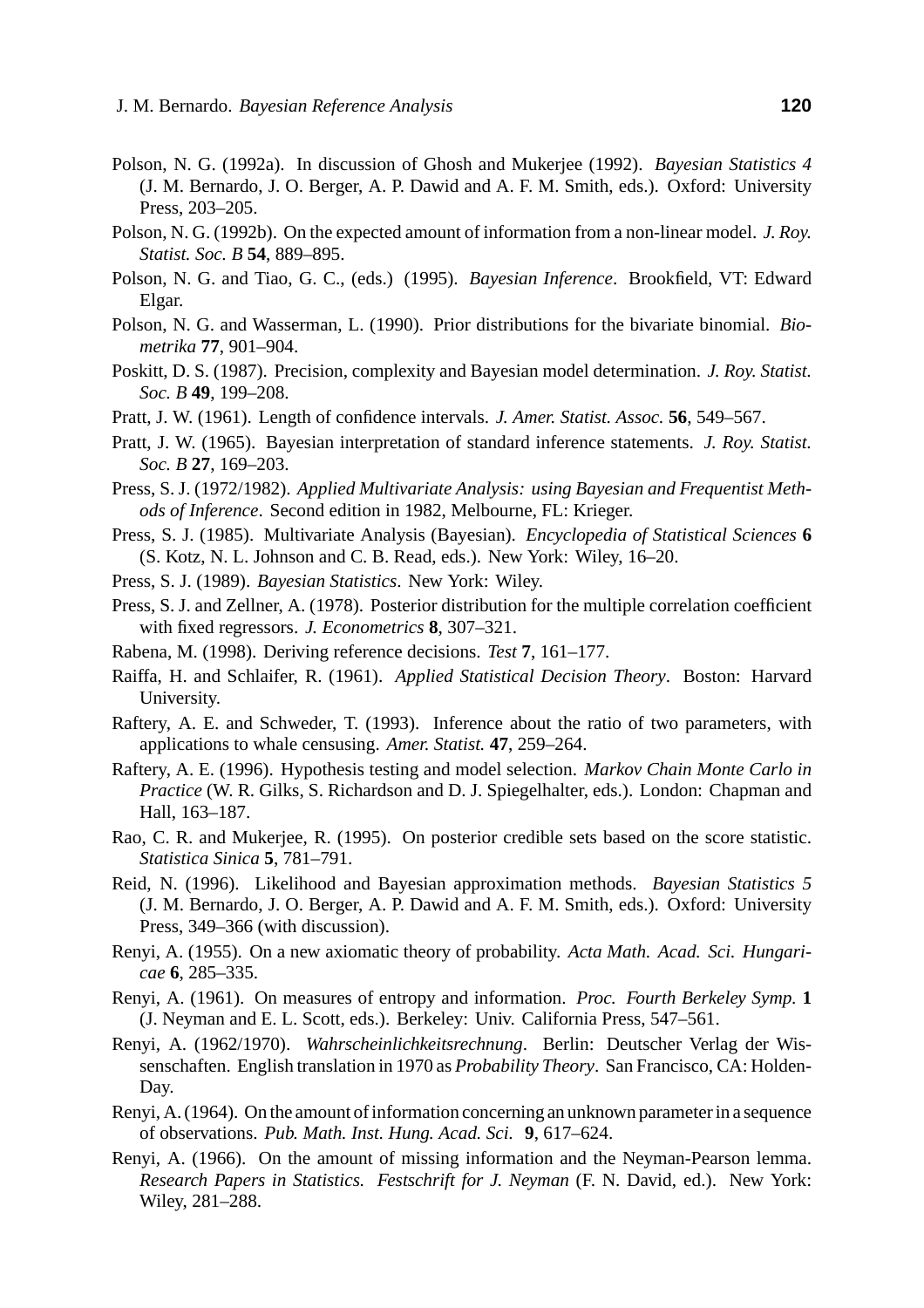- Renyi, A. (1967). On some basic problems of statistics from the point of view of information theory. *Proc. Fifth Berkeley Symp.* **1** (L. M. LeCam and J Neyman, eds.). Berkeley: Univ. California Press, 531–543.
- Ripley, B. D. (1987). *Stochastic Simulation*. Chichester: Wiley.
- Rissanen, J. (1983). A universal prior for integers and estimation by minimum description length. *Ann. Statist.* **11**, 416–431.
- Rissanen, J. (1987). Stochastic complexity. *J. Roy. Statist. Soc. B* **49**, 223-239 and 252-265 (with discussion).
- Robert, C. P. (1992). *L'Analyse Statistique Bayésienne*. Paris: Economica.
- Robert, C. P. (1993). A note on Jeffreys-Lindley paradox. *Statistica Sinica* **3**, 603–608.
- Robert, C.P. (1994) *The Bayesian Choice*. Berlin: Springer.
- Robert, C. P. (1996). Intrinsic loss functions. *Theory and Decision* **40**, 191–214.
- Robert, C. P. and Caron N. (1996). Noninformative Bayesian testing and neutral Bayes factors. *Test* **5**, 411–437.
- Robert, C. P., Hwang, J. T. G. and Strawderman, W. E. (1993). Is Pitman closeness a reasonable criterion? *J. Amer. Statist. Assoc.* **88**, 57–76 (with discussion).
- Roberts, H. V. (1965). Probabilistic prediction. *J. Amer. Statist. Assoc.* **60**, 50–62.
- Roberts, H. V. (1967). Informative stopping rules and inferences about population size. *J. Amer. Statist. Assoc.* **62**, 763–775.
- Roberts, H. V. (1974). Reporting of Bayesian studies. *Studies in Bayesian Econometrics and Statistics: in Honor of Leonard J. Savage* (S. E. Fienberg and A. Zellner, eds.). Amsterdam: North-Holland, 465–483.
- Roberts, H. V. (1978). Bayesian inference. *International Encyclopedia of Statistics* (W. H. Kruskal, and J. M. Tanur, eds.). London: Macmillan, 9–16.
- Robinson, G. K. (1975). Some counter-examples to the theory of confidence intervals. *Biometrika* **62**, 155–161.
- Robinson, G. K. (1978). On the necessity of Bayesian inference and the construction of measures of nearness to Bayesian form. *Biometrika* **65**, 49–52.
- Robinson, G. K. (1979a). Conditional properties of statistical procedures. *Ann. Statist.* **7**, 742–755.
- Robinson, G. K. (1979b). Conditional properties of statistical procedures for location and scale parameters. *Ann. Statist.* **7**, 756–771.
- Rodríguez, C. C. (1991). From Euclid to entropy. *Maximum Entropy and Bayesian Methods* (W. T. Grandy and L. H. Schick eds.). Dordrecht: Kluwer, 343–348.
- Rousseau, J. (1997). *Etude des Propietés Asymptotiques des Estimateurs de Bayes*. Ph.D. Thesis, Université Paris VI, France..
- Royall, R. M. (1992). The elusive concept of statistical evidence. *Bayesian Statistics 4* (J. M. Bernardo, J. O. Berger, A. P. Dawid and A. F. M. Smith, eds.). Oxford: University Press, 405–418 (with discussion).
- Rubin, D. B. (1981). The Bayesian bootstrap. *Ann. Statist.* **9**, 130–134.
- Rubin, D. B. (1984). Bayesianly justifiable and relevant frequency calculations for the applied statistician. *Ann. Statist.* **12**, 1151–1172.
- Rubin, H. (1971). A decision-theoretic approach to the problem of testing a null hypothesis. *Statistical Decision Theory and Related Topics* (S. S. Gupta and J. Yackel, eds.). New York: Academic Press, 103–108.
- Rubin, H. (1988a). Some results on robustness in testing. *Statistical Decision Theory and Related Topics IV* **1** (S. S. Gupta and J. O. Berger, eds.). Berlin: Springer, 271–278.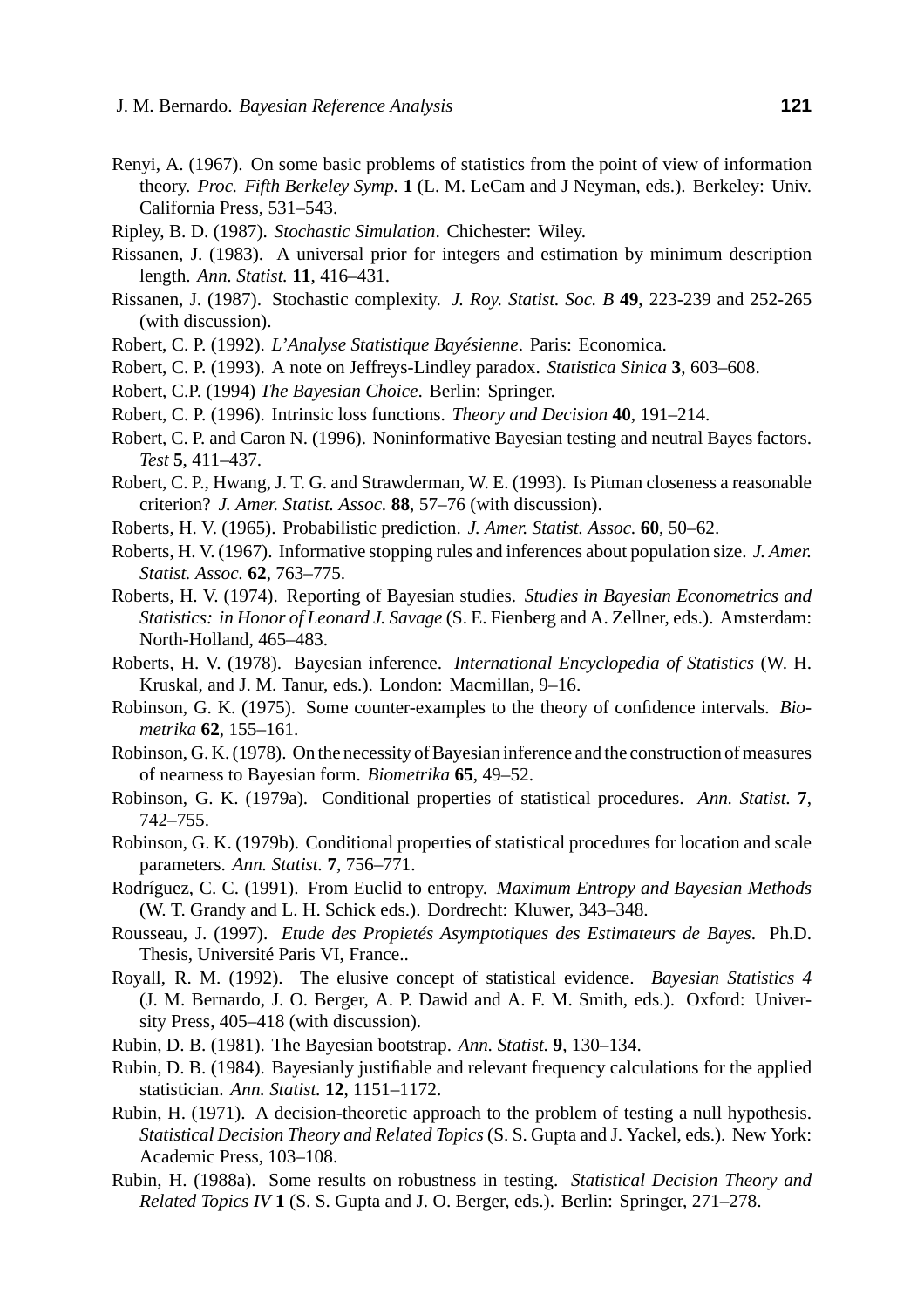- Rubin, H. and Sethuraman, J. (1966). Bayes risk efficiency. *Sankhya A* **27**, 347–356.
- Rueda, R. (1992). A Bayesian alternative to parametric hypothesis testing. *Test* **1**, 61-67.
- Sacks, J. (1963). Generalized Bayes solutions in estimation problems. *Ann. Math. Statist.* **34**, 787–794.
- Samaniego, F. J. and Reneau, D. M. (1994). Toward a reconciliation of the Bayesian and frequentist approaches to point estimation. *J. Amer. Statist. Assoc.* **89**, 847–957.
- San Martini, A. and Spezzaferri F. (1984). A predictive model selection criterion. *J. Roy. Statist. Soc. B* **46**, 296–303.
- Sansó, B. and Pericchi, L. R. (1992). Near ignorance classes of log-concave priors for the location model. *Test* **1**, 39–46.
- Särndal C.-E. (1970). A class of explicata for 'information' and 'weight of evidence'. *Internat. Statist. Rev.* **38**, 223–235.
- Savage, L. J. (1954/1972). *The Foundations of Statistics.* New York: Wiley. Second edition in 1972, New York: Dover.
- Savage, L. J. (1962) (with others). *The Foundations of Statistical Inference: a Discussion*. London: Methuen.
- Savage, L. J. (1961). The foundations of statistics reconsidered. *Proc. Fourth Berkeley Symp.* **1** (J. Neyman and E. L. Scott, eds.). Berkeley: Univ. California Press, 575–586. Reprinted in 1980 in *Studies in Subjective Probability* (H. E. Kyburg and H. E Smokler, eds.). New York: Dover, 175–188.
- Savage, L. J. (1970). Reading suggestions for the foundations of statistics. *Amer. Statist.* **24**, 23–27.
- Savage, L. J. (1971). Elicitation of personal probabilities and expectations. *J. Amer. Statist. Assoc.* **66**, 781–801. Reprinted in 1974 in *Studies in Bayesian Econometrics and Statistics: in Honor of Leonard J. Savage* (S. E. Fienberg and A. Zellner, eds.). Amsterdam: North-Holland, 111–156.
- Savage, L. J. (1981). *The Writings of Leonard Jimmie Savage: a Memorial Collection*. Washington: ASA/IMS.
- Schwartz, L. (1965). On Bayes procedures. *Z. Wahr.* **4**, 10–26.
- Schwarz, G. (1978). Estimating the dimension of a model. *Ann. Statist.* **6**, 461–464.
- Seidenfeld, T. (1987). Entropy and uncertainty. *Foundations of Statistical Inference*. (I. B. MacNeill and G. J. Umphrey eds.). Dordrecht: Reidel, 259–287.
- Seidenfeld, T. (1979a). *Philosophical Problems of Statistical Inference*. Dordrecht: Reidel.
- Seidenfeld, T. (1979b). Why I am not an objective Bayesian. 11, 413–
- Seidenfeld, T. (1992). R. A. Fisher's fiducial argument and Bayes' theorem. *Statist. Sci.* **7**, 358–368.
- Sendra, M. (1982). Distribución final de referencia para el problema de Fieller-Creasy. *Trab. Estadist.* **33**, 55–72.
- Serfling, R. J. (1980). *Approximation Theorems of Mathematical Statistics*. New York: Wiley.
- Severini, T. A. (1991). On the relationship between Bayesian and non-Bayesian interval estimates. *J. Roy. Statist. Soc. B* **53**, 611–618.
- Severini, T. A. (1993). Bayesian interval estimates which are also confidence intervals. *J. Roy. Statist. Soc. B* **53**, 611-618.
- Severini, T. A. (1994). Approximately Bayesian inference. *J. Amer. Statist. Assoc.* **89**, 242–249. Shafer, G. (1976). *A Mathematical Theory of Evidence*. Princeton: University Press.
- Shafer, G. (1982a). Belief functions and parametric models. *J. Roy. Statist. Soc. B* **44**, 322–352 (with discussion).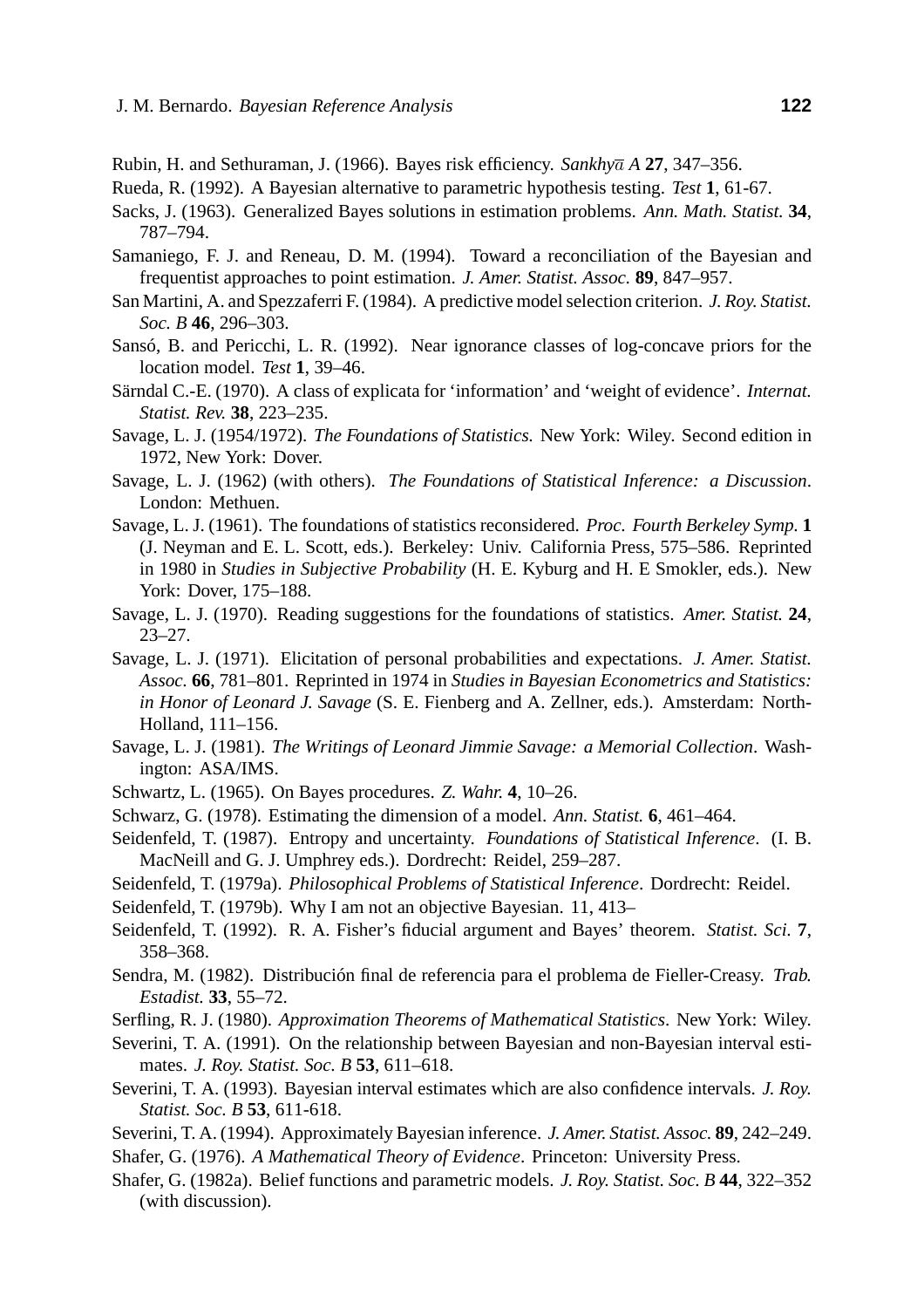- Shafer, G. (1982b). Lindley's paradox. *J. Amer. Statist. Assoc.* **77**, 325–351 (with discussion). Shafer, G. (1986). Savage revisited. *Statist. Sci.* **1**, 435–462 (with discussion).
- Shafer, G. (1990). The unity and diversity of probability. *Statist. Sci.* **5**, 463–501 (with discussion).
- Shannon, C. E. (1948). A mathematical theory of communication. *Bell System Tech. J.* **27** 379–423 and 623–656. Reprinted in *The Mathematical Theory of Communication* (Shannon, C. E. and Weaver, W., 1949). Urbana, IL.: Univ. Illinois Press.
- Simpson, E. H. (1951). The interpretation of interaction in contingency tables. *J. Roy. Statist. Soc. B* **13**, 238–241.
- Skilling, J. (ed.) (1989). *Maximum Entropy and Bayesian Methods*. Dordrecht: Kluwer.
- Smith, A. F. M. (1973a). Bayes estimates in one-way and two way models. *Biometrika* **60**, 319–330.
- Smith, A. F. M. (1973b). A general Bayesian linear model. *J. Roy. Statist. Soc. B* **35**, 67–75.
- Smith, A. F. M. (1977). In discussion of Wilkinson (1977). *J. Roy. Statist. Soc. B* **39**, 145–147.
- Smith, A. F. M. (1978). In discussion of Tanner (1978). *J. Roy. Statist. Soc. A* **141**, 50–51.
- Smith, A. F. M. (1981). On random sequences with centred spherical symmetry. *J. Roy. Statist. Soc. B* **43**, 208–209.
- Smith, A. F. M. (1984). Bayesian Statistics. Present position and potential developments: some personal views. *J. Roy. Statist. Soc. A* **147**. 245–259 (with discussion).
- Smith, A. F. M. (1986). Some Bayesian thoughts on modeling and model choice. *The Statistician* **35**, 97–102.
- Smith, A. F. M. (1988). What should be Bayesian about Bayesian software? *Bayesian Statistics 3* (J. M. Bernardo, M. H. DeGroot, D. V. Lindley and A. F. M. Smith, eds.). Oxford: University Press, 429–435 (with discussion).
- Smith, A. F. M. (1991). Bayesian computational methods. *Phil. Trans. Roy. Soc. London A* **337**, 369–386.
- Smith, A. F. M. and Gelfand, A. E. (1992). Bayesian statistics without tears: a samplingresampling perspective. *Amer. Statist.* **46**, 84–88.
- Smith, A. F. M. and Roberts, G. O. (1993). Bayesian computation via the Gibbs sampler and related Markov chain Monte Carlo methods. *J. Roy. Statist. Soc. B* **55**, 3–23 (with discussion).
- Smith, A. F. M. and Spiegelhalter, D. J. (1980). Bayes factors and choice criteria for linear models. *J. Roy. Statist. Soc. B* **42**, 213–220.
- Smith, C. A. B. (1965). Personal probability and statistical analysis. *J. Roy. Statist. Soc. A* **128**, 469–499.
- Smith, C. R. and Erickson, J. G. (eds.) (1987). *Maximum Entropy and Bayesian Spectral Analysis and Estimation Problems*. Dordrecht: Reidel.
- Smith, C. R. and Grandy, W. T. (eds.) (1985). *Maximum Entropy and Bayesian Methods in Inverse Problems*. Dordrecht: Reidel.
- Soofi, E. S. (1994). Capturing the intangible concept of information. *J. Amer. Statist. Assoc.* **89**, 1243–1254.
- Spall, J. C. and Hill, S. D. (1990). Least informative Bayesian prior distributions for finite samples based on information theory. *IEEE Trans. Automatic Control* **35**, 580–583.
- Spiegelhalter, D. J. (1980). An omnibus test for normality for small samples. *Biometrika* **67**, 493–496.
- Spiegelhalter, D. J. and Smith, A. F. M. (1982). Bayes factors for linear and log-linear models with vague prior information. *J. Roy. Statist. Soc. B* **44**, 377–387.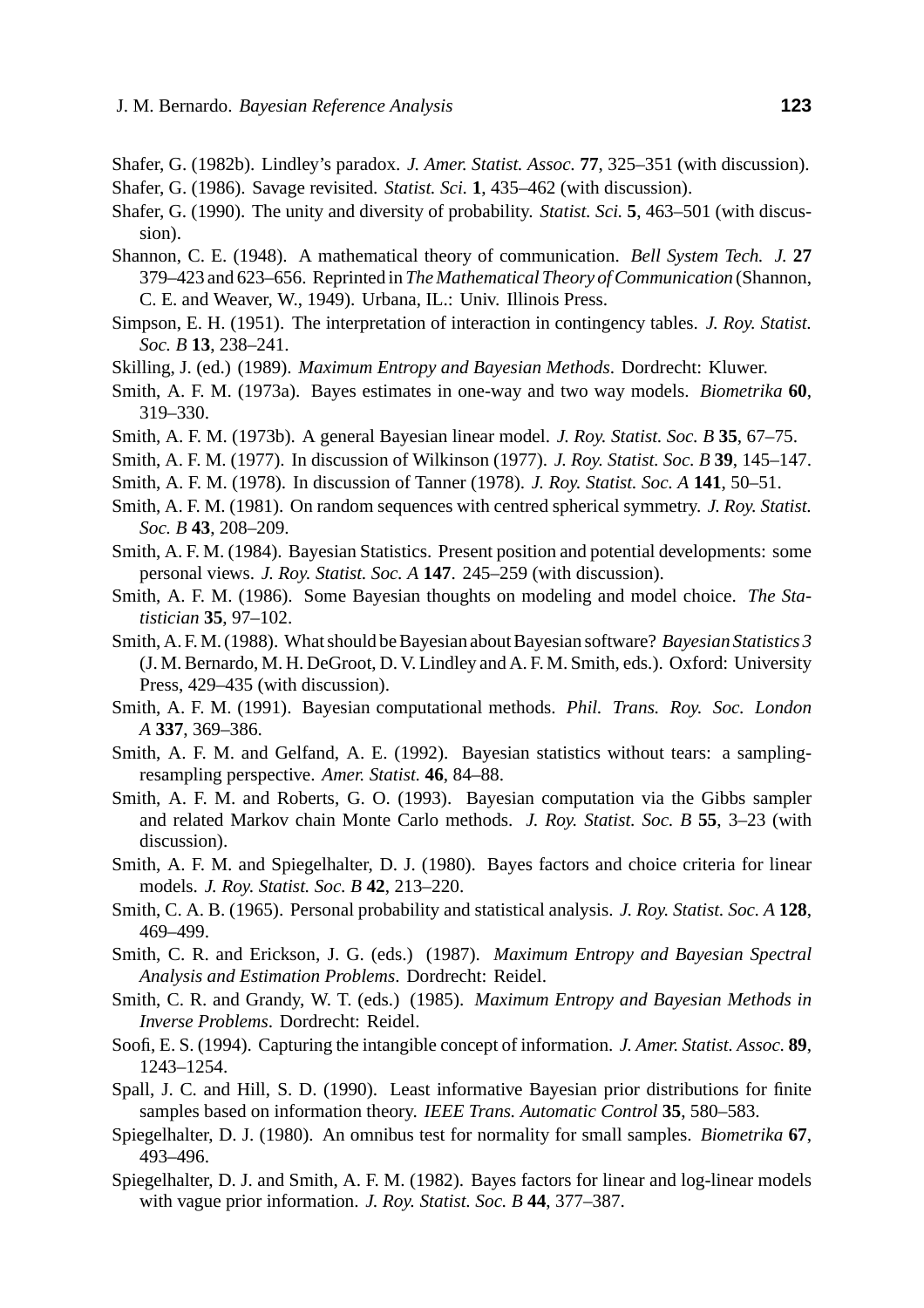- Stein, C. (1951). A property of some tests of composite hypotheses. *Ann. Math. Statist.* **22**, 475–476.
- Stein, C. (1956). Inadmissibility of the usual estimation of the mean of a multivariate normal distribution. *Proc. Third Berkeley Symp.* **1** (J. Neyman and E. L. Scott, eds.). Berkeley: Univ. California Press, 197–206.
- Stein, C. (1959). An example of wide discrepancy between fiducial and confidence intervals. *Ann. Math. Statist.* **30**, 877–880.
- Stein, C. (1962). Confidence sets for the mean of a multivariate normal distribution. *J. Roy. Statist. Soc. B* **24**, 265–296 (with discussion).
- Stein, C. (1965). Approximation of improper prior measures by proper probability measures. *Bernoulli, Bayes, Laplace Festschrift*. (J. Neyman and L. LeCam, eds.). Berlin: Springer, 217–240.
- Stein, C. (1982). On the coverage probability of confidence sets based on a prior distribution.*Tech. Rep.* **180**, Stanford University, USA.
- Stein, C. (1985). On the coverage probability of confidence sets based on a prior distribution. Sequential Methods in Statistics (R. Zielisnsi, ed.). Warsaw: Polish Scientific Pub., 485— 514.
- Stephens, D. A. and Smith, A. F. M. (1992). Sampling-resampling techniques for the computation of posterior densities in normal means problems. *Test* **1**, 1–18.
- Stewart, L. (1979). Multiparameter univariate Bayesian analysis. *J. Amer. Statist. Assoc.* **74**, 684–693.
- Stigler, S. M. (1982). Thomas Bayes' Bayesian inference. *J. Roy. Statist. Soc. A* **145**, 250–258.
- Stone, M. (1959). Application of a measure of information to the design and comparison of experiments. *Ann. Math. Statist.* **30**, 55–70.
- Stone, M. (1963). The posterior *t* distribution. *Ann. Math. Statist.* **34**, 568–573.
- Stone, M. (1965). Right Haar measures for convergence in probability to invariant posterior distributions. *Ann. Math. Statist.* **36**, 440–453.
- Stone, M. (1969). The role of experimental randomization in Bayesian statistics: Finite sampling and two Bayesians. *Biometrika* **56**, 681–683.
- Stone, M. (1970). Necessary and sufficient conditions for convergence in probability to invariant posterior distributions. *Ann. Math. Statist.* **41**, 1939–1953.
- Stone, M. (1974). Cross-validatory choice and assessment of statistical predictions. *J. Roy. Statist. Soc. B* **36**, 11–147 (with discussion).
- Stone, M. (1976). Strong inconsistency from uniform priors. *J. Amer. Statist. Assoc.* **71**, 114– 125 (with discussion).
- Stone, M. (1977). An asymptotic equivalence of choice of model by cross-validation and Akaike's criterion. *J. Roy. Statist. Soc. B* **39**, 44–47.
- Stone, M. (1979). Comments on model selection criteria of Akaike and Schwarz. *J. Roy. Statist. Soc. B* **41**, 276–278.
- Stone, M. (1982). Review and analysis of some inconsistencies related to improper distributions and finite additivity. *Logic, Methodology and Philosophy of Science* (L. J. Cohen, J. Løs, H. Pfeiffer and K. P. Podewski, eds.). Amsterdam: North-Holland, 413–426.
- Stone, M. and Dawid, A. P. (1972). Un-Bayesian implications of improper Bayesian inference in routine statistical problems. *Biometrika* **59**, 369–375.
- Sudderth, W. D. (1980). Finitely additive priors, coherence and the marginalization paradox. *J. Roy. Statist. Soc. B* **42**, 339–341.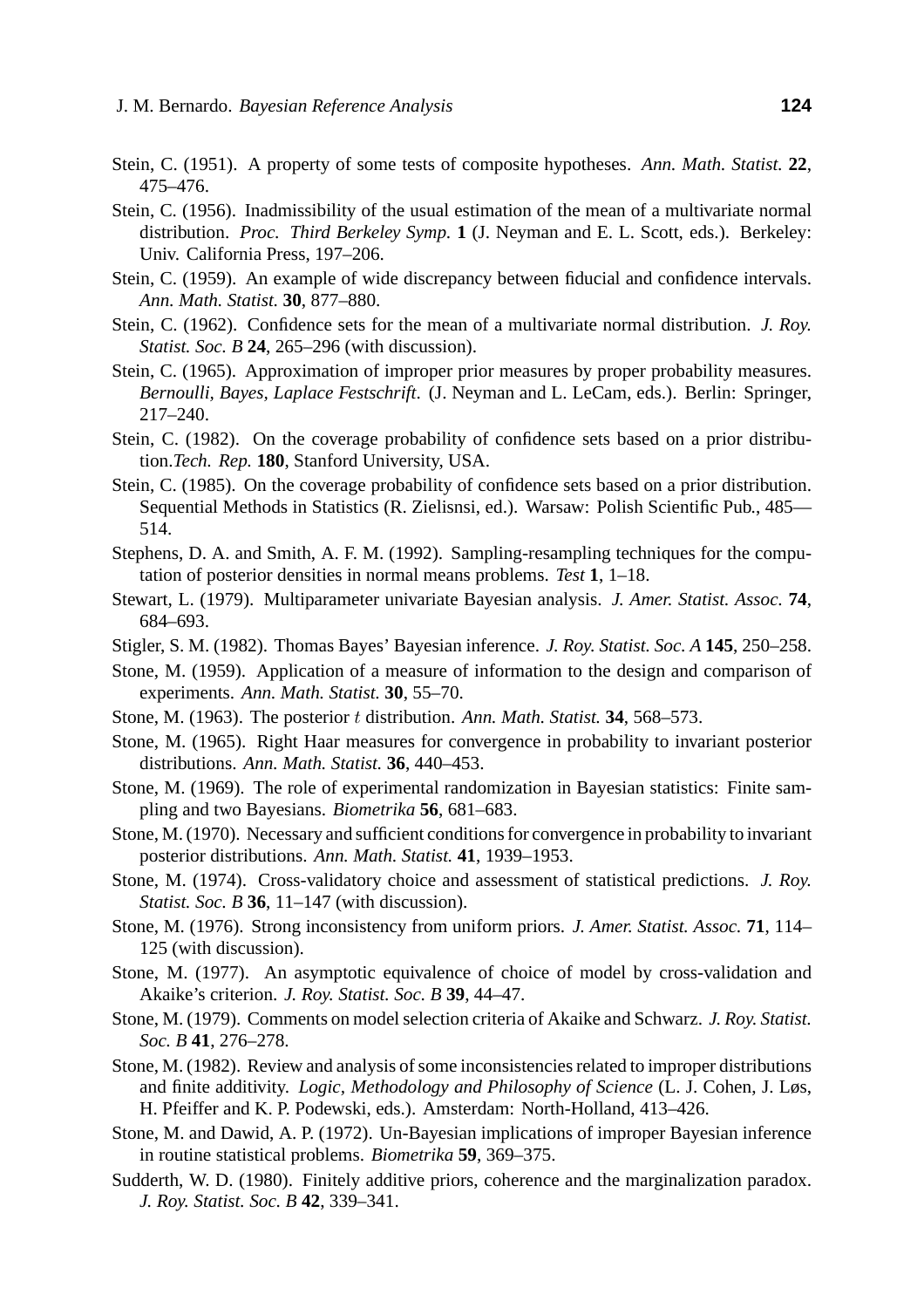- Sun, D. (1994). Integrable expansions for posterior distributions for a two-parameter exponential family. *Ann. Statist.* **22**, 1808–1830.
- Sun, D. (1996). *NSBayes*. This is an electronic mailing list on Non-Subjective Bayesian methods. For further information see <http://www.stat.missouri.edu/ bayes>.
- Sun, D. (1997). A note on noninformative priors for Weibull distributions. *J. Statist. Planning and Inference* **61**, 319–338.
- Sun, D. and Berger, J. O. (1998). Reference priors under partial information. *Biometrika* **85** appear
- Sun, D., Ghosh, M. and Basu, A. P. (1997). Bayesian analysis for a stress-strength system via noninformative priors. *Canadian J. Statist.* (to appear).
- Sun, D. and Ye, K. (1995). Reference prior Bayesian analysis for normal mean products. *J. Amer. Statist. Assoc.* **90**, 589–597.
- Sun, D. and Ye, K. (1996). Frequentist validity of posterior quantiles for a two-parameter exponential family. *Biometrika* **83**, 55-65.
- Sweeting, T. J. (1984). On the choice of prior distributions for the Box-Cox transformed linear model. *Biometrika* **71**, 127–134.
- Sweeting, T. J. (1985). Consistent prior distributions for transformed models. *Bayesian Statistics 2* (J. M. Bernardo, M. H. DeGroot, D. V. Lindley and A. F. M. Smith, eds.), Amsterdam: North-Holland, 755–762.
- Sweeting, T. J. (1985). Discussion of Cox and Reid (1987). *J. Roy. Statist. Soc. B* **49**, 20–21.
- Sweeting, T. J. (1992). On asymptotic posterior normality in the multiparameter case. *Bayesian Statistics 4* (J. M. Bernardo, J. O. Berger, A. P. Dawid and A. F. M. Smith, eds.). Oxford: University Press, 825–835.
- Sweeting, T. J. and Adekola, A. D. (1987). Asymptotic posterior normality for stochastic processes revisited *J. Roy. Statist. Soc. B* **49**, 215–222.
- Tanner, M. A. (1991). *Tools for Statistical Inference: Observed Data and Data Augmentation Methods*. Berlin: Springer.
- Tanner, M. A. and Wong, W. H. (1987). The calculation of posterior distributions by data augmentation. *J. Amer. Statist. Assoc.* **82**, 582–548 (with discussion).
- Thatcher, A. R. (1964). Relationships between Bayesian and confidence limits for prediction *J. Roy. Statist. Soc. B* **26**, 126–210.
- Thorburn, D. (1986). A Bayesian approach to density estimation. *Biometrika* **73**, 65–75.
- Tiao, G. C. and Box, G. E. P. (1974). Some comments on 'Bayes' estimators. *Studies in Bayesian Econometrics and Statistics: in Honor of Leonard J. Savage* (S. E. Fienberg and A. Zellner, eds.). Amsterdam: North-Holland, 620–626.
- Tiao, G. C. and Zellner, A. (1964). On the Bayesian estimation of multivariate regression. *J. Roy. Statist. Soc. B* **26**, 277–285.
- Tibshirani, R. (1989). Noninformative priors for one parameter of many. *Biometrika* **76**, 604– 608.
- Titterington, D. M., Smith, A. F. M. and Makov, U. E. (1985). *Statistical Analysis of Finite Mixture Distributions*. Chichester: Wiley.
- Torgesen, E. N. (1981). Measures of information based on comparison with total information and with total ignorance. *Ann. Statist.* **9**, 638–657.
- Tribus, M. (1962). The use of the maximum entropy estimate in reliability engineering. *Recent Developments in Decision and Information Processes* (R. E. Machol and P. Gray, eds.). London: Macmillan, 102–140.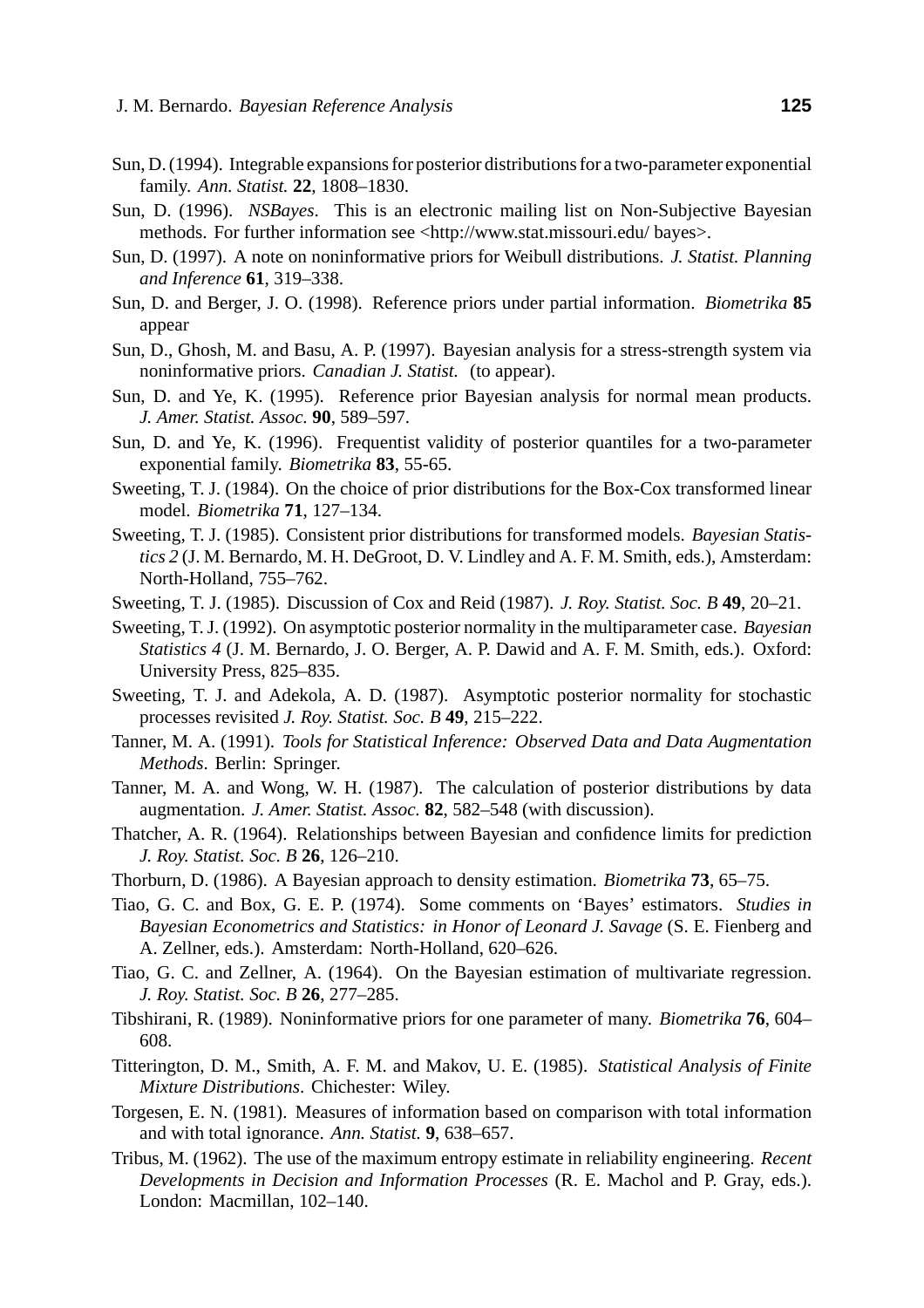- Venegas, F. (1990). On regularity and optimality conditions for maximum entropy priors. *Rev. Bras. Probab. Estatis.* **4**, 105–136.
- Verdinelli, I. and Wasserman, L. (1995a). Bayes Factors, nuisance parameters and imprecise tests. *Bayesian Statistics 5* (J. M. Bernardo, J. O. Berger, A. P. Dawid and A. F. M. Smith, eds.). Oxford: University Press, 765–771.
- Verdinelli, I. and Wasserman, L. (1995b). Computing Bayes factors using a generalization of the Savage-Dickey density ratio. *J. Amer. Statist. Assoc.* **90**, 614–618.
- Viertl, R. (ed.) (1987). *Probability and Bayesian Statistics*. London: Plenum.
- Villegas, C. (1969). On the a priori distribution of the covariance matrix. *Ann. Math. Statist.* **40**, 1098–1099.
- Villegas, C. (1971). On Haar priors. *Foundations of Statistical Inference* (V. P. Godambe and D. A. Sprott, eds.). Toronto: Holt, Rinehart and Winston, 409–414 (with discussion).
- Villegas, C. (1977a). On the representation of ignorance. *J. Amer. Statist. Assoc.* **72**, 651–654.
- Villegas, C. (1977b). Inner statistical inference. *J. Amer. Statist. Assoc.* **72**, 453–458.
- Villegas, C. (1981). Inner statistical inference II. *Ann. Statist.* **9**, 768–776.
- Villegas, C. (1990). Bayesian inference in models with euclidean structures. *J. Amer. Statist. Assoc.* **85**, 1159–1164.
- Wahba, G. (1978). Improper priors, spline smoothing and the problems of guarding against model errors in regression. *J. Roy. Statist. Soc. B* **40**, 364–372.
- Wahba, G. (1983). Bayesian confidence intervals for the cross-validated smoothing spline. *J. Roy. Statist. Soc. B* **45**, 133–150.
- Wahba, G. (1988). Partial and interaction spline models. *Bayesian Statistics 3* (J. M. Bernardo, M. H. DeGroot, D. V. Lindley and A. F. M. Smith, eds.). Oxford: University Press, 479–491 (with discussion).
- Wakefield, J. C., Gelfand, A. E. and Smith, A. F. M. (1991). Efficient generation of random variates via the ratio-of-uniforms method. *Statistics and Computing* **1**, 129–133.
- Wald, A. (1939). Contributions to the theory of statistical estimation and testing hypothesis. *Ann. Math. Statist.* **10**, 299–326.
- Walker, A. M. (1969). On the asymptotic behaviour of posterior distributions. *J. Roy. Statist. Soc. B* **31**, 80–88.
- Wallace, C. S. and Freeman, P. R. (1987). Estimation and inference by compact coding. *J. Roy. Statist. Soc. B* **49**, 240–260 (with discussion).
- Walley, P. (1991). *Statistical Reasoning with Imprecise Probabilities*. London: Chapman and Hall.
- Wasserman, L. (1989). A robust Bayesian interpretation of likelihood regions. *Ann. Statist.* **17**, 1387–1393.
- Wasserman, L. (1990a). Belief functions and statistical inference. *Canadian J. Statist.* **18**, 183–196.
- Wasserman, L. (1990b). Prior envelopes based on belief functions. *Ann. Statist.* **18**, 454–464.
- Wasserman L. (1991). An inferential interpretation of default priors. *Tech. Rep.* **516**, Carnegie Mellon University, USA.
- Wasserman, L. (1992b). Invariance properties of density ratio priors. *Ann. Statist.* **20**, 2177– 2182.
- Wasserman L. (1995). The conflict between improper priors and robustness. *J. Statist. Planning and Inference* **52**, 1–15.
- Wasserman, L. and Clarke, B. (1995). Information tradeoff. *Test* **4**, 19–38.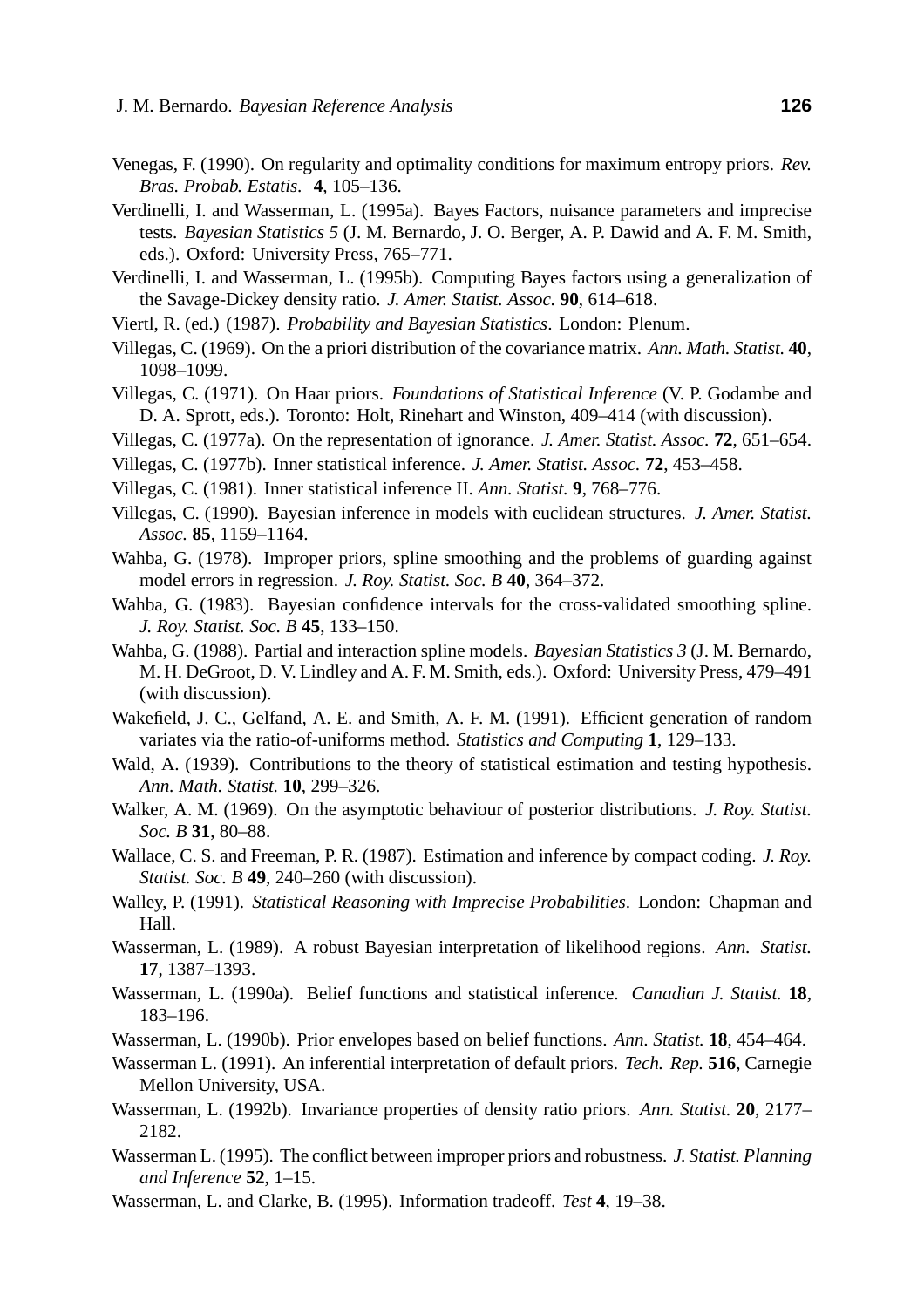- Welch, B. L. (1939). On confidence limits and sufficiency, with particular reference to parameters of location. *Ann. Math. Statist.* **10**, 58–69.
- Welch, B. L. (1947). The generalization of 'Student's' problem when several different population variances are involved. *Biometrika* **34**, 28–35.
- Welch, B. L. (1965). On comparisons between confidence point procedures in the case of a single parameter. *J. Roy. Statist. Soc. B* **27**, 1–8.
- Welch, B. L. and Peers, H. W. (1963). On formulae for confidence points based on intervals of weighted likelihoods. *J. Roy. Statist. Soc. B* **25**, 318–329.
- West, M. (1992). Modelling with mixtures. *Bayesian Statistics 4* (J. M. Bernardo, J. O. Berger, A. P. Dawid and A. F. M. Smith, eds.). Oxford: University Press, 503–524 (with discussion).
- West, M. and Harrison, P. J. (1989). *Bayesian Forecasting and Dynamic Models*. Berlin: Springer.
- Wilkinson, G. N. (1977). On resolving the controversy in statistical inference. *J. Roy. Statist. Soc. B* **39**, 119–171 (with discussion).
- Willing, R. (1988). Information contained in nuisance parameters. *Bayesian Statistics 3* (J. M. Bernardo, M. H. DeGroot, D. V. Lindley and A. F. M. Smith, eds.). Oxford: University Press, 801–805.
- Wright, D. E. (1986). A note on the construction of highest posterior density intervals. *Appl. Statist.* **35**, 49–53.
- Wrinch, D. H. and Jeffreys, H. (1921). On certain fundamental principles of scientific inquiry. *Phil. Magazine 6*, **42**, 363–390; **45**, 368–374.
- Yang, R. (1995). Invariance of the reference prior under reparametrization. *Test* **4**, 83–94.
- Yang, R. and Berger, J. O. (1994). Estimation of a covariance matrix using the reference prior. *Ann. Statist.* **22**, 1195–1211.
- Yang, R. and Berger, J. O. (1996). A catalog of noninformative priors. *Tech. Rep.*, Purdue University, USA..
- Yang, R and Chen, M.-H. (1995). Bayesian analysis of random coefficient regression models using noninformative priors. *J. Multivariate Analysis* **55**, 283–311.
- Ye, K. (1993). Reference priors when the stopping rule depends on the parameter of interest. *J. Amer. Statist. Assoc.* **88**, 360–363.
- Ye, K. (1994). Bayesian reference prior analysis on the ratio of variances for the balanced one-way random effect model. *J. Statist. Planning and Inference* **41**, 267–280.
- Ye, K. (1995). Selection of the reference priors for a balanced random effects model. *Test* **4**, 1–17.
- Ye, K. and Berger, J. O. (1991). Non-informative priors for inferences in exponential regression models. *Biometrika* **78**, 645–656.
- Yfantis, E. A. and Flatman, G. T. (1991). On confidence interval for product of three means of three normally distributed populations. *J. Chemometrics* **5**, 309–319.
- Zellner, A. (1971). *An Introduction to Bayesian Inference in Econometrics*. New York: Wiley. Reprinted in 1987, Melbourne, FL: Krieger.
- Zellner, A. (1977). Maximal data information prior distributions. *New Developments in the Applications of Bayesian Methods* (A. Aykaç and C. Brumat, eds.). Amsterdam: North-Holland, 211–232.
- Zellner, A. (ed.) (1980). *Bayesian Analysis in Econometrics and Statistics: Essays in Honor of Harold Jeffreys*. Amsterdam: North-Holland.